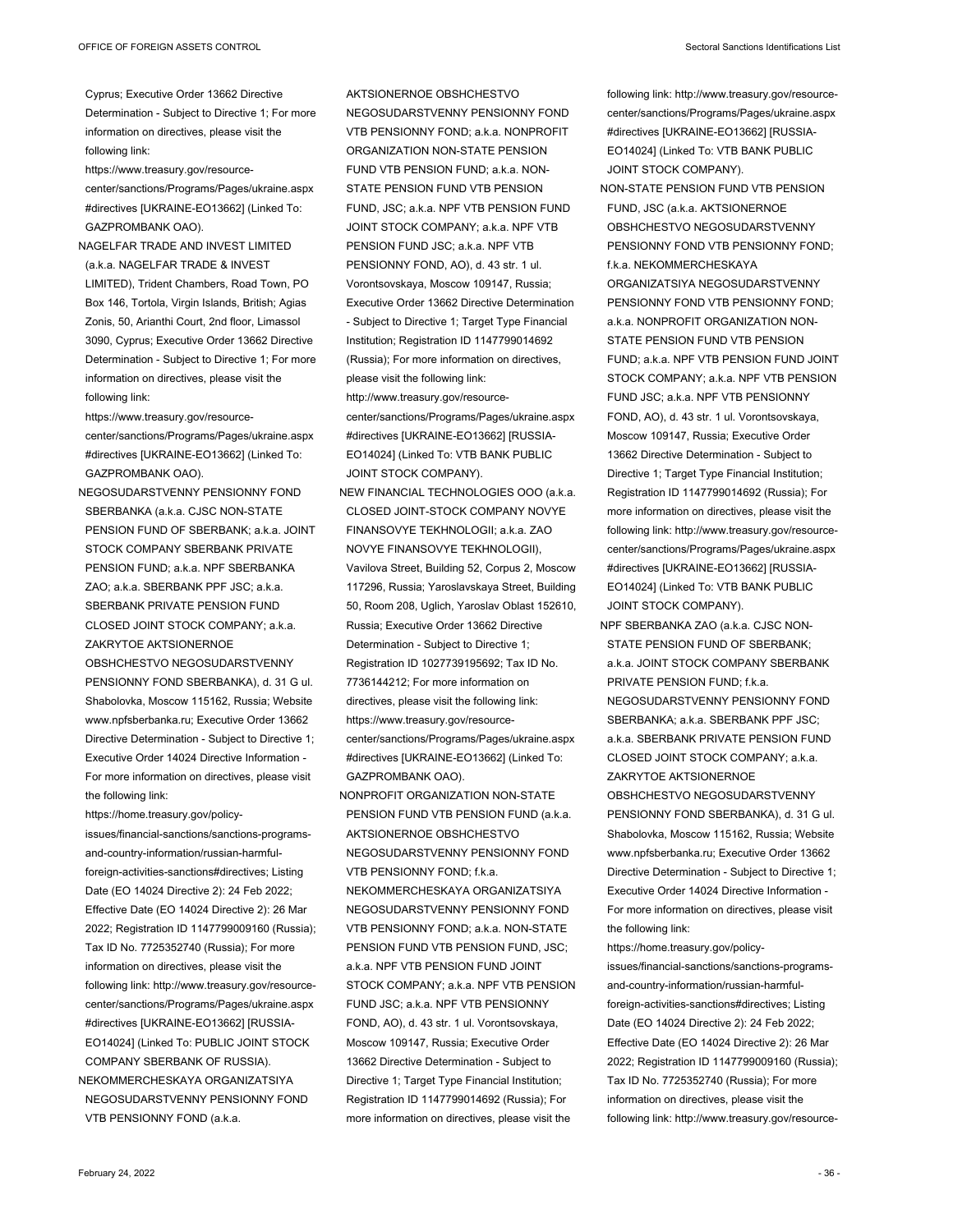center/sanctions/Programs/Pages/ukraine.aspx #directives [UKRAINE-EO13662] [RUSSIA-EO14024] (Linked To: PUBLIC JOINT STOCK COMPANY SBERBANK OF RUSSIA). NPF VTB PENSION FUND JOINT STOCK COMPANY (a.k.a. AKTSIONERNOE OBSHCHESTVO NEGOSUDARSTVENNY PENSIONNY FOND VTB PENSIONNY FOND; fk.a. NEKOMMERCHESKAYA ORGANIZATSIYA NEGOSUDARSTVENNY PENSIONNY FOND VTB PENSIONNY FOND; a.k.a. NONPROFIT ORGANIZATION NON-STATE PENSION FUND VTB PENSION FUND; a.k.a. NON-STATE PENSION FUND VTB PENSION FUND, JSC; a.k.a. NPF VTB PENSION FUND JSC; a.k.a. NPF VTB PENSIONNY FOND, AO), d. 43 str. 1 ul. Vorontsovskaya, Moscow 109147, Russia; Executive Order 13662 Directive Determination - Subject to Directive 1; Target Type Financial Institution; Registration ID 1147799014692 (Russia); For more information on directives, please visit the following link: http://www.treasury.gov/resourcecenter/sanctions/Programs/Pages/ukraine.aspx #directives [UKRAINE-EO13662] [RUSSIA-EO14024] (Linked To: VTB BANK PUBLIC JOINT STOCK COMPANY). NPF VTB PENSION FUND JSC (a.k.a. AKTSIONERNOE OBSHCHESTVO NEGOSUDARSTVENNY PENSIONNY FOND VTB PENSIONNY FOND: fka. NEKOMMERCHESKAYA ORGANIZATSIYA NEGOSUDARSTVENNY PENSIONNY FOND VTB PENSIONNY FOND; a.k.a. NONPROFIT ORGANIZATION NON-STATE PENSION FUND VTB PENSION FUND; a.k.a. NON-STATE PENSION FUND VTB PENSION FUND, JSC; a.k.a. NPF VTB PENSION FUND JOINT STOCK COMPANY; a.k.a. NPF VTB PENSIONNY FOND, AO), d. 43 str. 1 ul. Vorontsovskaya, Moscow 109147, Russia; Executive Order 13662 Directive Determination - Subject to Directive 1; Target Type Financial Institution; Registration ID 1147799014692 (Russia); For more information on directives, please visit the following link: http://www.treasury.gov/resourcecenter/sanctions/Programs/Pages/ukraine.aspx #directives [UKRAINE-EO13662] [RUSSIA-EO14024] (Linked To: VTB BANK PUBLIC JOINT STOCK COMPANY). NPF VTB PENSIONNY FOND, AO (a.k.a.

AKTSIONERNOE OBSHCHESTVO NEGOSUDARSTVENNY PENSIONNY FOND

VTB PENSIONNY FOND; f.k.a. NEKOMMERCHESKAYA ORGANIZATSIYA NEGOSUDARSTVENNY PENSIONNY FOND VTB PENSIONNY FOND; a.k.a. NONPROFIT ORGANIZATION NON-STATE PENSION FUND VTB PENSION FUND; a.k.a. NON-STATE PENSION FUND VTB PENSION FUND, JSC; a.k.a. NPF VTB PENSION FUND JOINT STOCK COMPANY; a.k.a. NPF VTB PENSION FUND JSC), d. 43 str. 1 ul. Vorontsovskaya, Moscow 109147, Russia; Executive Order 13662 Directive Determination - Subject to Directive 1; Target Type Financial Institution; Registration ID 1147799014692 (Russia); For more information on directives, please visit the following link: http://www.treasury.gov/resourcecenter/sanctions/Programs/Pages/ukraine.aspx #directives [UKRAINE-EO13662] [RUSSIA-EO14024] (Linked To: VTB BANK PUBLIC JOINT STOCK COMPANY). OAO 'ALBASHSKI ELEVATOR' (f.k.a. AKTSIONERNOE OBSHCHESTVO OTKRYTOGO TIPA ALBASHKI ELEVATOR; a.k.a. ALBASHSKI ELEVATOR, OAO; a.k.a. OPEN JOINT STOCK COMPANY 'ALBASHSKIY ELEVATOR'; a.k.a. OTKRYTOE

AKTSIONERNOE OBSHCHESTVO 'ALBASHSKI ELEVATOR'), 15 per. Zaporozhski Stanitsa Novominskaya, Kanevskoi Raion, Krasnodarski Kr. 353701, Russia; 15 Zaporogskiy Pereulok, Novominskaya Village, Kanevskoy District, Krasnodar Region, Russia; Email Address albashskiy@mail.ru; Executive Order 13662 Directive Determination - Subject to Directive 1; Registration ID 1022303977112; Tax ID No. 2334001310; Government Gazette Number 00940430; For more information on directives, please visit the following link: http://www.treasury.gov/resourcecenter/sanctions/Programs/Pages/ukraine.aspx #directives. [UKRAINE-EO13662] (Linked To: RUSSIAN AGRICULTURAL BANK).

OAO BANK VTB (f.k.a. BANK FOR FOREIGN TRADE OF RSFSR; f.k.a. BANK OF FOREIGN TRADE OF THE RUSSIAN FEDERATION; f.k.a. BANK VNESHEI TORGOVLI OAO; f.k.a. BANK VNESHNEI TORGOVLI ROSSISKOI FEDERATSII AS A PRIVATE JOINT STOCK COMPANY; f.k.a. BANK VNESHNEI TORGOVLI RSFSR; f.k.a. BANK VNESHNEY TORGOVLI JOINT STOCK COMPANY: f k a BANK VNESHNEY TORGOVLI OPEN JOINT STOCK COMPANY; f.k.a. BANK VNESHNEY TORGOVLI ROSSIYSKOY FEDERATSII

CLOSED JOINT STOCK COMPANY; f.k.a. BANK VTB OAO; fk.a. BANK VTB OPEN JOINT STOCK COMPANY; a.k.a. BANK VTB PAO; a.k.a. BANK VTB PUBLICHNOE AKTSIONERNOE OBSHCHESTVO; f.k.a. CJSC BANK FOR FOREIGN TRADE OF THE RUSSIAN FEDERATION; f.k.a. JSC VTB BANK; f.k.a. OAO VNESHTORGBANK; f.k.a. OJSC CJSC BANK FOR FOREIGN TRADE; f.k.a. RUSSIAN VNESHTORGBANK; f.k.a. VNESHTORGBANK; f.k.a. VNESHTORGBANK OF RSFSR; f.k.a. VNESHTORGBANK ROSSII CLOSED JOINT STOCK COMPANY; a.k.a. VTB BANK; f.k.a. VTB BANK OAO; f.k.a. VTB BANK OPEN JOINT STOCK COMPANY; a.k.a. VTB BANK PAO; a.k.a. VTB BANK PJSC (Cyrillic: БАНК ВТБ ПАО); a.k.a. VTB BANK PUBLIC JOINT STOCK COMPANY (Cyrillic: БАНК ВТБ ПУБЛИЧНОЕ АКЦИОНЕРНОЕ ОБЩЕСТВО)), 29, Bolshaya Morskaya str., St. Petersburg 190000, Russia; 37 Plyushchikha ul., Moscow 119121, Russia; 43, Vorontsovskaya str., Moscow 109044, Russia; 11 litera, per. Degtyarny, St. Petersburg 191144, Russia; 11, lit A, Degtyarnyy pereulok, St. Petersburg 191144, Russia; 43, bld.1, Vorontsovskaya str., Moscow 109147, Russia; Bashnya Zapad, Kompleks Federatsiya, 12, nab. Presnenskaya, Moscow 123317, Russia; str. 1, 43, ul. Vorontsovskaya, Moscow 109147, Russia; Vorontsovskaya Str 43, Moscow 109147, Russia; SWIFT/BIC VTBRRUMM; Website www.vtb.com; alt. Website www.vtb.ru; BIK (RU) 044030707; alt. BIK (RU) 044525187; Executive Order 13662 Directive Determination - Subject to Directive 1; Organization Established Date 17 Oct 1990; Target Type Financial Institution; Registration ID 1027739609391 (Russia); Tax ID No. 7702070139 (Russia); Government Gazette Number 00032520 (Russia); License 1000 (Russia); Legal Entity Number 253400V1H6ART1UQ0N98 (Russia); For more information on directives, please visit the following link: http://www.treasury.gov/resourcecenter/sanctions/Programs/Pages/ukraine.aspx #directives. [UKRAINE-EO13662] [RUSSIA-EO14024]. OAO 'BELOGLINSKI ELEVATOR' (f.k.a.

AKTSIONERNOE OBSHCHESTVO OTKRYTOGO TIPA BELOGLINSKI ELEVATOR; a.k.a. BELOGLINSKI ELEVATOR, OAO; a.k.a. OPEN JOINT STOCK COMPANY 'BELOGLINSKIY ELEVATOR'; a.k.a. OTKRYTOE AKTSIONERNOE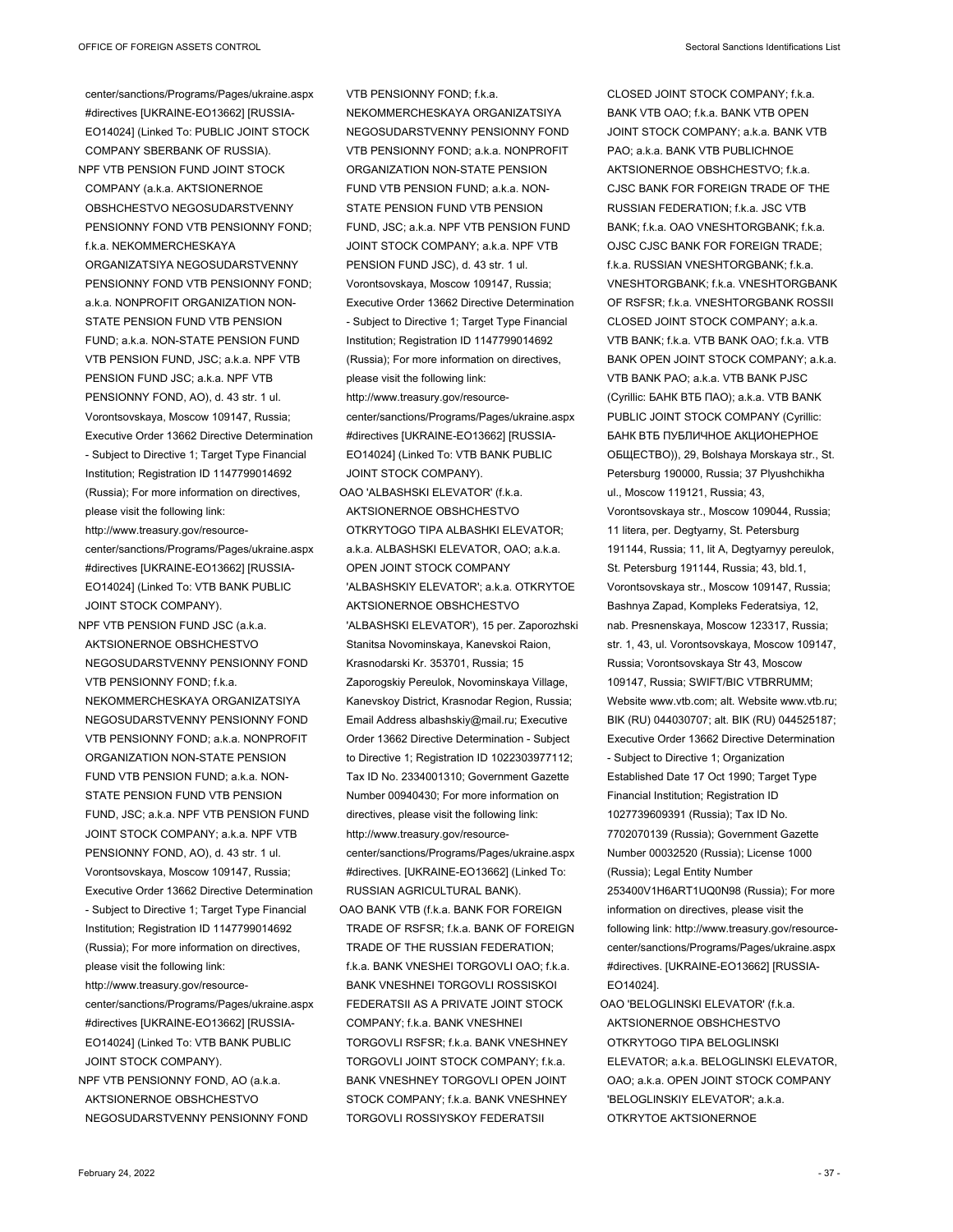OBSHCHESTVO 'BELOGLINSKI ELEVATOR'), 1 ul. Privokzalnaya S. Belaya Glina, Beloglinski Raion, Krasnodarski Kr. 353040, Russia; 1 Privokzalnaya Str., Belaya Glina Village, Leningradsky District, Krasnodar Region, Russia; Email Address belnep00@mail.ru; Executive Order 13662 Directive Determination - Subject to Directive 1; Registration ID 1022303499074; Tax ID No. 2326002180; Government Gazette Number 00940482; For more information on directives, please visit the following link: http://www.treasury.gov/resourcecenter/sanctions/Programs/Pages/ukraine.aspx #directives. [UKRAINE-EO13662] (Linked To: RUSSIAN AGRICULTURAL BANK).

OAO CHAIKA (a.k.a. CHAIKA OJSC; a.k.a. OPEN JOINT STOCK COMPANY CHAYKA; a.k.a. PJSC CHAIKA), Russia; Turchaninov Per., D. 3, BLDG 1, G., Moscow 119034, Russia; Executive Order 13662 Directive Determination - Subject to Directive 1; Tax ID No. 7704021200 (Russia); For more information on directives, please visit the following link: https://www.treasury.gov/resourcecenter/sanctions/Programs/Pages/ukraine.aspx #directives [UKRAINE-EO13662] (Linked To: BANK OF MOSCOW).

OAO FEDERALNY TSENTR PROEKTNOGO FINANSIROVANIYA (a.k.a. FEDERAL CENTER FOR PROJECT FINANCE; a.k.a. FTSPF, OAO; f.k.a. ZAKRYTOE AKTSIONERNOE OBSHCHESTVO FEDERALNY CENTR PROEKTNOGO FINANSIROVANIYA; a.k.a. "FCPF"), d. 14 prospekt Olimpiski, Moscow 129090, Russia; Website fcpf.ru; Executive Order 13662 Directive Determination - Subject to Directive 1; Public Registration Number 1027739088410; For more information on directives, please visit the following link:

http://www.treasury.gov/resourcecenter/sanctions/Programs/Pages/ukraine.aspx #directives. [UKRAINE-EO13662] (Linked To: STATE CORPORATION BANK FOR DEVELOPMENT AND FOREIGN ECONOMIC AFFAIRS VNESHECONOMBANK). OAO 'KRYLOVSKI ELEVATOR' (a.k.a. KRYLOVSKI ELEVATOR, OAO; a.k.a. OPEN JOINT STOCK COMPANY 'KRYLOVSKIY ELEVATOR'; a.k.a. OTKRYTOE AKTSIONERNOE OBSHCHESTVO 'KRYLOVSKI ELVATOR'; f.k.a. OTKRYTOE AKTSIONERNOE OBSHCHESTVO OTKRYTOGO TIPA KRYLOVSKI ELEVATOR), 1 ul. Krasnogvardeiskaya Stanitsa

Oktyabrskaya, Krylovski Raion, Krasnodarski Kr. 352085, Russia; 1 Krasnogvardeiskaya Str., Oktiabrskaya Village, Krylovski District, Krasnodar Region, Russia; Email Address klv\_el@ibox.ru; Executive Order 13662 Directive Determination - Subject to Directive 1; Registration ID 1022304103678; Tax ID No. 2338003767; Government Gazette Number 26982360; For more information on directives, please visit the following link: http://www.treasury.gov/resourcecenter/sanctions/Programs/Pages/ukraine.aspx #directives. [UKRAINE-EO13662] (Linked To: RUSSIAN AGRICULTURAL BANK). OAO 'LADOZHSKI ELEVATOR' (f.k.a. AKTSIONERNOE OBSHCHESTVO OTKRYTOGO TIPA LADOZHSKI ELEVATOR; a.k.a. LADOZHSKI ELEVATOR, OAO; a.k.a. OPEN JOINT STOCK COMPANY 'LADOGSKIY ELEVATOR'; a.k.a. OTKRYTOE AKTSIONERNOE OBSHCHESTVO 'LADOZHSKI ELEVATOR'), 115 ul. Konshinykh Stanitsa Ladozhskaya, Ust-Labinski Raion, Krasnodarski Kr. 352320, Russia; 115 Konshinykh Str., Ladogskaya Village, Ust-Labinskiy District, Krasnodar Region, Russia; Executive Order 13662 Directive Determination - Subject to Directive 1; Registration ID 1022304972029; Tax ID No. 2356007563; Government Gazette Number 26370125; For more information on directives, please visit the following link: http://www.treasury.gov/resourcecenter/sanctions/Programs/Pages/ukraine.aspx #directives. [UKRAINE-EO13662] (Linked To: RUSSIAN AGRICULTURAL BANK). OAO 'OBIDINENAIYA KOMANIYA' (a.k.a. OJSC

- UNITED COMPANY; a.k.a. PJSC 'UNITED COMPANY'; a.k.a. UNITED COMPANY OJSC), St. Petersburg 192177, Russia; ul. Ryabinovaya d. 53, Moscow 121471, Russia; Executive Order 13662 Directive Determination - Subject to Directive 1; For more information on directives, please visit the following link: https://www.treasury.gov/resourcecenter/sanctions/Programs/Pages/ukraine.aspx #directives [UKRAINE-EO13662] (Linked To: BANK OF MOSCOW).
- OAO 'RASSVET' (a.k.a. OPEN JOINT STOCK COMPANY 'RASSVET'; a.k.a. OTKRYTOE AKTSIONERNOE OBSHCHESTVO 'RASSVET'; a.k.a. RASSVET, OAO; f.k.a. ZAKRYTOE AKTSIONERNOE OBSHCHESTVO RASSVET), D. Retyum, Luzhski Raion, Leningradskaya Obl. 188230, Russia; Retiun Village, Lujskiy District,

Leningrad Region, Russia; Website www.emitent-spb.ru; Email Address lugarassvet@mail.ru; Executive Order 13662 Directive Determination - Subject to Directive 1; Registration ID 1024701557726; Tax ID No. 4710004180; Government Gazette Number 00547371; For more information on directives, please visit the following link: http://www.treasury.gov/resourcecenter/sanctions/Programs/Pages/ukraine.aspx #directives. [UKRAINE-EO13662] (Linked To: RUSSIAN AGRICULTURAL BANK). OAO 'ROVNENSKI ELEVATOR' (f.k.a. AKTSIONERNOE OBSHCHESTVO OTKRYTOGO TIPA ROVNENSKI ELEVATOR; a.k.a. OPEN JOINT STOCK COMPANY 'ROVNENSKIY ELEVATOR'; a.k.a. OTKRYTOE AKTSIONERNOE OBSHCHESTVO 'ROVNENSKI ELEVATOR'; a.k.a. ROVNENSKI ELEVATOR, OAO), 1 ul. Mira Pos. Kubanski, Novopokrovski Raion, Krasnodarski Kr. 353011, Russia; 1 Mira Str., Kubanskiy Village, Novopokrovskiy District, Krasnodar Region, Russia; Email Address rovnenskiy@mail.ru; Executive Order 13662 Directive Determination - Subject to Directive 1; Registration ID 1022304420709; Tax ID No. 2344007569; Government Gazette Number 00940743; For more information on directives, please visit the following link: http://www.treasury.gov/resourcecenter/sanctions/Programs/Pages/ukraine.aspx #directives. [UKRAINE-EO13662] (Linked To:

OAO 'STEPNYANSKI ELEVATOR' (f.k.a. AKTSIONERNOE OBSHCHESTVO OTKRYTOGO TIPA STEPNYANSKI ELEVATOR; a.k.a. OPEN JOINT STOCK COMPANY 'STEPNYANSIKY ELEVATOR'; a.k.a. OTKRYTOE AKTSIONERNOE OBSHCHESTVO 'STEPNYANSKI ELEVATOR'; a.k.a. STEPNYANSKI ELEVATOR, OAO), 2 ul. Krupskaya S. Krasnoe, Kushchevski Raion, Krasnodarski Kr. 352010, Russia; 2 Krupskoi Str., Krasnoe Village, Kutshevskiy District, Krasnodar Region, Russia; Email Address step\_el@inbox.ru; Executive Order 13662 Directive Determination - Subject to Directive 1; Registration ID 1022304243279; Tax ID No. 2340003980; Government Gazette Number 00940648; For more information on directives, please visit the following link: http://www.treasury.gov/resourcecenter/sanctions/Programs/Pages/ukraine.aspx #directives. [UKRAINE-EO13662] (Linked To:

RUSSIAN AGRICULTURAL BANK).

RUSSIAN AGRICULTURAL BANK).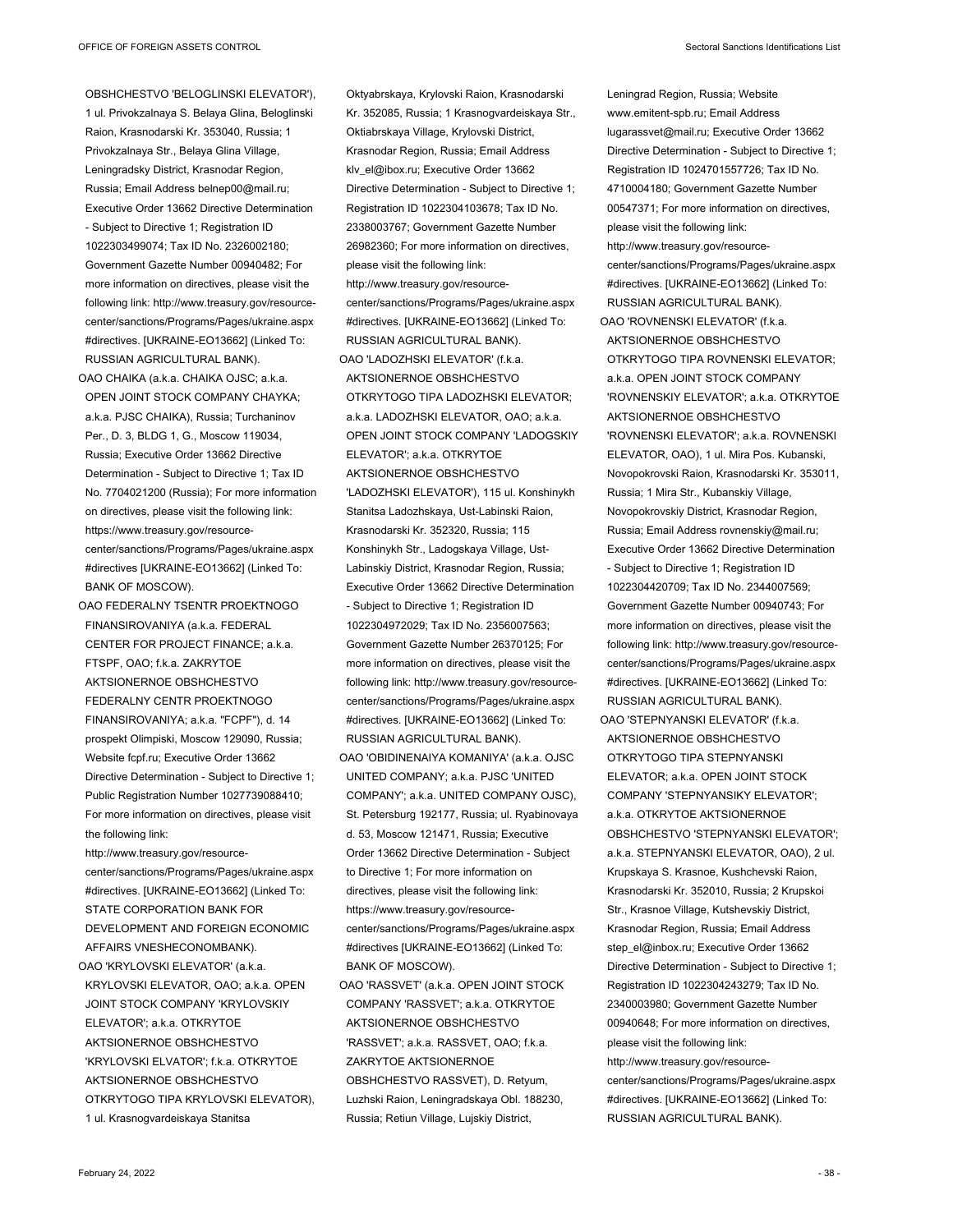OAO 'STRACHOVAIYA GRUPPA MSK' (a.k.a. AKTSIONERNOE OBSHCHESTVO 'STRAKHOVAYA GRUPPA MSK'; a.k.a. OPEN JOINT STOK COMPANY 'INSURANCE GROUP MCK'; a.k.a. PJSC 'INSURANCE GROUP MSK'; a.k.a. SG MSK, AO), d. 40, ul. Dolgorukovskaya, Moscow 127006, Russia; Website http://sgmsk.ru/about/raskrytieinformacii/oao-sg-msk; Email Address root@oasopsk.kazan.ru; Executive Order 13662 Directive Determination - Subject to Directive 1; Registration ID 1021602843470 (Russia); Tax ID No. 1655006421 (Russia); Government Gazette Number 23333017 (Russia); For more information on directives, please visit the following link:

https://www.treasury.gov/resourcecenter/sanctions/Programs/Pages/ukraine.aspx #directives [UKRAINE-EO13662] (Linked To: BANK OF MOSCOW).

OAO VEB LIZING (a.k.a. OJSC VEB LEASING; a.k.a. OPEN JOINT STOCK COMPANY VEB LEASING; a.k.a. OTKRYTOE AKTSIONERNOE OBSHCHESTVO VEB LIZING; a.k.a. VEB LEASING OJSC), d. 10 ul. Vozdvizhenka, Moscow 125009, Russia; Str. Dolgorukovskaya, 7, Novoslobodskaya, Moscow 127006, Russia; Website veb-leasing.ru; Executive Order 13662 Directive Determination - Subject to Directive 1; Organization Established Date 2003; Tax ID No. 7709413138 (Russia); Registration Number 1037709024781 (Russia); For more information on directives, please visit the following link: http://www.treasury.gov/resourcecenter/sanctions/Programs/Pages/ukraine.aspx #directives. [UKRAINE-EO13662] [RUSSIA-

EO14024] (Linked To: STATE CORPORATION BANK FOR DEVELOPMENT AND FOREIGN ECONOMIC AFFAIRS VNESHECONOMBANK).

OAO VNESHTORGBANK (f.k.a. BANK FOR FOREIGN TRADE OF RSFSR; f.k.a. BANK OF FOREIGN TRADE OF THE RUSSIAN FEDERATION; f.k.a. BANK VNESHEI TORGOVLI OAO; f.k.a. BANK VNESHNEI TORGOVLI ROSSISKOI FEDERATSII AS A PRIVATE JOINT STOCK COMPANY; f.k.a. BANK VNESHNEI TORGOVLI RSFSR; f.k.a. BANK VNESHNEY TORGOVLI JOINT STOCK COMPANY; f.k.a. BANK VNESHNEY TORGOVLI OPEN JOINT STOCK COMPANY; fka. BANK VNESHNEY TORGOVLI ROSSIYSKOY FEDERATSII CLOSED JOINT STOCK COMPANY; f.k.a. BANK VTB OAO; f.k.a. BANK VTB OPEN JOINT STOCK

COMPANY; a.k.a. BANK VTB PAO; a.k.a. BANK VTB PUBLICHNOE AKTSIONERNOE OBSHCHESTVO; f.k.a. CJSC BANK FOR FOREIGN TRADE OF THE RUSSIAN FEDERATION; f.k.a. JSC VTB BANK; f.k.a. OAO BANK VTB; f.k.a. OJSC CJSC BANK FOR FOREIGN TRADE; f.k.a. RUSSIAN VNESHTORGBANK; f.k.a. VNESHTORGBANK; f.k.a. VNESHTORGBANK OF RSFSR; f.k.a. VNESHTORGBANK ROSSII CLOSED JOINT STOCK COMPANY; a.k.a. VTB BANK; f.k.a. VTB BANK OAO; f.k.a. VTB BANK OPEN JOINT STOCK COMPANY; a.k.a. VTB BANK PAO; a.k.a. VTB BANK PJSC (Cyrillic: БАНК ВТБ ПАО); a.k.a. VTB BANK PUBLIC JOINT STOCK COMPANY (Cyrillic: БАНК ВТБ ПУБЛИЧНОЕ АКЦИОНЕРНОЕ ОБЩЕСТВО)), 29, Bolshaya Morskaya str., St. Petersburg 190000, Russia; 37 Plyushchikha ul., Moscow 119121, Russia; 43, Vorontsovskaya str., Moscow 109044, Russia; 11 litera, per. Degtyarny, St. Petersburg 191144, Russia; 11, lit A, Degtyarnyy pereulok, St. Petersburg 191144, Russia; 43, bld.1, Vorontsovskaya str., Moscow 109147, Russia; Bashnya Zapad, Kompleks Federatsiya, 12, nab. Presnenskaya, Moscow 123317, Russia; str. 1, 43, ul. Vorontsovskaya, Moscow 109147, Russia; Vorontsovskaya Str 43, Moscow 109147, Russia; SWIFT/BIC VTBRRUMM; Website www.vtb.com; alt. Website www.vtb.ru; BIK (RU) 044030707; alt. BIK (RU) 044525187; Executive Order 13662 Directive Determination - Subject to Directive 1; Organization Established Date 17 Oct 1990; Target Type Financial Institution; Registration ID 1027739609391 (Russia); Tax ID No. 7702070139 (Russia); Government Gazette Number 00032520 (Russia); License 1000 (Russia); Legal Entity Number 253400V1H6ART1UQ0N98 (Russia); For more information on directives, please visit the following link: http://www.treasury.gov/resourcecenter/sanctions/Programs/Pages/ukraine.aspx #directives. [UKRAINE-EO13662] [RUSSIA-EO14024].

OBSHCHESTVO S GRANICHENNOI OTVETSTVENNOSTYU 'RIELTSITI' (a.k.a. LIMITED LIABILITY COMPANY 'RIELTSITI'; a.k.a. OOO 'REALTCITY'; a.k.a. RIELTSITI, OOO; a.k.a. "REALTCITY LLC"; a.k.a. "REALT-CITY LLC"), d. 9, str. 5 ul. Krasnoproletarskaya, Moscow 127030, Russia; Per Uglovoy, D. 2, ETAZH 10, Room 22, Room 3, Moscow 127055, Russia; Executive Order 13662

Directive Determination - Subject to Directive 1; Registration ID 1127746617008 (Russia); Tax ID No. 7707782490; Government Gazette Number 11365058; For more information on directives, please visit the following link: https://www.treasury.gov/resourcecenter/sanctions/Programs/Pages/ukraine.aspx #directives [UKRAINE-EO13662] (Linked To: BANK OF MOSCOW). OBSHCHESTVO S OGRANICHENNOI OTVETSTVENNOSTYU AKTIVBIZNESKOLLEKSHN (a.k.a. ACTIVEBUSINESSCOLLECTION LIMITED LIABILITY COMPANY; a.k.a. AKTIVBIZNESKOLLEKSHN, OOO; a.k.a. LIMITED LIABILITY COMPANY ACTIVEBUSINESSCOLLECTION; a.k.a. LLC ACTIVEBUSINESSCOLLECTION), d.19 ul. Vavilova, Moscow 117997, Russia; Executive Order 13662 Directive Determination - Subject to Directive 1; Registration ID 1137746390572 (Russia); For more information on directives, please visit the following link: http://www.treasury.gov/resourcecenter/sanctions/Programs/Pages/ukraine.aspx #directives [UKRAINE-EO13662] (Linked To: SBERBANK OF RUSSIA). OBSHCHESTVO S OGRANICHENNOI OTVETSTVENNOSTYU AUKTSION (a.k.a. AUCTION LIMITED LIABILITY COMPANY; a.k.a. AUKCION LIMITED LIABILITY COMPANY; a.k.a. AUKTSION, OOO; a.k.a. LLC AUKCION), d.14 shosse Entuziastov, Moscow 111024, Russia; Website www.aukcion-sbrf.ru; Executive Order 13662 Directive Determination - Subject to Directive 1; Registration ID 1027700256297 (Russia); For more information on directives, please visit the following link: http://www.treasury.gov/resourcecenter/sanctions/Programs/Pages/ukraine.aspx #directives [UKRAINE-EO13662] (Linked To: SBERBANK OF RUSSIA). OBSHCHESTVO S OGRANICHENNOI OTVETSTVENNOSTYU FINANSOVAYA KOMPANIYA SBERBANKA (a.k.a. LIMITED

LIABILITY COMPANY SBERBANK FINANCIAL COMPANY; a.k.a. LLC SBERBANK FINANCIAL COMPANY; a.k.a. SBERBANK FINANCE COMPANY LIMITED LIABILITY COMPANY; a.k.a. SBERBANK FINANCE LLC; a.k.a. SBERBANK-FINANCE; a.k.a. SBERBANK-FINANS OOO), d. 29/16 per. Sivtsev Vrazhek, Moscow 119002, Russia; Executive Order 13662 Directive Determination - Subject to Directive 1; Executive Order 14024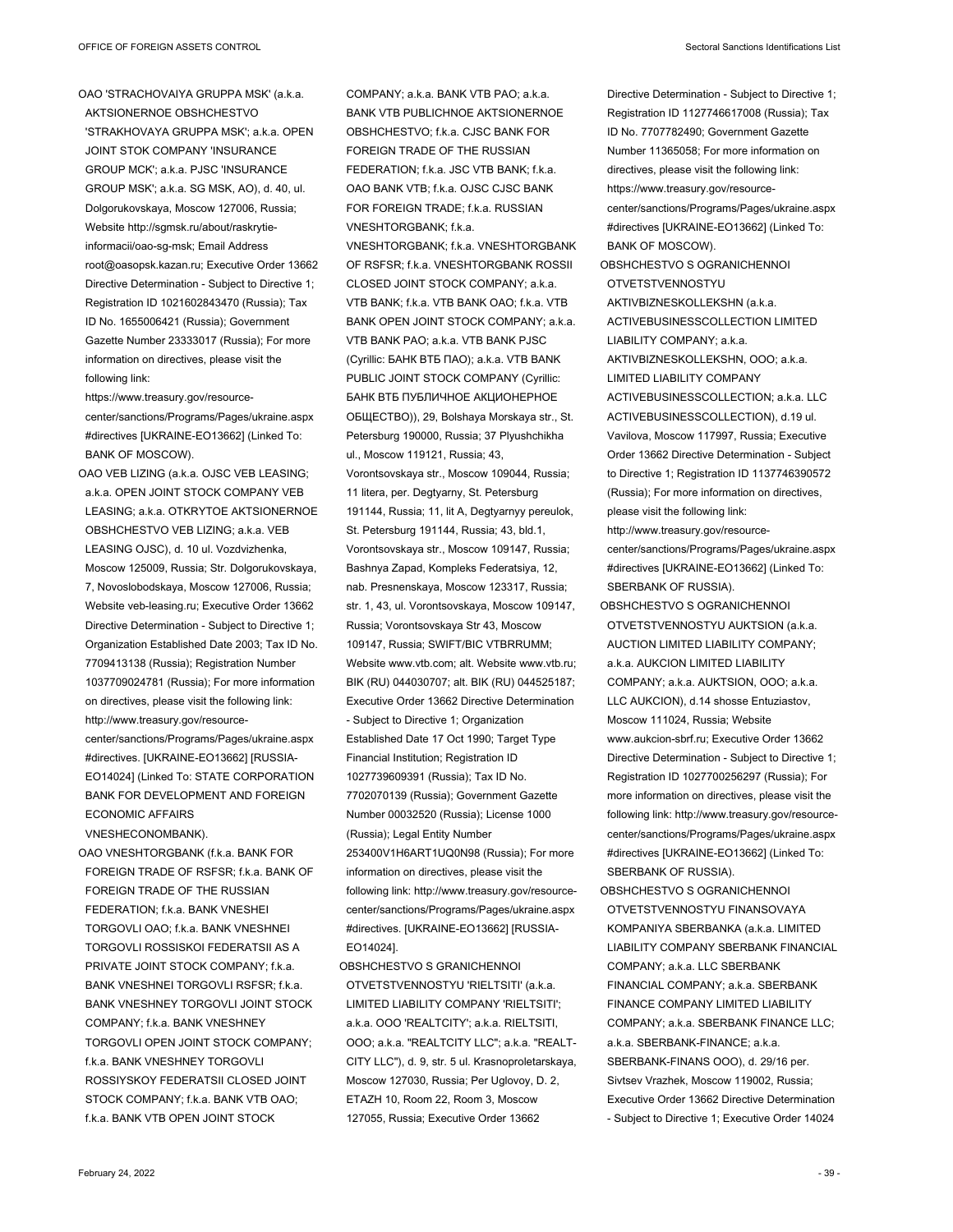Directive Information - For more information on directives, please visit the following link: https://home.treasury.gov/policyissues/financial-sanctions/sanctions-programsand-country-information/russian-harmfulforeign-activities-sanctions#directives; Listing Date (EO 14024 Directive 2): 24 Feb 2022; Effective Date (EO 14024 Directive 2): 26 Mar 2022; Registration ID 1107746399903 (Russia); Tax ID No. 7736617998 (Russia); For more information on directives, please visit the following link: http://www.treasury.gov/resourcecenter/sanctions/Programs/Pages/ukraine.aspx #directives [UKRAINE-EO13662] [RUSSIA-EO14024] (Linked To: PUBLIC JOINT STOCK COMPANY SBERBANK OF RUSSIA).

OBSHCHESTVO S OGRANICHENNOI OTVETSTVENNOSTYU INVESTITSIONNA YA KOMPANIYA VNESHEKONOMBANKA (a.k.a. LLC VEB CAPITAL; a.k.a. OOO VEB KAPITAL; a.k.a. VEB CAPITAL), d. 7 str. A ul. Mashi Poryvaevoi, Moscow 107078, Russia; Website vebcapital.ru; Executive Order 13662 Directive Determination - Subject to Directive 1; Organization Established Date 24 Dec 2009; Tax ID No. 7708710924 (Russia); Registration Number 1097746831709 (Russia); For more information on directives, please visit the following link: http://www.treasury.gov/resourcecenter/sanctions/Programs/Pages/ukraine.aspx #directives. [UKRAINE-EO13662] [RUSSIA-EO14024] (Linked To: STATE CORPORATION BANK FOR DEVELOPMENT AND FOREIGN ECONOMIC AFFAIRS VNESHECONOMBANK).

OBSHCHESTVO S OGRANICHENNOI OTVETSTVENNOSTYU KORUS KONSALTING SNG (a.k.a. KORUS CONSULTING CIS LIMITED LIABILITY COMPANY; a.k.a. KORUS KONSALTING SNG, OOO; a.k.a. LLL KORUS CONSULTING CIS), 68 Sampsonievsky Avenue, letter N, Room 1N, Saint Petersburg 194100, Russia; Executive Order 13662 Directive Determination - Subject to Directive 1; Registration ID 1057812752502 (Russia); For more information on directives, please visit the following link: http://www.treasury.gov/resourcecenter/sanctions/Programs/Pages/ukraine.aspx #directives [UKRAINE-EO13662] (Linked To: SBERBANK OF RUSSIA). OBSHCHESTVO S OGRANICHENNOI

OTVETSTVENNOSTYU MULTIKARTA (a.k.a. MULTICARTA; a.k.a. MULTICARTA, LTD; a.k.a. MULTIKARTA, OOO), d. 43 korp. 1 ul.

Vorontsovskaya, Moscow 109147, Russia; Website www.multicarta.ru; Executive Order 13662 Directive Determination - Subject to Directive 1; Registration ID 1027739116404 (Russia); For more information on directives, please visit the following link: http://www.treasury.gov/resourcecenter/sanctions/Programs/Pages/ukraine.aspx #directives [UKRAINE-EO13662] (Linked To: VTB BANK OAO).

OBSHCHESTVO S OGRANICHENNOI OTVETSTVENNOSTYU SBERBANK KAPITAL (a.k.a. LIMITED LIABILITY COMPANY SBERBANK CAPITAL; a.k.a. SBERBANK CAPITAL LIMITED LIABILITY COMPANY; a.k.a. SBERBANK CAPITAL LLC; a.k.a. SBERBANK KAPITAL OOO), d. 19 ul. Vavilova, Moscow 117997, Russia; Executive Order 13662 Directive Determination - Subject to Directive 1; Executive Order 14024 Directive Information - For more information on directives, please visit the following link:

https://home.treasury.gov/policyissues/financial-sanctions/sanctions-programsand-country-information/russian-harmfulforeign-activities-sanctions#directives; Listing Date (EO 14024 Directive 2): 24 Feb 2022; Effective Date (EO 14024 Directive 2): 26 Mar 2022; Registration ID 1087746887678 (Russia); Tax ID No. 7736581290 (Russia); For more information on directives, please visit the following link: http://www.treasury.gov/resourcecenter/sanctions/Programs/Pages/ukraine.aspx #directives [UKRAINE-EO13662] [RUSSIA-EO14024] (Linked To: PUBLIC JOINT STOCK COMPANY SBERBANK OF RUSSIA). OBSHCHESTVO S OGRANICHENNOI

OTVETSTVENNOSTYU SOVREMENNYE TEKHNOLOGII (a.k.a. LLC SOVREMENNYE TECHNOLOGII; a.k.a. MODERN TECHNOLOGIES LIMITED LIABILITY COMPANY; a.k.a. SOVREMENNYE TEKHNOLOGII, OOO), 12a Korp. 1str 6 Pr 2-I Yuzhnoportovy, Moscow 115432, Russia; Executive Order 13662 Directive Determination - Subject to Directive 1; Registration ID 1037708040468 (Russia); For more information on directives, please visit the following link: http://www.treasury.gov/resourcecenter/sanctions/Programs/Pages/ukraine.aspx #directives [UKRAINE-EO13662] (Linked To: SBERBANK OF RUSSIA).

OBSHCHESTVO S OGRANICHENNOI OTVETSTVENNOSTYU STRAKHOVAYA KOMPANIYA SBERBANK OBSHCHEE

STRAKHOVANIE (a.k.a. INSURANCE COMPANY SBERBANK INSURANCE LIMITED LIABILITY COMPANY; a.k.a. LLC INSURANCE COMPANY SBERBANK INSURANCE; a.k.a. OBSHCHESTVO S OGRANICHENNOI OTVETSTVENNOSTYU STRAKHOVAYA KOMPANIYA SBERBANK STRAKHOVANIE; a.k.a. SBERBANK INSURANCE COMPANY LTD; a.k.a. SBERBANK INSURANCE IC LLC; a.k.a. SBERBANK STRAHOVANIE OOO SK; a.k.a. SK SBERBANK STRAHOVANIE LLC; a.k.a. STRAKHOVAYA KOMPANIYA SBERBANK STRAKHOVANIE), 42 Bolshaya Yakimanka St., b. 1-2, office 209, Moscow 119049, Russia; 7 ul. Pavlovskaya, Moscow, Russia; 3 Poklonnaya Street, building 1, floor 1, office 3, Moscow 121170, Russia; Executive Order 13662 Directive Determination - Subject to Directive 1; Executive Order 14024 Directive Information - For more information on directives, please visit the following link:

https://home.treasury.gov/policyissues/financial-sanctions/sanctions-programsand-country-information/russian-harmfulforeign-activities-sanctions#directives; Listing Date (EO 14024 Directive 2): 24 Feb 2022; Effective Date (EO 14024 Directive 2): 26 Mar 2022; Registration ID 1147746683479 (Russia); Tax ID No. 7706810747 (Russia); For more information on directives, please visit the following link: http://www.treasury.gov/resourcecenter/sanctions/Programs/Pages/ukraine.aspx #directives [UKRAINE-EO13662] [RUSSIA-EO14024] (Linked To: PUBLIC JOINT STOCK COMPANY SBERBANK OF RUSSIA).

OBSHCHESTVO S OGRANICHENNOI OTVETSTVENNOSTYU STRAKHOVAYA KOMPANIYA SBERBANK STRAKHOVANIE (a.k.a. INSURANCE COMPANY SBERBANK INSURANCE LIMITED LIABILITY COMPANY; a.k.a. LLC INSURANCE COMPANY SBERBANK INSURANCE; f.k.a. OBSHCHESTVO S OGRANICHENNOI OTVETSTVENNOSTYU STRAKHOVAYA KOMPANIYA SBERBANK OBSHCHEE STRAKHOVANIE; a.k.a. SBERBANK INSURANCE COMPANY LTD; a.k.a. SBERBANK INSURANCE IC LLC; a.k.a. SBERBANK STRAHOVANIE OOO SK; a.k.a. SK SBERBANK STRAHOVANIE LLC; a.k.a. STRAKHOVAYA KOMPANIYA SBERBANK STRAKHOVANIE), 42 Bolshaya Yakimanka St., b. 1-2, office 209, Moscow 119049, Russia; 7 ul. Pavlovskaya, Moscow, Russia; 3 Poklonnaya Street, building 1, floor 1, office 3, Moscow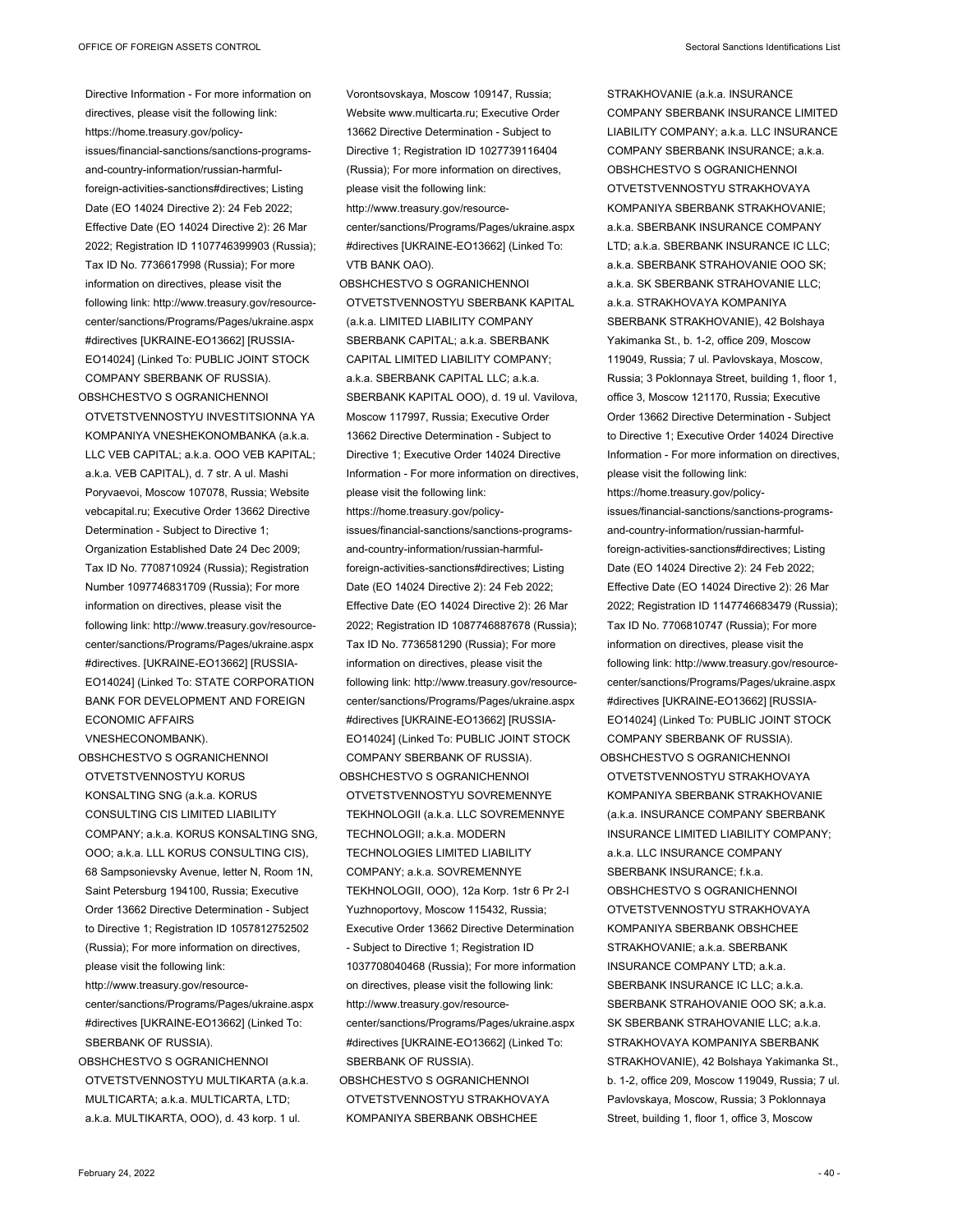121170, Russia; Executive Order 13662 Directive Determination - Subject to Directive 1; Executive Order 14024 Directive Information - For more information on directives, please visit the following link:

https://home.treasury.gov/policyissues/financial-sanctions/sanctions-programsand-country-information/russian-harmfulforeign-activities-sanctions#directives; Listing Date (EO 14024 Directive 2): 24 Feb 2022; Effective Date (EO 14024 Directive 2): 26 Mar 2022; Registration ID 1147746683479 (Russia); Tax ID No. 7706810747 (Russia); For more information on directives, please visit the following link: http://www.treasury.gov/resourcecenter/sanctions/Programs/Pages/ukraine.aspx #directives [UKRAINE-EO13662] [RUSSIA-EO14024] (Linked To: PUBLIC JOINT STOCK COMPANY SBERBANK OF RUSSIA). OBSHCHESTVO S OGRANICHENNOI

OTVETSTVENNOSTYU STRAKHOVOI BROKER SBERBANKA (a.k.a. LIMITED LIABILITY COMPANY SBERBANK INSURANCE BROKER; a.k.a. LLC INSURANCE BROKER OF SBERBANK; a.k.a. OOO STRAKHOVOI BROKER SBERBANKA; a.k.a. SBERBANK INSURANCE BROKER LLC), 42 Bolshaya Yakimanka St., b. 1-2, office 206, Moscow 119049, Russia; 1 Vasilisy Kozhinoy Street, building 1, floor 11, room 30, Moscow 121096, Russia; Executive Order 13662 Directive Determination - Subject to Directive 1; Executive Order 14024 Directive Information - For more information on directives, please visit the following link: https://home.treasury.gov/policyissues/financial-sanctions/sanctions-programsand-country-information/russian-harmfulforeign-activities-sanctions#directives; Listing Date (EO 14024 Directive 2): 24 Feb 2022; Effective Date (EO 14024 Directive 2): 26 Mar 2022; Registration ID 1147746683468 (Russia); Tax ID No. 7706810730 (Russia); For more information on directives, please visit the following link: http://www.treasury.gov/resourcecenter/sanctions/Programs/Pages/ukraine.aspx #directives [UKRAINE-EO13662] [RUSSIA-EO14024] (Linked To: PUBLIC JOINT STOCK COMPANY SBERBANK OF RUSSIA). OBSHCHESTVO S OGRANICHENNOI OTVETSTVENNOSTYU STRAKHOVOI KAPITAL (a.k.a. INSURANCE COMPANY VTB-

INSURANCE LIMITED; a.k.a. INSURANCE COMPANY VTB-INSURANCE, LTD; a.k.a. VTB INSURANCE LIMITED; a.k.a. VTB

STRAKHOVANIE SK OOO; a.k.a. VTB STRAKHOVANIE STRAKHOVAYA KOMPANIYA OOO), str. 1 8 Chistoprudnyy bulvar, Moscow 101000, Russia; Website www.vtbins.ru; Executive Order 13662 Directive Determination - Subject to Directive 1; Registration ID 1027700462514 (Russia); For more information on directives, please visit the following link: http://www.treasury.gov/resourcecenter/sanctions/Programs/Pages/ukraine.aspx #directives [UKRAINE-EO13662] (Linked To: VTB BANK OAO).

OBSHCHESTVO S OGRANICHENNOI OTVETSTVENNOSTYU 'TORGOVY' DOM 'AGROTORG' (a.k.a. TD AGROTORG, OOO; a.k.a. TRADING COMPANY 'AGROTORG' LTD.), 3 per. Gagarinski, Moscow 119034, Russia; 3 Gagarinsky Pereulok, Moscow, Russia; Email Address fednev@rshb.ru; Executive Order 13662 Directive Determination - Subject to Directive 1; Registration ID 1047796863916; Tax ID No. 7704537299; Government Gazette Number 75319328; For more information on directives, please visit the following link: http://www.treasury.gov/resourcecenter/sanctions/Programs/Pages/ukraine.aspx #directives. [UKRAINE-EO13662] (Linked To: RUSSIAN AGRICULTURAL BANK). OBSHCHESTVO S OGRANICHENNOI

OTVETSTVENNOSTYU

UPRAVLYAYUSHCHAYA KOMPANIYA RFPI (a.k.a. LIMITED LIABILITY COMPANY RDIF MANAGEMENT COMPANY; a.k.a. MANAGEMENT COMPANY RDIF LLC; a.k.a. RDIF MANAGEMENT COMPANY; a.k.a. RDIF MANAGEMENT COMPANY LLC; a.k.a. RUSSIAN DIRECT INVESTMENT FUND MANAGEMENT COMPANY; a.k.a. UK RFPI, OOO), d. 9 prospekt Akademika Sakharova, Moscow 107996, Russia; Website rdif.ru; Executive Order 13662 Directive Determination - Subject to Directive 1; Public Registration Number 1117746429371; For more information on directives, please visit the following link: http://www.treasury.gov/resourcecenter/sanctions/Programs/Pages/ukraine.aspx #directives. [UKRAINE-EO13662] (Linked To: STATE CORPORATION BANK FOR DEVELOPMENT AND FOREIGN ECONOMIC AFFAIRS VNESHECONOMBANK). OBSHCHESTVO S OGRANICHENNOI OTVETSTVENNOSTYU VEB INZHINIRING (a.k.a. OOO VEB ENGINEERING; a.k.a. OOO VEB INZHINIRING; a.k.a. VEB ENGINEERING LIMITED LIABILITY COMPANY; a.k.a. VEB

ENGINEERING LLC), d. 9 prospekt Akademika Sakharova, Moscow 107996, Russia; Per. Lyalin D. 19, Korpus 1, Pom. XXIV, Kom 11, Moscow 101000, Russia; Website vebeng.ru; Executive Order 13662 Directive Determination - Subject to Directive 1; Organization Established Date 11 Mar 2010; Tax ID No. 7708715560 (Russia); Registration Number 1107746181674 (Russia); For more information on directives, please visit the following link: http://www.treasury.gov/resourcecenter/sanctions/Programs/Pages/ukraine.aspx #directives. [UKRAINE-EO13662] [RUSSIA-EO14024] (Linked To: STATE CORPORATION BANK FOR DEVELOPMENT AND FOREIGN ECONOMIC AFFAIRS

VNESHECONOMBANK).

- OBSHCHESTVO S OGRANICHENNOI OTVETSTVENNOSTYU VTB FAKTORING (a.k.a. VTB FACTORING LIMITED; a.k.a. VTB FACTORING LTD; a.k.a. VTB FAKTORING OOO), d. 52 str. 1 nab.Kosmodamianskaya, Moscow 115054, Russia; Website www.vtbf.ru; Executive Order 13662 Directive Determination - Subject to Directive 1; Target Type Financial Institution; Registration ID 5087746611145 (Russia); For more information on directives, please visit the following link: http://www.treasury.gov/resourcecenter/sanctions/Programs/Pages/ukraine.aspx #directives [UKRAINE-EO13662] [RUSSIA-EO14024] (Linked To: VTB BANK PUBLIC JOINT STOCK COMPANY).
- OBSHCHESTVO S OGRANICHENNOI OTVETSTVENNOSTYU VTB NEDVIZHIMOST (a.k.a. VTB NEDVIZHIMOST, OOO; a.k.a. VTB REAL ESTATE LIMITED LIABILITY COMPANY; a.k.a. VTB REAL ESTATE, LLC), d.70 ul. Mosfilmovskaya, Moscow 119590, Russia; Executive Order 13662 Directive Determination - Subject to Directive 1; Registration ID 1117746272907 (Russia); For more information on directives, please visit the following link: http://www.treasury.gov/resourcecenter/sanctions/Programs/Pages/ukraine.aspx #directives [UKRAINE-EO13662] (Linked To: VTB BANK OAO).
- OBSHCHESTVO S OGRANICHENNOI OTVETSTVENNOSTYU VTB PENSIONNY ADMINISTRATOR (a.k.a. VTB PENSION ADMINISTRATOR LIMITED; a.k.a. VTB PENSION ADMINISTRATOR LTD; a.k.a. VTB PENSIONNY ADMINISTRATOR OOO), d. 52 str. 1 nab.Kosmodamianskaya, Moscow 115054, Russia; Executive Order 13662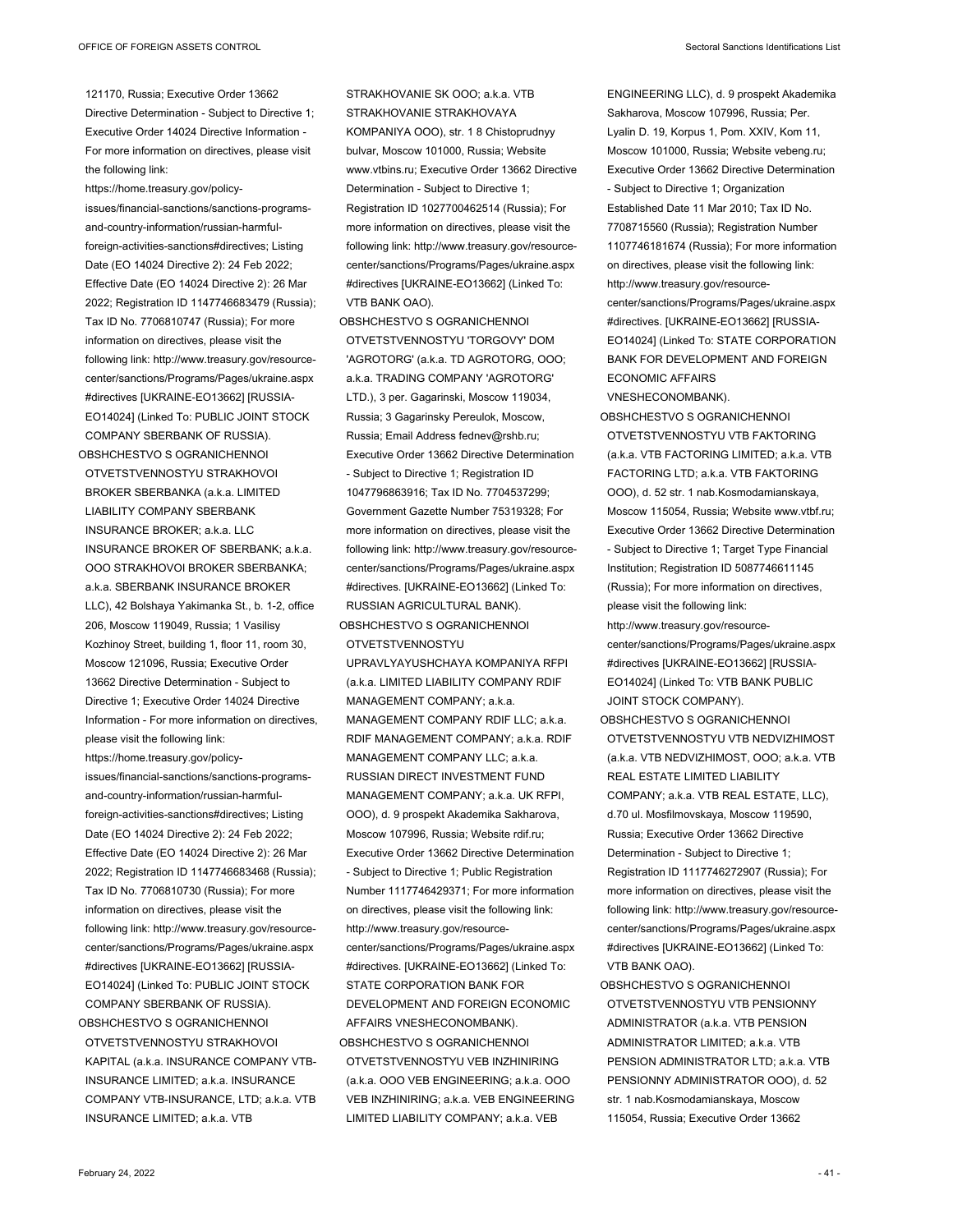- Directive Determination Subject to Directive 1; Organization Type: Activities of holding companies; Registration ID 1097746178232 (Russia); For more information on directives, please visit the following link: http://www.treasury.gov/resourcecenter/sanctions/Programs/Pages/ukraine.aspx #directives [UKRAINE-EO13662] [RUSSIA-EO14024] (Linked To: VTB BANK PUBLIC JOINT STOCK COMPANY).
- OBSHCHESTVO S ORGANICHENNOI OTVETSTVENNOSTYU 'BM-DIREKTSIYA' (a.k.a. BM DIREKTSIYA LLC; a.k.a. BM-DIREKTSIYA, OOO; a.k.a. LIMITED LIABILITY COMPANY 'BM-DIREKTSIYA'; a.k.a. OOO 'BM-DIREKTSIYA'), 8/15 str. 3 ul. Rozhdestvenka, Moscow 107996, Russia; Executive Order 13662 Directive Determination - Subject to Directive 1; Registration ID 1117746628185; Tax ID No. 7702768727; Government Gazette Number 30162881; For more information on directives, please visit the following link:
- https://www.treasury.gov/resourcecenter/sanctions/Programs/Pages/ukraine.aspx #directives [UKRAINE-EO13662] (Linked To: BANK OF MOSCOW).
- OBSHCHESTVO S ORGRANICHENNOI OTVETSTVENNOSTYU 'BM PROEKT' (a.k.a. BM PROEKT, OOO; a.k.a. BM PROJECT LLC; aka LIMITED LIABILITY COMPANY 'BM PROYEKT'; a.k.a. OOO BM PROECKT; a.k.a. "LLC BM PROJECT"), 8/15, str. 3 ul. Rozhdestvenka, Moscow 107996, Russia; Executive Order 13662 Directive Determination - Subject to Directive 1; Registration ID 5117746015624 (Russia); Tax ID No. 7702777873 (Russia); Government Gazette

Number 37319127 (Russia); For more information on directives, please visit the following link:

https://www.treasury.gov/resourcecenter/sanctions/Programs/Pages/ukraine.aspx #directives [UKRAINE-EO13662] (Linked To: BANK OF MOSCOW).

OBYEDINYONNYE MASHINOSTROITELNYE ZAVODY (GRUPPA URALMASH-IZHORA) (a.k.a. OMZ OAO), Bld. 20, Ovchinnikovskaya Emb., Moscow 115035, Russia; 24 Timura Frunze Street, Moscow 119021, Russia; Website www.omz.ru; Executive Order 13662 Directive Determination - Subject to Directive 1; Registration ID 1026605610800; Tax ID No. 6663059899; For more information on directives, please visit the following link:

https://www.treasury.gov/resourcecenter/sanctions/Programs/Pages/ukraine.aspx #directives [UKRAINE-EO13662] (Linked To: GAZPROMBANK OAO).

- OJSC AF BANK (a.k.a. BANK VTB AZERBAIJAN OJSC; a.k.a. JSC VTB BANK AZERBAIJAN; a.k.a. VTB BANK AZERBAIJAN OPEN JOINT STOCK COMPANY), 38 Khatai ave. Nasimi district, Baku AZ 1008, Azerbaijan; 60, Samed Vurgun str, Baku 1022, Azerbaijan; SWIFT/BIC VTBAAZ22; Website http://en.vtb.az/; Executive Order 13662 Directive Determination - Subject to Directive 1; Target Type Financial Institution; For more information on directives, please visit the following link:
- http://www.treasury.gov/resourcecenter/sanctions/Programs/Pages/ukraine.aspx #directives [UKRAINE-EO13662] [RUSSIA-EO14024] (Linked To: VTB BANK PUBLIC JOINT STOCK COMPANY).
- OJSC CJSC BANK FOR FOREIGN TRADE (f.k.a. BANK FOR FOREIGN TRADE OF RSFSR; f.k.a. BANK OF FOREIGN TRADE OF THE RUSSIAN FEDERATION; f.k.a. BANK VNESHEI TORGOVLI OAO; f.k.a. BANK VNESHNEI TORGOVLI ROSSISKOI FEDERATSII AS A PRIVATE JOINT STOCK COMPANY; f.k.a. BANK VNESHNEI TORGOVLI RSFSR; f.k.a. BANK VNESHNEY TORGOVLI JOINT STOCK COMPANY; f.k.a. BANK VNESHNEY TORGOVLI OPEN JOINT STOCK COMPANY; f.k.a. BANK VNESHNEY TORGOVLI ROSSIYSKOY FEDERATSII CLOSED JOINT STOCK COMPANY; f.k.a. BANK VTB OAO; f.k.a. BANK VTB OPEN JOINT STOCK COMPANY; a.k.a. BANK VTB PAO; a.k.a. BANK VTB PUBLICHNOE AKTSIONERNOE OBSHCHESTVO; f.k.a. CJSC BANK FOR FOREIGN TRADE OF THE RUSSIAN FEDERATION; f.k.a. JSC VTB BANK; fk.a. OAO BANK VTB; fk.a. OAO VNESHTORGBANK; f.k.a. RUSSIAN VNESHTORGBANK; f.k.a. VNESHTORGBANK; f.k.a. VNESHTORGBANK OF RSFSR; f.k.a. VNESHTORGBANK ROSSII CLOSED JOINT STOCK COMPANY; a.k.a. VTB BANK; f.k.a. VTB BANK OAO; f.k.a. VTB BANK OPEN JOINT STOCK COMPANY; a.k.a. VTB BANK PAO; a.k.a. VTB BANK PJSC (Cyrillic: БАНК ВТБ ПАО); a.k.a. VTB BANK PUBLIC JOINT STOCK COMPANY (Cyrillic: БАНК ВТБ ПУБЛИЧНОЕ АКЦИОНЕРНОЕ

ОБЩЕСТВО)), 29, Bolshaya Morskaya str., St. Petersburg 190000, Russia; 37 Plyushchikha

ul., Moscow 119121, Russia; 43,

Vorontsovskaya str., Moscow 109044, Russia; 11 litera, per. Degtyarny, St. Petersburg 191144, Russia; 11, lit A, Degtyarnyy pereulok, St. Petersburg 191144, Russia; 43, bld.1, Vorontsovskaya str., Moscow 109147, Russia; Bashnya Zapad, Kompleks Federatsiya, 12, nab. Presnenskaya, Moscow 123317, Russia; str. 1, 43, ul. Vorontsovskaya, Moscow 109147, Russia; Vorontsovskaya Str 43, Moscow 109147, Russia; SWIFT/BIC VTBRRUMM; Website www.vtb.com; alt. Website www.vtb.ru; BIK (RU) 044030707; alt. BIK (RU) 044525187; Executive Order 13662 Directive Determination - Subject to Directive 1; Organization Established Date 17 Oct 1990; Target Type Financial Institution; Registration ID 1027739609391 (Russia); Tax ID No. 7702070139 (Russia); Government Gazette Number 00032520 (Russia); License 1000 (Russia); Legal Entity Number 253400V1H6ART1UQ0N98 (Russia); For more information on directives, please visit the following link: http://www.treasury.gov/resourcecenter/sanctions/Programs/Pages/ukraine.aspx #directives. [UKRAINE-EO13662] [RUSSIA-EO14024].

- OJSC INTERNATIONAL MANAGEMENT COMPANY (a.k.a. AKTSIONERNOE OBSHCHESTVO 'MEZHDUNARODNAYA UPRAVLYAYUSHCHAYA KOMPANIYA'; f.k.a. AKTSIONERNOE OBSHCHESTVO MEZHDUNARODNAYA UPRAVLYAYUSHCHAYA KOMPANIYA; a.k.a. INTERNATIONAL MANAGEMENT COMPANY OJSC; a.k.a. JOINT STOCK COMPANY 'MEZHDUNARODNAYA UPRAVLYAYUSHCHAYA KOMPANIYA'; a.k.a.
- MEZHDUNARODNAYA UPRAVLYAYUSHCHAYA KOMPANIYA, AO),
- d. 13/2 ul. Begovaya, Moscow 125284, Russia; Executive Order 13662 Directive Determination - Subject to Directive 1; Registration ID 1027714019772 (Russia); Tax ID No. 7714283773 (Russia); Government Gazette Number 59709936 (Russia); For more information on directives, please visit the
- following link: https://www.treasury.gov/resourcecenter/sanctions/Programs/Pages/ukraine.aspx #directives [UKRAINE-EO13662] (Linked To: BANK OF MOSCOW).
- OJSC NORTH CAUCASUS DEVELOPMENT CORPORATION (a.k.a. DEVELOPMENT CORPORATION OF NORTH CAUCASUS OJSC; f.k.a. KRSK, OAO; a.k.a. OPEN JOINT-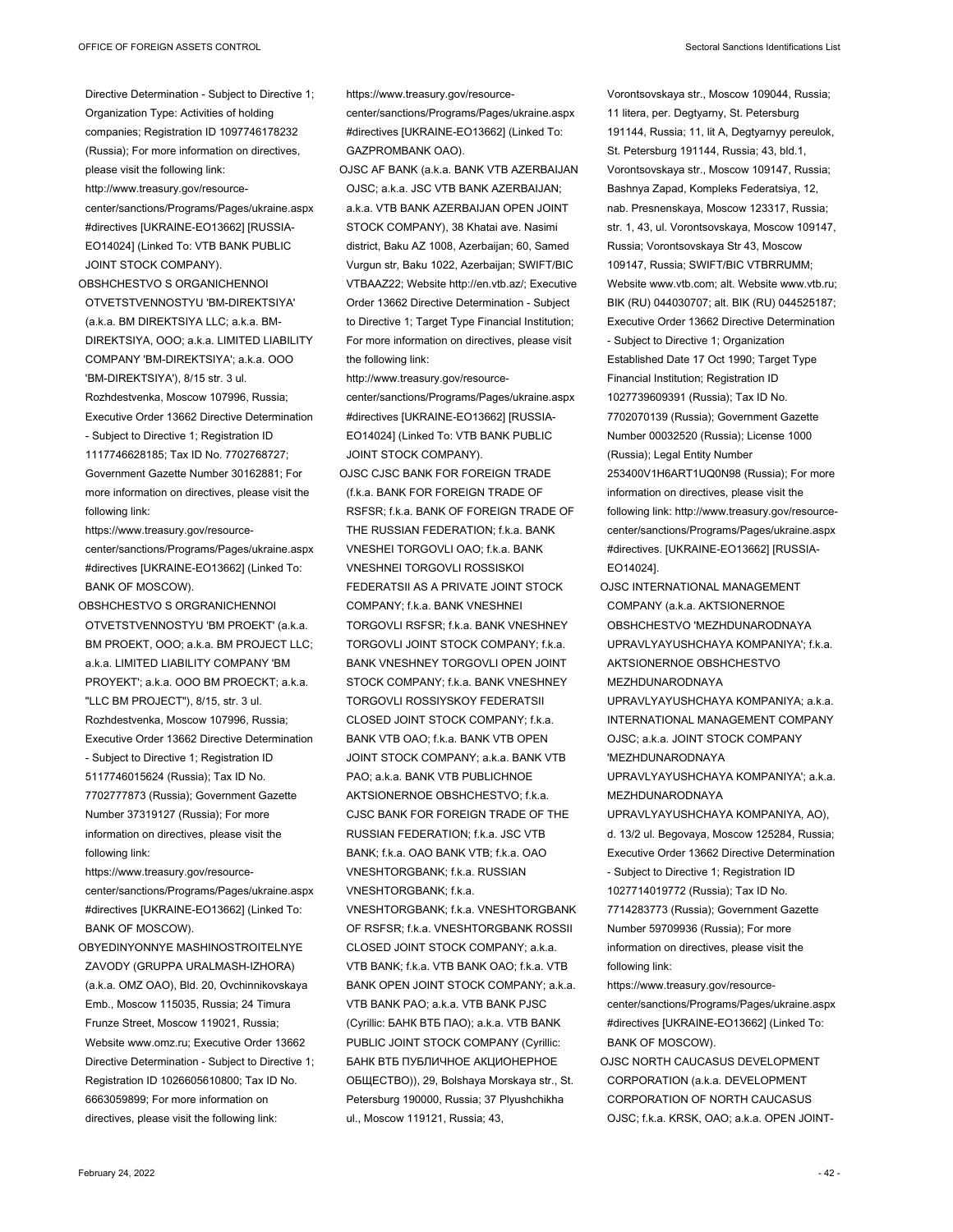STOCK COMPANY NORTH CAUCASUS DEVELOPMENT CORPORATION; a.k.a. OTKRYTOE AKTSIONERNOE OBSHCHESTVO KORPORATSIYA RAZVITIYA SEVERNOGO KAVKAZA), d. 139 ul. Pyatigorskaya Essentuki, Stavropolski krai 357625, Russia; Website krskfo.ru; Executive Order 13662 Directive Determination - Subject to Directive 1; Public Registration Number 1102632003253; For more information on directives, please visit the following link: http://www.treasury.gov/resourcecenter/sanctions/Programs/Pages/ukraine.aspx #directives. [UKRAINE-EO13662] (Linked To: STATE CORPORATION BANK FOR DEVELOPMENT AND FOREIGN ECONOMIC AFFAIRS VNESHECONOMBANK). OJSC SBERBANK OF RUSSIA (f.k.a. JOINT

STOCK COMMERCIAL SAVINGS BANK OF THE RUSSIAN FEDERATION; f.k.a. JOINT STOCK COMMERCIAL SAVINGS BANK OF THE RUSSIAN SOVIET FEDERATIVE SOCIALIST REPUBLIC; f.k.a. OPEN JOINT STOCK COMPANY SBERBANK OF RUSSIA; f.k.a. OTKRYTOE AKTSIONERNOE OBSHCHESTVO SBERBANK ROSSII; a.k.a. PJSC SBERBANK (Cyrillic: ПАО СБЕРБАНК); a.k.a. PUBLIC JOINT STOCK COMPANY SBERBANK OF RUSSIA (Cyrillic: ПУБЛИЧНОЕ АКЦИОНЕРНОЕ ОБЩЕСТВО СБЕРБАНК РОССИИ); f.k.a. SBERBANK OF RSFSR; a.k.a. SBERBANK OF RUSSIA; a.k.a. SBERBANK ROSSII; f.k.a. SBERBANK ROSSII OAO), 19 ul. Vavilova, Moscow 117312, Russia (Cyrillic: ул. Вавилова, д. 19, Москва 117312, Russia); SWIFT/BIC SABRRUMM; Website www.sberbank.ru; alt. Website www.sberbank.com; Executive Order 13662 Directive Determination - Subject to Directive 1; Executive Order 14024 Directive Information - For more information on directives, please visit the following link:

https://home.treasury.gov/policyissues/financial-sanctions/sanctions-programsand-country-information/russian-harmfulforeign-activities-sanctions#directives; Executive Order 14024 Directive Information Subject to Directive 3 - All transactions in, provision of financing for, and other dealings in new debt of longer than 14 days maturity or new equity where such new debt or new equity is issued on or after the 'Effective Date (EO 14024 Directive)' associated with this name are prohibited.; Listing Date (EO 14024 Directive 2): 24 Feb 2022; Effective Date (EO 14024

Directive 2): 26 Mar 2022; Listing Date (EO 14024 Directive 3): 24 Feb 2022; Effective Date (EO 14024 Directive 3): 26 Mar 2022; Tax ID No. 7707083893 (Russia); Registration Number 1027700132195 (Russia); For more information on directives, please visit the following link: http://www.treasury.gov/resourcecenter/sanctions/Programs/Pages/ukraine.aspx #directives. [UKRAINE-EO13662] [RUSSIA-EO14024].

OJSC THE FAR EAST AND BAIKAL REGION DEVELOPMENT FUND (a.k.a. AO VEB.DV; f.k.a. FAR EAST AND BAIKAL REGION DEVELOPMENT FUND OJSC; f.k.a. JSC FAR EAST AND ARCTIC REGION DEVELOPMENT FUND; a.k.a. JSC VEB.DV), Nab. Presnenskaya D. 10, pom II komn 8-59, Moscow 123112, Russia; Website fondvostok.ru; Executive Order 13662 Directive Determination - Subject to Directive 1; Tax ID No. 2721188289 (Russia); Registration Number 1112721010995 (Russia); For more information on directives, please visit the following link: http://www.treasury.gov/resourcecenter/sanctions/Programs/Pages/ukraine.aspx #directives. [UKRAINE-EO13662] [RUSSIA-EO14024] (Linked To: STATE CORPORATION BANK FOR DEVELOPMENT AND FOREIGN ECONOMIC AFFAIRS

VNESHECONOMBANK).

OJSC UNITED COMPANY (a.k.a. OAO 'OBIDINENAIYA KOMANIYA'; a.k.a. PJSC 'UNITED COMPANY'; a.k.a. UNITED COMPANY OJSC), St. Petersburg 192177, Russia; ul. Ryabinovaya d. 53, Moscow 121471, Russia; Executive Order 13662 Directive Determination - Subject to Directive 1; For more information on directives, please visit the following link:

https://www.treasury.gov/resourcecenter/sanctions/Programs/Pages/ukraine.aspx #directives [UKRAINE-EO13662] (Linked To: BANK OF MOSCOW).

OJSC VEB LEASING (a.k.a. OAO VEB LIZING; a.k.a. OPEN JOINT STOCK COMPANY VEB LEASING; a.k.a. OTKRYTOE AKTSIONERNOE OBSHCHESTVO VEB LIZING; a.k.a. VEB LEASING OJSC), d. 10 ul. Vozdvizhenka, Moscow 125009, Russia; Str. Dolgorukovskaya, 7, Novoslobodskaya, Moscow 127006, Russia; Website veb-leasing.ru; Executive Order 13662 Directive Determination - Subject to Directive 1; Organization Established Date 2003; Tax ID No. 7709413138 (Russia); Registration Number 1037709024781 (Russia); For more information

on directives, please visit the following link: http://www.treasury.gov/resourcecenter/sanctions/Programs/Pages/ukraine.aspx #directives. [UKRAINE-EO13662] [RUSSIA-EO14024] (Linked To: STATE CORPORATION BANK FOR DEVELOPMENT AND FOREIGN ECONOMIC AFFAIRS VNESHECONOMBANK).

OMZ OAO (a.k.a. OBYEDINYONNYE MASHINOSTROITELNYE ZAVODY (GRUPPA URALMASH-IZHORA)), Bld. 20, Ovchinnikovskaya Emb., Moscow 115035, Russia; 24 Timura Frunze Street, Moscow 119021, Russia; Website www.omz.ru; Executive Order 13662 Directive Determination - Subject to Directive 1; Registration ID 1026605610800; Tax ID No. 6663059899; For more information on directives, please visit the following link:

https://www.treasury.gov/resourcecenter/sanctions/Programs/Pages/ukraine.aspx #directives [UKRAINE-EO13662] (Linked To: GAZPROMBANK OAO).

OMZ SPETSSTAL OOO (a.k.a. LIMITED LIABILITY COMPANY OMZ-SPETSSTAL; a.k.a. OMZ-SPECIAL STEELS), Kolpino G, Izhorski Zavod, St. Petersburg 196651, Russia; Izhorskiy Zavod, Kolpino, Saint Petersburg 196650, Russia; Website www.omzspecialsteel.com; Executive Order 13662 Directive Determination - Subject to Directive 1; Registration ID 1026605609348; Tax ID No. 6673089388; For more information on directives, please visit the following link: https://www.treasury.gov/resourcecenter/sanctions/Programs/Pages/ukraine.aspx #directives [UKRAINE-EO13662] (Linked To: GAZPROMBANK OAO).

OMZ-SPECIAL STEELS (a.k.a. LIMITED LIABILITY COMPANY OMZ-SPETSSTAL; a.k.a. OMZ SPETSSTAL OOO), Kolpino G, Izhorski Zavod, St. Petersburg 196651, Russia; Izhorskiy Zavod, Kolpino, Saint Petersburg 196650, Russia; Website www.omzspecialsteel.com; Executive Order 13662 Directive Determination - Subject to Directive 1; Registration ID 1026605609348; Tax ID No. 6673089388; For more information on directives, please visit the following link: https://www.treasury.gov/resourcecenter/sanctions/Programs/Pages/ukraine.aspx #directives [UKRAINE-EO13662] (Linked To: GAZPROMBANK OAO).

OOO 'BALTECH' (a.k.a. BALTECH LLC; a.k.a. LLC BALTECH), Russia; Executive Order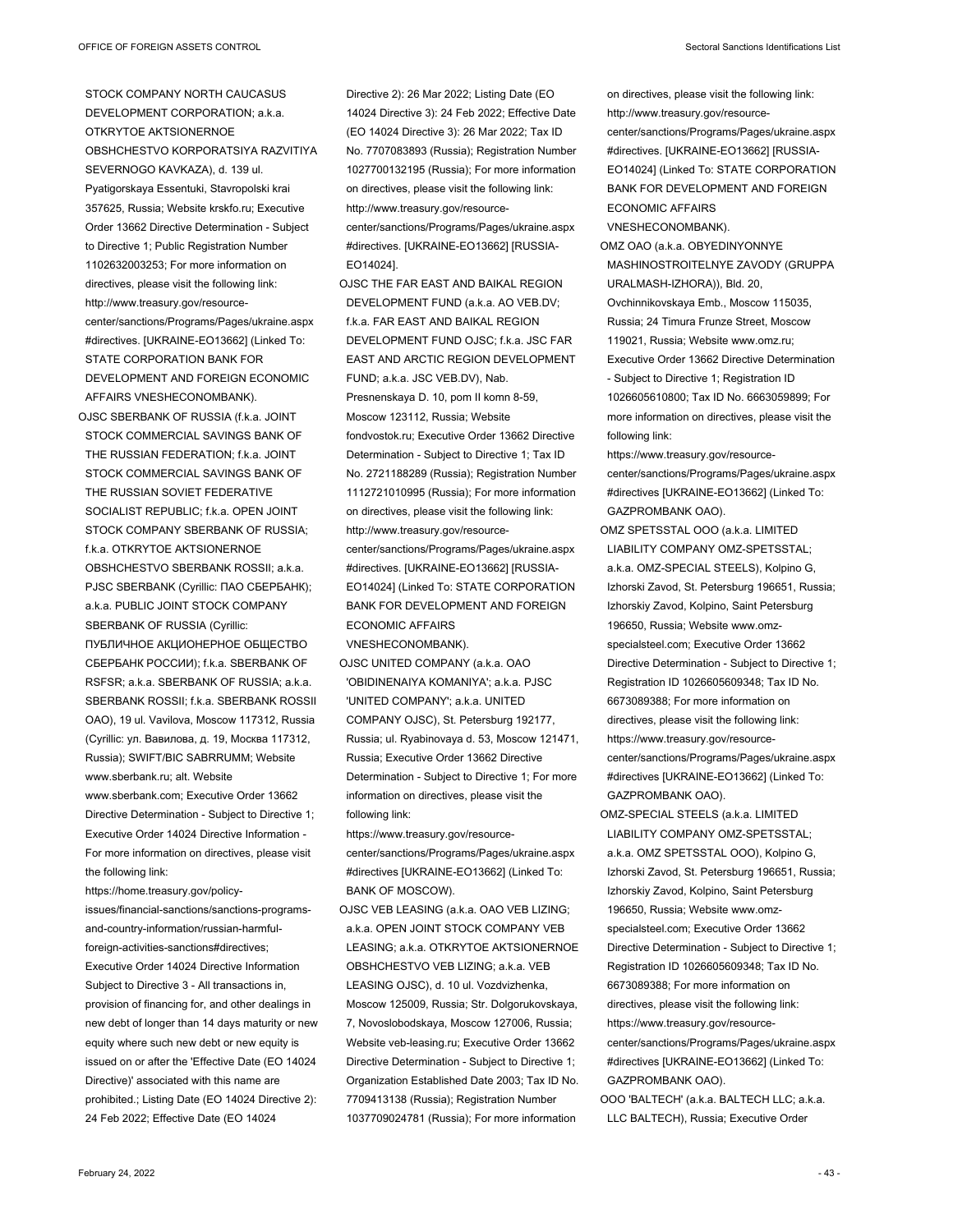13662 Directive Determination - Subject to Directive 1; For more information on directives, please visit the following link:

https://www.treasury.gov/resourcecenter/sanctions/Programs/Pages/ukraine.aspx #directives [UKRAINE-EO13662] (Linked To: BANK OF MOSCOW).

OOO BM PROECKT (a.k.a. BM PROEKT, OOO; a.k.a. BM PROJECT LLC; a.k.a. LIMITED LIABILITY COMPANY 'BM PROYEKT'; a.k.a. OBSHCHESTVO S ORGRANICHENNOI OTVETSTVENNOSTYU 'BM PROEKT'; a.k.a. "LLC BM PROJECT"), 8/15, str. 3 ul. Rozhdestvenka, Moscow 107996, Russia; Executive Order 13662 Directive Determination - Subject to Directive 1; Registration ID 5117746015624 (Russia); Tax ID No. 7702777873 (Russia); Government Gazette Number 37319127 (Russia); For more information on directives, please visit the following link:

https://www.treasury.gov/resourcecenter/sanctions/Programs/Pages/ukraine.aspx #directives [UKRAINE-EO13662] (Linked To: BANK OF MOSCOW).

OOO 'BM-DIREKTSIYA' (a.k.a. BM DIREKTSIYA LLC; a.k.a. BM-DIREKTSIYA, OOO; a.k.a. LIMITED LIABILITY COMPANY 'BM-DIREKTSIYA'; a.k.a. OBSHCHESTVO S ORGANICHENNOI OTVETSTVENNOSTYU 'BM-DIREKTSIYA'), 8/15 str. 3 ul. Rozhdestvenka, Moscow 107996, Russia; Executive Order 13662 Directive Determination - Subject to Directive 1; Registration ID 1117746628185; Tax ID No. 7702768727; Government Gazette Number 30162881; For more information on directives, please visit the following link:

https://www.treasury.gov/resourcecenter/sanctions/Programs/Pages/ukraine.aspx #directives [UKRAINE-EO13662] (Linked To: BANK OF MOSCOW).

OOO PS YANDEX.MONEY (a.k.a. LLC PS YANDEX.MONEY; a.k.a. PS YANDEKS.DENGI OOO), 16 Lva Tolstogo ul., Moscow 119021, Russia; Executive Order 13662 Directive Determination - Subject to Directive 1; Registration ID 1077746365113 (Russia); For more information on directives, please visit the following link: http://www.treasury.gov/resourcecenter/sanctions/Programs/Pages/ukraine.aspx #directives. [UKRAINE-EO13662] (Linked To: SBERBANK OF RUSSIA).

OOO 'REALTCITY' (a.k.a. LIMITED LIABILITY COMPANY 'RIELTSITI'; a.k.a. OBSHCHESTVO S GRANICHENNOI OTVETSTVENNOSTYU 'RIELTSITI'; a.k.a. RIELTSITI, OOO; a.k.a. "REALTCITY LLC"; a.k.a. "REALT-CITY LLC"), d. 9, str. 5 ul. Krasnoproletarskaya, Moscow 127030, Russia; Per Uglovoy, D. 2, ETAZH 10, Room 22, Room 3, Moscow 127055, Russia; Executive Order 13662 Directive Determination - Subject to Directive 1; Registration ID 1127746617008 (Russia); Tax ID No. 7707782490; Government Gazette Number 11365058; For more information on directives, please visit the following link: https://www.treasury.gov/resourcecenter/sanctions/Programs/Pages/ukraine.aspx #directives [UKRAINE-EO13662] (Linked To: BANK OF MOSCOW).

OOO STRAKHOVOI BROKER SBERBANKA (a.k.a. LIMITED LIABILITY COMPANY SBERBANK INSURANCE BROKER; a.k.a. LLC INSURANCE BROKER OF SBERBANK; a.k.a. OBSHCHESTVO S OGRANICHENNOI OTVETSTVENNOSTYU STRAKHOVOI BROKER SBERBANKA; a.k.a. SBERBANK INSURANCE BROKER LLC), 42 Bolshaya Yakimanka St., b. 1-2, office 206, Moscow 119049, Russia; 1 Vasilisy Kozhinoy Street, building 1, floor 11, room 30, Moscow 121096, Russia; Executive Order 13662 Directive Determination - Subject to Directive 1; Executive Order 14024 Directive Information - For more information on directives, please visit the following link:

https://home.treasury.gov/policyissues/financial-sanctions/sanctions-programsand-country-information/russian-harmfulforeign-activities-sanctions#directives; Listing Date (EO 14024 Directive 2): 24 Feb 2022; Effective Date (EO 14024 Directive 2): 26 Mar 2022; Registration ID 1147746683468 (Russia); Tax ID No. 7706810730 (Russia); For more information on directives, please visit the following link: http://www.treasury.gov/resourcecenter/sanctions/Programs/Pages/ukraine.aspx #directives [UKRAINE-EO13662] [RUSSIA-EO14024] (Linked To: PUBLIC JOINT STOCK COMPANY SBERBANK OF RUSSIA). OOO VEB ENGINEERING (a.k.a. OBSHCHESTVO S OGRANICHENNOI OTVETSTVENNOSTYU VEB INZHINIRING; a.k.a. OOO VEB INZHINIRING; a.k.a. VEB ENGINEERING LIMITED LIABILITY COMPANY; a.k.a. VEB ENGINEERING LLC), d. 9 prospekt Akademika Sakharova, Moscow 107996, Russia; Per. Lyalin D. 19, Korpus 1, Pom. XXIV, Kom 11, Moscow 101000, Russia;

Website vebeng.ru; Executive Order 13662 Directive Determination - Subject to Directive 1; Organization Established Date 11 Mar 2010; Tax ID No. 7708715560 (Russia); Registration Number 1107746181674 (Russia); For more information on directives, please visit the following link: http://www.treasury.gov/resourcecenter/sanctions/Programs/Pages/ukraine.aspx #directives. [UKRAINE-EO13662] [RUSSIA-EO14024] (Linked To: STATE CORPORATION BANK FOR DEVELOPMENT AND FOREIGN ECONOMIC AFFAIRS

VNESHECONOMBANK).

- OOO VEB INZHINIRING (a.k.a. OBSHCHESTVO S OGRANICHENNOI OTVETSTVENNOSTYU VEB INZHINIRING; a.k.a. OOO VEB ENGINEERING; a.k.a. VEB ENGINEERING LIMITED LIABILITY COMPANY; a.k.a. VEB ENGINEERING LLC), d. 9 prospekt Akademika Sakharova, Moscow 107996, Russia; Per. Lyalin D. 19, Korpus 1, Pom. XXIV, Kom 11, Moscow 101000, Russia; Website vebeng.ru; Executive Order 13662 Directive Determination - Subject to Directive 1; Organization Established Date 11 Mar 2010; Tax ID No. 7708715560 (Russia); Registration Number 1107746181674 (Russia); For more information on directives, please visit the following link: http://www.treasury.gov/resourcecenter/sanctions/Programs/Pages/ukraine.aspx #directives. [UKRAINE-EO13662] [RUSSIA-EO14024] (Linked To: STATE CORPORATION BANK FOR DEVELOPMENT AND FOREIGN ECONOMIC AFFAIRS VNESHECONOMBANK).
- OOO VEB KAPITAL (a.k.a. LLC VEB CAPITAL; a.k.a. OBSHCHESTVO S OGRANICHENNOI OTVETSTVENNOSTYU INVESTITSIONNA YA KOMPANIYA VNESHEKONOMBANKA; a.k.a. VEB CAPITAL), d. 7 str. A ul. Mashi Poryvaevoi, Moscow 107078, Russia; Website vebcapital.ru; Executive Order 13662 Directive Determination - Subject to Directive 1; Organization Established Date 24 Dec 2009; Tax ID No. 7708710924 (Russia); Registration Number 1097746831709 (Russia); For more information on directives, please visit the following link: http://www.treasury.gov/resourcecenter/sanctions/Programs/Pages/ukraine.aspx #directives. [UKRAINE-EO13662] [RUSSIA-EO14024] (Linked To: STATE CORPORATION BANK FOR DEVELOPMENT AND FOREIGN ECONOMIC AFFAIRS VNESHECONOMBANK).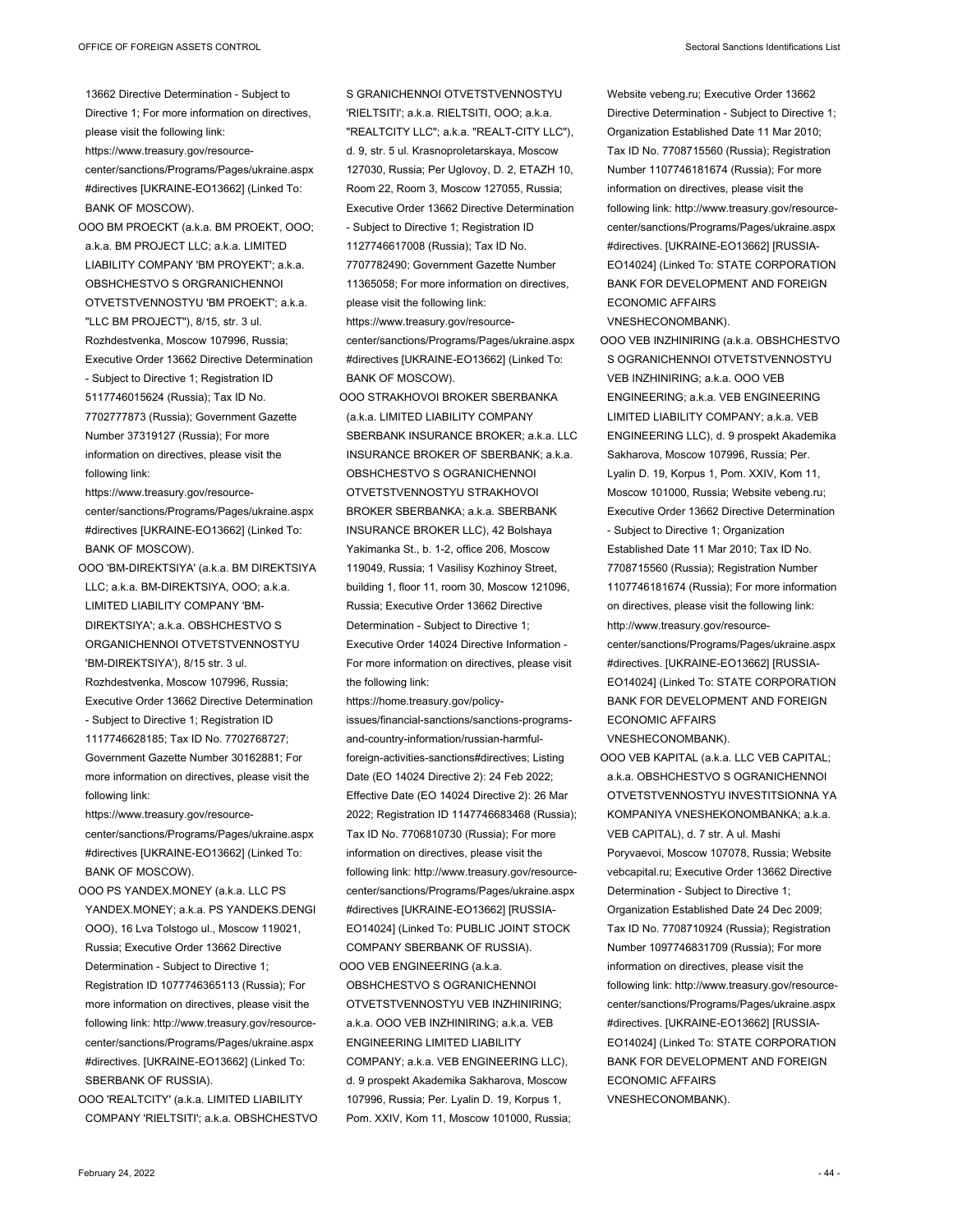OPEN JOINT STOCK COMPANY 'ALBASHSKIY ELEVATOR' (f.k.a. AKTSIONERNOE OBSHCHESTVO OTKRYTOGO TIPA ALBASHKI ELEVATOR; a.k.a. ALBASHSKI ELEVATOR, OAO; a.k.a. OAO 'ALBASHSKI ELEVATOR'; a.k.a. OTKRYTOE AKTSIONERNOE OBSHCHESTVO 'ALBASHSKI ELEVATOR'), 15 per. Zaporozhski Stanitsa Novominskaya, Kanevskoi Raion, Krasnodarski Kr. 353701, Russia; 15 Zaporogskiy Pereulok, Novominskaya Village, Kanevskoy District, Krasnodar Region, Russia; Email Address albashskiy@mail.ru; Executive Order 13662 Directive Determination - Subject to Directive 1; Registration ID 1022303977112; Tax ID No. 2334001310; Government Gazette Number 00940430; For more information on directives, please visit the following link: http://www.treasury.gov/resourcecenter/sanctions/Programs/Pages/ukraine.aspx #directives. [UKRAINE-EO13662] (Linked To: RUSSIAN AGRICULTURAL BANK).

'BELOGLINSKIY ELEVATOR' (f.k.a. AKTSIONERNOE OBSHCHESTVO OTKRYTOGO TIPA BELOGLINSKI ELEVATOR; a.k.a. BELOGLINSKI ELEVATOR, OAO; a.k.a. OAO 'BELOGLINSKI ELEVATOR'; a.k.a. OTKRYTOE AKTSIONERNOE OBSHCHESTVO 'BELOGLINSKI ELEVATOR'), 1 ul. Privokzalnaya S. Belaya Glina, Beloglinski Raion, Krasnodarski Kr. 353040, Russia; 1 Privokzalnaya Str., Belaya Glina Village, Leningradsky District, Krasnodar Region, Russia; Email Address belnep00@mail.ru; Executive Order 13662 Directive Determination - Subject to Directive 1; Registration ID 1022303499074; Tax ID No. 2326002180; Government Gazette Number 00940482; For more information on directives, please visit the following link: http://www.treasury.gov/resourcecenter/sanctions/Programs/Pages/ukraine.aspx #directives. [UKRAINE-EO13662] (Linked To: RUSSIAN AGRICULTURAL BANK). OPEN JOINT STOCK COMPANY BPS-

OPEN JOINT STOCK COMPANY

SBERBANK (Cyrillic: ОТКРЫТОЕ АКЦИОНЕРНОЕ ОБЩЕСТВО СБЕР БАНК) (a.k.a. BPS SBERBANK OJSC; a.k.a. BPS-SBERBANK OAO (Cyrillic: ОАО СБЕР БАНК); a.k.a. SBER BANK), 6 Mulyavina Boulevard, Minsk 220005, Belarus; SWIFT/BIC BPSBBY2X; Website www.sber-bank.by; alt. Website www.bps-sberbank.by; Executive Order 13662 Directive Determination - Subject to Directive 1; Executive Order 14024 Directive

Information - For more information on directives, please visit the following link: https://home.treasury.gov/policyissues/financial-sanctions/sanctions-programsand-country-information/russian-harmfulforeign-activities-sanctions#directives; Listing Date (EO 14024 Directive 2): 24 Feb 2022; Effective Date (EO 14024 Directive 2): 26 Mar 2022; Tax ID No. 100219673 (Belarus); For more information on directives, please visit the following link: http://www.treasury.gov/resourcecenter/sanctions/Programs/Pages/ukraine.aspx #directives [UKRAINE-EO13662] [RUSSIA-EO14024] (Linked To: PUBLIC JOINT STOCK COMPANY SBERBANK OF RUSSIA). OPEN JOINT STOCK COMPANY 'BUMAZHNO-POLIGRAFICHESKOYE OBYEDINENIYE 'PECHATNIKI' (a.k.a. BPO PECHATNIKI, OAO; a.k.a. OTKRYTOE AKTSIONERNOE OBSHCHESTVO 'BUMAZHNO-POLIGRAFICHESKOE OBEDINENIE 'PECHATNIKI'), d. 53, ul. Ryabinovaya, Moscow 121471, Russia; D. 4, Brodnikov Per., Moscow 119180, Russia; Executive Order 13662 Directive Determination - Subject to Directive 1; Registration ID 1087746844240; Tax ID No. 7706694089; Government Gazette Number 87562873; For more information on directives, please visit the following link: https://www.treasury.gov/resourcecenter/sanctions/Programs/Pages/ukraine.aspx #directives [UKRAINE-EO13662] (Linked To: BANK OF MOSCOW).

- OPEN JOINT STOCK COMPANY CHAYKA (a.k.a. CHAIKA OJSC; a.k.a. OAO CHAIKA; a.k.a. PJSC CHAIKA), Russia; Turchaninov Per., D. 3, BLDG 1, G., Moscow 119034, Russia; Executive Order 13662 Directive Determination - Subject to Directive 1; Tax ID No. 7704021200 (Russia); For more information on directives, please visit the following link: https://www.treasury.gov/resourcecenter/sanctions/Programs/Pages/ukraine.aspx #directives [UKRAINE-EO13662] (Linked To: BANK OF MOSCOW).
- OPEN JOINT STOCK COMPANY 'EYANSKI ELEVATOR' (a.k.a. EYANSKI ELEVATOR, OAO; a.k.a. OTKRYTOE AKTSIONERNOE OBSHCHESTVO 'EYANSKI ELEVATOR'; f.k.a. OTKRYTOE AKTSIONERNOE OBSHCHESTVO OTKRYTOGO TIPA EYANSKI ELEVATOR), 29 ul. Grigoreva Stanitsa Novopokrovskaya, Novopokrovski Raion, Krasnodarski Kr. 353020, Russia; 29 Grigorieva Str., Novopokrovskaya Village,

Novopokrovskiy District, Krasnodar Region, Russia; Email Address eya\_silo@mail.ru; Executive Order 13662 Directive Determination - Subject to Directive 1; Registration ID 1022304420478; Tax ID No. 2344003814; Government Gazette Number 00940588; For more information on directives, please visit the following link: http://www.treasury.gov/resourcecenter/sanctions/Programs/Pages/ukraine.aspx #directives. [UKRAINE-EO13662] (Linked To: RUSSIAN AGRICULTURAL BANK).

- OPEN JOINT STOCK COMPANY IZHORSKIE ZAVODY (a.k.a. IZHORSKIYE ZAVODY OAO), Izhorskiy Zavod B/N, Kolpino, Saint-Petersburg 196650, Russia; Izhorskiy Zavod, d. b/n, Kolpino, Saint-Petersburg 196651, Russia; Website http://omz-izhora.com; Executive Order 13662 Directive Determination - Subject to Directive 1; Registration ID 1027808749121; Tax ID No. 7817005295; For more information on directives, please visit the following link: https://www.treasury.gov/resourcecenter/sanctions/Programs/Pages/ukraine.aspx #directives [UKRAINE-EO13662] (Linked To: GAZPROMBANK OAO).
- OPEN JOINT STOCK COMPANY 'KRYLOVSKIY ELEVATOR' (a.k.a. KRYLOVSKI ELEVATOR, OAO; a.k.a. OAO 'KRYLOVSKI ELEVATOR'; a.k.a. OTKRYTOE AKTSIONERNOE OBSHCHESTVO 'KRYLOVSKI ELVATOR'; f.k.a. OTKRYTOE AKTSIONERNOE OBSHCHESTVO OTKRYTOGO TIPA KRYLOVSKI ELEVATOR), 1 ul. Krasnogvardeiskaya Stanitsa Oktyabrskaya, Krylovski Raion, Krasnodarski Kr. 352085, Russia; 1 Krasnogvardeiskaya Str., Oktiabrskaya Village, Krylovski District, Krasnodar Region, Russia; Email Address klv\_el@ibox.ru; Executive Order 13662 Directive Determination - Subject to Directive 1; Registration ID 1022304103678; Tax ID No. 2338003767; Government Gazette Number 26982360; For more information on directives, please visit the following link: http://www.treasury.gov/resource-
- center/sanctions/Programs/Pages/ukraine.aspx #directives. [UKRAINE-EO13662] (Linked To: RUSSIAN AGRICULTURAL BANK). OPEN JOINT STOCK COMPANY 'LADOGSKIY ELEVATOR' (f.k.a. AKTSIONERNOE OBSHCHESTVO OTKRYTOGO TIPA LADOZHSKI ELEVATOR; a.k.a. LADOZHSKI ELEVATOR, OAO; a.k.a. OAO 'LADOZHSKI ELEVATOR'; a.k.a. OTKRYTOE AKTSIONERNOE OBSHCHESTVO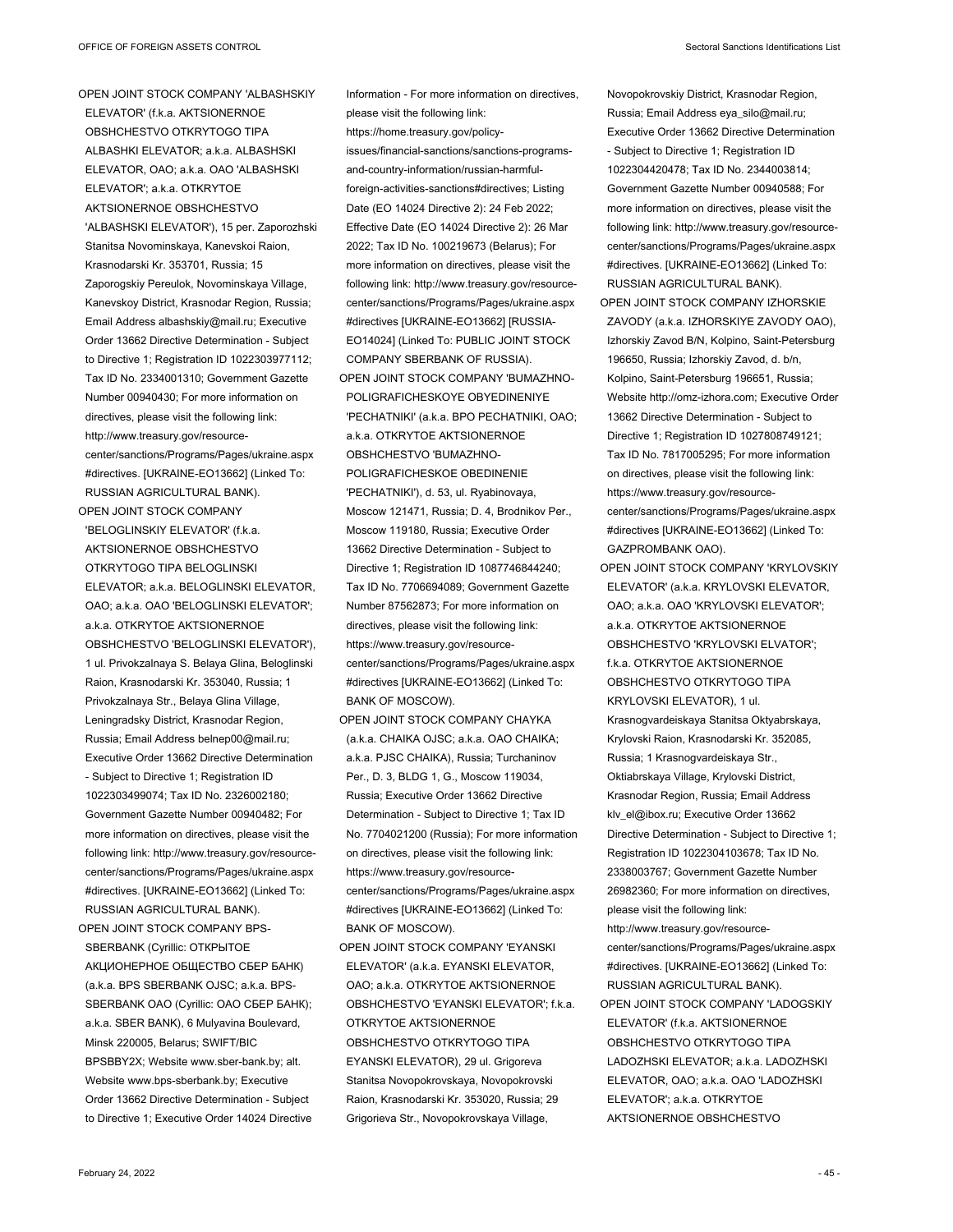'LADOZHSKI ELEVATOR'), 115 ul. Konshinykh Stanitsa Ladozhskaya, Ust-Labinski Raion, Krasnodarski Kr. 352320, Russia; 115 Konshinykh Str., Ladogskaya Village, Ust-Labinskiy District, Krasnodar Region, Russia; Executive Order 13662 Directive Determination - Subject to Directive 1; Registration ID 1022304972029; Tax ID No. 2356007563; Government Gazette Number 26370125; For more information on directives, please visit the following link: http://www.treasury.gov/resourcecenter/sanctions/Programs/Pages/ukraine.aspx #directives. [UKRAINE-EO13662] (Linked To: RUSSIAN AGRICULTURAL BANK).

OPEN JOINT STOCK COMPANY 'MALOROSSIYSKIY ELEVATOR' (f.k.a. AKTSIONERNOE OBSHCHESTVO OTKRYTOGO TIPA MALOROSSISKI ELEVATOR RUS; a.k.a. MALOROSSISKI ELEVATOR, OAO; a.k.a. OTKRYTOE AKTSIONERNOE OBSHCHESTVO 'MALOROSSISKI ELEVATOR'), 1 ul. Sadovaya Stanitsa Arkhangelskaya, Tikhoretski Raion, Krasnodarski Kr. 352118, Russia; 1 Sadovaya Str., Arkhangelskaya Village, Tikhoretskiy District, Krasnodar Region, Russia; Email Address 72307@mail.ru; Executive Order 13662 Directive Determination - Subject to Directive 1; Registration ID 1022304872754; Tax ID No. 2354003059; Government Gazette Number 00940708; For more information on directives, please visit the following link: http://www.treasury.gov/resourcecenter/sanctions/Programs/Pages/ukraine.aspx #directives. [UKRAINE-EO13662] (Linked To: RUSSIAN AGRICULTURAL BANK). OPEN JOINT STOCK COMPANY 'RASSVET' (a.k.a. OAO 'RASSVET'; a.k.a. OTKRYTOE AKTSIONERNOE OBSHCHESTVO 'RASSVET'; a.k.a. RASSVET, OAO; f.k.a. ZAKRYTOE AKTSIONERNOE OBSHCHESTVO RASSVET), D. Retyum, Luzhski Raion, Leningradskaya Obl. 188230, Russia; Retiun Village, Lujskiy District, Leningrad Region, Russia; Website www.emitent-spb.ru; Email Address lugarassvet@mail.ru; Executive Order 13662 Directive Determination - Subject to Directive 1; Registration ID 1024701557726; Tax ID No. 4710004180; Government Gazette Number 00547371; For more information on directives, please visit the following link: http://www.treasury.gov/resource-

center/sanctions/Programs/Pages/ukraine.aspx

#directives. [UKRAINE-EO13662] (Linked To: RUSSIAN AGRICULTURAL BANK). OPEN JOINT STOCK COMPANY 'ROVNENSKIY ELEVATOR' (f.k.a. AKTSIONERNOE OBSHCHESTVO OTKRYTOGO TIPA ROVNENSKI ELEVATOR; a.k.a. OAO 'ROVNENSKI ELEVATOR'; a.k.a. OTKRYTOE AKTSIONERNOE OBSHCHESTVO 'ROVNENSKI ELEVATOR'; a.k.a. ROVNENSKI ELEVATOR, OAO), 1 ul. Mira Pos. Kubanski, Novopokrovski Raion, Krasnodarski Kr. 353011, Russia; 1 Mira Str., Kubanskiy Village, Novopokrovskiy District, Krasnodar Region, Russia; Email Address rovnenskiy@mail.ru; Executive Order 13662 Directive Determination - Subject to Directive 1; Registration ID 1022304420709; Tax ID No. 2344007569; Government Gazette Number 00940743; For more information on directives, please visit the following link: http://www.treasury.gov/resourcecenter/sanctions/Programs/Pages/ukraine.aspx #directives. [UKRAINE-EO13662] (Linked To: RUSSIAN AGRICULTURAL BANK). OPEN JOINT STOCK COMPANY SBERBANK OF RUSSIA (f.k.a. JOINT STOCK COMMERCIAL SAVINGS BANK OF THE RUSSIAN FEDERATION; f.k.a. JOINT STOCK COMMERCIAL SAVINGS BANK OF THE RUSSIAN SOVIET FEDERATIVE SOCIALIST

REPUBLIC; f.k.a. OJSC SBERBANK OF RUSSIA; f.k.a. OTKRYTOE AKTSIONERNOE OBSHCHESTVO SBERBANK ROSSII; a.k.a. PJSC SBERBANK (Cyrillic: ПАО СБЕРБАНК); a.k.a. PUBLIC JOINT STOCK COMPANY SBERBANK OF RUSSIA (Cyrillic: ПУБЛИЧНОЕ АКЦИОНЕРНОЕ ОБЩЕСТВО СБЕРБАНК РОССИИ); f.k.a. SBERBANK OF RSFSR; a.k.a. SBERBANK OF RUSSIA; a.k.a. SBERBANK ROSSII; f.k.a. SBERBANK ROSSII OAO), 19 ul. Vavilova, Moscow 117312, Russia (Cyrillic: ул. Вавилова, д. 19, Москва 117312, Russia); SWIFT/BIC SABRRUMM; Website www.sberbank.ru; alt. Website www.sberbank.com; Executive Order 13662 Directive Determination - Subject to Directive 1;

Executive Order 14024 Directive Information - For more information on directives, please visit the following link:

https://home.treasury.gov/policyissues/financial-sanctions/sanctions-programsand-country-information/russian-harmfulforeign-activities-sanctions#directives: Executive Order 14024 Directive Information Subject to Directive 3 - All transactions in,

provision of financing for, and other dealings in new debt of longer than 14 days maturity or new equity where such new debt or new equity is issued on or after the 'Effective Date (EO 14024 Directive)' associated with this name are prohibited.; Listing Date (EO 14024 Directive 2): 24 Feb 2022; Effective Date (EO 14024 Directive 2): 26 Mar 2022; Listing Date (EO 14024 Directive 3): 24 Feb 2022; Effective Date (EO 14024 Directive 3): 26 Mar 2022; Tax ID No. 7707083893 (Russia); Registration Number 1027700132195 (Russia); For more information on directives, please visit the following link: http://www.treasury.gov/resourcecenter/sanctions/Programs/Pages/ukraine.aspx #directives. [UKRAINE-EO13662] [RUSSIA-EO14024].

OPEN JOINT STOCK COMPANY 'STEPNYANSIKY ELEVATOR' (f.k.a. AKTSIONERNOE OBSHCHESTVO OTKRYTOGO TIPA STEPNYANSKI ELEVATOR; a.k.a. OAO 'STEPNYANSKI ELEVATOR'; a.k.a. OTKRYTOE AKTSIONERNOE OBSHCHESTVO 'STEPNYANSKI ELEVATOR'; a.k.a. STEPNYANSKI ELEVATOR, OAO), 2 ul. Krupskaya S. Krasnoe, Kushchevski Raion, Krasnodarski Kr. 352010, Russia; 2 Krupskoi Str., Krasnoe Village, Kutshevskiy District, Krasnodar Region, Russia; Email Address step\_el@inbox.ru; Executive Order 13662 Directive Determination - Subject to Directive 1; Registration ID 1022304243279; Tax ID No. 2340003980; Government Gazette Number 00940648; For more information on directives, please visit the following link: http://www.treasury.gov/resourcecenter/sanctions/Programs/Pages/ukraine.aspx #directives. [UKRAINE-EO13662] (Linked To: RUSSIAN AGRICULTURAL BANK). OPEN JOINT STOCK COMPANY 'UMANSKIY ELEVATOR' (f.k.a. OTKRYTOE AKTSIONERNOE OBSHCHESTVO OTKRYTOGO TIPA UMANSKI ELEVATOR; a.k.a. OTKRYTOE AKTSIONERNOE OBSHCHESTVO 'UMANSKI ELEVATOR'; a.k.a. UMANSKI ELEVATOR, OAO), 1 per. Elevatorny Stanitsa Leningradskaya, Leningradski Raion, Krasnodarski Kr. 353740, Russia; 1 Elevatorniy Pereulok, Leningradskaya Village, Leningradskiy District, Krasnodar Region, Russia; Email Address umansk-elyr@mail.ru; Executive Order 13662 Directive Determination - Subject to Directive 1; Registration ID 1022304292416; Tax ID No.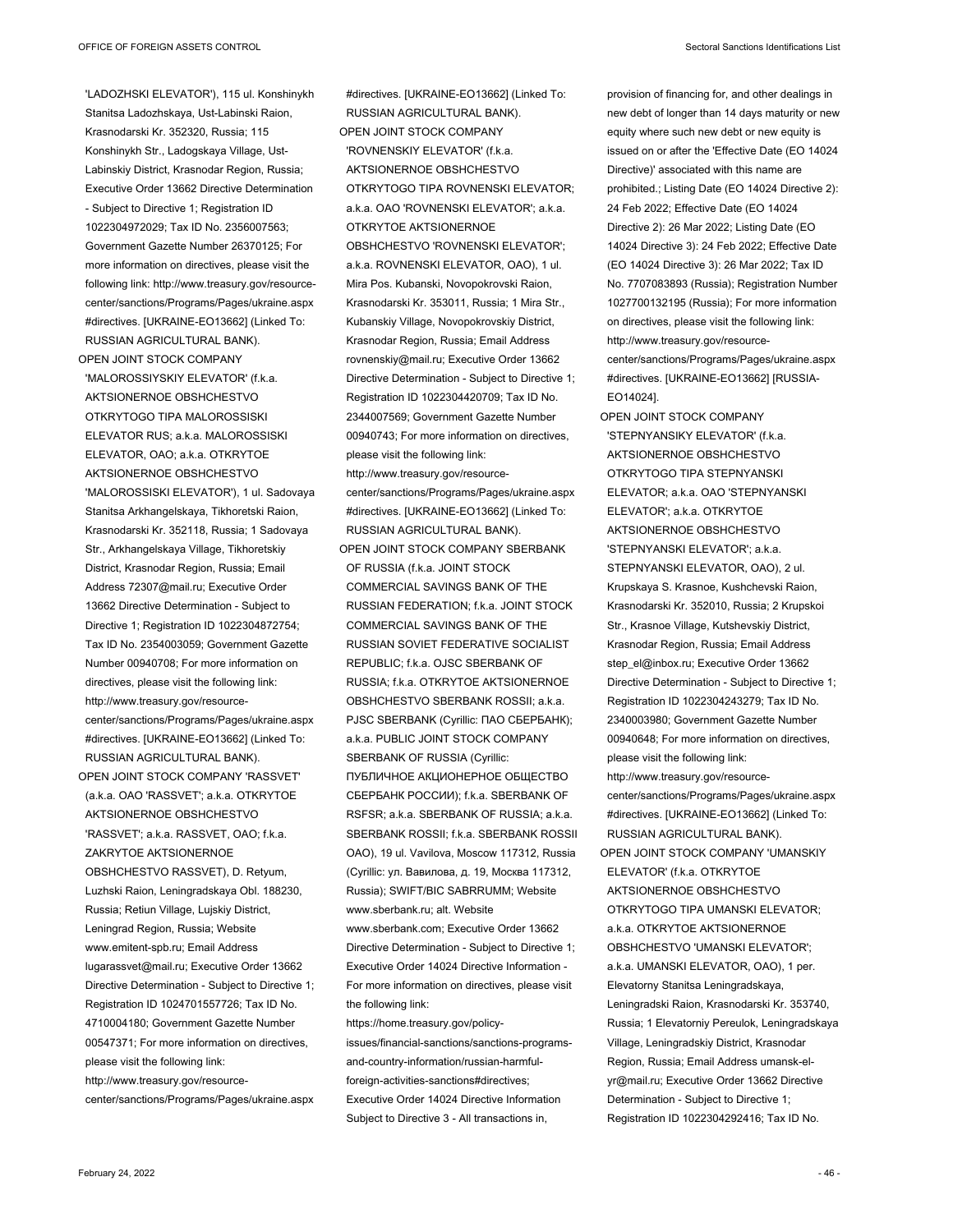2341000195; Government Gazette Number

00940849; For more information on directives, please visit the following link: http://www.treasury.gov/resourcecenter/sanctions/Programs/Pages/ukraine.aspx #directives. [UKRAINE-EO13662] (Linked To: RUSSIAN AGRICULTURAL BANK). OPEN JOINT STOCK COMPANY VEB LEASING (a.k.a. OAO VEB LIZING; a.k.a. OJSC VEB LEASING; a.k.a. OTKRYTOE AKTSIONERNOE OBSHCHESTVO VEB LIZING; a.k.a. VEB LEASING OJSC), d. 10 ul. Vozdvizhenka, Moscow 125009, Russia; Str. Dolgorukovskaya, 7, Novoslobodskaya, Moscow 127006, Russia; Website veb-leasing.ru; Executive Order 13662 Directive Determination - Subject to Directive 1; Organization Established Date 2003; Tax ID No. 7709413138 (Russia); Registration Number 1037709024781 (Russia); For more information on directives, please visit the following link: http://www.treasury.gov/resourcecenter/sanctions/Programs/Pages/ukraine.aspx #directives. [UKRAINE-EO13662] [RUSSIA-EO14024] (Linked To: STATE CORPORATION BANK FOR DEVELOPMENT AND FOREIGN ECONOMIC AFFAIRS VNESHECONOMBANK).

OPEN JOINT STOCK COMPANY 'VELICHKOVSKIY ELEVATOR' (f.k.a. OTKRYTOE AKTSIONERNOE OBSHCHESTVO OTKRYTOGO TIPA VELICHKOVSKI ELEVATOR; a.k.a. OTKRYTOE AKTSIONERNOE OBSHCHESTVO 'VELICHKOVSKI ELEVATOR'; a.k.a. VELICHKOVSKI ELEVATOR, OAO), 1 ul. Elevatornaya Stanitsa Straovelichkovskaya, Kalininski Raion, Karsnodarski Kr. 353793, Russia; 1 Elevatornaya Str., Starovelichkovskaya Village, Kalininskiy District, Krasnodar Region, Russia; Email Address velsilos@mail.ru; Executive Order 13662 Directive Determination - Subject to Directive 1; Registration ID 1022303950360; Tax ID No. 2333003442; Government Gazette Number 00940536; For more information on directives, please visit the following link: http://www.treasury.gov/resourcecenter/sanctions/Programs/Pages/ukraine.aspx #directives. [UKRAINE-EO13662] (Linked To: RUSSIAN AGRICULTURAL BANK). OPEN JOINT STOK COMPANY 'INSURANCE

GROUP MCK' (a.k.a. AKTSIONERNOE OBSHCHESTVO 'STRAKHOVAYA GRUPPA MSK'; a.k.a. OAO 'STRACHOVAIYA GRUPPA MSK'; a.k.a. PJSC 'INSURANCE GROUP

MSK'; a.k.a. SG MSK, AO), d. 40, ul. Dolgorukovskaya, Moscow 127006, Russia; Website http://sgmsk.ru/about/raskrytieinformacii/oao-sg-msk; Email Address root@oasopsk.kazan.ru; Executive Order 13662 Directive Determination - Subject to Directive 1; Registration ID 1021602843470 (Russia); Tax ID No. 1655006421 (Russia); Government Gazette Number 23333017 (Russia); For more information on directives, please visit the following link:

https://www.treasury.gov/resourcecenter/sanctions/Programs/Pages/ukraine.aspx #directives [UKRAINE-EO13662] (Linked To: BANK OF MOSCOW).

OPEN JOINT-STOCK COMPANY KRIOGENNOGO MASHINOSTROYENIA (a.k.a. CRYOGENMASH; a.k.a. KRIOGENMASH OAO), 67, Lenin Avenue, Balashikha, Moscow Region 143907, Russia; 36 Lenina Prospekt, Balashikha G. 143907, Russia; Website www.cryogenmash.ru; Executive Order 13662 Directive Determination - Subject to Directive 1; Registration ID 1025000513878; Tax ID No. 5001000066; For more information on directives, please visit the following link:

https://www.treasury.gov/resourcecenter/sanctions/Programs/Pages/ukraine.aspx #directives [UKRAINE-EO13662] (Linked To: GAZPROMBANK OAO).

OPEN JOINT-STOCK COMPANY NORTH CAUCASUS DEVELOPMENT CORPORATION (a.k.a. DEVELOPMENT CORPORATION OF NORTH CAUCASUS OJSC; f.k.a. KRSK, OAO; a.k.a. OJSC NORTH CAUCASUS DEVELOPMENT CORPORATION; a.k.a. OTKRYTOE AKTSIONERNOE OBSHCHESTVO KORPORATSIYA RAZVITIYA SEVERNOGO KAVKAZA), d. 139 ul. Pyatigorskaya Essentuki, Stavropolski krai 357625, Russia; Website krskfo.ru; Executive Order 13662 Directive Determination - Subject to Directive 1; Public Registration Number 1102632003253; For more information on directives, please visit the following link: http://www.treasury.gov/resourcecenter/sanctions/Programs/Pages/ukraine.aspx #directives. [UKRAINE-EO13662] (Linked To: STATE CORPORATION BANK FOR DEVELOPMENT AND FOREIGN ECONOMIC AFFAIRS VNESHECONOMBANK). OTKRYTOE AKTSIONERNOE OBSHCHESTVO 'ALBASHSKI ELEVATOR' (f.k.a. AKTSIONERNOE OBSHCHESTVO

OTKRYTOGO TIPA ALBASHKI ELEVATOR; a.k.a. ALBASHSKI ELEVATOR, OAO; a.k.a. OAO 'ALBASHSKI ELEVATOR'; a.k.a. OPEN JOINT STOCK COMPANY 'ALBASHSKIY ELEVATOR'), 15 per. Zaporozhski Stanitsa Novominskaya, Kanevskoi Raion, Krasnodarski Kr. 353701, Russia; 15 Zaporogskiy Pereulok, Novominskaya Village, Kanevskoy District, Krasnodar Region, Russia; Email Address albashskiy@mail.ru; Executive Order 13662 Directive Determination - Subject to Directive 1; Registration ID 1022303977112; Tax ID No. 2334001310; Government Gazette Number 00940430; For more information on directives, please visit the following link: http://www.treasury.gov/resourcecenter/sanctions/Programs/Pages/ukraine.aspx #directives. [UKRAINE-EO13662] (Linked To: RUSSIAN AGRICULTURAL BANK). OTKRYTOE AKTSIONERNOE OBSHCHESTVO 'BELOGLINSKI ELEVATOR' (f.k.a. AKTSIONERNOE OBSHCHESTVO OTKRYTOGO TIPA BELOGLINSKI ELEVATOR; a.k.a. BELOGLINSKI ELEVATOR, OAO; a.k.a. OAO 'BELOGLINSKI ELEVATOR'; a.k.a. OPEN JOINT STOCK COMPANY 'BELOGLINSKIY ELEVATOR'), 1 ul. Privokzalnaya S. Belaya Glina, Beloglinski Raion, Krasnodarski Kr. 353040, Russia; 1 Privokzalnaya Str., Belaya Glina Village, Leningradsky District, Krasnodar Region, Russia; Email Address belnep00@mail.ru; Executive Order 13662 Directive Determination - Subject to Directive 1; Registration ID 1022303499074; Tax ID No. 2326002180; Government Gazette Number 00940482; For more information on directives, please visit the following link: http://www.treasury.gov/resource-

center/sanctions/Programs/Pages/ukraine.aspx #directives. [UKRAINE-EO13662] (Linked To: RUSSIAN AGRICULTURAL BANK). OTKRYTOE AKTSIONERNOE OBSHCHESTVO

'BUMAZHNO-POLIGRAFICHESKOE OBEDINENIE 'PECHATNIKI' (a.k.a. BPO PECHATNIKI, OAO; a.k.a. OPEN JOINT STOCK COMPANY 'BUMAZHNO-POLIGRAFICHESKOYE OBYEDINENIYE 'PECHATNIKI'), d. 53, ul. Ryabinovaya, Moscow 121471, Russia; D. 4, Brodnikov Per., Moscow 119180, Russia; Executive Order 13662 Directive Determination - Subject to Directive 1; Registration ID 1087746844240; Tax ID No. 7706694089; Government Gazette Number 87562873; For more information on directives, please visit the following link: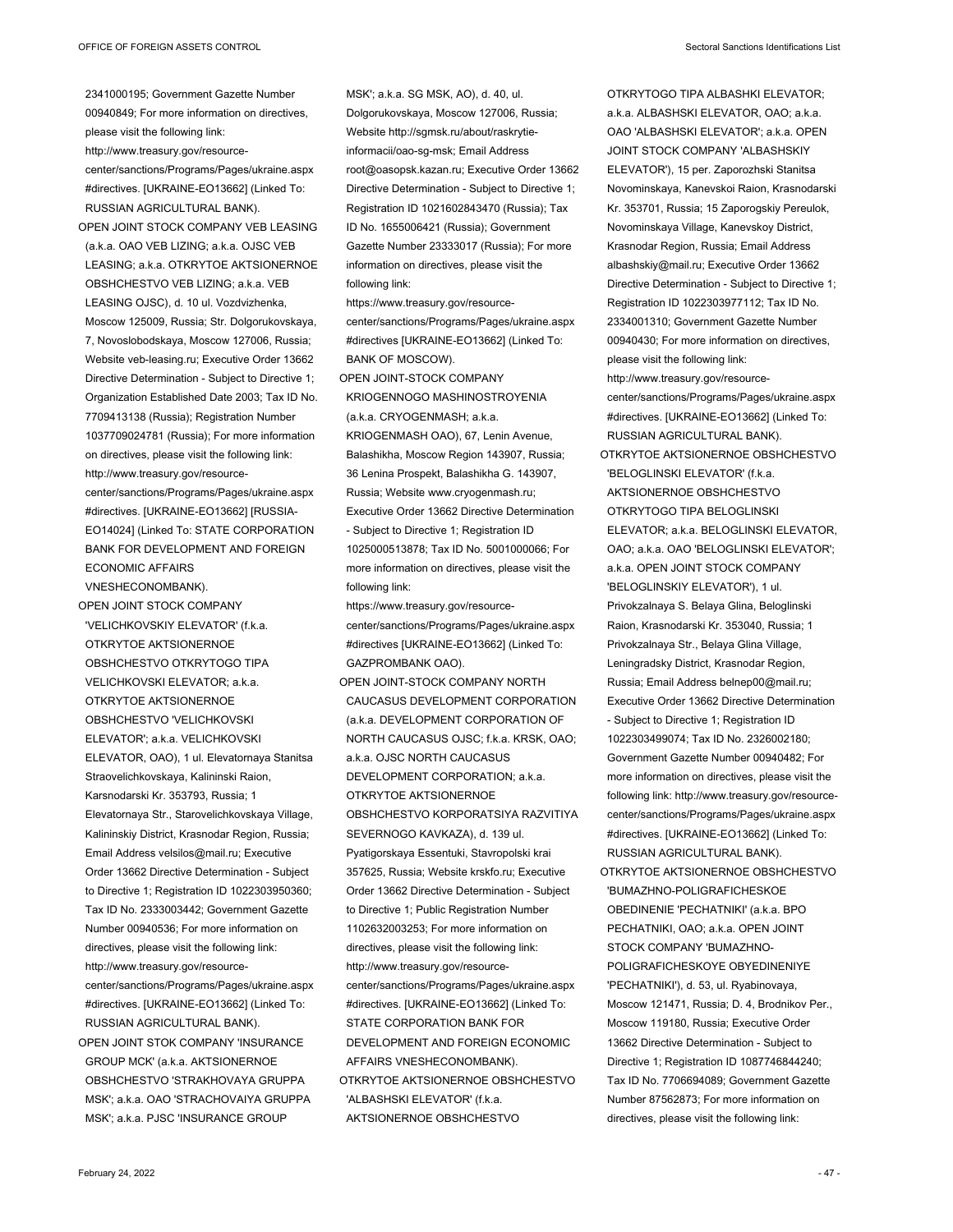https://www.treasury.gov/resourcecenter/sanctions/Programs/Pages/ukraine.aspx #directives [UKRAINE-EO13662] (Linked To: BANK OF MOSCOW).

- OTKRYTOE AKTSIONERNOE OBSHCHESTVO 'EYANSKI ELEVATOR' (a.k.a. EYANSKI ELEVATOR, OAO; a.k.a. OPEN JOINT STOCK COMPANY 'EYANSKI ELEVATOR'; f.k.a. OTKRYTOE AKTSIONERNOE OBSHCHESTVO OTKRYTOGO TIPA EYANSKI ELEVATOR), 29 ul. Grigoreva Stanitsa Novopokrovskaya, Novopokrovski Raion, Krasnodarski Kr. 353020, Russia; 29 Grigorieva Str., Novopokrovskaya Village, Novopokrovskiy District, Krasnodar Region, Russia; Email Address eya\_silo@mail.ru; Executive Order 13662 Directive Determination - Subject to Directive 1; Registration ID 1022304420478; Tax ID No. 2344003814; Government Gazette Number 00940588; For more information on directives, please visit the following link: http://www.treasury.gov/resourcecenter/sanctions/Programs/Pages/ukraine.aspx #directives. [UKRAINE-EO13662] (Linked To: RUSSIAN AGRICULTURAL BANK).
- OTKRYTOE AKTSIONERNOE OBSHCHESTVO GALS DEVELOPMENT (a.k.a. GALS-DEVELOPMENT, OAO; a.k.a. HALS DEVELOPMENT OJSC; a.k.a. HALS-DEVELOPMENT JSC; a.k.a. HALS-DEVELOPMENT, OJSC; a.k.a. JOINT STOCK COMPANY HALS-DEVELOPMENT: fka ZAKRYTOE AKTSIONERNOE OBSHCHESTVO SISTEMA HALS), d. 35 str. 4 ul. Tatarskaya B, Moscow 115184, Russia; Website www.hals-development.ru; Executive Order 13662 Directive Determination - Subject to Directive 1; Registration ID 1027739002510 (Russia); For more information on directives, please visit the following link: http://www.treasury.gov/resourcecenter/sanctions/Programs/Pages/ukraine.aspx #directives [UKRAINE-EO13662] (Linked To: VTB BANK OAO).
- OTKRYTOE AKTSIONERNOE OBSHCHESTVO KORPORATSIYA RAZVITIYA SEVERNOGO KAVKAZA (a.k.a. DEVELOPMENT CORPORATION OF NORTH CAUCASUS OJSC; f.k.a. KRSK, OAO; a.k.a. OJSC NORTH CAUCASUS DEVELOPMENT CORPORATION; a.k.a. OPEN JOINT-STOCK COMPANY NORTH CAUCASUS DEVELOPMENT CORPORATION), d. 139 ul. Pyatigorskaya Essentuki, Stavropolski krai 357625, Russia; Website krskfo.ru; Executive

to Directive 1; Public Registration Number 1102632003253; For more information on directives, please visit the following link: http://www.treasury.gov/resourcecenter/sanctions/Programs/Pages/ukraine.aspx #directives. [UKRAINE-EO13662] (Linked To: STATE CORPORATION BANK FOR DEVELOPMENT AND FOREIGN ECONOMIC AFFAIRS VNESHECONOMBANK). OTKRYTOE AKTSIONERNOE OBSHCHESTVO 'KRYLOVSKI ELVATOR' (a.k.a. KRYLOVSKI ELEVATOR, OAO; a.k.a. OAO 'KRYLOVSKI ELEVATOR'; a.k.a. OPEN JOINT STOCK COMPANY 'KRYLOVSKIY ELEVATOR'; f.k.a. OTKRYTOE AKTSIONERNOE OBSHCHESTVO OTKRYTOGO TIPA KRYLOVSKI ELEVATOR), 1 ul. Krasnogvardeiskaya Stanitsa Oktyabrskaya, Krylovski Raion, Krasnodarski Kr. 352085, Russia; 1 Krasnogvardeiskaya Str., Oktiabrskaya Village, Krylovski District, Krasnodar Region, Russia; Email Address klv\_el@ibox.ru; Executive Order 13662 Directive Determination - Subject to Directive 1; Registration ID 1022304103678; Tax ID No. 2338003767; Government Gazette Number 26982360; For more information on directives, please visit the following link: http://www.treasury.gov/resourcecenter/sanctions/Programs/Pages/ukraine.aspx #directives. [UKRAINE-EO13662] (Linked To: RUSSIAN AGRICULTURAL BANK). OTKRYTOE AKTSIONERNOE OBSHCHESTVO 'LADOZHSKI ELEVATOR' (f.k.a. AKTSIONERNOE OBSHCHESTVO OTKRYTOGO TIPA LADOZHSKI ELEVATOR; a.k.a. LADOZHSKI ELEVATOR, OAO; a.k.a. OAO 'LADOZHSKI ELEVATOR'; a.k.a. OPEN JOINT STOCK COMPANY 'LADOGSKIY ELEVATOR'), 115 ul. Konshinykh Stanitsa Ladozhskaya, Ust-Labinski Raion, Krasnodarski Kr. 352320, Russia; 115 Konshinykh Str., Ladogskaya Village, Ust-Labinskiy District, Krasnodar Region, Russia; Executive Order 13662 Directive Determination - Subject to Directive 1; Registration ID 1022304972029; Tax ID No. 2356007563; Government Gazette Number 26370125; For more information on directives, please visit the following link: http://www.treasury.gov/resourcecenter/sanctions/Programs/Pages/ukraine.aspx

#directives. [UKRAINE-EO13662] (Linked To: RUSSIAN AGRICULTURAL BANK).

Order 13662 Directive Determination - Subject

- OTKRYTOE AKTSIONERNOE OBSHCHESTVO 'MALOROSSISKI ELEVATOR' (f.k.a. AKTSIONERNOE OBSHCHESTVO OTKRYTOGO TIPA MALOROSSISKI ELEVATOR RUS; a.k.a. MALOROSSISKI ELEVATOR, OAO; a.k.a. OPEN JOINT STOCK COMPANY 'MALOROSSIYSKIY ELEVATOR'), 1 ul. Sadovaya Stanitsa Arkhangelskaya, Tikhoretski Raion, Krasnodarski Kr. 352118, Russia; 1 Sadovaya Str., Arkhangelskaya Village, Tikhoretskiy District, Krasnodar Region, Russia; Email Address 72307@mail.ru; Executive Order 13662 Directive Determination - Subject to Directive 1; Registration ID 1022304872754; Tax ID No. 2354003059; Government Gazette Number 00940708; For more information on directives, please visit the following link: http://www.treasury.gov/resourcecenter/sanctions/Programs/Pages/ukraine.aspx #directives. [UKRAINE-EO13662] (Linked To: RUSSIAN AGRICULTURAL BANK).
- OTKRYTOE AKTSIONERNOE OBSHCHESTVO OTKRYTOGO TIPA EYANSKI ELEVATOR (a.k.a. EYANSKI ELEVATOR, OAO; a.k.a. OPEN JOINT STOCK COMPANY 'EYANSKI ELEVATOR'; a.k.a. OTKRYTOE AKTSIONERNOE OBSHCHESTVO 'EYANSKI ELEVATOR'), 29 ul. Grigoreva Stanitsa Novopokrovskaya, Novopokrovski Raion, Krasnodarski Kr. 353020, Russia; 29 Grigorieva Str., Novopokrovskaya Village, Novopokrovskiy District, Krasnodar Region, Russia; Email Address eya\_silo@mail.ru; Executive Order 13662 Directive Determination - Subject to Directive 1; Registration ID 1022304420478; Tax ID No. 2344003814; Government Gazette Number 00940588; For more information on directives, please visit the following link: http://www.treasury.gov/resourcecenter/sanctions/Programs/Pages/ukraine.aspx #directives. [UKRAINE-EO13662] (Linked To: RUSSIAN AGRICULTURAL BANK). OTKRYTOE AKTSIONERNOE OBSHCHESTVO OTKRYTOGO TIPA KRYLOVSKI ELEVATOR (a.k.a. KRYLOVSKI ELEVATOR, OAO; a.k.a. OAO 'KRYLOVSKI ELEVATOR'; a.k.a. OPEN JOINT STOCK COMPANY 'KRYLOVSKIY ELEVATOR'; a.k.a. OTKRYTOE AKTSIONERNOE OBSHCHESTVO 'KRYLOVSKI ELVATOR'), 1 ul. Krasnogvardeiskaya Stanitsa Oktyabrskaya, Krylovski Raion, Krasnodarski Kr. 352085, Russia; 1 Krasnogvardeiskaya Str., Oktiabrskaya Village, Krylovski District, Krasnodar Region, Russia; Email Address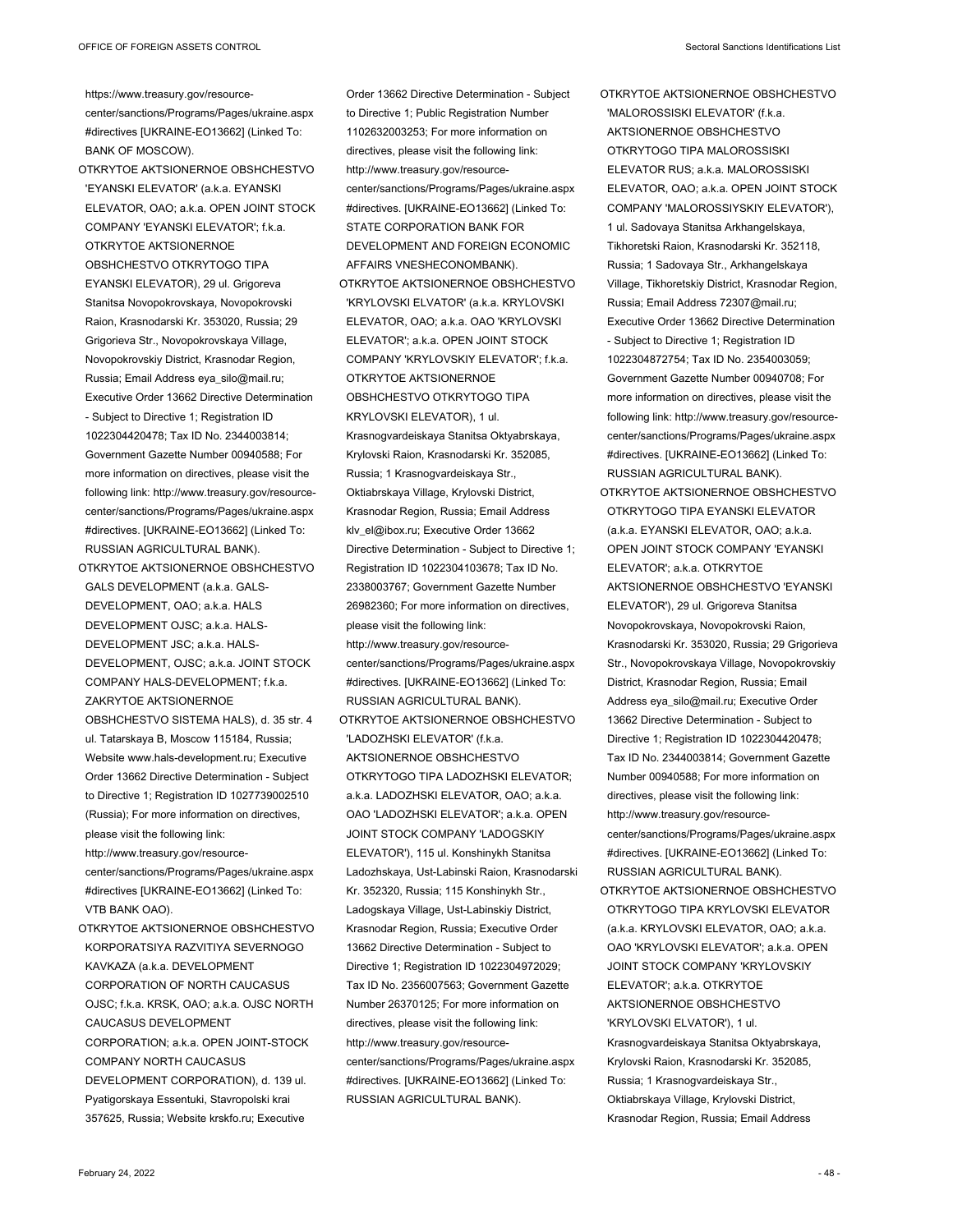klv\_el@ibox.ru; Executive Order 13662

Directive Determination - Subject to Directive 1; Registration ID 1022304103678; Tax ID No. 2338003767; Government Gazette Number 26982360; For more information on directives, please visit the following link: http://www.treasury.gov/resourcecenter/sanctions/Programs/Pages/ukraine.aspx #directives. [UKRAINE-EO13662] (Linked To: RUSSIAN AGRICULTURAL BANK). OTKRYTOE AKTSIONERNOE OBSHCHESTVO OTKRYTOGO TIPA UMANSKI ELEVATOR (a.k.a. OPEN JOINT STOCK COMPANY 'UMANSKIY ELEVATOR'; a.k.a. OTKRYTOE AKTSIONERNOE OBSHCHESTVO 'UMANSKI ELEVATOR'; a.k.a. UMANSKI ELEVATOR, OAO), 1 per. Elevatorny Stanitsa Leningradskaya, Leningradski Raion, Krasnodarski Kr. 353740, Russia; 1 Elevatorniy Pereulok, Leningradskaya Village, Leningradskiy District, Krasnodar Region, Russia; Email Address umansk-el-yr@mail.ru; Executive Order 13662 Directive Determination - Subject to Directive 1; Registration ID 1022304292416; Tax ID No. 2341000195; Government Gazette Number 00940849; For more information on directives, please visit the following link: http://www.treasury.gov/resourcecenter/sanctions/Programs/Pages/ukraine.aspx

RUSSIAN AGRICULTURAL BANK). OTKRYTOE AKTSIONERNOE OBSHCHESTVO OTKRYTOGO TIPA VELICHKOVSKI ELEVATOR (a.k.a. OPEN JOINT STOCK COMPANY 'VELICHKOVSKIY ELEVATOR'; a.k.a. OTKRYTOE AKTSIONERNOE OBSHCHESTVO 'VELICHKOVSKI ELEVATOR'; a.k.a. VELICHKOVSKI ELEVATOR, OAO), 1 ul. Elevatornaya Stanitsa Straovelichkovskaya, Kalininski Raion, Karsnodarski Kr. 353793, Russia; 1 Elevatornaya Str., Starovelichkovskaya Village, Kalininskiy District, Krasnodar Region, Russia; Email Address velsilos@mail.ru; Executive Order 13662 Directive Determination - Subject to Directive 1; Registration ID 1022303950360; Tax ID No. 2333003442; Government Gazette Number 00940536; For more information on directives, please visit the following link: http://www.treasury.gov/resourcecenter/sanctions/Programs/Pages/ukraine.aspx #directives. [UKRAINE-EO13662] (Linked To: RUSSIAN AGRICULTURAL BANK). OTKRYTOE AKTSIONERNOE OBSHCHESTVO 'RASSVET' (a.k.a. OAO 'RASSVET'; a.k.a.

#directives. [UKRAINE-EO13662] (Linked To:

a.k.a. RASSVET, OAO; f.k.a. ZAKRYTOE AKTSIONERNOE OBSHCHESTVO RASSVET), D. Retyum, Luzhski Raion, Leningradskaya Obl. 188230, Russia; Retiun Village, Lujskiy District, Leningrad Region, Russia; Website www.emitent-spb.ru; Email Address lugarassvet@mail.ru; Executive Order 13662 Directive Determination - Subject to Directive 1; Registration ID 1024701557726; Tax ID No. 4710004180; Government Gazette Number 00547371; For more information on directives, please visit the following link: http://www.treasury.gov/resourcecenter/sanctions/Programs/Pages/ukraine.aspx #directives. [UKRAINE-EO13662] (Linked To: RUSSIAN AGRICULTURAL BANK). OTKRYTOE AKTSIONERNOE OBSHCHESTVO ROSSISKI BANK RAZVITIYA (a.k.a. AKTSIONERNOE OBSHCHESTVO ROSSISKI BANK PODDERZHKI MALOGO I SREDNEGO PREDPRINIMATELSTVA; a.k.a. JSC RUSSIAN BANK FOR SMALL AND MEDIUM ENTERPRISES SUPPORT; a.k.a. JSC SME BANK; a.k.a. MSP BANK AO; a.k.a. SME BANK), 79 ul. Sadovnicheskaya, Moscow 115035, Russia; SWIFT/BIC RUDVRUMM; Website mspbank.ru; Executive Order 13662 Directive Determination - Subject to Directive 1; Public Registration Number 1027739108649; All offices worldwide; for more information on directives, please visit the following link: http://www.treasury.gov/resourcecenter/sanctions/Programs/Pages/ukraine.aspx #directives. [UKRAINE-EO13662] (Linked To: STATE CORPORATION BANK FOR DEVELOPMENT AND FOREIGN ECONOMIC AFFAIRS VNESHECONOMBANK). OTKRYTOE AKTSIONERNOE OBSHCHESTVO 'ROVNENSKI ELEVATOR' (f.k.a. AKTSIONERNOE OBSHCHESTVO OTKRYTOGO TIPA ROVNENSKI ELEVATOR; a.k.a. OAO 'ROVNENSKI ELEVATOR'; a.k.a. OPEN JOINT STOCK COMPANY 'ROVNENSKIY ELEVATOR'; a.k.a. ROVNENSKI ELEVATOR, OAO), 1 ul. Mira Pos. Kubanski, Novopokrovski Raion, Krasnodarski Kr. 353011, Russia; 1 Mira Str., Kubanskiy Village, Novopokrovskiy District, Krasnodar Region, Russia; Email Address rovnenskiy@mail.ru; Executive Order 13662 Directive Determination - Subject to Directive 1; Registration ID 1022304420709; Tax ID No. 2344007569; Government Gazette Number 00940743; For more information on directives,

OPEN JOINT STOCK COMPANY 'RASSVET';

please visit the following link: http://www.treasury.gov/resourcecenter/sanctions/Programs/Pages/ukraine.aspx #directives. [UKRAINE-EO13662] (Linked To: RUSSIAN AGRICULTURAL BANK).

OTKRYTOE AKTSIONERNOE OBSHCHESTVO SBERBANK ROSSII (f.k.a. JOINT STOCK COMMERCIAL SAVINGS BANK OF THE RUSSIAN FEDERATION; f.k.a. JOINT STOCK COMMERCIAL SAVINGS BANK OF THE RUSSIAN SOVIET FEDERATIVE SOCIALIST REPUBLIC; f.k.a. OJSC SBERBANK OF RUSSIA; f.k.a. OPEN JOINT STOCK COMPANY SBERBANK OF RUSSIA; a.k.a. PJSC SBERBANK (Cyrillic: ПАО СБЕРБАНК); a.k.a. PUBLIC JOINT STOCK COMPANY SBERBANK OF RUSSIA (Cyrillic: ПУБЛИЧНОЕ АКЦИОНЕРНОЕ ОБЩЕСТВО СБЕРБАНК РОССИИ); f.k.a. SBERBANK OF RSFSR; a.k.a. SBERBANK OF RUSSIA; a.k.a. SBERBANK ROSSII; f.k.a. SBERBANK ROSSII OAO), 19 ul. Vavilova, Moscow 117312, Russia (Cyrillic: ул. Вавилова, д. 19, Москва 117312, Russia); SWIFT/BIC SABRRUMM; Website www.sberbank.ru; alt. Website

www.sberbank.com; Executive Order 13662 Directive Determination - Subject to Directive 1; Executive Order 14024 Directive Information - For more information on directives, please visit the following link:

https://home.treasury.gov/policyissues/financial-sanctions/sanctions-programsand-country-information/russian-harmfulforeign-activities-sanctions#directives; Executive Order 14024 Directive Information Subject to Directive 3 - All transactions in, provision of financing for, and other dealings in new debt of longer than 14 days maturity or new equity where such new debt or new equity is issued on or after the 'Effective Date (EO 14024 Directive)' associated with this name are prohibited.; Listing Date (EO 14024 Directive 2): 24 Feb 2022; Effective Date (EO 14024 Directive 2): 26 Mar 2022; Listing Date (EO 14024 Directive 3): 24 Feb 2022; Effective Date (EO 14024 Directive 3): 26 Mar 2022; Tax ID No. 7707083893 (Russia); Registration Number 1027700132195 (Russia); For more information on directives, please visit the following link: http://www.treasury.gov/resourcecenter/sanctions/Programs/Pages/ukraine.aspx #directives. [UKRAINE-EO13662] [RUSSIA-EO14024].

OTKRYTOE AKTSIONERNOE OBSHCHESTVO 'STEPNYANSKI ELEVATOR' (f.k.a.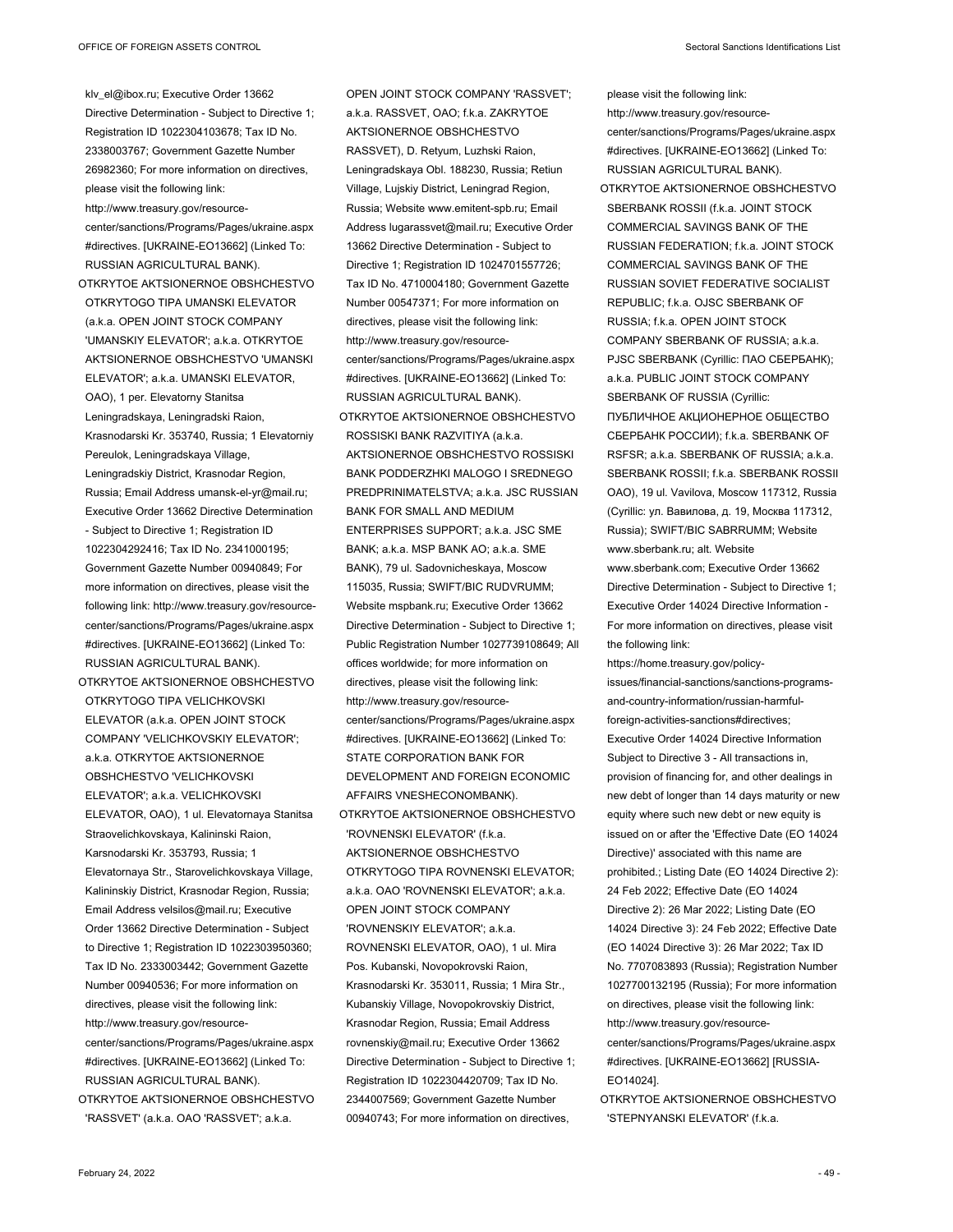AKTSIONERNOE OBSHCHESTVO OTKRYTOGO TIPA STEPNYANSKI ELEVATOR; a.k.a. OAO 'STEPNYANSKI ELEVATOR'; a.k.a. OPEN JOINT STOCK COMPANY 'STEPNYANSIKY ELEVATOR'; a.k.a. STEPNYANSKI ELEVATOR, OAO), 2 ul. Krupskaya S. Krasnoe, Kushchevski Raion, Krasnodarski Kr. 352010, Russia; 2 Krupskoi Str., Krasnoe Village, Kutshevskiy District, Krasnodar Region, Russia; Email Address step\_el@inbox.ru; Executive Order 13662 Directive Determination - Subject to Directive 1; Registration ID 1022304243279; Tax ID No. 2340003980; Government Gazette Number 00940648; For more information on directives, please visit the following link: http://www.treasury.gov/resourcecenter/sanctions/Programs/Pages/ukraine.aspx #directives. [UKRAINE-EO13662] (Linked To: RUSSIAN AGRICULTURAL BANK).

OTKRYTOE AKTSIONERNOE OBSHCHESTVO 'UMANSKI ELEVATOR' (a.k.a. OPEN JOINT STOCK COMPANY 'UMANSKIY ELEVATOR'; f.k.a. OTKRYTOE AKTSIONERNOE OBSHCHESTVO OTKRYTOGO TIPA UMANSKI ELEVATOR; a.k.a. UMANSKI ELEVATOR, OAO), 1 per. Elevatorny Stanitsa Leningradskaya, Leningradski Raion, Krasnodarski Kr. 353740, Russia; 1 Elevatorniy Pereulok, Leningradskaya Village, Leningradskiy District, Krasnodar Region, Russia; Email Address umansk-el-yr@mail.ru; Executive Order 13662 Directive Determination - Subject to Directive 1; Registration ID 1022304292416; Tax ID No. 2341000195; Government Gazette Number 00940849; For more information on directives, please visit the following link: http://www.treasury.gov/resourcecenter/sanctions/Programs/Pages/ukraine.aspx #directives. [UKRAINE-EO13662] (Linked To: RUSSIAN AGRICULTURAL BANK).

OTKRYTOE AKTSIONERNOE OBSHCHESTVO VEB LIZING (a.k.a. OAO VEB LIZING; a.k.a. OJSC VEB LEASING; a.k.a. OPEN JOINT STOCK COMPANY VEB LEASING; a.k.a. VEB LEASING OJSC), d. 10 ul. Vozdvizhenka, Moscow 125009, Russia; Str. Dolgorukovskaya, 7, Novoslobodskaya, Moscow 127006, Russia; Website veb-leasing.ru; Executive Order 13662 Directive Determination - Subject to Directive 1; Organization Established Date 2003; Tax ID No. 7709413138 (Russia); Registration Number 1037709024781 (Russia); For more information on directives, please visit the following link: http://www.treasury.gov/resourcecenter/sanctions/Programs/Pages/ukraine.aspx #directives. [UKRAINE-EO13662] [RUSSIA-EO14024] (Linked To: STATE CORPORATION BANK FOR DEVELOPMENT AND FOREIGN ECONOMIC AFFAIRS VNESHECONOMBANK).

OTKRYTOE AKTSIONERNOE OBSHCHESTVO 'VELICHKOVSKI ELEVATOR' (a.k.a. OPEN JOINT STOCK COMPANY 'VELICHKOVSKIY ELEVATOR'; f.k.a. OTKRYTOE AKTSIONERNOE OBSHCHESTVO OTKRYTOGO TIPA VELICHKOVSKI ELEVATOR; a.k.a. VELICHKOVSKI ELEVATOR, OAO), 1 ul. Elevatornaya Stanitsa Straovelichkovskaya, Kalininski Raion, Karsnodarski Kr. 353793, Russia; 1 Elevatornaya Str., Starovelichkovskaya Village, Kalininskiy District, Krasnodar Region, Russia; Email Address velsilos@mail.ru; Executive Order 13662 Directive Determination - Subject to Directive 1; Registration ID 1022303950360; Tax ID No. 2333003442; Government Gazette Number 00940536; For more information on directives, please visit the following link: http://www.treasury.gov/resourcecenter/sanctions/Programs/Pages/ukraine.aspx #directives. [UKRAINE-EO13662] (Linked To: RUSSIAN AGRICULTURAL BANK). PAO BM BANK (a.k.a. AKTSIONERNOE OBSHCHESTVO BM BANK; f.k.a. AKTSIONERNY KOMMERCHESKI BANK BANK MOSKVY OTKRYTOE AKTSIONERNOE OBSCHCHESTVO; f.k.a. BANK MOSKVY PAO; f.k.a. BANK OF MOSCOW; a.k.a. BM BANK AO; a.k.a. BM BANK JSC; a.k.a. BM BANK PUBLIC JOINT STOCK COMPANY: f k a JOINT STOCK COMMERCIAL BANK - BANK OF MOSCOW OPEN JOINT STOCK COMPANY), Bld 3 8/15, Rozhdestvenka St., Moscow 107996, Russia; SWIFT/BIC MOSWRUMM; Website www.bm.ru; BIK (RU) 044525219; Executive Order 13662 Directive Determination - Subject to Directive 1; Target Type Financial Institution; Government Gazette Number 29292940 (Russia); Registration Number 1027700159497 (Russia); All offices worldwide; for more information on directives, please visit the following link: https://www.treasury.gov/resourcecenter/sanctions/Programs/Pages/ukraine.aspx #directives [UKRAINE-EO13662] [RUSSIA-EO14024] (Linked To: VTB BANK PUBLIC JOINT STOCK COMPANY). PJSC CHAIKA (a.k.a. CHAIKA OJSC; a.k.a. OAO CHAIKA; a.k.a. OPEN JOINT STOCK

COMPANY CHAYKA), Russia; Turchaninov Per., D. 3, BLDG 1, G., Moscow 119034, Russia; Executive Order 13662 Directive Determination - Subject to Directive 1; Tax ID No. 7704021200 (Russia); For more information on directives, please visit the following link: https://www.treasury.gov/resourcecenter/sanctions/Programs/Pages/ukraine.aspx #directives [UKRAINE-EO13662] (Linked To: BANK OF MOSCOW).

PJSC 'INSURANCE GROUP MSK' (a.k.a. AKTSIONERNOE OBSHCHESTVO 'STRAKHOVAYA GRUPPA MSK'; a.k.a. OAO 'STRACHOVAIYA GRUPPA MSK'; a.k.a. OPEN JOINT STOK COMPANY 'INSURANCE GROUP MCK'; a.k.a. SG MSK, AO), d. 40, ul. Dolgorukovskaya, Moscow 127006, Russia; Website http://sgmsk.ru/about/raskrytieinformacii/oao-sg-msk; Email Address root@oasopsk.kazan.ru; Executive Order 13662 Directive Determination - Subject to Directive 1; Registration ID 1021602843470 (Russia); Tax ID No. 1655006421 (Russia); Government Gazette Number 23333017 (Russia); For more information on directives, please visit the following link:

https://www.treasury.gov/resourcecenter/sanctions/Programs/Pages/ukraine.aspx #directives [UKRAINE-EO13662] (Linked To: BANK OF MOSCOW).

PJSC SBERBANK (Cyrillic: ПАО СБЕРБАНК) (f.k.a. JOINT STOCK COMMERCIAL SAVINGS BANK OF THE RUSSIAN FEDERATION; f.k.a. JOINT STOCK COMMERCIAL SAVINGS BANK OF THE RUSSIAN SOVIET FEDERATIVE SOCIALIST REPUBLIC: f k a OJSC SBERBANK OF RUSSIA; f.k.a. OPEN JOINT STOCK COMPANY SBERBANK OF RUSSIA; f.k.a. OTKRYTOE AKTSIONERNOE OBSHCHESTVO SBERBANK ROSSII; a.k.a. PUBLIC JOINT STOCK COMPANY SBERBANK OF RUSSIA (Cyrillic: ПУБЛИЧНОЕ АКЦИОНЕРНОЕ ОБЩЕСТВО СБЕРБАНК РОССИИ); f.k.a. SBERBANK OF RSFSR; a.k.a. SBERBANK OF RUSSIA; a.k.a. SBERBANK ROSSII; f.k.a. SBERBANK ROSSII OAO), 19 ul. Vavilova, Moscow 117312, Russia (Cyrillic: ул. Вавилова, д. 19, Москва 117312, Russia); SWIFT/BIC SABRRUMM; Website www.sberbank.ru; alt. Website www.sberbank.com; Executive Order 13662 Directive Determination - Subject to Directive 1; Executive Order 14024 Directive Information - For more information on directives, please visit the following link: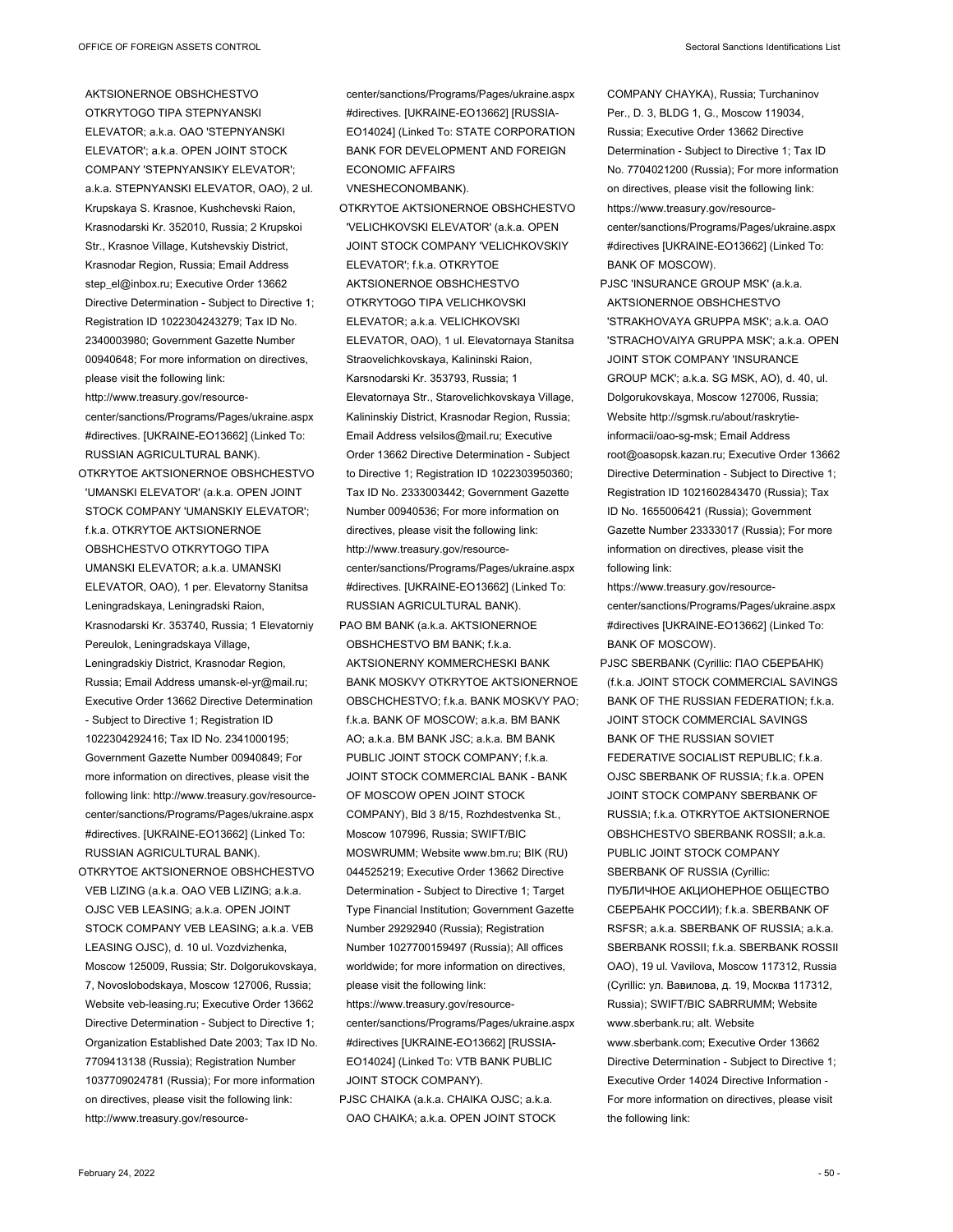https://home.treasury.gov/policy-

issues/financial-sanctions/sanctions-programsand-country-information/russian-harmfulforeign-activities-sanctions#directives; Executive Order 14024 Directive Information Subject to Directive 3 - All transactions in, provision of financing for, and other dealings in new debt of longer than 14 days maturity or new equity where such new debt or new equity is issued on or after the 'Effective Date (EO 14024 Directive)' associated with this name are prohibited.; Listing Date (EO 14024 Directive 2): 24 Feb 2022; Effective Date (EO 14024 Directive 2): 26 Mar 2022; Listing Date (EO 14024 Directive 3): 24 Feb 2022; Effective Date (EO 14024 Directive 3): 26 Mar 2022; Tax ID No. 7707083893 (Russia); Registration Number 1027700132195 (Russia); For more information on directives, please visit the following link: http://www.treasury.gov/resourcecenter/sanctions/Programs/Pages/ukraine.aspx #directives. [UKRAINE-EO13662] [RUSSIA-EO14024].

PJSC 'UNITED COMPANY' (a.k.a. OAO 'OBIDINENAIYA KOMANIYA'; a.k.a. OJSC UNITED COMPANY; a.k.a. UNITED COMPANY OJSC), St. Petersburg 192177, Russia; ul. Ryabinovaya d. 53, Moscow 121471, Russia; Executive Order 13662 Directive Determination - Subject to Directive 1; For more information on directives, please visit the following link:

https://www.treasury.gov/resourcecenter/sanctions/Programs/Pages/ukraine.aspx #directives [UKRAINE-EO13662] (Linked To: BANK OF MOSCOW).

PJSC VTB BANK (KIEV) (a.k.a. PUBLICHNE AKTSIONERNE TOVARYSTVO VTB BANK; a.k.a. PUBLIC-JOINT STOCK COMPANY VTB BANK (UKRAINE); a.k.a. VTB BANK, PJSC; a.k.a. VTB BANK, PJSC (UKRAINE); a.k.a. VTB BANK, PUBLIC JOINT STOCK COMPANY), 8/26, Shevchenka boulevard/Pushkinska street, Kyiv 01004, Ukraine; 8/26 Pushkinskaya str/Shevchenko bulvr, Kiev 01004, Ukraine; SWIFT/BIC VTBRUAUK; Website www.vtb.com.ua; Executive Order 13662 Directive Determination - Subject to Directive 1; Government Gazette Number 14359319 (Ukraine); For more information on directives, please visit the following link: http://www.treasury.gov/resourcecenter/sanctions/Programs/Pages/ukraine.aspx #directives [UKRAINE-EO13662] (Linked To: VTB BANK OAO).

PO URALENERGOMONTAZH ZAO (a.k.a. AO PROIZVODSTVENNOE OBYEDINENIE 'URALENERGOMONTAZH'; a.k.a. "PO UEM JSC"), D. 11 B Kv. 93, Prospekt Kosmonavtov, Ekaterinburg 620017, Russia; Stroibaza, Dobryanka 618740, Russia; 7, Liter A, K 4, Ul. Turbinnaya, Ekaterinburg 620017, Russia; 1a Ul.Vladivostokskaya, Ufa 450078, Russia; Stroibaza Sugres, R-Nvodoka, Per. Tikhi, Verkhnyaya Pyshma 624070, Russia; Rp Reftinski, A/Ya 1, Asbest 624285, Russia; Baes A/Ya 7, Zarechny 624051, Russia; 50, A, Ul. Transportnikov, Berezovski 623703, Russia; Transportnikov Street, Building 50 a, Berezovskiy 623704, Russia; Executive Order 13662 Directive Determination - Subject to Directive 1; Registration ID 1026602949163; For more information on directives, please visit the following link:

- https://www.treasury.gov/resourcecenter/sanctions/Programs/Pages/ukraine.aspx #directives [UKRAINE-EO13662] (Linked To: GAZPROMBANK OAO).
- PROMINVESTBANK (a.k.a. COMMERCIAL INDUSTRIAL AND INVESTMENT BANK PUBLIC JOINT STOCK COMPANY; a.k.a. JOINT STOCK COMMERCIAL INDUSTRIAL AND INVESTMENT BANK PUBLIC JOINT STOCK COMPANY; a.k.a. PSC PROMINVESTBANK; a.k.a. PUBLIC STOCK COMPANY JOINT STOCK COMMERCIAL INDUSTRIAL AND INVESTMENT BANK), 12, Shevchenko lane, Kyiv 01001, Ukraine; SWIFT/BIC UPIBUAUX; Website pib.ua; Executive Order 13662 Directive Determination - Subject to Directive 1; Organization Established Date 26 Aug 1992; Target Type Financial Institution; Registration Number 00039002 (Ukraine); All offices worldwide; for more information on directives, please visit the following link: http://www.treasury.gov/resourcecenter/sanctions/Programs/Pages/ukraine.aspx #directives. [UKRAINE-EO13662] [RUSSIA-EO14024] (Linked To: STATE CORPORATION BANK FOR DEVELOPMENT AND FOREIGN ECONOMIC AFFAIRS VNESHECONOMBANK).
- PS YANDEKS.DENGI OOO (a.k.a. LLC PS YANDEX.MONEY; a.k.a. OOO PS YANDEX.MONEY), 16 Lva Tolstogo ul., Moscow 119021, Russia; Executive Order 13662 Directive Determination - Subject to Directive 1; Registration ID 1077746365113 (Russia); For more information on directives, please visit the following link:

http://www.treasury.gov/resourcecenter/sanctions/Programs/Pages/ukraine.aspx #directives. [UKRAINE-EO13662] (Linked To: SBERBANK OF RUSSIA).

PSC PROMINVESTBANK (a.k.a. COMMERCIAL INDUSTRIAL AND INVESTMENT BANK PUBLIC JOINT STOCK COMPANY; a.k.a. JOINT STOCK COMMERCIAL INDUSTRIAL AND INVESTMENT BANK PUBLIC JOINT  $STOCK$  COMPANY: a k a PROMINVESTBANK; a.k.a. PUBLIC STOCK COMPANY JOINT STOCK COMMERCIAL INDUSTRIAL AND INVESTMENT BANK), 12, Shevchenko lane, Kyiv 01001, Ukraine; SWIFT/BIC UPIBUAUX; Website pib.ua; Executive Order 13662 Directive Determination - Subject to Directive 1; Organization Established Date 26 Aug 1992; Target Type Financial Institution; Registration Number 00039002 (Ukraine); All offices worldwide; for more information on directives, please visit the following link: http://www.treasury.gov/resourcecenter/sanctions/Programs/Pages/ukraine.aspx #directives. [UKRAINE-EO13662] [RUSSIA-EO14024] (Linked To: STATE CORPORATION BANK FOR DEVELOPMENT AND FOREIGN ECONOMIC AFFAIRS VNESHECONOMBANK).

PUBLIC JOINT STOCK COMPANY SBERBANK OF RUSSIA (Cyrillic: ПУБЛИЧНОЕ АКЦИОНЕРНОЕ ОБЩЕСТВО СБЕРБАНК РОССИИ) (f.k.a. JOINT STOCK COMMERCIAL SAVINGS BANK OF THE RUSSIAN FEDERATION; f.k.a. JOINT STOCK COMMERCIAL SAVINGS BANK OF THE RUSSIAN SOVIET FEDERATIVE SOCIALIST REPUBLIC; f.k.a. OJSC SBERBANK OF RUSSIA; f.k.a. OPEN JOINT STOCK COMPANY SBERBANK OF RUSSIA; fka. OTKRYTOE AKTSIONERNOE OBSHCHESTVO SBERBANK ROSSII; a.k.a. PJSC SBERBANK (Cyrillic: ПАО СБЕРБАНК); f.k.a. SBERBANK OF RSFSR; a.k.a. SBERBANK OF RUSSIA; a.k.a. SBERBANK ROSSII; f.k.a. SBERBANK ROSSII OAO), 19 ul. Vavilova, Moscow 117312, Russia (Cyrillic: ул. Вавилова, д. 19, Москва 117312, Russia); SWIFT/BIC SABRRUMM; Website www.sberbank.ru; alt. Website www.sberbank.com; Executive Order 13662 Directive Determination - Subject to Directive 1; Executive Order 14024 Directive Information - For more information on directives, please visit the following link: https://home.treasury.gov/policy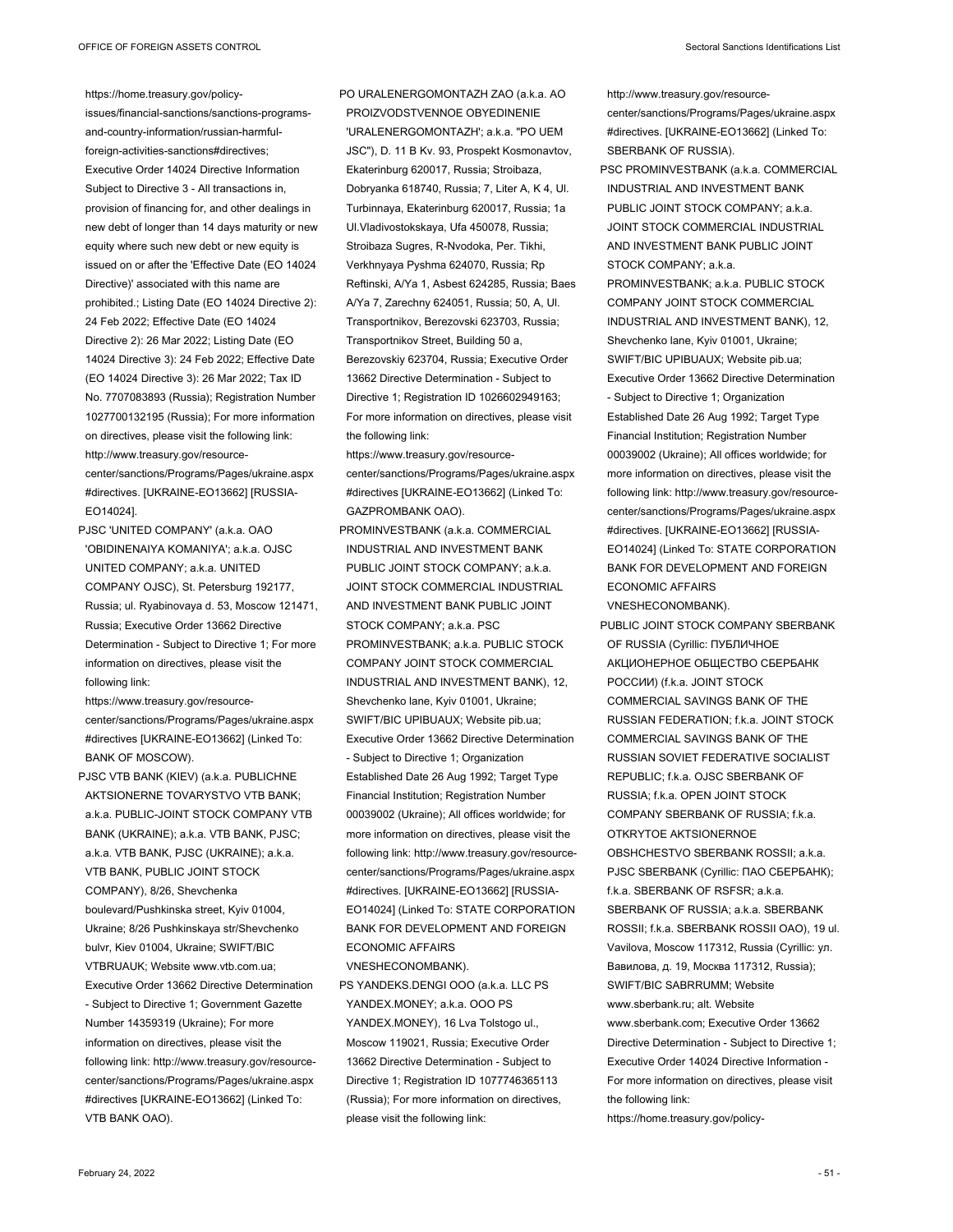issues/financial-sanctions/sanctions-programsand-country-information/russian-harmfulforeign-activities-sanctions#directives; Executive Order 14024 Directive Information Subject to Directive 3 - All transactions in, provision of financing for, and other dealings in new debt of longer than 14 days maturity or new equity where such new debt or new equity is issued on or after the 'Effective Date (EO 14024 Directive)' associated with this name are prohibited.; Listing Date (EO 14024 Directive 2): 24 Feb 2022; Effective Date (EO 14024 Directive 2): 26 Mar 2022; Listing Date (EO 14024 Directive 3): 24 Feb 2022; Effective Date (EO 14024 Directive 3): 26 Mar 2022; Tax ID No. 7707083893 (Russia); Registration Number 1027700132195 (Russia); For more information on directives, please visit the following link: http://www.treasury.gov/resourcecenter/sanctions/Programs/Pages/ukraine.aspx #directives. [UKRAINE-EO13662] [RUSSIA-EO14024].

PUBLIC STOCK COMPANY JOINT STOCK COMMERCIAL INDUSTRIAL AND INVESTMENT BANK (a.k.a. COMMERCIAL INDUSTRIAL AND INVESTMENT BANK PUBLIC JOINT STOCK COMPANY; a.k.a. JOINT STOCK COMMERCIAL INDUSTRIAL AND INVESTMENT BANK PUBLIC JOINT STOCK COMPANY; a.k.a. PROMINVESTBANK; a.k.a. PSC PROMINVESTBANK), 12, Shevchenko lane, Kyiv 01001, Ukraine; SWIFT/BIC UPIBUAUX; Website pib.ua; Executive Order 13662 Directive Determination - Subject to Directive 1; Organization Established Date 26 Aug 1992; Target Type Financial Institution; Registration Number 00039002 (Ukraine); All offices worldwide; for more information on directives, please visit the following link: http://www.treasury.gov/resourcecenter/sanctions/Programs/Pages/ukraine.aspx #directives. [UKRAINE-EO13662] [RUSSIA-EO14024] (Linked To: STATE CORPORATION BANK FOR DEVELOPMENT AND FOREIGN ECONOMIC AFFAIRS

VNESHECONOMBANK).

PUBLICHNE AKTSIONERNE TOVARYSTVO DOCHIRNII BANK SBERBANKU ROSII (a.k.a. AKTSIONERNE TOVARYSTVO SBERBANK; a.k.a. JOINT STOCK COMPANY SBERBANK; a.k.a. JSC SBERBANK; a.k.a. JSC SBERBANK OF RUSSIA; f.k.a. SBERBANK OF RUSSIA SUBSIDIARY BANK PRIVATE JOINT STOCK COMPANY; a.k.a. SBERBANK OF RUSSIA

SUBSIDIARY BANK PUBLIC JOINT STOCK COMPANY; a.k.a. SUBSIDIARY BANK SBERBANK OF RUSSIA PUBLIC JOINT STOCK COMPANY), 46 Volodymyrska street, Kyiv 01601, Ukraine; 46 Vladimirskaya St, Kyiv 01601, Ukraine; SWIFT/BIC SABRUAUK; Website www.sberbank.ua; alt. Website sbrf.com.ua; Executive Order 13662 Directive Determination - Subject to Directive 1; Executive Order 14024 Directive Information - For more information on directives, please visit the following link:

https://home.treasury.gov/policyissues/financial-sanctions/sanctions-programsand-country-information/russian-harmfulforeign-activities-sanctions#directives; Listing Date (EO 14024 Directive 2): 24 Feb 2022; Effective Date (EO 14024 Directive 2): 26 Mar 2022; Registration ID 25959784 (Ukraine); Tax ID No. 259597826652 (Ukraine); For more information on directives, please visit the following link: http://www.treasury.gov/resourcecenter/sanctions/Programs/Pages/ukraine.aspx #directives [UKRAINE-EO13662] [RUSSIA-EO14024] (Linked To: PUBLIC JOINT STOCK COMPANY SBERBANK OF RUSSIA).

PUBLICHNE AKTSIONERNE TOVARYSTVO VTB BANK (a.k.a. PJSC VTB BANK (KIEV); a.k.a. PUBLIC-JOINT STOCK COMPANY VTB BANK (UKRAINE); a.k.a. VTB BANK, PJSC; a.k.a. VTB BANK, PJSC (UKRAINE); a.k.a. VTB BANK, PUBLIC JOINT STOCK COMPANY), 8/26, Shevchenka boulevard/Pushkinska street, Kyiv 01004, Ukraine; 8/26 Pushkinskaya str/Shevchenko bulvr, Kiev 01004, Ukraine; SWIFT/BIC VTBRUAUK; Website www.vtb.com.ua; Executive Order 13662 Directive Determination - Subject to Directive 1; Government Gazette Number 14359319 (Ukraine); For more information on directives, please visit the following link: http://www.treasury.gov/resourcecenter/sanctions/Programs/Pages/ukraine.aspx #directives [UKRAINE-EO13662] (Linked To: VTB BANK OAO).

PUBLIC-JOINT STOCK COMPANY VTB BANK (UKRAINE) (a.k.a. PJSC VTB BANK (KIEV); a.k.a. PUBLICHNE AKTSIONERNE TOVARYSTVO VTB BANK; a.k.a. VTB BANK, PJSC; a.k.a. VTB BANK, PJSC (UKRAINE); a.k.a. VTB BANK, PUBLIC JOINT STOCK COMPANY), 8/26, Shevchenka boulevard/Pushkinska street, Kyiv 01004, Ukraine; 8/26 Pushkinskaya str/Shevchenko bulvr, Kiev 01004, Ukraine; SWIFT/BIC

VTBRUAUK; Website www.vtb.com.ua; Executive Order 13662 Directive Determination - Subject to Directive 1; Government Gazette Number 14359319 (Ukraine); For more information on directives, please visit the following link: http://www.treasury.gov/resourcecenter/sanctions/Programs/Pages/ukraine.aspx #directives [UKRAINE-EO13662] (Linked To: VTB BANK OAO).

RASSVET, OAO (a.k.a. OAO 'RASSVET'; a.k.a. OPEN JOINT STOCK COMPANY 'RASSVET'; a.k.a. OTKRYTOE AKTSIONERNOE OBSHCHESTVO 'RASSVET'; f.k.a. ZAKRYTOE AKTSIONERNOE OBSHCHESTVO RASSVET), D. Retyum, Luzhski Raion, Leningradskaya Obl. 188230, Russia; Retiun Village, Lujskiy District, Leningrad Region, Russia; Website www.emitent-spb.ru; Email Address lugarassvet@mail.ru; Executive Order 13662 Directive Determination - Subject to Directive 1; Registration ID 1024701557726; Tax ID No. 4710004180; Government Gazette Number 00547371; For more information on directives, please visit the following link: http://www.treasury.gov/resourcecenter/sanctions/Programs/Pages/ukraine.aspx #directives. [UKRAINE-EO13662] (Linked To: RUSSIAN AGRICULTURAL BANK). RDIF MANAGEMENT COMPANY (a.k.a. LIMITED LIABILITY COMPANY RDIF MANAGEMENT COMPANY: a k a MANAGEMENT COMPANY RDIF LLC; a.k.a. OBSHCHESTVO S OGRANICHENNOI OTVETSTVENNOSTYU UPRAVLYAYUSHCHAYA KOMPANIYA RFPI; a.k.a. RDIF MANAGEMENT COMPANY LLC; a.k.a. RUSSIAN DIRECT INVESTMENT FUND MANAGEMENT COMPANY; a.k.a. UK RFPI, OOO), d. 9 prospekt Akademika Sakharova, Moscow 107996, Russia; Website rdif.ru; Executive Order 13662 Directive Determination - Subject to Directive 1; Public Registration Number 1117746429371; For more information on directives, please visit the following link: http://www.treasury.gov/resourcecenter/sanctions/Programs/Pages/ukraine.aspx #directives. [UKRAINE-EO13662] (Linked To: STATE CORPORATION BANK FOR DEVELOPMENT AND FOREIGN ECONOMIC

AFFAIRS VNESHECONOMBANK). RDIF MANAGEMENT COMPANY LLC (a.k.a. LIMITED LIABILITY COMPANY RDIF MANAGEMENT COMPANY; a.k.a. MANAGEMENT COMPANY RDIF LLC; a.k.a.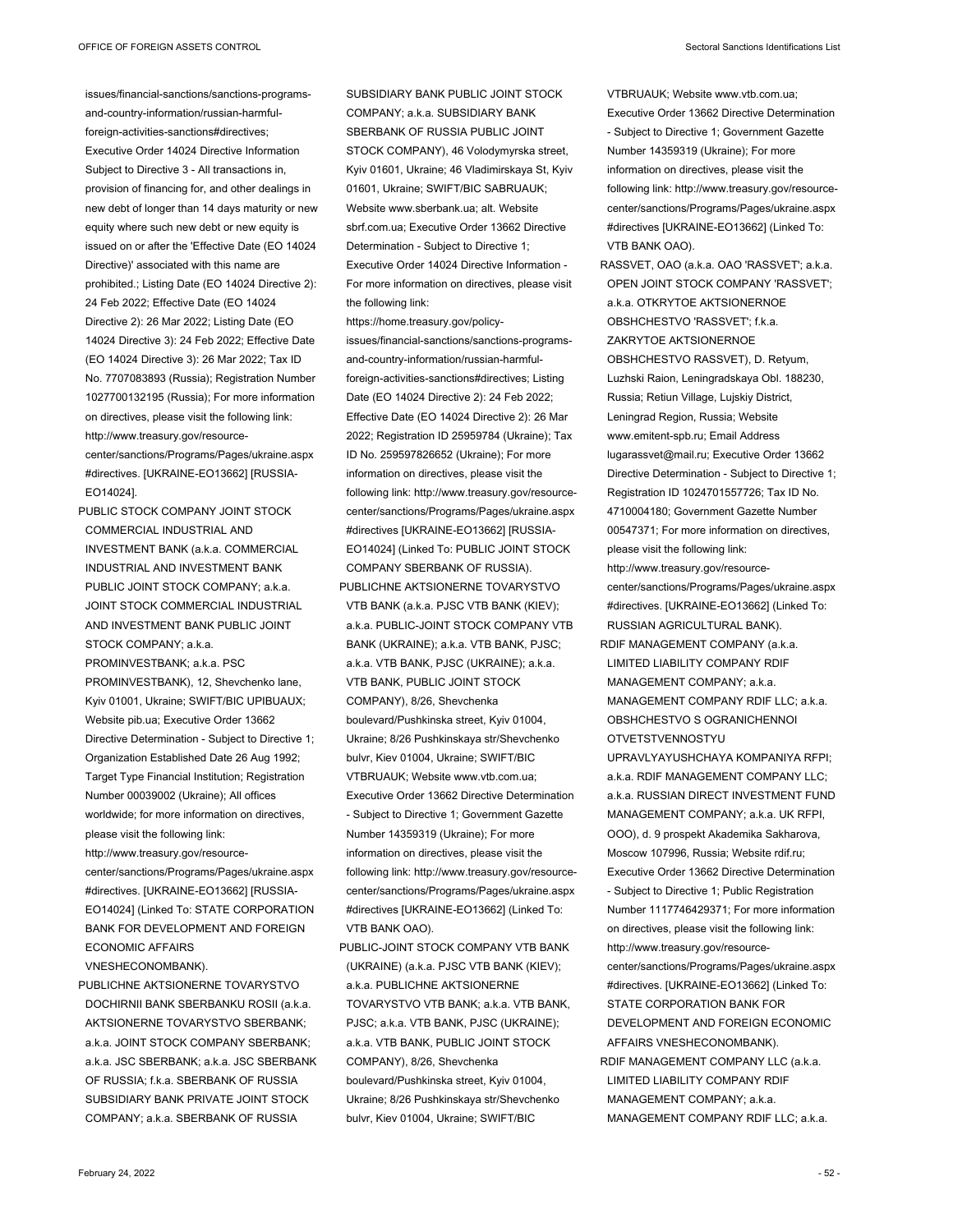## OBSHCHESTVO S OGRANICHENNOI OTVETSTVENNOSTYU

UPRAVLYAYUSHCHAYA KOMPANIYA RFPI; a.k.a. RDIF MANAGEMENT COMPANY; a.k.a. RUSSIAN DIRECT INVESTMENT FUND MANAGEMENT COMPANY; a.k.a. UK RFPI, OOO), d. 9 prospekt Akademika Sakharova, Moscow 107996, Russia; Website rdif.ru; Executive Order 13662 Directive Determination - Subject to Directive 1; Public Registration Number 1117746429371; For more information on directives, please visit the following link: http://www.treasury.gov/resourcecenter/sanctions/Programs/Pages/ukraine.aspx #directives. [UKRAINE-EO13662] (Linked To: STATE CORPORATION BANK FOR DEVELOPMENT AND FOREIGN ECONOMIC AFFAIRS VNESHECONOMBANK). RESAD LLC (a.k.a. INFRASTRUKTURA MOLZHANINOVO; a.k.a. LLC INFRASTRUCTURE MOLZHANINOVO (Cyrillic: ООО ИНФРАСТРУКТУРА МОЛЖАНИНОВО); f.k.a. LLC RESAD (Cyrillic: ООО РЕСАД)), ul. Bryanskaya D. 5, et 4 pom. I kom 25, Moscow 121059, Russia; Executive Order 13662 Directive Determination - Subject to Directive 1; Tax ID No. 7733109347 (Russia); Registration Number 1027739071337 (Russia); For more information on directives, please visit the following link:

http://www.treasury.gov/resourcecenter/sanctions/Programs/Pages/ukraine.aspx #directives. [UKRAINE-EO13662] [RUSSIA-EO14024] (Linked To: STATE CORPORATION BANK FOR DEVELOPMENT AND FOREIGN ECONOMIC AFFAIRS VNESHECONOMBANK).

RGI INTERNATIONAL (f.k.a. RGI INTERNATIONAL LIMITED; a.k.a. ROSE GROUP LIMITED; a.k.a. "ROSE GROUP"), Frances House, Sir William Place, St. Peter Port GY1 4EU, Guernsey; Korobeinikov Lane, 1, Moscow 119034, Russia; Website rosegroup.ru; Executive Order 13662 Directive Determination - Subject to Directive 1; For more information on directives, please visit the following link: http://www.treasury.gov/resourcecenter/sanctions/Programs/Pages/ukraine.aspx #directives. [UKRAINE-EO13662] (Linked To: STATE CORPORATION BANK FOR DEVELOPMENT AND FOREIGN ECONOMIC AFFAIRS VNESHECONOMBANK). RGI INTERNATIONAL LIMITED (f.k.a. RGI

INTERNATIONAL; a.k.a. ROSE GROUP LIMITED; a.k.a. "ROSE GROUP"), Frances

House, Sir William Place, St. Peter Port GY1 4EU, Guernsey; Korobeinikov Lane, 1, Moscow 119034, Russia; Website rosegroup.ru; Executive Order 13662 Directive Determination - Subject to Directive 1; For more information on directives, please visit the following link: http://www.treasury.gov/resourcecenter/sanctions/Programs/Pages/ukraine.aspx #directives. [UKRAINE-EO13662] (Linked To: STATE CORPORATION BANK FOR DEVELOPMENT AND FOREIGN ECONOMIC AFFAIRS VNESHECONOMBANK). RIELTSITI, OOO (a.k.a. LIMITED LIABILITY COMPANY 'RIELTSITI'; a.k.a. OBSHCHESTVO S GRANICHENNOI OTVETSTVENNOSTYU 'RIELTSITI'; a.k.a. OOO 'REALTCITY'; a.k.a. "REALTCITY LLC"; a.k.a. "REALT-CITY LLC"), d. 9, str. 5 ul. Krasnoproletarskaya, Moscow 127030, Russia; Per Uglovoy, D. 2, ETAZH 10, Room 22, Room 3, Moscow 127055, Russia; Executive Order 13662 Directive Determination - Subject to Directive 1; Registration ID 1127746617008 (Russia); Tax ID No. 7707782490; Government Gazette Number 11365058; For more information on directives, please visit the following link: https://www.treasury.gov/resourcecenter/sanctions/Programs/Pages/ukraine.aspx #directives [UKRAINE-EO13662] (Linked To: BANK OF MOSCOW). ROSE GROUP LIMITED (f.k.a. RGI INTERNATIONAL; f.k.a. RGI INTERNATIONAL LIMITED; a.k.a. "ROSE GROUP"), Frances House, Sir William Place, St. Peter Port GY1 4EU, Guernsey; Korobeinikov Lane, 1, Moscow 119034, Russia; Website rosegroup.ru; Executive Order 13662 Directive Determination - Subject to Directive 1; For more information on directives, please visit the following link: http://www.treasury.gov/resourcecenter/sanctions/Programs/Pages/ukraine.aspx #directives. [UKRAINE-EO13662] (Linked To: STATE CORPORATION BANK FOR DEVELOPMENT AND FOREIGN ECONOMIC AFFAIRS VNESHECONOMBANK). ROSEKSIMBANK, ZAO (a.k.a. AO ROSEKSIMBANK (Cyrillic: АО РОСЭКСИМБАНК); a.k.a. EXIMBANK OF RUSSIA; a.k.a. EXIMBANK OF RUSSIA JSC;

a.k.a. EXIMBANK OF RUSSIA ZAO; a.k.a. GOSUDARSTVENNY SPETSIALIZIROVANNY ROSSISKI EKSPORTNO-IMPORTNY BANK (ZAKRYTOE AKTSIONERNOE OBSHCHESTVO); a.k.a. RUSSIAN EXPORT-IMPORT BANK; a.k.a. STATE SPECIALIZED

RUSSIAN EXPORT-IMPORT BANK JOINT-STOCK COMPANY (Cyrillic: ГОСУДАРСТВЕННЫЙ СПЕЦИАЛИЗИРОВАННЫЙ РОССИЙСКИЙ ЭКСПОРТНО-ИМПОРТНЫЙ БАНК АКЦИОНЕРНОЕ ОБЩЕСТВО)), 12 Krasnopresnenskaya Embankments, Moscow 123610, Russia; SWIFT/BIC EXIRRUMM; Website eximbank.ru; Executive Order 13662 Directive Determination - Subject to Directive 1; Organization Established Date 24 May 1994; Target Type Financial Institution; Tax ID No. 7704001959 (Russia); Legal Entity Number 253400HA6URWT39X2982; Registration Number 1027739109133 (Russia); All offices worldwide; for more information on directives, please visit the following link: http://www.treasury.gov/resourcecenter/sanctions/Programs/Pages/ukraine.aspx #directives. [UKRAINE-EO13662] [RUSSIA-EO14024] (Linked To: STATE CORPORATION BANK FOR DEVELOPMENT AND FOREIGN ECONOMIC AFFAIRS VNESHECONOMBANK).

ROSSELKHOZBANK (a.k.a. JOINT STOCK COMPANY RUSSIAN AGRICULTURAL BANK; a.k.a. RUSSIAN AGRICULTURAL BANK; a.k.a. RUSSIAN AGRICULTURAL BANK OJSC; a.k.a. RUSSIAN AGRICULTURAL BANK OPEN JOINT STOCK COMPANY; a.k.a. "RUSAG"), 3, Gagarinsky Pereulok, Moscow 119034, Russia; 3 Gagarinsky per., Moscow 119034, Russia; SWIFT/BIC RUAGRUMM; Website http://www.rshb.ru; Executive Order 13662 Directive Determination - Subject to Directive 1; Executive Order 14024 Directive Information - For more information on directives, please visit the following link:

https://home.treasury.gov/policyissues/financial-sanctions/sanctions-programsand-country-information/russian-harmfulforeign-activities-sanctions#directives; Executive Order 14024 Directive Information Subject to Directive 3 - All transactions in, provision of financing for, and other dealings in new debt of longer than 14 days maturity or new equity where such new debt or new equity is issued on or after the 'Effective Date (EO 14024 Directive)' associated with this name are prohibited.; Listing Date (EO 14024 Directive 3): 24 Feb 2022; Effective Date (EO 14024 Directive 3): 26 Mar 2022; Government Gazette Number 52750822 (Russia); Registration Number 1027700342890 (Russia); For more information on directives, please visit the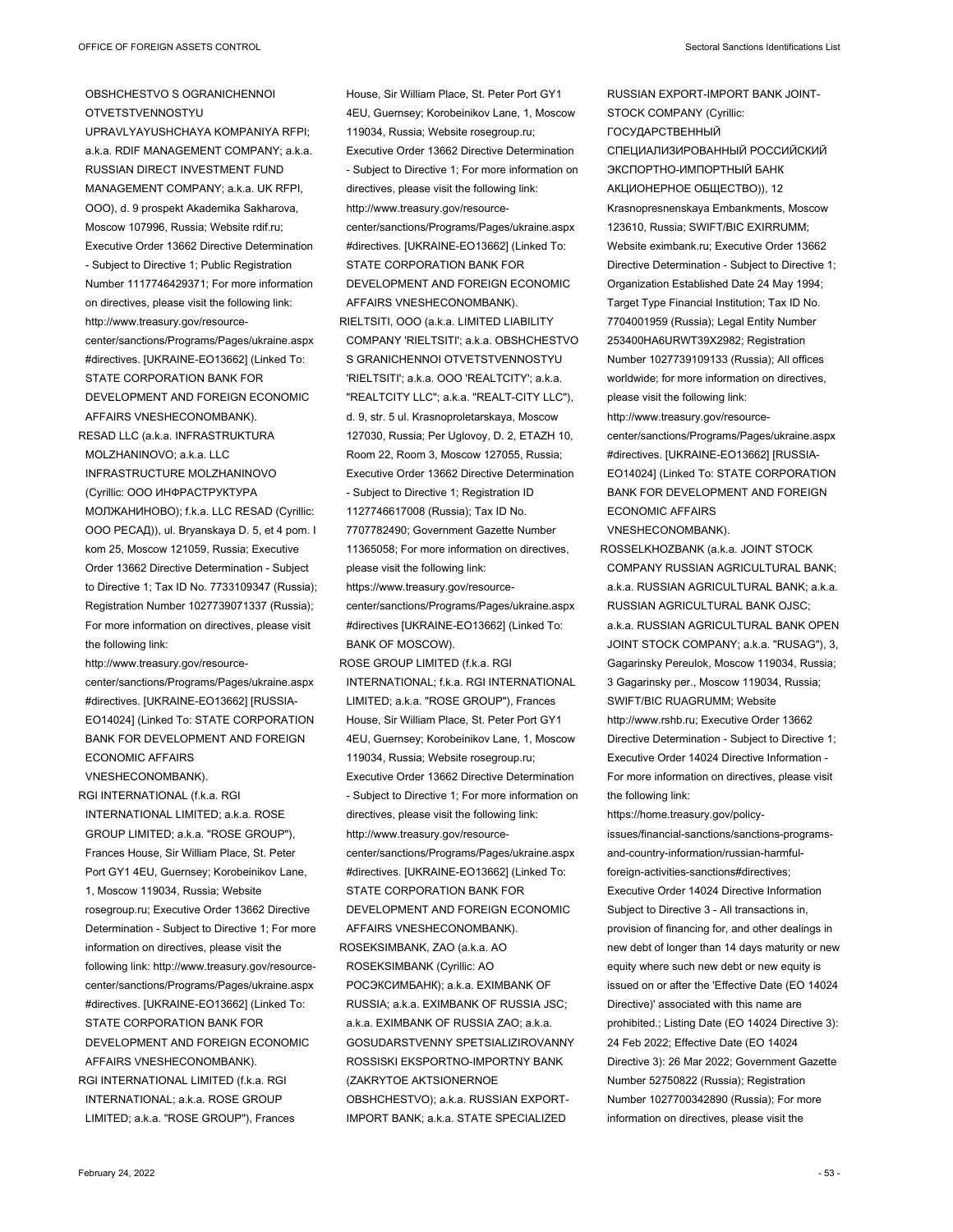following link: http://www.treasury.gov/resourcecenter/sanctions/Programs/Pages/ukraine.aspx #directives. [UKRAINE-EO13662] [RUSSIA-EO14024].

ROSSISKOE AGENTSTVO PO STRAKHOVANIYU EKSPORTNYKH KREDITOV I INVESTITSI OTKRYTOE AKTSIONERNOE OBSHCHESTVO (a.k.a. EKSAR OAO; a.k.a. EXIAR; a.k.a. EXIAR JSC; a.k.a. EXIAR OJSC; a.k.a. RUSSIAN AGENCY FOR EXPORT CREDIT AND INVESTMENT INSURANCE JSC; a.k.a. RUSSIAN AGENCY FOR EXPORT CREDIT AND INVESTMENT INSURANCE OJSC), nab. Krasnopresnenskaya d. 12, Moscow 123610, Russia; Website exiar.ru; Executive Order 13662 Directive Determination - Subject to Directive 1; Organization Established Date 13 Oct 2011; Target Type Government Entity; Tax ID No. 7704792651 (Russia); Registration Number 1117746811566 (Russia); For more information on directives, please visit the following link: http://www.treasury.gov/resourcecenter/sanctions/Programs/Pages/ukraine.aspx #directives. [UKRAINE-EO13662] [RUSSIA-EO14024] (Linked To: STATE CORPORATION BANK FOR DEVELOPMENT AND FOREIGN ECONOMIC AFFAIRS

VNESHECONOMBANK).

ROVNENSKI ELEVATOR, OAO (f.k.a. AKTSIONERNOE OBSHCHESTVO OTKRYTOGO TIPA ROVNENSKI ELEVATOR; a.k.a. OAO 'ROVNENSKI ELEVATOR'; a.k.a. OPEN JOINT STOCK COMPANY 'ROVNENSKIY ELEVATOR'; a.k.a. OTKRYTOE AKTSIONERNOE OBSHCHESTVO 'ROVNENSKI ELEVATOR'), 1 ul. Mira Pos. Kubanski, Novopokrovski Raion, Krasnodarski Kr. 353011, Russia; 1 Mira Str., Kubanskiy Village, Novopokrovskiy District, Krasnodar Region, Russia; Email Address rovnenskiy@mail.ru; Executive Order 13662 Directive Determination - Subject to Directive 1; Registration ID 1022304420709; Tax ID No. 2344007569; Government Gazette Number 00940743; For more information on directives, please visit the following link: http://www.treasury.gov/resourcecenter/sanctions/Programs/Pages/ukraine.aspx #directives. [UKRAINE-EO13662] (Linked To: RUSSIAN AGRICULTURAL BANK). RUSSIAN AGENCY FOR EXPORT CREDIT AND INVESTMENT INSURANCE JSC (a.k.a. EKSAR OAO; a.k.a. EXIAR; a.k.a. EXIAR JSC; a.k.a. EXIAR OJSC; a.k.a. ROSSISKOE

AGENTSTVO PO STRAKHOVANIYU EKSPORTNYKH KREDITOV I INVESTITSI OTKRYTOE AKTSIONERNOE OBSHCHESTVO; a.k.a. RUSSIAN AGENCY FOR EXPORT CREDIT AND INVESTMENT INSURANCE OJSC), nab. Krasnopresnenskaya d. 12, Moscow 123610, Russia; Website exiar.ru; Executive Order 13662 Directive Determination - Subject to Directive 1; Organization Established Date 13 Oct 2011; Target Type Government Entity; Tax ID No. 7704792651 (Russia); Registration Number 1117746811566 (Russia); For more information on directives, please visit the following link: http://www.treasury.gov/resourcecenter/sanctions/Programs/Pages/ukraine.aspx #directives. [UKRAINE-EO13662] [RUSSIA-EO14024] (Linked To: STATE CORPORATION BANK FOR DEVELOPMENT AND FOREIGN ECONOMIC AFFAIRS

VNESHECONOMBANK).

RUSSIAN AGENCY FOR EXPORT CREDIT AND INVESTMENT INSURANCE OJSC (a.k.a. EKSAR OAO; a.k.a. EXIAR; a.k.a. EXIAR JSC; a.k.a. EXIAR OJSC; a.k.a. ROSSISKOE AGENTSTVO PO STRAKHOVANIYU EKSPORTNYKH KREDITOV I INVESTITSI OTKRYTOE AKTSIONERNOE OBSHCHESTVO; a.k.a. RUSSIAN AGENCY FOR EXPORT CREDIT AND INVESTMENT INSURANCE JSC), nab. Krasnopresnenskaya d. 12, Moscow 123610, Russia; Website exiar.ru; Executive Order 13662 Directive Determination - Subject to Directive 1; Organization Established Date 13 Oct 2011; Target Type Government Entity; Tax ID No. 7704792651 (Russia); Registration Number 1117746811566 (Russia); For more information on directives, please visit the following link: http://www.treasury.gov/resourcecenter/sanctions/Programs/Pages/ukraine.aspx #directives. [UKRAINE-EO13662] [RUSSIA-EO14024] (Linked To: STATE CORPORATION BANK FOR DEVELOPMENT AND FOREIGN ECONOMIC AFFAIRS VNESHECONOMBANK).

RUSSIAN AGRICULTURAL BANK (a.k.a. JOINT STOCK COMPANY RUSSIAN AGRICULTURAL BANK; a.k.a. ROSSELKHOZBANK; a.k.a. RUSSIAN AGRICULTURAL BANK OJSC; a.k.a. RUSSIAN AGRICULTURAL BANK OPEN JOINT STOCK COMPANY; a.k.a. "RUSAG"), 3, Gagarinsky Pereulok, Moscow 119034, Russia; 3 Gagarinsky per., Moscow 119034, Russia;

SWIFT/BIC RUAGRUMM; Website http://www.rshb.ru; Executive Order 13662 Directive Determination - Subject to Directive 1; Executive Order 14024 Directive Information - For more information on directives, please visit the following link:

https://home.treasury.gov/policyissues/financial-sanctions/sanctions-programsand-country-information/russian-harmfulforeign-activities-sanctions#directives; Executive Order 14024 Directive Information Subject to Directive 3 - All transactions in, provision of financing for, and other dealings in new debt of longer than 14 days maturity or new equity where such new debt or new equity is issued on or after the 'Effective Date (EO 14024 Directive)' associated with this name are prohibited.; Listing Date (EO 14024 Directive 3): 24 Feb 2022; Effective Date (EO 14024 Directive 3): 26 Mar 2022; Government Gazette Number 52750822 (Russia); Registration Number 1027700342890 (Russia); For more information on directives, please visit the following link: http://www.treasury.gov/resourcecenter/sanctions/Programs/Pages/ukraine.aspx #directives. [UKRAINE-EO13662] [RUSSIA-EO14024].

RUSSIAN AGRICULTURAL BANK OJSC (a.k.a. JOINT STOCK COMPANY RUSSIAN AGRICULTURAL BANK; a.k.a. ROSSELKHOZBANK; a.k.a. RUSSIAN AGRICULTURAL BANK; a k a RUSSIAN AGRICULTURAL BANK OPEN JOINT STOCK COMPANY; a.k.a. "RUSAG"), 3, Gagarinsky Pereulok, Moscow 119034, Russia; 3 Gagarinsky per., Moscow 119034, Russia; SWIFT/BIC RUAGRUMM; Website http://www.rshb.ru; Executive Order 13662 Directive Determination - Subject to Directive 1; Executive Order 14024 Directive Information - For more information on directives, please visit the following link:

https://home.treasury.gov/policyissues/financial-sanctions/sanctions-programsand-country-information/russian-harmfulforeign-activities-sanctions#directives; Executive Order 14024 Directive Information Subject to Directive 3 - All transactions in, provision of financing for, and other dealings in new debt of longer than 14 days maturity or new equity where such new debt or new equity is issued on or after the 'Effective Date (EO 14024 Directive)' associated with this name are prohibited.; Listing Date (EO 14024 Directive 3): 24 Feb 2022; Effective Date (EO 14024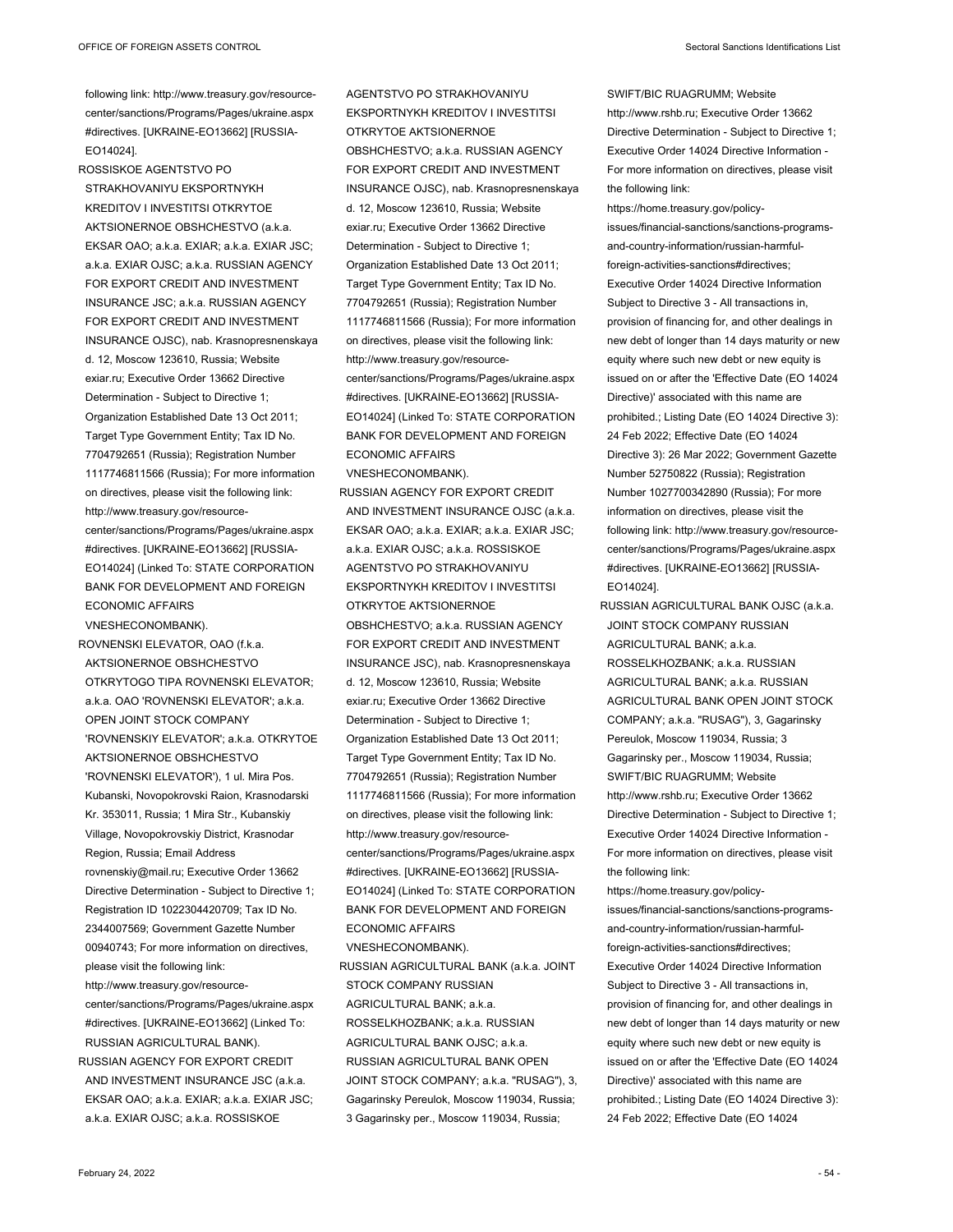Directive 3): 26 Mar 2022; Government Gazette Number 52750822 (Russia); Registration Number 1027700342890 (Russia); For more information on directives, please visit the following link: http://www.treasury.gov/resourcecenter/sanctions/Programs/Pages/ukraine.aspx #directives. [UKRAINE-EO13662] [RUSSIA-EO14024].

RUSSIAN AGRICULTURAL BANK OPEN JOINT STOCK COMPANY (a.k.a. JOINT STOCK) COMPANY RUSSIAN AGRICULTURAL BANK; a.k.a. ROSSELKHOZBANK; a.k.a. RUSSIAN AGRICULTURAL BANK; a.k.a. RUSSIAN AGRICULTURAL BANK OJSC; a.k.a. "RUSAG"), 3, Gagarinsky Pereulok, Moscow 119034, Russia; 3 Gagarinsky per., Moscow 119034, Russia; SWIFT/BIC RUAGRUMM; Website http://www.rshb.ru; Executive Order 13662 Directive Determination - Subject to Directive 1; Executive Order 14024 Directive Information - For more information on directives, please visit the following link: https://home.treasury.gov/policyissues/financial-sanctions/sanctions-programsand-country-information/russian-harmfulforeign-activities-sanctions#directives; Executive Order 14024 Directive Information Subject to Directive 3 - All transactions in, provision of financing for, and other dealings in new debt of longer than 14 days maturity or new equity where such new debt or new equity is issued on or after the 'Effective Date (EO 14024 Directive)' associated with this name are prohibited.; Listing Date (EO 14024 Directive 3): 24 Feb 2022; Effective Date (EO 14024 Directive 3): 26 Mar 2022; Government Gazette Number 52750822 (Russia); Registration

Number 1027700342890 (Russia); For more information on directives, please visit the following link: http://www.treasury.gov/resourcecenter/sanctions/Programs/Pages/ukraine.aspx #directives. [UKRAINE-EO13662] [RUSSIA-EO14024].

RUSSIAN DIRECT INVESTMENT FUND MANAGEMENT COMPANY (a.k.a. LIMITED LIABILITY COMPANY RDIF MANAGEMENT COMPANY; a.k.a. MANAGEMENT COMPANY RDIF LLC; a.k.a. OBSHCHESTVO S OGRANICHENNOI OTVETSTVENNOSTYU UPRAVLYAYUSHCHAYA KOMPANIYA RFPI; a.k.a. RDIF MANAGEMENT COMPANY; a.k.a. RDIF MANAGEMENT COMPANY LLC; a.k.a. UK RFPI, OOO), d. 9 prospekt Akademika Sakharova, Moscow 107996, Russia; Website rdif.ru; Executive Order 13662 Directive

Registration Number 1117746429371; For more information on directives, please visit the following link: http://www.treasury.gov/resourcecenter/sanctions/Programs/Pages/ukraine.aspx #directives. [UKRAINE-EO13662] (Linked To: STATE CORPORATION BANK FOR DEVELOPMENT AND FOREIGN ECONOMIC AFFAIRS VNESHECONOMBANK). RUSSIAN EXPORT-IMPORT BANK (a.k.a. AO ROSEKSIMBANK (Cyrillic: АО РОСЭКСИМБАНК); a.k.a. EXIMBANK OF RUSSIA; a.k.a. EXIMBANK OF RUSSIA JSC; a.k.a. EXIMBANK OF RUSSIA ZAO; a.k.a. GOSUDARSTVENNY SPETSIALIZIROVANNY ROSSISKI EKSPORTNO-IMPORTNY BANK (ZAKRYTOE AKTSIONERNOE OBSHCHESTVO); a.k.a. ROSEKSIMBANK, ZAO; a.k.a. STATE SPECIALIZED RUSSIAN EXPORT-IMPORT BANK JOINT-STOCK COMPANY (Cyrillic: ГОСУДАРСТВЕННЫЙ СПЕЦИАЛИЗИРОВАННЫЙ РОССИЙСКИЙ ЭКСПОРТНО-ИМПОРТНЫЙ БАНК АКЦИОНЕРНОЕ ОБЩЕСТВО)), 12 Krasnopresnenskaya Embankments, Moscow 123610, Russia; SWIFT/BIC EXIRRUMM; Website eximbank.ru; Executive Order 13662 Directive Determination - Subject to Directive 1; Organization Established Date 24 May 1994; Target Type Financial Institution; Tax ID No. 7704001959 (Russia); Legal Entity Number 253400HA6URWT39X2982; Registration Number 1027739109133 (Russia); All offices worldwide; for more information on directives, please visit the following link: http://www.treasury.gov/resourcecenter/sanctions/Programs/Pages/ukraine.aspx #directives. [UKRAINE-EO13662] [RUSSIA-EO14024] (Linked To: STATE CORPORATION BANK FOR DEVELOPMENT AND FOREIGN ECONOMIC AFFAIRS VNESHECONOMBANK). RUSSIAN VNESHTORGBANK (f.k.a. BANK FOR FOREIGN TRADE OF RSFSR; f.k.a. BANK OF

Determination - Subject to Directive 1; Public

FOREIGN TRADE OF THE RUSSIAN FEDERATION; f.k.a. BANK VNESHEI TORGOVLI OAO; f.k.a. BANK VNESHNEI TORGOVLI ROSSISKOI FEDERATSII AS A PRIVATE JOINT STOCK COMPANY; f.k.a. BANK VNESHNEI TORGOVLI RSFSR; f.k.a. BANK VNESHNEY TORGOVLI JOINT STOCK COMPANY: fk.a. BANK VNESHNEY TORGOVLI OPEN JOINT STOCK COMPANY; f.k.a. BANK VNESHNEY TORGOVLI ROSSIYSKOY FEDERATSII CLOSED JOINT

STOCK COMPANY; f.k.a. BANK VTB OAO; f.k.a. BANK VTB OPEN JOINT STOCK COMPANY; a.k.a. BANK VTB PAO; a.k.a. BANK VTB PUBLICHNOE AKTSIONERNOE OBSHCHESTVO; f.k.a. CJSC BANK FOR FOREIGN TRADE OF THE RUSSIAN FEDERATION; f.k.a. JSC VTB BANK; f.k.a. OAO BANK VTB; f.k.a. OAO VNESHTORGBANK; f.k.a. OJSC CJSC BANK FOR FOREIGN TRADE; f.k.a. VNESHTORGBANK; f.k.a. VNESHTORGBANK OF RSFSR; f.k.a. VNESHTORGBANK ROSSII CLOSED JOINT STOCK COMPANY; a.k.a. VTB BANK; f.k.a. VTB BANK OAO; f.k.a. VTB BANK OPEN JOINT STOCK COMPANY; a.k.a. VTB BANK PAO; a.k.a. VTB BANK PJSC (Cyrillic: БАНК ВТБ ПАО); a.k.a. VTB BANK PUBLIC JOINT STOCK COMPANY (Cyrillic: БАНК ВТБ ПУБЛИЧНОЕ АКЦИОНЕРНОЕ ОБЩЕСТВО)), 29, Bolshaya Morskaya str., St. Petersburg 190000, Russia; 37 Plyushchikha ul., Moscow 119121, Russia; 43, Vorontsovskaya str., Moscow 109044, Russia; 11 litera, per. Degtyarny, St. Petersburg 191144, Russia; 11, lit A, Degtyarnyy pereulok, St. Petersburg 191144, Russia; 43, bld.1, Vorontsovskaya str., Moscow 109147, Russia; Bashnya Zapad, Kompleks Federatsiya, 12, nab. Presnenskaya, Moscow 123317, Russia; str. 1, 43, ul. Vorontsovskaya, Moscow 109147, Russia; Vorontsovskaya Str 43, Moscow 109147, Russia; SWIFT/BIC VTBRRUMM; Website www.vtb.com; alt. Website www.vtb.ru; BIK (RU) 044030707; alt. BIK (RU) 044525187; Executive Order 13662 Directive Determination - Subject to Directive 1; Organization Established Date 17 Oct 1990; Target Type Financial Institution; Registration ID 1027739609391 (Russia); Tax ID No. 7702070139 (Russia); Government Gazette Number 00032520 (Russia); License 1000 (Russia); Legal Entity Number 253400V1H6ART1UQ0N98 (Russia); For more information on directives, please visit the following link: http://www.treasury.gov/resourcecenter/sanctions/Programs/Pages/ukraine.aspx #directives. [UKRAINE-EO13662] [RUSSIA-EO14024].

RUSSKO-GERMANSKAYA LIZINGOVAYA KOMPANIYA ZAO (a.k.a. CJSC SBERBANK LEASING; a.k.a. JOINT STOCK COMPANY SBERBANK LEASING; a.k.a. SBERBANK LEASING JSC; a.k.a. SBERBANK LEASING ZAO; a.k.a. SBERBANK LIZING ZAKRYTOE AKTSIONERNOE OBSHCHESTVO),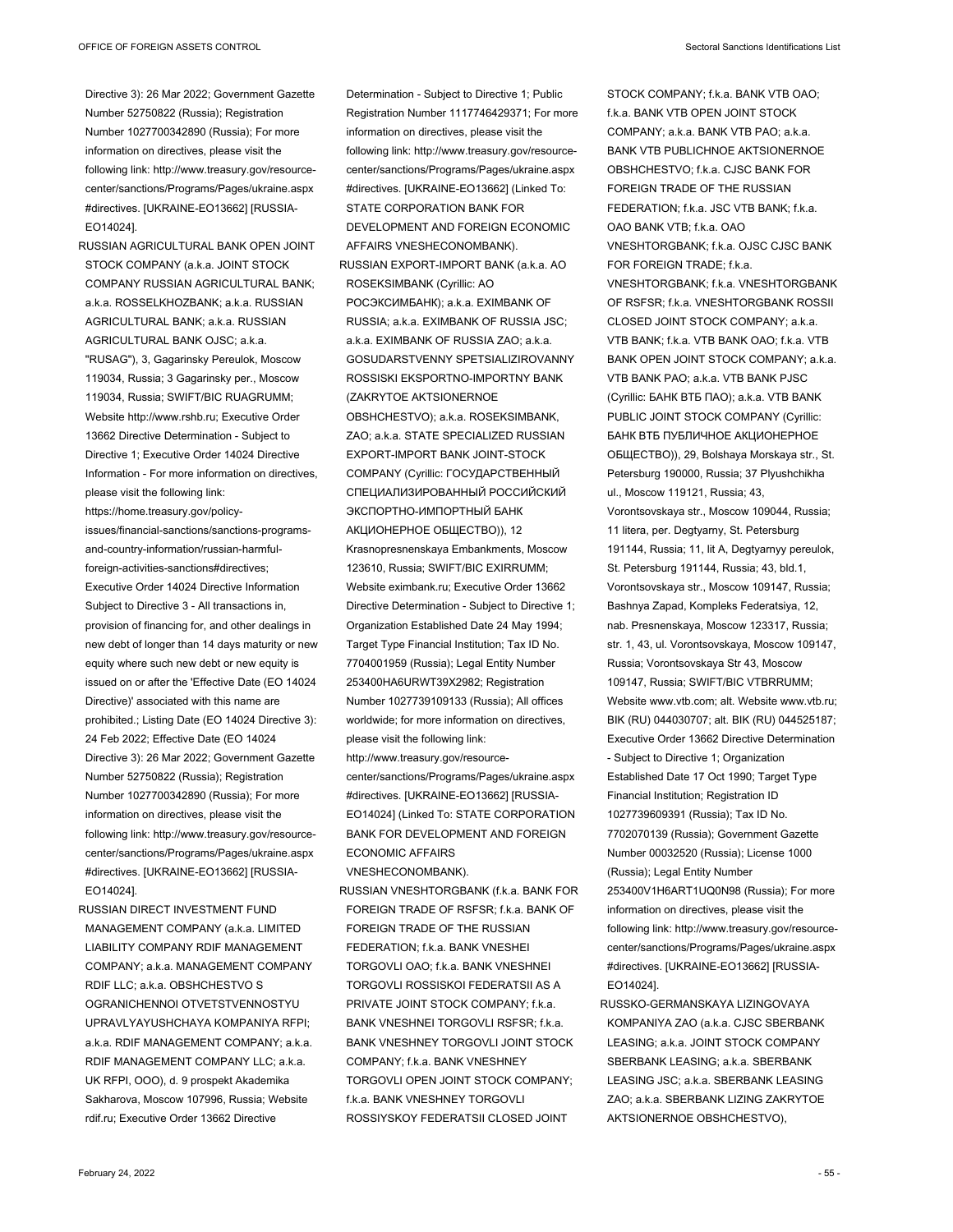Novoivanovskoe workers settlement, Odintsovo, Moscow Region 143026, Russia; 6 Vorobievskoe shosse, Moscow 119285, Russia; Website www.sberleasing.ru; Executive Order 13662 Directive Determination - Subject to Directive 1; Executive Order 14024 Directive Information - For more information on directives, please visit the following link: https://home.treasury.gov/policyissues/financial-sanctions/sanctions-programsand-country-information/russian-harmfulforeign-activities-sanctions#directives; Listing Date (EO 14024 Directive 2): 24 Feb 2022; Effective Date (EO 14024 Directive 2): 26 Mar 2022; Registration ID 1027739000728 (Russia); Tax ID No. 7707009586 (Russia); For more information on directives, please visit the following link: http://www.treasury.gov/resourcecenter/sanctions/Programs/Pages/ukraine.aspx #directives [UKRAINE-EO13662] [RUSSIA-EO14024] (Linked To: PUBLIC JOINT STOCK COMPANY SBERBANK OF RUSSIA).

RUST CLOSED JOINT-STOCK COMPANY (a.k.a. CJSC RUST; a.k.a. JSC RUSTE; a.k.a. RUST ZAKRYTOE AKTSIONERNOE OBSHCHESTVO; a.k.a. RUST ZAO), 2 ul. Krasnogo Tekstilshchika, St. Petersburg 191124, Russia; Executive Order 13662 Directive Determination - Subject to Directive 1; Registration ID 1027800513070 (Russia); For more information on directives, please visit the following link: http://www.treasury.gov/resourcecenter/sanctions/Programs/Pages/ukraine.aspx #directives [UKRAINE-EO13662] (Linked To: SBERBANK OF RUSSIA).

- RUST ZAKRYTOE AKTSIONERNOE OBSHCHESTVO (a.k.a. CJSC RUST; a.k.a. JSC RUSTE; a.k.a. RUST CLOSED JOINT-STOCK COMPANY; a.k.a. RUST ZAO), 2 ul. Krasnogo Tekstilshchika, St. Petersburg 191124, Russia; Executive Order 13662 Directive Determination - Subject to Directive 1; Registration ID 1027800513070 (Russia); For more information on directives, please visit the following link: http://www.treasury.gov/resourcecenter/sanctions/Programs/Pages/ukraine.aspx #directives [UKRAINE-EO13662] (Linked To: SBERBANK OF RUSSIA).
- RUST ZAO (a.k.a. CJSC RUST; a.k.a. JSC RUSTE; a.k.a. RUST CLOSED JOINT-STOCK COMPANY; a.k.a. RUST ZAKRYTOE AKTSIONERNOE OBSHCHESTVO), 2 ul. Krasnogo Tekstilshchika, St. Petersburg 191124, Russia; Executive Order 13662 Directive Determination - Subject to Directive 1;

Registration ID 1027800513070 (Russia); For more information on directives, please visit the following link: http://www.treasury.gov/resourcecenter/sanctions/Programs/Pages/ukraine.aspx #directives [UKRAINE-EO13662] (Linked To: SBERBANK OF RUSSIA).

SAVINGS BANK OF THE REPUBLIC OF ARMENIA (a.k.a. VTB BANK ARMENIA CJSC; a.k.a. VTB BANK ARMENIA CLOSED JOINT STOCK COMPANY), 46 Ul, Nalbandyan, Yerevan 375010, Armenia; SWIFT/BIC ARMJAM22; Website www.vtb.am; Executive Order 13662 Directive Determination - Subject to Directive 1; Target Type Financial Institution; For more information on directives, please visit the following link:

http://www.treasury.gov/resourcecenter/sanctions/Programs/Pages/ukraine.aspx #directives [UKRAINE-EO13662] [RUSSIA-EO14024] (Linked To: VTB BANK PUBLIC JOINT STOCK COMPANY).

- SB INTERNATIONAL SARL, Avenue J.F. Kennedy 46a, 1855 Luxembourg, Luxembourg; Executive Order 13662 Directive Determination - Subject to Directive 1; Registration ID B161089 (Luxembourg); For more information on directives, please visit the following link: http://www.treasury.gov/resourcecenter/sanctions/Programs/Pages/ukraine.aspx #directives [UKRAINE-EO13662] (Linked To: SBERBANK OF RUSSIA).
- SB SBERBANK JSC (a.k.a. DOCHERNI BANK AKTSIONERNOE OBSHCHESTVO SBERBANK ROSSII; a.k.a. SUBSIDIARY BANK SBERBANK OF RUSSIA JOINT STOCK COMPANY; f.k.a. "TEXAKABANK JSC"), 30/26, Gogol/Kaldayakov Street, Almaty 050010, Kazakhstan; 13/1 Al-Farabi Avenue, Bostandyk District, Almaty 050059, Kazakhstan; Zenkov St, 24, Almaty 480100, Kazakhstan; SWIFT/BIC SABRKZKA; Website www.sberbank.kz; Executive Order 13662 Directive Determination - Subject to Directive 1; Executive Order 14024 Directive Information - For more information on directives, please visit the following link: https://home.treasury.gov/policyissues/financial-sanctions/sanctions-programsand-country-information/russian-harmfulforeign-activities-sanctions#directives; Listing Date (EO 14024 Directive 2): 24 Feb 2022; Effective Date (EO 14024 Directive 2): 26 Mar 2022; Tax ID No. 600900050984 (Kazakhstan); Registration Number 930740000137 (Kazakhstan); For more information on directives, please visit the following link:

http://www.treasury.gov/resourcecenter/sanctions/Programs/Pages/ukraine.aspx #directives [UKRAINE-EO13662] [RUSSIA-EO14024] (Linked To: PUBLIC JOINT STOCK

COMPANY SBERBANK OF RUSSIA). SB SECURITIES SA, Boulevard Konrad Adenauer 2, Luxembourg 1115, Luxembourg; 14, rue Edward Steichen, L-2540, Luxembourg;

Executive Order 13662 Directive Determination - Subject to Directive 1; Executive Order 14024 Directive Information - For more information on directives, please visit the following link: https://home.treasury.gov/policy-

issues/financial-sanctions/sanctions-programsand-country-information/russian-harmfulforeign-activities-sanctions#directives; Listing Date (EO 14024 Directive 2): 24 Feb 2022; Effective Date (EO 14024 Directive 2): 26 Mar 2022; Registration ID B171037 (Luxembourg); For more information on directives, please visit the following link:

http://www.treasury.gov/resourcecenter/sanctions/Programs/Pages/ukraine.aspx #directives [UKRAINE-EO13662] [RUSSIA-EO14024] (Linked To: PUBLIC JOINT STOCK COMPANY SBERBANK OF RUSSIA).

SBER BANK (a.k.a. BPS SBERBANK OJSC; a.k.a. BPS-SBERBANK OAO (Cyrillic: ОАО СБЕР БАНК); a.k.a. OPEN JOINT STOCK COMPANY BPS-SBERBANK (Cyrillic: ОТКРЫТОЕ АКЦИОНЕРНОЕ ОБЩЕСТВО СБЕР БАНК)), 6 Mulyavina Boulevard, Minsk 220005, Belarus; SWIFT/BIC BPSBBY2X; Website www.sber-bank.by; alt. Website www.bps-sberbank.by; Executive Order 13662 Directive Determination - Subject to Directive 1; Executive Order 14024 Directive Information - For more information on directives, please visit the following link:

https://home.treasury.gov/policy-

issues/financial-sanctions/sanctions-programsand-country-information/russian-harmfulforeign-activities-sanctions#directives; Listing Date (EO 14024 Directive 2): 24 Feb 2022; Effective Date (EO 14024 Directive 2): 26 Mar 2022; Tax ID No. 100219673 (Belarus); For more information on directives, please visit the following link: http://www.treasury.gov/resourcecenter/sanctions/Programs/Pages/ukraine.aspx #directives [UKRAINE-EO13662] [RUSSIA-EO14024] (Linked To: PUBLIC JOINT STOCK COMPANY SBERBANK OF RUSSIA). SBERBANK (SWITZERLAND) AG,

Gartenstrasse 24, 8002 Zurich, Switzerland; PO Box 2136, Zurich 8027, Switzerland;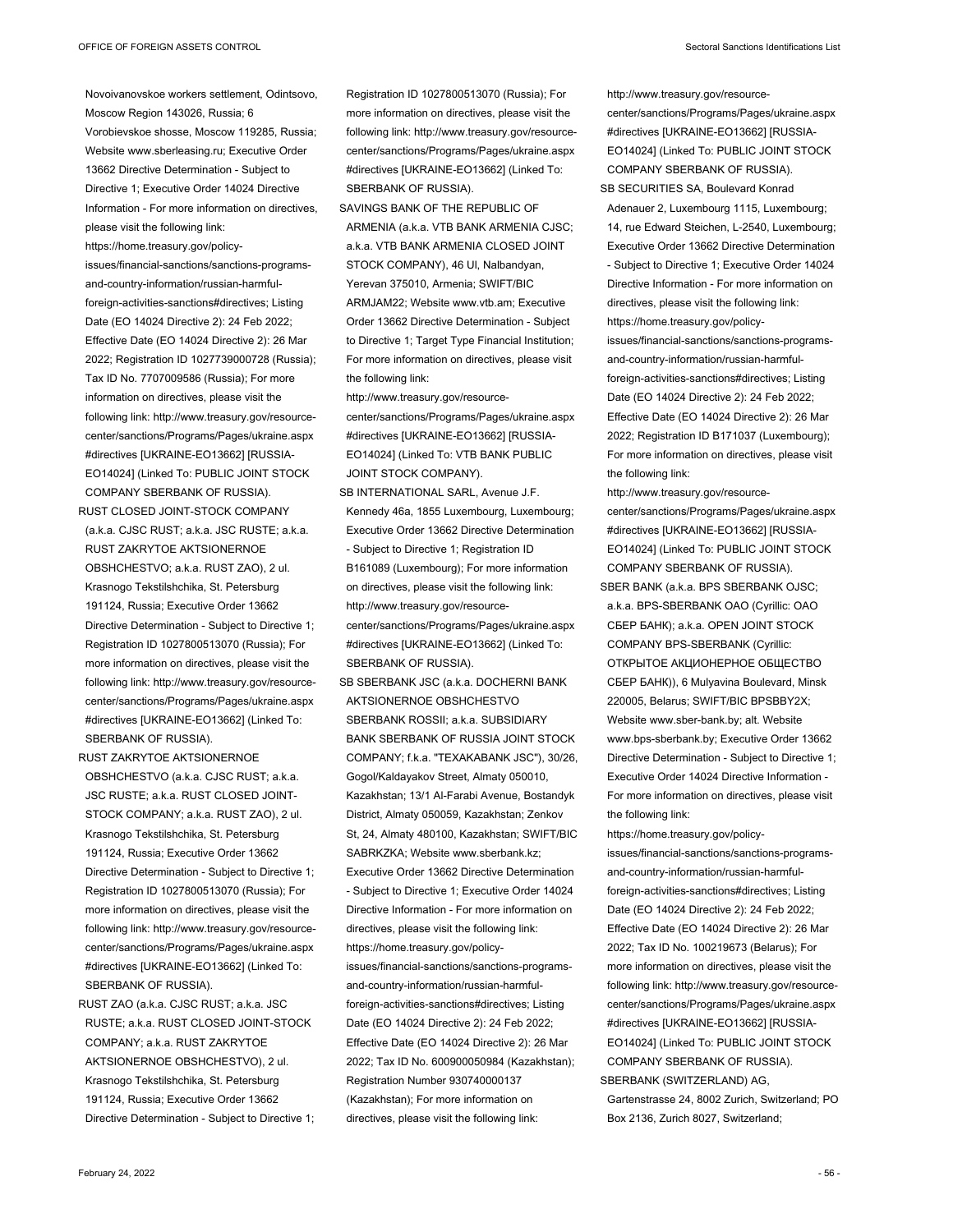Freigutstrasse 16, 8027 Zurich, Switzerland; SWIFT/BIC SLBZCHZZ; Website www.slbbank.ch; Executive Order 13662 Directive Determination - Subject to Directive 1; Registration ID CH-020.3.908.277-7 (Switzerland); alt. Registration ID CHE-106.291.569 (Switzerland); For more information on directives, please visit the following link: http://www.treasury.gov/resourcecenter/sanctions/Programs/Pages/ukraine.aspx #directives. [UKRAINE-EO13662] (Linked To: SBERBANK OF RUSSIA).

SBERBANK CAPITAL LIMITED LIABILITY COMPANY (a.k.a. LIMITED LIABILITY COMPANY SBERBANK CAPITAL; a.k.a. OBSHCHESTVO S OGRANICHENNOI OTVETSTVENNOSTYU SBERBANK KAPITAL; a.k.a. SBERBANK CAPITAL LLC; a.k.a. SBERBANK KAPITAL OOO), d. 19 ul. Vavilova, Moscow 117997, Russia; Executive Order 13662 Directive Determination - Subject to Directive 1; Executive Order 14024 Directive Information - For more information on directives, please visit the following link: https://home.treasury.gov/policyissues/financial-sanctions/sanctions-programsand-country-information/russian-harmfulforeign-activities-sanctions#directives; Listing Date (EO 14024 Directive 2): 24 Feb 2022; Effective Date (EO 14024 Directive 2): 26 Mar 2022; Registration ID 1087746887678 (Russia); Tax ID No. 7736581290 (Russia); For more information on directives, please visit the following link: http://www.treasury.gov/resourcecenter/sanctions/Programs/Pages/ukraine.aspx #directives [UKRAINE-EO13662] [RUSSIA-EO14024] (Linked To: PUBLIC JOINT STOCK COMPANY SBERBANK OF RUSSIA).

SBERBANK CAPITAL LLC (a.k.a. LIMITED LIABILITY COMPANY SBERBANK CAPITAL; a.k.a. OBSHCHESTVO S OGRANICHENNOI OTVETSTVENNOSTYU SBERBANK KAPITAL; a.k.a. SBERBANK CAPITAL LIMITED LIABILITY COMPANY; a.k.a. SBERBANK KAPITAL OOO), d. 19 ul. Vavilova, Moscow 117997, Russia; Executive Order 13662 Directive Determination - Subject to Directive 1; Executive Order 14024 Directive Information - For more information on directives, please visit the following link:

https://home.treasury.gov/policyissues/financial-sanctions/sanctions-programsand-country-information/russian-harmfulforeign-activities-sanctions#directives; Listing Date (EO 14024 Directive 2): 24 Feb 2022;

Effective Date (EO 14024 Directive 2): 26 Mar 2022; Registration ID 1087746887678 (Russia); Tax ID No. 7736581290 (Russia); For more information on directives, please visit the following link: http://www.treasury.gov/resourcecenter/sanctions/Programs/Pages/ukraine.aspx #directives [UKRAINE-EO13662] [RUSSIA-EO14024] (Linked To: PUBLIC JOINT STOCK COMPANY SBERBANK OF RUSSIA). SBERBANK EUROPE AG, Schwarzenbergplatz 3, Wien 1010, Austria; SWIFT/BIC SABRATWW; Website www.sberbank.at; Executive Order 13662 Directive Determination - Subject to Directive 1; Executive Order 14024 Directive Information - For more information on directives, please visit the following link: https://home.treasury.gov/policyissues/financial-sanctions/sanctions-programsand-country-information/russian-harmfulforeign-activities-sanctions#directives; Listing Date (EO 14024 Directive 2): 24 Feb 2022; Effective Date (EO 14024 Directive 2): 26 Mar 2022; Tax ID No. ATU55795009 (Austria); Registration Number FN 161285 i (Austria); For more information on directives, please visit the following link: http://www.treasury.gov/resourcecenter/sanctions/Programs/Pages/ukraine.aspx #directives. [UKRAINE-EO13662] [RUSSIA-EO14024] (Linked To: PUBLIC JOINT STOCK COMPANY SBERBANK OF RUSSIA). SBERBANK FINANCE COMPANY LIMITED LIABILITY COMPANY (a.k.a. LIMITED LIABILITY COMPANY SBERBANK FINANCIAL COMPANY; a.k.a. LLC SBERBANK FINANCIAL COMPANY; a.k.a. OBSHCHESTVO S OGRANICHENNOI OTVETSTVENNOSTYU FINANSOVAYA KOMPANIYA SBERBANKA; a.k.a. SBERBANK FINANCE LLC; a.k.a. SBERBANK-FINANCE; a.k.a. SBERBANK-FINANS OOO), d. 29/16 per. Sivtsev Vrazhek, Moscow 119002, Russia; Executive Order 13662 Directive Determination - Subject to Directive 1; Executive Order 14024 Directive Information - For more information on directives, please visit the following link: https://home.treasury.gov/policyissues/financial-sanctions/sanctions-programsand-country-information/russian-harmfulforeign-activities-sanctions#directives; Listing Date (EO 14024 Directive 2): 24 Feb 2022; Effective Date (EO 14024 Directive 2): 26 Mar 2022; Registration ID 1107746399903 (Russia); Tax ID No. 7736617998 (Russia); For more information on directives, please visit the following link: http://www.treasury.gov/resource-

center/sanctions/Programs/Pages/ukraine.aspx #directives [UKRAINE-EO13662] [RUSSIA-EO14024] (Linked To: PUBLIC JOINT STOCK COMPANY SBERBANK OF RUSSIA). SBERBANK FINANCE LLC (a.k.a. LIMITED LIABILITY COMPANY SBERBANK FINANCIAL COMPANY; a.k.a. LLC SBERBANK FINANCIAL COMPANY; a.k.a. OBSHCHESTVO S OGRANICHENNOI OTVETSTVENNOSTYU FINANSOVAYA KOMPANIYA SBERBANKA; a.k.a. SBERBANK FINANCE COMPANY LIMITED LIABILITY COMPANY; a.k.a. SBERBANK-FINANCE; a.k.a. SBERBANK-FINANS OOO), d. 29/16 per. Sivtsev Vrazhek, Moscow 119002, Russia; Executive Order 13662 Directive Determination - Subject to Directive 1; Executive Order 14024 Directive Information - For more information on directives, please visit the following link: https://home.treasury.gov/policyissues/financial-sanctions/sanctions-programsand-country-information/russian-harmfulforeign-activities-sanctions#directives; Listing Date (EO 14024 Directive 2): 24 Feb 2022; Effective Date (EO 14024 Directive 2): 26 Mar 2022; Registration ID 1107746399903 (Russia); Tax ID No. 7736617998 (Russia); For more information on directives, please visit the following link: http://www.treasury.gov/resourcecenter/sanctions/Programs/Pages/ukraine.aspx #directives [UKRAINE-EO13662] [RUSSIA-EO14024] (Linked To: PUBLIC JOINT STOCK COMPANY SBERBANK OF RUSSIA). SBERBANK INSURANCE BROKER LLC (a.k.a.

LIMITED LIABILITY COMPANY SBERBANK INSURANCE BROKER; a.k.a. LLC INSURANCE BROKER OF SBERBANK; a.k.a. OBSHCHESTVO S OGRANICHENNOI OTVETSTVENNOSTYU STRAKHOVOI BROKER SBERBANKA; a.k.a. OOO STRAKHOVOI BROKER SBERBANKA), 42 Bolshaya Yakimanka St., b. 1-2, office 206, Moscow 119049, Russia; 1 Vasilisy Kozhinoy Street, building 1, floor 11, room 30, Moscow 121096, Russia; Executive Order 13662 Directive Determination - Subject to Directive 1; Executive Order 14024 Directive Information - For more information on directives, please visit the following link:

https://home.treasury.gov/policyissues/financial-sanctions/sanctions-programsand-country-information/russian-harmfulforeign-activities-sanctions#directives; Listing Date (EO 14024 Directive 2): 24 Feb 2022; Effective Date (EO 14024 Directive 2): 26 Mar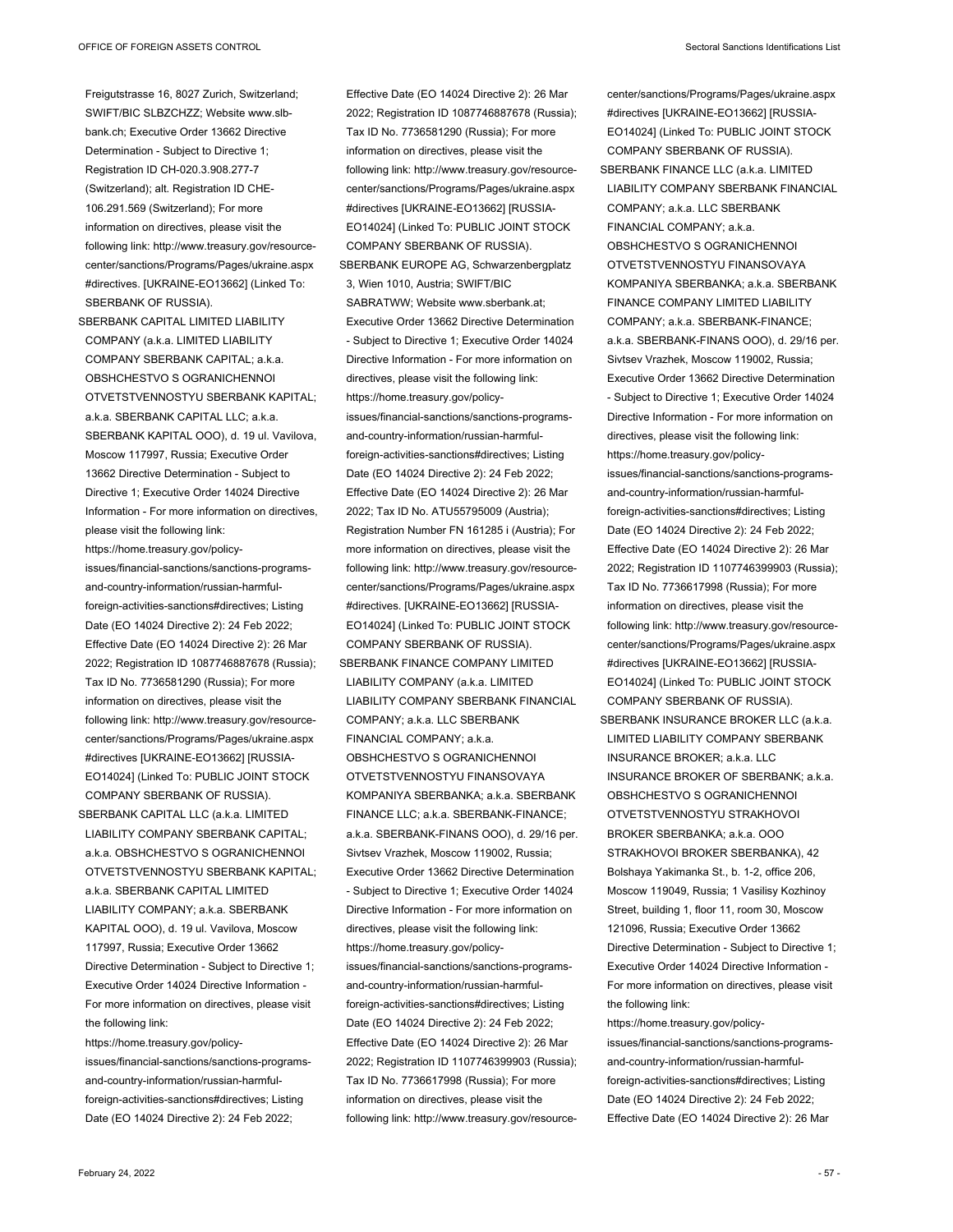COMPANY SBERBANK OF RUSSIA).

2022; Registration ID 1147746683468 (Russia); Tax ID No. 7706810730 (Russia); For more information on directives, please visit the following link: http://www.treasury.gov/resourcecenter/sanctions/Programs/Pages/ukraine.aspx #directives [UKRAINE-EO13662] [RUSSIA-EO14024] (Linked To: PUBLIC JOINT STOCK

SBERBANK INSURANCE COMPANY LTD (a.k.a. INSURANCE COMPANY SBERBANK INSURANCE LIMITED LIABILITY COMPANY; a.k.a. LLC INSURANCE COMPANY SBERBANK INSURANCE; f.k.a. OBSHCHESTVO S OGRANICHENNOI OTVETSTVENNOSTYU STRAKHOVAYA KOMPANIYA SBERBANK OBSHCHEE STRAKHOVANIE; a.k.a. OBSHCHESTVO S OGRANICHENNOI OTVETSTVENNOSTYU STRAKHOVAYA KOMPANIYA SBERBANK STRAKHOVANIE; a.k.a. SBERBANK INSURANCE IC LLC; a.k.a. SBERBANK STRAHOVANIE OOO SK; a.k.a. SK SBERBANK STRAHOVANIE LLC; a.k.a. STRAKHOVAYA KOMPANIYA SBERBANK STRAKHOVANIE), 42 Bolshaya Yakimanka St., b. 1-2, office 209, Moscow 119049, Russia; 7 ul. Pavlovskaya, Moscow, Russia; 3 Poklonnaya Street, building 1, floor 1, office 3, Moscow 121170, Russia; Executive Order 13662 Directive Determination - Subject to Directive 1; Executive Order 14024 Directive Information - For more information on directives, please visit the following link:

https://home.treasury.gov/policyissues/financial-sanctions/sanctions-programsand-country-information/russian-harmfulforeign-activities-sanctions#directives; Listing Date (EO 14024 Directive 2): 24 Feb 2022; Effective Date (EO 14024 Directive 2): 26 Mar 2022; Registration ID 1147746683479 (Russia); Tax ID No. 7706810747 (Russia); For more information on directives, please visit the following link: http://www.treasury.gov/resourcecenter/sanctions/Programs/Pages/ukraine.aspx #directives [UKRAINE-EO13662] [RUSSIA-EO14024] (Linked To: PUBLIC JOINT STOCK COMPANY SBERBANK OF RUSSIA). SBERBANK INSURANCE IC LLC (a.k.a.

INSURANCE COMPANY SBERBANK INSURANCE LIMITED LIABILITY COMPANY; a.k.a. LLC INSURANCE COMPANY SBERBANK INSURANCE: fka. OBSHCHESTVO S OGRANICHENNOI OTVETSTVENNOSTYU STRAKHOVAYA KOMPANIYA SBERBANK OBSHCHEE

STRAKHOVANIE; a.k.a. OBSHCHESTVO S OGRANICHENNOI OTVETSTVENNOSTYU STRAKHOVAYA KOMPANIYA SBERBANK STRAKHOVANIE; a.k.a. SBERBANK INSURANCE COMPANY LTD; a.k.a. SBERBANK STRAHOVANIE OOO SK; a.k.a. SK SBERBANK STRAHOVANIE LLC; a.k.a. STRAKHOVAYA KOMPANIYA SBERBANK STRAKHOVANIE), 42 Bolshaya Yakimanka St., b. 1-2, office 209, Moscow 119049, Russia; 7 ul. Pavlovskaya, Moscow, Russia; 3 Poklonnaya Street, building 1, floor 1, office 3, Moscow 121170, Russia; Executive Order 13662 Directive Determination - Subject to Directive 1; Executive Order 14024 Directive Information - For more information on directives, please visit the following link:

https://home.treasury.gov/policyissues/financial-sanctions/sanctions-programsand-country-information/russian-harmfulforeign-activities-sanctions#directives; Listing Date (EO 14024 Directive 2): 24 Feb 2022; Effective Date (EO 14024 Directive 2): 26 Mar 2022; Registration ID 1147746683479 (Russia); Tax ID No. 7706810747 (Russia); For more information on directives, please visit the following link: http://www.treasury.gov/resourcecenter/sanctions/Programs/Pages/ukraine.aspx #directives [UKRAINE-EO13662] [RUSSIA-EO14024] (Linked To: PUBLIC JOINT STOCK COMPANY SBERBANK OF RUSSIA).

SBERBANK INVESTMENTS LLC (a.k.a. LIMITED LIABILITY COMPANY SBERBANK INVESTMENTS; a.k.a. SBERBANK INVESTMENTS OOO), 46 Molodezhnaya St, Odintsovo, Moscow Region 143002, Russia; Executive Order 13662 Directive Determination - Subject to Directive 1; Executive Order 14024 Directive Information - For more information on directives, please visit the following link: https://home.treasury.gov/policyissues/financial-sanctions/sanctions-programsand-country-information/russian-harmfulforeign-activities-sanctions#directives; Listing Date (EO 14024 Directive 2): 24 Feb 2022; Effective Date (EO 14024 Directive 2): 26 Mar 2022; Tax ID No. 5039441 (Russia); Registration Number 1105032007761 (Russia); For more information on directives, please visit the following link:

http://www.treasury.gov/resourcecenter/sanctions/Programs/Pages/ukraine.aspx #directives [UKRAINE-EO13662] [RUSSIA-EO14024] (Linked To: PUBLIC JOINT STOCK COMPANY SBERBANK OF RUSSIA).

SBERBANK INVESTMENTS OOO (a.k.a. LIMITED LIABILITY COMPANY SBERBANK INVESTMENTS; a.k.a. SBERBANK INVESTMENTS LLC), 46 Molodezhnaya St, Odintsovo, Moscow Region 143002, Russia; Executive Order 13662 Directive Determination - Subject to Directive 1; Executive Order 14024 Directive Information - For more information on directives, please visit the following link: https://home.treasury.gov/policyissues/financial-sanctions/sanctions-programsand-country-information/russian-harmfulforeign-activities-sanctions#directives; Listing Date (EO 14024 Directive 2): 24 Feb 2022; Effective Date (EO 14024 Directive 2): 26 Mar 2022; Tax ID No. 5039441 (Russia); Registration Number 1105032007761 (Russia); For more information on directives, please visit the following link:

http://www.treasury.gov/resourcecenter/sanctions/Programs/Pages/ukraine.aspx #directives [UKRAINE-EO13662] [RUSSIA-EO14024] (Linked To: PUBLIC JOINT STOCK COMPANY SBERBANK OF RUSSIA).

SBERBANK KAPITAL OOO (a.k.a. LIMITED LIABILITY COMPANY SBERBANK CAPITAL; a.k.a. OBSHCHESTVO S OGRANICHENNOI OTVETSTVENNOSTYU SBERBANK KAPITAL; a.k.a. SBERBANK CAPITAL LIMITED LIABILITY COMPANY; a.k.a. SBERBANK CAPITAL LLC), d. 19 ul. Vavilova, Moscow 117997, Russia; Executive Order 13662 Directive Determination - Subject to Directive 1; Executive Order 14024 Directive Information - For more information on directives, please visit the following link:

https://home.treasury.gov/policyissues/financial-sanctions/sanctions-programsand-country-information/russian-harmfulforeign-activities-sanctions#directives; Listing Date (EO 14024 Directive 2): 24 Feb 2022; Effective Date (EO 14024 Directive 2): 26 Mar 2022; Registration ID 1087746887678 (Russia); Tax ID No. 7736581290 (Russia); For more information on directives, please visit the following link: http://www.treasury.gov/resourcecenter/sanctions/Programs/Pages/ukraine.aspx #directives [UKRAINE-EO13662] [RUSSIA-EO14024] (Linked To: PUBLIC JOINT STOCK COMPANY SBERBANK OF RUSSIA).

SBERBANK LEASING JSC (a.k.a. CJSC SBERBANK LEASING; a.k.a. JOINT STOCK COMPANY SBERBANK LEASING; f.k.a. RUSSKO-GERMANSKAYA LIZINGOVAYA KOMPANIYA ZAO; a.k.a. SBERBANK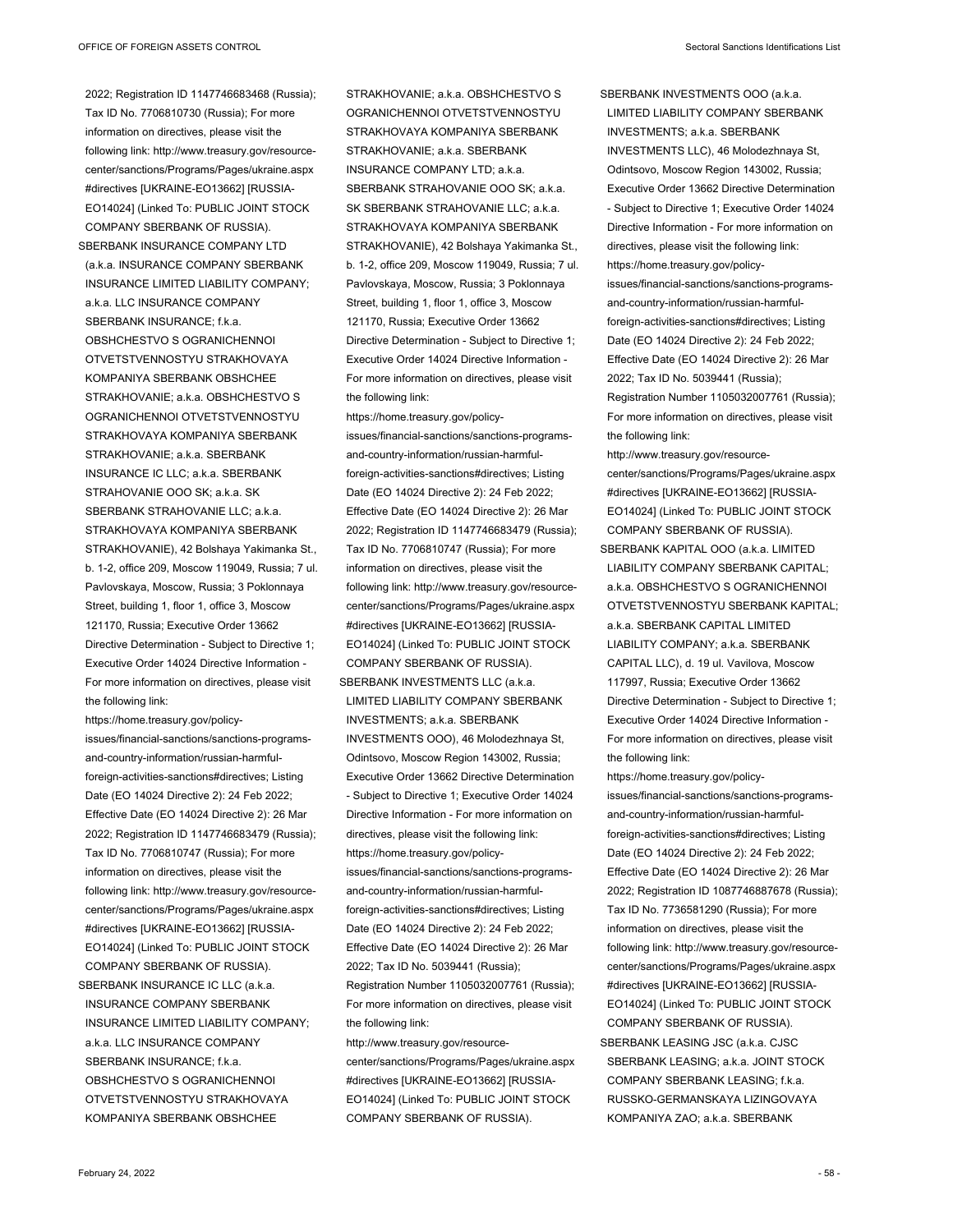## LEASING ZAO; a.k.a. SBERBANK LIZING ZAKRYTOE AKTSIONERNOE

OBSHCHESTVO), Novoivanovskoe workers settlement, Odintsovo, Moscow Region 143026, Russia; 6 Vorobievskoe shosse, Moscow 119285, Russia; Website www.sberleasing.ru; Executive Order 13662 Directive Determination - Subject to Directive 1; Executive Order 14024 Directive Information - For more information on directives, please visit the following link: https://home.treasury.gov/policyissues/financial-sanctions/sanctions-programsand-country-information/russian-harmfulforeign-activities-sanctions#directives; Listing Date (EO 14024 Directive 2): 24 Feb 2022; Effective Date (EO 14024 Directive 2): 26 Mar 2022; Registration ID 1027739000728 (Russia); Tax ID No. 7707009586 (Russia); For more information on directives, please visit the following link: http://www.treasury.gov/resourcecenter/sanctions/Programs/Pages/ukraine.aspx #directives [UKRAINE-EO13662] [RUSSIA-EO14024] (Linked To: PUBLIC JOINT STOCK COMPANY SBERBANK OF RUSSIA).

SBERBANK LEASING ZAO (a.k.a. CJSC

SBERBANK LEASING; a.k.a. JOINT STOCK COMPANY SBERBANK LEASING; f.k.a. RUSSKO-GERMANSKAYA LIZINGOVAYA KOMPANIYA ZAO; a.k.a. SBERBANK LEASING JSC; a.k.a. SBERBANK LIZING ZAKRYTOE AKTSIONERNOE OBSHCHESTVO), Novoivanovskoe workers settlement, Odintsovo, Moscow Region 143026, Russia; 6 Vorobievskoe shosse, Moscow 119285, Russia; Website www.sberleasing.ru; Executive Order 13662 Directive Determination - Subject to Directive 1; Executive Order 14024 Directive Information - For more information on directives, please visit the following link: https://home.treasury.gov/policyissues/financial-sanctions/sanctions-programsand-country-information/russian-harmfulforeign-activities-sanctions#directives; Listing Date (EO 14024 Directive 2): 24 Feb 2022; Effective Date (EO 14024 Directive 2): 26 Mar 2022; Registration ID 1027739000728 (Russia); Tax ID No. 7707009586 (Russia); For more information on directives, please visit the following link: http://www.treasury.gov/resourcecenter/sanctions/Programs/Pages/ukraine.aspx #directives [UKRAINE-EO13662] [RUSSIA-EO14024] (Linked To: PUBLIC JOINT STOCK COMPANY SBERBANK OF RUSSIA). SBERBANK LIZING ZAKRYTOE

AKTSIONERNOE OBSHCHESTVO (a.k.a.

CJSC SBERBANK LEASING; a.k.a. JOINT STOCK COMPANY SBERBANK LEASING: f.k.a. RUSSKO-GERMANSKAYA LIZINGOVAYA KOMPANIYA ZAO; a.k.a. SBERBANK LEASING JSC; a k a SBERBANK LEASING ZAO), Novoivanovskoe workers settlement, Odintsovo, Moscow Region 143026, Russia; 6 Vorobievskoe shosse, Moscow 119285, Russia; Website www.sberleasing.ru; Executive Order 13662 Directive Determination - Subject to Directive 1; Executive Order 14024 Directive Information - For more information on directives, please visit the following link: https://home.treasury.gov/policyissues/financial-sanctions/sanctions-programsand-country-information/russian-harmfulforeign-activities-sanctions#directives; Listing Date (EO 14024 Directive 2): 24 Feb 2022; Effective Date (EO 14024 Directive 2): 26 Mar 2022; Registration ID 1027739000728 (Russia); Tax ID No. 7707009586 (Russia); For more information on directives, please visit the following link: http://www.treasury.gov/resourcecenter/sanctions/Programs/Pages/ukraine.aspx #directives [UKRAINE-EO13662] [RUSSIA-EO14024] (Linked To: PUBLIC JOINT STOCK COMPANY SBERBANK OF RUSSIA). SBERBANK OF RSFSR (f.k.a. JOINT STOCK COMMERCIAL SAVINGS BANK OF THE RUSSIAN FEDERATION; f.k.a. JOINT STOCK COMMERCIAL SAVINGS BANK OF THE RUSSIAN SOVIET FEDERATIVE SOCIALIST REPUBLIC; f.k.a. OJSC SBERBANK OF

RUSSIA; f.k.a. OPEN JOINT STOCK COMPANY SBERBANK OF RUSSIA; f.k.a. OTKRYTOE AKTSIONERNOE OBSHCHESTVO SBERBANK ROSSII; a.k.a. PJSC SBERBANK (Cyrillic: ПАО СБЕРБАНК); a.k.a. PUBLIC JOINT STOCK COMPANY SBERBANK OF RUSSIA (Cyrillic: ПУБЛИЧНОЕ АКЦИОНЕРНОЕ ОБЩЕСТВО СБЕРБАНК РОССИИ); a.k.a. SBERBANK OF RUSSIA; a.k.a. SBERBANK ROSSII; f.k.a. SBERBANK ROSSII OAO), 19 ul. Vavilova, Moscow 117312, Russia (Cyrillic: ул. Вавилова, д. 19, Москва 117312, Russia); SWIFT/BIC SABRRUMM; Website www.sberbank.ru; alt. Website www.sberbank.com; Executive Order 13662 Directive Determination - Subject to Directive 1; Executive Order 14024 Directive Information - For more information on directives, please visit the following link:

https://home.treasury.gov/policyissues/financial-sanctions/sanctions-programs-

and-country-information/russian-harmfulforeign-activities-sanctions#directives; Executive Order 14024 Directive Information Subject to Directive 3 - All transactions in, provision of financing for, and other dealings in new debt of longer than 14 days maturity or new equity where such new debt or new equity is issued on or after the 'Effective Date (EO 14024 Directive)' associated with this name are prohibited.; Listing Date (EO 14024 Directive 2): 24 Feb 2022; Effective Date (EO 14024 Directive 2): 26 Mar 2022; Listing Date (EO 14024 Directive 3): 24 Feb 2022; Effective Date (EO 14024 Directive 3): 26 Mar 2022; Tax ID No. 7707083893 (Russia); Registration Number 1027700132195 (Russia); For more information on directives, please visit the following link: http://www.treasury.gov/resourcecenter/sanctions/Programs/Pages/ukraine.aspx #directives. [UKRAINE-EO13662] [RUSSIA-

EO14024].

SBERBANK OF RUSSIA (f.k.a. JOINT STOCK COMMERCIAL SAVINGS BANK OF THE RUSSIAN FEDERATION; f.k.a. JOINT STOCK COMMERCIAL SAVINGS BANK OF THE RUSSIAN SOVIET FEDERATIVE SOCIALIST REPUBLIC; f.k.a. OJSC SBERBANK OF RUSSIA; f.k.a. OPEN JOINT STOCK COMPANY SBERBANK OF RUSSIA; f.k.a. OTKRYTOE AKTSIONERNOE OBSHCHESTVO SBERBANK ROSSII; a.k.a. PJSC SBERBANK (Cyrillic: ПАО СБЕРБАНК); a.k.a. PUBLIC JOINT STOCK COMPANY SBERBANK OF RUSSIA (Cyrillic: ПУБЛИЧНОЕ АКЦИОНЕРНОЕ ОБЩЕСТВО СБЕРБАНК РОССИИ); f.k.a. SBERBANK OF RSFSR; a.k.a. SBERBANK ROSSII; f.k.a. SBERBANK ROSSII OAO), 19 ul. Vavilova, Moscow 117312, Russia (Cyrillic: ул. Вавилова, д. 19, Москва 117312, Russia); SWIFT/BIC SABRRUMM; Website www.sberbank.ru; alt. Website www.sberbank.com; Executive Order 13662 Directive Determination - Subject to Directive 1; Executive Order 14024 Directive Information - For more information on directives, please visit the following link: https://home.treasury.gov/policyissues/financial-sanctions/sanctions-programsand-country-information/russian-harmfulforeign-activities-sanctions#directives; Executive Order 14024 Directive Information Subject to Directive 3 - All transactions in, provision of financing for, and other dealings in

new debt of longer than 14 days maturity or new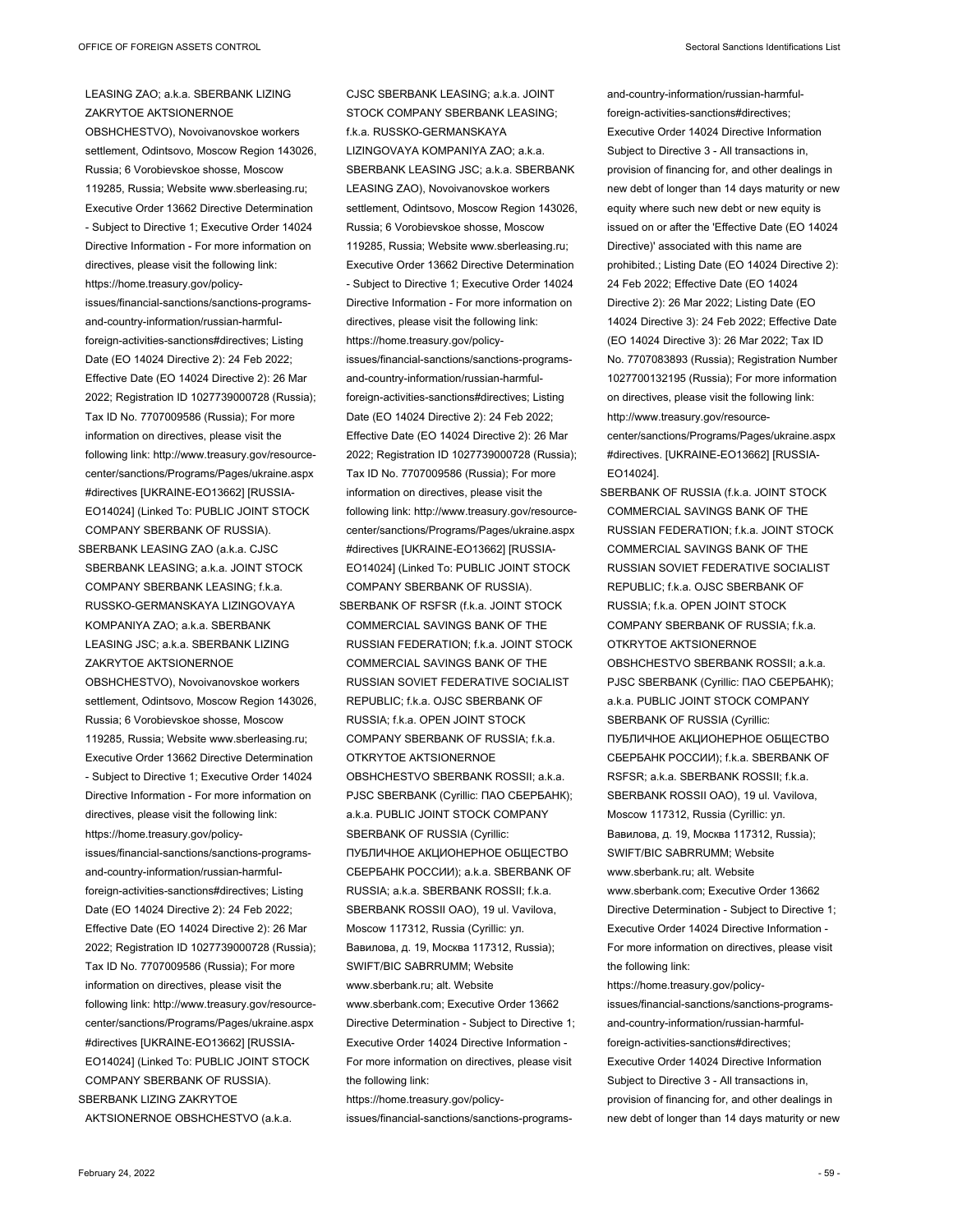equity where such new debt or new equity is issued on or after the 'Effective Date (EO 14024 Directive)' associated with this name are prohibited.; Listing Date (EO 14024 Directive 2): 24 Feb 2022; Effective Date (EO 14024 Directive 2): 26 Mar 2022; Listing Date (EO 14024 Directive 3): 24 Feb 2022; Effective Date (EO 14024 Directive 3): 26 Mar 2022; Tax ID No. 7707083893 (Russia); Registration Number 1027700132195 (Russia); For more information on directives, please visit the following link: http://www.treasury.gov/resourcecenter/sanctions/Programs/Pages/ukraine.aspx #directives. [UKRAINE-EO13662] [RUSSIA-EO14024].

SBERBANK OF RUSSIA SUBSIDIARY BANK PRIVATE JOINT STOCK COMPANY (a.k.a. AKTSIONERNE TOVARYSTVO SBERBANK; a.k.a. JOINT STOCK COMPANY SBERBANK; a.k.a. JSC SBERBANK; a.k.a. JSC SBERBANK OF RUSSIA; a.k.a. PUBLICHNE AKTSIONERNE TOVARYSTVO DOCHIRNII BANK SBERBANKU ROSII; a.k.a. SBERBANK OF RUSSIA SUBSIDIARY BANK PUBLIC JOINT STOCK COMPANY; a.k.a. SUBSIDIARY BANK SBERBANK OF RUSSIA PUBLIC JOINT STOCK COMPANY), 46 Volodymyrska street, Kyiv 01601, Ukraine; 46 Vladimirskaya St, Kyiv 01601, Ukraine; SWIFT/BIC SABRUAUK; Website www.sberbank.ua; alt. Website sbrf.com.ua; Executive Order 13662 Directive Determination - Subject to Directive 1; Executive Order 14024 Directive Information - For more information on directives, please visit the following link:

https://home.treasury.gov/policyissues/financial-sanctions/sanctions-programsand-country-information/russian-harmfulforeign-activities-sanctions#directives; Listing Date (EO 14024 Directive 2): 24 Feb 2022; Effective Date (EO 14024 Directive 2): 26 Mar 2022; Registration ID 25959784 (Ukraine); Tax ID No. 259597826652 (Ukraine); For more information on directives, please visit the following link: http://www.treasury.gov/resourcecenter/sanctions/Programs/Pages/ukraine.aspx #directives [UKRAINE-EO13662] [RUSSIA-EO14024] (Linked To: PUBLIC JOINT STOCK COMPANY SBERBANK OF RUSSIA).

SBERBANK OF RUSSIA SUBSIDIARY BANK PUBLIC JOINT STOCK COMPANY (a.k.a. AKTSIONERNE TOVARYSTVO SBERBANK; a.k.a. JOINT STOCK COMPANY SBERBANK; a.k.a. JSC SBERBANK; a.k.a. JSC SBERBANK OF RUSSIA; a.k.a. PUBLICHNE

AKTSIONERNE TOVARYSTVO DOCHIRNII BANK SBERBANKU ROSII; f.k.a. SBERBANK OF RUSSIA SUBSIDIARY BANK PRIVATE JOINT STOCK COMPANY; a.k.a. SUBSIDIARY BANK SBERBANK OF RUSSIA PUBLIC JOINT STOCK COMPANY), 46 Volodymyrska street, Kyiv 01601, Ukraine; 46 Vladimirskaya St, Kyiv 01601, Ukraine; SWIFT/BIC SABRUAUK; Website www.sberbank.ua; alt. Website sbrf.com.ua; Executive Order 13662 Directive Determination - Subject to Directive 1; Executive Order 14024 Directive Information - For more information on directives, please visit

the following link:

https://home.treasury.gov/policyissues/financial-sanctions/sanctions-programsand-country-information/russian-harmfulforeign-activities-sanctions#directives; Listing Date (EO 14024 Directive 2): 24 Feb 2022; Effective Date (EO 14024 Directive 2): 26 Mar 2022; Registration ID 25959784 (Ukraine); Tax ID No. 259597826652 (Ukraine); For more information on directives, please visit the following link: http://www.treasury.gov/resourcecenter/sanctions/Programs/Pages/ukraine.aspx #directives [UKRAINE-EO13662] [RUSSIA-EO14024] (Linked To: PUBLIC JOINT STOCK COMPANY SBERBANK OF RUSSIA). SBERBANK PPF JSC (a.k.a. CJSC NON-STATE PENSION FUND OF SBERBANK; a.k.a. JOINT STOCK COMPANY SBERBANK PRIVATE  $P$ FNSION FUND; fka.

NEGOSUDARSTVENNY PENSIONNY FOND SBERBANKA; a.k.a. NPF SBERBANKA ZAO; a.k.a. SBERBANK PRIVATE PENSION FUND CLOSED JOINT STOCK COMPANY; a k a ZAKRYTOE AKTSIONERNOE

OBSHCHESTVO NEGOSUDARSTVENNY PENSIONNY FOND SBERBANKA), d. 31 G ul. Shabolovka, Moscow 115162, Russia; Website www.npfsberbanka.ru; Executive Order 13662 Directive Determination - Subject to Directive 1; Executive Order 14024 Directive Information - For more information on directives, please visit the following link:

https://home.treasury.gov/policyissues/financial-sanctions/sanctions-programsand-country-information/russian-harmfulforeign-activities-sanctions#directives; Listing Date (EO 14024 Directive 2): 24 Feb 2022; Effective Date (EO 14024 Directive 2): 26 Mar 2022; Registration ID 1147799009160 (Russia); Tax ID No. 7725352740 (Russia); For more information on directives, please visit the following link: http://www.treasury.gov/resource-

center/sanctions/Programs/Pages/ukraine.aspx #directives [UKRAINE-EO13662] [RUSSIA-EO14024] (Linked To: PUBLIC JOINT STOCK COMPANY SBERBANK OF RUSSIA). SBERBANK PRIVATE PENSION FUND CLOSED JOINT STOCK COMPANY (a.k.a. CJSC NON-STATE PENSION FUND OF SBERBANK; a.k.a. JOINT STOCK COMPANY SBERBANK PRIVATE PENSION FUND; f.k.a. NEGOSUDARSTVENNY PENSIONNY FOND SBERBANKA; a.k.a. NPF SBERBANKA ZAO; a.k.a. SBERBANK PPF JSC; a.k.a. ZAKRYTOE AKTSIONERNOE OBSHCHESTVO NEGOSUDARSTVENNY PENSIONNY FOND SBERBANKA), d. 31 G ul. Shabolovka, Moscow 115162, Russia; Website www.npfsberbanka.ru; Executive Order 13662 Directive Determination - Subject to Directive 1; Executive Order 14024 Directive Information - For more information on directives, please visit the following link: https://home.treasury.gov/policyissues/financial-sanctions/sanctions-programsand-country-information/russian-harmfulforeign-activities-sanctions#directives; Listing Date (EO 14024 Directive 2): 24 Feb 2022; Effective Date (EO 14024 Directive 2): 26 Mar 2022; Registration ID 1147799009160 (Russia); Tax ID No. 7725352740 (Russia); For more information on directives, please visit the following link: http://www.treasury.gov/resourcecenter/sanctions/Programs/Pages/ukraine.aspx #directives [UKRAINE-EO13662] [RUSSIA-EO14024] (Linked To: PUBLIC JOINT STOCK COMPANY SBERBANK OF RUSSIA). SBERBANK ROSSII (f.k.a. JOINT STOCK COMMERCIAL SAVINGS BANK OF THE RUSSIAN FEDERATION; f.k.a. JOINT STOCK COMMERCIAL SAVINGS BANK OF THE RUSSIAN SOVIET FEDERATIVE SOCIALIST REPUBLIC; f.k.a. OJSC SBERBANK OF RUSSIA; f.k.a. OPEN JOINT STOCK COMPANY SBERBANK OF RUSSIA; f.k.a. OTKRYTOE AKTSIONERNOE OBSHCHESTVO SBERBANK ROSSII; a.k.a. PJSC SBERBANK (Cyrillic: ПАО СБЕРБАНК); a.k.a. PUBLIC JOINT STOCK COMPANY

SBERBANK OF RUSSIA (Cyrillic: ПУБЛИЧНОЕ АКЦИОНЕРНОЕ ОБЩЕСТВО СБЕРБАНК РОССИИ); f.k.a. SBERBANK OF RSFSR; a.k.a. SBERBANK OF RUSSIA; f.k.a. SBERBANK ROSSII OAO), 19 ul. Vavilova, Moscow 117312, Russia (Cyrillic: ул. Вавилова, д. 19, Москва 117312, Russia); SWIFT/BIC SABRRUMM; Website www.sberbank.ru; alt. Website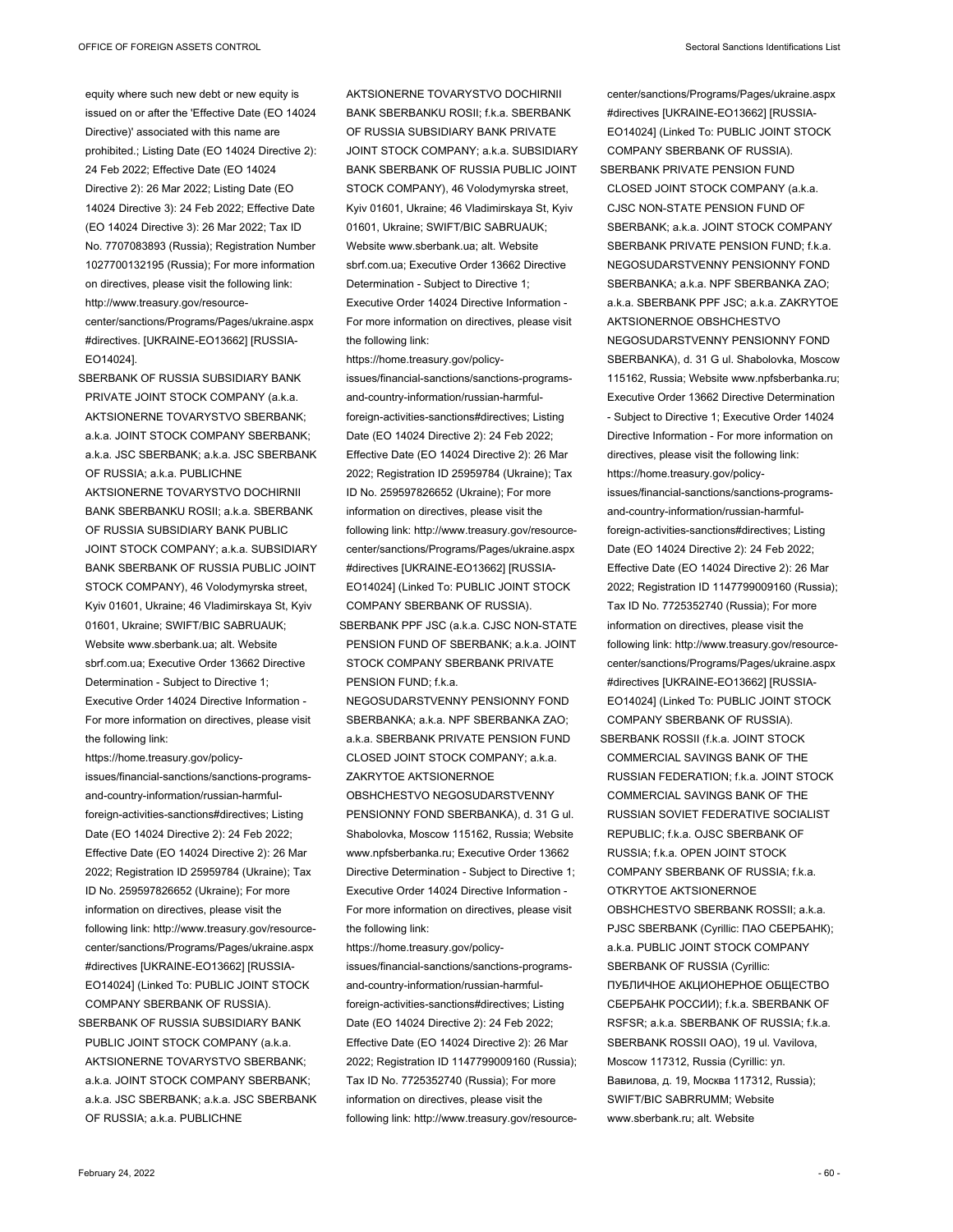www.sberbank.com; Executive Order 13662 Directive Determination - Subject to Directive 1; Executive Order 14024 Directive Information - For more information on directives, please visit the following link:

https://home.treasury.gov/policyissues/financial-sanctions/sanctions-programsand-country-information/russian-harmfulforeign-activities-sanctions#directives; Executive Order 14024 Directive Information Subject to Directive 3 - All transactions in, provision of financing for, and other dealings in new debt of longer than 14 days maturity or new equity where such new debt or new equity is issued on or after the 'Effective Date (EO 14024 Directive)' associated with this name are prohibited.; Listing Date (EO 14024 Directive 2): 24 Feb 2022; Effective Date (EO 14024 Directive 2): 26 Mar 2022; Listing Date (EO 14024 Directive 3): 24 Feb 2022; Effective Date (EO 14024 Directive 3): 26 Mar 2022; Tax ID No. 7707083893 (Russia); Registration Number 1027700132195 (Russia); For more information on directives, please visit the following link: http://www.treasury.gov/resourcecenter/sanctions/Programs/Pages/ukraine.aspx #directives. [UKRAINE-EO13662] [RUSSIA-EO14024].

SBERBANK ROSSII OAO (f.k.a. JOINT STOCK COMMERCIAL SAVINGS BANK OF THE RUSSIAN FEDERATION; f.k.a. JOINT STOCK COMMERCIAL SAVINGS BANK OF THE RUSSIAN SOVIET FEDERATIVE SOCIALIST REPUBLIC; f.k.a. OJSC SBERBANK OF RUSSIA; f.k.a. OPEN JOINT STOCK COMPANY SBERBANK OF RUSSIA; f.k.a. OTKRYTOE AKTSIONERNOE OBSHCHESTVO SBERBANK ROSSII; a.k.a. PJSC SBERBANK (Cyrillic: ПАО СБЕРБАНК); a.k.a. PUBLIC JOINT STOCK COMPANY SBERBANK OF RUSSIA (Cyrillic: ПУБЛИЧНОЕ АКЦИОНЕРНОЕ ОБЩЕСТВО СБЕРБАНК РОССИИ); f.k.a. SBERBANK OF RSFSR; a.k.a. SBERBANK OF RUSSIA; a.k.a. SBERBANK ROSSII), 19 ul. Vavilova, Moscow 117312, Russia (Cyrillic: ул. Вавилова, д. 19, Москва 117312, Russia); SWIFT/BIC SABRRUMM; Website www.sberbank.ru; alt. Website www.sberbank.com; Executive Order 13662 Directive Determination - Subject to Directive 1; Executive Order 14024 Directive Information - For more information on directives, please visit the following link: https://home.treasury.gov/policyissues/financial-sanctions/sanctions-programsand-country-information/russian-harmfulforeign-activities-sanctions#directives; Executive Order 14024 Directive Information Subject to Directive 3 - All transactions in, provision of financing for, and other dealings in new debt of longer than 14 days maturity or new equity where such new debt or new equity is issued on or after the 'Effective Date (EO 14024 Directive)' associated with this name are prohibited.; Listing Date (EO 14024 Directive 2): 24 Feb 2022; Effective Date (EO 14024 Directive 2): 26 Mar 2022; Listing Date (EO 14024 Directive 3): 24 Feb 2022; Effective Date (EO 14024 Directive 3): 26 Mar 2022; Tax ID No. 7707083893 (Russia); Registration Number 1027700132195 (Russia); For more information on directives, please visit the following link: http://www.treasury.gov/resourcecenter/sanctions/Programs/Pages/ukraine.aspx #directives. [UKRAINE-EO13662] [RUSSIA-

EO14024]. SBERBANK STRAHOVANIE OOO SK (a.k.a. INSURANCE COMPANY SBERBANK INSURANCE LIMITED LIABILITY COMPANY; a.k.a. LLC INSURANCE COMPANY SBERBANK INSURANCE; f.k.a. OBSHCHESTVO S OGRANICHENNOI OTVETSTVENNOSTYU STRAKHOVAYA KOMPANIYA SBERBANK OBSHCHEE STRAKHOVANIE; a.k.a. OBSHCHESTVO S OGRANICHENNOI OTVETSTVENNOSTYU STRAKHOVAYA KOMPANIYA SBERBANK STRAKHOVANIE; a.k.a. SBERBANK INSURANCE COMPANY LTD; a.k.a. SBERBANK INSURANCE IC LLC; a.k.a. SK SBERBANK STRAHOVANIE LLC: a.k.a. STRAKHOVAYA KOMPANIYA SBERBANK STRAKHOVANIE), 42 Bolshaya Yakimanka St., b. 1-2, office 209, Moscow 119049, Russia; 7 ul. Pavlovskaya, Moscow, Russia; 3 Poklonnaya Street, building 1, floor 1, office 3, Moscow 121170, Russia; Executive Order 13662 Directive Determination - Subject to Directive 1; Executive Order 14024 Directive Information - For more information on directives, please visit the following link:

https://home.treasury.gov/policyissues/financial-sanctions/sanctions-programsand-country-information/russian-harmfulforeign-activities-sanctions#directives; Listing Date (EO 14024 Directive 2): 24 Feb 2022; Effective Date (EO 14024 Directive 2): 26 Mar 2022; Registration ID 1147746683479 (Russia); Tax ID No. 7706810747 (Russia); For more information on directives, please visit the

following link: http://www.treasury.gov/resourcecenter/sanctions/Programs/Pages/ukraine.aspx #directives [UKRAINE-EO13662] [RUSSIA-EO14024] (Linked To: PUBLIC JOINT STOCK COMPANY SBERBANK OF RUSSIA). SBERBANK TECHNOLOGIES CLOSED JOINT

- STOCK COMPANY (a.k.a. CJSC SBERBANK-TECHNOLOGY; a.k.a. CLOSED JOINT STOCK COMPANY SBERBANK - TECHNOLOGY; a.k.a. SBERTEKH, ZAO; a.k.a. ZAKRYTOE AKTSIONERNOE OBSHCHESTVO SBERBANK -TEKHNOLOGII), d.10 nab.Novodanilovskaya, Moscow 117105, Russia; Executive Order 13662 Directive Determination - Subject to Directive 1; Registration ID 1117746533926 (Russia); For more information on directives, please visit the following link: http://www.treasury.gov/resourcecenter/sanctions/Programs/Pages/ukraine.aspx #directives [UKRAINE-EO13662] (Linked To: SBERBANK OF RUSSIA).
- SBERBANK-AST JSC (a.k.a. JOINT STOCK COMPANY SBERBANK AUTOMATED TRADE SYSTEM; a.k.a. JOINT STOCK COMPANY SBERBANK-AUTOMATED SYSTEM FOR TRADING; a.k.a. JSC SBERBANK-AUTOMATED SYSTEM FOR TRADING; a.k.a. SBERBANK-AST ZAO; a.k.a. SBERBANK-AUTOMATED TRADING SYSTEM CLOSED JOINT STOCK COMPANY; a.k.a. ZAKRYTOE AKTSIONERNOE OBSHCHESTVO SBERBANK AVTOMATIZIROVANNAYA SISTEMA TORGOV), d. 24 str. 2 ul. Novoslobodskaya, Moscow 127055, Russia; 12 B. Savvinsky Lane, building 9, floor 1, office 1, room 1, Moscow 119435, Russia; Website www.sberbank-ast.ru; Executive Order 13662 Directive Determination - Subject to Directive 1; Executive Order 14024 Directive Information - For more information on directives, please visit the following link:

https://home.treasury.gov/policyissues/financial-sanctions/sanctions-programsand-country-information/russian-harmfulforeign-activities-sanctions#directives; Listing Date (EO 14024 Directive 2): 24 Feb 2022; Effective Date (EO 14024 Directive 2): 26 Mar 2022; Registration ID 1027707000441 (Russia); Tax ID No. 7707308480 (Russia); For more information on directives, please visit the following link: http://www.treasury.gov/resourcecenter/sanctions/Programs/Pages/ukraine.aspx #directives [UKRAINE-EO13662] [RUSSIA-EO14024] (Linked To: PUBLIC JOINT STOCK COMPANY SBERBANK OF RUSSIA).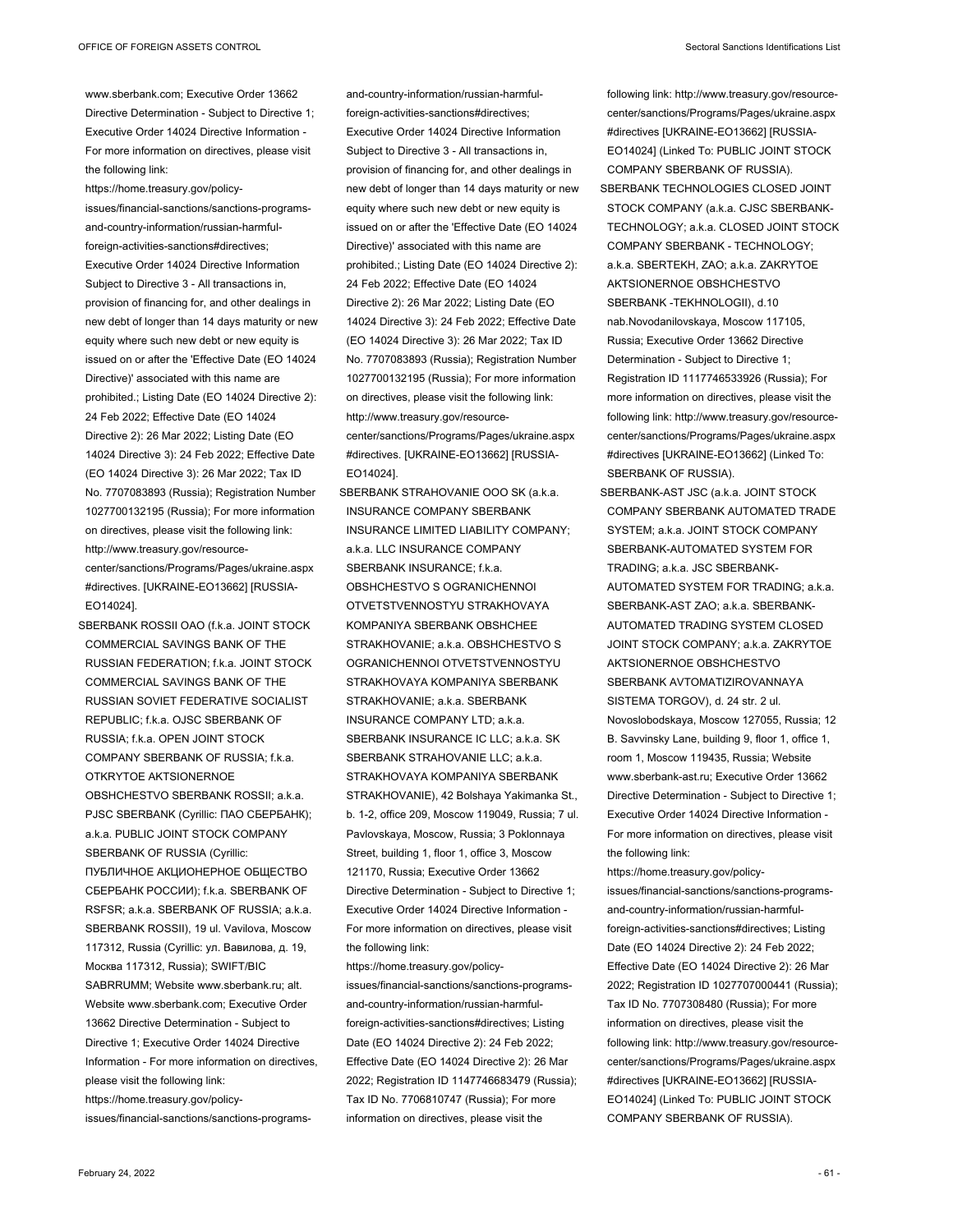SBERBANK-AST ZAO (a.k.a. JOINT STOCK COMPANY SBERBANK AUTOMATED TRADE SYSTEM; a.k.a. JOINT STOCK COMPANY SBERBANK-AUTOMATED SYSTEM FOR TRADING; a.k.a. JSC SBERBANK-AUTOMATED SYSTEM FOR TRADING; a.k.a. SBERBANK-AST JSC; a.k.a. SBERBANK-AUTOMATED TRADING SYSTEM CLOSED JOINT STOCK COMPANY; a.k.a. ZAKRYTOE AKTSIONERNOE OBSHCHESTVO SBERBANK AVTOMATIZIROVANNAYA SISTEMA TORGOV), d. 24 str. 2 ul. Novoslobodskaya, Moscow 127055, Russia; 12 B. Savvinsky Lane, building 9, floor 1, office 1, room 1, Moscow 119435, Russia; Website www.sberbank-ast.ru; Executive Order 13662 Directive Determination - Subject to Directive 1; Executive Order 14024 Directive Information - For more information on directives, please visit the following link:

https://home.treasury.gov/policyissues/financial-sanctions/sanctions-programsand-country-information/russian-harmfulforeign-activities-sanctions#directives; Listing Date (EO 14024 Directive 2): 24 Feb 2022; Effective Date (EO 14024 Directive 2): 26 Mar 2022; Registration ID 1027707000441 (Russia); Tax ID No. 7707308480 (Russia); For more information on directives, please visit the following link: http://www.treasury.gov/resourcecenter/sanctions/Programs/Pages/ukraine.aspx #directives [UKRAINE-EO13662] [RUSSIA-EO14024] (Linked To: PUBLIC JOINT STOCK COMPANY SBERBANK OF RUSSIA). SBERBANK-AUTOMATED TRADING SYSTEM CLOSED JOINT STOCK COMPANY (a.k.a. JOINT STOCK COMPANY SBERBANK AUTOMATED TRADE SYSTEM; a.k.a. JOINT STOCK COMPANY SBERBANK-AUTOMATED SYSTEM FOR TRADING; a.k.a. JSC SBERBANK-AUTOMATED SYSTEM FOR TRADING; a.k.a. SBERBANK-AST JSC; a.k.a. SBERBANK-AST ZAO; a.k.a. ZAKRYTOE AKTSIONERNOE OBSHCHESTVO SBERBANK AVTOMATIZIROVANNAYA SISTEMA TORGOV), d. 24 str. 2 ul. Novoslobodskaya, Moscow 127055, Russia; 12 B. Savvinsky Lane, building 9, floor 1, office 1, room 1, Moscow 119435, Russia; Website www.sberbank-ast.ru; Executive Order 13662 Directive Determination - Subject to Directive 1; Executive Order 14024 Directive Information - For more information on directives, please visit the following link:

https://home.treasury.gov/policy-

issues/financial-sanctions/sanctions-programsand-country-information/russian-harmfulforeign-activities-sanctions#directives; Listing Date (EO 14024 Directive 2): 24 Feb 2022; Effective Date (EO 14024 Directive 2): 26 Mar 2022; Registration ID 1027707000441 (Russia); Tax ID No. 7707308480 (Russia); For more information on directives, please visit the following link: http://www.treasury.gov/resourcecenter/sanctions/Programs/Pages/ukraine.aspx #directives [UKRAINE-EO13662] [RUSSIA-EO14024] (Linked To: PUBLIC JOINT STOCK COMPANY SBERBANK OF RUSSIA). SBERBANK-FINANCE (a.k.a. LIMITED LIABILITY COMPANY SBERBANK FINANCIAL COMPANY; a.k.a. LLC SBERBANK FINANCIAL COMPANY; a.k.a. OBSHCHESTVO S OGRANICHENNOI OTVETSTVENNOSTYU FINANSOVAYA KOMPANIYA SBERBANKA; a.k.a. SBERBANK FINANCE COMPANY LIMITED LIABILITY COMPANY; a.k.a. SBERBANK FINANCE LLC; a.k.a. SBERBANK-FINANS OOO), d. 29/16 per. Sivtsev Vrazhek, Moscow 119002, Russia; Executive Order 13662 Directive Determination - Subject to Directive 1; Executive Order 14024 Directive Information - For more information on directives, please visit the following link: https://home.treasury.gov/policyissues/financial-sanctions/sanctions-programsand-country-information/russian-harmfulforeign-activities-sanctions#directives; Listing Date (EO 14024 Directive 2): 24 Feb 2022; Effective Date (EO 14024 Directive 2): 26 Mar 2022; Registration ID 1107746399903 (Russia); Tax ID No. 7736617998 (Russia); For more information on directives, please visit the following link: http://www.treasury.gov/resourcecenter/sanctions/Programs/Pages/ukraine.aspx #directives [UKRAINE-EO13662] [RUSSIA-EO14024] (Linked To: PUBLIC JOINT STOCK COMPANY SBERBANK OF RUSSIA). SBERBANK-FINANS OOO (a.k.a. LIMITED LIABILITY COMPANY SBERBANK FINANCIAL COMPANY; a.k.a. LLC SBERBANK FINANCIAL COMPANY; a.k.a. OBSHCHESTVO S OGRANICHENNOI OTVETSTVENNOSTYU FINANSOVAYA KOMPANIYA SBERBANKA; a.k.a. SBERBANK FINANCE COMPANY LIMITED LIABILITY COMPANY; a.k.a. SBERBANK FINANCE LLC; a.k.a. SBERBANK-FINANCE), d. 29/16 per. Sivtsev Vrazhek, Moscow 119002, Russia; Executive Order 13662 Directive Determination - Subject to Directive 1; Executive Order 14024

Directive Information - For more information on directives, please visit the following link: https://home.treasury.gov/policyissues/financial-sanctions/sanctions-programsand-country-information/russian-harmfulforeign-activities-sanctions#directives; Listing Date (EO 14024 Directive 2): 24 Feb 2022; Effective Date (EO 14024 Directive 2): 26 Mar 2022; Registration ID 1107746399903 (Russia); Tax ID No. 7736617998 (Russia); For more information on directives, please visit the following link: http://www.treasury.gov/resourcecenter/sanctions/Programs/Pages/ukraine.aspx #directives [UKRAINE-EO13662] [RUSSIA-EO14024] (Linked To: PUBLIC JOINT STOCK COMPANY SBERBANK OF RUSSIA).

- SBERTEKH, ZAO (a.k.a. CJSC SBERBANK-TECHNOLOGY; a.k.a. CLOSED JOINT STOCK COMPANY SBERBANK - TECHNOLOGY; a.k.a. SBERBANK TECHNOLOGIES CLOSED JOINT STOCK COMPANY; a.k.a. ZAKRYTOE AKTSIONERNOE OBSHCHESTVO SBERBANK -TEKHNOLOGII), d.10 nab.Novodanilovskaya, Moscow 117105, Russia; Executive Order 13662 Directive Determination - Subject to Directive 1; Registration ID 1117746533926 (Russia); For more information on directives, please visit the following link: http://www.treasury.gov/resourcecenter/sanctions/Programs/Pages/ukraine.aspx #directives [UKRAINE-EO13662] (Linked To: SBERBANK OF RUSSIA).
- SETELEM BANK LIMITED LIABILITY COMPANY (Cyrillic: ОБЩЕСТВО С ОГРАНИЧЕННОЙ ОТВЕТСТВЕННОСТЬЮ СЕТЕЛЕМ БАНК) (a.k.a. CETELEM BANK LIMITED LIABILITY COMPANY; a.k.a. CETELEM BANK LLC (Cyrillic: СЕТЕЛЕМ БАНК ООО); f.k.a. KOMMERCHESKI BANK UKRSIBBANK OBSHCHESTVO S OGRANICHENNOI OTVETSTVENNOSTYU; a.k.a. SETELEM BANK OBSHCHESTVO S OGRANICHENNOI OTVETSTVENNOSTYU; a.k.a. SETELEM BANK OOO), 26 ul. Pravdy, Moscow 125124, Russia (Cyrillic: ул. Правды, д. 26, г. Москва 125124, Russia); SWIFT/BIC CETBRUMM; Website www.cetelem.ru; Executive Order 13662 Directive Determination - Subject to Directive 1; Executive Order 14024 Directive Information - For more information on directives, please visit the following link: https://home.treasury.gov/policyissues/financial-sanctions/sanctions-programsand-country-information/russian-harmfulforeign-activities-sanctions#directives; Listing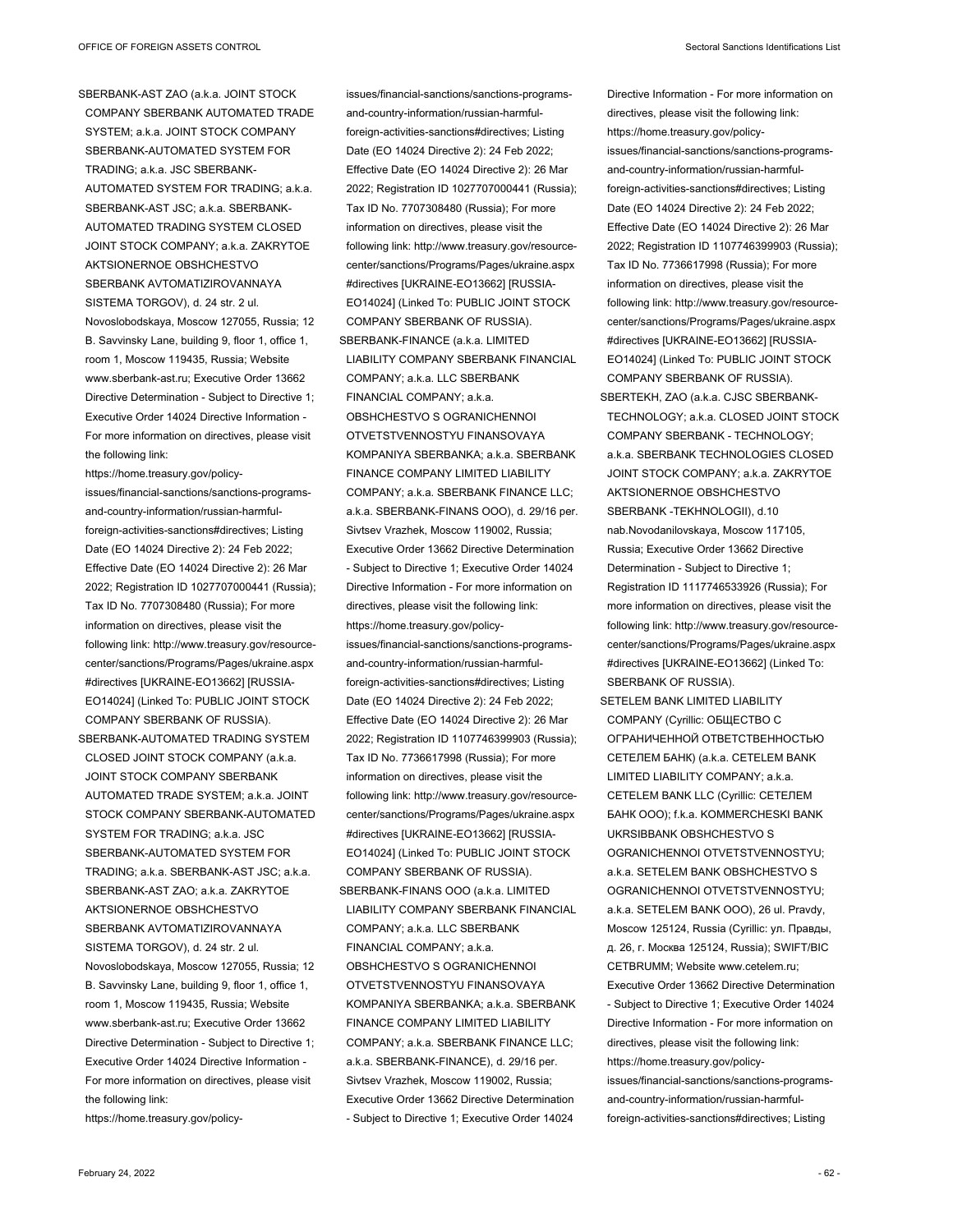Date (EO 14024 Directive 2): 24 Feb 2022; Effective Date (EO 14024 Directive 2): 26 Mar 2022; Registration ID 1027739664260 (Russia); Tax ID No. 6452010742 (Russia); For more information on directives, please visit the following link: http://www.treasury.gov/resourcecenter/sanctions/Programs/Pages/ukraine.aspx #directives [UKRAINE-EO13662] [RUSSIA-EO14024] (Linked To: PUBLIC JOINT STOCK COMPANY SBERBANK OF RUSSIA).

SETELEM BANK OBSHCHESTVO S OGRANICHENNOI OTVETSTVENNOSTYU (a.k.a. CETELEM BANK LIMITED LIABILITY COMPANY; a.k.a. CETELEM BANK LLC (Cyrillic: СЕТЕЛЕМ БАНК ООО); f.k.a. KOMMERCHESKI BANK UKRSIBBANK OBSHCHESTVO S OGRANICHENNOI OTVETSTVENNOSTYU; a.k.a. SETELEM BANK LIMITED LIABILITY COMPANY (Cyrillic: ОБЩЕСТВО С ОГРАНИЧЕННОЙ ОТВЕТСТВЕННОСТЬЮ СЕТЕЛЕМ БАНК); a.k.a. SETELEM BANK OOO), 26 ul. Pravdy, Moscow 125124, Russia (Cyrillic: ул. Правды, д. 26, г. Москва 125124, Russia); SWIFT/BIC CETBRUMM; Website www.cetelem.ru; Executive Order 13662 Directive Determination - Subject to Directive 1; Executive Order 14024 Directive Information - For more information on directives, please visit the following link: https://home.treasury.gov/policyissues/financial-sanctions/sanctions-programsand-country-information/russian-harmfulforeign-activities-sanctions#directives; Listing Date (EO 14024 Directive 2): 24 Feb 2022; Effective Date (EO 14024 Directive 2): 26 Mar 2022; Registration ID 1027739664260 (Russia); Tax ID No. 6452010742 (Russia); For more information on directives, please visit the following link: http://www.treasury.gov/resourcecenter/sanctions/Programs/Pages/ukraine.aspx #directives [UKRAINE-EO13662] [RUSSIA-EO14024] (Linked To: PUBLIC JOINT STOCK

COMPANY SBERBANK OF RUSSIA). SETELEM BANK OOO (a.k.a. CETELEM BANK LIMITED LIABILITY COMPANY; a.k.a. CETELEM BANK LLC (Cyrillic: СЕТЕЛЕМ БАНК ООО); f.k.a. KOMMERCHESKI BANK UKRSIBBANK OBSHCHESTVO S OGRANICHENNOI OTVETSTVENNOSTYU; a.k.a. SETELEM BANK LIMITED LIABILITY COMPANY (Cyrillic: ОБЩЕСТВО С ОГРАНИЧЕННОЙ ОТВЕТСТВЕННОСТЬЮ СЕТЕЛЕМ БАНК); a.k.a. SETELEM BANK OBSHCHESTVO S OGRANICHENNOI OTVETSTVENNOSTYU), 26 ul. Pravdy,

Moscow 125124, Russia (Cyrillic: ул. Правды, д. 26, г. Москва 125124, Russia); SWIFT/BIC CETBRUMM; Website www.cetelem.ru; Executive Order 13662 Directive Determination - Subject to Directive 1; Executive Order 14024 Directive Information - For more information on directives, please visit the following link: https://home.treasury.gov/policyissues/financial-sanctions/sanctions-programsand-country-information/russian-harmfulforeign-activities-sanctions#directives; Listing Date (EO 14024 Directive 2): 24 Feb 2022; Effective Date (EO 14024 Directive 2): 26 Mar 2022; Registration ID 1027739664260 (Russia); Tax ID No. 6452010742 (Russia); For more information on directives, please visit the following link: http://www.treasury.gov/resourcecenter/sanctions/Programs/Pages/ukraine.aspx #directives [UKRAINE-EO13662] [RUSSIA-EO14024] (Linked To: PUBLIC JOINT STOCK COMPANY SBERBANK OF RUSSIA). SG MSK, AO (a.k.a. AKTSIONERNOE OBSHCHESTVO 'STRAKHOVAYA GRUPPA MSK'; a.k.a. OAO 'STRACHOVAIYA GRUPPA MSK'; a.k.a. OPEN JOINT STOK COMPANY 'INSURANCE GROUP MCK'; a.k.a. PJSC 'INSURANCE GROUP MSK'), d. 40, ul. Dolgorukovskaya, Moscow 127006, Russia; Website http://sgmsk.ru/about/raskrytieinformacii/oao-sg-msk; Email Address

root@oasopsk.kazan.ru; Executive Order 13662 Directive Determination - Subject to Directive 1; Registration ID 1021602843470 (Russia); Tax ID No. 1655006421 (Russia); Government Gazette Number 23333017 (Russia); For more information on directives, please visit the following link:

https://www.treasury.gov/resourcecenter/sanctions/Programs/Pages/ukraine.aspx #directives [UKRAINE-EO13662] (Linked To: BANK OF MOSCOW).

- SIRITIA VENTURES LTD (a.k.a. GPB-DI HOLDINGS LIMITED), 1 Lampousas, Nicosia 1095, Cyprus; Executive Order 13662 Directive Determination - Subject to Directive 1; Registration ID HE 145737; For more information on directives, please visit the following link:
- https://www.treasury.gov/resourcecenter/sanctions/Programs/Pages/ukraine.aspx #directives [UKRAINE-EO13662] (Linked To: GAZPROMBANK OAO).
- SK SBERBANK STRAHOVANIE LLC (a.k.a. INSURANCE COMPANY SBERBANK INSURANCE LIMITED LIABILITY COMPANY;

a.k.a. LLC INSURANCE COMPANY SBERBANK INSURANCE:  $f k a$ OBSHCHESTVO S OGRANICHENNOI OTVETSTVENNOSTYU STRAKHOVAYA KOMPANIYA SBERBANK OBSHCHEE STRAKHOVANIE; a.k.a. OBSHCHESTVO S OGRANICHENNOI OTVETSTVENNOSTYU STRAKHOVAYA KOMPANIYA SBERBANK STRAKHOVANIE; a.k.a. SBERBANK INSURANCE COMPANY LTD; a.k.a. SBERBANK INSURANCE IC LLC; a.k.a. SBERBANK STRAHOVANIE OOO SK; a.k.a. STRAKHOVAYA KOMPANIYA SBERBANK STRAKHOVANIE), 42 Bolshaya Yakimanka St., b. 1-2, office 209, Moscow 119049, Russia; 7 ul. Pavlovskaya, Moscow, Russia; 3 Poklonnaya Street, building 1, floor 1, office 3, Moscow 121170, Russia; Executive Order 13662 Directive Determination - Subject to Directive 1; Executive Order 14024 Directive Information - For more information on directives, please visit the following link:

- https://home.treasury.gov/policyissues/financial-sanctions/sanctions-programsand-country-information/russian-harmfulforeign-activities-sanctions#directives; Listing Date (EO 14024 Directive 2): 24 Feb 2022; Effective Date (EO 14024 Directive 2): 26 Mar 2022; Registration ID 1147746683479 (Russia); Tax ID No. 7706810747 (Russia); For more information on directives, please visit the following link: http://www.treasury.gov/resourcecenter/sanctions/Programs/Pages/ukraine.aspx #directives [UKRAINE-EO13662] [RUSSIA-EO14024] (Linked To: PUBLIC JOINT STOCK COMPANY SBERBANK OF RUSSIA).
- SKODA JS A.S., Orlik 266, Plzen mesto PSC 316 06, Plzen, Czech Republic; Executive Order 13662 Directive Determination - Subject to Directive 1; For more information on directives, please visit the following link: https://www.treasury.gov/resourcecenter/sanctions/Programs/Pages/ukraine.aspx #directives [UKRAINE-EO13662] (Linked To: GAZPROMBANK OAO).
- SME BANK (a.k.a. AKTSIONERNOE OBSHCHESTVO ROSSISKI BANK PODDERZHKI MALOGO I SREDNEGO PREDPRINIMATELSTVA; a.k.a. JSC RUSSIAN BANK FOR SMALL AND MEDIUM ENTERPRISES SUPPORT; a.k.a. JSC SME  $BANK: a k.a$  MSP BANK AO; fk.a. OTKRYTOE AKTSIONERNOE OBSHCHESTVO ROSSISKI BANK RAZVITIYA), 79 ul. Sadovnicheskaya, Moscow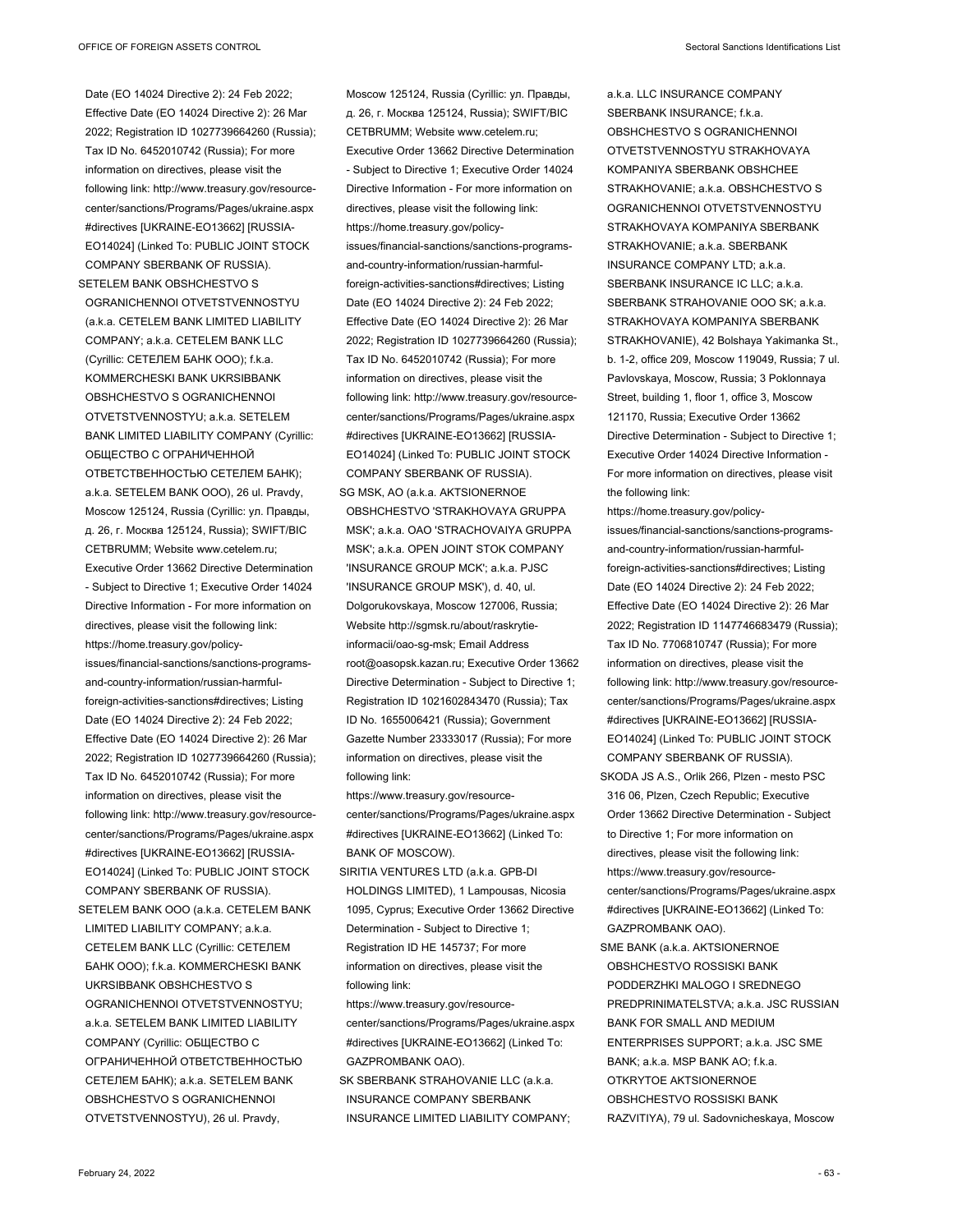115035, Russia; SWIFT/BIC RUDVRUMM; Website mspbank.ru; Executive Order 13662 Directive Determination - Subject to Directive 1; Public Registration Number 1027739108649; All offices worldwide; for more information on directives, please visit the following link: http://www.treasury.gov/resourcecenter/sanctions/Programs/Pages/ukraine.aspx #directives. [UKRAINE-EO13662] (Linked To: STATE CORPORATION BANK FOR DEVELOPMENT AND FOREIGN ECONOMIC AFFAIRS VNESHECONOMBANK).

SOVREMENNYE TEKHNOLOGII, OOO (a.k.a. LLC SOVREMENNYE TECHNOLOGII; a.k.a. MODERN TECHNOLOGIES LIMITED LIABILITY COMPANY; a.k.a. OBSHCHESTVO S OGRANICHENNOI OTVETSTVENNOSTYU SOVREMENNYE TEKHNOLOGII), 12a Korp. 1str 6 Pr 2-I Yuzhnoportovy, Moscow 115432, Russia; Executive Order 13662 Directive Determination - Subject to Directive 1; Registration ID 1037708040468 (Russia); For more information on directives, please visit the following link: http://www.treasury.gov/resourcecenter/sanctions/Programs/Pages/ukraine.aspx #directives [UKRAINE-EO13662] (Linked To: SBERBANK OF RUSSIA).

STATE CORPORATION BANK FOR DEVELOPMENT AND FOREIGN ECONOMIC AFFAIRS VNESHECONOMBANK (f.k.a. BANK FOR FOREIGN TRADE OF THE U.S.S.R.;  $aka$ . GK VEB.RF; a.k.a. GOSUDARSTVENNAYA KORPORATSIYA RAZVITIYA VEB.RF; a.k.a. STATE DEVELOPMENT CORPORATION VEB.RF (Cyrillic: ГОСУДАРСТВЕННАЯ КОРПОРАЦИЯ РАЗВИТИЯ ВЭБ.РФ); a.k.a. VEB.RF (Cyrillic: ВЭБ.РФ); f.k.a. VNESHECONOMBANK; f.k.a. VNESHEKONOMBANK GK·fka VNESHEKONOMBANK SSSR; a.k.a. "BANK FOR DEVELOPMENT"; a.k.a. "VEB"), Akademik Sakharov Ave 9, Moscow 107996, Russia; Pr-kt, Akademika Sakharova, D. 9, Moscow 107078, Russia (Cyrillic: Пр-Кт Академика Сахарова, Д. 9, Город Москва 107078, Russia); SWIFT/BIC BFEARUMM; Website www.veb.ru; BIK (RU) 044525060; Executive Order 13662 Directive Determination - Subject to Directive 1; Organization Established Date 18 Aug 1922; Target Type State-Owned Enterprise; alt. Target Type Financial Institution; Tax ID No. 7750004150 (Russia); Government Gazette Number 00005061 (Russia); Registration Number 1077711000102 (Russia); For more information

on directives, please visit the following link: http://www.treasury.gov/resourcecenter/sanctions/Programs/Pages/ukraine.aspx #directives. [UKRAINE-EO13662] [RUSSIA-EO14024].

STATE DEVELOPMENT CORPORATION VEB.RF (Cyrillic: ГОСУДАРСТВЕННАЯ КОРПОРАЦИЯ РАЗВИТИЯ ВЭБ.РФ) (f.k.a. BANK FOR FOREIGN TRADE OF THE U.S.S.R.; a.k.a. GK VEB.RF; a.k.a. GOSUDARSTVENNAYA KORPORATSIYA RAZVITIYA VEB.RF; a.k.a. STATE CORPORATION BANK FOR DEVELOPMENT AND FOREIGN ECONOMIC AFFAIRS VNESHECONOMBANK; a.k.a. VEB.RF (Cyrillic: ВЭБ.РФ); f.k.a. VNESHECONOMBANK; f.k.a. VNESHEKONOMBANK GK; f.k.a. VNESHEKONOMBANK SSSR; a.k.a. "BANK FOR DEVELOPMENT"; a.k.a. "VEB"), Akademik Sakharov Ave 9, Moscow 107996, Russia; Pr-kt, Akademika Sakharova, D. 9, Moscow 107078, Russia (Cyrillic: Пр-Кт Академика Сахарова, Д. 9, Город Москва 107078, Russia); SWIFT/BIC BFEARUMM; Website www.veb.ru; BIK (RU) 044525060; Executive Order 13662 Directive Determination - Subject to Directive 1; Organization Established Date 18 Aug 1922; Target Type State-Owned Enterprise; alt. Target Type Financial Institution; Tax ID No. 7750004150 (Russia); Government Gazette Number 00005061 (Russia); Registration Number 1077711000102 (Russia); For more information on directives, please visit the following link: http://www.treasury.gov/resourcecenter/sanctions/Programs/Pages/ukraine.aspx #directives. [UKRAINE-EO13662] [RUSSIA-EO14024].

STATE SPECIALIZED RUSSIAN EXPORT-IMPORT BANK JOINT-STOCK COMPANY (Cyrillic: ГОСУДАРСТВЕННЫЙ СПЕЦИАЛИЗИРОВАННЫЙ РОССИЙСКИЙ ЭКСПОРТНО-ИМПОРТНЫЙ БАНК АКЦИОНЕРНОЕ ОБЩЕСТВО) (a.k.a. AO ROSEKSIMBANK (Cyrillic: АО РОСЭКСИМБАНК); a.k.a. EXIMBANK OF RUSSIA; a.k.a. EXIMBANK OF RUSSIA JSC; a.k.a. EXIMBANK OF RUSSIA ZAO; a.k.a. GOSUDARSTVENNY SPETSIALIZIROVANNY ROSSISKI EKSPORTNO-IMPORTNY BANK (ZAKRYTOE AKTSIONERNOE OBSHCHESTVO); a.k.a. ROSEKSIMBANK, ZAO; a.k.a. RUSSIAN EXPORT-IMPORT BANK), 12 Krasnopresnenskaya Embankments, Moscow 123610, Russia; SWIFT/BIC EXIRRUMM; Website eximbank.ru; Executive Order 13662 Directive Determination - Subject to Directive 1; Organization Established Date 24 May 1994; Target Type Financial Institution; Tax ID No. 7704001959 (Russia); Legal Entity Number 253400HA6URWT39X2982; Registration Number 1027739109133 (Russia); All offices worldwide; for more information on directives, please visit the following link: http://www.treasury.gov/resourcecenter/sanctions/Programs/Pages/ukraine.aspx #directives. [UKRAINE-EO13662] [RUSSIA-EO14024] (Linked To: STATE CORPORATION BANK FOR DEVELOPMENT AND FOREIGN ECONOMIC AFFAIRS VNESHECONOMBANK).

STEPNYANSKI ELEVATOR, OAO (f.k.a. AKTSIONERNOE OBSHCHESTVO OTKRYTOGO TIPA STEPNYANSKI ELEVATOR; a.k.a. OAO 'STEPNYANSKI ELEVATOR'; a.k.a. OPEN JOINT STOCK COMPANY 'STEPNYANSIKY ELEVATOR'; a.k.a. OTKRYTOE AKTSIONERNOE OBSHCHESTVO 'STEPNYANSKI ELEVATOR'), 2 ul. Krupskaya S. Krasnoe, Kushchevski Raion, Krasnodarski Kr. 352010, Russia; 2 Krupskoi Str., Krasnoe Village, Kutshevskiy District, Krasnodar Region, Russia; Email Address step\_el@inbox.ru; Executive Order 13662 Directive Determination - Subject to Directive 1; Registration ID 1022304243279; Tax ID No. 2340003980; Government Gazette Number 00940648; For more information on directives, please visit the following link: http://www.treasury.gov/resourcecenter/sanctions/Programs/Pages/ukraine.aspx #directives. [UKRAINE-EO13662] (Linked To: RUSSIAN AGRICULTURAL BANK). STRAKHOVAYA KOMPANIYA SBERBANK STRAKHOVANIE (a.k.a. INSURANCE COMPANY SBERBANK INSURANCE LIMITED LIABILITY COMPANY; a.k.a. LLC INSURANCE

COMPANY SBERBANK INSURANCE: fka OBSHCHESTVO S OGRANICHENNOI OTVETSTVENNOSTYU STRAKHOVAYA KOMPANIYA SBERBANK OBSHCHEE STRAKHOVANIE; a.k.a. OBSHCHESTVO S OGRANICHENNOI OTVETSTVENNOSTYU STRAKHOVAYA KOMPANIYA SBERBANK STRAKHOVANIE; a.k.a. SBERBANK INSURANCE COMPANY LTD; a.k.a. SBERBANK INSURANCE IC LLC; a.k.a. SBERBANK STRAHOVANIE OOO SK; a.k.a. SK SBERBANK STRAHOVANIE LLC), 42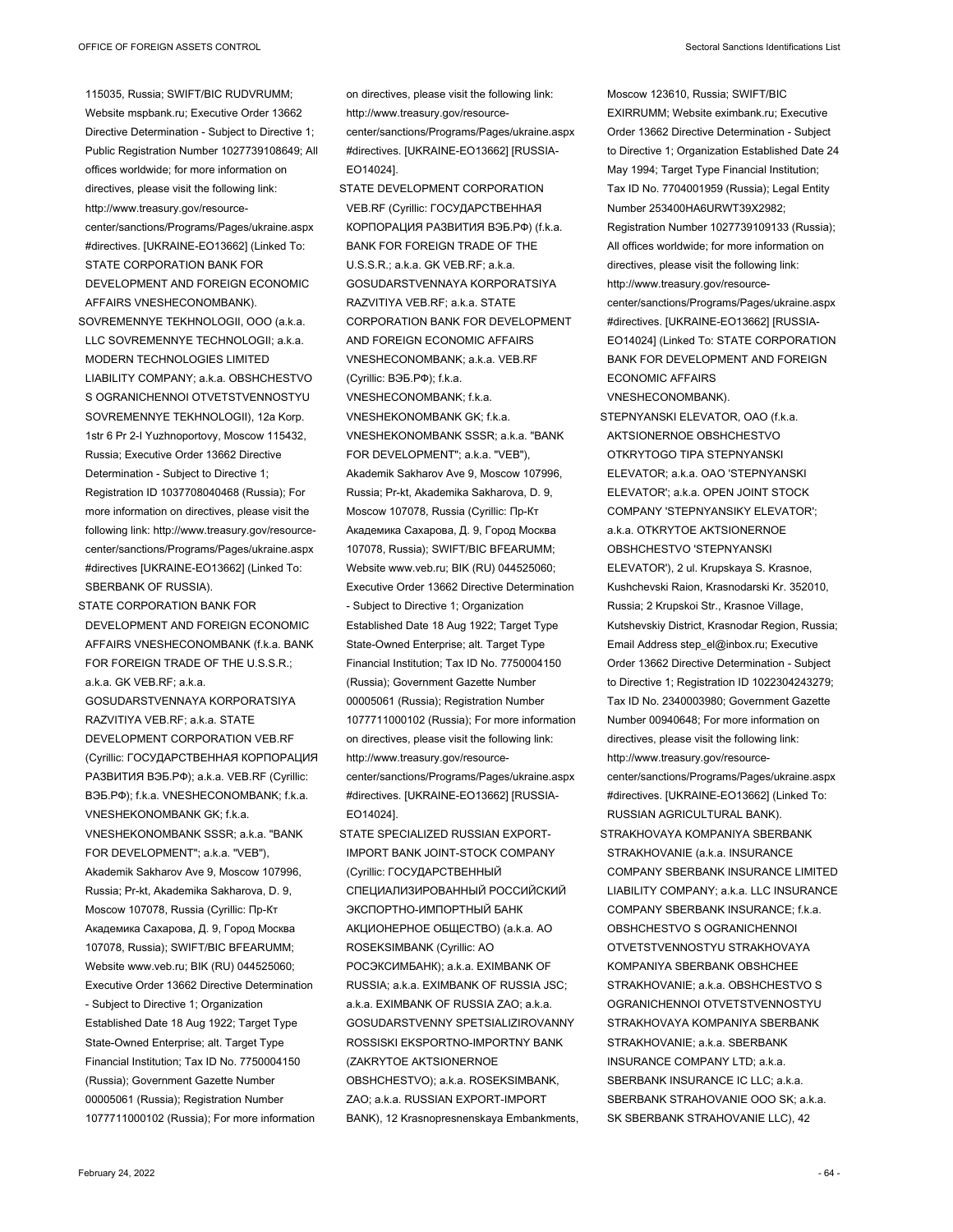Bolshaya Yakimanka St., b. 1-2, office 209, Moscow 119049, Russia; 7 ul. Pavlovskaya, Moscow, Russia; 3 Poklonnaya Street, building 1, floor 1, office 3, Moscow 121170, Russia; Executive Order 13662 Directive Determination - Subject to Directive 1; Executive Order 14024 Directive Information - For more information on directives, please visit the following link: https://home.treasury.gov/policyissues/financial-sanctions/sanctions-programsand-country-information/russian-harmfulforeign-activities-sanctions#directives; Listing Date (EO 14024 Directive 2): 24 Feb 2022; Effective Date (EO 14024 Directive 2): 26 Mar 2022; Registration ID 1147746683479 (Russia); Tax ID No. 7706810747 (Russia); For more information on directives, please visit the following link: http://www.treasury.gov/resourcecenter/sanctions/Programs/Pages/ukraine.aspx #directives [UKRAINE-EO13662] [RUSSIA-EO14024] (Linked To: PUBLIC JOINT STOCK COMPANY SBERBANK OF RUSSIA).

SUBSIDIARY BANK SBERBANK OF RUSSIA JOINT STOCK COMPANY (a.k.a. DOCHERNI BANK AKTSIONERNOE OBSHCHESTVO SBERBANK ROSSII; a.k.a. SB SBERBANK JSC; f.k.a. "TEXAKABANK JSC"), 30/26, Gogol/Kaldayakov Street, Almaty 050010, Kazakhstan; 13/1 Al-Farabi Avenue, Bostandyk District, Almaty 050059, Kazakhstan; Zenkov St, 24, Almaty 480100, Kazakhstan; SWIFT/BIC SABRKZKA; Website www.sberbank.kz; Executive Order 13662 Directive Determination - Subject to Directive 1; Executive Order 14024 Directive Information - For more information on directives, please visit the following link: https://home.treasury.gov/policyissues/financial-sanctions/sanctions-programsand-country-information/russian-harmfulforeign-activities-sanctions#directives; Listing Date (EO 14024 Directive 2): 24 Feb 2022; Effective Date (EO 14024 Directive 2): 26 Mar 2022; Tax ID No. 600900050984 (Kazakhstan); Registration Number 930740000137 (Kazakhstan); For more information on directives, please visit the following link: http://www.treasury.gov/resourcecenter/sanctions/Programs/Pages/ukraine.aspx #directives [UKRAINE-EO13662] [RUSSIA-EO14024] (Linked To: PUBLIC JOINT STOCK COMPANY SBERBANK OF RUSSIA). SUBSIDIARY BANK SBERBANK OF RUSSIA PUBLIC JOINT STOCK COMPANY (a.k.a. AKTSIONERNE TOVARYSTVO SBERBANK;

a.k.a. JOINT STOCK COMPANY SBERBANK;

a.k.a. JSC SBERBANK; a.k.a. JSC SBERBANK OF RUSSIA; a.k.a. PUBLICHNE AKTSIONERNE TOVARYSTVO DOCHIRNII BANK SBERBANKU ROSII; f.k.a. SBERBANK OF RUSSIA SUBSIDIARY BANK PRIVATE JOINT STOCK COMPANY; a.k.a. SBERBANK OF RUSSIA SUBSIDIARY BANK PUBLIC JOINT STOCK COMPANY), 46 Volodymyrska street, Kyiv 01601, Ukraine; 46 Vladimirskaya St, Kyiv 01601, Ukraine; SWIFT/BIC SABRUAUK; Website www.sberbank.ua; alt. Website sbrf.com.ua; Executive Order 13662 Directive Determination - Subject to Directive 1; Executive Order 14024 Directive Information - For more information on directives, please visit the following link:

https://home.treasury.gov/policyissues/financial-sanctions/sanctions-programsand-country-information/russian-harmfulforeign-activities-sanctions#directives; Listing Date (EO 14024 Directive 2): 24 Feb 2022; Effective Date (EO 14024 Directive 2): 26 Mar 2022; Registration ID 25959784 (Ukraine); Tax ID No. 259597826652 (Ukraine); For more information on directives, please visit the following link: http://www.treasury.gov/resourcecenter/sanctions/Programs/Pages/ukraine.aspx #directives [UKRAINE-EO13662] [RUSSIA-EO14024] (Linked To: PUBLIC JOINT STOCK COMPANY SBERBANK OF RUSSIA). SUBSIDIARY JSC BANK VTB KAZAKHSTAN (a.k.a. BANK VTB KAZAKHSTAN JOINT STOCK COMPANY; a.k.a. BANK VTB KAZAKHSTAN JSC; a.k.a. JOINT STOCK COMPANY VTB BANK KAZAKHSTAN), 28 Timiryazev Street, Almaty 050040, Kazakhstan; SWIFT/BIC VTBAKZKZ; Website http://en.vtbbank.kz/; Executive Order 13662 Directive Determination - Subject to Directive 1; Target Type Financial Institution; For more information on directives, please visit the following link: http://www.treasury.gov/resourcecenter/sanctions/Programs/Pages/ukraine.aspx #directives [UKRAINE-EO13662] [RUSSIA-EO14024] (Linked To: VTB BANK PUBLIC JOINT STOCK COMPANY). SVIAZ-BANK (a.k.a. INTERREGIONAL BANK FOR SETTLEMENTS OF THE TELECOMMUNICATIONS AND POSTAL SERVICES; a.k.a. MEZHREGIONALNY KOMMERCHESKI BANK RAZVITIYA SVYAZI I INFORMATIKI (PUBLICHNOE AKTSIONERNOE OBSHCHESTVO); a.k.a. SVIAZ-BANK AKB PAO), 7 Tverskaya ul., Moscow 125375, Russia; SWIFT/BIC

SVIZRUMM; Website sviaz-bank.ru; Executive Order 13662 Directive Determination - Subject to Directive 1; Public Registration Number 1027700159288; All offices worldwide; for more information on directives, please visit the following link: http://www.treasury.gov/resourcecenter/sanctions/Programs/Pages/ukraine.aspx #directives. [UKRAINE-EO13662] (Linked To: STATE CORPORATION BANK FOR DEVELOPMENT AND FOREIGN ECONOMIC AFFAIRS VNESHECONOMBANK). SVIAZ-BANK AKB PAO (a.k.a. INTERREGIONAL BANK FOR SETTLEMENTS OF THE TELECOMMUNICATIONS AND POSTAL SERVICES; a.k.a. MEZHREGIONALNY KOMMERCHESKI BANK RAZVITIYA SVYAZI I INFORMATIKI (PUBLICHNOE AKTSIONERNOE OBSHCHESTVO); a.k.a. SVIAZ-BANK), 7 Tverskaya ul., Moscow 125375, Russia; SWIFT/BIC SVIZRUMM; Website sviaz-bank.ru; Executive Order 13662 Directive Determination - Subject to Directive 1; Public Registration Number 1027700159288; All offices worldwide; for more information on directives, please visit the following link:

http://www.treasury.gov/resourcecenter/sanctions/Programs/Pages/ukraine.aspx #directives. [UKRAINE-EO13662] (Linked To: STATE CORPORATION BANK FOR DEVELOPMENT AND FOREIGN ECONOMIC AFFAIRS VNESHECONOMBANK).

TD AGROTORG, OOO (a.k.a. OBSHCHESTVO S OGRANICHENNOI OTVETSTVENNOSTYU 'TORGOVY' DOM 'AGROTORG'; a.k.a. TRADING COMPANY 'AGROTORG' LTD.), 3 per. Gagarinski, Moscow 119034, Russia; 3 Gagarinsky Pereulok, Moscow, Russia; Email Address fednev@rshb.ru; Executive Order 13662 Directive Determination - Subject to Directive 1; Registration ID 1047796863916; Tax ID No. 7704537299; Government Gazette Number 75319328; For more information on directives, please visit the following link: http://www.treasury.gov/resourcecenter/sanctions/Programs/Pages/ukraine.aspx #directives. [UKRAINE-EO13662] (Linked To:

RUSSIAN AGRICULTURAL BANK). THE CLOSED JOINT-STOCK COMPANY KRASLESINVEST (a.k.a. CJSC KRASLESINVEST; a.k.a. KRASLESINVEST CJSC; a.k.a. KRASLESINVEST, ZAO; a.k.a. ZAKRYTOE AKTSIONERNOE OBSHCHESTVO KRASLESINVEST), d. 35 A ul. Partizana Zheleznyaka, Krasnoyarsk,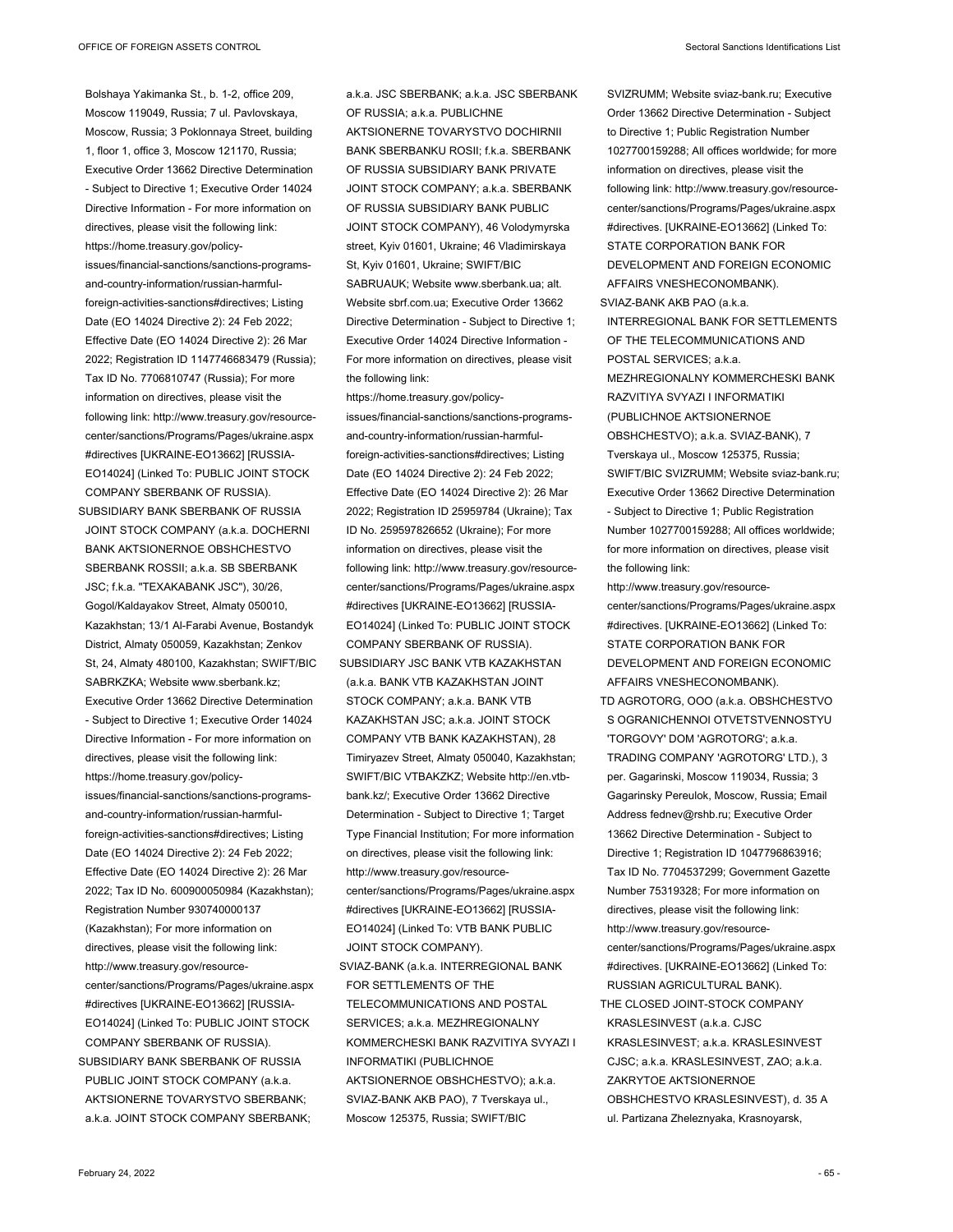Krasnoyarski krai 660022, Russia; Website kraslesinvest.ru; Executive Order 13662 Directive Determination - Subject to Directive 1; Public Registration Number 1082468004574; For more information on directives, please visit the following link:

http://www.treasury.gov/resourcecenter/sanctions/Programs/Pages/ukraine.aspx #directives. [UKRAINE-EO13662] (Linked To: STATE CORPORATION BANK FOR DEVELOPMENT AND FOREIGN ECONOMIC AFFAIRS VNESHECONOMBANK).

TRADING COMPANY 'AGROTORG' LTD. (a.k.a. OBSHCHESTVO S OGRANICHENNOI OTVETSTVENNOSTYU 'TORGOVY' DOM 'AGROTORG'; a.k.a. TD AGROTORG, OOO), 3 per. Gagarinski, Moscow 119034, Russia; 3 Gagarinsky Pereulok, Moscow, Russia; Email Address fednev@rshb.ru; Executive Order 13662 Directive Determination - Subject to Directive 1; Registration ID 1047796863916; Tax ID No. 7704537299; Government Gazette Number 75319328; For more information on directives, please visit the following link: http://www.treasury.gov/resourcecenter/sanctions/Programs/Pages/ukraine.aspx #directives. [UKRAINE-EO13662] (Linked To: RUSSIAN AGRICULTURAL BANK). UK RFPI, OOO (a.k.a. LIMITED LIABILITY

COMPANY RDIF MANAGEMENT COMPANY; a.k.a. MANAGEMENT COMPANY RDIF LLC; a.k.a. OBSHCHESTVO S OGRANICHENNOI OTVETSTVENNOSTYU

UPRAVLYAYUSHCHAYA KOMPANIYA RFPI; a.k.a. RDIF MANAGEMENT COMPANY; a.k.a. RDIF MANAGEMENT COMPANY LLC; a.k.a. RUSSIAN DIRECT INVESTMENT FUND MANAGEMENT COMPANY), d. 9 prospekt Akademika Sakharova, Moscow 107996, Russia; Website rdif.ru; Executive Order 13662 Directive Determination - Subject to Directive 1; Public Registration Number 1117746429371; For more information on directives, please visit the following link:

http://www.treasury.gov/resourcecenter/sanctions/Programs/Pages/ukraine.aspx #directives. [UKRAINE-EO13662] (Linked To: STATE CORPORATION BANK FOR DEVELOPMENT AND FOREIGN ECONOMIC AFFAIRS VNESHECONOMBANK). UMANSKI ELEVATOR, OAO (a.k.a. OPEN JOINT STOCK COMPANY 'UMANSKIY ELEVATOR'; f.k.a. OTKRYTOE AKTSIONERNOE OBSHCHESTVO OTKRYTOGO TIPA UMANSKI ELEVATOR;

a.k.a. OTKRYTOE AKTSIONERNOE OBSHCHESTVO 'UMANSKI ELEVATOR'), 1 per. Elevatorny Stanitsa Leningradskaya, Leningradski Raion, Krasnodarski Kr. 353740, Russia; 1 Elevatorniy Pereulok, Leningradskaya Village, Leningradskiy District, Krasnodar Region, Russia; Email Address umansk-elyr@mail.ru; Executive Order 13662 Directive Determination - Subject to Directive 1; Registration ID 1022304292416; Tax ID No. 2341000195; Government Gazette Number 00940849; For more information on directives, please visit the following link: http://www.treasury.gov/resourcecenter/sanctions/Programs/Pages/ukraine.aspx #directives. [UKRAINE-EO13662] (Linked To: RUSSIAN AGRICULTURAL BANK). UNITED COMPANY OJSC (a.k.a. OAO 'OBIDINENAIYA KOMANIYA'; a.k.a. OJSC UNITED COMPANY; a.k.a. PJSC 'UNITED COMPANY'), St. Petersburg 192177, Russia; ul. Ryabinovaya d. 53, Moscow 121471, Russia; Executive Order 13662 Directive Determination - Subject to Directive 1; For more information on directives, please visit the following link:

https://www.treasury.gov/resourcecenter/sanctions/Programs/Pages/ukraine.aspx #directives [UKRAINE-EO13662] (Linked To: BANK OF MOSCOW).

URALMASHPLANT (a.k.a. URALMASHZAVOD OAO), Pl. Pervoi Pyatiletki, Ekaterinburg 620012, Russia; Website www.uralmash.ru; Executive Order 13662 Directive Determination - Subject to Directive 1; Registration ID 1026605620689; Tax ID No. 6663005798; For more information on directives, please visit the following link:

https://www.treasury.gov/resourcecenter/sanctions/Programs/Pages/ukraine.aspx #directives [UKRAINE-EO13662] (Linked To: GAZPROMBANK OAO).

URALMASHZAVOD OAO (a.k.a. URALMASHPLANT), Pl. Pervoi Pyatiletki, Ekaterinburg 620012, Russia; Website www.uralmash.ru; Executive Order 13662 Directive Determination - Subject to Directive 1; Registration ID 1026605620689; Tax ID No. 6663005798; For more information on directives, please visit the following link: https://www.treasury.gov/resourcecenter/sanctions/Programs/Pages/ukraine.aspx #directives [UKRAINE-EO13662] (Linked To: GAZPROMBANK OAO).

VEB ASIA LIMITED, Suite 5808, 58/F, Two International Finance Center, 8 Finance Street Central, Hong Kong, China; Executive Order 13662 Directive Determination - Subject to Directive 1; Organization Established Date 08 Apr 2013; Registration Number 1886537 (Hong Kong); For more information on directives, please visit the following link: http://www.treasury.gov/resourcecenter/sanctions/Programs/Pages/ukraine.aspx #directives. [UKRAINE-EO13662] [RUSSIA-EO14024] (Linked To: STATE CORPORATION BANK FOR DEVELOPMENT AND FOREIGN ECONOMIC AFFAIRS VNESHECONOMBANK).

VEB CAPITAL (a.k.a. LLC VEB CAPITAL; a.k.a. OBSHCHESTVO S OGRANICHENNOI OTVETSTVENNOSTYU INVESTITSIONNA YA KOMPANIYA VNESHEKONOMBANKA; a.k.a. OOO VEB KAPITAL), d. 7 str. A ul. Mashi Poryvaevoi, Moscow 107078, Russia; Website vebcapital.ru; Executive Order 13662 Directive Determination - Subject to Directive 1; Organization Established Date 24 Dec 2009; Tax ID No. 7708710924 (Russia); Registration Number 1097746831709 (Russia); For more information on directives, please visit the following link: http://www.treasury.gov/resourcecenter/sanctions/Programs/Pages/ukraine.aspx #directives. [UKRAINE-EO13662] [RUSSIA-EO14024] (Linked To: STATE CORPORATION BANK FOR DEVELOPMENT AND FOREIGN ECONOMIC AFFAIRS

VNESHECONOMBANK).

VEB ENGINEERING LIMITED LIABILITY COMPANY (a.k.a. OBSHCHESTVO S OGRANICHENNOI OTVETSTVENNOSTYU VEB INZHINIRING; a.k.a. OOO VEB ENGINEERING; a.k.a. OOO VEB INZHINIRING; a.k.a. VEB ENGINEERING LLC), d. 9 prospekt Akademika Sakharova, Moscow 107996, Russia; Per. Lyalin D. 19, Korpus 1, Pom. XXIV, Kom 11, Moscow 101000, Russia; Website vebeng.ru; Executive Order 13662 Directive Determination - Subject to Directive 1; Organization Established Date 11 Mar 2010; Tax ID No. 7708715560 (Russia); Registration Number 1107746181674 (Russia); For more information on directives, please visit the following link:

http://www.treasury.gov/resource-

center/sanctions/Programs/Pages/ukraine.aspx #directives. [UKRAINE-EO13662] [RUSSIA-EO14024] (Linked To: STATE CORPORATION BANK FOR DEVELOPMENT AND FOREIGN ECONOMIC AFFAIRS VNESHECONOMBANK).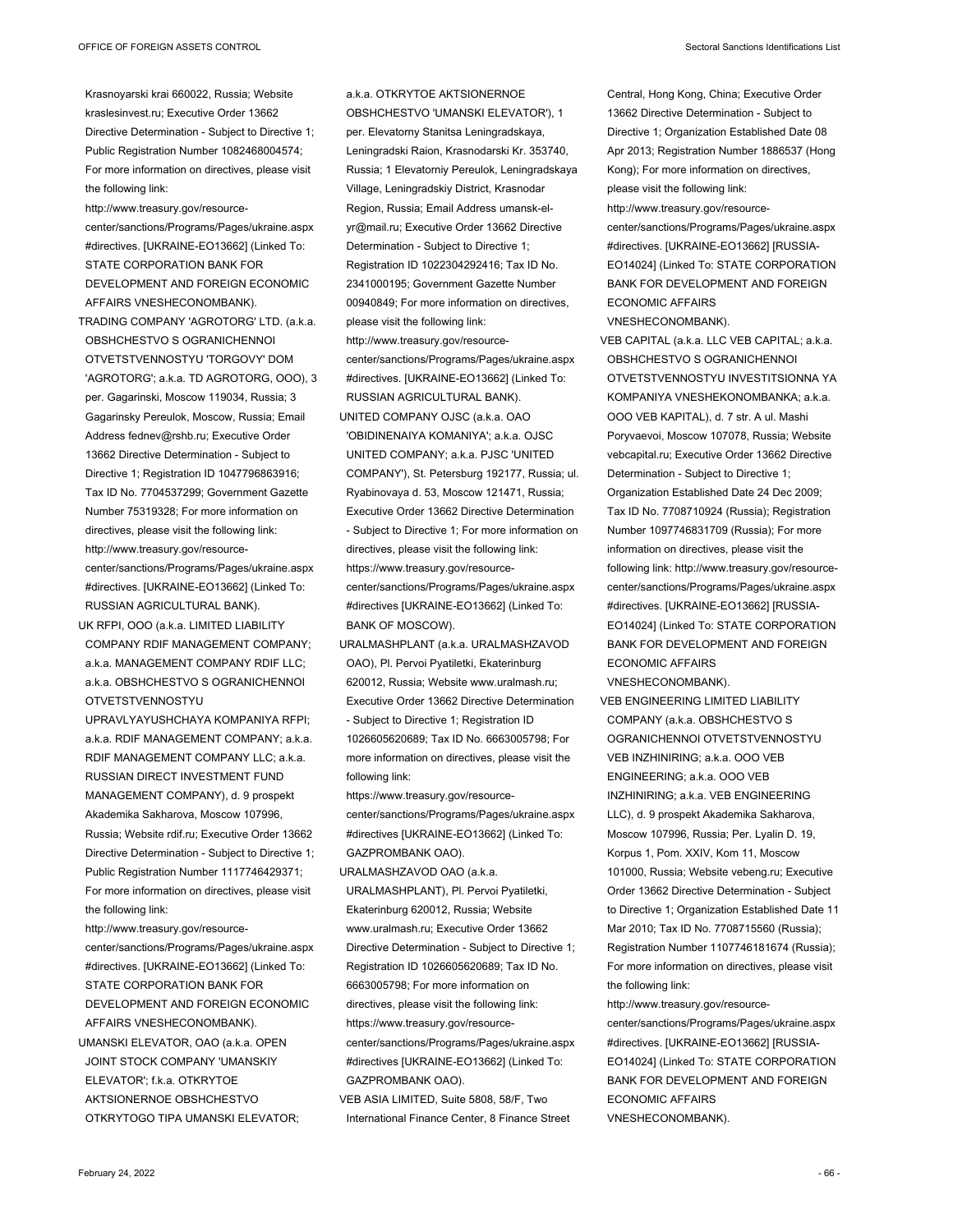VEB ENGINEERING LLC (a.k.a. OBSHCHESTVO S OGRANICHENNOI OTVETSTVENNOSTYU VEB INZHINIRING; a.k.a. OOO VEB ENGINEERING; a.k.a. OOO VEB INZHINIRING; a.k.a. VEB ENGINEERING LIMITED LIABILITY COMPANY), d. 9 prospekt Akademika Sakharova, Moscow 107996, Russia; Per. Lyalin D. 19, Korpus 1, Pom. XXIV, Kom 11, Moscow 101000, Russia; Website vebeng.ru; Executive Order 13662 Directive Determination - Subject to Directive 1; Organization Established Date 11 Mar 2010; Tax ID No. 7708715560 (Russia); Registration Number 1107746181674 (Russia); For more information on directives, please visit the following link: http://www.treasury.gov/resourcecenter/sanctions/Programs/Pages/ukraine.aspx #directives. [UKRAINE-EO13662] [RUSSIA-EO14024] (Linked To: STATE CORPORATION BANK FOR DEVELOPMENT AND FOREIGN ECONOMIC AFFAIRS

VNESHECONOMBANK).

VEB LEASING OJSC (a.k.a. OAO VEB LIZING; a.k.a. OJSC VEB LEASING; a.k.a. OPEN JOINT STOCK COMPANY VEB LEASING; a.k.a. OTKRYTOE AKTSIONERNOE OBSHCHESTVO VEB LIZING), d. 10 ul. Vozdvizhenka, Moscow 125009, Russia; Str. Dolgorukovskaya, 7, Novoslobodskaya, Moscow 127006, Russia; Website vebleasing.ru; Executive Order 13662 Directive Determination - Subject to Directive 1; Organization Established Date 2003; Tax ID No. 7709413138 (Russia); Registration Number 1037709024781 (Russia); For more information on directives, please visit the following link: http://www.treasury.gov/resourcecenter/sanctions/Programs/Pages/ukraine.aspx #directives. [UKRAINE-EO13662] [RUSSIA-EO14024] (Linked To: STATE CORPORATION BANK FOR DEVELOPMENT AND FOREIGN ECONOMIC AFFAIRS VNESHECONOMBANK).

VEB.RF (Cyrillic: ВЭБ.РФ) (f.k.a. BANK FOR FOREIGN TRADE OF THE U.S.S.R.; a.k.a. GK VEB.RF; a.k.a. GOSUDARSTVENNAYA KORPORATSIYA RAZVITIYA VEB.RF; a.k.a. STATE CORPORATION BANK FOR DEVELOPMENT AND FOREIGN ECONOMIC AFFAIRS VNESHECONOMBANK; a.k.a. STATE DEVELOPMENT CORPORATION VEB.RF (Cyrillic: ГОСУДАРСТВЕННАЯ КОРПОРАЦИЯ РАЗВИТИЯ ВЭБ.РФ); f.k.a. VNESHECONOMBANK; f.k.a. VNESHEKONOMBANK GK; f.k.a.

VNESHEKONOMBANK SSSR; a.k.a. "BANK FOR DEVELOPMENT"; a.k.a. "VEB"), Akademik Sakharov Ave 9, Moscow 107996, Russia; Pr-kt, Akademika Sakharova, D. 9, Moscow 107078, Russia (Cyrillic: Пр-Кт Академика Сахарова, Д. 9, Город Москва 107078, Russia); SWIFT/BIC BFEARUMM; Website www.veb.ru; BIK (RU) 044525060; Executive Order 13662 Directive Determination - Subject to Directive 1; Organization Established Date 18 Aug 1922; Target Type State-Owned Enterprise; alt. Target Type Financial Institution; Tax ID No. 7750004150 (Russia); Government Gazette Number 00005061 (Russia); Registration Number 1077711000102 (Russia); For more information on directives, please visit the following link: http://www.treasury.gov/resourcecenter/sanctions/Programs/Pages/ukraine.aspx #directives. [UKRAINE-EO13662] [RUSSIA-EO14024].

VELICHKOVSKI ELEVATOR, OAO (a.k.a. OPEN JOINT STOCK COMPANY 'VELICHKOVSKIY ELEVATOR'; f.k.a. OTKRYTOE AKTSIONERNOE OBSHCHESTVO OTKRYTOGO TIPA VELICHKOVSKI ELEVATOR; a.k.a. OTKRYTOE AKTSIONERNOE OBSHCHESTVO 'VELICHKOVSKI ELEVATOR'), 1 ul. Elevatornaya Stanitsa Straovelichkovskaya, Kalininski Raion, Karsnodarski Kr. 353793, Russia; 1 Elevatornaya Str., Starovelichkovskaya Village, Kalininskiy District, Krasnodar Region, Russia; Email Address velsilos@mail.ru; Executive Order 13662 Directive Determination - Subject to Directive 1; Registration ID 1022303950360; Tax ID No. 2333003442; Government Gazette Number 00940536; For more information on directives, please visit the following link: http://www.treasury.gov/resourcecenter/sanctions/Programs/Pages/ukraine.aspx #directives. [UKRAINE-EO13662] (Linked To: RUSSIAN AGRICULTURAL BANK). VNESHECONOMBANK (f.k.a. BANK FOR FOREIGN TRADE OF THE U.S.S.R.; a.k.a. GK VEB.RF; a.k.a. GOSUDARSTVENNAYA KORPORATSIYA RAZVITIYA VEB.RF; a.k.a. STATE CORPORATION BANK FOR DEVELOPMENT AND FOREIGN ECONOMIC AFFAIRS VNESHECONOMBANK; a.k.a. STATE DEVELOPMENT CORPORATION VEB.RF (Cyrillic: ГОСУДАРСТВЕННАЯ КОРПОРАЦИЯ РАЗВИТИЯ ВЭБ.РФ); a.k.a. VEB.RF (Cyrillic: ВЭБ.РФ); f.k.a.

VNESHEKONOMBANK GK; f.k.a. VNESHEKONOMBANK SSSR; a.k.a. "BANK FOR DEVELOPMENT"; a.k.a. "VEB"), Akademik Sakharov Ave 9, Moscow 107996, Russia; Pr-kt, Akademika Sakharova, D. 9, Moscow 107078, Russia (Cyrillic: Пр-Кт Академика Сахарова, Д. 9, Город Москва 107078, Russia); SWIFT/BIC BFEARUMM; Website www.veb.ru; BIK (RU) 044525060; Executive Order 13662 Directive Determination - Subject to Directive 1; Organization Established Date 18 Aug 1922; Target Type State-Owned Enterprise; alt. Target Type Financial Institution; Tax ID No. 7750004150 (Russia); Government Gazette Number 00005061 (Russia); Registration Number 1077711000102 (Russia); For more information on directives, please visit the following link: http://www.treasury.gov/resourcecenter/sanctions/Programs/Pages/ukraine.aspx #directives. [UKRAINE-EO13662] [RUSSIA-EO14024].

VNESHEKONOMBANK GK (f.k.a. BANK FOR FOREIGN TRADE OF THE U.S.S.R.; a.k.a. GK VEB.RF; a.k.a. GOSUDARSTVENNAYA KORPORATSIYA RAZVITIYA VEB.RF; a.k.a. STATE CORPORATION BANK FOR DEVELOPMENT AND FOREIGN ECONOMIC AFFAIRS VNESHECONOMBANK; a.k.a. STATE DEVELOPMENT CORPORATION VEB.RF (Cyrillic: ГОСУДАРСТВЕННАЯ КОРПОРАЦИЯ РАЗВИТИЯ ВЭБ.РФ); a.k.a. VEB.RF (Cyrillic: ВЭБ.РФ); f.k.a. VNESHECONOMBANK; f.k.a. VNESHEKONOMBANK SSSR; a.k.a. "BANK FOR DEVELOPMENT"; a.k.a. "VEB"), Akademik Sakharov Ave 9, Moscow 107996, Russia; Pr-kt, Akademika Sakharova, D. 9, Moscow 107078, Russia (Cyrillic: Пр-Кт Академика Сахарова, Д. 9, Город Москва 107078, Russia); SWIFT/BIC BFEARUMM; Website www.veb.ru; BIK (RU) 044525060; Executive Order 13662 Directive Determination - Subject to Directive 1; Organization Established Date 18 Aug 1922; Target Type State-Owned Enterprise; alt. Target Type Financial Institution; Tax ID No. 7750004150 (Russia); Government Gazette Number 00005061 (Russia); Registration Number 1077711000102 (Russia); For more information on directives, please visit the following link: http://www.treasury.gov/resourcecenter/sanctions/Programs/Pages/ukraine.aspx #directives. [UKRAINE-EO13662] [RUSSIA-EO14024].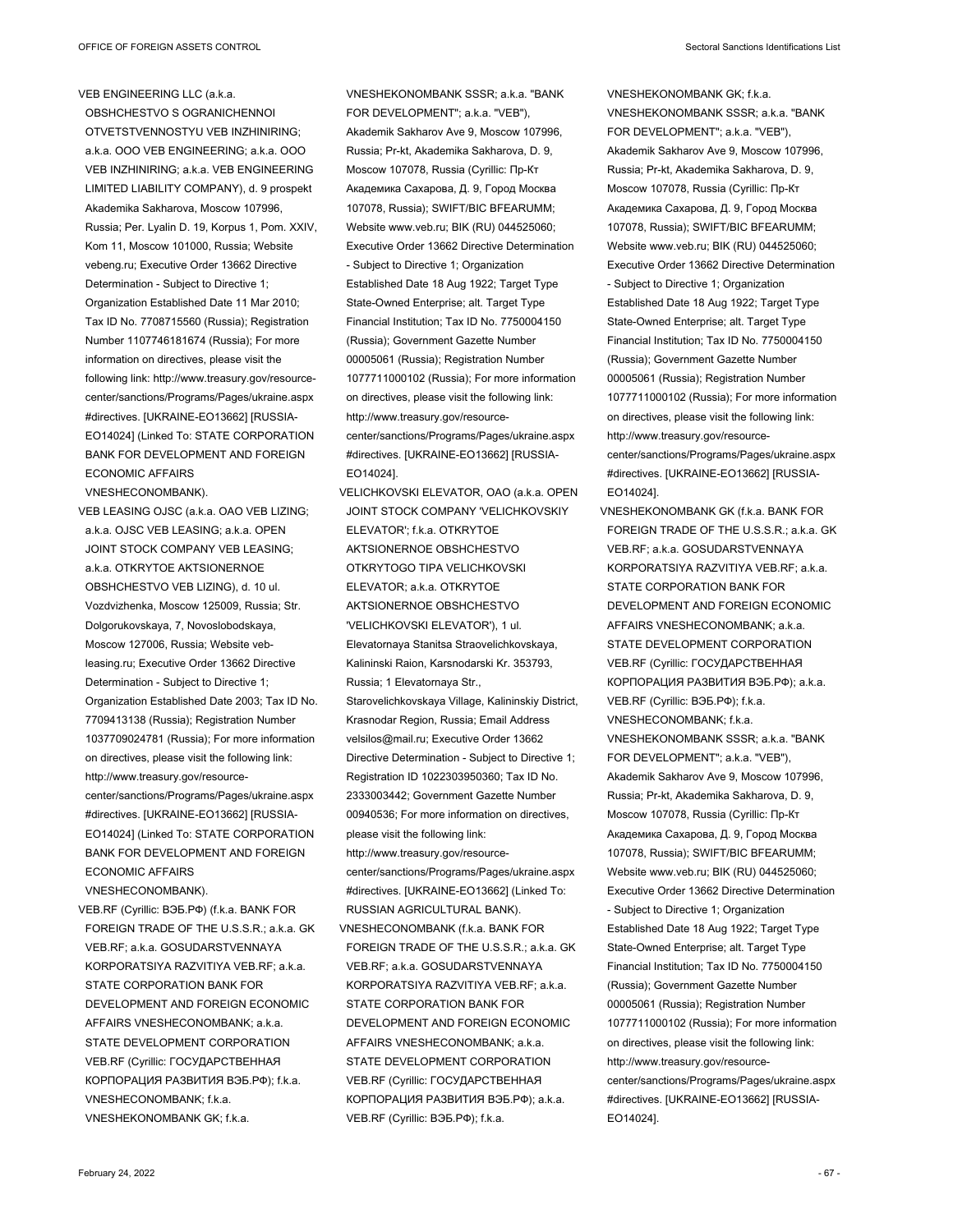VNESHEKONOMBANK SSSR (f.k.a. BANK FOR FOREIGN TRADE OF THE U.S.S.R.; a.k.a. GK VEB.RF; a.k.a. GOSUDARSTVENNAYA KORPORATSIYA RAZVITIYA VEB.RF; a.k.a. STATE CORPORATION BANK FOR DEVELOPMENT AND FOREIGN ECONOMIC AFFAIRS VNESHECONOMBANK; a.k.a. STATE DEVELOPMENT CORPORATION VEB.RF (Cyrillic: ГОСУДАРСТВЕННАЯ КОРПОРАЦИЯ РАЗВИТИЯ ВЭБ.РФ); a.k.a. VEB.RF (Cyrillic: ВЭБ.РФ); f.k.a. VNESHECONOMBANK; f.k.a. VNESHEKONOMBANK GK; a.k.a. "BANK FOR DEVELOPMENT"; a.k.a. "VEB"), Akademik Sakharov Ave 9, Moscow 107996, Russia; Prkt, Akademika Sakharova, D. 9, Moscow 107078, Russia (Cyrillic: Пр-Кт Академика Сахарова, Д. 9, Город Москва 107078, Russia); SWIFT/BIC BFEARUMM; Website www.veb.ru; BIK (RU) 044525060; Executive Order 13662 Directive Determination - Subject to Directive 1; Organization Established Date 18 Aug 1922; Target Type State-Owned Enterprise; alt. Target Type Financial Institution; Tax ID No. 7750004150 (Russia); Government Gazette Number 00005061 (Russia); Registration Number 1077711000102 (Russia); For more information on directives, please visit the following link:

http://www.treasury.gov/resourcecenter/sanctions/Programs/Pages/ukraine.aspx #directives. [UKRAINE-EO13662] [RUSSIA-EO14024].

VNESHTORGBANK (f.k.a. BANK FOR FOREIGN TRADE OF RSFSR; f.k.a. BANK OF FOREIGN TRADE OF THE RUSSIAN FEDERATION; f.k.a. BANK VNESHEI TORGOVLI OAO; f.k.a. BANK VNESHNEI TORGOVLI ROSSISKOI FEDERATSII AS A PRIVATE JOINT STOCK COMPANY; f.k.a. BANK VNESHNEI TORGOVLI RSFSR; f.k.a. BANK VNESHNEY TORGOVLI JOINT STOCK COMPANY; f.k.a. BANK VNESHNEY TORGOVLI OPEN JOINT STOCK COMPANY; f.k.a. BANK VNESHNEY TORGOVLI ROSSIYSKOY FEDERATSII CLOSED JOINT STOCK COMPANY; f.k.a. BANK VTB OAO; f.k.a. BANK VTB OPEN JOINT STOCK COMPANY; a.k.a. BANK VTB PAO; a.k.a. BANK VTB PUBLICHNOE AKTSIONERNOE OBSHCHESTVO; f.k.a. CJSC BANK FOR FOREIGN TRADE OF THE RUSSIAN FEDERATION; f.k.a. JSC VTB BANK; f.k.a. OAO BANK VTB; f.k.a. OAO VNESHTORGBANK; f.k.a. OJSC CJSC BANK

FOR FOREIGN TRADE; f.k.a. RUSSIAN VNESHTORGBANK; f.k.a. VNESHTORGBANK OF RSFSR; f.k.a. VNESHTORGBANK ROSSII CLOSED JOINT STOCK COMPANY; a.k.a. VTB BANK; f.k.a. VTB BANK OAO; f.k.a. VTB BANK OPEN JOINT STOCK COMPANY; a.k.a. VTB BANK PAO; a.k.a. VTB BANK PJSC (Cyrillic: БАНК ВТБ ПАО); a.k.a. VTB BANK PUBLIC JOINT STOCK COMPANY (Cyrillic: БАНК ВТБ ПУБЛИЧНОЕ АКЦИОНЕРНОЕ ОБЩЕСТВО)), 29, Bolshaya Morskaya str., St. Petersburg 190000, Russia; 37 Plyushchikha ul., Moscow 119121, Russia; 43, Vorontsovskaya str., Moscow 109044, Russia; 11 litera, per. Degtyarny, St. Petersburg 191144, Russia; 11, lit A, Degtyarnyy pereulok, St. Petersburg 191144, Russia; 43, bld.1, Vorontsovskaya str., Moscow 109147, Russia; Bashnya Zapad, Kompleks Federatsiya, 12, nab. Presnenskaya, Moscow 123317, Russia; str. 1, 43, ul. Vorontsovskaya, Moscow 109147, Russia; Vorontsovskaya Str 43, Moscow 109147, Russia; SWIFT/BIC VTBRRUMM; Website www.vtb.com; alt. Website www.vtb.ru; BIK (RU) 044030707; alt. BIK (RU) 044525187; Executive Order 13662 Directive Determination - Subject to Directive 1; Organization Established Date 17 Oct 1990; Target Type Financial Institution; Registration ID 1027739609391 (Russia); Tax ID No. 7702070139 (Russia); Government Gazette Number 00032520 (Russia); License 1000 (Russia); Legal Entity Number 253400V1H6ART1UQ0N98 (Russia); For more information on directives, please visit the following link: http://www.treasury.gov/resourcecenter/sanctions/Programs/Pages/ukraine.aspx #directives. [UKRAINE-EO13662] [RUSSIA-EO14024].

VNESHTORGBANK OF RSFSR (f.k.a. BANK FOR FOREIGN TRADE OF RSFSR; f.k.a. BANK OF FOREIGN TRADE OF THE RUSSIAN FEDERATION; f.k.a. BANK VNESHEI TORGOVLLOAO; f.k.a. BANK VNESHNEI TORGOVLI ROSSISKOI FEDERATSII AS A PRIVATE JOINT STOCK COMPANY; f.k.a. BANK VNESHNEI TORGOVLI RSFSR; f.k.a. BANK VNESHNEY TORGOVLI JOINT STOCK COMPANY; f.k.a. BANK VNESHNEY TORGOVLI OPEN JOINT STOCK COMPANY; f.k.a. BANK VNESHNEY TORGOVLI ROSSIYSKOY FEDERATSIL CLOSED JOINT STOCK COMPANY; f.k.a. BANK VTB OAO; f.k.a. BANK VTB OPEN JOINT STOCK COMPANY; a.k.a. BANK VTB

PAO; a.k.a. BANK VTB PUBLICHNOE AKTSIONERNOE OBSHCHESTVO; f.k.a. CJSC BANK FOR FOREIGN TRADE OF THE RUSSIAN FEDERATION; f.k.a. JSC VTB BANK; f.k.a. OAO BANK VTB; f.k.a. OAO VNESHTORGBANK; f.k.a. OJSC CJSC BANK FOR FOREIGN TRADE; f.k.a. RUSSIAN VNESHTORGBANK; f.k.a. VNESHTORGBANK; f.k.a. VNESHTORGBANK ROSSII CLOSED JOINT STOCK COMPANY; a.k.a. VTB BANK; f.k.a. VTB BANK OAO; f.k.a. VTB BANK OPEN JOINT STOCK COMPANY; a.k.a. VTB BANK PAO; a.k.a. VTB BANK PJSC (Cyrillic: БАНК ВТБ ПАО); a.k.a. VTB BANK PUBLIC JOINT STOCK COMPANY (Cyrillic: БАНК ВТБ ПУБЛИЧНОЕ АКЦИОНЕРНОЕ ОБЩЕСТВО)), 29, Bolshaya Morskaya str., St. Petersburg 190000, Russia; 37 Plyushchikha ul., Moscow 119121, Russia; 43, Vorontsovskaya str., Moscow 109044, Russia; 11 litera, per. Degtyarny, St. Petersburg 191144, Russia; 11, lit A, Degtyarnyy pereulok, St. Petersburg 191144, Russia; 43, bld.1, Vorontsovskaya str., Moscow 109147, Russia; Bashnya Zapad, Kompleks Federatsiya, 12, nab. Presnenskaya, Moscow 123317, Russia; str. 1, 43, ul. Vorontsovskaya, Moscow 109147, Russia; Vorontsovskaya Str 43, Moscow 109147, Russia; SWIFT/BIC VTBRRUMM; Website www.vtb.com; alt. Website www.vtb.ru; BIK (RU) 044030707; alt. BIK (RU) 044525187; Executive Order 13662 Directive Determination - Subject to Directive 1; Organization Established Date 17 Oct 1990; Target Type Financial Institution; Registration ID 1027739609391 (Russia); Tax ID No. 7702070139 (Russia); Government Gazette Number 00032520 (Russia); License 1000 (Russia); Legal Entity Number 253400V1H6ART1UQ0N98 (Russia); For more information on directives, please visit the following link: http://www.treasury.gov/resourcecenter/sanctions/Programs/Pages/ukraine.aspx #directives. [UKRAINE-EO13662] [RUSSIA-EO14024].

VNESHTORGBANK ROSSII CLOSED JOINT STOCK COMPANY (f.k.a. BANK FOR FOREIGN TRADE OF RSFSR; f.k.a. BANK OF FOREIGN TRADE OF THE RUSSIAN FEDERATION; f.k.a. BANK VNESHEI TORGOVLI OAO; f.k.a. BANK VNESHNEI TORGOVLI ROSSISKOI FEDERATSII AS A PRIVATE JOINT STOCK COMPANY; f.k.a. BANK VNESHNEI TORGOVLI RSFSR; f.k.a. BANK VNESHNEY TORGOVLI JOINT STOCK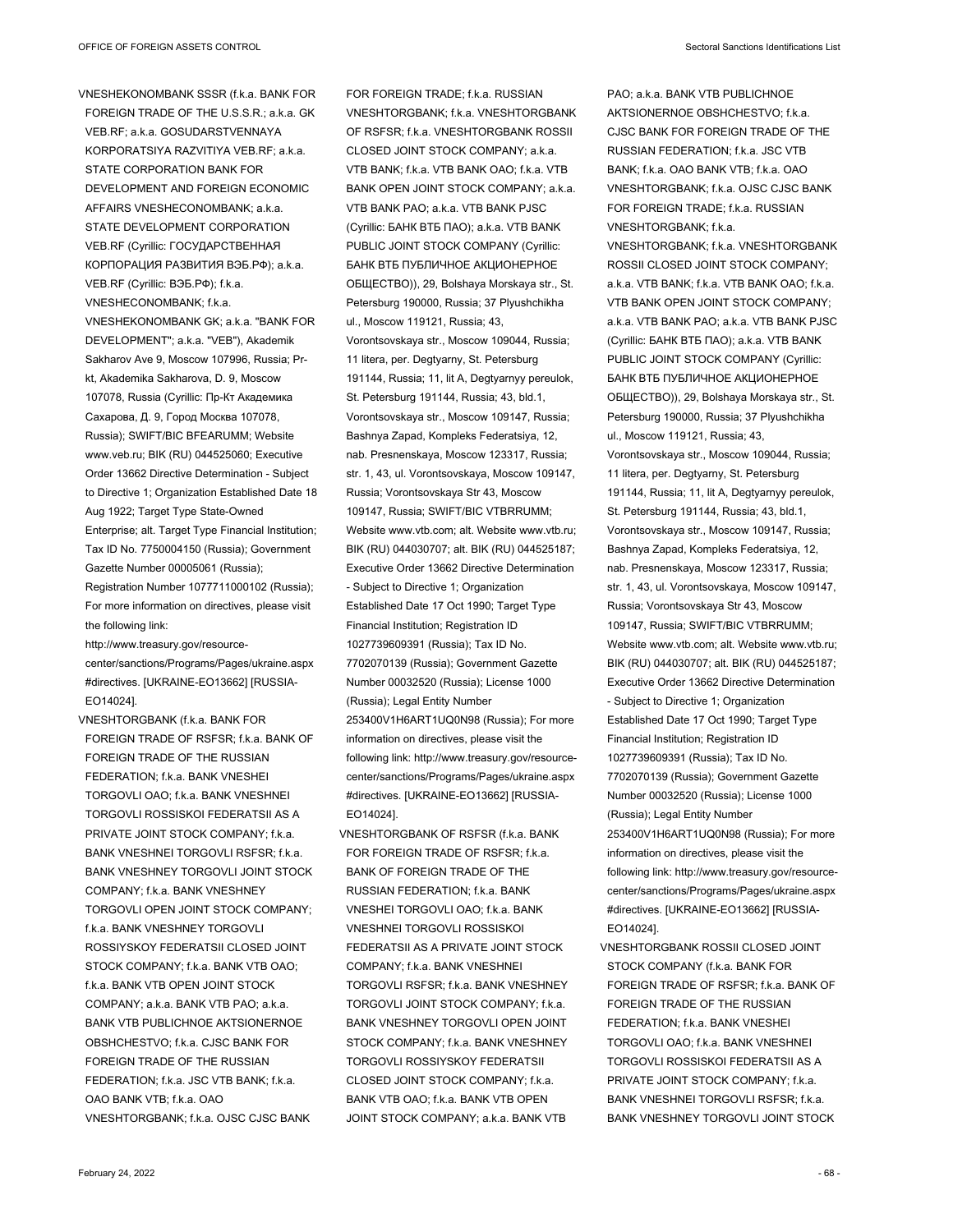COMPANY; f.k.a. BANK VNESHNEY TORGOVLI OPEN JOINT STOCK COMPANY; f.k.a. BANK VNESHNEY TORGOVLI ROSSIYSKOY FEDERATSII CLOSED JOINT STOCK COMPANY; f.k.a. BANK VTB OAO; f.k.a. BANK VTB OPEN JOINT STOCK COMPANY; a.k.a. BANK VTB PAO; a.k.a. BANK VTB PUBLICHNOE AKTSIONERNOE OBSHCHESTVO; f.k.a. CJSC BANK FOR FOREIGN TRADE OF THE RUSSIAN FEDERATION; f.k.a. JSC VTB BANK; f.k.a. OAO BANK VTB; f.k.a. OAO VNESHTORGBANK; f.k.a. OJSC CJSC BANK FOR FOREIGN TRADE; f.k.a. RUSSIAN VNESHTORGBANK; f.k.a. VNESHTORGBANK; f.k.a. VNESHTORGBANK OF RSFSR; a.k.a. VTB BANK; f.k.a. VTB BANK OAO; f.k.a. VTB BANK OPEN JOINT STOCK COMPANY; a.k.a. VTB BANK PAO; a.k.a. VTB BANK PJSC (Cyrillic: БАНК ВТБ ПАО); a.k.a. VTB BANK PUBLIC JOINT STOCK COMPANY (Cyrillic: БАНК ВТБ ПУБЛИЧНОЕ АКЦИОНЕРНОЕ ОБЩЕСТВО)), 29, Bolshaya Morskaya str., St. Petersburg 190000, Russia; 37 Plyushchikha ul., Moscow 119121, Russia; 43, Vorontsovskaya str., Moscow 109044, Russia; 11 litera, per. Degtyarny, St. Petersburg 191144, Russia; 11, lit A, Degtyarnyy pereulok, St. Petersburg 191144, Russia; 43, bld.1, Vorontsovskaya str., Moscow 109147, Russia; Bashnya Zapad, Kompleks Federatsiya, 12, nab. Presnenskaya, Moscow 123317, Russia; str. 1, 43, ul. Vorontsovskaya, Moscow 109147, Russia; Vorontsovskaya Str 43, Moscow 109147, Russia; SWIFT/BIC VTBRRUMM; Website www.vtb.com; alt. Website www.vtb.ru; BIK (RU) 044030707; alt. BIK (RU) 044525187; Executive Order 13662 Directive Determination - Subject to Directive 1; Organization Established Date 17 Oct 1990; Target Type Financial Institution; Registration ID 1027739609391 (Russia); Tax ID No. 7702070139 (Russia); Government Gazette Number 00032520 (Russia); License 1000 (Russia); Legal Entity Number 253400V1H6ART1UQ0N98 (Russia); For more information on directives, please visit the following link: http://www.treasury.gov/resourcecenter/sanctions/Programs/Pages/ukraine.aspx #directives. [UKRAINE-EO13662] [RUSSIA-EO14024].

VTB 24 JSC (f.k.a. BANK VTB 24 (ZAKRYTOE AKTSIONERNOE OBSHCHESTVO); a.k.a. BANK VTB 24 CLOSED JOINT STOCK COMPANY; a.k.a. BANK VTB 24 PUBLIC

JOINT STOCK COMPANY; a.k.a. BANK VTB 24 PUBLICHNOE AKTSIONERNOE OBSHCHESTVO; a.k.a. VTB 24 PAO), d. 35 ul. Myasnitskaya, Moscow 101000, Russia; SWIFT/BIC CBGURUMM; Website www.vtb24.ru; Executive Order 13662 Directive Determination - Subject to Directive 1; Registration ID 1027739207462 (Russia); For more information on directives, please visit the following link: http://www.treasury.gov/resourcecenter/sanctions/Programs/Pages/ukraine.aspx #directives [UKRAINE-EO13662] (Linked To: VTB BANK OAO).

VTB 24 PAO (f.k.a. BANK VTB 24 (ZAKRYTOE AKTSIONERNOE OBSHCHESTVO); a.k.a. BANK VTB 24 CLOSED JOINT STOCK COMPANY; a.k.a. BANK VTB 24 PUBLIC JOINT STOCK COMPANY; a.k.a. BANK VTB 24 PUBLICHNOE AKTSIONERNOE OBSHCHESTVO; a.k.a. VTB 24 JSC), d. 35 ul. Myasnitskaya, Moscow 101000, Russia; SWIFT/BIC CBGURUMM; Website www.vtb24.ru; Executive Order 13662 Directive Determination - Subject to Directive 1; Registration ID 1027739207462 (Russia); For more information on directives, please visit the following link: http://www.treasury.gov/resourcecenter/sanctions/Programs/Pages/ukraine.aspx #directives [UKRAINE-EO13662] (Linked To: VTB BANK OAO).

VTB AFRICA (a.k.a. BANCO VTB AFRICA SA), 22, Rua da Missao, Luanda, Angola; SWIFT/BIC VTBLAOLU; Website www.vtb.ao; Executive Order 13662 Directive Determination - Subject to Directive 1; For more information on directives, please visit the following link: http://www.treasury.gov/resourcecenter/sanctions/Programs/Pages/ukraine.aspx #directives [UKRAINE-EO13662] [RUSSIA-EO14024] (Linked To: VTB BANK PUBLIC JOINT STOCK COMPANY).

VTB BANK (f.k.a. BANK FOR FOREIGN TRADE OF RSFSR; f.k.a. BANK OF FOREIGN TRADE OF THE RUSSIAN FEDERATION: fk a BANK VNESHEI TORGOVLI OAO; f.k.a. BANK VNESHNEI TORGOVLI ROSSISKOI FEDERATSII AS A PRIVATE JOINT STOCK COMPANY; f.k.a. BANK VNESHNEI TORGOVLI RSFSR; f.k.a. BANK VNESHNEY TORGOVLI JOINT STOCK COMPANY; f.k.a. BANK VNESHNEY TORGOVLI OPEN JOINT STOCK COMPANY: fk a BANK VNESHNEY TORGOVLI ROSSIYSKOY FEDERATSII CLOSED JOINT STOCK COMPANY; f.k.a. BANK VTB OAO; f.k.a. BANK VTB OPEN

JOINT STOCK COMPANY; a.k.a. BANK VTB PAO: a.k.a. BANK VTB PUBLICHNOE AKTSIONERNOE OBSHCHESTVO; f.k.a. CJSC BANK FOR FOREIGN TRADE OF THE RUSSIAN FEDERATION; f.k.a. JSC VTB BANK; f.k.a. OAO BANK VTB; f.k.a. OAO VNESHTORGBANK; f.k.a. OJSC CJSC BANK FOR FOREIGN TRADE; f.k.a. RUSSIAN VNESHTORGBANK; f.k.a. VNESHTORGBANK; f.k.a. VNESHTORGBANK OF RSFSR; f.k.a. VNESHTORGBANK ROSSII CLOSED JOINT STOCK COMPANY; f.k.a. VTB BANK OAO; f.k.a. VTB BANK OPEN JOINT STOCK COMPANY; a.k.a. VTB BANK PAO; a.k.a. VTB BANK PJSC (Cyrillic: БАНК ВТБ ПАО); a.k.a. VTB BANK PUBLIC JOINT STOCK COMPANY (Cyrillic: БАНК ВТБ ПУБЛИЧНОЕ АКЦИОНЕРНОЕ ОБЩЕСТВО)), 29, Bolshaya Morskaya str., St. Petersburg 190000, Russia; 37 Plyushchikha ul., Moscow 119121, Russia; 43, Vorontsovskaya str., Moscow 109044, Russia; 11 litera, per. Degtyarny, St. Petersburg 191144, Russia; 11, lit A, Degtyarnyy pereulok, St. Petersburg 191144, Russia; 43, bld.1, Vorontsovskaya str., Moscow 109147, Russia; Bashnya Zapad, Kompleks Federatsiya, 12, nab. Presnenskaya, Moscow 123317, Russia; str. 1, 43, ul. Vorontsovskaya, Moscow 109147, Russia; Vorontsovskaya Str 43, Moscow 109147, Russia; SWIFT/BIC VTBRRUMM; Website www.vtb.com; alt. Website www.vtb.ru; BIK (RU) 044030707; alt. BIK (RU) 044525187; Executive Order 13662 Directive Determination - Subject to Directive 1; Organization Established Date 17 Oct 1990; Target Type Financial Institution; Registration ID 1027739609391 (Russia); Tax ID No. 7702070139 (Russia); Government Gazette Number 00032520 (Russia); License 1000 (Russia); Legal Entity Number 253400V1H6ART1UQ0N98 (Russia); For more information on directives, please visit the following link: http://www.treasury.gov/resourcecenter/sanctions/Programs/Pages/ukraine.aspx #directives. [UKRAINE-EO13662] [RUSSIA-EO14024].

VTB BANK (AUSTRIA) AG, Parking 6, PO Box 560, Vienna 1010, Austria; SWIFT/BIC DOBAATWW; Website www.vtb.at; Executive Order 13662 Directive Determination - Subject to Directive 1; Registration ID FN 117595 i; For more information on directives, please visit the following link: http://www.treasury.gov/resourcecenter/sanctions/Programs/Pages/ukraine.aspx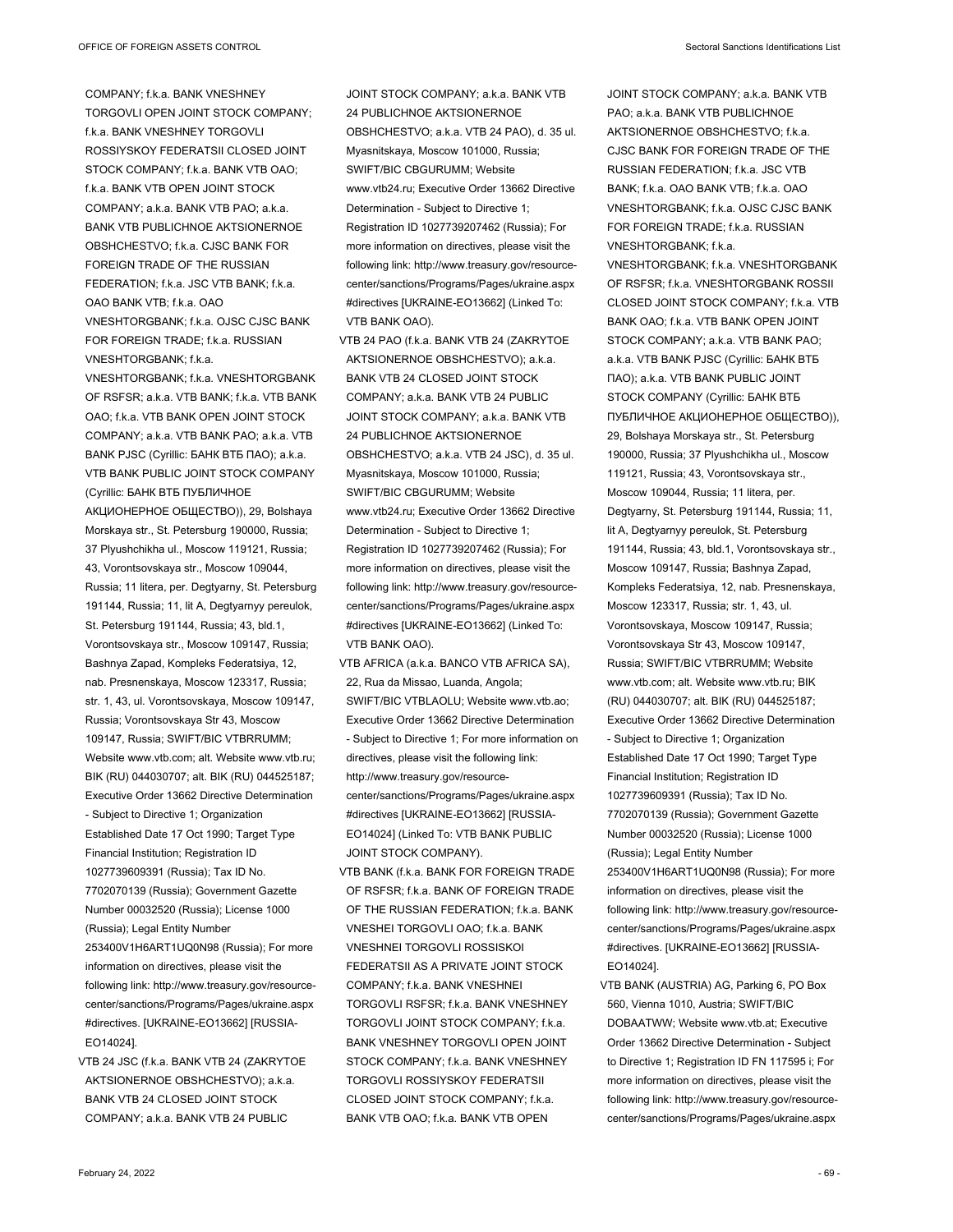#directives [UKRAINE-EO13662] (Linked To: VTB BANK OAO).

- VTB BANK ARMENIA CJSC (f.k.a. SAVINGS BANK OF THE REPUBLIC OF ARMENIA; a.k.a. VTB BANK ARMENIA CLOSED JOINT STOCK COMPANY), 46 Ul, Nalbandyan, Yerevan 375010, Armenia; SWIFT/BIC ARMJAM22; Website www.vtb.am; Executive Order 13662 Directive Determination - Subject to Directive 1; Target Type Financial Institution; For more information on directives, please visit the following link:
- http://www.treasury.gov/resourcecenter/sanctions/Programs/Pages/ukraine.aspx #directives [UKRAINE-EO13662] [RUSSIA-EO14024] (Linked To: VTB BANK PUBLIC JOINT STOCK COMPANY).
- VTB BANK ARMENIA CLOSED JOINT STOCK COMPANY (f.k.a. SAVINGS BANK OF THE REPUBLIC OF ARMENIA; a.k.a. VTB BANK ARMENIA CJSC), 46 Ul, Nalbandyan, Yerevan 375010, Armenia; SWIFT/BIC ARMJAM22; Website www.vtb.am; Executive Order 13662 Directive Determination - Subject to Directive 1; Target Type Financial Institution; For more information on directives, please visit the following link: http://www.treasury.gov/resourcecenter/sanctions/Programs/Pages/ukraine.aspx #directives [UKRAINE-EO13662] [RUSSIA-EO14024] (Linked To: VTB BANK PUBLIC JOINT STOCK COMPANY).
- VTB BANK AZERBAIJAN OPEN JOINT STOCK COMPANY (a.k.a. BANK VTB AZERBAIJAN OJSC; a.k.a. JSC VTB BANK AZERBAIJAN; f.k.a. OJSC AF BANK), 38 Khatai ave. Nasimi district, Baku AZ 1008, Azerbaijan; 60, Samed Vurgun str, Baku 1022, Azerbaijan; SWIFT/BIC VTBAAZ22; Website http://en.vtb.az/; Executive Order 13662 Directive Determination - Subject to Directive 1; Target Type Financial Institution; For more information on directives, please visit the following link:

http://www.treasury.gov/resourcecenter/sanctions/Programs/Pages/ukraine.aspx #directives [UKRAINE-EO13662] [RUSSIA-EO14024] (Linked To: VTB BANK PUBLIC JOINT STOCK COMPANY).

VTB BANK BELARUS (f.k.a. CJSC SLAVNEFTEBANK; a.k.a. CJSC VTB BANK BELARUS; a.k.a. VTB BANK BELARUS CJSC; a.k.a. VTB BANK BELARUS CLOSED JOINT STOCK COMPANY; a.k.a. VTB BANK BELARUS CLOSED JOINT STOCK COMPANY), 14, Moskovskaya Street, Minsk 220007, Belarus; SWIFT/BIC SLANBY22;

Website www.vtb-bank.by; Executive Order 13662 Directive Determination - Subject to Directive 1; Target Type Financial Institution; For more information on directives, please visit the following link:

- http://www.treasury.gov/resourcecenter/sanctions/Programs/Pages/ukraine.aspx #directives [UKRAINE-EO13662] [RUSSIA-EO14024] (Linked To: VTB BANK PUBLIC JOINT STOCK COMPANY).
- VTB BANK BELARUS CJSC (f.k.a. CJSC SLAVNEFTEBANK; a.k.a. CJSC VTB BANK BELARUS; a.k.a. VTB BANK BELARUS; a.k.a. VTB BANK BELARUS CLOSED JOINT STOCK COMPANY; a.k.a. VTB BANK BELARUS CLOSED JOINT STOCK COMPANY), 14, Moskovskaya Street, Minsk 220007, Belarus; SWIFT/BIC SLANBY22; Website www.vtbbank.by; Executive Order 13662 Directive Determination - Subject to Directive 1; Target Type Financial Institution; For more information on directives, please visit the following link: http://www.treasury.gov/resourcecenter/sanctions/Programs/Pages/ukraine.aspx #directives [UKRAINE-EO13662] [RUSSIA-EO14024] (Linked To: VTB BANK PUBLIC JOINT STOCK COMPANY).
- VTB BANK BELARUS CLOSED JOINT STOCK COMPANY (f.k.a. CJSC SLAVNEFTEBANK; a.k.a. CJSC VTB BANK BELARUS; a.k.a. VTB BANK BELARUS; a.k.a. VTB BANK BELARUS CJSC; a.k.a. VTB BANK BELARUS CLOSED JOINT STOCK COMPANY), 14, Moskovskaya Street, Minsk 220007, Belarus; SWIFT/BIC SLANBY22; Website www.vtb-bank.by; Executive Order 13662 Directive Determination - Subject to Directive 1; Target Type Financial Institution; For more information on directives, please visit the following link: http://www.treasury.gov/resourcecenter/sanctions/Programs/Pages/ukraine.aspx

#directives [UKRAINE-EO13662] [RUSSIA-EO14024] (Linked To: VTB BANK PUBLIC JOINT STOCK COMPANY).

VTB BANK BELARUS CLOSED JOINT STOCK COMPANY (f.k.a. CJSC SLAVNEFTEBANK; a.k.a. CJSC VTB BANK BELARUS; a.k.a. VTB BANK BELARUS; a.k.a. VTB BANK BELARUS CJSC; a.k.a. VTB BANK BELARUS CLOSED JOINT STOCK COMPANY), 14, Moskovskaya Street, Minsk 220007, Belarus; SWIFT/BIC SLANBY22; Website www.vtb-bank.by; Executive Order 13662 Directive Determination - Subject to Directive 1; Target Type Financial Institution; For more information on directives,

- please visit the following link: http://www.treasury.gov/resourcecenter/sanctions/Programs/Pages/ukraine.aspx #directives [UKRAINE-EO13662] [RUSSIA-EO14024] (Linked To: VTB BANK PUBLIC JOINT STOCK COMPANY). VTB BANK GEORGIA JOINT STOCK
- COMPANY (a.k.a. JSC VTB BANK GEORGIA; a.k.a. VTB BANK GEORGIA JSC; f.k.a. "UNITED GEORGIAN BANK"), 14, G. Chanturia Street, Tbilisi 0114, Georgia; SWIFT/BIC UGEBGE22; Website www.vtb.com.ge; Executive Order 13662 Directive Determination - Subject to Directive 1; Target Type Financial Institution; For more information on directives, please visit the following link: http://www.treasury.gov/resourcecenter/sanctions/Programs/Pages/ukraine.aspx #directives [UKRAINE-EO13662] [RUSSIA-

EO14024] (Linked To: VTB BANK PUBLIC JOINT STOCK COMPANY).

VTB BANK GEORGIA JSC (a.k.a. JSC VTB BANK GEORGIA; a.k.a. VTB BANK GEORGIA JOINT STOCK COMPANY; f.k.a. "UNITED GEORGIAN BANK"), 14, G. Chanturia Street, Tbilisi 0114, Georgia; SWIFT/BIC UGEBGE22; Website www.vtb.com.ge; Executive Order 13662 Directive Determination - Subject to Directive 1; Target Type Financial Institution; For more information on directives, please visit the following link:

http://www.treasury.gov/resourcecenter/sanctions/Programs/Pages/ukraine.aspx #directives [UKRAINE-EO13662] [RUSSIA-EO14024] (Linked To: VTB BANK PUBLIC JOINT STOCK COMPANY).

VTB BANK JSC BELGRADE (f.k.a. MOSKOVSKA BANKA AD; a.k.a. VTB BANKA AD BEOGRAD), 2 Balkanska street, Belgrade 11 000, Serbia; SWIFT/BIC MBBGRSBG; Website www.vtbbanka.rs; Executive Order 13662 Directive Determination - Subject to Directive 1; For more information on directives, please visit the following link:

http://www.treasury.gov/resource-

center/sanctions/Programs/Pages/ukraine.aspx #directives [UKRAINE-EO13662] (Linked To: VTB BANK OAO).

VTB BANK OAO (f.k.a. BANK FOR FOREIGN TRADE OF RSFSR; f.k.a. BANK OF FOREIGN TRADE OF THE RUSSIAN FEDERATION; f.k.a. BANK VNESHEI TORGOVLI OAO; f.k.a. BANK VNESHNEI TORGOVLI ROSSISKOI FEDERATSII AS A PRIVATE JOINT STOCK COMPANY; f.k.a. BANK VNESHNEI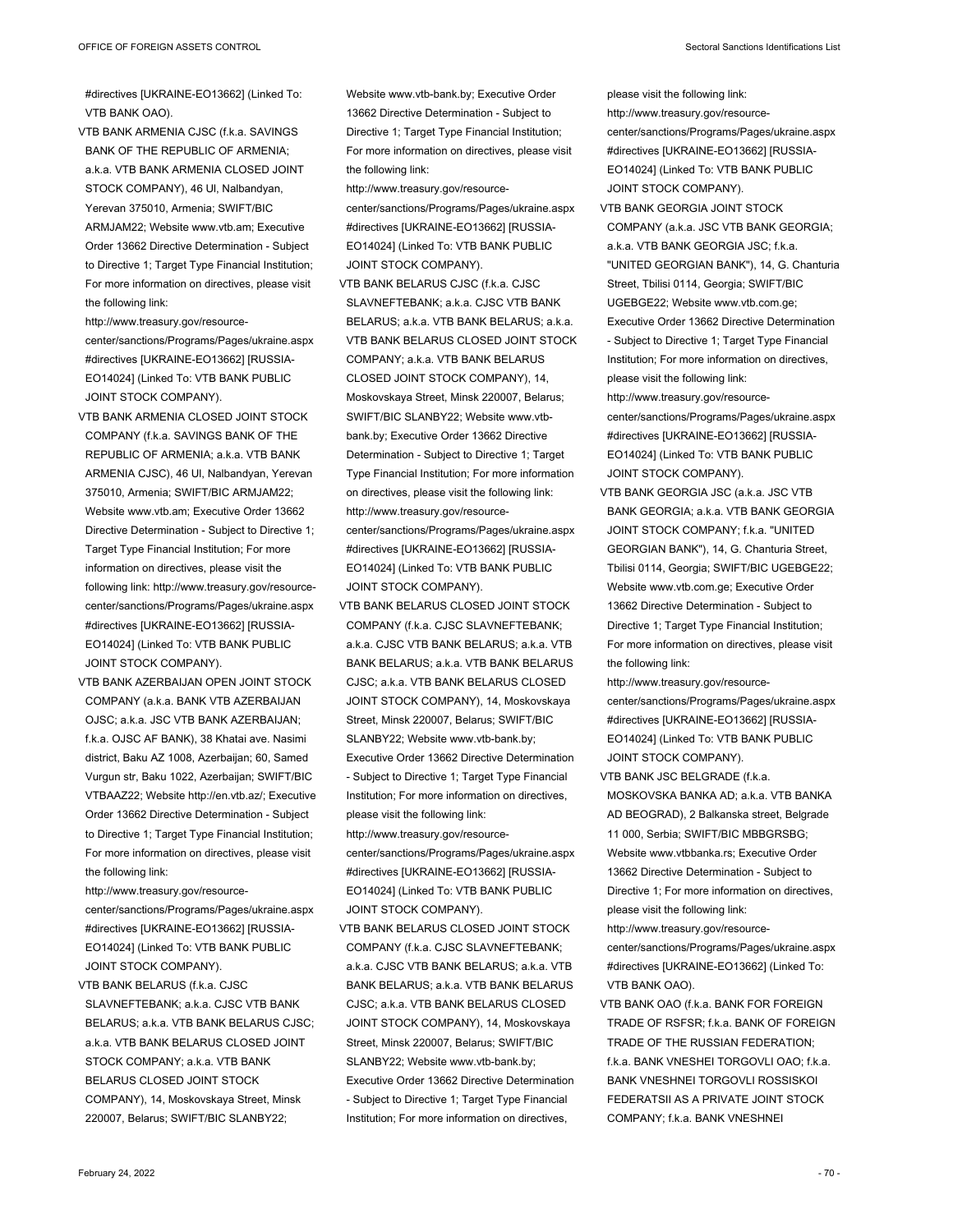TORGOVLI RSFSR; f.k.a. BANK VNESHNEY TORGOVLLJOINT STOCK COMPANY; f.k.a. BANK VNESHNEY TORGOVLI OPEN JOINT STOCK COMPANY; f.k.a. BANK VNESHNEY TORGOVLI ROSSIYSKOY FEDERATSII CLOSED JOINT STOCK COMPANY; f.k.a. BANK VTB OAO; f.k.a. BANK VTB OPEN JOINT STOCK COMPANY; a.k.a. BANK VTB PAO; a.k.a. BANK VTB PUBLICHNOE AKTSIONERNOE OBSHCHESTVO; f.k.a. CJSC BANK FOR FOREIGN TRADE OF THE RUSSIAN FEDERATION; f.k.a. JSC VTB BANK; f.k.a. OAO BANK VTB; f.k.a. OAO VNESHTORGBANK; f.k.a. OJSC CJSC BANK FOR FOREIGN TRADE; f.k.a. RUSSIAN VNESHTORGBANK; f.k.a. VNESHTORGBANK; f.k.a. VNESHTORGBANK OF RSFSR; f.k.a. VNESHTORGBANK ROSSII CLOSED JOINT STOCK COMPANY; a.k.a. VTB BANK; f.k.a. VTB BANK OPEN JOINT STOCK COMPANY; a.k.a. VTB BANK PAO; a.k.a. VTB BANK PJSC (Cyrillic: БАНК ВТБ ПАО); a.k.a. VTB BANK PUBLIC JOINT STOCK COMPANY (Cyrillic: БАНК ВТБ ПУБЛИЧНОЕ АКЦИОНЕРНОЕ ОБЩЕСТВО)), 29, Bolshaya Morskaya str., St. Petersburg 190000, Russia; 37 Plyushchikha ul., Moscow 119121, Russia; 43, Vorontsovskaya str., Moscow 109044, Russia; 11 litera, per. Degtyarny, St. Petersburg 191144, Russia; 11, lit A, Degtyarnyy pereulok, St. Petersburg 191144, Russia; 43, bld.1, Vorontsovskaya str., Moscow 109147, Russia; Bashnya Zapad, Kompleks Federatsiya, 12, nab. Presnenskaya, Moscow 123317, Russia; str. 1, 43, ul. Vorontsovskaya, Moscow 109147, Russia; Vorontsovskaya Str 43, Moscow 109147, Russia; SWIFT/BIC VTBRRUMM; Website www.vtb.com; alt. Website www.vtb.ru; BIK (RU) 044030707; alt. BIK (RU) 044525187; Executive Order 13662 Directive Determination - Subject to Directive 1; Organization Established Date 17 Oct 1990; Target Type Financial Institution; Registration ID 1027739609391 (Russia); Tax ID No. 7702070139 (Russia); Government Gazette Number 00032520 (Russia); License 1000 (Russia); Legal Entity Number 253400V1H6ART1UQ0N98 (Russia); For more information on directives, please visit the following link: http://www.treasury.gov/resourcecenter/sanctions/Programs/Pages/ukraine.aspx #directives. [UKRAINE-EO13662] [RUSSIA-EO14024].

VTB BANK OPEN JOINT STOCK COMPANY (f.k.a. BANK FOR FOREIGN TRADE OF RSFSR; f.k.a. BANK OF FOREIGN TRADE OF THE RUSSIAN FEDERATION; f.k.a. BANK VNESHEI TORGOVLI OAO; f.k.a. BANK VNESHNEI TORGOVLI ROSSISKOI FEDERATSII AS A PRIVATE JOINT STOCK COMPANY; f.k.a. BANK VNESHNEI TORGOVLI RSFSR; f.k.a. BANK VNESHNEY TORGOVLI JOINT STOCK COMPANY; f.k.a. BANK VNESHNEY TORGOVLI OPEN JOINT STOCK COMPANY; f.k.a. BANK VNESHNEY TORGOVLI ROSSIYSKOY FEDERATSII CLOSED JOINT STOCK COMPANY; f.k.a. BANK VTB OAO; f.k.a. BANK VTB OPEN JOINT STOCK COMPANY; a.k.a. BANK VTB PAO; a.k.a. BANK VTB PUBLICHNOE AKTSIONERNOE OBSHCHESTVO; f.k.a. CJSC BANK FOR FOREIGN TRADE OF THE RUSSIAN FEDERATION; f.k.a. JSC VTB BANK; f.k.a. OAO BANK VTB; f.k.a. OAO VNESHTORGBANK; f.k.a. OJSC CJSC BANK FOR FOREIGN TRADE; f.k.a. RUSSIAN VNESHTORGBANK; f.k.a. VNESHTORGBANK; f.k.a. VNESHTORGBANK OF RSFSR; f.k.a. VNESHTORGBANK ROSSII CLOSED JOINT STOCK COMPANY; a.k.a.

VTB BANK; f.k.a. VTB BANK OAO; a.k.a. VTB BANK PAO; a.k.a. VTB BANK PJSC (Cyrillic: БАНК ВТБ ПАО); a.k.a. VTB BANK PUBLIC JOINT STOCK COMPANY (Cyrillic: БАНК ВТБ ПУБЛИЧНОЕ АКЦИОНЕРНОЕ ОБЩЕСТВО)), 29, Bolshaya Morskaya str., St. Petersburg 190000, Russia; 37 Plyushchikha ul., Moscow 119121, Russia; 43, Vorontsovskaya str., Moscow 109044, Russia; 11 litera, per. Degtyarny, St. Petersburg 191144, Russia; 11, lit A, Degtyarnyy pereulok, St. Petersburg 191144, Russia; 43, bld.1, Vorontsovskaya str., Moscow 109147, Russia; Bashnya Zapad, Kompleks Federatsiya, 12, nab. Presnenskaya, Moscow 123317, Russia; str. 1, 43, ul. Vorontsovskaya, Moscow 109147, Russia; Vorontsovskaya Str 43, Moscow 109147, Russia; SWIFT/BIC VTBRRUMM; Website www.vtb.com; alt. Website www.vtb.ru; BIK (RU) 044030707; alt. BIK (RU) 044525187; Executive Order 13662 Directive Determination - Subject to Directive 1; Organization Established Date 17 Oct 1990; Target Type Financial Institution; Registration ID 1027739609391 (Russia); Tax ID No. 7702070139 (Russia); Government Gazette Number 00032520 (Russia); License 1000 (Russia); Legal Entity Number

253400V1H6ART1UQ0N98 (Russia); For more information on directives, please visit the following link: http://www.treasury.gov/resourcecenter/sanctions/Programs/Pages/ukraine.aspx #directives. [UKRAINE-EO13662] [RUSSIA-EO14024].

VTB BANK PAO (f.k.a. BANK FOR FOREIGN TRADE OF RSFSR; f.k.a. BANK OF FOREIGN TRADE OF THE RUSSIAN FEDERATION; f.k.a. BANK VNESHEI TORGOVLI OAO; f.k.a. BANK VNESHNEI TORGOVLI ROSSISKOI FEDERATSII AS A PRIVATE JOINT STOCK COMPANY; f.k.a. BANK VNESHNEI TORGOVLI RSFSR; f.k.a. BANK VNESHNEY TORGOVLI JOINT STOCK COMPANY; f.k.a. BANK VNESHNEY TORGOVLI OPEN JOINT STOCK COMPANY; f.k.a. BANK VNESHNEY TORGOVLI ROSSIYSKOY FEDERATSII CLOSED JOINT STOCK COMPANY; f.k.a. BANK VTB OAO; f.k.a. BANK VTB OPEN JOINT STOCK COMPANY; a.k.a. BANK VTB PAO; a.k.a. BANK VTB PUBLICHNOE AKTSIONERNOE OBSHCHESTVO; f.k.a. CJSC BANK FOR FOREIGN TRADE OF THE RUSSIAN FEDERATION; f.k.a. JSC VTB BANK; f.k.a. OAO BANK VTB; f.k.a. OAO VNESHTORGBANK; f.k.a. OJSC CJSC BANK FOR FOREIGN TRADE; f.k.a. RUSSIAN VNESHTORGBANK; f.k.a. VNESHTORGBANK; f.k.a. VNESHTORGBANK OF RSFSR; f.k.a. VNESHTORGBANK ROSSII CLOSED JOINT STOCK COMPANY; a.k.a. VTB BANK; f.k.a. VTB BANK OAO; f.k.a. VTB

BANK OPEN JOINT STOCK COMPANY; a.k.a. VTB BANK PJSC (Cyrillic: БАНК ВТБ ПАО); a.k.a. VTB BANK PUBLIC JOINT STOCK COMPANY (Cyrillic: БАНК ВТБ ПУБЛИЧНОЕ АКЦИОНЕРНОЕ ОБЩЕСТВО)), 29, Bolshaya Morskaya str., St. Petersburg 190000, Russia; 37 Plyushchikha ul., Moscow 119121, Russia; 43, Vorontsovskaya str., Moscow 109044, Russia; 11 litera, per. Degtyarny, St. Petersburg 191144, Russia; 11, lit A, Degtyarnyy pereulok, St. Petersburg 191144, Russia; 43, bld.1, Vorontsovskaya str., Moscow 109147, Russia; Bashnya Zapad, Kompleks Federatsiya, 12, nab. Presnenskaya, Moscow 123317, Russia; str. 1, 43, ul. Vorontsovskaya, Moscow 109147, Russia; Vorontsovskaya Str 43, Moscow 109147, Russia; SWIFT/BIC VTBRRUMM; Website www.vtb.com; alt. Website www.vtb.ru; BIK (RU) 044030707; alt. BIK (RU) 044525187; Executive Order 13662 Directive Determination - Subject to Directive 1; Organization

Established Date 17 Oct 1990; Target Type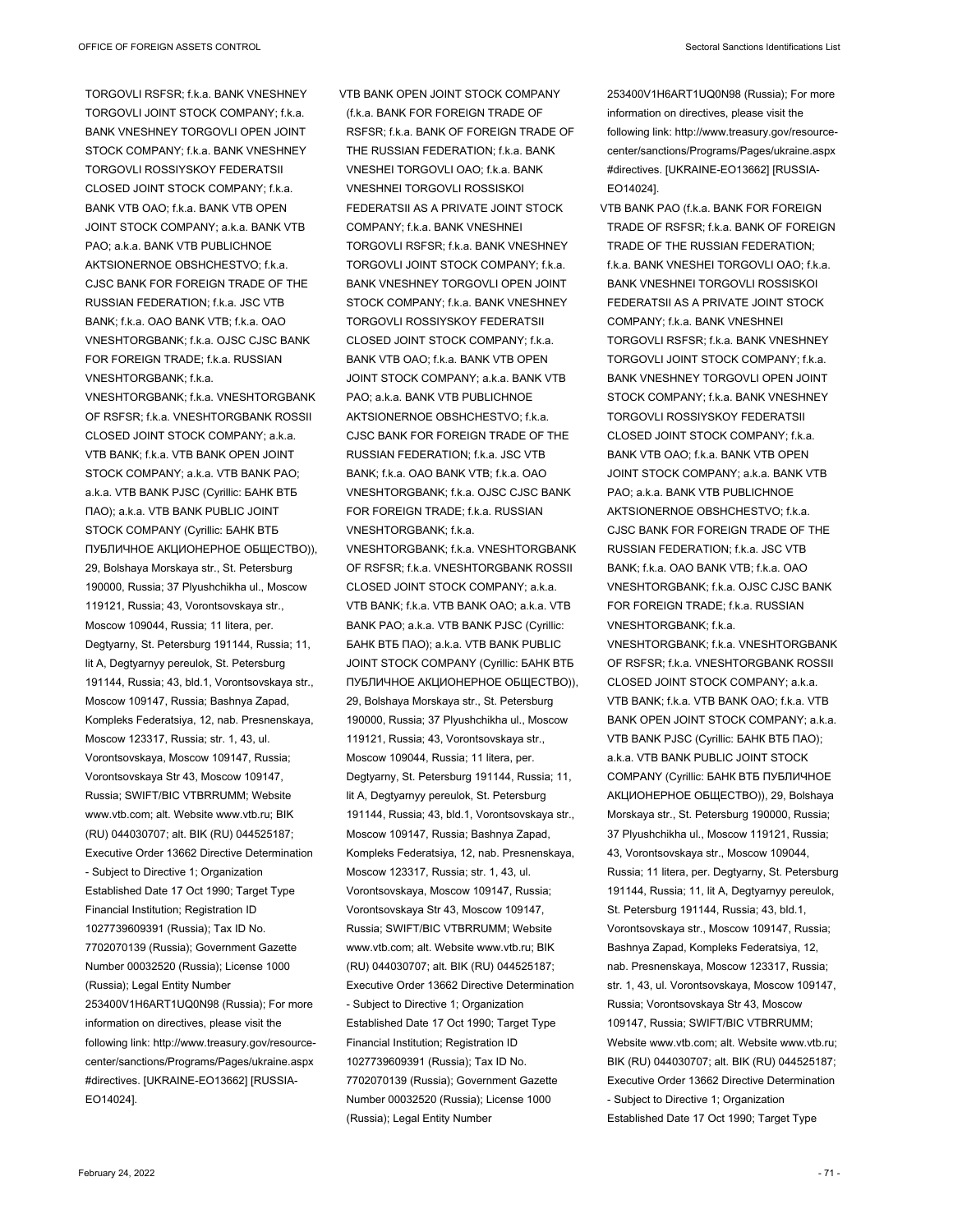Financial Institution; Registration ID 1027739609391 (Russia); Tax ID No. 7702070139 (Russia); Government Gazette Number 00032520 (Russia); License 1000 (Russia); Legal Entity Number 253400V1H6ART1UQ0N98 (Russia); For more information on directives, please visit the following link: http://www.treasury.gov/resourcecenter/sanctions/Programs/Pages/ukraine.aspx #directives. [UKRAINE-EO13662] [RUSSIA-EO14024].

VTB BANK PJSC (Cyrillic: БАНК ВТБ ПАО) (f.k.a. BANK FOR FOREIGN TRADE OF RSFSR; f.k.a. BANK OF FOREIGN TRADE OF THE RUSSIAN FEDERATION; f.k.a. BANK VNESHEI TORGOVLI OAO; f.k.a. BANK VNESHNEI TORGOVLI ROSSISKOI FEDERATSII AS A PRIVATE JOINT STOCK COMPANY; f.k.a. BANK VNESHNEI TORGOVLI RSFSR; f.k.a. BANK VNESHNEY TORGOVLI JOINT STOCK COMPANY; f.k.a. BANK VNESHNEY TORGOVLI OPEN JOINT STOCK COMPANY; f.k.a. BANK VNESHNEY TORGOVLI ROSSIYSKOY FEDERATSII CLOSED JOINT STOCK COMPANY; f.k.a. BANK VTB OAO; f.k.a. BANK VTB OPEN JOINT STOCK COMPANY; a.k.a. BANK VTB PAO: a.k.a. BANK VTB PUBLICHNOE AKTSIONERNOE OBSHCHESTVO; f.k.a. CJSC BANK FOR FOREIGN TRADE OF THE RUSSIAN FEDERATION; f.k.a. JSC VTB BANK; f.k.a. OAO BANK VTB; f.k.a. OAO VNESHTORGBANK; f.k.a. OJSC CJSC BANK FOR FOREIGN TRADE; f.k.a. RUSSIAN VNESHTORGBANK; f.k.a.

VNESHTORGBANK; f.k.a. VNESHTORGBANK OF RSFSR; f.k.a. VNESHTORGBANK ROSSII CLOSED JOINT STOCK COMPANY; a.k.a. VTB BANK; f.k.a. VTB BANK OAO; f.k.a. VTB BANK OPEN JOINT STOCK COMPANY; a.k.a. VTB BANK PAO; a.k.a. VTB BANK PUBLIC JOINT STOCK COMPANY (Cyrillic: БАНК ВТБ ПУБЛИЧНОЕ АКЦИОНЕРНОЕ ОБЩЕСТВО)), 29, Bolshaya Morskaya str., St. Petersburg 190000, Russia; 37 Plyushchikha ul., Moscow 119121, Russia; 43, Vorontsovskaya str., Moscow 109044, Russia; 11 litera, per. Degtyarny, St. Petersburg 191144, Russia; 11, lit A, Degtyarnyy pereulok, St. Petersburg 191144, Russia; 43, bld.1, Vorontsovskaya str., Moscow 109147, Russia; Bashnya Zapad, Kompleks Federatsiya, 12, nab. Presnenskaya, Moscow 123317, Russia; str. 1, 43, ul. Vorontsovskaya, Moscow 109147, Russia; Vorontsovskaya Str 43, Moscow 109147,

Russia; SWIFT/BIC VTBRRUMM; Website www.vtb.com; alt. Website www.vtb.ru; BIK (RU) 044030707; alt. BIK (RU) 044525187; Executive Order 13662 Directive Determination - Subject to Directive 1; Organization Established Date 17 Oct 1990; Target Type Financial Institution; Registration ID 1027739609391 (Russia); Tax ID No. 7702070139 (Russia); Government Gazette Number 00032520 (Russia); License 1000 (Russia); Legal Entity Number 253400V1H6ART1UQ0N98 (Russia); For more information on directives, please visit the following link: http://www.treasury.gov/resourcecenter/sanctions/Programs/Pages/ukraine.aspx #directives. [UKRAINE-EO13662] [RUSSIA-EO14024].

VTB BANK PUBLIC JOINT STOCK COMPANY (Cyrillic: БАНК ВТБ ПУБЛИЧНОЕ АКЦИОНЕРНОЕ ОБЩЕСТВО) (f.k.a. BANK FOR FOREIGN TRADE OF RSFSR; f.k.a. BANK OF FOREIGN TRADE OF THE RUSSIAN FEDERATION; f.k.a. BANK VNESHEI TORGOVLI OAO; f.k.a. BANK VNESHNEI TORGOVLI ROSSISKOI FEDERATSII AS A PRIVATE JOINT STOCK COMPANY; f.k.a. BANK VNESHNEI TORGOVLI RSFSR; f.k.a. BANK VNESHNEY TORGOVLI JOINT STOCK COMPANY; f.k.a. BANK VNESHNEY TORGOVLI OPEN JOINT STOCK COMPANY; f.k.a. BANK VNESHNEY TORGOVLI ROSSIYSKOY FEDERATSIL CLOSED JOINT STOCK COMPANY; f.k.a. BANK VTB OAO; f.k.a. BANK VTB OPEN JOINT STOCK COMPANY; a.k.a. BANK VTB PAO; a.k.a. BANK VTB PUBLICHNOE AKTSIONERNOE OBSHCHESTVO; f.k.a. CJSC BANK FOR FOREIGN TRADE OF THE RUSSIAN FEDERATION; f.k.a. JSC VTB BANK; f.k.a. OAO BANK VTB; f.k.a. OAO VNESHTORGBANK; f.k.a. OJSC CJSC BANK FOR FOREIGN TRADE; f.k.a. RUSSIAN VNESHTORGBANK; f.k.a. VNESHTORGBANK; f.k.a. VNESHTORGBANK OF RSFSR; f.k.a. VNESHTORGBANK ROSSII CLOSED JOINT STOCK COMPANY; a.k.a. VTB BANK; fk.a. VTB BANK OAO; fk.a. VTB BANK OPEN JOINT STOCK COMPANY; a.k.a. VTB BANK PAO; a.k.a. VTB BANK PJSC (Cyrillic: БАНК ВТБ ПАО)), 29, Bolshaya Morskaya str., St. Petersburg 190000, Russia; 37 Plyushchikha ul., Moscow 119121, Russia; 43, Vorontsovskaya str., Moscow 109044, Russia; 11 litera, per. Degtyarny, St. Petersburg

191144, Russia; 11, lit A, Degtyarnyy pereulok,

St. Petersburg 191144, Russia; 43, bld.1, Vorontsovskaya str., Moscow 109147, Russia; Bashnya Zapad, Kompleks Federatsiya, 12, nab. Presnenskaya, Moscow 123317, Russia; str. 1, 43, ul. Vorontsovskaya, Moscow 109147, Russia; Vorontsovskaya Str 43, Moscow 109147, Russia; SWIFT/BIC VTBRRUMM; Website www.vtb.com; alt. Website www.vtb.ru; BIK (RU) 044030707; alt. BIK (RU) 044525187; Executive Order 13662 Directive Determination - Subject to Directive 1; Organization Established Date 17 Oct 1990; Target Type Financial Institution; Registration ID 1027739609391 (Russia); Tax ID No. 7702070139 (Russia); Government Gazette Number 00032520 (Russia); License 1000 (Russia); Legal Entity Number 253400V1H6ART1UQ0N98 (Russia); For more information on directives, please visit the following link: http://www.treasury.gov/resourcecenter/sanctions/Programs/Pages/ukraine.aspx #directives. [UKRAINE-EO13662] [RUSSIA-EO14024].

VTB BANK, PJSC (a.k.a. PJSC VTB BANK (KIEV); a.k.a. PUBLICHNE AKTSIONERNE TOVARYSTVO VTB BANK; a.k.a. PUBLIC-JOINT STOCK COMPANY VTB BANK (UKRAINE); a.k.a. VTB BANK, PJSC (UKRAINE); a.k.a. VTB BANK, PUBLIC JOINT STOCK COMPANY), 8/26, Shevchenka boulevard/Pushkinska street, Kyiv 01004, Ukraine; 8/26 Pushkinskaya str/Shevchenko bulvr, Kiev 01004, Ukraine; SWIFT/BIC VTBRUAUK; Website www.vtb.com.ua; Executive Order 13662 Directive Determination - Subject to Directive 1; Government Gazette Number 14359319 (Ukraine); For more information on directives, please visit the following link: http://www.treasury.gov/resourcecenter/sanctions/Programs/Pages/ukraine.aspx #directives [UKRAINE-EO13662] (Linked To: VTB BANK OAO).

VTB BANK, PJSC (UKRAINE) (a.k.a. PJSC VTB BANK (KIEV); a.k.a. PUBLICHNE AKTSIONERNE TOVARYSTVO VTB BANK; a.k.a. PUBLIC-JOINT STOCK COMPANY VTB BANK (UKRAINE); a.k.a. VTB BANK, PJSC; a.k.a. VTB BANK, PUBLIC JOINT STOCK COMPANY), 8/26, Shevchenka boulevard/Pushkinska street, Kyiv 01004, Ukraine; 8/26 Pushkinskaya str/Shevchenko bulvr, Kiev 01004, Ukraine; SWIFT/BIC VTBRUAUK; Website www.vtb.com.ua; Executive Order 13662 Directive Determination - Subject to Directive 1; Government Gazette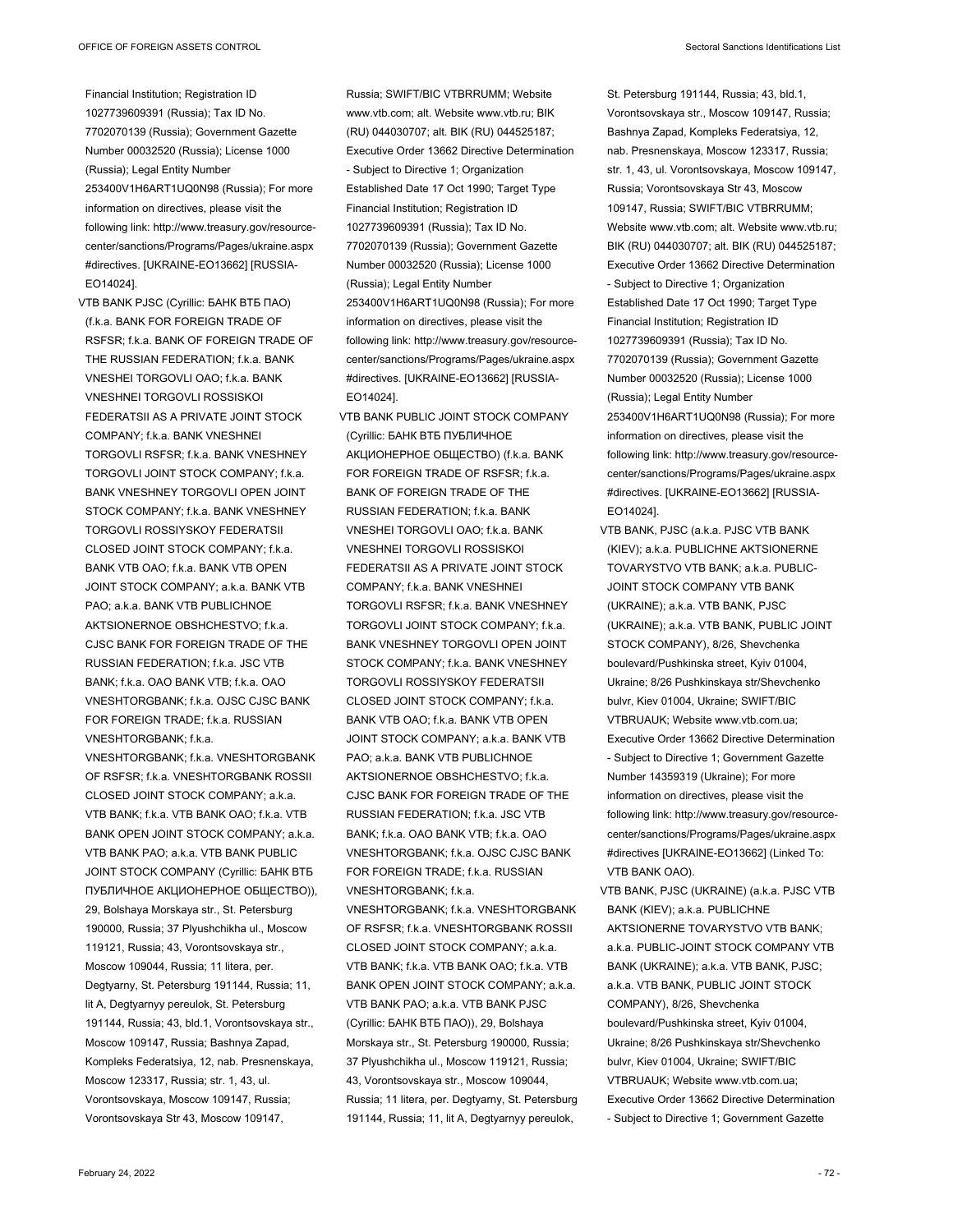- VTB BANK, PUBLIC JOINT STOCK COMPANY (a.k.a. PJSC VTB BANK (KIEV); a.k.a. PUBLICHNE AKTSIONERNE TOVARYSTVO VTB BANK; a.k.a. PUBLIC-JOINT STOCK COMPANY VTB BANK (UKRAINE); a.k.a. VTB BANK, PJSC; a.k.a. VTB BANK, PJSC (UKRAINE)), 8/26, Shevchenka boulevard/Pushkinska street, Kyiv 01004, Ukraine; 8/26 Pushkinskaya str/Shevchenko bulvr, Kiev 01004, Ukraine; SWIFT/BIC VTBRUAUK; Website www.vtb.com.ua; Executive Order 13662 Directive Determination - Subject to Directive 1; Government Gazette Number 14359319 (Ukraine); For more information on directives, please visit the following link: http://www.treasury.gov/resourcecenter/sanctions/Programs/Pages/ukraine.aspx #directives [UKRAINE-EO13662] (Linked To: VTB BANK OAO).
- VTB BANKA AD BEOGRAD (f.k.a. MOSKOVSKA BANKA AD; a.k.a. VTB BANK JSC BELGRADE), 2 Balkanska street, Belgrade 11 000, Serbia; SWIFT/BIC MBBGRSBG; Website www.vtbbanka.rs; Executive Order 13662 Directive Determination - Subject to Directive 1; For more information on directives, please visit the following link:

http://www.treasury.gov/resourcecenter/sanctions/Programs/Pages/ukraine.aspx #directives [UKRAINE-EO13662] (Linked To: VTB BANK OAO).

VTB CAPITAL HOLDING CJSC (a.k.a. HOLDING VTB CAPITAL CJSC; a.k.a. KHOLDING VTB KAPITAL ZAKRYTOE AKTSIONERNOE OBSHCHESTVO; a.k.a. VTB CAPITAL HOLDING ZAO; a.k.a. VTB CAPITAL HOLDINGS CLOSED JOINT STOCK COMPANY; a.k.a. VTB CAPITAL JSC), 12 Presnenskaya nab., Moscow 123100, Russia; 4th Lesnoy Pereulok 4, Capital Plaza, Moscow 125047, Russia; Room 410, Stolyarniy Pereulok 3, bld 34, Moscow 123022, Russia; Website http://vtbcapital.com; Executive Order 13662 Directive Determination - Subject to Directive 1; Target Type Financial Institution; Registration ID 1097746344596 (Russia); For more information on directives, please visit the following link: http://www.treasury.gov/resourcecenter/sanctions/Programs/Pages/ukraine.aspx

#directives [UKRAINE-EO13662] [RUSSIA-EO14024] (Linked To: VTB BANK PUBLIC JOINT STOCK COMPANY).

VTB CAPITAL HOLDING ZAO (a.k.a. HOLDING VTB CAPITAL CJSC; a.k.a. KHOLDING VTB KAPITAL ZAKRYTOE AKTSIONERNOE OBSHCHESTVO; a.k.a. VTB CAPITAL HOLDING CJSC; a.k.a. VTB CAPITAL HOLDINGS CLOSED JOINT STOCK COMPANY; a.k.a. VTB CAPITAL JSC), 12 Presnenskaya nab., Moscow 123100, Russia; 4th Lesnoy Pereulok 4, Capital Plaza, Moscow 125047, Russia; Room 410, Stolyarniy Pereulok 3, bld 34, Moscow 123022, Russia; Website http://vtbcapital.com; Executive Order 13662 Directive Determination - Subject to Directive 1; Target Type Financial Institution; Registration ID 1097746344596 (Russia); For more information on directives, please visit the following link: http://www.treasury.gov/resourcecenter/sanctions/Programs/Pages/ukraine.aspx #directives [UKRAINE-EO13662] [RUSSIA-EO14024] (Linked To: VTB BANK PUBLIC JOINT STOCK COMPANY).

- VTB CAPITAL HOLDINGS CLOSED JOINT STOCK COMPANY (a.k.a. HOLDING VTB CAPITAL CJSC; a.k.a. KHOLDING VTB KAPITAL ZAKRYTOE AKTSIONERNOE OBSHCHESTVO; a.k.a. VTB CAPITAL HOLDING CJSC; a.k.a. VTB CAPITAL HOLDING ZAO; a.k.a. VTB CAPITAL JSC), 12 Presnenskaya nab., Moscow 123100, Russia; 4th Lesnoy Pereulok 4, Capital Plaza, Moscow 125047, Russia; Room 410, Stolyarniy Pereulok 3, bld 34, Moscow 123022, Russia; Website http://vtbcapital.com; Executive Order 13662 Directive Determination - Subject to Directive 1; Target Type Financial Institution; Registration ID 1097746344596 (Russia); For more information on directives, please visit the following link: http://www.treasury.gov/resourcecenter/sanctions/Programs/Pages/ukraine.aspx #directives [UKRAINE-EO13662] [RUSSIA-EO14024] (Linked To: VTB BANK PUBLIC JOINT STOCK COMPANY).
- VTB CAPITAL JSC (a.k.a. HOLDING VTB CAPITAL CJSC; a.k.a. KHOLDING VTB KAPITAL ZAKRYTOE AKTSIONERNOE OBSHCHESTVO; a.k.a. VTB CAPITAL HOLDING CJSC; a.k.a. VTB CAPITAL HOLDING ZAO; a.k.a. VTB CAPITAL HOLDINGS CLOSED JOINT STOCK COMPANY), 12 Presnenskaya nab., Moscow 123100, Russia; 4th Lesnoy Pereulok 4, Capital Plaza, Moscow 125047, Russia; Room 410,

Stolyarniy Pereulok 3, bld 34, Moscow 123022, Russia; Website http://vtbcapital.com; Executive Order 13662 Directive Determination - Subject to Directive 1; Target Type Financial Institution; Registration ID 1097746344596 (Russia); For more information on directives, please visit the following link: http://www.treasury.gov/resourcecenter/sanctions/Programs/Pages/ukraine.aspx #directives [UKRAINE-EO13662] [RUSSIA-EO14024] (Linked To: VTB BANK PUBLIC JOINT STOCK COMPANY).

- VTB DC LIMITED (a.k.a. LIMITED LIABILITY COMPANY VTB DC; a.k.a. LLC VTB DC; a.k.a. VTB DC LTD), Room 47, office XIV, 8 Brestskaya Street, Moscow 125047, Russia; d. 35 str. 1, Prospect Leningradski, Moscow 125284, Russia; Executive Order 13662 Directive Determination - Subject to Directive 1; Organization Established Date 2011; Registration Number 5117746058733 (Russia); For more information on directives, please visit the following link:
- http://www.treasury.gov/resourcecenter/sanctions/Programs/Pages/ukraine.aspx #directives [UKRAINE-EO13662] [RUSSIA-EO14024] (Linked To: VTB BANK PUBLIC JOINT STOCK COMPANY).
- VTB DC LTD (a.k.a. LIMITED LIABILITY COMPANY VTB DC; a.k.a. LLC VTB DC; a.k.a. VTB DC LIMITED), Room 47, office XIV, 8 Brestskaya Street, Moscow 125047, Russia; d. 35 str. 1, Prospect Leningradski, Moscow 125284, Russia; Executive Order 13662 Directive Determination - Subject to Directive 1; Organization Established Date 2011; Registration Number 5117746058733 (Russia); For more information on directives, please visit the following link:
- http://www.treasury.gov/resourcecenter/sanctions/Programs/Pages/ukraine.aspx #directives [UKRAINE-EO13662] [RUSSIA-EO14024] (Linked To: VTB BANK PUBLIC JOINT STOCK COMPANY).
- VTB FACTORING LIMITED (a.k.a. OBSHCHESTVO S OGRANICHENNOI OTVETSTVENNOSTYU VTB FAKTORING; a.k.a. VTB FACTORING LTD; a.k.a. VTB FAKTORING OOO), d. 52 str. 1 nab.Kosmodamianskaya, Moscow 115054, Russia; Website www.vtbf.ru; Executive Order 13662 Directive Determination - Subject to Directive 1; Target Type Financial Institution; Registration ID 5087746611145 (Russia); For more information on directives, please visit the following link: http://www.treasury.gov/resource-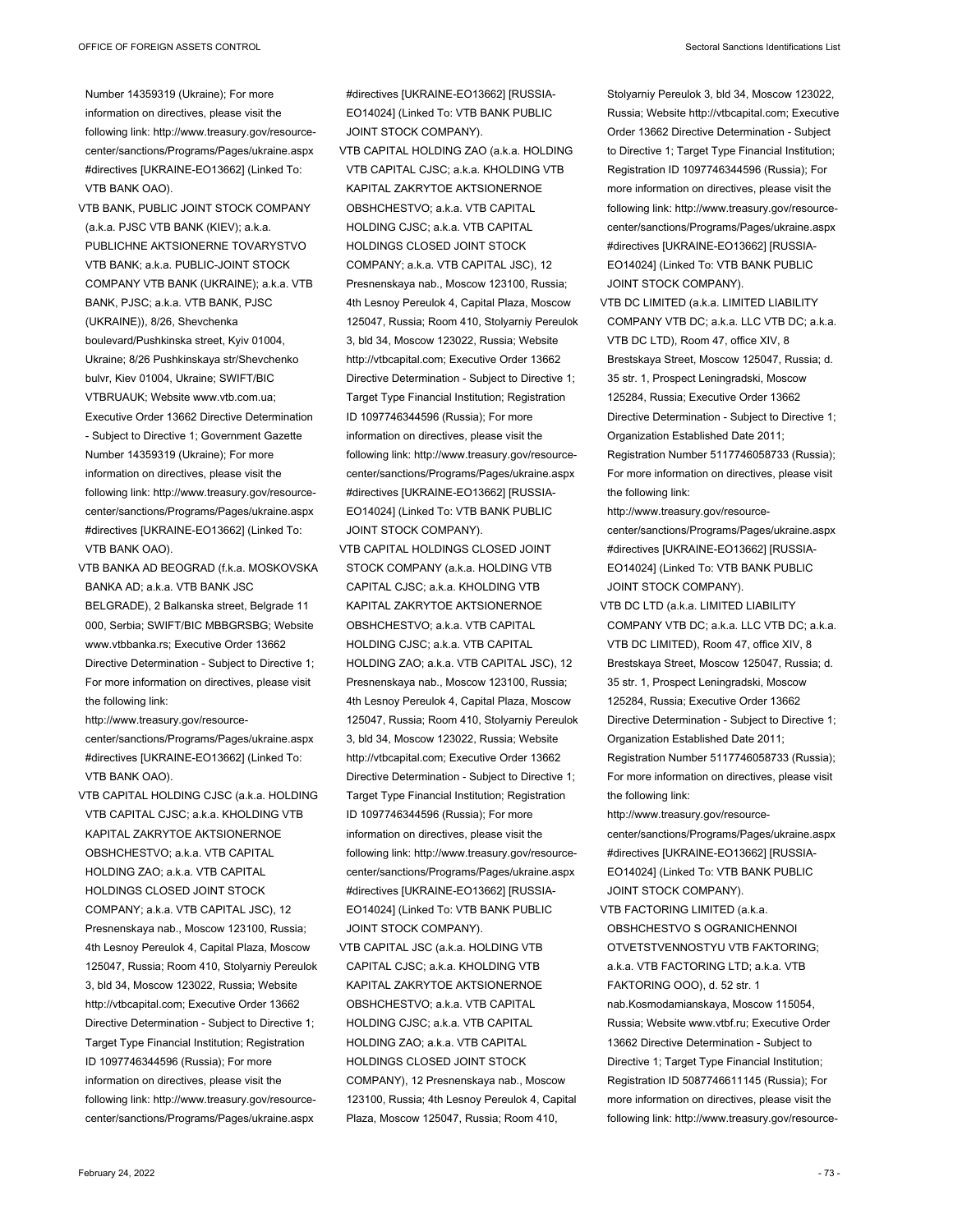center/sanctions/Programs/Pages/ukraine.aspx #directives [UKRAINE-EO13662] [RUSSIA-EO14024] (Linked To: VTB BANK PUBLIC JOINT STOCK COMPANY).

- VTB FACTORING LTD (a.k.a. OBSHCHESTVO S OGRANICHENNOI OTVETSTVENNOSTYU VTB FAKTORING; a.k.a. VTB FACTORING LIMITED; a.k.a. VTB FAKTORING OOO), d. 52 str. 1 nab.Kosmodamianskaya, Moscow 115054, Russia; Website www.vtbf.ru; Executive Order 13662 Directive Determination - Subject to Directive 1; Target Type Financial Institution; Registration ID 5087746611145 (Russia); For more information on directives, please visit the following link: http://www.treasury.gov/resourcecenter/sanctions/Programs/Pages/ukraine.aspx #directives [UKRAINE-EO13662] [RUSSIA-EO14024] (Linked To: VTB BANK PUBLIC JOINT STOCK COMPANY).
- VTB FAKTORING OOO (a.k.a. OBSHCHESTVO S OGRANICHENNOI OTVETSTVENNOSTYU VTB FAKTORING; a.k.a. VTB FACTORING LIMITED; a.k.a. VTB FACTORING LTD), d. 52 str. 1 nab.Kosmodamianskaya, Moscow 115054, Russia; Website www.vtbf.ru; Executive Order 13662 Directive Determination - Subject to Directive 1; Target Type Financial Institution; Registration ID 5087746611145 (Russia); For more information on directives, please visit the following link: http://www.treasury.gov/resourcecenter/sanctions/Programs/Pages/ukraine.aspx #directives [UKRAINE-EO13662] [RUSSIA-EO14024] (Linked To: VTB BANK PUBLIC JOINT STOCK COMPANY).
- VTB INSURANCE LIMITED (a.k.a. INSURANCE COMPANY VTB-INSURANCE LIMITED; a.k.a. INSURANCE COMPANY VTB-INSURANCE, LTD; f.k.a. OBSHCHESTVO S OGRANICHENNOI OTVETSTVENNOSTYU STRAKHOVOI KAPITAL; a.k.a. VTB STRAKHOVANIE SK OOO; a.k.a. VTB STRAKHOVANIE STRAKHOVAYA KOMPANIYA OOO), str. 1 8 Chistoprudnyy bulvar, Moscow 101000, Russia; Website www.vtbins.ru; Executive Order 13662 Directive Determination - Subject to Directive 1; Registration ID 1027700462514 (Russia); For more information on directives, please visit the following link: http://www.treasury.gov/resourcecenter/sanctions/Programs/Pages/ukraine.aspx #directives [UKRAINE-EO13662] (Linked To: VTB BANK OAO).

VTB LEASING OPEN JOINT-STOCK COMPANY (a.k.a. JSC VTB LEASING; a.k.a. VTB LIZING, OAO; a.k.a. VTB LIZING, OTKRYTOE AKTSIONERNOE OBSHCHESTVO; a.k.a. VTB-LEASING, OJSC), 2nd Volkonskiy pereulok 10, Moscow 127473, Russia; 43 str. 1 ul. Vorontsovskaya, Moscow 109147, Russia; Website www.vtb-leasing.ru; Executive Order 13662 Directive Determination - Subject to Directive 1; Registration ID 1037700259244 (Russia); For more information on directives, please visit the following link: http://www.treasury.gov/resourcecenter/sanctions/Programs/Pages/ukraine.aspx #directives [UKRAINE-EO13662] (Linked To: VTB BANK OAO).

- VTB LIZING, OAO (a.k.a. JSC VTB LEASING; a.k.a. VTB LEASING OPEN JOINT-STOCK COMPANY; a.k.a. VTB LIZING, OTKRYTOE AKTSIONERNOE OBSHCHESTVO; a.k.a. VTB-LEASING, OJSC), 2nd Volkonskiy pereulok 10, Moscow 127473, Russia; 43 str. 1 ul. Vorontsovskaya, Moscow 109147, Russia; Website www.vtb-leasing.ru; Executive Order 13662 Directive Determination - Subject to Directive 1; Registration ID 1037700259244 (Russia); For more information on directives, please visit the following link:
- http://www.treasury.gov/resourcecenter/sanctions/Programs/Pages/ukraine.aspx #directives [UKRAINE-EO13662] (Linked To: VTB BANK OAO).
- VTB LIZING, OTKRYTOE AKTSIONERNOE OBSHCHESTVO (a.k.a. JSC VTB LEASING; a.k.a. VTB LEASING OPEN JOINT-STOCK COMPANY; a.k.a. VTB LIZING, OAO; a.k.a. VTB-LEASING, OJSC), 2nd Volkonskiy pereulok 10, Moscow 127473, Russia; 43 str. 1 ul. Vorontsovskaya, Moscow 109147, Russia; Website www.vtb-leasing.ru; Executive Order 13662 Directive Determination - Subject to Directive 1; Registration ID 1037700259244 (Russia); For more information on directives, please visit the following link:

http://www.treasury.gov/resourcecenter/sanctions/Programs/Pages/ukraine.aspx #directives [UKRAINE-EO13662] (Linked To: VTB BANK OAO).

VTB NEDVIZHIMOST, OOO (a.k.a. OBSHCHESTVO S OGRANICHENNOI OTVETSTVENNOSTYU VTB NEDVIZHIMOST; a.k.a. VTB REAL ESTATE LIMITED LIABILITY COMPANY; a.k.a. VTB REAL ESTATE, LLC), d.70 ul. Mosfilmovskaya, Moscow 119590, Russia; Executive Order 13662 Directive

Determination - Subject to Directive 1; Registration ID 1117746272907 (Russia); For more information on directives, please visit the following link: http://www.treasury.gov/resourcecenter/sanctions/Programs/Pages/ukraine.aspx #directives [UKRAINE-EO13662] (Linked To: VTB BANK OAO).

- VTB PENSION ADMINISTRATOR LIMITED (a.k.a. OBSHCHESTVO S OGRANICHENNOI OTVETSTVENNOSTYU VTB PENSIONNY ADMINISTRATOR; a.k.a. VTB PENSION ADMINISTRATOR LTD; a.k.a. VTB PENSIONNY ADMINISTRATOR OOO), d. 52 str. 1 nab.Kosmodamianskaya, Moscow 115054, Russia; Executive Order 13662 Directive Determination - Subject to Directive 1; Organization Type: Activities of holding companies; Registration ID 1097746178232 (Russia); For more information on directives, please visit the following link: http://www.treasury.gov/resourcecenter/sanctions/Programs/Pages/ukraine.aspx #directives [UKRAINE-EO13662] [RUSSIA-EO14024] (Linked To: VTB BANK PUBLIC
- JOINT STOCK COMPANY). VTB PENSION ADMINISTRATOR LTD (a.k.a. OBSHCHESTVO S OGRANICHENNOI OTVETSTVENNOSTYU VTB PENSIONNY ADMINISTRATOR; a.k.a. VTB PENSION ADMINISTRATOR LIMITED; a.k.a. VTB PENSIONNY ADMINISTRATOR OOO), d. 52 str. 1 nab.Kosmodamianskaya, Moscow 115054, Russia; Executive Order 13662 Directive Determination - Subject to Directive 1; Organization Type: Activities of holding companies; Registration ID 1097746178232 (Russia); For more information on directives, please visit the following link:
- http://www.treasury.gov/resourcecenter/sanctions/Programs/Pages/ukraine.aspx #directives [UKRAINE-EO13662] [RUSSIA-EO14024] (Linked To: VTB BANK PUBLIC JOINT STOCK COMPANY).
- VTB PENSIONNY ADMINISTRATOR OOO (a.k.a. OBSHCHESTVO S OGRANICHENNOI OTVETSTVENNOSTYU VTB PENSIONNY ADMINISTRATOR; a.k.a. VTB PENSION ADMINISTRATOR LIMITED; a.k.a. VTB PENSION ADMINISTRATOR LTD), d. 52 str. 1 nab.Kosmodamianskaya, Moscow 115054, Russia; Executive Order 13662 Directive Determination - Subject to Directive 1; Organization Type: Activities of holding companies; Registration ID 1097746178232 (Russia); For more information on directives,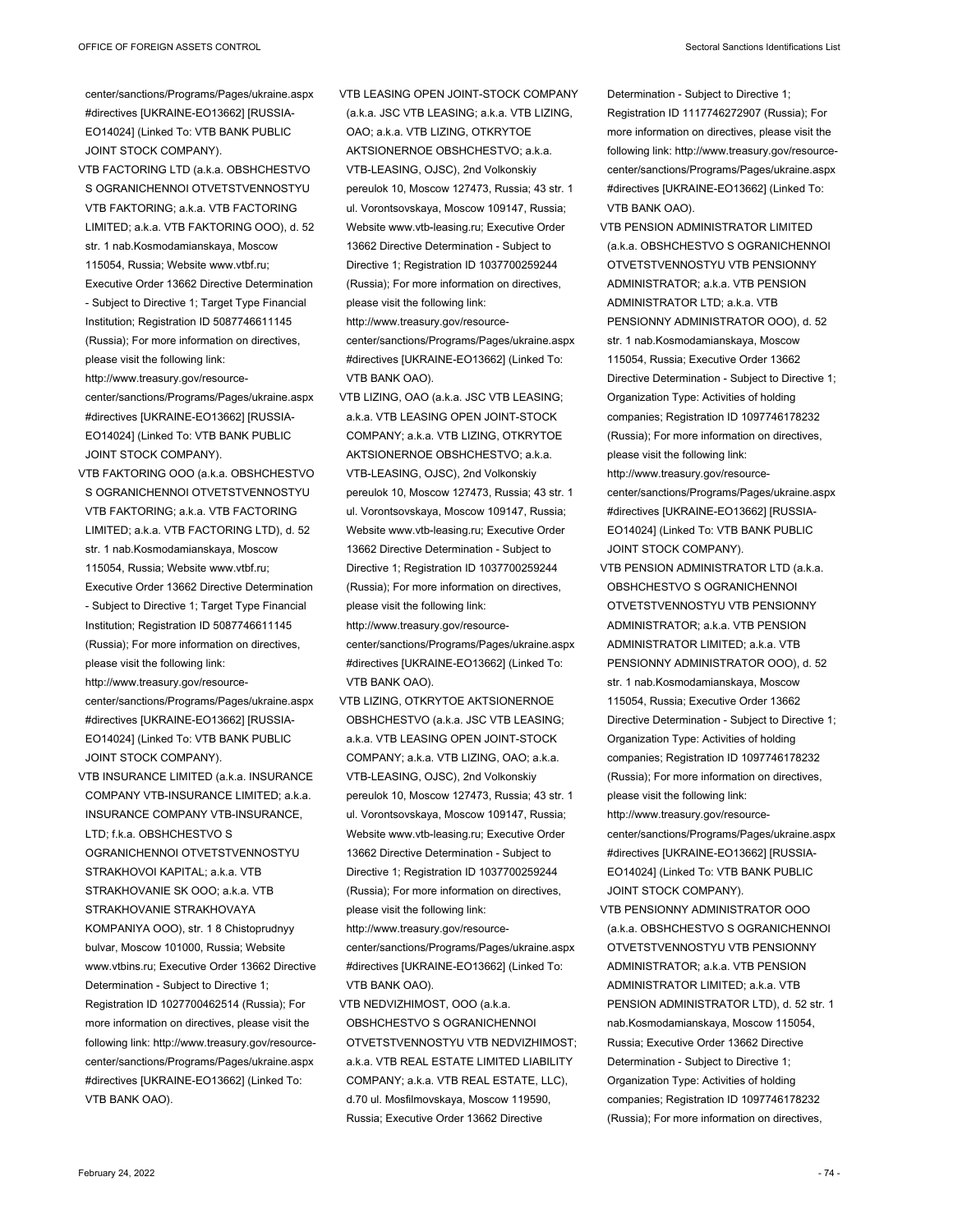please visit the following link: http://www.treasury.gov/resourcecenter/sanctions/Programs/Pages/ukraine.aspx #directives [UKRAINE-EO13662] [RUSSIA-EO14024] (Linked To: VTB BANK PUBLIC JOINT STOCK COMPANY).

- VTB REAL ESTATE LIMITED LIABILITY COMPANY (a.k.a. OBSHCHESTVO S OGRANICHENNOI OTVETSTVENNOSTYU VTB NEDVIZHIMOST; a.k.a. VTB NEDVIZHIMOST, OOO; a.k.a. VTB REAL ESTATE, LLC), d.70 ul. Mosfilmovskaya, Moscow 119590, Russia; Executive Order 13662 Directive Determination - Subject to Directive 1; Registration ID 1117746272907 (Russia); For more information on directives, please visit the following link: http://www.treasury.gov/resourcecenter/sanctions/Programs/Pages/ukraine.aspx #directives [UKRAINE-EO13662] (Linked To: VTB BANK OAO).
- VTB REAL ESTATE, LLC (a.k.a. OBSHCHESTVO S OGRANICHENNOI OTVETSTVENNOSTYU VTB NEDVIZHIMOST; a.k.a. VTB NEDVIZHIMOST, OOO; a.k.a. VTB REAL ESTATE LIMITED LIABILITY COMPANY), d.70 ul. Mosfilmovskaya, Moscow 119590, Russia; Executive Order 13662 Directive Determination - Subject to Directive 1; Registration ID 1117746272907 (Russia); For more information on directives, please visit the following link: http://www.treasury.gov/resourcecenter/sanctions/Programs/Pages/ukraine.aspx #directives [UKRAINE-EO13662] (Linked To: VTB BANK OAO).
- VTB REGISTRAR (a.k.a. JOINT STOCK COMPANY VTB REGISTRAR; a.k.a. JSC VTB REGISTRAR; a.k.a. VTB REGISTRAR CJSC; a.k.a. VTB REGISTRAR CLOSED JOINT STOCK COMPANY), 23, Pravdy Street, Moscow 125040, Russia; Website www.vtbreg.ru; BIK (RU) 044525745; Executive Order 13662 Directive Determination - Subject to Directive 1; Registration Number 1045605469744 (Russia); For more information on directives, please visit the following link: http://www.treasury.gov/resourcecenter/sanctions/Programs/Pages/ukraine.aspx #directives [UKRAINE-EO13662] [RUSSIA-EO14024] (Linked To: VTB BANK PUBLIC JOINT STOCK COMPANY).
- VTB REGISTRAR CJSC (a.k.a. JOINT STOCK COMPANY VTB REGISTRAR; a.k.a. JSC VTB REGISTRAR; a.k.a. VTB REGISTRAR; a.k.a. VTB REGISTRAR CLOSED JOINT STOCK

COMPANY), 23, Pravdy Street, Moscow 125040, Russia; Website www.vtbreg.ru; BIK (RU) 044525745; Executive Order 13662 Directive Determination - Subject to Directive 1; Registration Number 1045605469744 (Russia); For more information on directives, please visit the following link:

- http://www.treasury.gov/resourcecenter/sanctions/Programs/Pages/ukraine.aspx #directives [UKRAINE-EO13662] [RUSSIA-EO14024] (Linked To: VTB BANK PUBLIC JOINT STOCK COMPANY).
- VTB REGISTRAR CLOSED JOINT STOCK COMPANY (a.k.a. JOINT STOCK COMPANY VTB REGISTRAR; a.k.a. JSC VTB REGISTRAR; a.k.a. VTB REGISTRAR; a.k.a. VTB REGISTRAR CJSC), 23, Pravdy Street, Moscow 125040, Russia; Website www.vtbreg.ru; BIK (RU) 044525745; Executive Order 13662 Directive Determination - Subject to Directive 1; Registration Number 1045605469744 (Russia); For more information on directives, please visit the following link: http://www.treasury.gov/resourcecenter/sanctions/Programs/Pages/ukraine.aspx #directives [UKRAINE-EO13662] [RUSSIA-EO14024] (Linked To: VTB BANK PUBLIC JOINT STOCK COMPANY).
- VTB SPECIALIZED DEPOSITORY CJSC (a.k.a. CJS VTB SPECIALIZED DEPOSITORY; a.k.a. VTB SPECIALIZED DEPOSITORY CLOSED JOINT STOCK COMPANY), 35 Myasnitskaya Street, Moscow 101000, Russia; Website www.odk.ru; Executive Order 13662 Directive Determination - Subject to Directive 1; Organization Established Date 04 Jul 1996; Target Type Financial Institution; Registration Number 1027739157522 (Russia); For more information on directives, please visit the following link: http://www.treasury.gov/resourcecenter/sanctions/Programs/Pages/ukraine.aspx #directives [UKRAINE-EO13662] [RUSSIA-EO14024] (Linked To: VTB BANK PUBLIC JOINT STOCK COMPANY).
- VTB SPECIALIZED DEPOSITORY CLOSED JOINT STOCK COMPANY (a.k.a. CJS VTB SPECIALIZED DEPOSITORY; a.k.a. VTB SPECIALIZED DEPOSITORY CJSC), 35 Myasnitskaya Street, Moscow 101000, Russia; Website www.odk.ru; Executive Order 13662 Directive Determination - Subject to Directive 1; Organization Established Date 04 Jul 1996; Target Type Financial Institution; Registration Number 1027739157522 (Russia); For more information on directives, please visit the

following link: http://www.treasury.gov/resourcecenter/sanctions/Programs/Pages/ukraine.aspx #directives [UKRAINE-EO13662] [RUSSIA-EO14024] (Linked To: VTB BANK PUBLIC JOINT STOCK COMPANY).

- VTB STRAKHOVANIE SK OOO (a.k.a. INSURANCE COMPANY VTB-INSURANCE LIMITED; a.k.a. INSURANCE COMPANY VTB-INSURANCE, LTD; f.k.a. OBSHCHESTVO S OGRANICHENNOI OTVETSTVENNOSTYU STRAKHOVOI KAPITAL; a.k.a. VTB INSURANCE LIMITED; a.k.a. VTB STRAKHOVANIE STRAKHOVAYA KOMPANIYA OOO), str. 1 8 Chistoprudnyy bulvar, Moscow 101000, Russia; Website www.vtbins.ru; Executive Order 13662 Directive Determination - Subject to Directive 1; Registration ID 1027700462514 (Russia); For more information on directives, please visit the following link: http://www.treasury.gov/resourcecenter/sanctions/Programs/Pages/ukraine.aspx #directives [UKRAINE-EO13662] (Linked To: VTB BANK OAO).
- VTB STRAKHOVANIE STRAKHOVAYA KOMPANIYA OOO (a.k.a. INSURANCE COMPANY VTB-INSURANCE LIMITED; a.k.a. INSURANCE COMPANY VTB-INSURANCE, LTD; f.k.a. OBSHCHESTVO S OGRANICHENNOI OTVETSTVENNOSTYU STRAKHOVOI KAPITAL; a.k.a. VTB INSURANCE LIMITED; a.k.a. VTB STRAKHOVANIE SK OOO), str. 18 Chistoprudnyy bulvar, Moscow 101000, Russia; Website www.vtbins.ru; Executive Order 13662 Directive Determination - Subject to Directive 1; Registration ID 1027700462514 (Russia); For more information on directives, please visit the following link: http://www.treasury.gov/resourcecenter/sanctions/Programs/Pages/ukraine.aspx #directives [UKRAINE-EO13662] (Linked To: VTB BANK OAO).
- VTB-LEASING, OJSC (a.k.a. JSC VTB LEASING; a.k.a. VTB LEASING OPEN JOINT-STOCK COMPANY; a.k.a. VTB LIZING, OAO; a.k.a. VTB LIZING, OTKRYTOE AKTSIONERNOE OBSHCHESTVO), 2nd Volkonskiy pereulok 10, Moscow 127473, Russia; 43 str. 1 ul. Vorontsovskaya, Moscow 109147, Russia; Website www.vtb-leasing.ru; Executive Order 13662 Directive Determination - Subject to Directive 1; Registration ID 1037700259244 (Russia); For more information on directives, please visit the following link: http://www.treasury.gov/resourcecenter/sanctions/Programs/Pages/ukraine.aspx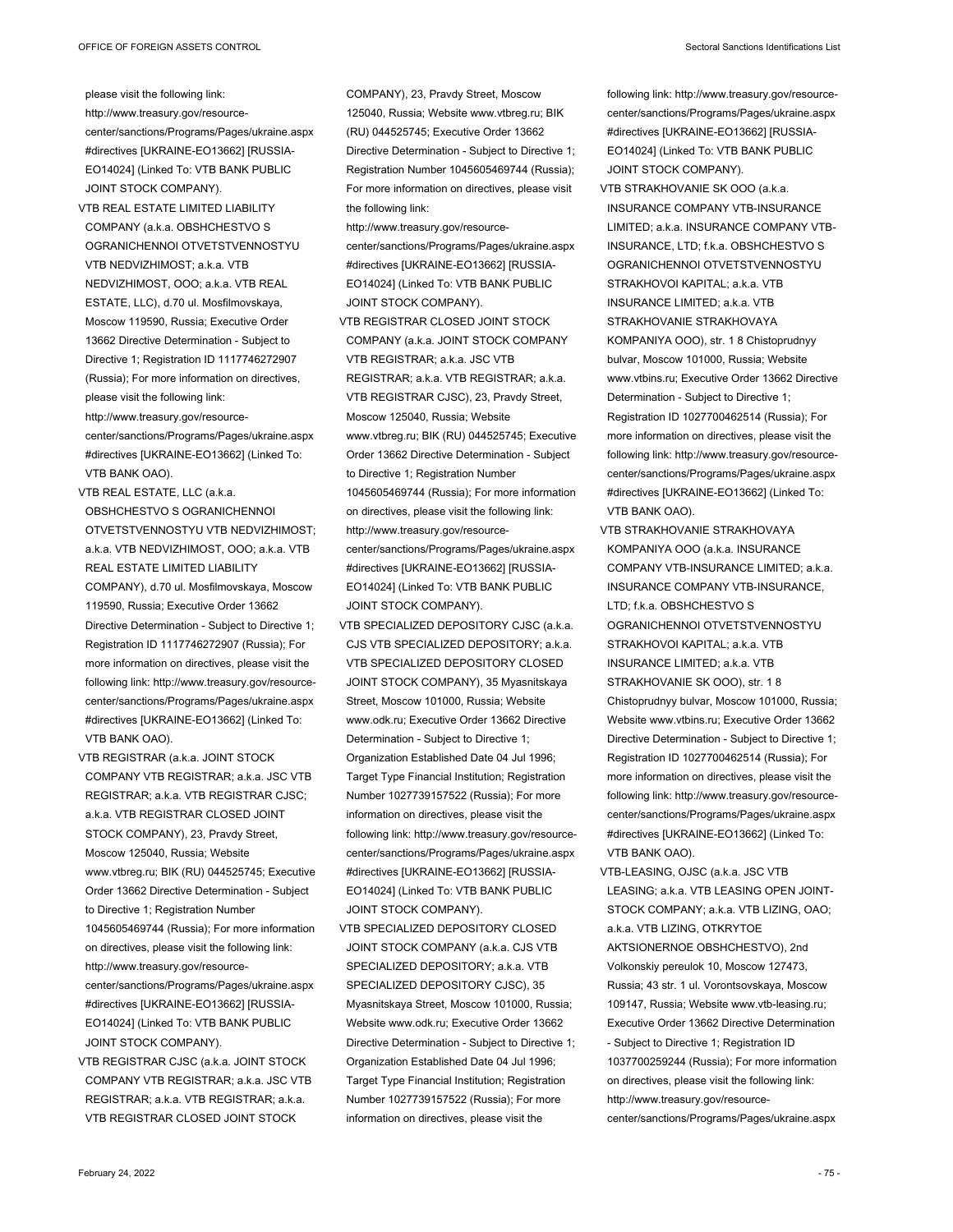#directives [UKRAINE-EO13662] (Linked To: VTB BANK OAO).

ZAKRYTOE AKTSIONERNOE OBSHCHESTVO FEDERALNY CENTR PROEKTNOGO FINANSIROVANIYA (a.k.a. FEDERAL CENTER FOR PROJECT FINANCE; a.k.a. FTSPF, OAO; a.k.a. OAO FEDERALNY TSENTR PROEKTNOGO FINANSIROVANIYA; a.k.a. "FCPF"), d. 14 prospekt Olimpiski, Moscow 129090, Russia; Website fcpf.ru; Executive Order 13662 Directive Determination - Subject to Directive 1; Public Registration Number 1027739088410; For more information on directives, please visit the following link: http://www.treasury.gov/resourcecenter/sanctions/Programs/Pages/ukraine.aspx #directives. [UKRAINE-EO13662] (Linked To: STATE CORPORATION BANK FOR DEVELOPMENT AND FOREIGN ECONOMIC AFFAIRS VNESHECONOMBANK). ZAKRYTOE AKTSIONERNOE OBSHCHESTVO

KHOMYAKOVSKI KHLADOKOMBINAT (a.k.a. CLOSED JOINT STOCK COMPANY 'HOMIAKOVSKIY COLD STORAGE COMPLEX'; a.k.a. KHOMYAKOVSKI KHLADOKOMBINAT, ZAO; a.k.a. ZAKRYTOE AKTSIONERNOE OBSHCHESTVO 'KHOMYAKOVSKI KHLADOKOMBINAT'), 16V ul. Khomyakovskaya Pos. Khomyakova, Tula, Tulskaya Obl. 300098, Russia; 16 Homiakovskaya Str., Homiakovo, Tula, Russia; Executive Order 13662 Directive Determination - Subject to Directive 1; Registration ID 1047100123586; Government Gazette Number 59192911; For more information on directives, please visit the following link: http://www.treasury.gov/resourcecenter/sanctions/Programs/Pages/ukraine.aspx

#directives. [UKRAINE-EO13662] (Linked To: RUSSIAN AGRICULTURAL BANK). ZAKRYTOE AKTSIONERNOE OBSHCHESTVO

'KHOMYAKOVSKI KHLADOKOMBINAT' (a.k.a. CLOSED JOINT STOCK COMPANY 'HOMIAKOVSKIY COLD STORAGE COMPLEX'; a.k.a. KHOMYAKOVSKI KHLADOKOMBINAT, ZAO; f.k.a. ZAKRYTOE AKTSIONERNOE OBSHCHESTVO KHOMYAKOVSKI KHLADOKOMBINAT), 16V ul. Khomyakovskaya Pos. Khomyakova, Tula, Tulskaya Obl. 300098, Russia; 16 Homiakovskaya Str., Homiakovo, Tula, Russia; Executive Order 13662 Directive Determination - Subject to Directive 1; Registration ID 1047100123586; Government Gazette Number 59192911; For more information on directives,

please visit the following link: http://www.treasury.gov/resourcecenter/sanctions/Programs/Pages/ukraine.aspx #directives. [UKRAINE-EO13662] (Linked To: RUSSIAN AGRICULTURAL BANK). ZAKRYTOE AKTSIONERNOE OBSHCHESTVO KOMMERCHESKI BANK GLOBEKS (a.k.a. AKTSIONERNOE OBSHCHESTVO KOMMERCHESKI BANK GLOBEKS; f.k.a. CJSC GLOBEXBANK; a.k.a. GLOBEKSBANK, AO; a.k.a. GLOBEX COMMERCIAL BANK, JOINT STOCK COMPANY; a.k.a. GLOBEXBANK), d. 59 str. 2 ul. Zemlyanoi Val, Moscow 109004, Russia; SWIFT/BIC GLOBRUMM; Website globexbank.ru; Executive Order 13662 Directive Determination - Subject to Directive 1; Public Registration Number 1027739326010; All offices worldwide; for more information on directives, please visit the following link: http://www.treasury.gov/resourcecenter/sanctions/Programs/Pages/ukraine.aspx #directives. [UKRAINE-EO13662] (Linked To: STATE CORPORATION BANK FOR DEVELOPMENT AND FOREIGN ECONOMIC AFFAIRS VNESHECONOMBANK). ZAKRYTOE AKTSIONERNOE OBSHCHESTVO KRASLESINVEST (a.k.a. CJSC

KRASLESINVEST; a.k.a. KRASLESINVEST CJSC; a.k.a. KRASLESINVEST, ZAO; a.k.a. THE CLOSED JOINT-STOCK COMPANY KRASLESINVEST), d. 35 A ul. Partizana Zheleznyaka, Krasnoyarsk, Krasnoyarski krai 660022, Russia; Website kraslesinvest.ru; Executive Order 13662 Directive Determination - Subject to Directive 1; Public Registration Number 1082468004574; For more information on directives, please visit the following link: http://www.treasury.gov/resourcecenter/sanctions/Programs/Pages/ukraine.aspx #directives. [UKRAINE-EO13662] (Linked To: STATE CORPORATION BANK FOR DEVELOPMENT AND FOREIGN ECONOMIC AFFAIRS VNESHECONOMBANK).

ZAKRYTOE AKTSIONERNOE OBSHCHESTVO NEGOSUDARSTVENNY PENSIONNY FOND SBERBANKA (a.k.a. CJSC NON-STATE PENSION FUND OF SBERBANK; a.k.a. JOINT STOCK COMPANY SBERBANK PRIVATE PENSION FUND; f.k.a.

NEGOSUDARSTVENNY PENSIONNY FOND SBERBANKA; a.k.a. NPF SBERBANKA ZAO; a.k.a. SBERBANK PPF JSC; a.k.a. SBERBANK PRIVATE PENSION FUND CLOSED JOINT STOCK COMPANY), d. 31 G ul. Shabolovka,

Moscow 115162, Russia; Website www.npfsberbanka.ru; Executive Order 13662 Directive Determination - Subject to Directive 1; Executive Order 14024 Directive Information - For more information on directives, please visit the following link:

https://home.treasury.gov/policy-

issues/financial-sanctions/sanctions-programsand-country-information/russian-harmfulforeign-activities-sanctions#directives; Listing Date (EO 14024 Directive 2): 24 Feb 2022; Effective Date (EO 14024 Directive 2): 26 Mar 2022; Registration ID 1147799009160 (Russia); Tax ID No. 7725352740 (Russia); For more information on directives, please visit the following link: http://www.treasury.gov/resourcecenter/sanctions/Programs/Pages/ukraine.aspx #directives [UKRAINE-EO13662] [RUSSIA-EO14024] (Linked To: PUBLIC JOINT STOCK COMPANY SBERBANK OF RUSSIA).

- ZAKRYTOE AKTSIONERNOE OBSHCHESTVO RASSVET (a.k.a. OAO 'RASSVET'; a.k.a. OPEN JOINT STOCK COMPANY 'RASSVET'; a.k.a. OTKRYTOE AKTSIONERNOE OBSHCHESTVO 'RASSVET'; a.k.a. RASSVET, OAO), D. Retyum, Luzhski Raion, Leningradskaya Obl. 188230, Russia; Retiun Village, Lujskiy District, Leningrad Region, Russia; Website www.emitent-spb.ru; Email Address lugarassvet@mail.ru; Executive Order 13662 Directive Determination - Subject to Directive 1; Registration ID 1024701557726; Tax ID No. 4710004180; Government Gazette Number 00547371; For more information on directives, please visit the following link: http://www.treasury.gov/resourcecenter/sanctions/Programs/Pages/ukraine.aspx #directives. [UKRAINE-EO13662] (Linked To: RUSSIAN AGRICULTURAL BANK).
- ZAKRYTOE AKTSIONERNOE OBSHCHESTVO SBERBANK AVTOMATIZIROVANNAYA SISTEMA TORGOV (a.k.a. JOINT STOCK COMPANY SBERBANK AUTOMATED TRADE SYSTEM; a.k.a. JOINT STOCK COMPANY SBERBANK-AUTOMATED SYSTEM FOR TRADING; a.k.a. JSC SBERBANK-AUTOMATED SYSTEM FOR TRADING; a.k.a. SBERBANK-AST JSC; a.k.a. SBERBANK-AST ZAO; a.k.a. SBERBANK-AUTOMATED TRADING SYSTEM CLOSED JOINT STOCK COMPANY), d. 24 str. 2 ul. Novoslobodskaya, Moscow 127055, Russia; 12 B. Savvinsky Lane, building 9, floor 1, office 1, room 1, Moscow 119435, Russia; Website www.sberbank-ast.ru; Executive Order 13662 Directive Determination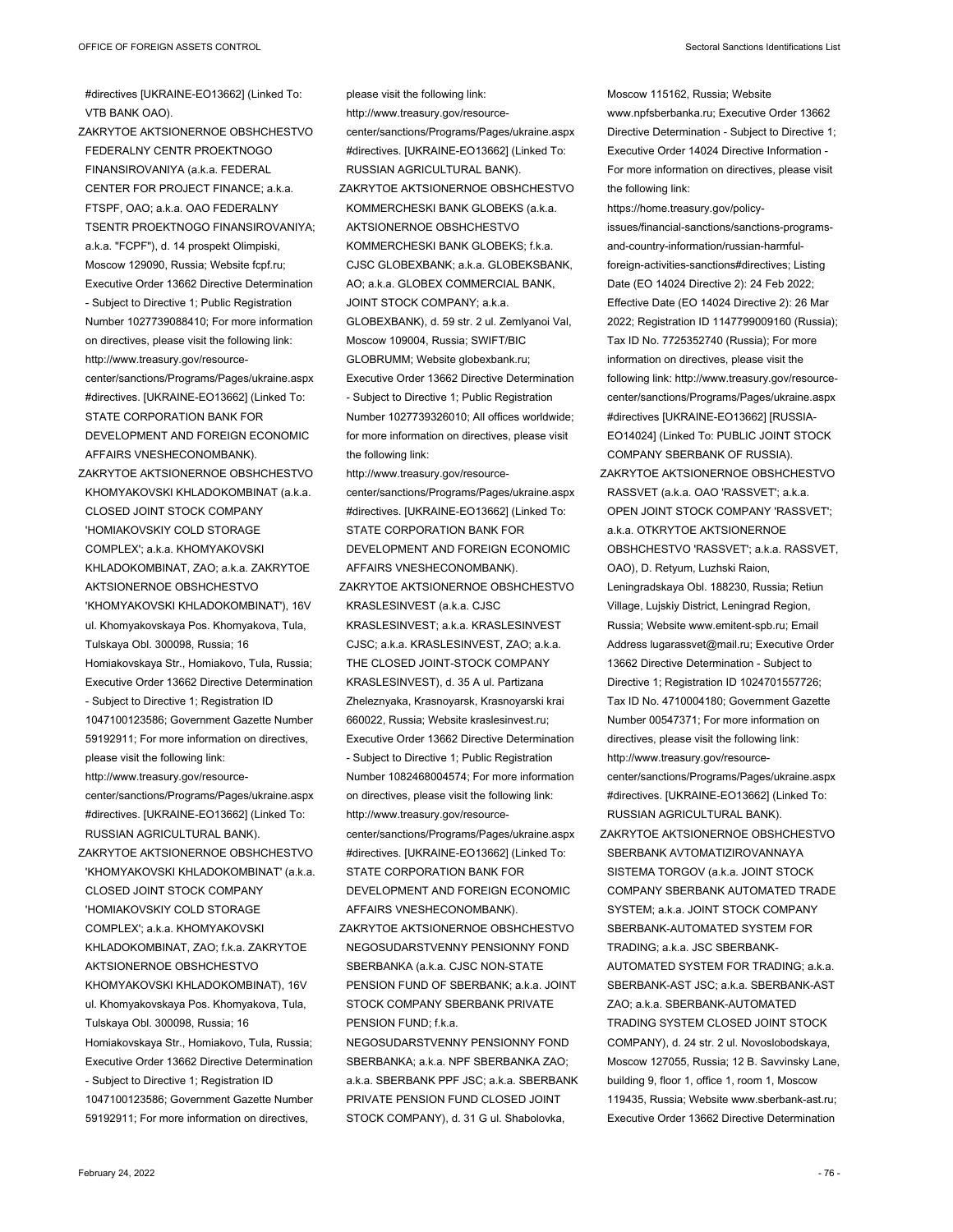- Subject to Directive 1; Executive Order 14024 Directive Information - For more information on directives, please visit the following link: https://home.treasury.gov/policyissues/financial-sanctions/sanctions-programsand-country-information/russian-harmfulforeign-activities-sanctions#directives; Listing Date (EO 14024 Directive 2): 24 Feb 2022; Effective Date (EO 14024 Directive 2): 26 Mar 2022; Registration ID 1027707000441 (Russia); Tax ID No. 7707308480 (Russia); For more information on directives, please visit the following link: http://www.treasury.gov/resourcecenter/sanctions/Programs/Pages/ukraine.aspx #directives [UKRAINE-EO13662] [RUSSIA-EO14024] (Linked To: PUBLIC JOINT STOCK COMPANY SBERBANK OF RUSSIA).

ZAKRYTOE AKTSIONERNOE OBSHCHESTVO SBERBANK -TEKHNOLOGII (a.k.a. CJSC SBERBANK-TECHNOLOGY; a.k.a. CLOSED JOINT STOCK COMPANY SBERBANK - TECHNOLOGY; a.k.a. SBERBANK TECHNOLOGIES CLOSED JOINT STOCK COMPANY; a.k.a. SBERTEKH, ZAO), d.10 nab.Novodanilovskaya, Moscow 117105, Russia; Executive Order 13662 Directive Determination - Subject to Directive 1; Registration ID 1117746533926 (Russia); For more information on directives, please visit the following link: http://www.treasury.gov/resourcecenter/sanctions/Programs/Pages/ukraine.aspx #directives [UKRAINE-EO13662] (Linked To: SBERBANK OF RUSSIA).

ZAKRYTOE AKTSIONERNOE OBSHCHESTVO SISTEMA HALS (a.k.a. GALS-DEVELOPMENT, OAO; a.k.a. HALS DEVELOPMENT OJSC; a.k.a. HALS-DEVELOPMENT JSC; a.k.a. HALS-DEVELOPMENT, OJSC; a.k.a. JOINT STOCK COMPANY HALS-DEVELOPMENT; a.k.a. OTKRYTOE AKTSIONERNOE OBSHCHESTVO GALS DEVELOPMENT), d. 35 str. 4 ul. Tatarskaya B, Moscow 115184,

Russia; Website www.hals-development.ru; Executive Order 13662 Directive Determination - Subject to Directive 1; Registration ID 1027739002510 (Russia); For more information on directives, please visit the following link: http://www.treasury.gov/resourcecenter/sanctions/Programs/Pages/ukraine.aspx

#directives [UKRAINE-EO13662] (Linked To: VTB BANK OAO).

ZAO 'AVTOMATIZIROVANNIY BANKOVSKIY TECHNOLOGII' (a.k.a. AUTOMATED BANKING TECHNOLOGIES CJSC; a.k.a.

CJSC 'AUTOMATED BANKING TECHNOLOGIES'; a.k.a. JOINT STOCK COMPANY 'AVTOMATIZIROVANNYYEE BANKOVSKIYE TEKHNOLOGII'), Street Pushechnaya, D. 5, G., Moscow 107031, Russia; Executive Order 13662 Directive Determination - Subject to Directive 1; Tax ID No. 7702026595 (Russia); For more information on directives, please visit the following link: http://www.treasury.gov/resourcecenter/sanctions/Programs/Pages/ukraine.aspx #directives [UKRAINE-EO13662] (Linked To: BANK OF MOSCOW).

- ZAO 'FINANSOVY ASSISTANT' (a.k.a. CJSC 'FINANSOVY ASSISTANT'; a.k.a. FINANSOVY ASSISTENT CJSC), d. 4/10 str. 1 ul. Sadovaya-Triumphalnaya, Moscow, Russia; Executive Order 13662 Directive Determination - Subject to Directive 1; For more information on directives, please visit the following link: https://www.treasury.gov/resourcecenter/sanctions/Programs/Pages/ukraine.aspx #directives [UKRAINE-EO13662] (Linked To: BANK OF MOSCOW).
- ZAO NOVYE FINANSOVYE TEKHNOLOGII (a.k.a. CLOSED JOINT-STOCK COMPANY NOVYE FINANSOVYE TEKHNOLOGII; a.k.a. NEW FINANCIAL TECHNOLOGIES OOO), Vavilova Street, Building 52, Corpus 2, Moscow 117296, Russia; Yaroslavskaya Street, Building 50, Room 208, Uglich, Yaroslav Oblast 152610, Russia; Executive Order 13662 Directive Determination - Subject to Directive 1; Registration ID 1027739195692; Tax ID No. 7736144212; For more information on directives, please visit the following link: https://www.treasury.gov/resourcecenter/sanctions/Programs/Pages/ukraine.aspx #directives [UKRAINE-EO13662] (Linked To: GAZPROMBANK OAO).
- "BANK FOR DEVELOPMENT" (f.k.a. BANK FOR FOREIGN TRADE OF THE U.S.S.R.; a.k.a. GK VEB.RF; a.k.a. GOSUDARSTVENNAYA KORPORATSIYA RAZVITIYA VEB.RF; a.k.a. STATE CORPORATION BANK FOR DEVELOPMENT AND FOREIGN ECONOMIC AFFAIRS VNESHECONOMBANK; a.k.a. STATE DEVELOPMENT CORPORATION VEB.RF (Cyrillic: ГОСУДАРСТВЕННАЯ КОРПОРАЦИЯ РАЗВИТИЯ ВЭБ.РФ); a.k.a. VEB.RF (Cyrillic: ВЭБ.РФ); f.k.a. VNESHECONOMBANK; f.k.a. VNESHEKONOMBANK GK; f.k.a. VNESHEKONOMBANK SSSR; a.k.a. "VEB"), Akademik Sakharov Ave 9, Moscow 107996,

Russia; Pr-kt, Akademika Sakharova, D. 9, Moscow 107078, Russia (Cyrillic: Пр-Кт Академика Сахарова, Д. 9, Город Москва 107078, Russia); SWIFT/BIC BFEARUMM; Website www.veb.ru; BIK (RU) 044525060; Executive Order 13662 Directive Determination - Subject to Directive 1; Organization Established Date 18 Aug 1922; Target Type State-Owned Enterprise; alt. Target Type Financial Institution; Tax ID No. 7750004150 (Russia); Government Gazette Number 00005061 (Russia); Registration Number 1077711000102 (Russia); For more information on directives, please visit the following link: http://www.treasury.gov/resourcecenter/sanctions/Programs/Pages/ukraine.aspx #directives. [UKRAINE-EO13662] [RUSSIA-EO14024].

"FCPF" (a.k.a. FEDERAL CENTER FOR PROJECT FINANCE; a.k.a. FTSPF, OAO; a.k.a. OAO FEDERALNY TSENTR PROEKTNOGO FINANSIROVANIYA; f.k.a. ZAKRYTOE AKTSIONERNOE OBSHCHESTVO FEDERALNY CENTR PROEKTNOGO FINANSIROVANIYA), d. 14 prospekt Olimpiski, Moscow 129090, Russia; Website fcpf.ru; Executive Order 13662 Directive Determination - Subject to Directive 1; Public Registration Number 1027739088410; For more information on directives, please visit the following link:

http://www.treasury.gov/resourcecenter/sanctions/Programs/Pages/ukraine.aspx #directives. [UKRAINE-EO13662] (Linked To: STATE CORPORATION BANK FOR DEVELOPMENT AND FOREIGN ECONOMIC AFFAIRS VNESHECONOMBANK). "KUB OAO" (a.k.a. BANK KUB AO; a.k.a. CREDIT URAL BANK; a.k.a. CREDIT URAL BANK JOINT-STOCK COMPANY; a.k.a. KREDIT URAL BANK OTKRYTOE AKTSIONERNOE OBSHCHESTVO), Street Gagarina 17, Magnitogorsk 455044, Russia; SWIFT/BIC CRDURU4C; Website www.creditural.ru; Executive Order 13662 Directive Determination - Subject to Directive 1; Registration ID 1027400000638; Tax ID No. 7414006722; All offices worldwide; for more information on directives, please visit the following link:

https://www.treasury.gov/resourcecenter/sanctions/Programs/Pages/ukraine.aspx #directives [UKRAINE-EO13662] (Linked To: GAZPROMBANK OAO).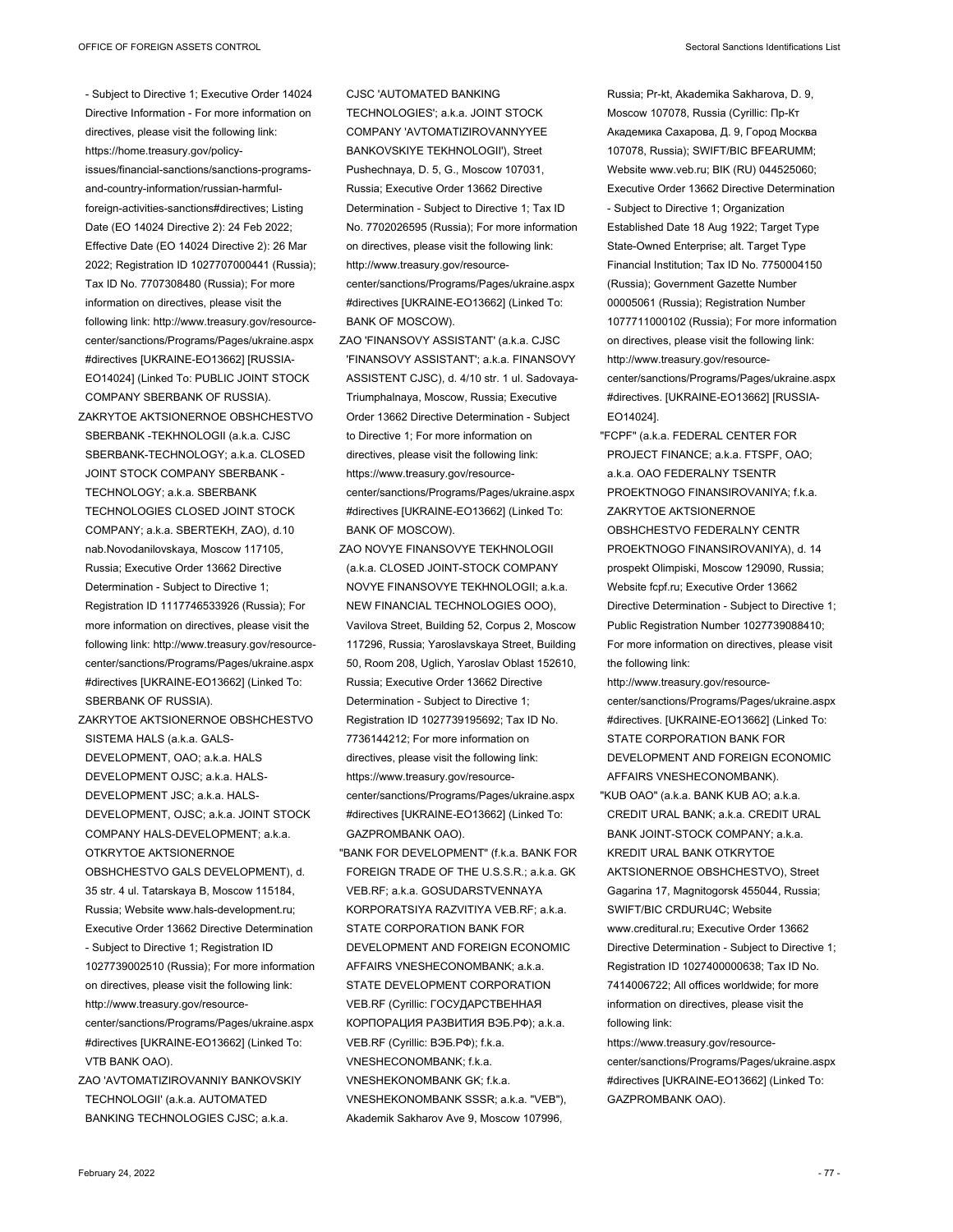"LLC BM PROJECT" (a.k.a. BM PROEKT, OOO; a.k.a. BM PROJECT LLC; a.k.a. LIMITED LIABILITY COMPANY 'BM PROYEKT'; a.k.a. OBSHCHESTVO S ORGRANICHENNOI OTVETSTVENNOSTYU 'BM PROEKT'; a.k.a. OOO BM PROECKT), 8/15, str. 3 ul. Rozhdestvenka, Moscow 107996, Russia; Executive Order 13662 Directive Determination - Subject to Directive 1; Registration ID 5117746015624 (Russia); Tax ID No. 7702777873 (Russia); Government Gazette Number 37319127 (Russia); For more information on directives, please visit the following link:

https://www.treasury.gov/resourcecenter/sanctions/Programs/Pages/ukraine.aspx #directives [UKRAINE-EO13662] (Linked To: BANK OF MOSCOW).

"PO UEM JSC" (a.k.a. AO PROIZVODSTVENNOE OBYEDINENIE 'URALENERGOMONTAZH'; a.k.a. PO URALENERGOMONTAZH ZAO), D. 11 B Kv. 93, Prospekt Kosmonavtov, Ekaterinburg 620017, Russia; Stroibaza, Dobryanka 618740, Russia; 7, Liter A, K 4, Ul. Turbinnaya, Ekaterinburg 620017, Russia; 1a Ul.Vladivostokskaya, Ufa 450078, Russia; Stroibaza Sugres, R-Nvodoka, Per. Tikhi, Verkhnyaya Pyshma 624070, Russia; Rp Reftinski, A/Ya 1, Asbest 624285, Russia; Baes A/Ya 7, Zarechny 624051, Russia; 50, A, Ul. Transportnikov, Berezovski 623703, Russia; Transportnikov Street, Building 50 a, Berezovskiy 623704, Russia; Executive Order 13662 Directive Determination - Subject to Directive 1; Registration ID 1026602949163; For more information on directives, please visit the following link:

https://www.treasury.gov/resourcecenter/sanctions/Programs/Pages/ukraine.aspx #directives [UKRAINE-EO13662] (Linked To: GAZPROMBANK OAO).

"REALTCITY LLC" (a.k.a. LIMITED LIABILITY COMPANY 'RIELTSITI'; a.k.a. OBSHCHESTVO S GRANICHENNOI OTVETSTVENNOSTYU 'RIELTSITI'; a.k.a. OOO 'REALTCITY'; a.k.a. RIELTSITI, OOO; a.k.a. "REALT-CITY LLC"), d. 9, str. 5 ul. Krasnoproletarskaya, Moscow 127030, Russia; Per Uglovoy, D. 2, ETAZH 10, Room 22, Room 3, Moscow 127055, Russia; Executive Order 13662 Directive Determination - Subject to Directive 1; Registration ID 1127746617008 (Russia); Tax ID No. 7707782490; Government Gazette Number 11365058; For more information on directives,

please visit the following link: https://www.treasury.gov/resourcecenter/sanctions/Programs/Pages/ukraine.aspx #directives [UKRAINE-EO13662] (Linked To: BANK OF MOSCOW). "REALT-CITY LLC" (a.k.a. LIMITED LIABILITY

- COMPANY 'RIELTSITI'; a.k.a. OBSHCHESTVO S GRANICHENNOI OTVETSTVENNOSTYU 'RIELTSITI'; a.k.a. OOO 'REALTCITY'; a.k.a. RIELTSITI, OOO; a.k.a. "REALTCITY LLC"), d. 9, str. 5 ul. Krasnoproletarskaya, Moscow 127030, Russia; Per Uglovoy, D. 2, ETAZH 10, Room 22, Room 3, Moscow 127055, Russia; Executive Order 13662 Directive Determination - Subject to Directive 1; Registration ID 1127746617008 (Russia); Tax ID No. 7707782490; Government Gazette Number 11365058; For more information on directives, please visit the following link: https://www.treasury.gov/resourcecenter/sanctions/Programs/Pages/ukraine.aspx
- #directives [UKRAINE-EO13662] (Linked To: BANK OF MOSCOW).
- "ROSE GROUP" (f.k.a. RGI INTERNATIONAL; f.k.a. RGI INTERNATIONAL LIMITED; a.k.a. ROSE GROUP LIMITED), Frances House, Sir William Place, St. Peter Port GY1 4EU, Guernsey; Korobeinikov Lane, 1, Moscow 119034, Russia; Website rosegroup.ru; Executive Order 13662 Directive Determination - Subject to Directive 1; For more information on directives, please visit the following link: http://www.treasury.gov/resourcecenter/sanctions/Programs/Pages/ukraine.aspx #directives. [UKRAINE-EO13662] (Linked To: STATE CORPORATION BANK FOR DEVELOPMENT AND FOREIGN ECONOMIC AFFAIRS VNESHECONOMBANK). "RUSAG" (a.k.a. JOINT STOCK COMPANY RUSSIAN AGRICULTURAL BANK; a.k.a. ROSSELKHOZBANK; a.k.a. RUSSIAN AGRICULTURAL BANK; a.k.a. RUSSIAN AGRICULTURAL BANK OJSC; a.k.a. RUSSIAN AGRICULTURAL BANK OPEN JOINT STOCK COMPANY), 3, Gagarinsky Pereulok, Moscow 119034, Russia; 3 Gagarinsky per., Moscow 119034, Russia; SWIFT/BIC RUAGRUMM; Website

http://www.rshb.ru; Executive Order 13662 Directive Determination - Subject to Directive 1; Executive Order 14024 Directive Information - For more information on directives, please visit the following link:

https://home.treasury.gov/policyissues/financial-sanctions/sanctions-programs-

and-country-information/russian-harmfulforeign-activities-sanctions#directives; Executive Order 14024 Directive Information Subject to Directive 3 - All transactions in, provision of financing for, and other dealings in new debt of longer than 14 days maturity or new equity where such new debt or new equity is issued on or after the 'Effective Date (EO 14024 Directive)' associated with this name are prohibited.; Listing Date (EO 14024 Directive 3): 24 Feb 2022; Effective Date (EO 14024 Directive 3): 26 Mar 2022; Government Gazette Number 52750822 (Russia); Registration Number 1027700342890 (Russia); For more information on directives, please visit the following link: http://www.treasury.gov/resourcecenter/sanctions/Programs/Pages/ukraine.aspx #directives. [UKRAINE-EO13662] [RUSSIA-EO14024].

- "TEXAKABANK JSC" (a.k.a. DOCHERNI BANK AKTSIONERNOE OBSHCHESTVO SBERBANK ROSSII; a.k.a. SB SBERBANK JSC; a.k.a. SUBSIDIARY BANK SBERBANK OF RUSSIA JOINT STOCK COMPANY), 30/26, Gogol/Kaldayakov Street, Almaty 050010, Kazakhstan; 13/1 Al-Farabi Avenue, Bostandyk District, Almaty 050059, Kazakhstan; Zenkov St, 24, Almaty 480100, Kazakhstan; SWIFT/BIC SABRKZKA; Website www.sberbank.kz; Executive Order 13662 Directive Determination - Subject to Directive 1; Executive Order 14024 Directive Information - For more information on directives, please visit the following link: https://home.treasury.gov/policyissues/financial-sanctions/sanctions-programsand-country-information/russian-harmfulforeign-activities-sanctions#directives; Listing Date (EO 14024 Directive 2): 24 Feb 2022; Effective Date (EO 14024 Directive 2): 26 Mar 2022; Tax ID No. 600900050984 (Kazakhstan); Registration Number 930740000137 (Kazakhstan); For more information on directives, please visit the following link: http://www.treasury.gov/resourcecenter/sanctions/Programs/Pages/ukraine.aspx #directives [UKRAINE-EO13662] [RUSSIA-EO14024] (Linked To: PUBLIC JOINT STOCK COMPANY SBERBANK OF RUSSIA).
- "UNITED GEORGIAN BANK" (a.k.a. JSC VTB BANK GEORGIA; a.k.a. VTB BANK GEORGIA JOINT STOCK COMPANY; a.k.a. VTB BANK GEORGIA JSC), 14, G. Chanturia Street, Tbilisi 0114, Georgia; SWIFT/BIC UGEBGE22; Website www.vtb.com.ge; Executive Order 13662 Directive Determination - Subject to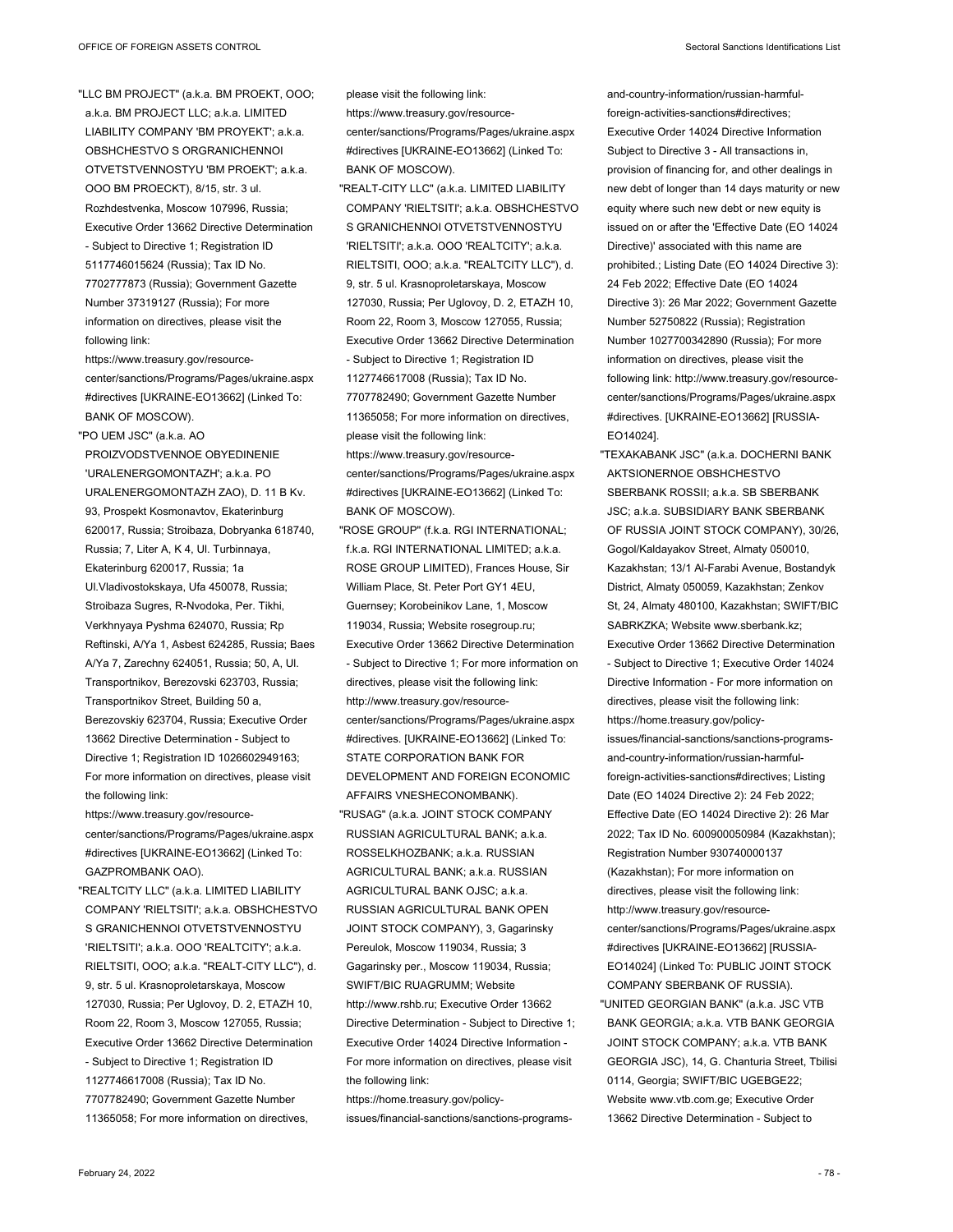Directive 1; Target Type Financial Institution; For more information on directives, please visit the following link:

http://www.treasury.gov/resourcecenter/sanctions/Programs/Pages/ukraine.aspx #directives [UKRAINE-EO13662] [RUSSIA-EO14024] (Linked To: VTB BANK PUBLIC JOINT STOCK COMPANY).

"VEB" (f.k.a. BANK FOR FOREIGN TRADE OF THE U.S.S.R.; a.k.a. GK VEB.RF; a.k.a. GOSUDARSTVENNAYA KORPORATSIYA RAZVITIYA VEB.RF; a.k.a. STATE CORPORATION BANK FOR DEVELOPMENT AND FOREIGN ECONOMIC AFFAIRS VNESHECONOMBANK; a.k.a. STATE DEVELOPMENT CORPORATION VEB.RF (Cyrillic: ГОСУДАРСТВЕННАЯ КОРПОРАЦИЯ РАЗВИТИЯ ВЭБ.РФ); a.k.a. VEB.RF (Cyrillic: ВЭБ.РФ); f.k.a. VNESHECONOMBANK; f.k.a. VNESHEKONOMBANK GK; f.k.a. VNESHEKONOMBANK SSSR; a.k.a. "BANK FOR DEVELOPMENT"), Akademik Sakharov Ave 9, Moscow 107996, Russia; Pr-kt, Akademika Sakharova, D. 9, Moscow 107078, Russia (Cyrillic: Пр-Кт Академика Сахарова, Д. 9, Город Москва 107078, Russia); SWIFT/BIC BFEARUMM; Website www.veb.ru; BIK (RU) 044525060; Executive Order 13662 Directive Determination - Subject to Directive 1; Organization Established Date 18 Aug 1922; Target Type State-Owned Enterprise; alt. Target Type Financial Institution; Tax ID No. 7750004150 (Russia); Government Gazette Number 00005061 (Russia); Registration Number 1077711000102 (Russia); For more information on directives, please visit the following link: http://www.treasury.gov/resourcecenter/sanctions/Programs/Pages/ukraine.aspx #directives. [UKRAINE-EO13662] [RUSSIA-EO14024].

**Directive 2 (as amended on September 29, 2017) - The following activities by a U.S. person or within the United States are prohibited, except to the extent provided by law or unless licensed or otherwise authorized by the Office of Foreign Assets Control: (1) For new debt issued on or after July 16, 2014 and before November 28, 2017, all transactions in, provision of financing for, and other dealings in new debt of longer than 90 days maturity of persons determined to be subject to this Directive or any earlier version thereof, their property, or their interests in property. (2) For new debt issued on or after November 28, 2017, all transactions in, provision** 

 $\_$ 

**of financing for, and other dealings in new debt of longer than 60 days maturity of persons determined to be subject to this Directive or any earlier version thereof, their property, or their interests in property. All other activities with these persons or involving their property or interests in property are permitted, provided such activities are not otherwise prohibited pursuant to Executive Orders 13660, 13661, 13662, or 13685 or any other sanctions program implemented by the Office of Foreign Assets Control. Except to the extent otherwise provided by law or unless licensed or otherwise authorized by the Office of Foreign Assets Control, the following are also prohibited: (1) any transaction that evades or avoids, has the purpose of evading or avoiding, causes a violation of, or attempts to violate any of the prohibitions contained in this Directive; and (2) any conspiracy formed to violate any of the prohibitions in this Directive.**

- ACHINSK REFINERY (a.k.a. OAO ACHINSK OIL REFINERY VNK; a.k.a. OJSC ACHINSK REFINERY), Achinsk Refinery industrial area, Bolsheuluisky district, Krasnoyarsk territory 662110, Russia; Email Address sekr1@anpz.rosneft.ru; Executive Order 13662 Directive Determination - Subject to Directive 2; alt. Executive Order 13662 Directive Determination - Subject to Directive 4; For more information on directives, please visit the following link: http://www.treasury.gov/resourcecenter/sanctions/Programs/Pages/ukraine.aspx #directives. [UKRAINE-EO13662] (Linked To: OPEN JOINT-STOCK COMPANY ROSNEFT OIL COMPANY).
- AK TRANSNEFT OAO (f.k.a. AKTSIONERNAYA KOMPANIYA PO TRANSPORTU NEFTI TRANSNEFT PAO; a.k.a. JSC TRANSNEFT; a.k.a. OIL TRANSPORTING JOINT STOCK COMPANY TRANSNEFT; a.k.a. PAO TRANSNEFT (Cyrillic: ПАО ТРАНСНЕФТЬ); a.k.a. PJSC TRANSNEFT; a.k.a. PUBLIC JOINT STOCK COMPANY TRANSNEFT (Cyrillic: ПУБЛИЧНОЕ АКЦИОНЕРНОЕ ОБЩЕСТВО ТРАНСНЕФТЬ); a.k.a. PUBLICHNOE AKTSIONERNOE OBSHCHESTVO TRANSNEFT), naberezhnaya Presnenskaya, D. 4, Str. 2, Moscow 123112, Russia (Cyrillic: Наб. Пресненская, Д. 4, СТР. 2, Город Москва 123112, Russia); Website www.transneft.ru; Executive Order 13662 Directive Determination - Subject to Directive 2; Organization Established Date 26 Aug 1993; Executive Order 14024 Directive Information - For more information on directives, please visit

the following link: https://home.treasury.gov/policyissues/financial-sanctions/sanctions-programsand-country-information/russian-harmfulforeign-activities-sanctions#directives; Executive Order 14024 Directive Information Subject to Directive 3 - All transactions in, provision of financing for, and other dealings in new debt of longer than 14 days maturity or new equity where such new debt or new equity is issued on or after the 'Effective Date (EO 14024 Directive)' associated with this name are prohibited.; Listing Date (EO 14024 Directive 3): 24 Feb 2022; Effective Date (EO 14024 Directive 3): 26 Mar 2022; Tax ID No. 7706061801 (Russia); Government Gazette Number 00044463 (Russia); Registration Number 1027700049486 (Russia); For more information on directives, please visit the following link: http://www.treasury.gov/resourcecenter/sanctions/Programs/Pages/ukraine.aspx #directives. [UKRAINE-EO13662] [RUSSIA-EO14024].

AKTSIONERNAYA KOMPANIYA PO TRANSPORTU NEFTI TRANSNEFT PAO (f.k.a. AK TRANSNEFT OAO; a.k.a. JSC TRANSNEFT; a.k.a. OIL TRANSPORTING JOINT STOCK COMPANY TRANSNEFT; a.k.a. PAO TRANSNEFT (Cyrillic: ПАО ТРАНСНЕФТЬ); a.k.a. PJSC TRANSNEFT; a.k.a. PUBLIC JOINT STOCK COMPANY TRANSNEFT (Cyrillic: ПУБЛИЧНОЕ АКЦИОНЕРНОЕ ОБЩЕСТВО ТРАНСНЕФТЬ); a.k.a. PUBLICHNOE AKTSIONERNOE OBSHCHESTVO TRANSNEFT), naberezhnaya Presnenskaya, D. 4, Str. 2, Moscow 123112, Russia (Cyrillic: Наб. Пресненская, Д. 4, СТР. 2, Город Москва 123112, Russia); Website www.transneft.ru; Executive Order 13662 Directive Determination - Subject to Directive 2; Organization Established Date 26 Aug 1993; Executive Order 14024 Directive Information - For more information on directives, please visit the following link:

https://home.treasury.gov/policyissues/financial-sanctions/sanctions-programsand-country-information/russian-harmfulforeign-activities-sanctions#directives; Executive Order 14024 Directive Information Subject to Directive 3 - All transactions in, provision of financing for, and other dealings in new debt of longer than 14 days maturity or new equity where such new debt or new equity is issued on or after the 'Effective Date (EO 14024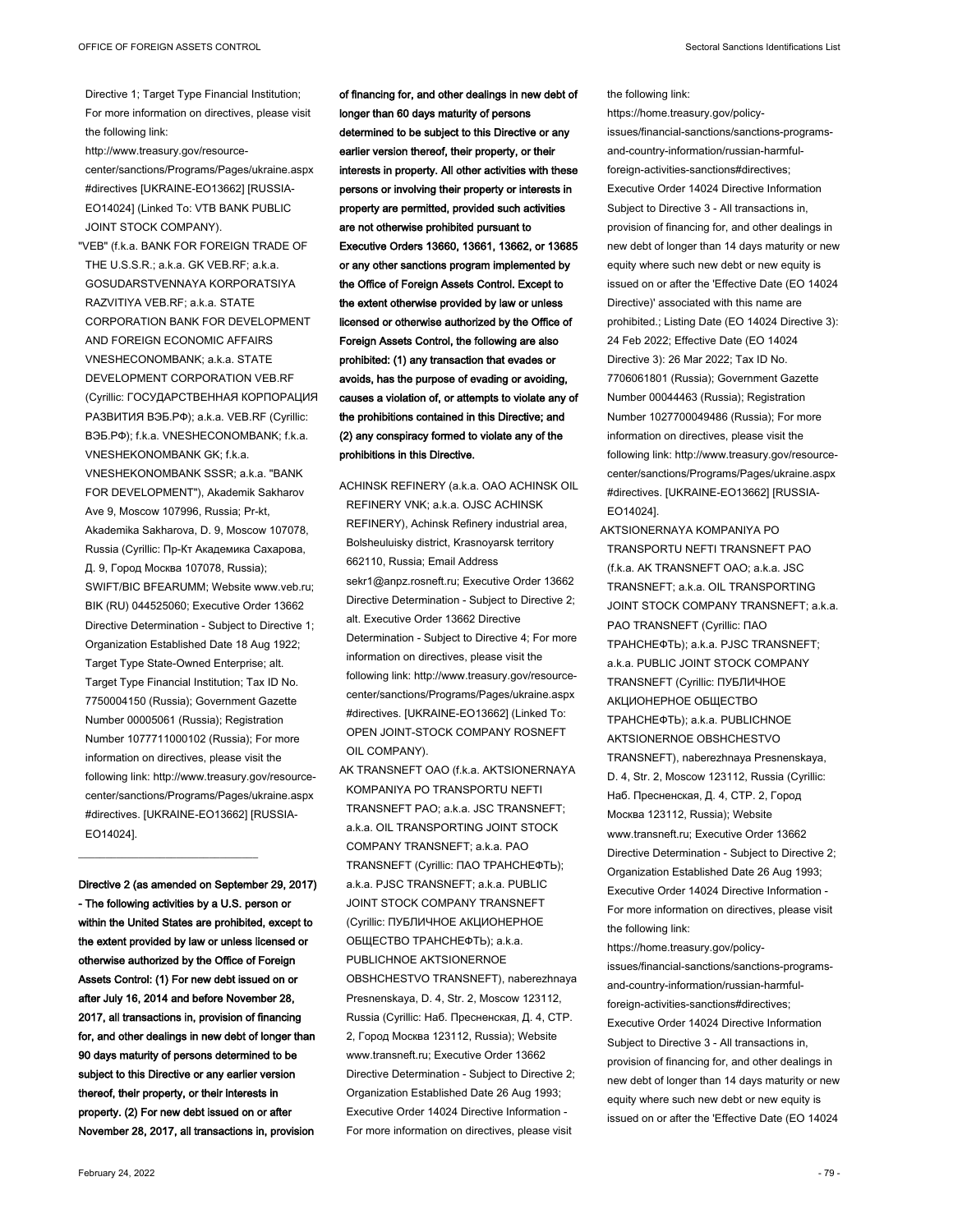Directive)' associated with this name are prohibited.; Listing Date (EO 14024 Directive 3): 24 Feb 2022; Effective Date (EO 14024 Directive 3): 26 Mar 2022; Tax ID No. 7706061801 (Russia); Government Gazette Number 00044463 (Russia); Registration Number 1027700049486 (Russia); For more information on directives, please visit the following link: http://www.treasury.gov/resourcecenter/sanctions/Programs/Pages/ukraine.aspx #directives. [UKRAINE-EO13662] [RUSSIA-EO14024].

AKTSIONERNOE OBSHCHESTVO AKTSIONERNAYA KOMPANIYA TRUBOPROVODNOGO TRANSPORTA NEFTEPRODUKTOV TRANSNEFTEPRODUKT (a.k.a. AKTSIONERNOE OBSHCHESTVO 'TRANSNEFTEPRODUKT'; a.k.a. JSC 'TRANSNEFTEPRODUKT'; a.k.a. OPEN JOINT-STOCK COMPANY 'TRANSNEFTEPRODUKT'; a.k.a. TRANSNEFTEPRODUCT JOINT-STOCK CO; a.k.a. TRANSNEFTEPRODUKT, PAO), 8A prospekt Vernadskogo, Moscow 119311, Russia; Email Address

nurymbetovage@ak.aktnp.ru; Executive Order 13662 Directive Determination - Subject to Directive 2; Registration ID 1027700054140 (Russia); Tax ID No. 7709027196 (Russia); Government Gazette Number 00044474 (Russia); For more information on directives, please visit the following link:

http://www.treasury.gov/resourcecenter/sanctions/Programs/Pages/ukraine.aspx #directives [UKRAINE-EO13662] (Linked To: AK TRANSNEFT OAO).

AKTSIONERNOE OBSHCHESTVO 'CHERNOMORSKIE MAGISTRALNYE NEFTEPROVODY' (a.k.a. CHERNOMORTRANSNEFT, AO; a.k.a. JSC 'CHERNOMORTRANSNEFT'; a.k.a. OPEN JOINT-STOCK COMPANY 'BLACK SEA OIL TRUNK PIPELINES'), ul. Sheskharis, Novorossisk, Krasnodarski Kr. 353911, Russia; Website www.nvr.transneft.ru; Email Address fogela@nvr.transneft.ru; Executive Order 13662 Directive Determination - Subject to Directive 2; Registration ID 1022302384136 (Russia); Tax ID No. 2315072242 (Russia); Government Gazette Number 00139011 (Russia); For more information on directives, please visit the following link: http://www.treasury.gov/resourcecenter/sanctions/Programs/Pages/ukraine.aspx

#directives [UKRAINE-EO13662] (Linked To: AK TRANSNEFT OAO).

- AKTSIONERNOE OBSHCHESTVO 'INSTITUT PO PROEKTIROVANIYU MAGISTRALNYKH TRUBOPROVODOV' (a.k.a. GIPROTRUBOPROVOD, AO; a.k.a. OJSC 'GIPROTRUBOPROVOD'; a.k.a. OPEN JOINT-STOCK COMPANY 'INSTITUTE ON PLANNING OF OIL TRUNK PIPELINES'), d. 24 korp. 1 ul. Vavilova, Moscow 119334, Russia; Website www.gtp.transneft.ru; Email Address agafontsevaa@gtp.transneft.ru; Executive Order 13662 Directive Determination - Subject to Directive 2; Registration ID 1027700002660 (Russia); Tax ID No. 7710022410 (Russia); Government Gazette Number 00148406 (Russia); For more information on directives, please visit the following link: http://www.treasury.gov/resourcecenter/sanctions/Programs/Pages/ukraine.aspx
- AK TRANSNEFT OAO). AKTSIONERNOE OBSHCHESTVO 'NEGOSUDARSTVENNY PENSIONNY FOND 'TRANSNEFT' (a.k.a. NPF TRANSNEFT, AO), d. 5/7 str. 2, 3 ul. Shchipok, Moscow 115054, Russia; Website npf-transneft.ru; Email Address mail@npf-transneft.ru; Executive Order 13662 Directive Determination - Subject to Directive 2; Registration ID 1157700011017 (Russia); Tax ID No. 9705044356 (Russia); Government Gazette Number 54769346 (Russia); For more information on directives, please visit the following link: http://www.treasury.gov/resourcecenter/sanctions/Programs/Pages/ukraine.aspx

#directives [UKRAINE-EO13662] (Linked To:

#directives [UKRAINE-EO13662] (Linked To: AK TRANSNEFT OAO). AKTSIONERNOE OBSHCHESTVO 'SVYAZ OBEKTOV TRANSPORTA I DOBYCHI NEFTI' (a.k.a. JSC 'SVYAZTRANSNEFT'; a.k.a. OPEN JOINT-STOCK COMPANY 'COMMUNICATION OF THE OBJECTS OF OIL TRANSPORTATION AND EXTRACTION';

a.k.a. SVYAZTRANSNEFT, AO), 12 ul. Nametkina, Moscow 117420, Russia; Website www.oilnet.ru; Executive Order 13662 Directive Determination - Subject to Directive 2; Registration ID 1027739420961 (Russia); Tax ID No. 7723011906 (Russia); Government Gazette Number 00140058 (Russia); For more information on directives, please visit the following link: http://www.treasury.gov/resourcecenter/sanctions/Programs/Pages/ukraine.aspx #directives [UKRAINE-EO13662] (Linked To: AK TRANSNEFT OAO).

AKTSIONERNOE OBSHCHESTVO 'TRANSNEFT - DIASKAN' (a.k.a. JSC CTD 'DIASKAN'; a.k.a. JSC 'TRANSNEFT-DIASCAN'; a.k.a. OPEN JOINT-STOCK COMPANY 'CENTRE OF TECHNICAL DIAGNOSTICS'; a.k.a. TRANSNEFT-DIASKAN, AO), 7 ul. Kuibysheva, Lukhovitsy, Raion Moskovskaya Obl. 140501, Russia; Website www.diascan.ru; Email Address korotkovaa@ctd.transneft.ru; Executive Order 13662 Directive Determination - Subject to Directive 2; Registration ID 1025007389527 (Russia); Tax ID No. 5072703668 (Russia); Government Gazette Number 18024722 (Russia); For more information on directives, please visit the following link: http://www.treasury.gov/resourcecenter/sanctions/Programs/Pages/ukraine.aspx #directives [UKRAINE-EO13662] (Linked To: AK TRANSNEFT OAO).

AKTSIONERNOE OBSHCHESTVO 'TRANSNEFT - DRUZHBA' (a.k.a. JSC 'DRUZHBA'; a.k.a. OPEN JOINT-STOCK COMPANY "OIL TRUNK PIPELINES 'DRUZHBA'"; a.k.a. TRANSNEFT-DRUZHBA, AO), d. 113 ul. Uralskaya, Bryansk, Bryanskaya Obl. 241020, Russia; Website www.druzhbamn.ru; Email Address androsovaeg@brn.transneft.ru; Executive Order 13662 Directive Determination - Subject to Directive 2; Registration ID 1023202736754 (Russia); Tax ID No. 3235002178 (Russia); Government Gazette Number 10453441 (Russia); For more information on directives, please visit the following link: http://www.treasury.gov/resourcecenter/sanctions/Programs/Pages/ukraine.aspx #directives [UKRAINE-EO13662] (Linked To: AK TRANSNEFT OAO).

AKTSIONERNOE OBSHCHESTVO 'TRANSNEFT - PRIKAME' (a.k.a. JSC 'SZMN'; a.k.a. OPEN JOINT-STOCK COMPANY 'NORTH-WESTERN OIL TRUNK PIPELINES'; a.k.a. TRANSNEFT-PRIKAME, AO; a.k.a. TRANSNEFT-PRIKAMYE AO), 26A ul. Nikolaya Ershova, Kazan, Tatarstan Resp. 420061, Russia; Website www.szmn.ru; Email Address hanovat@kaz.transneft.ru; Executive Order 13662 Directive Determination - Subject to Directive 2; Registration ID 1021601763820 (Russia); Tax ID No. 1645000340 (Russia); Government Gazette Number 00139264 (Russia); For more information on directives, please visit the following link: http://www.treasury.gov/resource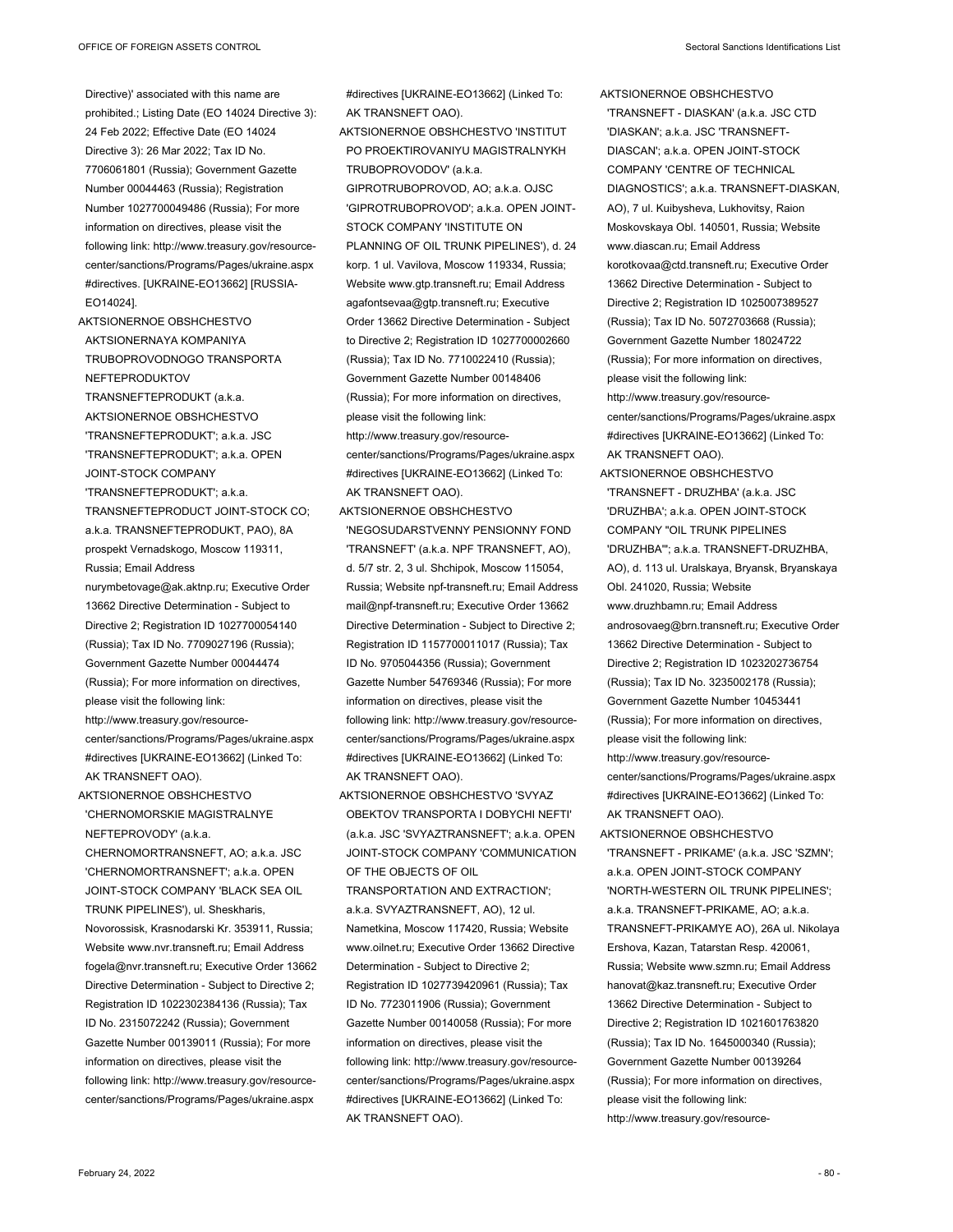center/sanctions/Programs/Pages/ukraine.aspx #directives [UKRAINE-EO13662] (Linked To: AK TRANSNEFT OAO).

AKTSIONERNOE OBSHCHESTVO 'TRANSNEFT - SEVER' (a.k.a. OPEN JOINT-STOCK COMPANY 'NORTH OIL TRUNK PIPELINES'; a.k.a. TRANSNEFT-SEVER, AO; a.k.a. "JSC 'SMN'"), 2/1 prospekt A.I.Zeryunova, Ukhta, Komi Resp. 169313, Russia; Website www.severnyemn.ru; Email Address post@uht.transneft.ru; Executive Order 13662 Directive Determination - Subject to Directive 2; Registration ID 1021100730353 (Russia); Tax ID No. 1102016594 (Russia); Government Gazette Number 00139672 (Russia); For more information on directives, please visit the following link: http://www.treasury.gov/resourcecenter/sanctions/Programs/Pages/ukraine.aspx #directives [UKRAINE-EO13662] (Linked To: AK TRANSNEFT OAO).

AKTSIONERNOE OBSHCHESTVO 'TRANSNEFT - SIBIR' (a.k.a. JSC SIBNEFTEPROVOD; a.k.a. OPEN JOINT-STOCK COMPANY 'SIBNEFTEPROVOD'; a.k.a. TRANSNEFT SIBIRIA, JSC; a.k.a. TRANSNEFT-SIBIR, AO), 139 ul. Respubliki, Tyumen, Tyumenskaya Obl. 625048, Russia; Website http://sibnefteprovod.transneft.ru; Email Address beschastnyhav@ueso.tmn.transneft.ru; Executive Order 13662 Directive Determination - Subject to Directive 2; Registration ID 1027200789220 (Russia); Tax ID No. 7201000726 (Russia); Government Gazette Number 00139229 (Russia); For more information on directives, please visit the following link: http://www.treasury.gov/resourcecenter/sanctions/Programs/Pages/ukraine.aspx #directives [UKRAINE-EO13662] (Linked To: AK TRANSNEFT OAO).

AKTSIONERNOE OBSHCHESTVO 'TRANSNEFT - TSENTRALNAYA SIBIR' (a.k.a. JSC 'TSENTRSIBNEFTEPROVOD'; a.k.a. OPEN JOINT-STOCK COMPANY 'OIL TRUNK PIPELINES OF CENTRAL SIBERIA'; a.k.a. TRANSNEFT-TSENTRALNAYA SIBIR, AO), 24 ul. Naberezhnaya Reki Ushaiki, Tomsk, Tomskaya Obl. 634050, Russia; Website csib.tomsk.ru; Email Address bagamanovmn@tom.transneft.ru; Executive Order 13662 Directive Determination - Subject to Directive 2; Registration ID 1027000867101 (Russia); Tax ID No. 7017004366 (Russia); Government Gazette Number 00139181 (Russia); For more information on directives, please visit the following link:

http://www.treasury.gov/resourcecenter/sanctions/Programs/Pages/ukraine.aspx #directives [UKRAINE-EO13662] (Linked To: AK TRANSNEFT OAO). AKTSIONERNOE OBSHCHESTVO 'TRANSNEFT - URAL' (a.k.a. JSC 'URALSIBNEFTEPROVOD'; a.k.a. OPEN JOINT-STOCK COMPANY 'CHERNYAEV URAL-SIBERIAN OIL TRUNK PIPELINES'; a.k.a. TRANSNEFT-URAL, AO), 10 ul. Krupskoi, Ufa, Bashkortostan Resp. 450077, Russia; Website www.usmn.ru; Email Address nekrasovaov@ufa.transneft.ru; Executive Order 13662 Directive Determination - Subject to Directive 2; Registration ID 1020203226230 (Russia); Tax ID No. 0278039018 (Russia); Government Gazette Number 00139608 (Russia); For more information on directives, please visit the following link: http://www.treasury.gov/resourcecenter/sanctions/Programs/Pages/ukraine.aspx #directives [UKRAINE-EO13662] (Linked To: AK TRANSNEFT OAO). AKTSIONERNOE OBSHCHESTVO 'TRANSNEFTEPRODUKT' (f.k.a. AKTSIONERNOE OBSHCHESTVO AKTSIONERNAYA KOMPANIYA TRUBOPROVODNOGO TRANSPORTA NEFTEPRODUKTOV TRANSNEFTEPRODUKT; a.k.a. JSC 'TRANSNEFTEPRODUKT'; a.k.a. OPEN JOINT-STOCK COMPANY 'TRANSNEFTEPRODUKT'; a.k.a. TRANSNEFTEPRODUCT JOINT-STOCK CO; a.k.a. TRANSNEFTEPRODUKT, PAO), 8A prospekt Vernadskogo, Moscow 119311, Russia; Email Address nurymbetovage@ak.aktnp.ru; Executive Order 13662 Directive Determination - Subject to Directive 2; Registration ID 1027700054140 (Russia); Tax ID No. 7709027196 (Russia); Government Gazette Number 00044474 (Russia); For more information on directives, please visit the following link: http://www.treasury.gov/resourcecenter/sanctions/Programs/Pages/ukraine.aspx #directives [UKRAINE-EO13662] (Linked To: AK TRANSNEFT OAO). AKTSIONERNOE OBSHCHESTVO 'TRANSNEFTMETROLOGIYA' (a.k.a. CJSC 'CENTRE MO'; a.k.a. CLOSED JOINT-STOCK COMPANY 'CENTRE OF METROLOGICAL PROVISION'; a.k.a. TRANSNEFT-

METROLOGIYA, AO), d. 16 korp. 1 ul. Dobrolyubova, Moscow 127254, Russia;

Website centermo.ru; Email Address chernyshovi@cmo.transneft.ru; Executive Order 13662 Directive Determination - Subject to Directive 2; Registration ID 1037739028491 (Russia); Tax ID No. 7723107453 (Russia); Government Gazette Number 42771562 (Russia); For more information on directives, please visit the following link: http://www.treasury.gov/resourcecenter/sanctions/Programs/Pages/ukraine.aspx #directives [UKRAINE-EO13662] (Linked To: AK TRANSNEFT OAO). AKTSIONERNOE OBSHCHESTVO 'TRANSNEFT-PODVODSERVIS' (a.k.a. JSC 'VOLZHSKY PODVODNIK'; a.k.a. OPEN JOINT-STOCK COMPANY 'VOLZHSKY PODVODNIK'; a.k.a. TRANSNEFT-PODVODSERVIS, AO), 19A ul. Larina, Nizhni Novgorod, Nizhegorodskaya Obl. 603152, Russia; Email Address alexandrovan@vp.transneft.ru; Executive Order 13662 Directive Determination - Subject to Directive 2; Registration ID 1025201982520 (Russia); Tax ID No. 5250000820 (Russia); Government Gazette Number 04884421 (Russia); For more information on directives, please visit the following link: http://www.treasury.gov/resourcecenter/sanctions/Programs/Pages/ukraine.aspx #directives [UKRAINE-EO13662] (Linked To: AK TRANSNEFT OAO). AKTSIONERNOE OBSHCHESTVO 'TRANSNEFT-PRIVOLGA' (a.k.a. JSC PRIVOLZHSKNEFTEPROVOD; a.k.a. OPEN JOINT-STOCK COMPANY 'PRIVOLZHSK OIL TRUNK PIPELINES'; a.k.a. TRANSNEFT-PRIVOLGA, AO), 100 ul. Leninskaya, Samara, Samarskaya Obl. 443020, Russia; Website pmn.ru; Email Address ootorg@pmn.ru;

information on directives, please visit the following link: http://www.treasury.gov/resourcecenter/sanctions/Programs/Pages/ukraine.aspx #directives [UKRAINE-EO13662] (Linked To: AK TRANSNEFT OAO). ANGARSK REFINERY (a.k.a. OJSC ANGARSK PETROCHEMICAL COMPANY), Angarsk, Irkutsk region 665830, Russia; 6 ul. K. Marksa, Angarsk 665830, Russia; Website www.anhk.ru; Email Address

Executive Order 13662 Directive Determination - Subject to Directive 2; Registration ID 1026301416371 (Russia); Tax ID No. 6317024749 (Russia); Government Gazette Number 00139117 (Russia); For more

delo@anhk.rosneft.ru; Executive Order 13662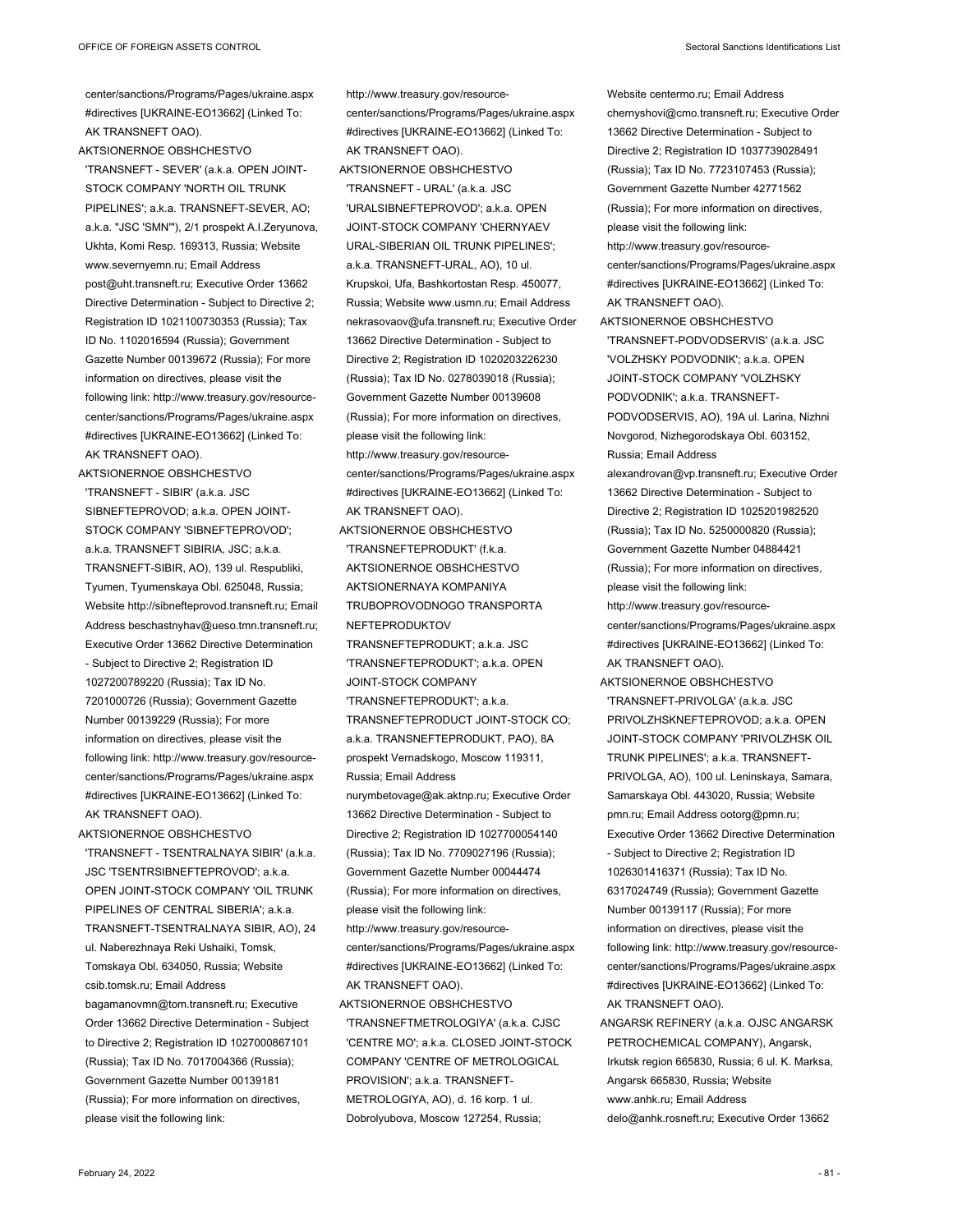33556474 (Russia); For more information on

- Directive Determination Subject to Directive 2; alt. Executive Order 13662 Directive Determination - Subject to Directive 4; For more information on directives, please visit the following link: http://www.treasury.gov/resourcecenter/sanctions/Programs/Pages/ukraine.aspx #directives. [UKRAINE-EO13662] (Linked To: OPEN JOINT-STOCK COMPANY ROSNEFT OIL COMPANY).
- CHERNOMORTRANSNEFT, AO (a.k.a. AKTSIONERNOE OBSHCHESTVO 'CHERNOMORSKIE MAGISTRALNYE NEFTEPROVODY'; a.k.a. JSC 'CHERNOMORTRANSNEFT'; a.k.a. OPEN JOINT-STOCK COMPANY 'BLACK SEA OIL TRUNK PIPELINES'), ul. Sheskharis, Novorossisk, Krasnodarski Kr. 353911, Russia; Website www.nvr.transneft.ru; Email Address fogela@nvr.transneft.ru; Executive Order 13662 Directive Determination - Subject to Directive 2; Registration ID 1022302384136 (Russia); Tax ID No. 2315072242 (Russia); Government Gazette Number 00139011 (Russia); For more information on directives, please visit the following link: http://www.treasury.gov/resourcecenter/sanctions/Programs/Pages/ukraine.aspx #directives [UKRAINE-EO13662] (Linked To: AK TRANSNEFT OAO).
- CJSC 'CENTRE MO' (a.k.a. AKTSIONERNOE OBSHCHESTVO
- 'TRANSNEFTMETROLOGIYA'; a.k.a. CLOSED JOINT-STOCK COMPANY 'CENTRE OF METROLOGICAL PROVISION'; a.k.a. TRANSNEFT-METROLOGIYA, AO), d. 16 korp. 1 ul. Dobrolyubova, Moscow 127254, Russia; Website centermo.ru; Email Address chernyshovi@cmo.transneft.ru; Executive Order 13662 Directive Determination - Subject to Directive 2; Registration ID 1037739028491 (Russia); Tax ID No. 7723107453 (Russia); Government Gazette Number 42771562 (Russia); For more information on directives, please visit the following link: http://www.treasury.gov/resourcecenter/sanctions/Programs/Pages/ukraine.aspx #directives [UKRAINE-EO13662] (Linked To: AK TRANSNEFT OAO).
- CJSC VANKORNEFT (a.k.a. VANKORNEFT; a.k.a. ZAO VANKORNEFT), Dobrovolcheskoy Brigady St., 15, Krasnoyarsk Territory 660077, Russia; Email Address info@vankoroil.ru; Executive Order 13662 Directive Determination - Subject to Directive 2; alt. Executive Order 13662 Directive Determination - Subject to Directive 4: For more information on directives

please visit the following link: http://www.treasury.gov/resourcecenter/sanctions/Programs/Pages/ukraine.aspx #directives. [UKRAINE-EO13662] (Linked To: OPEN JOINT-STOCK COMPANY ROSNEFT OIL COMPANY).

- CLOSED JOINT-STOCK COMPANY 'CENTRE OF METROLOGICAL PROVISION' (a.k.a. AKTSIONERNOE OBSHCHESTVO 'TRANSNEFTMETROLOGIYA'; a.k.a. CJSC 'CENTRE MO'; a.k.a. TRANSNEFT-METROLOGIYA, AO), d. 16 korp. 1 ul. Dobrolyubova, Moscow 127254, Russia; Website centermo.ru; Email Address chernyshovi@cmo.transneft.ru; Executive Order 13662 Directive Determination - Subject to Directive 2; Registration ID 1037739028491 (Russia); Tax ID No. 7723107453 (Russia); Government Gazette Number 42771562 (Russia); For more information on directives, please visit the following link: http://www.treasury.gov/resource-
- center/sanctions/Programs/Pages/ukraine.aspx #directives [UKRAINE-EO13662] (Linked To: AK TRANSNEFT OAO).
- DSD, OOO (a.k.a. LIMITED LIABILITY COMPANY 'FAR EAST CONSTRUCTION DIRECTION'; a.k.a. OBSHCHESTVO S OGRANICHENNOI OTVETSTVENNOSTYU 'DALNEVOSTOCHNAYA STROITELNAYA DIREKTSIYA'; a.k.a. "LLC 'DSD'"), 163 ul. Volochaevskaya, Khabarovsk, Khabarovski Kr. 680000, Russia; Website dsdvsto.ru; Email Address dsd-it@dsd.transneft.ru; Executive Order 13662 Directive Determination - Subject to Directive 2; Registration ID 1092724004581 (Russia); Government Gazette Number 60668690 (Russia); For more information on directives, please visit the following link: http://www.treasury.gov/resourcecenter/sanctions/Programs/Pages/ukraine.aspx #directives [UKRAINE-EO13662] (Linked To: AK TRANSNEFT OAO).
- FINANSOVO-INVESTITSIONNAYA KOMPANIYA NOVAFININVEST OAO (a.k.a. NOVATEK; a.k.a. OAO NOVATEK), 2, Udaltsova Street, Moscow 119415, Russia; 22 A, Pobedy Street, Tarko-Sale, Yamalo-Nenets Autonomous District 629580, Russia; 22a Pobedy ul., Tarko-Sale, Purovski raion, Tyumenskaya Oblast 629850, Russia; Email Address novatek@novatek.ru; Executive Order 13662 Directive Determination - Subject to Directive 2; Registration ID 1026303117642 (Russia); Government Gazette Number

directives, please visit the following link: http://www.treasury.gov/resourcecenter/sanctions/Programs/Pages/ukraine.aspx #directives. [UKRAINE-EO13662]. GAZPROM NEFT PAO (a.k.a. GAZPROM NEFT PJSC; a.k.a. PUBLIC JOINT STOCK COMPANY GAZPROM NEFT; a.k.a. PUBLICHNOE AKTSIONERNOE OBSHCHESTVO GAZPROM NEFT), 5, Let. A, Galernaya, Saint Petersburg 190000, Russia; d. 3-5 litera A Ch. Pom. 1N kab. 2401, ul. Pochtamtskaya, St. Petersburg 190000, Russia; Executive Order 13662 Directive Determination - Subject to Directive 2; alt. Executive Order 13662 Directive Determination - Subject to Directive 4; Executive Order 14024 Directive Information - For more information on directives, please visit the following link: https://home.treasury.gov/policyissues/financial-sanctions/sanctions-programsand-country-information/russian-harmfulforeign-activities-sanctions#directives; Executive Order 14024 Directive Information Subject to Directive 3 - All transactions in, provision of financing for, and other dealings in new debt of longer than 14 days maturity or new equity where such new debt or new equity is issued on or after the 'Effective Date (EO 14024 Directive)' associated with this name are prohibited.; Listing Date (EO 14024 Directive 3): 24 Feb 2022; Effective Date (EO 14024 Directive 3): 26 Mar 2022; Tax ID No. 5504036333 (Russia); Government Gazette Number 42045241 (Russia); Registration Number 1025501701686 (Russia); For more information on directives, please visit the following link: http://www.treasury.gov/resourcecenter/sanctions/Programs/Pages/ukraine.aspx #directives. [UKRAINE-EO13662] [RUSSIA-EO14024].

GAZPROM NEFT PJSC (a.k.a. GAZPROM NEFT PAO; a.k.a. PUBLIC JOINT STOCK COMPANY GAZPROM NEFT; a.k.a. PUBLICHNOE AKTSIONERNOE OBSHCHESTVO GAZPROM NEFT), 5, Let. A, Galernaya, Saint Petersburg 190000, Russia; d. 3-5 litera A Ch. Pom. 1N kab. 2401, ul. Pochtamtskaya, St. Petersburg 190000, Russia; Executive Order 13662 Directive Determination - Subject to Directive 2; alt. Executive Order 13662 Directive Determination - Subject to Directive 4; Executive Order 14024 Directive Information - For more information on directives, please visit the following link: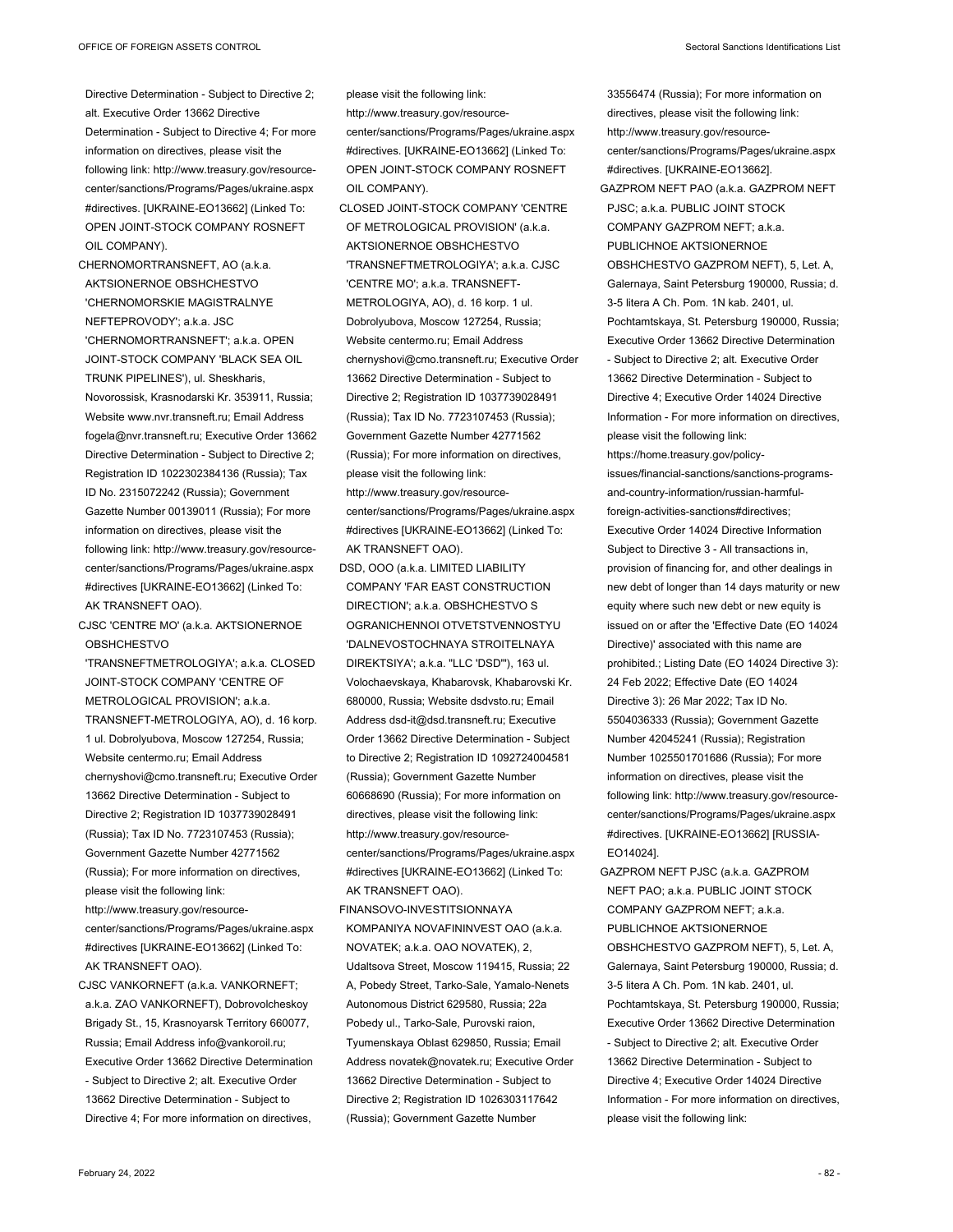https://home.treasury.gov/policy-

issues/financial-sanctions/sanctions-programsand-country-information/russian-harmfulforeign-activities-sanctions#directives; Executive Order 14024 Directive Information Subject to Directive 3 - All transactions in, provision of financing for, and other dealings in new debt of longer than 14 days maturity or new equity where such new debt or new equity is issued on or after the 'Effective Date (EO 14024 Directive)' associated with this name are prohibited.; Listing Date (EO 14024 Directive 3): 24 Feb 2022; Effective Date (EO 14024 Directive 3): 26 Mar 2022; Tax ID No. 5504036333 (Russia); Government Gazette Number 42045241 (Russia); Registration Number 1025501701686 (Russia); For more information on directives, please visit the following link: http://www.treasury.gov/resourcecenter/sanctions/Programs/Pages/ukraine.aspx #directives. [UKRAINE-EO13662] [RUSSIA-EO14024].

GIPROTRUBOPROVOD, AO (a.k.a. AKTSIONERNOE OBSHCHESTVO 'INSTITUT PO PROEKTIROVANIYU MAGISTRALNYKH TRUBOPROVODOV'; a.k.a. OJSC 'GIPROTRUBOPROVOD'; a.k.a. OPEN JOINT-STOCK COMPANY 'INSTITUTE ON PLANNING OF OIL TRUNK PIPELINES'), d. 24 korp. 1 ul. Vavilova, Moscow 119334, Russia; Website www.gtp.transneft.ru; Email Address agafontsevaa@gtp.transneft.ru; Executive Order 13662 Directive Determination - Subject to Directive 2; Registration ID 1027700002660 (Russia); Tax ID No. 7710022410 (Russia); Government Gazette Number 00148406 (Russia); For more information on directives, please visit the following link: http://www.treasury.gov/resourcecenter/sanctions/Programs/Pages/ukraine.aspx #directives [UKRAINE-EO13662] (Linked To: AK TRANSNEFT OAO).

JSC 'CHERNOMORTRANSNEFT' (a.k.a. AKTSIONERNOE OBSHCHESTVO 'CHERNOMORSKIE MAGISTRALNYE NEFTEPROVODY'; a.k.a.

CHERNOMORTRANSNEFT, AO; a.k.a. OPEN JOINT-STOCK COMPANY 'BLACK SEA OIL TRUNK PIPELINES'), ul. Sheskharis, Novorossisk, Krasnodarski Kr. 353911, Russia; Website www.nvr.transneft.ru; Email Address fogela@nvr.transneft.ru; Executive Order 13662 Directive Determination - Subject to Directive 2; Registration ID 1022302384136 (Russia); Tax ID No. 2315072242 (Russia); Government

Gazette Number 00139011 (Russia); For more information on directives, please visit the following link: http://www.treasury.gov/resourcecenter/sanctions/Programs/Pages/ukraine.aspx #directives [UKRAINE-EO13662] (Linked To: AK TRANSNEFT OAO).

JSC CTD 'DIASKAN' (a.k.a. AKTSIONERNOE OBSHCHESTVO 'TRANSNEFT - DIASKAN'; a.k.a. JSC 'TRANSNEFT-DIASCAN'; a.k.a. OPEN JOINT-STOCK COMPANY 'CENTRE OF TECHNICAL DIAGNOSTICS'; a.k.a. TRANSNEFT-DIASKAN, AO), 7 ul. Kuibysheva, Lukhovitsy, Raion Moskovskaya Obl. 140501, Russia; Website www.diascan.ru; Email Address korotkovaa@ctd.transneft.ru; Executive Order 13662 Directive Determination - Subject to Directive 2; Registration ID 1025007389527 (Russia); Tax ID No. 5072703668 (Russia); Government Gazette Number 18024722 (Russia); For more information on directives, please visit the following link: http://www.treasury.gov/resourcecenter/sanctions/Programs/Pages/ukraine.aspx #directives [UKRAINE-EO13662] (Linked To: AK TRANSNEFT OAO).

JSC 'DRUZHBA' (a.k.a. AKTSIONERNOE OBSHCHESTVO 'TRANSNEFT - DRUZHBA'; a.k.a. OPEN JOINT-STOCK COMPANY "OIL TRUNK PIPELINES 'DRUZHBA'"; a.k.a. TRANSNEFT-DRUZHBA, AO), d. 113 ul. Uralskaya, Bryansk, Bryanskaya Obl. 241020, Russia; Website www.druzhbamn.ru; Email Address androsovaeg@brn.transneft.ru; Executive Order 13662 Directive Determination - Subject to Directive 2; Registration ID 1023202736754 (Russia); Tax ID No. 3235002178 (Russia); Government Gazette Number 10453441 (Russia); For more information on directives, please visit the following link: http://www.treasury.gov/resourcecenter/sanctions/Programs/Pages/ukraine.aspx #directives [UKRAINE-EO13662] (Linked To: AK TRANSNEFT OAO).

JSC PRIVOLZHSKNEFTEPROVOD (a.k.a. AKTSIONERNOE OBSHCHESTVO 'TRANSNEFT-PRIVOLGA'; a.k.a. OPEN JOINT-STOCK COMPANY 'PRIVOLZHSK OIL TRUNK PIPELINES'; a.k.a. TRANSNEFT-PRIVOLGA, AO), 100 ul. Leninskaya, Samara, Samarskaya Obl. 443020, Russia; Website pmn.ru; Email Address ootorg@pmn.ru; Executive Order 13662 Directive Determination - Subject to Directive 2; Registration ID 1026301416371 (Russia); Tax ID No. 6317024749 (Russia); Government Gazette

Number 00139117 (Russia); For more information on directives, please visit the following link: http://www.treasury.gov/resource-

center/sanctions/Programs/Pages/ukraine.aspx #directives [UKRAINE-EO13662] (Linked To: AK TRANSNEFT OAO).

JSC SIBNEFTEPROVOD (a.k.a.

AKTSIONERNOE OBSHCHESTVO 'TRANSNEFT - SIBIR'; a.k.a. OPEN JOINT-STOCK COMPANY 'SIBNEFTEPROVOD'; a.k.a. TRANSNEFT SIBIRIA, JSC; a.k.a. TRANSNEFT-SIBIR, AO), 139 ul. Respubliki, Tyumen, Tyumenskaya Obl. 625048, Russia; Website http://sibnefteprovod.transneft.ru; Email Address beschastnyhav@ueso.tmn.transneft.ru; Executive Order 13662 Directive Determination - Subject to Directive 2; Registration ID 1027200789220 (Russia); Tax ID No. 7201000726 (Russia); Government Gazette Number 00139229 (Russia); For more information on directives, please visit the following link: http://www.treasury.gov/resourcecenter/sanctions/Programs/Pages/ukraine.aspx #directives [UKRAINE-EO13662] (Linked To: AK TRANSNEFT OAO).

JSC 'SVYAZTRANSNEFT' (a.k.a. AKTSIONERNOE OBSHCHESTVO 'SVYAZ OBEKTOV TRANSPORTA I DOBYCHI NEFTI'; a.k.a. OPEN JOINT-STOCK COMPANY 'COMMUNICATION OF THE OBJECTS OF OIL TRANSPORTATION AND EXTRACTION'; a.k.a. SVYAZTRANSNEFT, AO), 12 ul. Nametkina, Moscow 117420, Russia; Website www.oilnet.ru; Executive Order 13662 Directive Determination - Subject to Directive 2; Registration ID 1027739420961 (Russia); Tax ID No. 7723011906 (Russia); Government Gazette Number 00140058 (Russia); For more information on directives, please visit the following link: http://www.treasury.gov/resourcecenter/sanctions/Programs/Pages/ukraine.aspx #directives [UKRAINE-EO13662] (Linked To: AK TRANSNEFT OAO).

JSC 'SZMN' (a.k.a. AKTSIONERNOE OBSHCHESTVO 'TRANSNEFT - PRIKAME'; a.k.a. OPEN JOINT-STOCK COMPANY 'NORTH-WESTERN OIL TRUNK PIPELINES'; a.k.a. TRANSNEFT-PRIKAME, AO; a.k.a. TRANSNEFT-PRIKAMYE AO), 26A ul. Nikolaya Ershova, Kazan, Tatarstan Resp. 420061, Russia; Website www.szmn.ru; Email Address hanovat@kaz.transneft.ru; Executive Order 13662 Directive Determination - Subject to Directive 2; Registration ID 1021601763820 (Russia); Tax ID No. 1645000340 (Russia);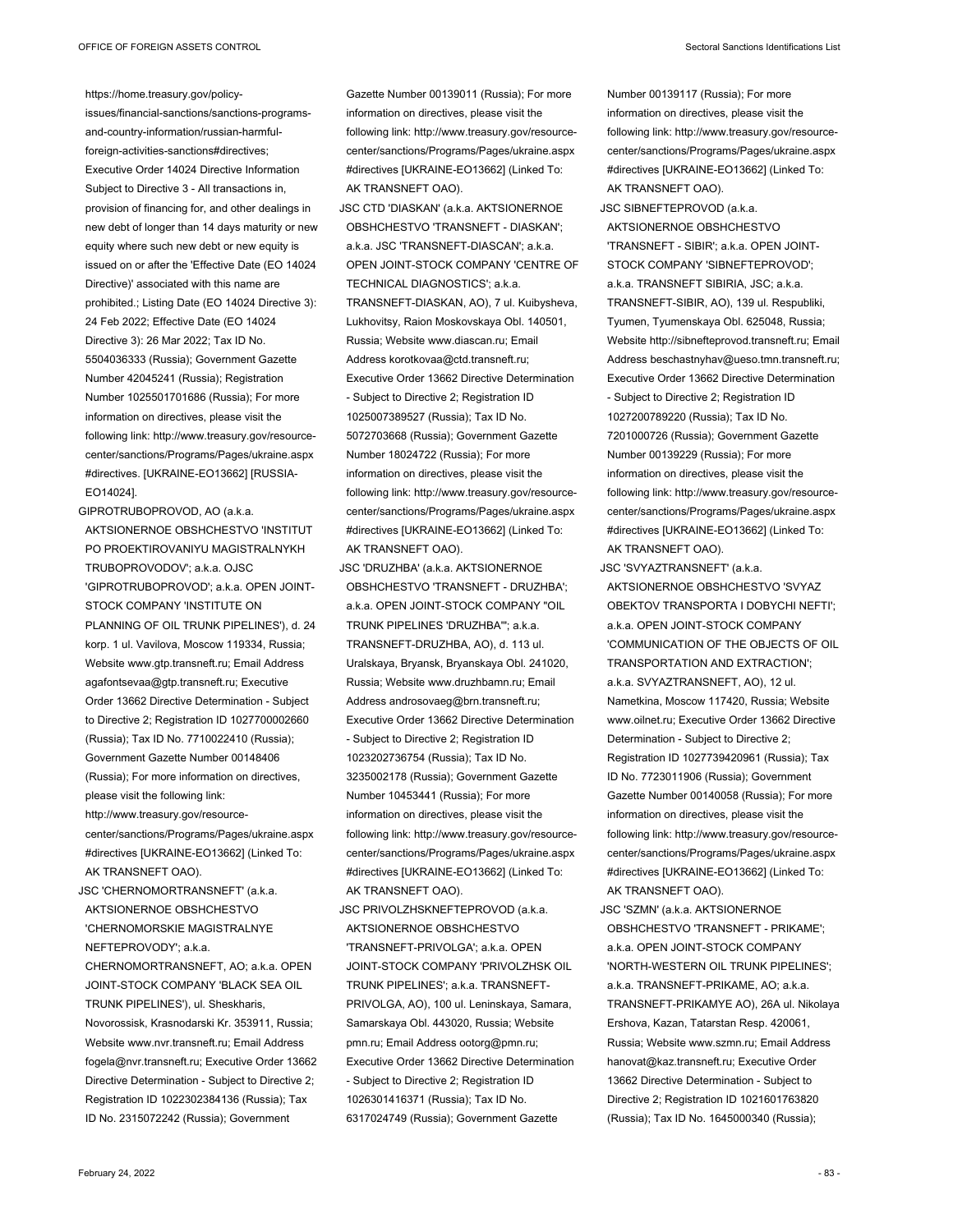Government Gazette Number 00139264 (Russia); For more information on directives, please visit the following link: http://www.treasury.gov/resourcecenter/sanctions/Programs/Pages/ukraine.aspx #directives [UKRAINE-EO13662] (Linked To: AK TRANSNEFT OAO).

JSC TRANSNEFT (f.k.a. AK TRANSNEFT OAO; f.k.a. AKTSIONERNAYA KOMPANIYA PO TRANSPORTU NEFTI TRANSNEFT PAO; a.k.a. OIL TRANSPORTING JOINT STOCK COMPANY TRANSNEFT; a.k.a. PAO TRANSNEFT (Cyrillic: ПАО ТРАНСНЕФТЬ); a.k.a. PJSC TRANSNEFT; a.k.a. PUBLIC JOINT STOCK COMPANY TRANSNEFT (Cyrillic: ПУБЛИЧНОЕ АКЦИОНЕРНОЕ ОБЩЕСТВО ТРАНСНЕФТЬ); a.k.a. PUBLICHNOE AKTSIONERNOE OBSHCHESTVO TRANSNEFT), naberezhnaya Presnenskaya, D. 4, Str. 2, Moscow 123112, Russia (Cyrillic: Наб. Пресненская, Д. 4, СТР. 2, Город Москва 123112, Russia); Website www.transneft.ru; Executive Order 13662 Directive Determination - Subject to Directive 2; Organization Established Date 26 Aug 1993; Executive Order 14024 Directive Information - For more information on directives, please visit the following link:

https://home.treasury.gov/policyissues/financial-sanctions/sanctions-programsand-country-information/russian-harmfulforeign-activities-sanctions#directives; Executive Order 14024 Directive Information Subject to Directive 3 - All transactions in, provision of financing for, and other dealings in new debt of longer than 14 days maturity or new equity where such new debt or new equity is issued on or after the 'Effective Date (EO 14024 Directive)' associated with this name are prohibited.; Listing Date (EO 14024 Directive 3): 24 Feb 2022; Effective Date (EO 14024 Directive 3): 26 Mar 2022; Tax ID No. 7706061801 (Russia); Government Gazette Number 00044463 (Russia); Registration Number 1027700049486 (Russia); For more information on directives, please visit the following link: http://www.treasury.gov/resourcecenter/sanctions/Programs/Pages/ukraine.aspx #directives. [UKRAINE-EO13662] [RUSSIA-EO14024].

JSC 'TRANSNEFT-DIASCAN' (a.k.a. AKTSIONERNOE OBSHCHESTVO 'TRANSNEFT - DIASKAN'; a.k.a. JSC CTD 'DIASKAN'; a.k.a. OPEN JOINT-STOCK COMPANY 'CENTRE OF TECHNICAL

DIAGNOSTICS'; a.k.a. TRANSNEFT-DIASKAN, AO), 7 ul. Kuibysheva, Lukhovitsy, Raion Moskovskaya Obl. 140501, Russia; Website www.diascan.ru; Email Address korotkovaa@ctd.transneft.ru; Executive Order 13662 Directive Determination - Subject to Directive 2; Registration ID 1025007389527 (Russia); Tax ID No. 5072703668 (Russia); Government Gazette Number 18024722 (Russia); For more information on directives, please visit the following link: http://www.treasury.gov/resourcecenter/sanctions/Programs/Pages/ukraine.aspx #directives [UKRAINE-EO13662] (Linked To: AK TRANSNEFT OAO). JSC 'TRANSNEFTEPRODUKT' (f.k.a. AKTSIONERNOE OBSHCHESTVO AKTSIONERNAYA KOMPANIYA TRUBOPROVODNOGO TRANSPORTA NEFTEPRODUKTOV TRANSNEFTEPRODUKT; a.k.a. AKTSIONERNOE OBSHCHESTVO 'TRANSNEFTEPRODUKT'; a.k.a. OPEN JOINT-STOCK COMPANY 'TRANSNEFTEPRODUKT'; a.k.a. TRANSNEFTEPRODUCT JOINT-STOCK CO; a.k.a. TRANSNEFTEPRODUKT, PAO), 8A prospekt Vernadskogo, Moscow 119311, Russia; Email Address nurymbetovage@ak.aktnp.ru; Executive Order 13662 Directive Determination - Subject to Directive 2; Registration ID 1027700054140 (Russia); Tax ID No. 7709027196 (Russia); Government Gazette Number 00044474 (Russia); For more information on directives, please visit the following link: http://www.treasury.gov/resourcecenter/sanctions/Programs/Pages/ukraine.aspx #directives [UKRAINE-EO13662] (Linked To: AK TRANSNEFT OAO). JSC 'TSENTRSIBNEFTEPROVOD' (a.k.a. AKTSIONERNOE OBSHCHESTVO 'TRANSNEFT - TSENTRALNAYA SIBIR'; a.k.a. OPEN JOINT-STOCK COMPANY 'OIL TRUNK PIPELINES OF CENTRAL SIBERIA'; a.k.a. TRANSNEFT-TSENTRALNAYA SIBIR, AO), 24 ul. Naberezhnaya Reki Ushaiki, Tomsk, Tomskaya Obl. 634050, Russia; Website csib.tomsk.ru; Email Address bagamanovmn@tom.transneft.ru; Executive Order 13662 Directive Determination - Subject

to Directive 2; Registration ID 1027000867101 (Russia); Tax ID No. 7017004366 (Russia); Government Gazette Number 00139181 (Russia); For more information on directives,

please visit the following link: http://www.treasury.gov/resourcecenter/sanctions/Programs/Pages/ukraine.aspx #directives [UKRAINE-EO13662] (Linked To: AK TRANSNEFT OAO). JSC 'URALSIBNEFTEPROVOD' (a.k.a. AKTSIONERNOE OBSHCHESTVO 'TRANSNEFT - URAL'; a.k.a. OPEN JOINT-STOCK COMPANY 'CHERNYAEV URAL-SIBERIAN OIL TRUNK PIPELINES'; a.k.a. TRANSNEFT-URAL, AO), 10 ul. Krupskoi, Ufa, Bashkortostan Resp. 450077, Russia; Website www.usmn.ru; Email Address nekrasovaov@ufa.transneft.ru; Executive Order 13662 Directive Determination - Subject to Directive 2; Registration ID 1020203226230 (Russia); Tax ID No. 0278039018 (Russia); Government Gazette Number 00139608 (Russia); For more information on directives, please visit the following link: http://www.treasury.gov/resourcecenter/sanctions/Programs/Pages/ukraine.aspx #directives [UKRAINE-EO13662] (Linked To: AK TRANSNEFT OAO). JSC 'VOLZHSKY PODVODNIK' (a.k.a. AKTSIONERNOE OBSHCHESTVO 'TRANSNEFT-PODVODSERVIS'; a.k.a. OPEN JOINT-STOCK COMPANY 'VOLZHSKY PODVODNIK'; a.k.a. TRANSNEFT-PODVODSERVIS, AO), 19A ul. Larina, Nizhni Novgorod, Nizhegorodskaya Obl. 603152, Russia; Email Address alexandrovan@vp.transneft.ru; Executive Order 13662 Directive Determination - Subject to Directive 2; Registration ID 1025201982520 (Russia); Tax ID No. 5250000820 (Russia); Government Gazette Number 04884421 (Russia); For more information on directives, please visit the following link: http://www.treasury.gov/resource-

center/sanctions/Programs/Pages/ukraine.aspx #directives [UKRAINE-EO13662] (Linked To: AK TRANSNEFT OAO).

KOMSOMOLSK REFINERY (a.k.a. LLC RN-KOMSOMOLSK REFINERY; a.k.a. RN-KOMSOMOLSKI NPZ OOO; a.k.a. RN-KOMSOMOLSKY REFINERY LLC), 115 Leningradskaya st., Komsomolsk-on-Amur, Khabarovsk region 681007, Russia; Email Address knpz@rosneft.ru; Executive Order 13662 Directive Determination - Subject to Directive 2; alt. Executive Order 13662 Directive Determination - Subject to Directive 4; For more information on directives, please visit the following link: http://www.treasury.gov/resource-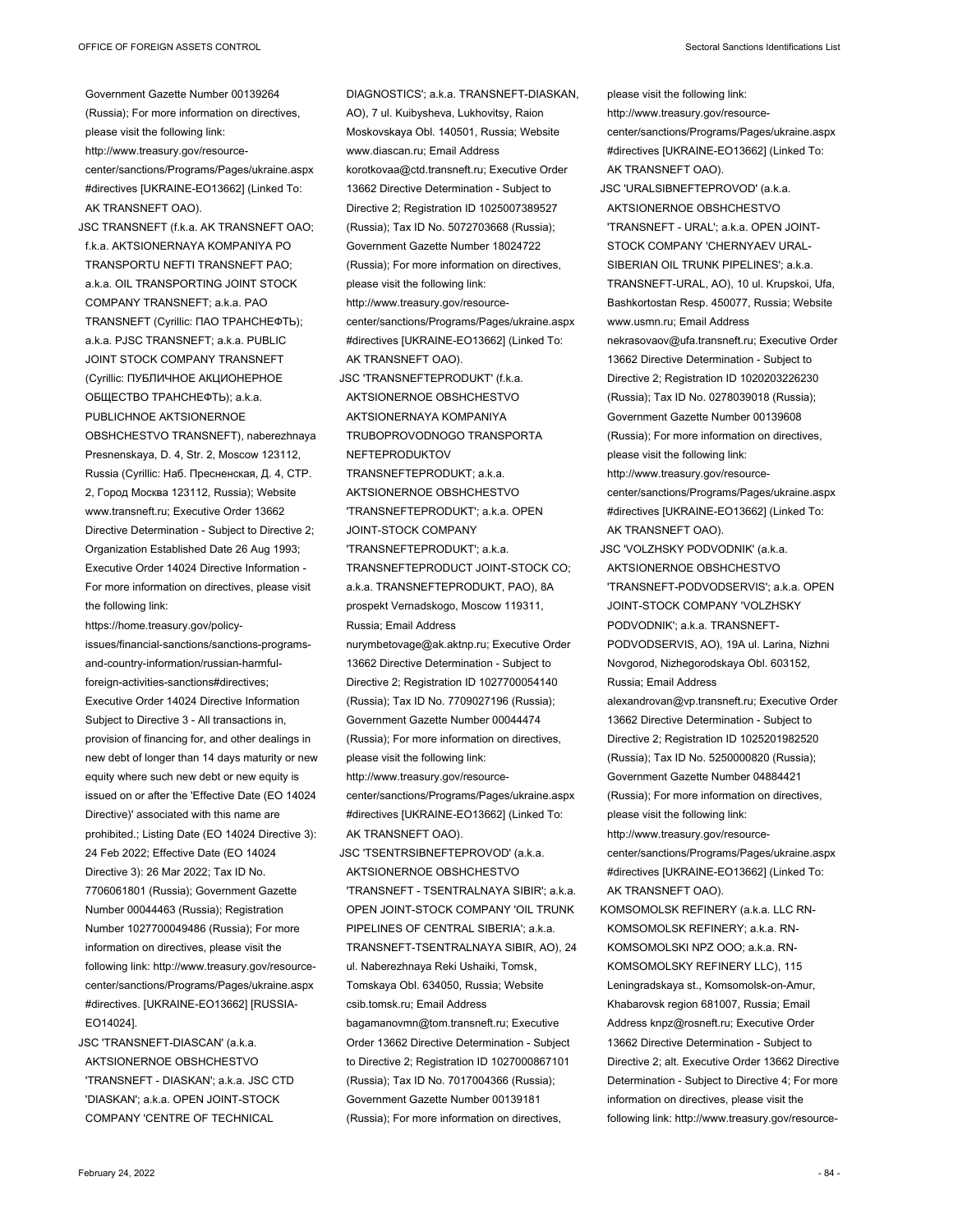center/sanctions/Programs/Pages/ukraine.aspx #directives. [UKRAINE-EO13662] (Linked To: OPEN JOINT-STOCK COMPANY ROSNEFT OIL COMPANY).

- KUIBYSHEV REFINERY (a.k.a. OJSC KUIBYSHEV REFINERY; a.k.a. OJSC KUYBYSHEV REFINERY), 25 Groznenskaya st., Samara 443004, Russia; Email Address sekr@knpz.rosneft.ru; Executive Order 13662 Directive Determination - Subject to Directive 2; alt. Executive Order 13662 Directive Determination - Subject to Directive 4; For more information on directives, please visit the following link: http://www.treasury.gov/resourcecenter/sanctions/Programs/Pages/ukraine.aspx #directives. [UKRAINE-EO13662] (Linked To: OPEN JOINT-STOCK COMPANY ROSNEFT OIL COMPANY).
- LIMITED LIABILITY COMPANY 'CENTRE OF MANAGEMENT OF THE PROJECT EASTERN SIBERIA-PACIFIC OCEAN' (a.k.a. LLC TSUP VSTO; a.k.a. OBSHCHESTVO S OGRANICHENNOI OTVETSTVENNOSTYU 'TSENTR UPRAVLENIYA PROEKTOM 'VOSTOCHNAYA SIBIR - TIKHI OKEAN'; a.k.a. TSUP VSTO, OOO), 2-B ul. Gorkogo, Angarsk, Irkutskaya Obl. 665830, Russia; Website cupvsto.ru; Executive Order 13662 Directive Determination - Subject to Directive 2; Registration ID 1053801124519 (Russia); Tax ID No. 3801079270 (Russia); Government Gazette Number 77642401 (Russia); For more information on directives, please visit the following link: http://www.treasury.gov/resourcecenter/sanctions/Programs/Pages/ukraine.aspx #directives [UKRAINE-EO13662] (Linked To: AK TRANSNEFT OAO).
- LIMITED LIABILITY COMPANY 'FAR EAST CONSTRUCTION DIRECTION' (a.k.a. DSD, OOO; a.k.a. OBSHCHESTVO S OGRANICHENNOI OTVETSTVENNOSTYU 'DALNEVOSTOCHNAYA STROITELNAYA DIREKTSIYA'; a.k.a. "LLC 'DSD'"), 163 ul. Volochaevskaya, Khabarovsk, Khabarovski Kr. 680000, Russia; Website dsdvsto.ru; Email Address dsd-it@dsd.transneft.ru; Executive Order 13662 Directive Determination - Subject to Directive 2; Registration ID 1092724004581 (Russia); Government Gazette Number 60668690 (Russia); For more information on directives, please visit the following link: http://www.treasury.gov/resourcecenter/sanctions/Programs/Pages/ukraine.aspx #directives [UKRAINE-EO13662] (Linked To: AK TRANSNEFT OAO).
- LIMITED LIABILITY COMPANY 'NOVATEK NORTH-WEST' (a.k.a. NOVATEK SEVERO-ZAPAD, OOO; a.k.a. OBSHCHESTVO S OGRANICHENNOI OTVETSTVENNOSTYU 'NOVATEK SEVERO-ZAPAD'; a.k.a. OOO NOVATEK SEVERO-ZAPAD), d. 7 Litera A ul. Paradnaya, St. Petersburg 191014, Russia; Executive Order 13662 Directive Determination - Subject to Directive 2; Registration ID 5067847486229 (Russia); Government Gazette Number 96782616 (Russia); For more information on directives, please visit the following link: http://www.treasury.gov/resourcecenter/sanctions/Programs/Pages/ukraine.aspx #directives. [UKRAINE-EO13662] (Linked To: OAO NOVATEK).
- LIMITED LIABILITY COMPANY 'TRANSNEFT FINANS' (a.k.a. OBSHCHESTVO S OGRANICHENNOI OTVETSTVENNOSTYU 'TRANSNEFT FINANS'; a.k.a. TRANSNEFT FINANCE LIMITED; a.k.a. TRANSNEFT FINANS, OOO), d. 24 korp. 1 ul. Vavilova, Moscow 119334, Russia; Website transneftfinance.ru; Email Address sobolevmi@tnf.transneft.ru; Executive Order 13662 Directive Determination - Subject to Directive 2; Registration ID 1067746400622 (Russia); Tax ID No. 7736536770 (Russia); Government Gazette Number 94473510 (Russia); For more information on directives, please visit the following link: http://www.treasury.gov/resourcecenter/sanctions/Programs/Pages/ukraine.aspx #directives [UKRAINE-EO13662] (Linked To:

AK TRANSNEFT OAO).

LIMITED LIABILITY COMPANY 'TRANSPRESS' (a.k.a. LLC 'TRANSPRESS'; a.k.a. OBSHCHESTVO S OGRANICHENNOI OTVETSTVENNOSTYU 'TRANSNEFT - MEDIA'; a.k.a. TRANSNEFT-MEDIA, OOO), d. 4 str.1 ul. Shchipok, Moscow 115093, Russia; Website http://en.media.transneft.ru/; Email Address transpress.ttn@gmail.com; Executive Order 13662 Directive Determination - Subject to Directive 2; Registration ID 1027700276218 (Russia); Tax ID No. 7734019544 (Russia); Government Gazette Number 36559384 (Russia); For more information on directives, please visit the following link: http://www.treasury.gov/resourcecenter/sanctions/Programs/Pages/ukraine.aspx

#directives [UKRAINE-EO13662] (Linked To: AK TRANSNEFT OAO).

LLC RN-KOMSOMOLSK REFINERY (a.k.a. KOMSOMOLSK REFINERY; a.k.a. RN-

KOMSOMOLSKI NPZ OOO; a.k.a. RN-KOMSOMOLSKY REFINERY LLC), 115 Leningradskaya st., Komsomolsk-on-Amur, Khabarovsk region 681007, Russia; Email Address knpz@rosneft.ru; Executive Order 13662 Directive Determination - Subject to Directive 2; alt. Executive Order 13662 Directive Determination - Subject to Directive 4; For more information on directives, please visit the following link: http://www.treasury.gov/resourcecenter/sanctions/Programs/Pages/ukraine.aspx #directives. [UKRAINE-EO13662] (Linked To: OPEN JOINT-STOCK COMPANY ROSNEFT OIL COMPANY).

- LLC 'TRANSPRESS' (a.k.a. LIMITED LIABILITY COMPANY 'TRANSPRESS'; a.k.a. OBSHCHESTVO S OGRANICHENNOI OTVETSTVENNOSTYU 'TRANSNEFT - MEDIA'; a.k.a. TRANSNEFT-MEDIA, OOO), d. 4 str.1 ul. Shchipok, Moscow 115093, Russia; Website http://en.media.transneft.ru/; Email Address transpress.ttn@gmail.com; Executive Order 13662 Directive Determination - Subject to Directive 2; Registration ID 1027700276218 (Russia); Tax ID No. 7734019544 (Russia); Government Gazette Number 36559384 (Russia); For more information on directives, please visit the following link: http://www.treasury.gov/resourcecenter/sanctions/Programs/Pages/ukraine.aspx
- #directives [UKRAINE-EO13662] (Linked To: AK TRANSNEFT OAO).
- LLC TSUP VSTO (a.k.a. LIMITED LIABILITY COMPANY 'CENTRE OF MANAGEMENT OF THE PROJECT EASTERN SIBERIA-PACIFIC OCEAN'; a.k.a. OBSHCHESTVO S OGRANICHENNOI OTVETSTVENNOSTYU 'TSENTR UPRAVLENIYA PROEKTOM 'VOSTOCHNAYA SIBIR - TIKHI OKEAN'; a.k.a. TSUP VSTO, OOO), 2-B ul. Gorkogo, Angarsk, Irkutskaya Obl. 665830, Russia; Website cupvsto.ru; Executive Order 13662 Directive Determination - Subject to Directive 2; Registration ID 1053801124519 (Russia); Tax ID No. 3801079270 (Russia); Government Gazette Number 77642401 (Russia); For more information on directives, please visit the following link: http://www.treasury.gov/resourcecenter/sanctions/Programs/Pages/ukraine.aspx #directives [UKRAINE-EO13662] (Linked To: AK TRANSNEFT OAO).
- NEFT-AKTIV LLC (a.k.a. OOO NEFT-AKTIV; a.k.a. RN-AKTIV OOO), Ulica Kaluzhskaya M., d., 15, str. 28, Moscow 119071, Russia; Executive Order 13662 Directive Determination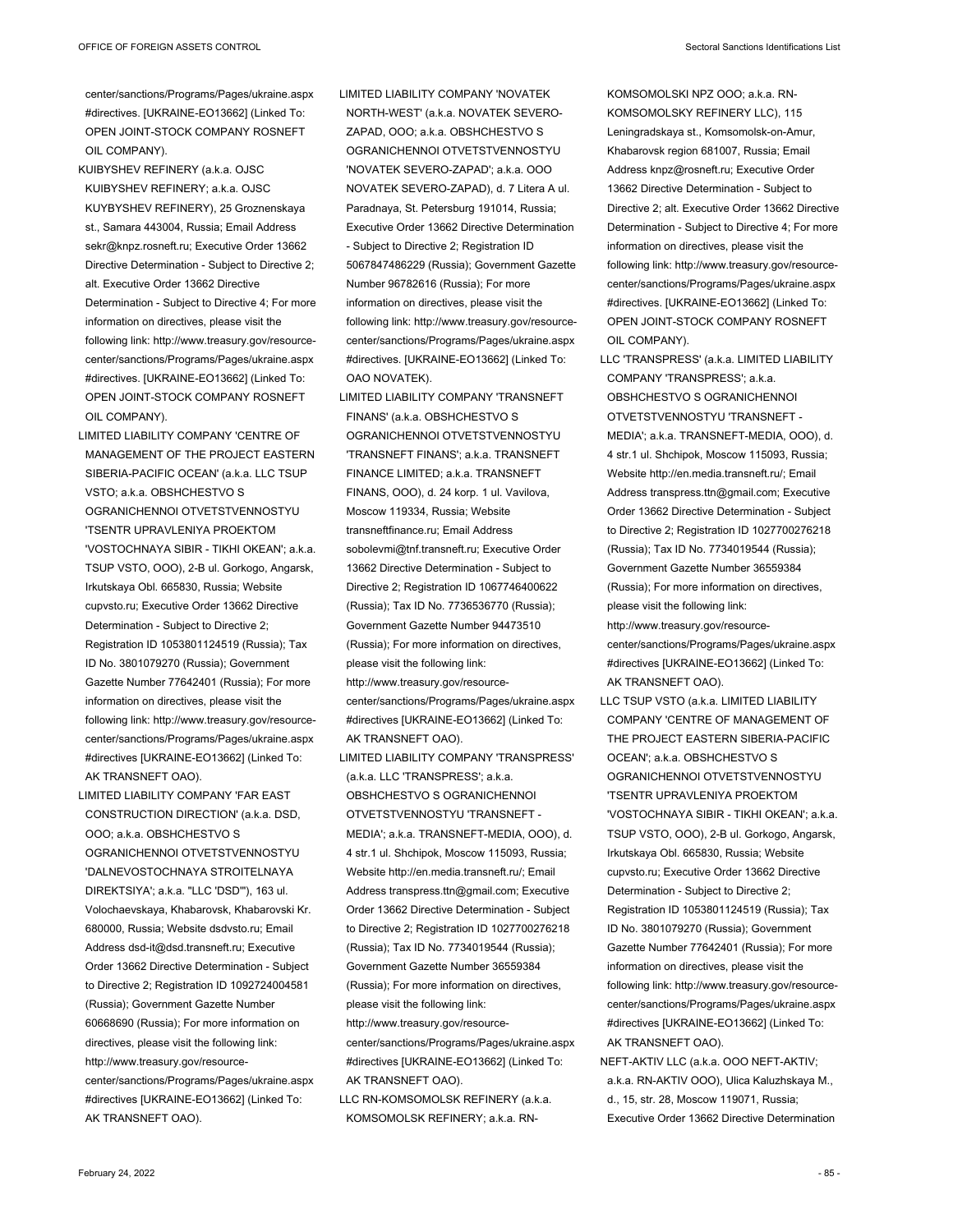- Subject to Directive 2; alt. Executive Order 13662 Directive Determination - Subject to Directive 4; For more information on directives, please visit the following link: http://www.treasury.gov/resourcecenter/sanctions/Programs/Pages/ukraine.aspx #directives. [UKRAINE-EO13662] (Linked To: OPEN JOINT-STOCK COMPANY ROSNEFT OIL COMPANY).
- NOVA ZPK OOO (a.k.a. NOVATEK-PUROVSKI ZPK, OOO; a.k.a. OBSHCHESTVO S OGRANICHENNOI OTVETSTVENNOSTYU 'NOVATEK-PUROVSKI ZPK'; a.k.a. OOO NOVATEK-PUROVSKY ZPK), D. Limbei, Purovski Raion, Yamalo-Nenetski Okr. 629880, Russia; Email Address comon@zpk.novatek.ru; Executive Order 13662 Directive Determination - Subject to Directive 2; Registration ID 1048900851515; Tax ID No. 8911020197; Government Gazette Number 73157577; For more information on directives, please visit the following link: http://www.treasury.gov/resourcecenter/sanctions/Programs/Pages/ukraine.aspx #directives. [UKRAINE-EO13662] (Linked To: OAO NOVATEK).
- NOVATEK (a.k.a. FINANSOVO-INVESTITSIONNAYA KOMPANIYA NOVAFININVEST OAO; a.k.a. OAO NOVATEK), 2, Udaltsova Street, Moscow 119415, Russia; 22 A, Pobedy Street, Tarko-Sale, Yamalo-Nenets Autonomous District 629580, Russia; 22a Pobedy ul., Tarko-Sale, Purovski raion, Tyumenskaya Oblast 629850, Russia; Email Address novatek@novatek.ru; Executive Order 13662 Directive Determination - Subject to Directive 2; Registration ID 1026303117642 (Russia); Government Gazette Number 33556474 (Russia); For more information on directives, please visit the following link: http://www.treasury.gov/resourcecenter/sanctions/Programs/Pages/ukraine.aspx #directives. [UKRAINE-EO13662].
- NOVATEK SEVERO-ZAPAD, OOO (a.k.a. LIMITED LIABILITY COMPANY 'NOVATEK NORTH-WEST'; a.k.a. OBSHCHESTVO S OGRANICHENNOI OTVETSTVENNOSTYU 'NOVATEK SEVERO-ZAPAD'; a.k.a. OOO NOVATEK SEVERO-ZAPAD), d. 7 Litera A ul. Paradnaya, St. Petersburg 191014, Russia; Executive Order 13662 Directive Determination - Subject to Directive 2; Registration ID 5067847486229 (Russia); Government Gazette Number 96782616 (Russia); For more information on directives, please visit the following link: http://www.treasury.gov/resource-

center/sanctions/Programs/Pages/ukraine.aspx #directives. [UKRAINE-EO13662] (Linked To: OAO NOVATEK).

- NOVATEK-CHELYABINSK, OOO (a.k.a. OBSHCHESTVO S OGRANICHENNOI OTVETSTVENNOSTYU 'NOVATEK-CHELYABINSK'; a.k.a. OOO NOVATEK-CHELYABINSK; f.k.a. YAMALGAZRESURS-CHELYABINSK OOO), 42 prospekt Lenina, Chelyabinsk, Chelyabinskaya Obl. 454091, Russia; Executive Order 13662 Directive Determination - Subject to Directive 2; Registration ID 1107404003376; Tax ID No. 7404056114; Government Gazette Number 68628371; For more information on directives, please visit the following link: http://www.treasury.gov/resourcecenter/sanctions/Programs/Pages/ukraine.aspx #directives. [UKRAINE-EO13662] (Linked To: OAO NOVATEK).
- NOVATEK-KOSTROMA, OOO (f.k.a. OBSHCHESTVO S OGRANICHENNOI OTVETSTVENNOSTYU KOSTROMSKAYA REGIONALNAYA KOMPANIYA PO REALIZATSII GAZA; a.k.a. OBSHCHESTVO S OGRANICHENNOI OTVETSTVENNOSTYU 'NOVATEK-KOSTROMA'; a.k.a. OOO NOVATEK-KOSTROMA), 37 ul. Lesnaya, Kostroma, Kostromskaya Obl. 156005, Russia; Website http://www.kostroma.novatek.ru/; Email Address p.marchenko@gas-kostroma.ru; Executive Order 13662 Directive Determination - Subject to Directive 2; Registration ID 1024400511794; Tax ID No. 4401017834; Government Gazette Number 50101120; For more information on directives, please visit the following link: http://www.treasury.gov/resourcecenter/sanctions/Programs/Pages/ukraine.aspx #directives. [UKRAINE-EO13662] (Linked To: OAO NOVATEK).
- NOVATEK-PERM, OOO (a.k.a. OBSHCHESTVO S OGRANICHENNOI OTVETSTVENNOSTYU 'NOVATEK-PERM'; a.k.a. OOO 'NOVATEK-PERM'), 41 ul. Petropavlovskaya, Perm, Permski Kr. 614000, Russia; Email Address info@perm.novatek.ru; Executive Order 13662 Directive Determination - Subject to Directive 2; Registration ID 1105904008297; Tax ID No. 5904230529; Government Gazette Number 65136070; For more information on directives, please visit the following link: http://www.treasury.gov/resource-

center/sanctions/Programs/Pages/ukraine.aspx #directives. [UKRAINE-EO13662] (Linked To: OAO NOVATEK).

- NOVATEK-PUROVSKI ZPK, OOO (f.k.a. NOVA ZPK OOO; a.k.a. OBSHCHESTVO S OGRANICHENNOI OTVETSTVENNOSTYU 'NOVATEK-PUROVSKI ZPK'; a.k.a. OOO NOVATEK-PUROVSKY ZPK), D. Limbei, Purovski Raion, Yamalo-Nenetski Okr. 629880, Russia; Email Address comon@zpk.novatek.ru; Executive Order 13662 Directive Determination - Subject to Directive 2; Registration ID 1048900851515; Tax ID No. 8911020197; Government Gazette Number 73157577; For more information on directives, please visit the following link: http://www.treasury.gov/resourcecenter/sanctions/Programs/Pages/ukraine.aspx #directives. [UKRAINE-EO13662] (Linked To: OAO NOVATEK).
- NOVATEK-TARKOSALENEFTEGAZ, OOO (a.k.a. OBSHCHESTVO S OGRANICHENNOI OTVETSTVENNOSTYU 'NOVATEK-TARKOSALENEFTEGAZ'; f.k.a. OBSHCHESTVO S OGRANICHENNOI OTVETSTVENNOSTYU PUR LEND; a.k.a. OOO NOVATEK-TARKOSALENEFTGAS), 28 ul. Tarasova, Tarko-Sale, Purovski Raion, Yamalo-Nentski Okr. 629850, Russia; Email Address global@tsng.novatek.ru; Executive Order 13662 Directive Determination - Subject to Directive 2; Registration ID 1058901201920; Tax ID No. 8911020768; Government Gazette Number 33589611; For more information on directives, please visit the following link: http://www.treasury.gov/resourcecenter/sanctions/Programs/Pages/ukraine.aspx #directives. [UKRAINE-EO13662] (Linked To: OAO NOVATEK).
- NOVATEK-TRANSERVIS, OOO (a.k.a. OBSHCHESTVO S OGRANICHENNOI OTVETSTVENNOSTYU 'NOVATEK-TRANSERVIS'; a.k.a. OOO NOVATEK-TRANSERVICE), D. Limbei, Purovski Raion, Yamalo-Nenetski Okr. 629880, Russia; Email Address novatek-ts@ts.novatek.ru; Executive Order 13662 Directive Determination - Subject to Directive 2; Registration ID 1036301402576; Tax ID No. 6330024410; Government Gazette Number 14563310; For more information on directives, please visit the following link: http://www.treasury.gov/resourcecenter/sanctions/Programs/Pages/ukraine.aspx #directives. [UKRAINE-EO13662] (Linked To: OAO NOVATEK).
- NOVATEK-UST-LUGA, OOO (a.k.a. OBSHCHESTVO S OGRANICHENNOI OTVETSTVENNOSTYU 'NOVATEK-UST-LUGA'; a.k.a. OOO 'NOVATEK-UST-LUGA'), 5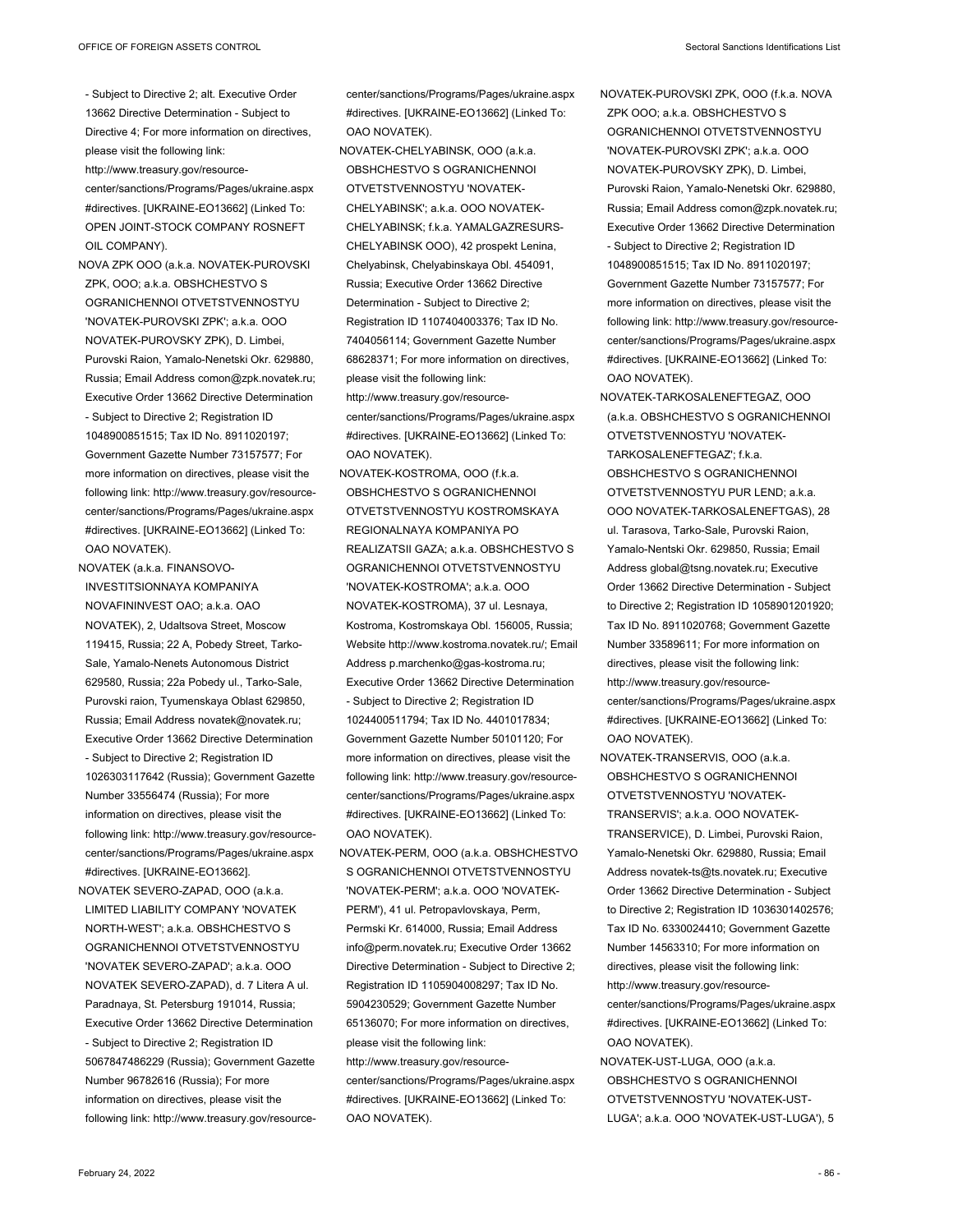ul. Shkolnaya D. Vistino, Kingiseppski Raion, Leningradskaya Obl. 188477, Russia; Executive Order 13662 Directive Determination - Subject to Directive 2; Registration ID 1074707002457; Tax ID No. 4707026057; Government Gazette Number 80675261; For more information on directives, please visit the following link: http://www.treasury.gov/resourcecenter/sanctions/Programs/Pages/ukraine.aspx

#directives. [UKRAINE-EO13662] (Linked To: OAO NOVATEK).

NOVATEK-YARSALENEFTEGAZ, OOO (a.k.a. OBSHCHESTVO S OGRANICHENNOI OTVETSTVENNOSTYU 'NOVATEK-YARSALENEFTEGAZ'), 9 ul. Respubliki, Salekhard, Yamalo-Nenetski Okr., Russia; Email Address v.solovyh@novatek.ru; Executive Order 13662 Directive Determination - Subject to Directive 2; Registration ID 1138901001194; Tax ID No. 8901028126; Government Gazette Number 27013953; For more information on directives, please visit the following link: http://www.treasury.gov/resourcecenter/sanctions/Programs/Pages/ukraine.aspx #directives. [UKRAINE-EO13662] (Linked To: OAO NOVATEK).

NOVOKUIBYSHEVSK REFINERY (a.k.a. OJSC NOVOKUYBYSHEV REFINERY), Novokuibyshevsk, Samara region 446207, Russia; Email Address sekr@nknpz.rosneft.ru; Executive Order 13662 Directive Determination - Subject to Directive 2; alt. Executive Order 13662 Directive Determination - Subject to Directive 4; For more information on directives, please visit the following link: http://www.treasury.gov/resourcecenter/sanctions/Programs/Pages/ukraine.aspx #directives. [UKRAINE-EO13662] (Linked To: OPEN JOINT-STOCK COMPANY ROSNEFT OIL COMPANY).

NPF TRANSNEFT, AO (a.k.a. AKTSIONERNOE OBSHCHESTVO 'NEGOSUDARSTVENNY PENSIONNY FOND 'TRANSNEFT'), d. 5/7 str. 2, 3 ul. Shchipok, Moscow 115054, Russia; Website npf-transneft.ru; Email Address mail@npf-transneft.ru; Executive Order 13662 Directive Determination - Subject to Directive 2; Registration ID 1157700011017 (Russia); Tax ID No. 9705044356 (Russia); Government Gazette Number 54769346 (Russia); For more information on directives, please visit the following link: http://www.treasury.gov/resourcecenter/sanctions/Programs/Pages/ukraine.aspx #directives [UKRAINE-EO13662] (Linked To: AK TRANSNEFT OAO).

OAO ACHINSK OIL REFINERY VNK (a.k.a. ACHINSK REFINERY; a.k.a. OJSC ACHINSK REFINERY), Achinsk Refinery industrial area, Bolsheuluisky district, Krasnoyarsk territory 662110, Russia; Email Address sekr1@anpz.rosneft.ru; Executive Order 13662 Directive Determination - Subject to Directive 2; alt. Executive Order 13662 Directive Determination - Subject to Directive 4; For more information on directives, please visit the following link: http://www.treasury.gov/resourcecenter/sanctions/Programs/Pages/ukraine.aspx #directives. [UKRAINE-EO13662] (Linked To: OPEN JOINT-STOCK COMPANY ROSNEFT OIL COMPANY).

OAO JSC ORENBURGNEFT (a.k.a. OJSC ORENBURGNEFT; a.k.a. ORENBURGNEFT), Magistralnaya St., 2, Buzuluk, the Orenburg Region 461040, Russia; st. Magistralynaya 2, Buzuluk 461040, Russia; Email Address orenburgneft@rosneft.ru; Executive Order 13662 Directive Determination - Subject to Directive 2; alt. Executive Order 13662 Directive Determination - Subject to Directive 4; For more information on directives, please visit the following link: http://www.treasury.gov/resourcecenter/sanctions/Programs/Pages/ukraine.aspx #directives. [UKRAINE-EO13662] (Linked To: OPEN JOINT-STOCK COMPANY ROSNEFT OIL COMPANY).

OAO NOVATEK (a.k.a. FINANSOVO-INVESTITSIONNAYA KOMPANIYA NOVAFININVEST OAO; a.k.a. NOVATEK), 2, Udaltsova Street, Moscow 119415, Russia; 22 A, Pobedy Street, Tarko-Sale, Yamalo-Nenets Autonomous District 629580, Russia; 22a Pobedy ul., Tarko-Sale, Purovski raion, Tyumenskaya Oblast 629850, Russia; Email Address novatek@novatek.ru; Executive Order 13662 Directive Determination - Subject to Directive 2; Registration ID 1026303117642 (Russia); Government Gazette Number 33556474 (Russia); For more information on directives, please visit the following link: http://www.treasury.gov/resourcecenter/sanctions/Programs/Pages/ukraine.aspx #directives. [UKRAINE-EO13662].

OAO ROSNEFT OIL COMPANY (a.k.a. OIL COMPANY ROSNEFT; a.k.a. OJSC ROSNEFT OIL COMPANY; a.k.a. OPEN JOINT-STOCK COMPANY ROSNEFT OIL COMPANY; a.k.a. ROSNEFT; a.k.a. ROSNEFT OIL COMPANY), 26/1 Sofiyskaya Embankment, Moscow 115035, Russia; Website www.rosneft.com; alt. Website www.rosneft.ru; Email Address

postman@rosneft.ru; Executive Order 13662 Directive Determination - Subject to Directive 2; alt. Executive Order 13662 Directive Determination - Subject to Directive 4; Registration ID 1027700043502 (Russia); Tax ID No. 7706107510 (Russia); Government Gazette Number 00044428 (Russia); For more information on directives, please visit the following link: http://www.treasury.gov/resourcecenter/sanctions/Programs/Pages/ukraine.aspx #directives. [UKRAINE-EO13662]. OBSHCHESTVO S OGRANICHENNOI **OTVETSTVENNOSTYU** 'DALNEVOSTOCHNAYA STROITELNAYA

DIREKTSIYA' (a.k.a. DSD, OOO; a.k.a. LIMITED LIABILITY COMPANY 'FAR EAST CONSTRUCTION DIRECTION'; a.k.a. "LLC 'DSD'"), 163 ul. Volochaevskaya, Khabarovsk, Khabarovski Kr. 680000, Russia; Website dsdvsto.ru; Email Address dsdit@dsd.transneft.ru; Executive Order 13662 Directive Determination - Subject to Directive 2; Registration ID 1092724004581 (Russia); Government Gazette Number 60668690 (Russia); For more information on directives, please visit the following link: http://www.treasury.gov/resourcecenter/sanctions/Programs/Pages/ukraine.aspx #directives [UKRAINE-EO13662] (Linked To:

AK TRANSNEFT OAO). OBSHCHESTVO S OGRANICHENNOI OTVETSTVENNOSTYU KOSTROMSKAYA REGIONALNAYA KOMPANIYA PO REALIZATSII GAZA (a.k.a. NOVATEK-

KOSTROMA, OOO; a.k.a. OBSHCHESTVO S OGRANICHENNOI OTVETSTVENNOSTYU 'NOVATEK-KOSTROMA'; a.k.a. OOO NOVATEK-KOSTROMA), 37 ul. Lesnaya, Kostroma, Kostromskaya Obl. 156005, Russia; Website http://www.kostroma.novatek.ru/; Email Address p.marchenko@gas-kostroma.ru; Executive Order 13662 Directive Determination - Subject to Directive 2; Registration ID 1024400511794; Tax ID No. 4401017834; Government Gazette Number 50101120; For more information on directives, please visit the following link: http://www.treasury.gov/resourcecenter/sanctions/Programs/Pages/ukraine.aspx #directives. [UKRAINE-EO13662] (Linked To: OAO NOVATEK).

OBSHCHESTVO S OGRANICHENNOI OTVETSTVENNOSTYU 'NOVATEK-CHELYABINSK' (a.k.a. NOVATEK-CHELYABINSK, OOO; a.k.a. OOO NOVATEK-CHELYABINSK; f.k.a. YAMALGAZRESURS-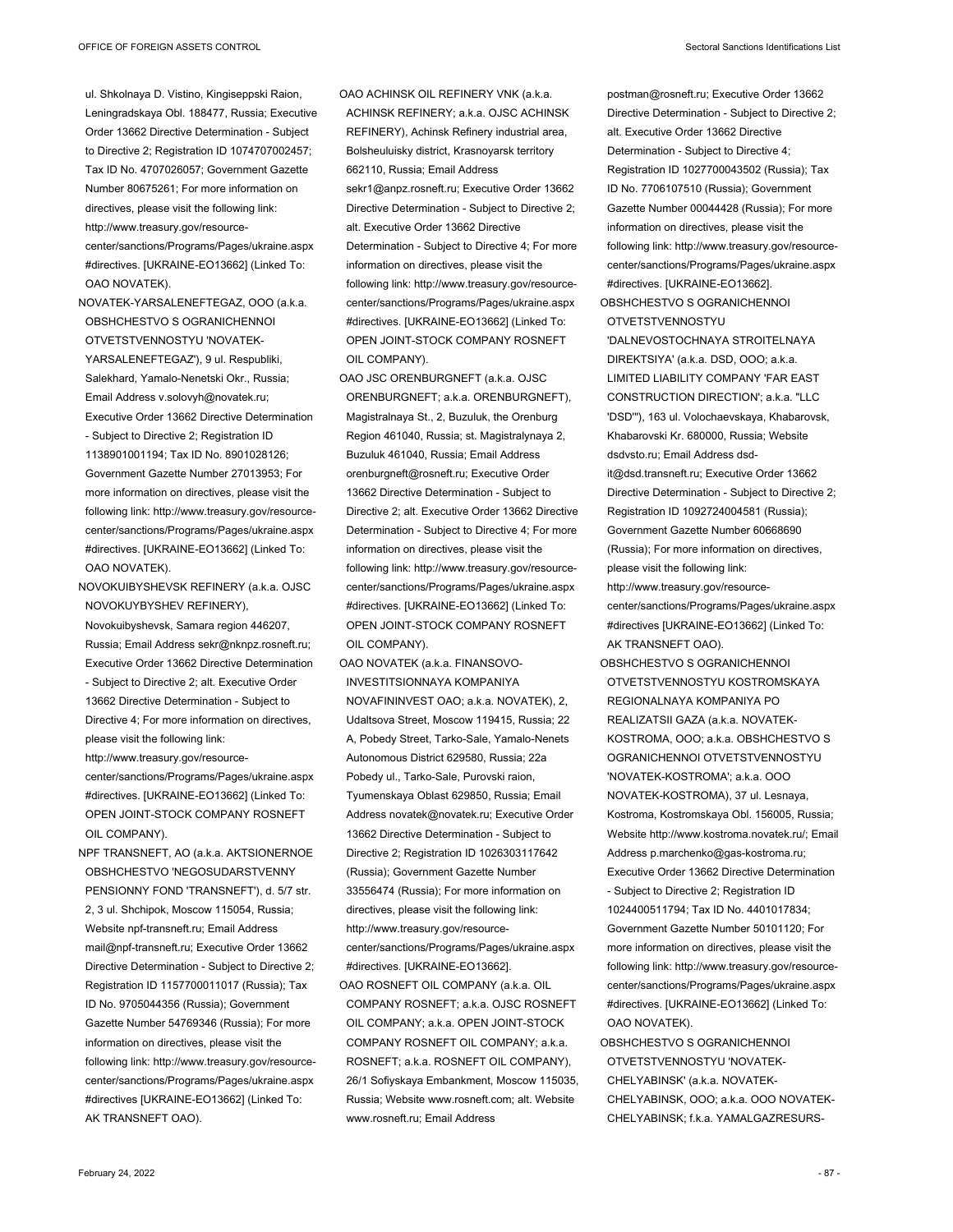- CHELYABINSK OOO), 42 prospekt Lenina, Chelyabinsk, Chelyabinskaya Obl. 454091, Russia; Executive Order 13662 Directive Determination - Subject to Directive 2; Registration ID 1107404003376; Tax ID No. 7404056114; Government Gazette Number 68628371; For more information on directives, please visit the following link: http://www.treasury.gov/resourcecenter/sanctions/Programs/Pages/ukraine.aspx #directives. [UKRAINE-EO13662] (Linked To: OAO NOVATEK).
- OBSHCHESTVO S OGRANICHENNOI OTVETSTVENNOSTYU 'NOVATEK SEVERO-ZAPAD' (a.k.a. LIMITED LIABILITY COMPANY 'NOVATEK NORTH-WEST'; a.k.a. NOVATEK SEVERO-ZAPAD, OOO; a.k.a. OOO NOVATEK SEVERO-ZAPAD), d. 7 Litera A ul. Paradnaya, St. Petersburg 191014, Russia; Executive Order 13662 Directive Determination - Subject to Directive 2; Registration ID 5067847486229 (Russia); Government Gazette Number 96782616 (Russia); For more information on directives, please visit the following link: http://www.treasury.gov/resourcecenter/sanctions/Programs/Pages/ukraine.aspx #directives. [UKRAINE-EO13662] (Linked To: OAO NOVATEK).
- OBSHCHESTVO S OGRANICHENNOI OTVETSTVENNOSTYU 'NOVATEK-KOSTROMA' (a.k.a. NOVATEK-KOSTROMA, OOO; f.k.a. OBSHCHESTVO S OGRANICHENNOI OTVETSTVENNOSTYU KOSTROMSKAYA REGIONALNAYA KOMPANIYA PO REALIZATSII GAZA; a.k.a. OOO NOVATEK-KOSTROMA), 37 ul. Lesnaya, Kostroma, Kostromskaya Obl. 156005, Russia; Website http://www.kostroma.novatek.ru/; Email Address p.marchenko@gas-kostroma.ru; Executive Order 13662 Directive Determination - Subject to Directive 2; Registration ID 1024400511794; Tax ID No. 4401017834; Government Gazette Number 50101120; For more information on directives, please visit the following link: http://www.treasury.gov/resourcecenter/sanctions/Programs/Pages/ukraine.aspx #directives. [UKRAINE-EO13662] (Linked To: OAO NOVATEK).
- OBSHCHESTVO S OGRANICHENNOI OTVETSTVENNOSTYU 'NOVATEK-PERM' (a.k.a. NOVATEK-PERM, OOO; a.k.a. OOO 'NOVATEK-PERM'), 41 ul. Petropavlovskaya, Perm, Permski Kr. 614000, Russia; Email Address info@perm.novatek.ru; Executive Order 13662 Directive Determination - Subject

to Directive 2; Registration ID 1105904008297; Tax ID No. 5904230529; Government Gazette Number 65136070; For more information on directives, please visit the following link: http://www.treasury.gov/resourcecenter/sanctions/Programs/Pages/ukraine.aspx #directives. [UKRAINE-EO13662] (Linked To: OAO NOVATEK).

- OBSHCHESTVO S OGRANICHENNOI OTVETSTVENNOSTYU 'NOVATEK-PUROVSKI ZPK' (f.k.a. NOVA ZPK OOO; a.k.a. NOVATEK-PUROVSKI ZPK, OOO; a.k.a. OOO NOVATEK-PUROVSKY ZPK), D. Limbei, Purovski Raion, Yamalo-Nenetski Okr. 629880, Russia; Email Address comon@zpk.novatek.ru; Executive Order 13662 Directive Determination - Subject to Directive 2; Registration ID 1048900851515; Tax ID No. 8911020197; Government Gazette Number 73157577; For more information on directives, please visit the following link: http://www.treasury.gov/resourcecenter/sanctions/Programs/Pages/ukraine.aspx #directives. [UKRAINE-EO13662] (Linked To: OAO NOVATEK).
- OBSHCHESTVO S OGRANICHENNOI OTVETSTVENNOSTYU 'NOVATEK-TARKOSALENEFTEGAZ' (a.k.a. NOVATEK-TARKOSALENEFTEGAZ, OOO; f.k.a. OBSHCHESTVO S OGRANICHENNOI OTVETSTVENNOSTYU PUR LEND; a.k.a. OOO NOVATEK-TARKOSALENEFTGAS), 28 ul. Tarasova, Tarko-Sale, Purovski Raion, Yamalo-Nentski Okr. 629850, Russia; Email Address global@tsng.novatek.ru; Executive Order 13662 Directive Determination - Subject to Directive 2; Registration ID 1058901201920; Tax ID No. 8911020768; Government Gazette Number 33589611; For more information on directives, please visit the following link: http://www.treasury.gov/resourcecenter/sanctions/Programs/Pages/ukraine.aspx #directives. [UKRAINE-EO13662] (Linked To: OAO NOVATEK).
- OBSHCHESTVO S OGRANICHENNOI OTVETSTVENNOSTYU 'NOVATEK-TRANSERVIS' (a.k.a. NOVATEK-TRANSERVIS, OOO; a.k.a. OOO NOVATEK-TRANSERVICE), D. Limbei, Purovski Raion, Yamalo-Nenetski Okr. 629880, Russia; Email Address novatek-ts@ts.novatek.ru; Executive Order 13662 Directive Determination - Subject to Directive 2; Registration ID 1036301402576; Tax ID No. 6330024410; Government Gazette Number 14563310; For more information on directives, please visit the following link:

http://www.treasury.gov/resourcecenter/sanctions/Programs/Pages/ukraine.aspx #directives. [UKRAINE-EO13662] (Linked To: OAO NOVATEK).

- OBSHCHESTVO S OGRANICHENNOI OTVETSTVENNOSTYU 'NOVATEK-UST-LUGA' (a.k.a. NOVATEK-UST-LUGA, OOO; a.k.a. OOO 'NOVATEK-UST-LUGA'), 5 ul. Shkolnaya D. Vistino, Kingiseppski Raion, Leningradskaya Obl. 188477, Russia; Executive Order 13662 Directive Determination - Subject to Directive 2; Registration ID 1074707002457; Tax ID No. 4707026057; Government Gazette Number 80675261; For more information on directives, please visit the following link: http://www.treasury.gov/resourcecenter/sanctions/Programs/Pages/ukraine.aspx #directives. [UKRAINE-EO13662] (Linked To: OAO NOVATEK).
- OBSHCHESTVO S OGRANICHENNOI OTVETSTVENNOSTYU 'NOVATEK-YARSALENEFTEGAZ' (a.k.a. NOVATEK-YARSALENEFTEGAZ, OOO), 9 ul. Respubliki, Salekhard, Yamalo-Nenetski Okr., Russia; Email Address v.solovyh@novatek.ru; Executive Order 13662 Directive Determination - Subject to Directive 2; Registration ID 1138901001194; Tax ID No. 8901028126; Government Gazette Number 27013953; For more information on directives, please visit the following link: http://www.treasury.gov/resourcecenter/sanctions/Programs/Pages/ukraine.aspx #directives. [UKRAINE-EO13662] (Linked To: OAO NOVATEK).
- OBSHCHESTVO S OGRANICHENNOI OTVETSTVENNOSTYU PUR LEND (a.k.a. NOVATEK-TARKOSALENEFTEGAZ, OOO; a.k.a. OBSHCHESTVO S OGRANICHENNOI OTVETSTVENNOSTYU 'NOVATEK-TARKOSALENEFTEGAZ'; a.k.a. OOO NOVATEK-TARKOSALENEFTGAS), 28 ul. Tarasova, Tarko-Sale, Purovski Raion, Yamalo-Nentski Okr. 629850, Russia; Email Address global@tsng.novatek.ru; Executive Order 13662 Directive Determination - Subject to Directive 2; Registration ID 1058901201920; Tax ID No. 8911020768; Government Gazette Number 33589611; For more information on directives, please visit the following link:
- http://www.treasury.gov/resourcecenter/sanctions/Programs/Pages/ukraine.aspx #directives. [UKRAINE-EO13662] (Linked To: OAO NOVATEK).
- OBSHCHESTVO S OGRANICHENNOI OTVETSTVENNOSTYU 'SHERVUD PREMER'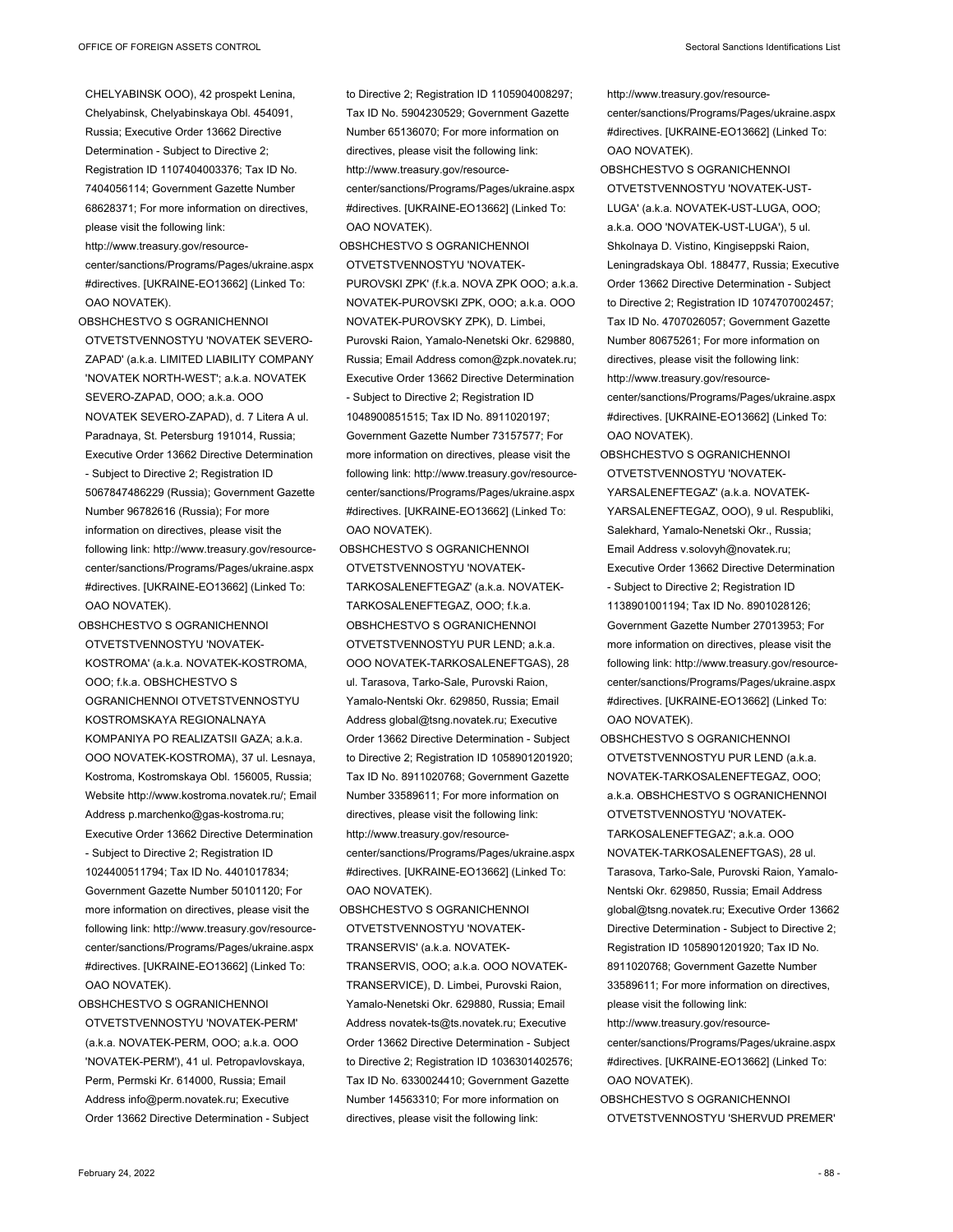(a.k.a. SHERVUD PREMER, OOO; a.k.a. SHERVUD PREMIER OOO), 8 per. Olsufevski, Moscow 119021, Russia; Executive Order 13662 Directive Determination - Subject to Directive 2; Registration ID 1027700226707; Tax ID No. 7716160907; Government Gazette Number 18470373; For more information on directives, please visit the following link: http://www.treasury.gov/resourcecenter/sanctions/Programs/Pages/ukraine.aspx #directives. [UKRAINE-EO13662] (Linked To: OAO NOVATEK).

OBSHCHESTVO S OGRANICHENNOI OTVETSTVENNOSTYU 'TRANSNEFT - MEDIA' (a.k.a. LIMITED LIABILITY COMPANY 'TRANSPRESS'; a.k.a. LLC 'TRANSPRESS'; a.k.a. TRANSNEFT-MEDIA, OOO), d. 4 str.1 ul. Shchipok, Moscow 115093, Russia; Website http://en.media.transneft.ru/; Email Address transpress.ttn@gmail.com; Executive Order 13662 Directive Determination - Subject to Directive 2; Registration ID 1027700276218 (Russia); Tax ID No. 7734019544 (Russia); Government Gazette Number 36559384 (Russia); For more information on directives, please visit the following link: http://www.treasury.gov/resourcecenter/sanctions/Programs/Pages/ukraine.aspx #directives [UKRAINE-EO13662] (Linked To: AK TRANSNEFT OAO).

OBSHCHESTVO S OGRANICHENNOI OTVETSTVENNOSTYU 'TRANSNEFT FINANS' (a.k.a. LIMITED LIABILITY COMPANY 'TRANSNEFT FINANS'; a.k.a. TRANSNEFT FINANCE LIMITED; a.k.a. TRANSNEFT FINANS, OOO), d. 24 korp. 1 ul. Vavilova, Moscow 119334, Russia; Website transneftfinance.ru; Email Address sobolevmi@tnf.transneft.ru; Executive Order 13662 Directive Determination - Subject to Directive 2; Registration ID 1067746400622 (Russia); Tax ID No. 7736536770 (Russia); Government Gazette Number 94473510 (Russia); For more information on directives, please visit the following link: http://www.treasury.gov/resource-

center/sanctions/Programs/Pages/ukraine.aspx #directives [UKRAINE-EO13662] (Linked To: AK TRANSNEFT OAO).

OBSHCHESTVO S OGRANICHENNOI OTVETSTVENNOSTYU 'TRANSNEFT-OKHRANA' (a.k.a. TRANSNEFT-OKHRANA, OOO), d. 12 str. 2 ul. Nametkina, Moscow 117420, Russia; Email Address babaevii@tno.transneft.ru; Executive Order

13662 Directive Determination - Subject to Directive 2; Registration ID 1147746651898 (Russia); Tax ID No. 7728881149 (Russia); Government Gazette Number 16983393 (Russia); For more information on directives, please visit the following link: http://www.treasury.gov/resourcecenter/sanctions/Programs/Pages/ukraine.aspx #directives [UKRAINE-EO13662] (Linked To: AK TRANSNEFT OAO). OBSHCHESTVO S OGRANICHENNOI OTVETSTVENNOSTYU 'TSENTR UPRAVLENIYA PROEKTOM 'VOSTOCHNAYA SIBIR - TIKHI OKEAN' (a.k.a. LIMITED LIABILITY COMPANY 'CENTRE OF MANAGEMENT OF THE PROJECT EASTERN SIBERIA-PACIFIC OCEAN'; a.k.a. LLC TSUP VSTO; a.k.a. TSUP VSTO, OOO), 2-B ul. Gorkogo, Angarsk, Irkutskaya Obl. 665830, Russia; Website cupvsto.ru; Executive Order 13662 Directive Determination - Subject to Directive 2; Registration ID 1053801124519 (Russia); Tax ID No. 3801079270 (Russia); Government Gazette Number 77642401 (Russia); For more information on directives, please visit the following link: http://www.treasury.gov/resourcecenter/sanctions/Programs/Pages/ukraine.aspx #directives [UKRAINE-EO13662] (Linked To: AK TRANSNEFT OAO). OBSHCHESTVO S OGRANICHENNOI OTVETSTVENNOSTYU 'YARGEO' (a.k.a. OOO YARGEO; a.k.a. YARGEO, OOO), 12/2 ul. Zvereva, Nadym, Yamalo-Nenetski Okr. 629730, Russia; Email Address loskutova@yargeo.novatek.ru; Executive Order 13662 Directive Determination - Subject to Directive 2; Registration ID 1038900502728; Tax ID No. 8901014564; Government Gazette Number 71215589; For more information on directives, please visit the following link: http://www.treasury.gov/resourcecenter/sanctions/Programs/Pages/ukraine.aspx #directives. [UKRAINE-EO13662] (Linked To: OAO NOVATEK).

OIL COMPANY ROSNEFT (a.k.a. OAO ROSNEFT OIL COMPANY; a.k.a. OJSC ROSNEFT OIL COMPANY; a.k.a. OPEN JOINT-STOCK COMPANY ROSNEFT OIL COMPANY; a.k.a. ROSNEFT; a.k.a. ROSNEFT OIL COMPANY), 26/1 Sofiyskaya Embankment, Moscow 115035, Russia; Website www.rosneft.com; alt. Website www.rosneft.ru; Email Address postman@rosneft.ru; Executive Order 13662 Directive Determination - Subject

to Directive 2; alt. Executive Order 13662 Directive Determination - Subject to Directive 4; Registration ID 1027700043502 (Russia); Tax ID No. 7706107510 (Russia); Government Gazette Number 00044428 (Russia); For more information on directives, please visit the following link: http://www.treasury.gov/resourcecenter/sanctions/Programs/Pages/ukraine.aspx #directives. [UKRAINE-EO13662]. OIL TRANSPORTING JOINT STOCK

COMPANY TRANSNEFT (f.k.a. AK TRANSNEFT OAO; f.k.a. AKTSIONERNAYA KOMPANIYA PO TRANSPORTU NEFTI TRANSNEFT PAO; a.k.a. JSC TRANSNEFT; a.k.a. PAO TRANSNEFT (Cyrillic: ПАО ТРАНСНЕФТЬ); a.k.a. PJSC TRANSNEFT; a.k.a. PUBLIC JOINT STOCK COMPANY TRANSNEFT (Cyrillic: ПУБЛИЧНОЕ АКЦИОНЕРНОЕ ОБЩЕСТВО ТРАНСНЕФТЬ); a.k.a. PUBLICHNOE AKTSIONERNOE OBSHCHESTVO TRANSNEFT), naberezhnaya Presnenskaya, D. 4, Str. 2, Moscow 123112, Russia (Cyrillic: Наб. Пресненская, Д. 4, СТР. 2, Город Москва 123112, Russia); Website www.transneft.ru; Executive Order 13662 Directive Determination - Subject to Directive 2; Organization Established Date 26 Aug 1993; Executive Order 14024 Directive Information - For more information on directives, please visit the following link:

https://home.treasury.gov/policyissues/financial-sanctions/sanctions-programsand-country-information/russian-harmfulforeign-activities-sanctions#directives; Executive Order 14024 Directive Information Subject to Directive 3 - All transactions in, provision of financing for, and other dealings in new debt of longer than 14 days maturity or new equity where such new debt or new equity is issued on or after the 'Effective Date (EO 14024 Directive)' associated with this name are prohibited.; Listing Date (EO 14024 Directive 3): 24 Feb 2022; Effective Date (EO 14024 Directive 3): 26 Mar 2022; Tax ID No. 7706061801 (Russia); Government Gazette Number 00044463 (Russia); Registration Number 1027700049486 (Russia); For more information on directives, please visit the following link: http://www.treasury.gov/resourcecenter/sanctions/Programs/Pages/ukraine.aspx #directives. [UKRAINE-EO13662] [RUSSIA-EO14024].

OJSC ACHINSK REFINERY (a.k.a. ACHINSK REFINERY; a.k.a. OAO ACHINSK OIL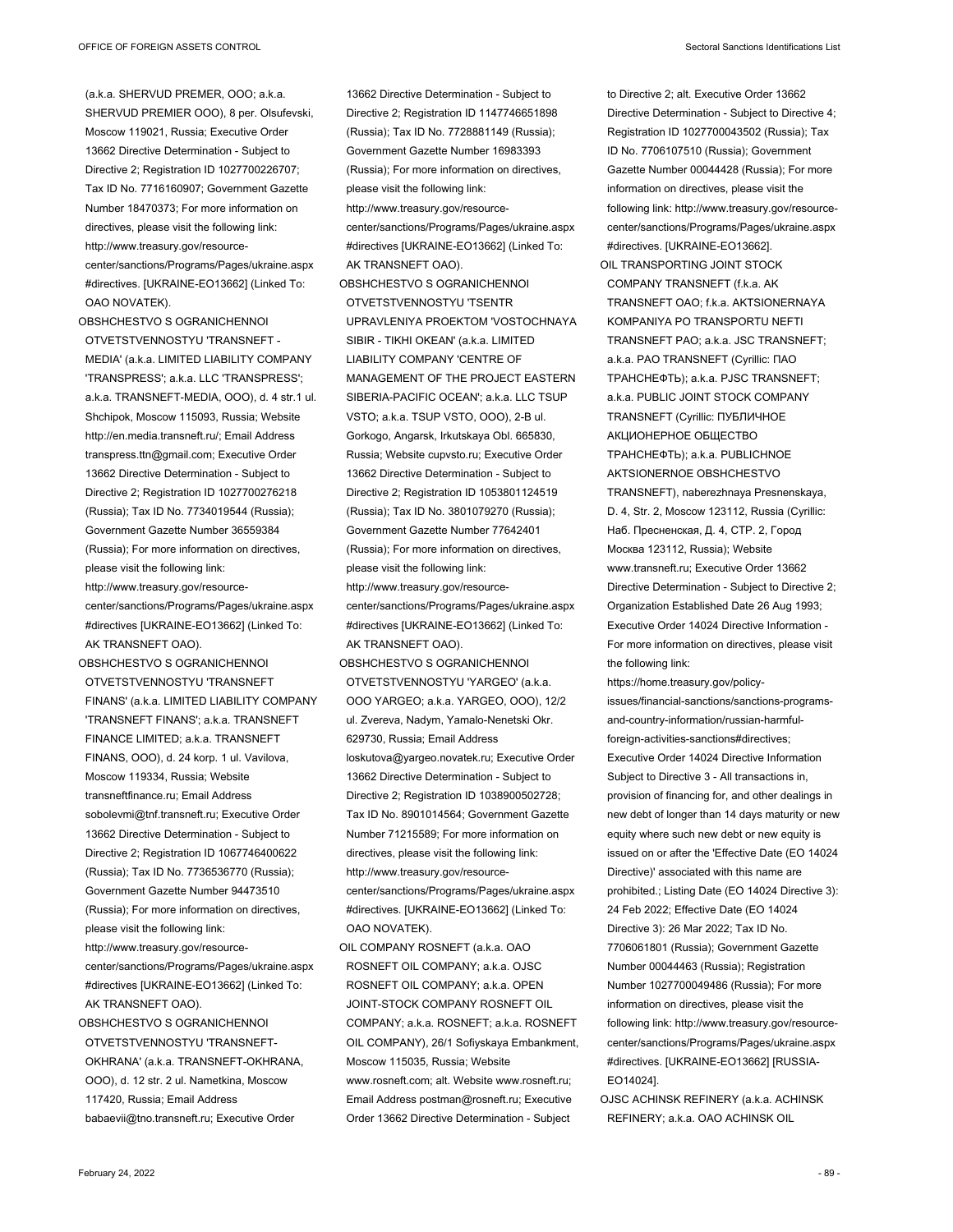REFINERY VNK), Achinsk Refinery industrial area, Bolsheuluisky district, Krasnoyarsk territory 662110, Russia; Email Address sekr1@anpz.rosneft.ru; Executive Order 13662 Directive Determination - Subject to Directive 2; alt. Executive Order 13662 Directive Determination - Subject to Directive 4; For more information on directives, please visit the following link: http://www.treasury.gov/resourcecenter/sanctions/Programs/Pages/ukraine.aspx #directives. [UKRAINE-EO13662] (Linked To: OPEN JOINT-STOCK COMPANY ROSNEFT OIL COMPANY).

OJSC ANGARSK PETROCHEMICAL

COMPANY (a.k.a. ANGARSK REFINERY), Angarsk, Irkutsk region 665830, Russia; 6 ul. K. Marksa, Angarsk 665830, Russia; Website www.anhk.ru; Email Address delo@anhk.rosneft.ru; Executive Order 13662 Directive Determination - Subject to Directive 2; alt. Executive Order 13662 Directive Determination - Subject to Directive 4; For more information on directives, please visit the following link: http://www.treasury.gov/resourcecenter/sanctions/Programs/Pages/ukraine.aspx #directives. [UKRAINE-EO13662] (Linked To: OPEN JOINT-STOCK COMPANY ROSNEFT OIL COMPANY).

OJSC 'GIPROTRUBOPROVOD' (a.k.a. AKTSIONERNOE OBSHCHESTVO 'INSTITUT PO PROEKTIROVANIYU MAGISTRALNYKH TRUBOPROVODOV'; a.k.a. GIPROTRUBOPROVOD, AO; a.k.a. OPEN JOINT-STOCK COMPANY 'INSTITUTE ON PLANNING OF OIL TRUNK PIPELINES'), d. 24 korp. 1 ul. Vavilova, Moscow 119334, Russia; Website www.gtp.transneft.ru; Email Address agafontsevaa@gtp.transneft.ru; Executive Order 13662 Directive Determination - Subject to Directive 2; Registration ID 1027700002660 (Russia); Tax ID No. 7710022410 (Russia); Government Gazette Number 00148406 (Russia); For more information on directives, please visit the following link: http://www.treasury.gov/resource-

center/sanctions/Programs/Pages/ukraine.aspx #directives [UKRAINE-EO13662] (Linked To: AK TRANSNEFT OAO).

OJSC KUIBYSHEV REFINERY (a.k.a. KUIBYSHEV REFINERY; a.k.a. OJSC KUYBYSHEV REFINERY), 25 Groznenskaya st., Samara 443004, Russia; Email Address sekr@knpz.rosneft.ru; Executive Order 13662 Directive Determination - Subject to Directive 2; alt. Executive Order 13662 Directive

Determination - Subject to Directive 4; For more information on directives, please visit the following link: http://www.treasury.gov/resourcecenter/sanctions/Programs/Pages/ukraine.aspx #directives. [UKRAINE-EO13662] (Linked To: OPEN JOINT-STOCK COMPANY ROSNEFT OIL COMPANY).

OJSC KUYBYSHEV REFINERY (a.k.a. KUIBYSHEV REFINERY; a.k.a. OJSC KUIBYSHEV REFINERY), 25 Groznenskaya st., Samara 443004, Russia; Email Address sekr@knpz.rosneft.ru; Executive Order 13662 Directive Determination - Subject to Directive 2; alt. Executive Order 13662 Directive Determination - Subject to Directive 4; For more information on directives, please visit the following link: http://www.treasury.gov/resourcecenter/sanctions/Programs/Pages/ukraine.aspx #directives. [UKRAINE-EO13662] (Linked To: OPEN JOINT-STOCK COMPANY ROSNEFT OIL COMPANY).

OJSC NOVOKUYBYSHEV REFINERY (a.k.a. NOVOKUIBYSHEVSK REFINERY), Novokuibyshevsk, Samara region 446207, Russia; Email Address sekr@nknpz.rosneft.ru; Executive Order 13662 Directive Determination - Subject to Directive 2; alt. Executive Order 13662 Directive Determination - Subject to Directive 4; For more information on directives, please visit the following link:

http://www.treasury.gov/resourcecenter/sanctions/Programs/Pages/ukraine.aspx #directives. [UKRAINE-EO13662] (Linked To: OPEN JOINT-STOCK COMPANY ROSNEFT OIL COMPANY).

OJSC ORENBURGNEFT (a.k.a. OAO JSC ORENBURGNEFT; a.k.a. ORENBURGNEFT), Magistralnaya St., 2, Buzuluk, the Orenburg Region 461040, Russia; st. Magistralynaya 2, Buzuluk 461040, Russia; Email Address orenburgneft@rosneft.ru; Executive Order 13662 Directive Determination - Subject to Directive 2; alt. Executive Order 13662 Directive Determination - Subject to Directive 4; For more information on directives, please visit the following link: http://www.treasury.gov/resourcecenter/sanctions/Programs/Pages/ukraine.aspx #directives. [UKRAINE-EO13662] (Linked To: OPEN JOINT-STOCK COMPANY ROSNEFT OIL COMPANY).

OJSC RN HOLDING (a.k.a. RN HOLDING OAO), 60 Oktyabrskaya ul., Uvat 626170, Russia; Executive Order 13662 Directive Determination - Subject to Directive 2; alt. Executive Order 13662 Directive Determination - Subject to

Directive 4; Registration ID 1047200153770 (Russia); Tax ID No. 7225004092 (Russia); Government Gazette Number 74743120 (Russia); For more information on directives, please visit the following link: http://www.treasury.gov/resource-

center/sanctions/Programs/Pages/ukraine.aspx #directives. [UKRAINE-EO13662] (Linked To: OPEN JOINT-STOCK COMPANY ROSNEFT OIL COMPANY).

OJSC ROSNEFT OIL COMPANY (a.k.a. OAO ROSNEFT OIL COMPANY; a.k.a. OIL COMPANY ROSNEFT; a.k.a. OPEN JOINT-STOCK COMPANY ROSNEFT OIL COMPANY; a.k.a. ROSNEFT; a.k.a. ROSNEFT OIL COMPANY), 26/1 Sofiyskaya Embankment, Moscow 115035, Russia; Website www.rosneft.com; alt. Website www.rosneft.ru; Email Address postman@rosneft.ru; Executive Order 13662 Directive Determination - Subject to Directive 2; alt. Executive Order 13662 Directive Determination - Subject to Directive 4; Registration ID 1027700043502 (Russia); Tax ID No. 7706107510 (Russia); Government Gazette Number 00044428 (Russia); For more information on directives, please visit the following link: http://www.treasury.gov/resourcecenter/sanctions/Programs/Pages/ukraine.aspx #directives. [UKRAINE-EO13662].

OJSC RUSSIAN REGIONAL DEVELOPMENT BANK (a.k.a. RUSSIAN REGIONAL DEVELOPMENT BANK; a.k.a. "VBRR"), 65/1 Suschevsky Val, Moscow 129594, Russia; 65 Sushchevskiy val, Moscow 129594, Russia; Website www.vbrr.ru; Executive Order 13662 Directive Determination - Subject to Directive 2; alt. Executive Order 13662 Directive Determination - Subject to Directive 4; Registration ID 3287 (Russia); For more information on directives, please visit the following link: http://www.treasury.gov/resourcecenter/sanctions/Programs/Pages/ukraine.aspx #directives. [UKRAINE-EO13662] (Linked To: OPEN JOINT-STOCK COMPANY ROSNEFT OIL COMPANY).

OJSC SAMOTLORNEFTEGAZ (a.k.a. SAMOTLORNEFTEGAZ; a.k.a. SAMOTLORNEFTEGAZ JSC), Lenina St. 4, the Tyumen Region, Khanty-Mansiysk, Autonomous District, Nizhnevartovsk 628606, Russia; Email Address NVSNGinfo@rosneft.ru; Executive Order 13662 Directive Determination - Subject to Directive 2; alt. Executive Order 13662 Directive Determination - Subject to Directive 4; For more information on directives,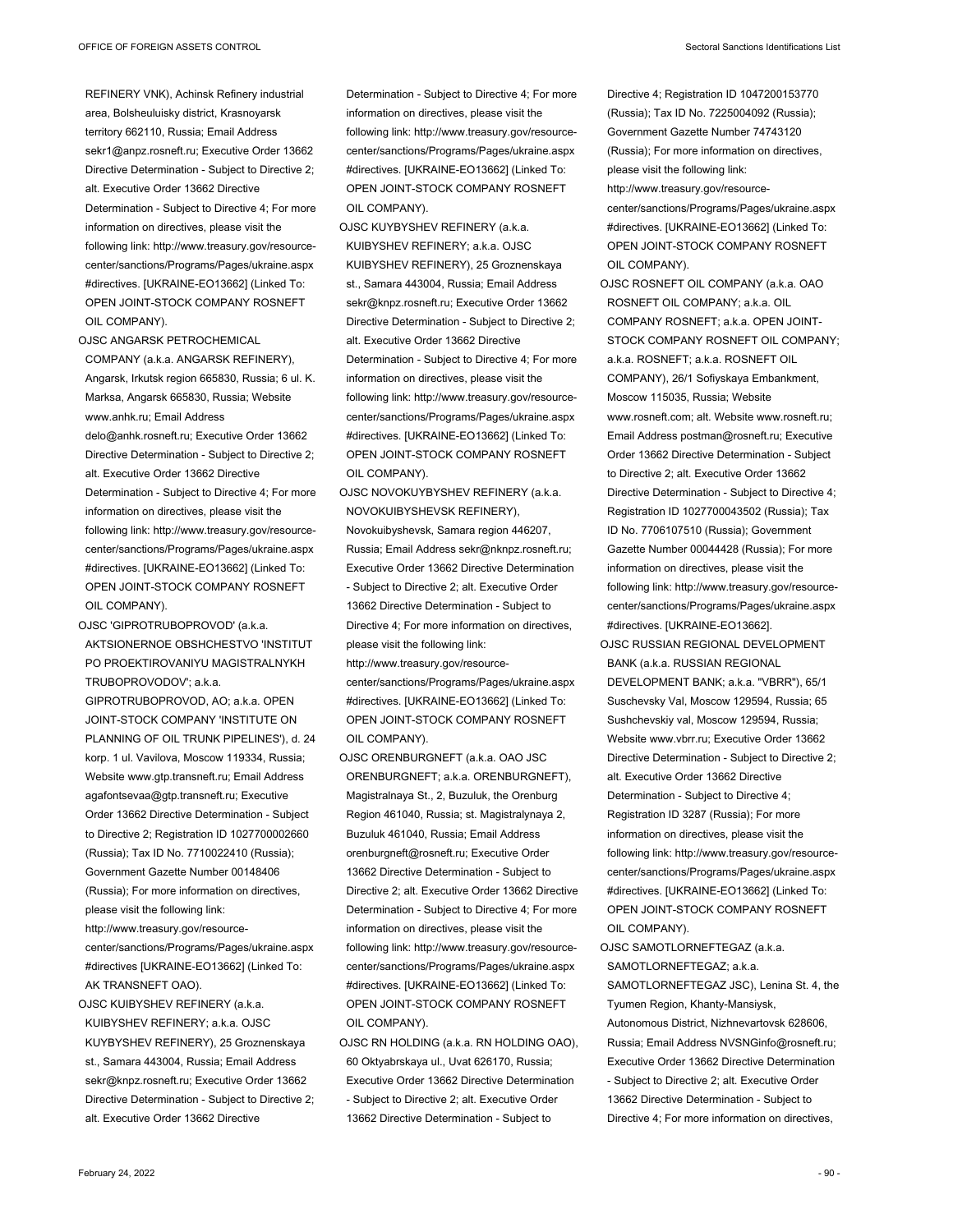please visit the following link:

http://www.treasury.gov/resourcecenter/sanctions/Programs/Pages/ukraine.aspx #directives. [UKRAINE-EO13662] (Linked To: OPEN JOINT-STOCK COMPANY ROSNEFT OIL COMPANY).

- OJSC SYZRAN REFINERY (a.k.a. OPEN JOINT-STOCK OIL AND GAS COMPANY SYZRAN; a.k.a. SYZRAN REFINERY), 1 Astrakhanskaya st., Syzran, Samara region 446009, Russia; Moskvorechje street 105, Building 8, Moscow 115523, Russia; Email Address sekr@snpz.rosneft.ru; Executive Order 13662 Directive Determination - Subject to Directive 2; alt. Executive Order 13662 Directive Determination - Subject to Directive 4; For more information on directives, please visit the following link: http://www.treasury.gov/resourcecenter/sanctions/Programs/Pages/ukraine.aspx #directives. [UKRAINE-EO13662] (Linked To: OPEN JOINT-STOCK COMPANY ROSNEFT OIL COMPANY).
- OJSC VERKHNECHONSKNEFTEGAZ (a.k.a. PJSC VERKHNECHONSKNEFTEGAZ; a.k.a. VERKHNECHONSKNEFTEGAZ), Baikalskaya St., 295 B, Irkutsk 664050, Russia; Email Address vcng@rosneft.ru; Executive Order 13662 Directive Determination - Subject to Directive 2; alt. Executive Order 13662 Directive Determination - Subject to Directive 4; For more information on directives, please visit the following link: http://www.treasury.gov/resourcecenter/sanctions/Programs/Pages/ukraine.aspx #directives. [UKRAINE-EO13662] (Linked To: OPEN JOINT-STOCK COMPANY ROSNEFT OIL COMPANY).

OOO NEFT-AKTIV (a.k.a. NEFT-AKTIV LLC;

a.k.a. RN-AKTIV OOO), Ulica Kaluzhskaya M., d., 15, str. 28, Moscow 119071, Russia; Executive Order 13662 Directive Determination - Subject to Directive 2; alt. Executive Order 13662 Directive Determination - Subject to Directive 4; For more information on directives, please visit the following link: http://www.treasury.gov/resource-

center/sanctions/Programs/Pages/ukraine.aspx #directives. [UKRAINE-EO13662] (Linked To: OPEN JOINT-STOCK COMPANY ROSNEFT OIL COMPANY).

OOO NOVATEK SEVERO-ZAPAD (a.k.a. LIMITED LIABILITY COMPANY 'NOVATEK NORTH-WEST'; a.k.a. NOVATEK SEVERO-ZAPAD, OOO; a.k.a. OBSHCHESTVO S OGRANICHENNOI OTVETSTVENNOSTYU 'NOVATEK SEVERO-ZAPAD'), d. 7 Litera A ul. Paradnaya, St. Petersburg 191014, Russia; Executive Order 13662 Directive Determination - Subject to Directive 2; Registration ID 5067847486229 (Russia); Government Gazette Number 96782616 (Russia); For more information on directives, please visit the following link: http://www.treasury.gov/resourcecenter/sanctions/Programs/Pages/ukraine.aspx #directives. [UKRAINE-EO13662] (Linked To: OAO NOVATEK).

- OOO NOVATEK-CHELYABINSK (a.k.a. NOVATEK-CHELYABINSK, OOO; a.k.a. OBSHCHESTVO S OGRANICHENNOI OTVETSTVENNOSTYU 'NOVATEK-CHELYABINSK'; f.k.a. YAMALGAZRESURS-CHELYABINSK OOO), 42 prospekt Lenina, Chelyabinsk, Chelyabinskaya Obl. 454091, Russia; Executive Order 13662 Directive Determination - Subject to Directive 2; Registration ID 1107404003376; Tax ID No. 7404056114; Government Gazette Number 68628371; For more information on directives, please visit the following link: http://www.treasury.gov/resource-
- center/sanctions/Programs/Pages/ukraine.aspx #directives. [UKRAINE-EO13662] (Linked To: OAO NOVATEK).
- OOO NOVATEK-KOSTROMA (a.k.a. NOVATEK-KOSTROMA, OOO; f.k.a. OBSHCHESTVO S OGRANICHENNOI OTVETSTVENNOSTYU KOSTROMSKAYA REGIONALNAYA KOMPANIYA PO REALIZATSII GAZA; a.k.a. OBSHCHESTVO S OGRANICHENNOI OTVETSTVENNOSTYU 'NOVATEK-KOSTROMA'), 37 ul. Lesnaya, Kostroma, Kostromskaya Obl. 156005, Russia; Website http://www.kostroma.novatek.ru/; Email Address p.marchenko@gas-kostroma.ru; Executive Order 13662 Directive Determination - Subject to Directive 2; Registration ID 1024400511794; Tax ID No. 4401017834; Government Gazette Number 50101120; For more information on directives, please visit the following link: http://www.treasury.gov/resourcecenter/sanctions/Programs/Pages/ukraine.aspx #directives. [UKRAINE-EO13662] (Linked To: OAO NOVATEK).
- OOO 'NOVATEK-PERM' (a.k.a. NOVATEK-PERM, OOO; a.k.a. OBSHCHESTVO S OGRANICHENNOI OTVETSTVENNOSTYU 'NOVATEK-PERM'), 41 ul. Petropavlovskaya, Perm, Permski Kr. 614000, Russia; Email Address info@perm.novatek.ru; Executive Order 13662 Directive Determination - Subject to Directive 2; Registration ID 1105904008297;

Tax ID No. 5904230529; Government Gazette Number 65136070; For more information on directives, please visit the following link: http://www.treasury.gov/resourcecenter/sanctions/Programs/Pages/ukraine.aspx #directives. [UKRAINE-EO13662] (Linked To: OAO NOVATEK).

OOO NOVATEK-PUROVSKY ZPK (f.k.a. NOVA ZPK OOO; a.k.a. NOVATEK-PUROVSKI ZPK, OOO; a.k.a. OBSHCHESTVO S OGRANICHENNOI OTVETSTVENNOSTYU 'NOVATEK-PUROVSKI ZPK'), D. Limbei, Purovski Raion, Yamalo-Nenetski Okr. 629880, Russia; Email Address comon@zpk.novatek.ru; Executive Order 13662 Directive Determination - Subject to Directive 2; Registration ID 1048900851515; Tax ID No. 8911020197; Government Gazette Number 73157577; For more information on directives, please visit the following link: http://www.treasury.gov/resourcecenter/sanctions/Programs/Pages/ukraine.aspx #directives. [UKRAINE-EO13662] (Linked To: OAO NOVATEK).

OOO NOVATEK-TARKOSALENEFTGAS (a.k.a. NOVATEK-TARKOSALENEFTEGAZ, OOO; a.k.a. OBSHCHESTVO S OGRANICHENNOI OTVETSTVENNOSTYU 'NOVATEK-TARKOSALENEFTEGAZ'; f.k.a. OBSHCHESTVO S OGRANICHENNOI OTVETSTVENNOSTYU PUR LEND), 28 ul. Tarasova, Tarko-Sale, Purovski Raion, Yamalo-Nentski Okr. 629850, Russia; Email Address global@tsng.novatek.ru; Executive Order 13662 Directive Determination - Subject to Directive 2; Registration ID 1058901201920; Tax ID No. 8911020768; Government Gazette Number 33589611; For more information on directives, please visit the following link:

http://www.treasury.gov/resourcecenter/sanctions/Programs/Pages/ukraine.aspx #directives. [UKRAINE-EO13662] (Linked To: OAO NOVATEK).

OOO NOVATEK-TRANSERVICE (a.k.a. NOVATEK-TRANSERVIS, OOO; a.k.a. OBSHCHESTVO S OGRANICHENNOI OTVETSTVENNOSTYU 'NOVATEK-TRANSERVIS'), D. Limbei, Purovski Raion, Yamalo-Nenetski Okr. 629880, Russia; Email Address novatek-ts@ts.novatek.ru; Executive Order 13662 Directive Determination - Subject to Directive 2; Registration ID 1036301402576; Tax ID No. 6330024410; Government Gazette Number 14563310; For more information on directives, please visit the following link: http://www.treasury.gov/resource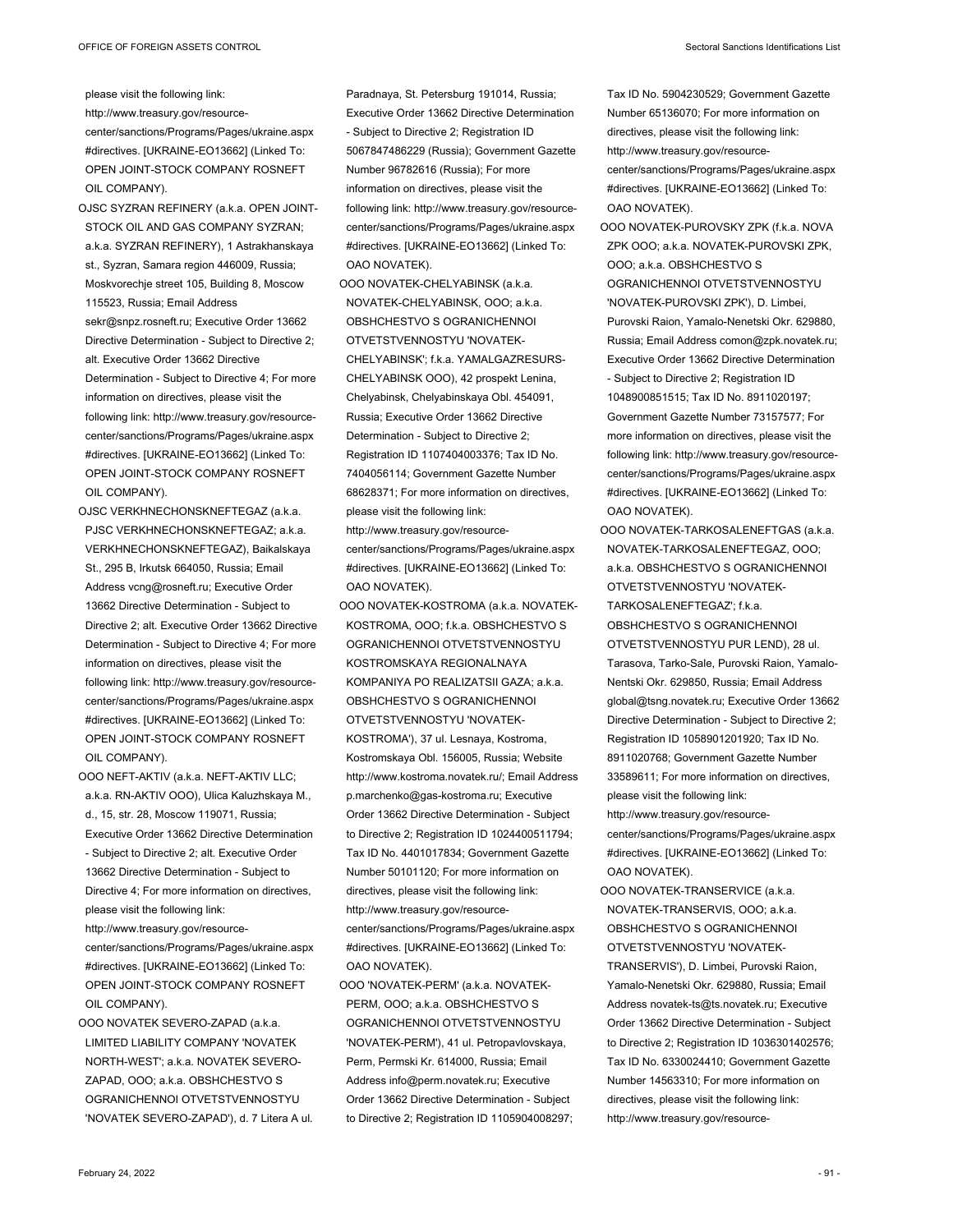center/sanctions/Programs/Pages/ukraine.aspx #directives. [UKRAINE-EO13662] (Linked To: OAO NOVATEK).

OOO 'NOVATEK-UST-LUGA' (a.k.a. NOVATEK-UST-LUGA, OOO; a.k.a. OBSHCHESTVO S OGRANICHENNOI OTVETSTVENNOSTYU 'NOVATEK-UST-LUGA'), 5 ul. Shkolnaya D. Vistino, Kingiseppski Raion, Leningradskaya Obl. 188477, Russia; Executive Order 13662 Directive Determination - Subject to Directive 2; Registration ID 1074707002457; Tax ID No. 4707026057; Government Gazette Number 80675261; For more information on directives, please visit the following link: http://www.treasury.gov/resourcecenter/sanctions/Programs/Pages/ukraine.aspx

#directives. [UKRAINE-EO13662] (Linked To: OAO NOVATEK).

OOO YARGEO (a.k.a. OBSHCHESTVO S OGRANICHENNOI OTVETSTVENNOSTYU 'YARGEO'; a.k.a. YARGEO, OOO), 12/2 ul. Zvereva, Nadym, Yamalo-Nenetski Okr. 629730, Russia; Email Address loskutova@yargeo.novatek.ru; Executive Order 13662 Directive Determination - Subject to Directive 2; Registration ID 1038900502728; Tax ID No. 8901014564; Government Gazette Number 71215589; For more information on directives, please visit the following link: http://www.treasury.gov/resourcecenter/sanctions/Programs/Pages/ukraine.aspx #directives. [UKRAINE-EO13662] (Linked To: OAO NOVATEK).

OPEN JOINT-STOCK COMPANY "OIL TRUNK PIPELINES 'DRUZHBA'" (a.k.a. AKTSIONERNOE OBSHCHESTVO 'TRANSNEFT - DRUZHBA'; a.k.a. JSC 'DRUZHBA'; a.k.a. TRANSNEFT-DRUZHBA, AO), d. 113 ul. Uralskaya, Bryansk, Bryanskaya Obl. 241020, Russia; Website www.druzhbamn.ru; Email Address androsovaeg@brn.transneft.ru; Executive Order 13662 Directive Determination - Subject to Directive 2; Registration ID 1023202736754 (Russia); Tax ID No. 3235002178 (Russia); Government Gazette Number 10453441 (Russia); For more information on directives, please visit the following link: http://www.treasury.gov/resourcecenter/sanctions/Programs/Pages/ukraine.aspx #directives [UKRAINE-EO13662] (Linked To: AK TRANSNEFT OAO). OPEN JOINT-STOCK COMPANY 'BLACK SEA OIL TRUNK PIPELINES' (a.k.a. AKTSIONERNOE OBSHCHESTVO

'CHERNOMORSKIE MAGISTRALNYE NEFTEPROVODY'; a.k.a.

CHERNOMORTRANSNEFT, AO; a.k.a. JSC 'CHERNOMORTRANSNEFT'), ul. Sheskharis, Novorossisk, Krasnodarski Kr. 353911, Russia; Website www.nvr.transneft.ru; Email Address fogela@nvr.transneft.ru; Executive Order 13662 Directive Determination - Subject to Directive 2; Registration ID 1022302384136 (Russia); Tax ID No. 2315072242 (Russia); Government Gazette Number 00139011 (Russia); For more information on directives, please visit the following link: http://www.treasury.gov/resourcecenter/sanctions/Programs/Pages/ukraine.aspx #directives [UKRAINE-EO13662] (Linked To: AK TRANSNEFT OAO).

OPEN JOINT-STOCK COMPANY 'CENTRE OF TECHNICAL DIAGNOSTICS' (a.k.a. AKTSIONERNOE OBSHCHESTVO 'TRANSNEFT - DIASKAN'; a.k.a. JSC CTD 'DIASKAN'; a.k.a. JSC 'TRANSNEFT-DIASCAN'; a.k.a. TRANSNEFT-DIASKAN, AO), 7 ul. Kuibysheva, Lukhovitsy, Raion Moskovskaya Obl. 140501, Russia; Website www.diascan.ru; Email Address korotkovaa@ctd.transneft.ru; Executive Order 13662 Directive Determination - Subject to Directive 2; Registration ID 1025007389527 (Russia); Tax ID No. 5072703668 (Russia); Government Gazette Number 18024722 (Russia); For more information on directives, please visit the following link: http://www.treasury.gov/resourcecenter/sanctions/Programs/Pages/ukraine.aspx #directives [UKRAINE-EO13662] (Linked To: AK TRANSNEFT OAO). OPEN JOINT-STOCK COMPANY 'CHERNYAEV URAL-SIBERIAN OIL TRUNK PIPELINES' (a.k.a. AKTSIONERNOE OBSHCHESTVO 'TRANSNEFT - URAL'; a.k.a. JSC 'URALSIBNEFTEPROVOD'; a.k.a. TRANSNEFT-URAL, AO), 10 ul. Krupskoi, Ufa, Bashkortostan Resp. 450077, Russia; Website www.usmn.ru; Email Address nekrasovaov@ufa.transneft.ru; Executive Order 13662 Directive Determination - Subject to Directive 2; Registration ID 1020203226230 (Russia); Tax ID No. 0278039018 (Russia); Government Gazette Number 00139608 (Russia); For more information on directives, please visit the following link: http://www.treasury.gov/resource-

center/sanctions/Programs/Pages/ukraine.aspx #directives [UKRAINE-EO13662] (Linked To: AK TRANSNEFT OAO).

OPEN JOINT-STOCK COMPANY 'COMMUNICATION OF THE OBJECTS OF OIL TRANSPORTATION AND EXTRACTION' (a.k.a. AKTSIONERNOE OBSHCHESTVO 'SVYAZ OBEKTOV TRANSPORTA I DOBYCHI NEFTI'; a.k.a. JSC 'SVYAZTRANSNEFT'; a.k.a. SVYAZTRANSNEFT, AO), 12 ul. Nametkina, Moscow 117420, Russia; Website www.oilnet.ru; Executive Order 13662 Directive Determination - Subject to Directive 2; Registration ID 1027739420961 (Russia); Tax ID No. 7723011906 (Russia); Government Gazette Number 00140058 (Russia); For more information on directives, please visit the following link: http://www.treasury.gov/resourcecenter/sanctions/Programs/Pages/ukraine.aspx #directives [UKRAINE-EO13662] (Linked To: AK TRANSNEFT OAO).

OPEN JOINT-STOCK COMPANY 'INSTITUTE ON PLANNING OF OIL TRUNK PIPELINES' (a.k.a. AKTSIONERNOE OBSHCHESTVO 'INSTITUT PO PROEKTIROVANIYU MAGISTRALNYKH TRUBOPROVODOV'; a.k.a. GIPROTRUBOPROVOD, AO; a.k.a. OJSC 'GIPROTRUBOPROVOD'), d. 24 korp. 1 ul. Vavilova, Moscow 119334, Russia; Website www.gtp.transneft.ru; Email Address agafontsevaa@gtp.transneft.ru; Executive Order 13662 Directive Determination - Subject to Directive 2; Registration ID 1027700002660 (Russia); Tax ID No. 7710022410 (Russia); Government Gazette Number 00148406 (Russia); For more information on directives, please visit the following link:

http://www.treasury.gov/resourcecenter/sanctions/Programs/Pages/ukraine.aspx #directives [UKRAINE-EO13662] (Linked To: AK TRANSNEFT OAO).

OPEN JOINT-STOCK COMPANY 'NORTH OIL TRUNK PIPELINES' (a.k.a. AKTSIONERNOE OBSHCHESTVO 'TRANSNEFT - SEVER'; a.k.a. TRANSNEFT-SEVER, AO; a.k.a. "JSC 'SMN'"), 2/1 prospekt A.I.Zeryunova, Ukhta, Komi Resp. 169313, Russia; Website www.severnyemn.ru; Email Address post@uht.transneft.ru; Executive Order 13662 Directive Determination - Subject to Directive 2; Registration ID 1021100730353 (Russia); Tax ID No. 1102016594 (Russia); Government Gazette Number 00139672 (Russia); For more information on directives, please visit the following link: http://www.treasury.gov/resourcecenter/sanctions/Programs/Pages/ukraine.aspx #directives [UKRAINE-EO13662] (Linked To: AK TRANSNEFT OAO).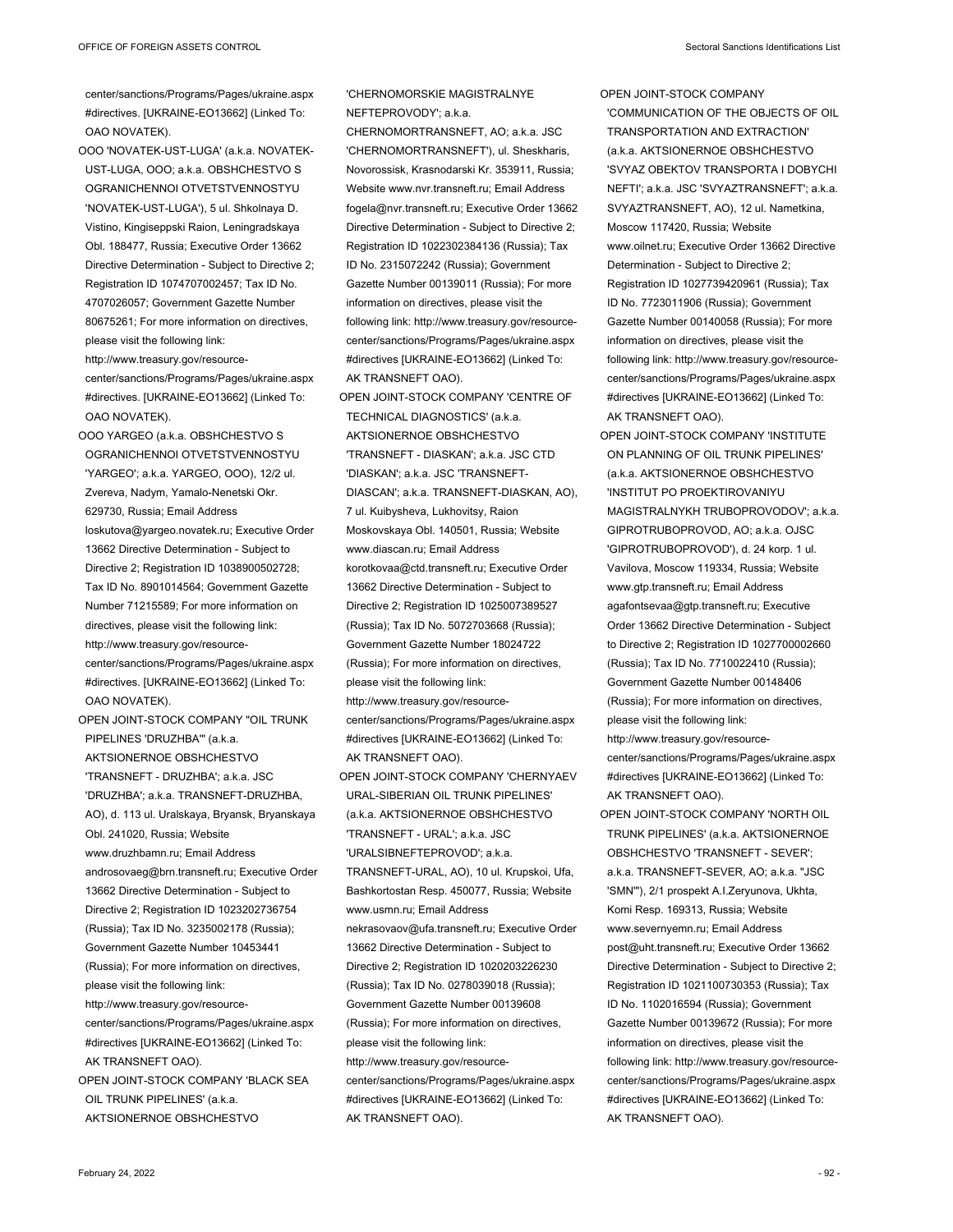13662 Directive Determination - Subject to Directive 2; Registration ID 1027700054140 (Russia); Tax ID No. 7709027196 (Russia); Government Gazette Number 00044474

OPEN JOINT-STOCK COMPANY 'NORTH-WESTERN OIL TRUNK PIPELINES' (a.k.a. AKTSIONERNOE OBSHCHESTVO 'TRANSNEFT - PRIKAME'; a.k.a. JSC 'SZMN'; a.k.a. TRANSNEFT-PRIKAME, AO; a.k.a. TRANSNEFT-PRIKAMYE AO), 26A ul. Nikolaya Ershova, Kazan, Tatarstan Resp. 420061, Russia; Website www.szmn.ru; Email Address hanovat@kaz.transneft.ru; Executive Order 13662 Directive Determination - Subject to Directive 2; Registration ID 1021601763820 (Russia); Tax ID No. 1645000340 (Russia); Government Gazette Number 00139264 (Russia); For more information on directives, please visit the following link: http://www.treasury.gov/resourcecenter/sanctions/Programs/Pages/ukraine.aspx #directives [UKRAINE-EO13662] (Linked To: AK TRANSNEFT OAO).

OPEN JOINT-STOCK COMPANY 'OIL TRUNK PIPELINES OF CENTRAL SIBERIA' (a.k.a. AKTSIONERNOE OBSHCHESTVO 'TRANSNEFT - TSENTRALNAYA SIBIR'; a.k.a. JSC 'TSENTRSIBNEFTEPROVOD'; a.k.a. TRANSNEFT-TSENTRALNAYA SIBIR, AO), 24 ul. Naberezhnaya Reki Ushaiki, Tomsk, Tomskaya Obl. 634050, Russia; Website csib.tomsk.ru; Email Address bagamanovmn@tom.transneft.ru; Executive Order 13662 Directive Determination - Subject to Directive 2; Registration ID 1027000867101 (Russia); Tax ID No. 7017004366 (Russia); Government Gazette Number 00139181 (Russia); For more information on directives, please visit the following link: http://www.treasury.gov/resourcecenter/sanctions/Programs/Pages/ukraine.aspx #directives [UKRAINE-EO13662] (Linked To: AK TRANSNEFT OAO). OPEN JOINT-STOCK COMPANY 'PRIVOLZHSK OIL TRUNK PIPELINES' (a.k.a. AKTSIONERNOE OBSHCHESTVO 'TRANSNEFT-PRIVOLGA'; a.k.a. JSC PRIVOLZHSKNEFTEPROVOD; a.k.a. TRANSNEFT-PRIVOLGA, AO), 100 ul. Leninskaya, Samara, Samarskaya Obl. 443020, Russia; Website pmn.ru; Email Address ootorg@pmn.ru; Executive Order 13662 Directive Determination - Subject to Directive 2; Registration ID 1026301416371 (Russia); Tax ID No. 6317024749 (Russia); Government Gazette Number 00139117 (Russia); For more information on directives, please visit the

following link: http://www.treasury.gov/resourcecenter/sanctions/Programs/Pages/ukraine.aspx

#directives [UKRAINE-EO13662] (Linked To: AK TRANSNEFT OAO).

OPEN JOINT-STOCK COMPANY ROSNEFT OIL COMPANY (a.k.a. OAO ROSNEFT OIL COMPANY; a.k.a. OIL COMPANY ROSNEFT; a.k.a. OJSC ROSNEFT OIL COMPANY; a.k.a. ROSNEFT; a.k.a. ROSNEFT OIL COMPANY), 26/1 Sofiyskaya Embankment, Moscow 115035, Russia; Website www.rosneft.com; alt. Website www.rosneft.ru; Email Address postman@rosneft.ru; Executive Order 13662 Directive Determination - Subject to Directive 2; alt. Executive Order 13662 Directive Determination - Subject to Directive 4; Registration ID 1027700043502 (Russia); Tax ID No. 7706107510 (Russia); Government Gazette Number 00044428 (Russia); For more information on directives, please visit the following link: http://www.treasury.gov/resourcecenter/sanctions/Programs/Pages/ukraine.aspx #directives. [UKRAINE-EO13662]. OPEN JOINT-STOCK COMPANY

'SIBNEFTEPROVOD' (a.k.a. AKTSIONERNOE OBSHCHESTVO 'TRANSNEFT - SIBIR'; a.k.a. JSC SIBNEFTEPROVOD; a.k.a. TRANSNEFT SIBIRIA, JSC; a.k.a. TRANSNEFT-SIBIR, AO), 139 ul. Respubliki, Tyumen, Tyumenskaya Obl. 625048, Russia; Website

http://sibnefteprovod.transneft.ru; Email Address beschastnyhav@ueso.tmn.transneft.ru; Executive Order 13662 Directive Determination - Subject to Directive 2; Registration ID 1027200789220 (Russia); Tax ID No. 7201000726 (Russia); Government Gazette Number 00139229 (Russia); For more information on directives, please visit the following link: http://www.treasury.gov/resourcecenter/sanctions/Programs/Pages/ukraine.aspx #directives [UKRAINE-EO13662] (Linked To: AK TRANSNEFT OAO).

OPEN JOINT-STOCK COMPANY 'TRANSNEFTEPRODUKT' (f.k.a. AKTSIONERNOE OBSHCHESTVO AKTSIONERNAYA KOMPANIYA TRUBOPROVODNOGO TRANSPORTA NEFTEPRODUKTOV TRANSNEFTEPRODUKT; a.k.a. AKTSIONERNOE OBSHCHESTVO 'TRANSNEFTEPRODUKT'; a.k.a. JSC 'TRANSNEFTEPRODUKT'; a.k.a. TRANSNEFTEPRODUCT JOINT-STOCK CO; a.k.a. TRANSNEFTEPRODUKT, PAO), 8A prospekt Vernadskogo, Moscow 119311, Russia; Email Address nurymbetovage@ak.aktnp.ru; Executive Order

(Russia); For more information on directives, please visit the following link: http://www.treasury.gov/resourcecenter/sanctions/Programs/Pages/ukraine.aspx #directives [UKRAINE-EO13662] (Linked To: AK TRANSNEFT OAO). OPEN JOINT-STOCK COMPANY 'VOLZHSKY PODVODNIK' (a.k.a. AKTSIONERNOE OBSHCHESTVO 'TRANSNEFT-PODVODSERVIS'; a.k.a. JSC 'VOLZHSKY PODVODNIK'; a.k.a. TRANSNEFT-PODVODSERVIS, AO), 19A ul. Larina, Nizhni Novgorod, Nizhegorodskaya Obl. 603152, Russia; Email Address alexandrovan@vp.transneft.ru; Executive Order 13662 Directive Determination - Subject to Directive 2; Registration ID 1025201982520 (Russia); Tax ID No. 5250000820 (Russia); Government Gazette Number 04884421 (Russia); For more information on directives, please visit the following link: http://www.treasury.gov/resourcecenter/sanctions/Programs/Pages/ukraine.aspx #directives [UKRAINE-EO13662] (Linked To: AK TRANSNEFT OAO). OPEN JOINT-STOCK OIL AND GAS COMPANY SYZRAN (a.k.a. OJSC SYZRAN REFINERY; a.k.a. SYZRAN REFINERY), 1 Astrakhanskaya st., Syzran, Samara region 446009, Russia; Moskvorechje street 105, Building 8, Moscow 115523, Russia; Email Address sekr@snpz.rosneft.ru; Executive Order 13662 Directive Determination - Subject to Directive 2; alt. Executive Order 13662 Directive Determination - Subject to Directive 4; For more information on directives, please visit the following link: http://www.treasury.gov/resourcecenter/sanctions/Programs/Pages/ukraine.aspx #directives. [UKRAINE-EO13662] (Linked To: OPEN JOINT-STOCK COMPANY ROSNEFT OIL COMPANY). ORENBURGNEFT (a.k.a. OAO JSC ORENBURGNEFT; a.k.a. OJSC

ORENBURGNEFT), Magistralnaya St., 2, Buzuluk, the Orenburg Region 461040, Russia; st. Magistralynaya 2, Buzuluk 461040, Russia; Email Address orenburgneft@rosneft.ru; Executive Order 13662 Directive Determination - Subject to Directive 2; alt. Executive Order 13662 Directive Determination - Subject to Directive 4; For more information on directives,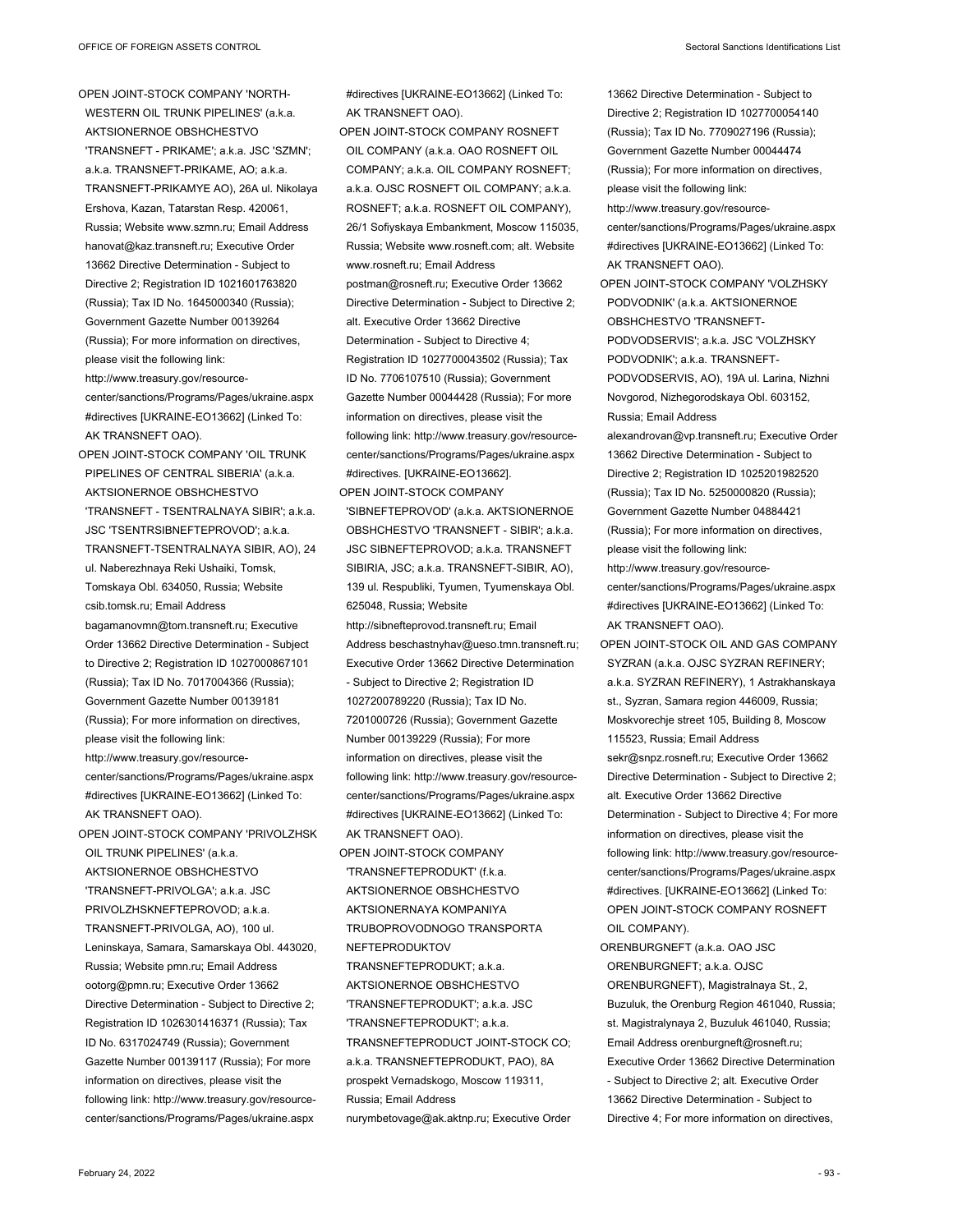please visit the following link: http://www.treasury.gov/resourcecenter/sanctions/Programs/Pages/ukraine.aspx #directives. [UKRAINE-EO13662] (Linked To: OPEN JOINT-STOCK COMPANY ROSNEFT OIL COMPANY).

PAO TRANSNEFT (Cyrillic: ПАО ТРАНСНЕФТЬ) (f.k.a. AK TRANSNEFT OAO; f.k.a. AKTSIONERNAYA KOMPANIYA PO TRANSPORTU NEFTI TRANSNEFT PAO; a.k.a. JSC TRANSNEFT; a.k.a. OIL TRANSPORTING JOINT STOCK COMPANY TRANSNEFT; a.k.a. PJSC TRANSNEFT; a.k.a. PUBLIC JOINT STOCK COMPANY TRANSNEFT (Cyrillic: ПУБЛИЧНОЕ АКЦИОНЕРНОЕ ОБЩЕСТВО ТРАНСНЕФТЬ); a.k.a. PUBLICHNOE AKTSIONERNOE OBSHCHESTVO TRANSNEFT), naberezhnaya Presnenskaya, D. 4, Str. 2, Moscow 123112, Russia (Cyrillic: Наб. Пресненская, Д. 4, СТР. 2, Город Москва 123112, Russia); Website www.transneft.ru; Executive Order 13662 Directive Determination - Subject to Directive 2; Organization Established Date 26 Aug 1993; Executive Order 14024 Directive Information - For more information on directives, please visit the following link:

https://home.treasury.gov/policyissues/financial-sanctions/sanctions-programsand-country-information/russian-harmfulforeign-activities-sanctions#directives; Executive Order 14024 Directive Information Subject to Directive 3 - All transactions in, provision of financing for, and other dealings in new debt of longer than 14 days maturity or new equity where such new debt or new equity is issued on or after the 'Effective Date (EO 14024 Directive)' associated with this name are prohibited.; Listing Date (EO 14024 Directive 3): 24 Feb 2022; Effective Date (EO 14024 Directive 3): 26 Mar 2022; Tax ID No. 7706061801 (Russia); Government Gazette Number 00044463 (Russia); Registration Number 1027700049486 (Russia); For more information on directives, please visit the following link: http://www.treasury.gov/resourcecenter/sanctions/Programs/Pages/ukraine.aspx #directives. [UKRAINE-EO13662] [RUSSIA-EO14024].

PJSC TRANSNEFT (f.k.a. AK TRANSNEFT OAO; f.k.a. AKTSIONERNAYA KOMPANIYA PO TRANSPORTU NEFTI TRANSNEFT PAO; a.k.a. JSC TRANSNEFT; a.k.a. OIL TRANSPORTING JOINT STOCK COMPANY

TRANSNEFT; a.k.a. PAO TRANSNEFT (Cyrillic: ПАО ТРАНСНЕФТЬ); a.k.a. PUBLIC JOINT STOCK COMPANY TRANSNEFT (Cyrillic: ПУБЛИЧНОЕ АКЦИОНЕРНОЕ ОБЩЕСТВО ТРАНСНЕФТЬ); a.k.a. PUBLICHNOE AKTSIONERNOE OBSHCHESTVO TRANSNEFT), naberezhnaya Presnenskaya, D. 4, Str. 2, Moscow 123112, Russia (Cyrillic: Наб. Пресненская, Д. 4, СТР. 2, Город Москва 123112, Russia); Website www.transneft.ru; Executive Order 13662 Directive Determination - Subject to Directive 2; Organization Established Date 26 Aug 1993; Executive Order 14024 Directive Information - For more information on directives, please visit the following link:

https://home.treasury.gov/policyissues/financial-sanctions/sanctions-programsand-country-information/russian-harmfulforeign-activities-sanctions#directives; Executive Order 14024 Directive Information Subject to Directive 3 - All transactions in, provision of financing for, and other dealings in new debt of longer than 14 days maturity or new equity where such new debt or new equity is issued on or after the 'Effective Date (EO 14024 Directive)' associated with this name are prohibited.; Listing Date (EO 14024 Directive 3): 24 Feb 2022; Effective Date (EO 14024 Directive 3): 26 Mar 2022; Tax ID No. 7706061801 (Russia); Government Gazette Number 00044463 (Russia); Registration Number 1027700049486 (Russia); For more information on directives, please visit the following link: http://www.treasury.gov/resourcecenter/sanctions/Programs/Pages/ukraine.aspx #directives. [UKRAINE-EO13662] [RUSSIA-EO14024].

- PJSC VERKHNECHONSKNEFTEGAZ (a.k.a. OJSC VERKHNECHONSKNEFTEGAZ; a.k.a. VERKHNECHONSKNEFTEGAZ), Baikalskaya St., 295 B, Irkutsk 664050, Russia; Email Address vcng@rosneft.ru; Executive Order 13662 Directive Determination - Subject to Directive 2; alt. Executive Order 13662 Directive Determination - Subject to Directive 4; For more information on directives, please visit the following link: http://www.treasury.gov/resourcecenter/sanctions/Programs/Pages/ukraine.aspx #directives. [UKRAINE-EO13662] (Linked To: OPEN JOINT-STOCK COMPANY ROSNEFT OIL COMPANY).
- PUBLIC JOINT STOCK COMPANY GAZPROM NEFT (a.k.a. GAZPROM NEFT PAO; a.k.a. GAZPROM NEFT PJSC; a.k.a. PUBLICHNOE

AKTSIONERNOE OBSHCHESTVO GAZPROM NEFT), 5, Let. A, Galernaya, Saint Petersburg 190000, Russia; d. 3-5 litera A Ch. Pom. 1N kab. 2401, ul. Pochtamtskaya, St. Petersburg 190000, Russia; Executive Order 13662 Directive Determination - Subject to Directive 2; alt. Executive Order 13662 Directive Determination - Subject to Directive 4; Executive Order 14024 Directive Information - For more information on directives, please visit the following link:

https://home.treasury.gov/policyissues/financial-sanctions/sanctions-programsand-country-information/russian-harmfulforeign-activities-sanctions#directives; Executive Order 14024 Directive Information Subject to Directive 3 - All transactions in, provision of financing for, and other dealings in new debt of longer than 14 days maturity or new equity where such new debt or new equity is issued on or after the 'Effective Date (EO 14024 Directive)' associated with this name are prohibited.; Listing Date (EO 14024 Directive 3): 24 Feb 2022; Effective Date (EO 14024 Directive 3): 26 Mar 2022; Tax ID No. 5504036333 (Russia); Government Gazette Number 42045241 (Russia); Registration Number 1025501701686 (Russia); For more information on directives, please visit the following link: http://www.treasury.gov/resourcecenter/sanctions/Programs/Pages/ukraine.aspx #directives. [UKRAINE-EO13662] [RUSSIA-EO14024].

PUBLIC JOINT STOCK COMPANY TRANSNEFT (Cyrillic: ПУБЛИЧНОЕ АКЦИОНЕРНОЕ ОБЩЕСТВО ТРАНСНЕФТЬ) (f.k.a. AK TRANSNEFT OAO; f.k.a. AKTSIONERNAYA KOMPANIYA PO TRANSPORTU NEFTI TRANSNEFT PAO; a.k.a. JSC TRANSNEFT; a.k.a. OIL TRANSPORTING JOINT STOCK COMPANY TRANSNEFT; a.k.a. PAO TRANSNEFT (Cyrillic: ПАО ТРАНСНЕФТЬ); a.k.a. PJSC TRANSNEFT; a.k.a. PUBLICHNOE AKTSIONERNOE OBSHCHESTVO TRANSNEFT), naberezhnaya Presnenskaya, D. 4, Str. 2, Moscow 123112, Russia (Cyrillic: Наб. Пресненская, Д. 4, СТР. 2, Город Москва 123112, Russia); Website www.transneft.ru; Executive Order 13662 Directive Determination - Subject to Directive 2; Organization Established Date 26 Aug 1993; Executive Order 14024 Directive Information - For more information on directives, please visit the following link: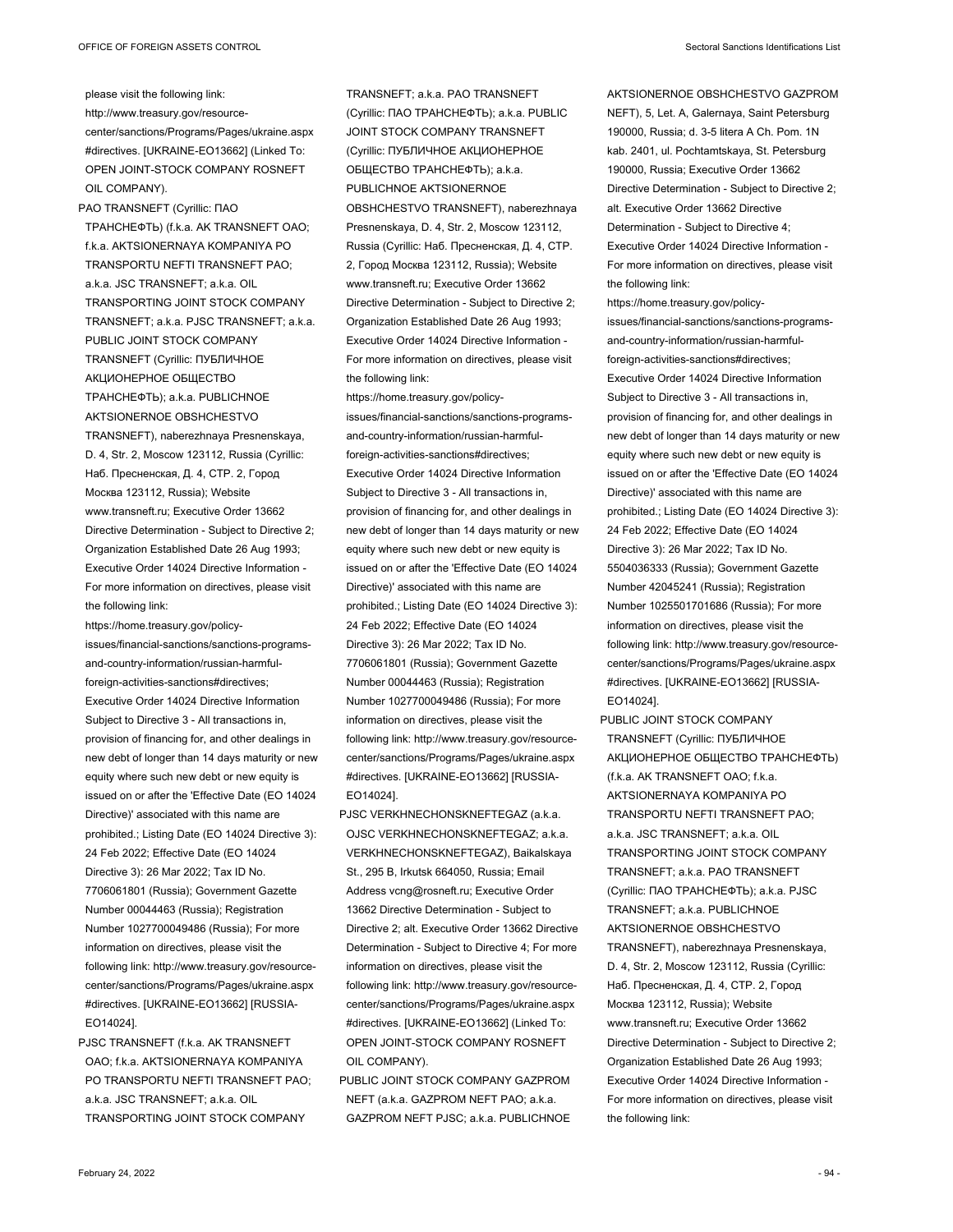https://home.treasury.gov/policy-

issues/financial-sanctions/sanctions-programsand-country-information/russian-harmfulforeign-activities-sanctions#directives; Executive Order 14024 Directive Information Subject to Directive 3 - All transactions in, provision of financing for, and other dealings in new debt of longer than 14 days maturity or new equity where such new debt or new equity is issued on or after the 'Effective Date (EO 14024 Directive)' associated with this name are prohibited.; Listing Date (EO 14024 Directive 3): 24 Feb 2022; Effective Date (EO 14024 Directive 3): 26 Mar 2022; Tax ID No. 7706061801 (Russia); Government Gazette Number 00044463 (Russia); Registration Number 1027700049486 (Russia); For more information on directives, please visit the following link: http://www.treasury.gov/resourcecenter/sanctions/Programs/Pages/ukraine.aspx #directives. [UKRAINE-EO13662] [RUSSIA-EO14024].

PUBLICHNOE AKTSIONERNOE OBSHCHESTVO GAZPROM NEFT (a.k.a. GAZPROM NEFT PAO; a.k.a. GAZPROM NEFT PJSC; a.k.a. PUBLIC JOINT STOCK COMPANY GAZPROM NEFT), 5, Let. A, Galernaya, Saint Petersburg 190000, Russia; d. 3-5 litera A Ch. Pom. 1N kab. 2401, ul. Pochtamtskaya, St. Petersburg 190000, Russia; Executive Order 13662 Directive Determination - Subject to Directive 2; alt. Executive Order 13662 Directive Determination - Subject to Directive 4; Executive Order 14024 Directive Information - For more information on directives, please visit the following link: https://home.treasury.gov/policyissues/financial-sanctions/sanctions-programsand-country-information/russian-harmfulforeign-activities-sanctions#directives; Executive Order 14024 Directive Information Subject to Directive 3 - All transactions in, provision of financing for, and other dealings in new debt of longer than 14 days maturity or new equity where such new debt or new equity is issued on or after the 'Effective Date (EO 14024 Directive)' associated with this name are prohibited.; Listing Date (EO 14024 Directive 3): 24 Feb 2022; Effective Date (EO 14024 Directive 3): 26 Mar 2022; Tax ID No. 5504036333 (Russia); Government Gazette Number 42045241 (Russia); Registration Number 1025501701686 (Russia); For more information on directives, please visit the following link: http://www.treasury.gov/resourceEO14024].

KOMPANIYA PO TRANSPORTU NEFTI TRANSNEFT PAO; a.k.a. JSC TRANSNEFT; a.k.a. OIL TRANSPORTING JOINT STOCK COMPANY TRANSNEFT; a.k.a. PAO TRANSNEFT (Cyrillic: ПАО ТРАНСНЕФТЬ); a.k.a. PJSC TRANSNEFT; a.k.a. PUBLIC JOINT STOCK COMPANY TRANSNEFT (Cyrillic: ПУБЛИЧНОЕ АКЦИОНЕРНОЕ ОБЩЕСТВО ТРАНСНЕФТЬ)), naberezhnaya Presnenskaya, D. 4, Str. 2, Moscow 123112, Russia (Cyrillic: Наб. Пресненская, Д. 4, СТР. 2, Город Москва 123112, Russia); Website www.transneft.ru; Executive Order 13662 Directive Determination - Subject to Directive 2; Organization Established Date 26 Aug 1993; Executive Order 14024 Directive Information - For more information on directives, please visit the following link:

center/sanctions/Programs/Pages/ukraine.aspx #directives. [UKRAINE-EO13662] [RUSSIA-

PUBLICHNOE AKTSIONERNOE

https://home.treasury.gov/policyissues/financial-sanctions/sanctions-programsand-country-information/russian-harmfulforeign-activities-sanctions#directives; Executive Order 14024 Directive Information Subject to Directive 3 - All transactions in, provision of financing for, and other dealings in new debt of longer than 14 days maturity or new equity where such new debt or new equity is issued on or after the 'Effective Date (EO 14024 Directive)' associated with this name are prohibited.; Listing Date (EO 14024 Directive 3): 24 Feb 2022; Effective Date (EO 14024 Directive 3): 26 Mar 2022; Tax ID No. 7706061801 (Russia); Government Gazette Number 00044463 (Russia); Registration Number 1027700049486 (Russia); For more information on directives, please visit the following link: http://www.treasury.gov/resourcecenter/sanctions/Programs/Pages/ukraine.aspx #directives. [UKRAINE-EO13662] [RUSSIA-EO14024].

RN HOLDING OAO (a.k.a. OJSC RN HOLDING), 60 Oktyabrskaya ul., Uvat 626170, Russia; Executive Order 13662 Directive Determination - Subject to Directive 2; alt. Executive Order 13662 Directive Determination - Subject to Directive 4; Registration ID 1047200153770 (Russia); Tax ID No. 7225004092 (Russia); Government Gazette Number 74743120 (Russia); For more information on directives,

please visit the following link: http://www.treasury.gov/resourcecenter/sanctions/Programs/Pages/ukraine.aspx #directives. [UKRAINE-EO13662] (Linked To: OPEN JOINT-STOCK COMPANY ROSNEFT OIL COMPANY).

RN-AKTIV OOO (a.k.a. NEFT-AKTIV LLC; a.k.a. OOO NEFT-AKTIV), Ulica Kaluzhskaya M., d., 15, str. 28, Moscow 119071, Russia; Executive Order 13662 Directive Determination - Subject to Directive 2; alt. Executive Order 13662 Directive Determination - Subject to Directive 4; For more information on directives, please visit the following link:

http://www.treasury.gov/resourcecenter/sanctions/Programs/Pages/ukraine.aspx #directives. [UKRAINE-EO13662] (Linked To: OPEN JOINT-STOCK COMPANY ROSNEFT OIL COMPANY).

- RN-KOMSOMOLSKI NPZ OOO (a.k.a. KOMSOMOLSK REFINERY; a.k.a. LLC RN-KOMSOMOLSK REFINERY; a.k.a. RN-KOMSOMOLSKY REFINERY LLC), 115 Leningradskaya st., Komsomolsk-on-Amur, Khabarovsk region 681007, Russia; Email Address knpz@rosneft.ru; Executive Order 13662 Directive Determination - Subject to Directive 2; alt. Executive Order 13662 Directive Determination - Subject to Directive 4; For more information on directives, please visit the following link: http://www.treasury.gov/resourcecenter/sanctions/Programs/Pages/ukraine.aspx #directives. [UKRAINE-EO13662] (Linked To: OPEN JOINT-STOCK COMPANY ROSNEFT OIL COMPANY).
- RN-KOMSOMOLSKY REFINERY LLC (a.k.a. KOMSOMOLSK REFINERY; a.k.a. LLC RN-KOMSOMOLSK REFINERY; a.k.a. RN-KOMSOMOLSKI NPZ OOO), 115 Leningradskaya st., Komsomolsk-on-Amur, Khabarovsk region 681007, Russia; Email Address knpz@rosneft.ru; Executive Order 13662 Directive Determination - Subject to Directive 2; alt. Executive Order 13662 Directive Determination - Subject to Directive 4; For more information on directives, please visit the following link: http://www.treasury.gov/resourcecenter/sanctions/Programs/Pages/ukraine.aspx #directives. [UKRAINE-EO13662] (Linked To: OPEN JOINT-STOCK COMPANY ROSNEFT OIL COMPANY).
- RN-YUGANSKNEFTEGAZ LLC (a.k.a. RN-YUGANSKNEFTEGAZ OOO; a.k.a. YUGANSKNEFTEGAZ), Lenina St., 26, Nefteyugansk, Tyumen Region 628309, Russia;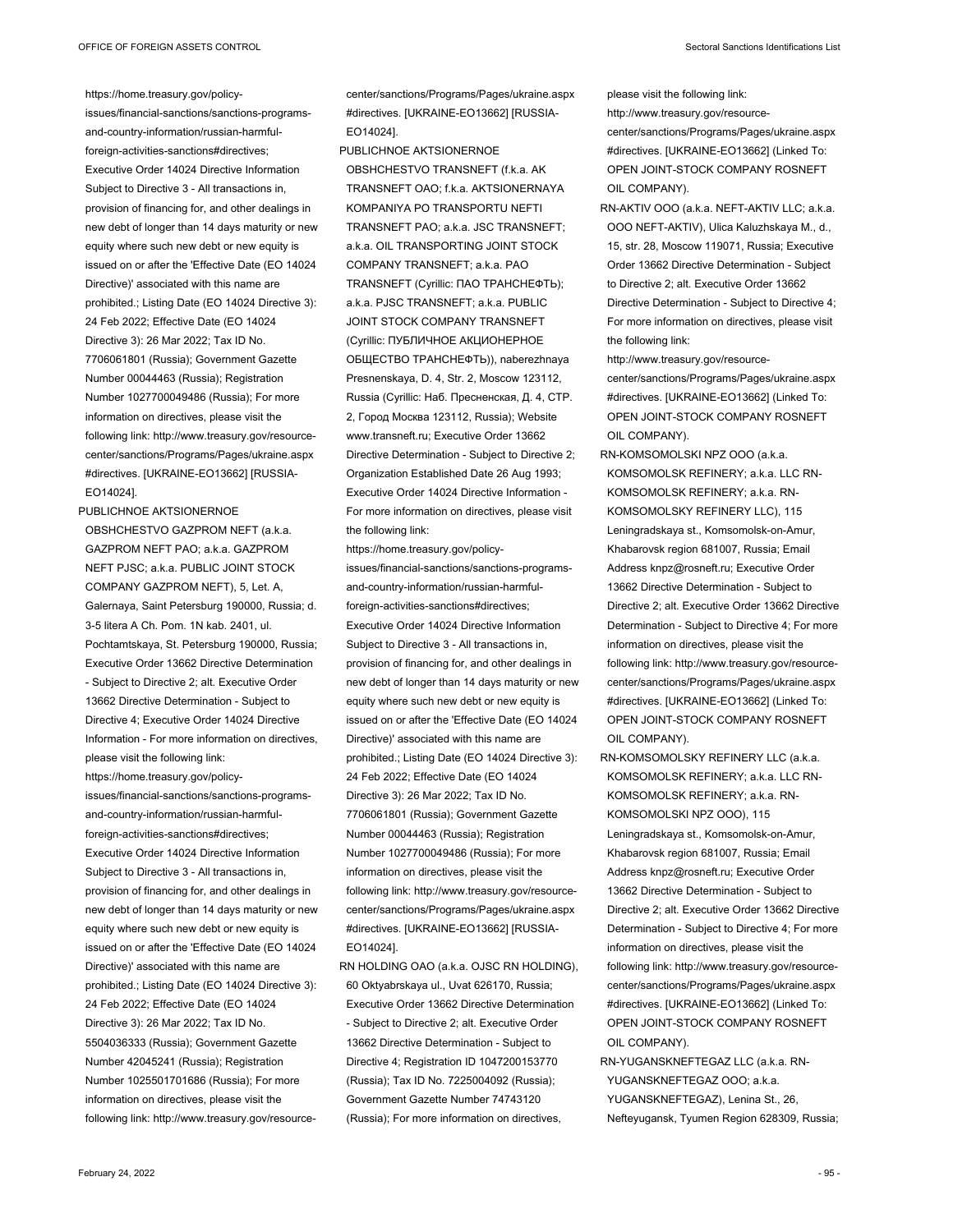Email Address rn\_yng@yungjsc.com; Executive Order 13662 Directive Determination - Subject to Directive 2; alt. Executive Order 13662 Directive Determination - Subject to Directive 4; For more information on directives, please visit the following link:

http://www.treasury.gov/resource-

center/sanctions/Programs/Pages/ukraine.aspx #directives. [UKRAINE-EO13662] (Linked To: OPEN JOINT-STOCK COMPANY ROSNEFT OIL COMPANY).

RN-YUGANSKNEFTEGAZ OOO (a.k.a. RN-YUGANSKNEFTEGAZ LLC; a.k.a.

YUGANSKNEFTEGAZ), Lenina St., 26, Nefteyugansk, Tyumen Region 628309, Russia; Email Address rn\_yng@yungjsc.com; Executive Order 13662 Directive Determination - Subject to Directive 2; alt. Executive Order 13662 Directive Determination - Subject to Directive 4; For more information on directives, please visit the following link:

http://www.treasury.gov/resourcecenter/sanctions/Programs/Pages/ukraine.aspx #directives. [UKRAINE-EO13662] (Linked To: OPEN JOINT-STOCK COMPANY ROSNEFT OIL COMPANY).

ROSNEFT (a.k.a. OAO ROSNEFT OIL COMPANY; a.k.a. OIL COMPANY ROSNEFT; a.k.a. OJSC ROSNEFT OIL COMPANY; a.k.a. OPEN JOINT-STOCK COMPANY ROSNEFT OIL COMPANY; a.k.a. ROSNEFT OIL COMPANY), 26/1 Sofiyskaya Embankment, Moscow 115035, Russia; Website www.rosneft.com; alt. Website www.rosneft.ru; Email Address postman@rosneft.ru; Executive Order 13662 Directive Determination - Subject to Directive 2; alt. Executive Order 13662 Directive Determination - Subject to Directive 4; Registration ID 1027700043502 (Russia); Tax ID No. 7706107510 (Russia); Government Gazette Number 00044428 (Russia); For more information on directives, please visit the following link: http://www.treasury.gov/resourcecenter/sanctions/Programs/Pages/ukraine.aspx #directives. [UKRAINE-EO13662].

ROSNEFT FINANCE S.A., 46A Avenue John F Kennedy, 2nd Floor, Luxembourg 1855, Luxembourg; Executive Order 13662 Directive Determination - Subject to Directive 2; alt. Executive Order 13662 Directive Determination - Subject to Directive 4; For more information on directives, please visit the following link: http://www.treasury.gov/resourcecenter/sanctions/Programs/Pages/ukraine.aspx #directives. [UKRAINE-EO13662] (Linked To:

OPEN JOINT-STOCK COMPANY ROSNEFT OIL COMPANY).

ROSNEFT OIL COMPANY (a.k.a. OAO ROSNEFT OIL COMPANY; a.k.a. OIL COMPANY ROSNEFT; a.k.a. OJSC ROSNEFT OIL COMPANY; a.k.a. OPEN JOINT-STOCK COMPANY ROSNEFT OIL COMPANY; a.k.a. ROSNEFT), 26/1 Sofiyskaya Embankment, Moscow 115035, Russia; Website www.rosneft.com; alt. Website www.rosneft.ru; Email Address postman@rosneft.ru; Executive Order 13662 Directive Determination - Subject to Directive 2; alt. Executive Order 13662 Directive Determination - Subject to Directive 4; Registration ID 1027700043502 (Russia); Tax ID No. 7706107510 (Russia); Government Gazette Number 00044428 (Russia); For more information on directives, please visit the following link: http://www.treasury.gov/resourcecenter/sanctions/Programs/Pages/ukraine.aspx #directives. [UKRAINE-EO13662].

- ROSNEFT TRADE LIMITED (f.k.a. TNK TRADE LIMITED), Elenion Building 5 Themistokli Dervi, 2nd floor, Lefkosia, Nicosia 1066, Cyprus; Email Address hrm@rosneft-sh.com.cy; Executive Order 13662 Directive Determination - Subject to Directive 2; alt. Executive Order 13662 Directive Determination - Subject to Directive 4; Registration ID C122790; For more information on directives, please visit the following link: http://www.treasury.gov/resourcecenter/sanctions/Programs/Pages/ukraine.aspx #directives. [UKRAINE-EO13662] (Linked To: OPEN JOINT-STOCK COMPANY ROSNEFT OIL COMPANY).
- ROSNEFT TRADING S.A., Rue Place du Lac 2, 1204, Geneva, Switzerland; Website www.rosneft.com; Executive Order 13662 Directive Determination - Subject to Directive 2; alt. Executive Order 13662 Directive Determination - Subject to Directive 4; Tax ID No. CHE-309.842.573 (Switzerland); Registration Number CH-660.0.257.011-8 (Switzerland); For more information on directives, please visit the following link: http://www.treasury.gov/resourcecenter/sanctions/Programs/Pages/ukraine.aspx #directives. [UKRAINE-EO13662] [VENEZUELA-EO13850] (Linked To: OPEN JOINT-STOCK COMPANY ROSNEFT OIL COMPANY).
- RUSSIAN REGIONAL DEVELOPMENT BANK (a.k.a. OJSC RUSSIAN REGIONAL

DEVELOPMENT BANK; a.k.a. "VBRR"), 65/1 Suschevsky Val, Moscow 129594, Russia; 65 Sushchevskiy val, Moscow 129594, Russia; Website www.vbrr.ru; Executive Order 13662 Directive Determination - Subject to Directive 2; alt. Executive Order 13662 Directive Determination - Subject to Directive 4; Registration ID 3287 (Russia); For more information on directives, please visit the following link: http://www.treasury.gov/resourcecenter/sanctions/Programs/Pages/ukraine.aspx #directives. [UKRAINE-EO13662] (Linked To: OPEN JOINT-STOCK COMPANY ROSNEFT OIL COMPANY).

SAMOTLORNEFTEGAZ (a.k.a. OJSC SAMOTLORNEFTEGAZ; a.k.a. SAMOTLORNEFTEGAZ JSC), Lenina St. 4, the Tyumen Region, Khanty-Mansiysk, Autonomous District, Nizhnevartovsk 628606, Russia; Email Address NVSNGinfo@rosneft.ru; Executive Order 13662 Directive Determination - Subject to Directive 2; alt. Executive Order 13662 Directive Determination - Subject to Directive 4; For more information on directives, please visit the following link: http://www.treasury.gov/resourcecenter/sanctions/Programs/Pages/ukraine.aspx #directives. [UKRAINE-EO13662] (Linked To: OPEN JOINT-STOCK COMPANY ROSNEFT OIL COMPANY). SAMOTLORNEFTEGAZ JSC (a.k.a. OJSC SAMOTLORNEFTEGAZ; a.k.a. SAMOTLORNEFTEGAZ), Lenina St. 4, the Tyumen Region, Khanty-Mansiysk, Autonomous District, Nizhnevartovsk 628606, Russia; Email Address NVSNGinfo@rosneft.ru; Executive Order 13662 Directive Determination - Subject to Directive 2; alt. Executive Order 13662 Directive Determination - Subject to Directive 4; For more information on directives, please visit the following link: http://www.treasury.gov/resourcecenter/sanctions/Programs/Pages/ukraine.aspx #directives. [UKRAINE-EO13662] (Linked To:

OPEN JOINT-STOCK COMPANY ROSNEFT OIL COMPANY).

SHERVUD PREMER, OOO (a.k.a. OBSHCHESTVO S OGRANICHENNOI OTVETSTVENNOSTYU 'SHERVUD PREMER'; a.k.a. SHERVUD PREMIER OOO), 8 per. Olsufevski, Moscow 119021, Russia; Executive Order 13662 Directive Determination - Subject to Directive 2; Registration ID 1027700226707; Tax ID No. 7716160907; Government Gazette Number 18470373; For more information on directives, please visit the following link: http://www.treasury.gov/resource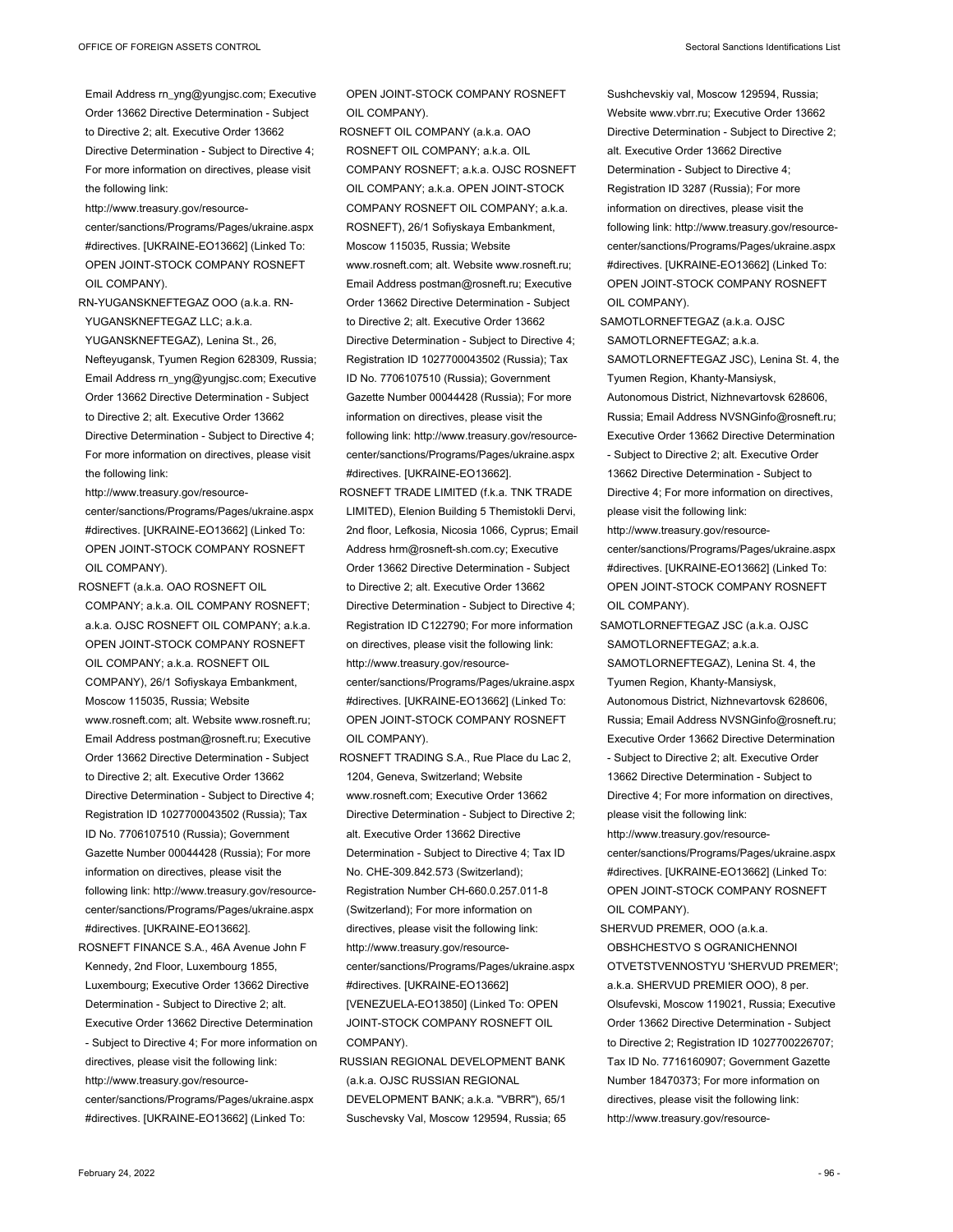center/sanctions/Programs/Pages/ukraine.aspx #directives. [UKRAINE-EO13662] (Linked To: OAO NOVATEK).

SHERVUD PREMIER OOO (a.k.a. OBSHCHESTVO S OGRANICHENNOI OTVETSTVENNOSTYU 'SHERVUD PREMER'; a.k.a. SHERVUD PREMER, OOO), 8 per. Olsufevski, Moscow 119021, Russia; Executive Order 13662 Directive Determination - Subject to Directive 2; Registration ID 1027700226707; Tax ID No. 7716160907; Government Gazette Number 18470373; For more information on directives, please visit the following link: http://www.treasury.gov/resourcecenter/sanctions/Programs/Pages/ukraine.aspx #directives. [UKRAINE-EO13662] (Linked To: OAO NOVATEK).

SVYAZTRANSNEFT, AO (a.k.a.

AKTSIONERNOE OBSHCHESTVO 'SVYAZ OBEKTOV TRANSPORTA I DOBYCHI NEFTI'; a.k.a. JSC 'SVYAZTRANSNEFT'; a.k.a. OPEN JOINT-STOCK COMPANY 'COMMUNICATION OF THE OBJECTS OF OIL TRANSPORTATION AND EXTRACTION'), 12

ul. Nametkina, Moscow 117420, Russia; Website www.oilnet.ru; Executive Order 13662 Directive Determination - Subject to Directive 2; Registration ID 1027739420961 (Russia); Tax ID No. 7723011906 (Russia); Government Gazette Number 00140058 (Russia); For more information on directives, please visit the following link: http://www.treasury.gov/resourcecenter/sanctions/Programs/Pages/ukraine.aspx #directives [UKRAINE-EO13662] (Linked To: AK TRANSNEFT OAO).

SYZRAN REFINERY (a.k.a. OJSC SYZRAN REFINERY; a.k.a. OPEN JOINT-STOCK OIL AND GAS COMPANY SYZRAN), 1 Astrakhanskaya st., Syzran, Samara region 446009, Russia; Moskvorechje street 105, Building 8, Moscow 115523, Russia; Email Address sekr@snpz.rosneft.ru; Executive Order 13662 Directive Determination - Subject to Directive 2; alt. Executive Order 13662 Directive Determination - Subject to Directive 4; For more information on directives, please visit the following link: http://www.treasury.gov/resourcecenter/sanctions/Programs/Pages/ukraine.aspx #directives. [UKRAINE-EO13662] (Linked To: OPEN JOINT-STOCK COMPANY ROSNEFT OIL COMPANY).

TERNEFTEGAZ, ZAO (a.k.a. ZAO TERNEFTGAS), str. 2 ter. Promyshlenaya zone No. 11 Krasnoselkup, Krasnoselkupski Raion, Yamalo-Nenetski A.O. 629380, Russia;

Executive Order 13662 Directive Determination - Subject to Directive 2; Registration ID 1098911000473; Tax ID No. 8912002715; Government Gazette Number 71216169; For more information on directives, please visit the following link: http://www.treasury.gov/resourcecenter/sanctions/Programs/Pages/ukraine.aspx #directives. [UKRAINE-EO13662] (Linked To: OAO NOVATEK).

- TNK TRADE LIMITED (a.k.a. ROSNEFT TRADE LIMITED), Elenion Building 5 Themistokli Dervi, 2nd floor, Lefkosia, Nicosia 1066, Cyprus; Email Address hrm@rosneft-sh.com.cy; Executive Order 13662 Directive Determination - Subject to Directive 2; alt. Executive Order 13662 Directive Determination - Subject to Directive 4; Registration ID C122790; For more information on directives, please visit the following link: http://www.treasury.gov/resourcecenter/sanctions/Programs/Pages/ukraine.aspx #directives. [UKRAINE-EO13662] (Linked To: OPEN JOINT-STOCK COMPANY ROSNEFT OIL COMPANY).
- TNK TRADING INTERNATIONAL S.A., place du Lac 2, Geneve 1204, Switzerland; Executive Order 13662 Directive Determination - Subject to Directive 2; alt. Executive Order 13662 Directive Determination - Subject to Directive 4; V.A.T. Number CHE-267.936.404 (Switzerland); Business Registration Number CH-660.0.559.011-2 (Switzerland); For more information on directives, please visit the following link: http://www.treasury.gov/resourcecenter/sanctions/Programs/Pages/ukraine.aspx #directives. [UKRAINE-EO13662] [VENEZUELA-EO13850] (Linked To: OPEN JOINT-STOCK COMPANY ROSNEFT OIL COMPANY).

TRANSNEFT FINANCE LIMITED (a.k.a. LIMITED LIABILITY COMPANY 'TRANSNEFT FINANS'; a.k.a. OBSHCHESTVO S OGRANICHENNOI OTVETSTVENNOSTYU 'TRANSNEFT FINANS'; a.k.a. TRANSNEFT FINANS, OOO), d. 24 korp. 1 ul. Vavilova, Moscow 119334, Russia; Website transneftfinance.ru; Email Address sobolevmi@tnf.transneft.ru; Executive Order 13662 Directive Determination - Subject to Directive 2; Registration ID 1067746400622 (Russia); Tax ID No. 7736536770 (Russia); Government Gazette Number 94473510 (Russia); For more information on directives, please visit the following link: http://www.treasury.gov/resourcecenter/sanctions/Programs/Pages/ukraine.aspx #directives [UKRAINE-EO13662] (Linked To: AK TRANSNEFT OAO).

- TRANSNEFT FINANS, OOO (a.k.a. LIMITED LIABILITY COMPANY 'TRANSNEFT FINANS'; a.k.a. OBSHCHESTVO S OGRANICHENNOI OTVETSTVENNOSTYU 'TRANSNEFT FINANS'; a.k.a. TRANSNEFT FINANCE LIMITED), d. 24 korp. 1 ul. Vavilova, Moscow 119334, Russia; Website transneftfinance.ru; Email Address sobolevmi@tnf.transneft.ru; Executive Order 13662 Directive Determination - Subject to Directive 2; Registration ID 1067746400622 (Russia); Tax ID No. 7736536770 (Russia); Government Gazette Number 94473510 (Russia); For more information on directives, please visit the following link: http://www.treasury.gov/resourcecenter/sanctions/Programs/Pages/ukraine.aspx #directives [UKRAINE-EO13662] (Linked To: AK TRANSNEFT OAO).
- TRANSNEFT SIBIRIA, JSC (a.k.a. AKTSIONERNOE OBSHCHESTVO 'TRANSNEFT - SIBIR'; a.k.a. JSC SIBNEFTEPROVOD; a.k.a. OPEN JOINT-STOCK COMPANY 'SIBNEFTEPROVOD'; a.k.a. TRANSNEFT-SIBIR, AO), 139 ul. Respubliki, Tyumen, Tyumenskaya Obl. 625048, Russia; Website http://sibnefteprovod.transneft.ru; Email Address beschastnyhav@ueso.tmn.transneft.ru; Executive Order 13662 Directive Determination - Subject to Directive 2; Registration ID 1027200789220 (Russia); Tax ID No. 7201000726 (Russia); Government Gazette Number 00139229 (Russia); For more information on directives, please visit the following link: http://www.treasury.gov/resourcecenter/sanctions/Programs/Pages/ukraine.aspx #directives [UKRAINE-EO13662] (Linked To: AK TRANSNEFT OAO).

TRANSNEFT-DIASKAN, AO (a.k.a. AKTSIONERNOE OBSHCHESTVO 'TRANSNEFT - DIASKAN'; a.k.a. JSC CTD 'DIASKAN'; a.k.a. JSC 'TRANSNEFT-DIASCAN'; a.k.a. OPEN JOINT-STOCK COMPANY 'CENTRE OF TECHNICAL DIAGNOSTICS'), 7 ul. Kuibysheva, Lukhovitsy, Raion Moskovskaya Obl. 140501, Russia; Website www.diascan.ru; Email Address korotkovaa@ctd.transneft.ru; Executive Order 13662 Directive Determination - Subject to Directive 2; Registration ID 1025007389527 (Russia); Tax ID No. 5072703668 (Russia); Government Gazette Number 18024722 (Russia); For more information on directives,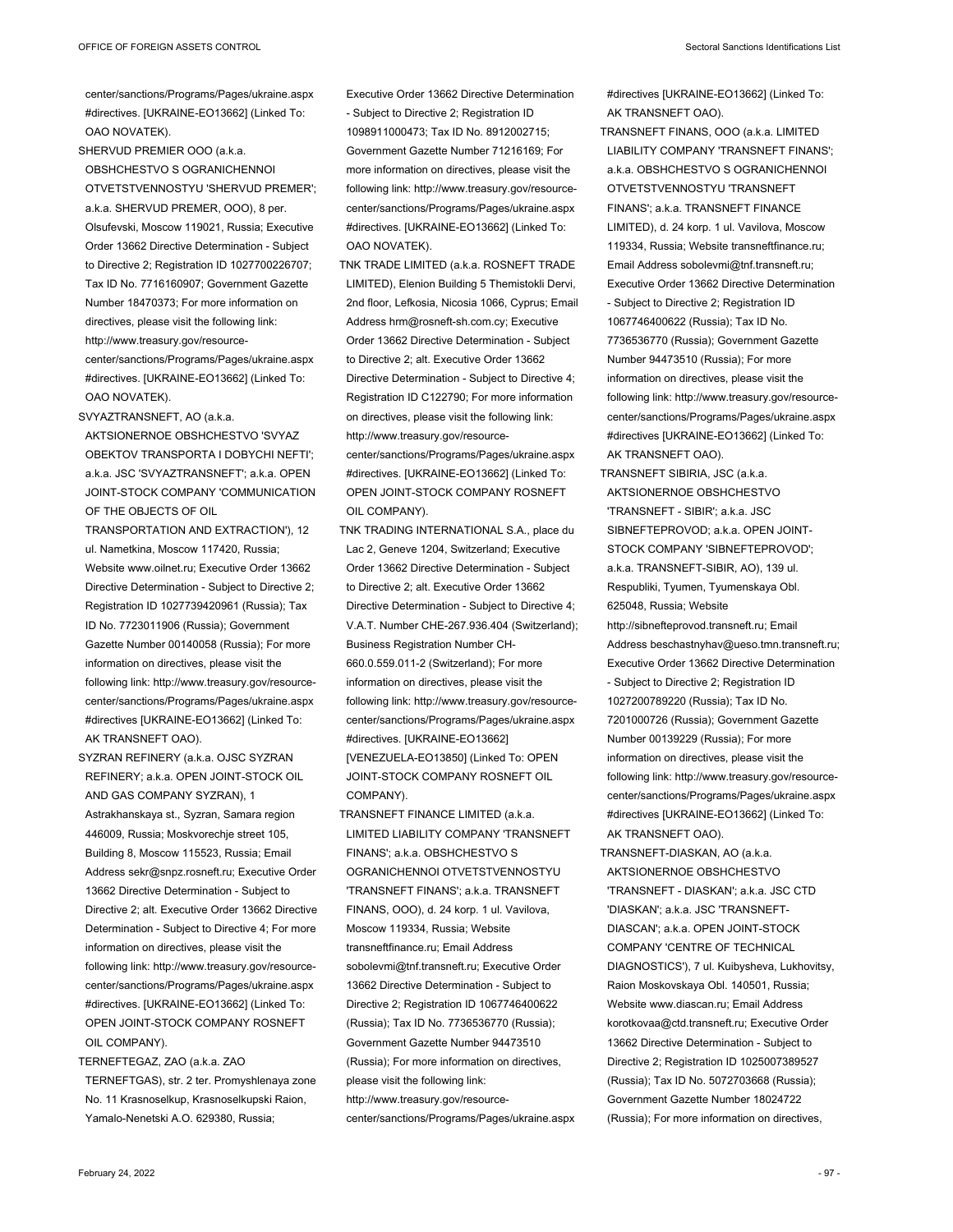please visit the following link: http://www.treasury.gov/resourcecenter/sanctions/Programs/Pages/ukraine.aspx #directives [UKRAINE-EO13662] (Linked To: AK TRANSNEFT OAO). TRANSNEFT-DRUZHBA, AO (a.k.a. AKTSIONERNOE OBSHCHESTVO 'TRANSNEFT - DRUZHBA'; a.k.a. JSC 'DRUZHBA'; a.k.a. OPEN JOINT-STOCK COMPANY "OIL TRUNK PIPELINES 'DRUZHBA'"), d. 113 ul. Uralskaya, Bryansk, Bryanskaya Obl. 241020, Russia; Website www.druzhbamn.ru; Email Address androsovaeg@brn.transneft.ru; Executive Order 13662 Directive Determination - Subject to Directive 2; Registration ID 1023202736754 (Russia); Tax ID No. 3235002178 (Russia); Government Gazette Number 10453441 (Russia); For more information on directives, please visit the following link: http://www.treasury.gov/resourcecenter/sanctions/Programs/Pages/ukraine.aspx #directives [UKRAINE-EO13662] (Linked To: AK TRANSNEFT OAO). TRANSNEFTEPRODUCT JOINT-STOCK CO (f.k.a. AKTSIONERNOE OBSHCHESTVO AKTSIONERNAYA KOMPANIYA TRUBOPROVODNOGO TRANSPORTA NEFTEPRODUKTOV TRANSNEFTEPRODUKT; a.k.a. AKTSIONERNOE OBSHCHESTVO 'TRANSNEFTEPRODUKT'; a.k.a. JSC 'TRANSNEFTEPRODUKT'; a.k.a. OPEN JOINT-STOCK COMPANY 'TRANSNEFTEPRODUKT'; a.k.a. TRANSNEFTEPRODUKT, PAO), 8A prospekt Vernadskogo, Moscow 119311, Russia; Email Address nurymbetovage@ak.aktnp.ru; Executive Order 13662 Directive Determination - Subject to Directive 2; Registration ID 1027700054140 (Russia); Tax ID No.

7709027196 (Russia); Government Gazette Number 00044474 (Russia); For more information on directives, please visit the following link: http://www.treasury.gov/resourcecenter/sanctions/Programs/Pages/ukraine.aspx #directives [UKRAINE-EO13662] (Linked To: AK TRANSNEFT OAO).

TRANSNEFTEPRODUKT, PAO (f.k.a. AKTSIONERNOE OBSHCHESTVO AKTSIONERNAYA KOMPANIYA TRUBOPROVODNOGO TRANSPORTA NEFTEPRODUKTOV TRANSNEFTEPRODUKT; a.k.a. AKTSIONERNOE OBSHCHESTVO

Russia; Email Address nurymbetovage@ak.aktnp.ru; Executive Order 13662 Directive Determination - Subject to Directive 2; Registration ID 1027700054140 (Russia); Tax ID No. 7709027196 (Russia); Government Gazette Number 00044474 (Russia); For more information on directives, please visit the following link: http://www.treasury.gov/resourcecenter/sanctions/Programs/Pages/ukraine.aspx #directives [UKRAINE-EO13662] (Linked To: AK TRANSNEFT OAO). TRANSNEFT-MEDIA, OOO (a.k.a. LIMITED LIABILITY COMPANY 'TRANSPRESS'; a.k.a. LLC 'TRANSPRESS'; a.k.a. OBSHCHESTVO S OGRANICHENNOI OTVETSTVENNOSTYU 'TRANSNEFT - MEDIA'), d. 4 str.1 ul. Shchipok, Moscow 115093, Russia; Website http://en.media.transneft.ru/; Email Address transpress.ttn@gmail.com; Executive Order 13662 Directive Determination - Subject to Directive 2; Registration ID 1027700276218 (Russia); Tax ID No. 7734019544 (Russia); Government Gazette Number 36559384 (Russia); For more information on directives, please visit the following link: http://www.treasury.gov/resourcecenter/sanctions/Programs/Pages/ukraine.aspx #directives [UKRAINE-EO13662] (Linked To: AK TRANSNEFT OAO). TRANSNEFT-METROLOGIYA, AO (a.k.a. AKTSIONERNOE OBSHCHESTVO 'TRANSNEFTMETROLOGIYA'; a.k.a. CJSC 'CENTRE MO'; a.k.a. CLOSED JOINT-STOCK COMPANY 'CENTRE OF METROLOGICAL PROVISION'), d. 16 korp. 1 ul. Dobrolyubova, Moscow 127254, Russia; Website centermo.ru; Email Address chernyshovi@cmo.transneft.ru; Executive Order 13662 Directive Determination - Subject to Directive 2; Registration ID 1037739028491 (Russia); Tax ID No. 7723107453 (Russia); Government Gazette Number 42771562 (Russia); For more information on directives, please visit the following link: http://www.treasury.gov/resourcecenter/sanctions/Programs/Pages/ukraine.aspx #directives [UKRAINE-EO13662] (Linked To: AK TRANSNEFT OAO).

'TRANSNEFTEPRODUKT'; a.k.a. JSC 'TRANSNEFTEPRODUKT'; a.k.a. OPEN

TRANSNEFTEPRODUCT JOINT-STOCK CO), 8A prospekt Vernadskogo, Moscow 119311,

JOINT-STOCK COMPANY 'TRANSNEFTEPRODUKT'; a.k.a. TRANSNEFT-OKHRANA, OOO (a.k.a. OBSHCHESTVO S OGRANICHENNOI OTVETSTVENNOSTYU 'TRANSNEFT-OKHRANA'), d. 12 str. 2 ul. Nametkina, Moscow 117420, Russia; Email Address babaevii@tno.transneft.ru; Executive Order 13662 Directive Determination - Subject to Directive 2; Registration ID 1147746651898 (Russia); Tax ID No. 7728881149 (Russia); Government Gazette Number 16983393 (Russia); For more information on directives, please visit the following link: http://www.treasury.gov/resourcecenter/sanctions/Programs/Pages/ukraine.aspx #directives [UKRAINE-EO13662] (Linked To: AK TRANSNEFT OAO). TRANSNEFT-PODVODSERVIS, AO (a.k.a. AKTSIONERNOE OBSHCHESTVO

'TRANSNEFT-PODVODSERVIS'; a.k.a. JSC 'VOLZHSKY PODVODNIK'; a.k.a. OPEN JOINT-STOCK COMPANY 'VOLZHSKY PODVODNIK'), 19A ul. Larina, Nizhni Novgorod, Nizhegorodskaya Obl. 603152, Russia; Email Address

alexandrovan@vp.transneft.ru; Executive Order 13662 Directive Determination - Subject to Directive 2; Registration ID 1025201982520 (Russia); Tax ID No. 5250000820 (Russia); Government Gazette Number 04884421 (Russia); For more information on directives, please visit the following link:

http://www.treasury.gov/resourcecenter/sanctions/Programs/Pages/ukraine.aspx #directives [UKRAINE-EO13662] (Linked To: AK TRANSNEFT OAO).

- TRANSNEFT-PRIKAME, AO (a.k.a. AKTSIONERNOE OBSHCHESTVO 'TRANSNEFT - PRIKAME'; a.k.a. JSC 'SZMN'; a.k.a. OPEN JOINT-STOCK COMPANY 'NORTH-WESTERN OIL TRUNK PIPELINES'; a.k.a. TRANSNEFT-PRIKAMYE AO), 26A ul. Nikolaya Ershova, Kazan, Tatarstan Resp. 420061, Russia; Website www.szmn.ru; Email Address hanovat@kaz.transneft.ru; Executive Order 13662 Directive Determination - Subject to Directive 2; Registration ID 1021601763820 (Russia); Tax ID No. 1645000340 (Russia); Government Gazette Number 00139264 (Russia); For more information on directives, please visit the following link: http://www.treasury.gov/resourcecenter/sanctions/Programs/Pages/ukraine.aspx
- #directives [UKRAINE-EO13662] (Linked To: AK TRANSNEFT OAO).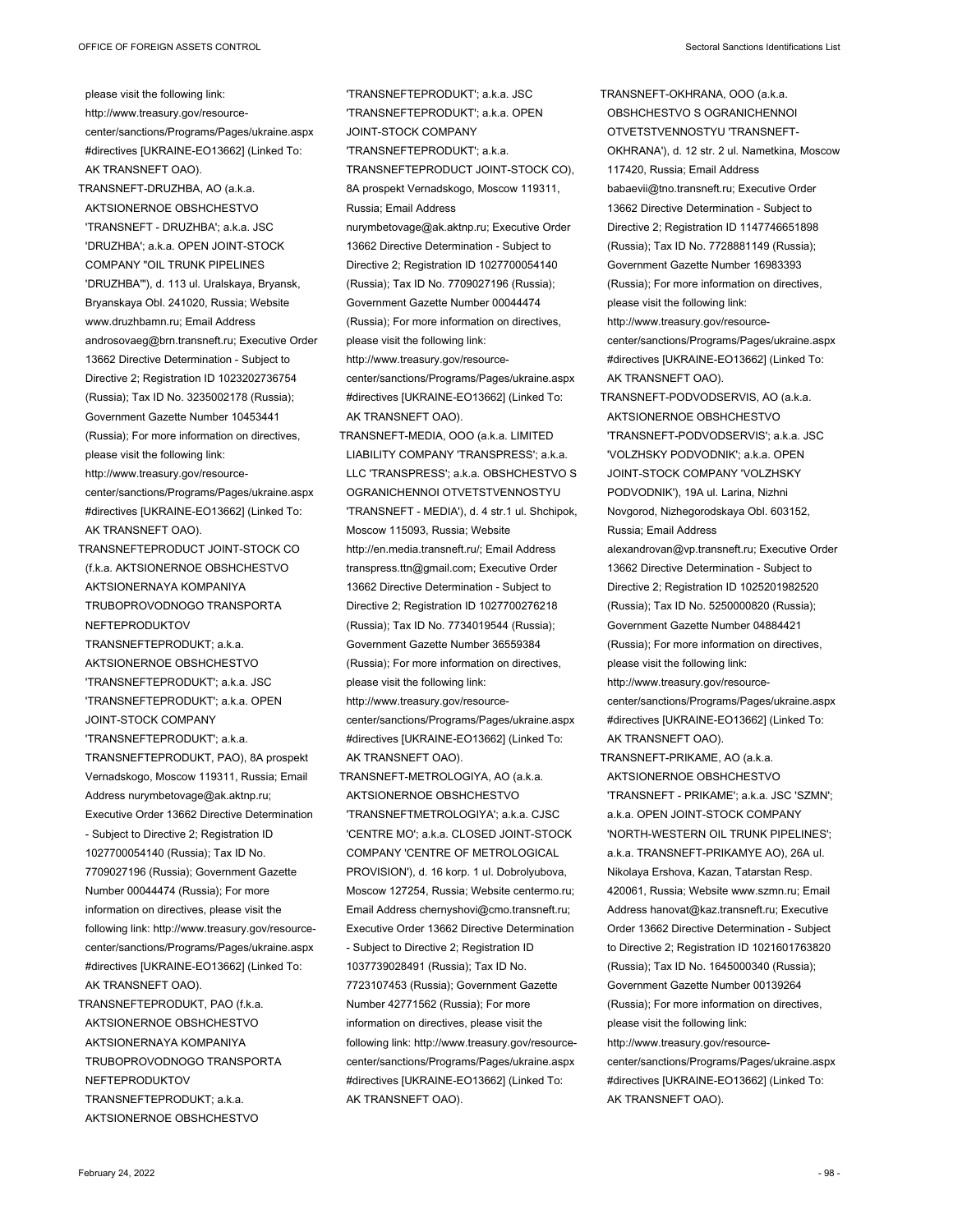TRANSNEFT-PRIKAMYE AO (a.k.a. AKTSIONERNOE OBSHCHESTVO 'TRANSNEFT - PRIKAME'; a.k.a. JSC 'SZMN'; a.k.a. OPEN JOINT-STOCK COMPANY 'NORTH-WESTERN OIL TRUNK PIPELINES'; a.k.a. TRANSNEFT-PRIKAME, AO), 26A ul. Nikolaya Ershova, Kazan, Tatarstan Resp. 420061, Russia; Website www.szmn.ru; Email Address hanovat@kaz.transneft.ru; Executive Order 13662 Directive Determination - Subject to Directive 2; Registration ID 1021601763820 (Russia); Tax ID No. 1645000340 (Russia); Government Gazette Number 00139264 (Russia); For more information on directives, please visit the following link: http://www.treasury.gov/resourcecenter/sanctions/Programs/Pages/ukraine.aspx #directives [UKRAINE-EO13662] (Linked To: AK TRANSNEFT OAO).

TRANSNEFT-PRIVOLGA, AO (a.k.a. AKTSIONERNOE OBSHCHESTVO 'TRANSNEFT-PRIVOLGA'; a.k.a. JSC PRIVOLZHSKNEFTEPROVOD; a.k.a. OPEN JOINT-STOCK COMPANY 'PRIVOLZHSK OIL TRUNK PIPELINES'), 100 ul. Leninskaya, Samara, Samarskaya Obl. 443020, Russia; Website pmn.ru; Email Address ootorg@pmn.ru; Executive Order 13662 Directive Determination - Subject to Directive 2; Registration ID 1026301416371 (Russia); Tax ID No. 6317024749 (Russia); Government Gazette Number 00139117 (Russia); For more information on directives, please visit the following link: http://www.treasury.gov/resourcecenter/sanctions/Programs/Pages/ukraine.aspx #directives [UKRAINE-EO13662] (Linked To: AK TRANSNEFT OAO).

TRANSNEFT-SEVER, AO (a.k.a. AKTSIONERNOE OBSHCHESTVO 'TRANSNEFT - SEVER'; a.k.a. OPEN JOINT-STOCK COMPANY 'NORTH OIL TRUNK PIPELINES'; a.k.a. "JSC 'SMN'"), 2/1 prospekt A.I.Zeryunova, Ukhta, Komi Resp. 169313, Russia; Website www.severnyemn.ru; Email Address post@uht.transneft.ru; Executive Order 13662 Directive Determination - Subject to Directive 2; Registration ID 1021100730353 (Russia); Tax ID No. 1102016594 (Russia); Government Gazette Number 00139672 (Russia); For more information on directives, please visit the following link: http://www.treasury.gov/resourcecenter/sanctions/Programs/Pages/ukraine.aspx #directives [UKRAINE-EO13662] (Linked To: AK TRANSNEFT OAO).

TRANSNEFT-SIBIR, AO (a.k.a. AKTSIONERNOE OBSHCHESTVO 'TRANSNEFT - SIBIR'; a.k.a. JSC SIBNEFTEPROVOD; a.k.a. OPEN JOINT-STOCK COMPANY 'SIBNEFTEPROVOD'; a.k.a. TRANSNEFT SIBIRIA, JSC), 139 ul. Respubliki, Tyumen, Tyumenskaya Obl. 625048, Russia; Website http://sibnefteprovod.transneft.ru; Email Address beschastnyhav@ueso.tmn.transneft.ru; Executive Order 13662 Directive Determination - Subject to Directive 2; Registration ID 1027200789220 (Russia); Tax ID No. 7201000726 (Russia); Government Gazette Number 00139229 (Russia); For more information on directives, please visit the following link: http://www.treasury.gov/resourcecenter/sanctions/Programs/Pages/ukraine.aspx #directives [UKRAINE-EO13662] (Linked To: AK TRANSNEFT OAO).

TRANSNEFT-TSENTRALNAYA SIBIR, AO (a.k.a. AKTSIONERNOE OBSHCHESTVO 'TRANSNEFT - TSENTRALNAYA SIBIR'; a.k.a. JSC 'TSENTRSIBNEFTEPROVOD'; a.k.a. OPEN JOINT-STOCK COMPANY 'OIL TRUNK PIPELINES OF CENTRAL SIBERIA'), 24 ul. Naberezhnaya Reki Ushaiki, Tomsk, Tomskaya Obl. 634050, Russia; Website csib.tomsk.ru; Email Address

bagamanovmn@tom.transneft.ru; Executive Order 13662 Directive Determination - Subject to Directive 2; Registration ID 1027000867101 (Russia); Tax ID No. 7017004366 (Russia); Government Gazette Number 00139181 (Russia); For more information on directives, please visit the following link: http://www.treasury.gov/resourcecenter/sanctions/Programs/Pages/ukraine.aspx #directives [UKRAINE-EO13662] (Linked To: AK TRANSNEFT OAO).

TRANSNEFT-URAL, AO (a.k.a. AKTSIONERNOE OBSHCHESTVO 'TRANSNEFT - URAL'; a.k.a. JSC 'URALSIBNEFTEPROVOD'; a.k.a. OPEN JOINT-STOCK COMPANY 'CHERNYAEV URAL-SIBERIAN OIL TRUNK PIPELINES'), 10 ul. Krupskoi, Ufa, Bashkortostan Resp. 450077, Russia; Website www.usmn.ru; Email Address nekrasovaov@ufa.transneft.ru; Executive Order 13662 Directive Determination - Subject to Directive 2; Registration ID 1020203226230 (Russia); Tax ID No. 0278039018 (Russia); Government Gazette Number 00139608 (Russia); For more information on directives, please visit the following link:

http://www.treasury.gov/resource-

center/sanctions/Programs/Pages/ukraine.aspx #directives [UKRAINE-EO13662] (Linked To: AK TRANSNEFT OAO).

- TSUP VSTO, OOO (a.k.a. LIMITED LIABILITY COMPANY 'CENTRE OF MANAGEMENT OF THE PROJECT EASTERN SIBERIA-PACIFIC OCEAN'; a.k.a. LLC TSUP VSTO; a.k.a. OBSHCHESTVO S OGRANICHENNOI OTVETSTVENNOSTYU 'TSENTR UPRAVLENIYA PROEKTOM 'VOSTOCHNAYA SIBIR - TIKHI OKEAN'), 2-B ul. Gorkogo, Angarsk, Irkutskaya Obl. 665830, Russia; Website cupvsto.ru; Executive Order 13662 Directive Determination - Subject to Directive 2; Registration ID 1053801124519 (Russia); Tax ID No. 3801079270 (Russia); Government Gazette Number 77642401 (Russia); For more information on directives, please visit the following link: http://www.treasury.gov/resourcecenter/sanctions/Programs/Pages/ukraine.aspx #directives [UKRAINE-EO13662] (Linked To: AK TRANSNEFT OAO).
- VANKORNEFT (a.k.a. CJSC VANKORNEFT; a.k.a. ZAO VANKORNEFT), Dobrovolcheskoy Brigady St., 15, Krasnoyarsk Territory 660077, Russia; Email Address info@vankoroil.ru; Executive Order 13662 Directive Determination - Subject to Directive 2; alt. Executive Order 13662 Directive Determination - Subject to Directive 4; For more information on directives, please visit the following link:

http://www.treasury.gov/resourcecenter/sanctions/Programs/Pages/ukraine.aspx #directives. [UKRAINE-EO13662] (Linked To: OPEN JOINT-STOCK COMPANY ROSNEFT OIL COMPANY).

- VERKHNECHONSKNEFTEGAZ (a.k.a. OJSC VERKHNECHONSKNEFTEGAZ; a.k.a. PJSC VERKHNECHONSKNEFTEGAZ), Baikalskaya St., 295 B, Irkutsk 664050, Russia; Email Address vcng@rosneft.ru; Executive Order 13662 Directive Determination - Subject to Directive 2; alt. Executive Order 13662 Directive Determination - Subject to Directive 4; For more information on directives, please visit the following link: http://www.treasury.gov/resourcecenter/sanctions/Programs/Pages/ukraine.aspx #directives. [UKRAINE-EO13662] (Linked To: OPEN JOINT-STOCK COMPANY ROSNEFT OIL COMPANY).
- YAMALGAZRESURS-CHELYABINSK OOO (a.k.a. NOVATEK-CHELYABINSK, OOO; a.k.a. OBSHCHESTVO S OGRANICHENNOI OTVETSTVENNOSTYU 'NOVATEK-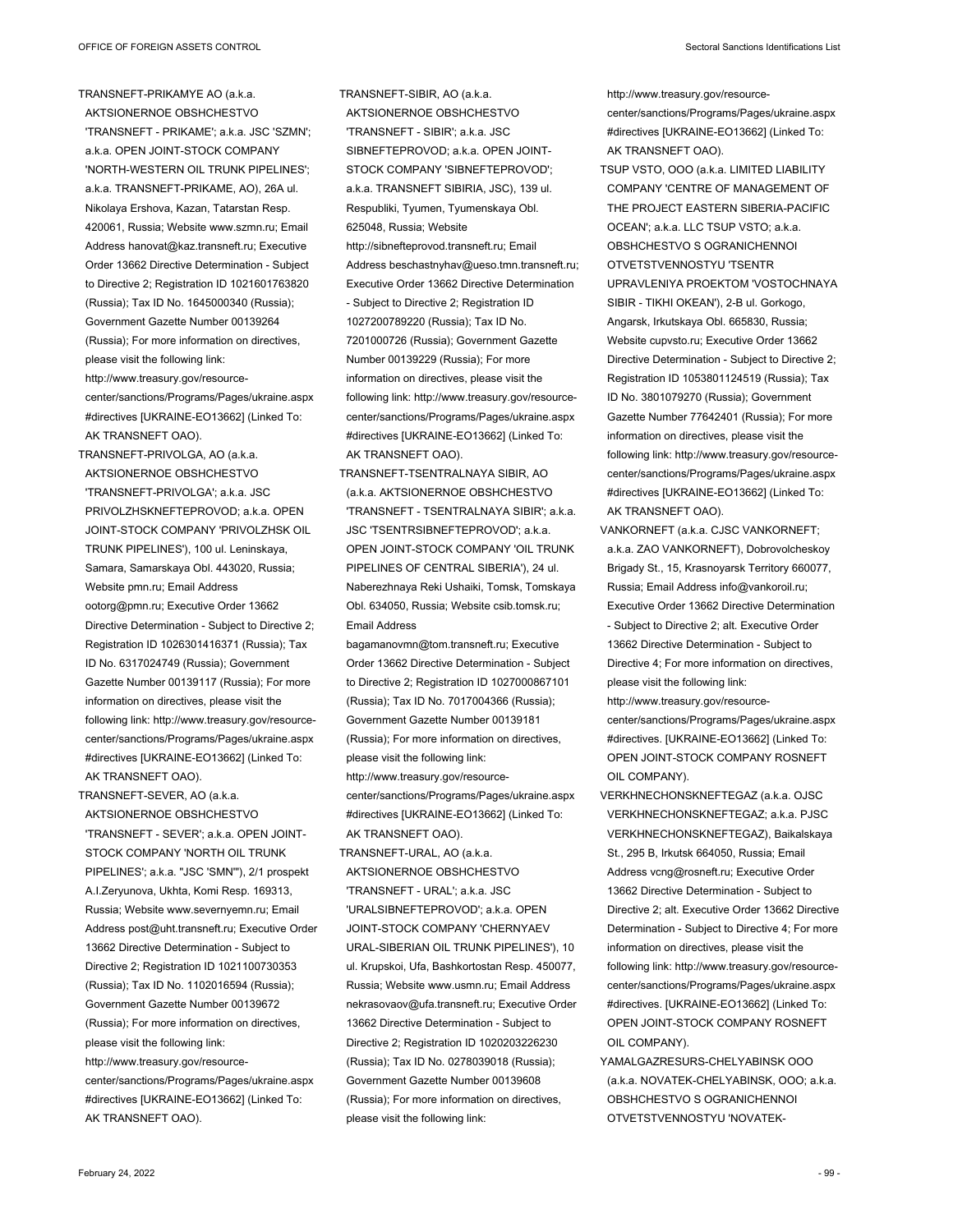CHELYABINSK'; a.k.a. OOO NOVATEK-CHELYABINSK), 42 prospekt Lenina, Chelyabinsk, Chelyabinskaya Obl. 454091, Russia; Executive Order 13662 Directive Determination - Subject to Directive 2; Registration ID 1107404003376; Tax ID No. 7404056114; Government Gazette Number 68628371; For more information on directives, please visit the following link:

http://www.treasury.gov/resourcecenter/sanctions/Programs/Pages/ukraine.aspx #directives. [UKRAINE-EO13662] (Linked To: OAO NOVATEK).

YARGEO, OOO (a.k.a. OBSHCHESTVO S OGRANICHENNOI OTVETSTVENNOSTYU 'YARGEO'; a.k.a. OOO YARGEO), 12/2 ul. Zvereva, Nadym, Yamalo-Nenetski Okr. 629730, Russia; Email Address loskutova@yargeo.novatek.ru; Executive Order 13662 Directive Determination - Subject to Directive 2; Registration ID 1038900502728; Tax ID No. 8901014564; Government Gazette Number 71215589; For more information on directives, please visit the following link: http://www.treasury.gov/resourcecenter/sanctions/Programs/Pages/ukraine.aspx #directives. [UKRAINE-EO13662] (Linked To: OAO NOVATEK).

YUGANSKNEFTEGAZ (a.k.a. RN-

YUGANSKNEFTEGAZ LLC; a.k.a. RN-YUGANSKNEFTEGAZ OOO), Lenina St., 26, Nefteyugansk, Tyumen Region 628309, Russia; Email Address rn\_yng@yungjsc.com; Executive Order 13662 Directive Determination - Subject to Directive 2; alt. Executive Order 13662 Directive Determination - Subject to Directive 4; For more information on directives, please visit the following link:

http://www.treasury.gov/resourcecenter/sanctions/Programs/Pages/ukraine.aspx #directives. [UKRAINE-EO13662] (Linked To: OPEN JOINT-STOCK COMPANY ROSNEFT OIL COMPANY).

ZAO TERNEFTGAS (a.k.a. TERNEFTEGAZ, ZAO), str. 2 ter. Promyshlenaya zone No. 11 Krasnoselkup, Krasnoselkupski Raion, Yamalo-Nenetski A.O. 629380, Russia; Executive Order 13662 Directive Determination - Subject to Directive 2; Registration ID 1098911000473; Tax ID No. 8912002715; Government Gazette Number 71216169; For more information on directives, please visit the following link: http://www.treasury.gov/resourcecenter/sanctions/Programs/Pages/ukraine.aspx

#directives. [UKRAINE-EO13662] (Linked To: OAO NOVATEK).

ZAO VANKORNEFT (a.k.a. CJSC VANKORNEFT; a.k.a. VANKORNEFT), Dobrovolcheskoy Brigady St., 15, Krasnoyarsk Territory 660077, Russia; Email Address info@vankoroil.ru; Executive Order 13662 Directive Determination - Subject to Directive 2; alt. Executive Order 13662 Directive Determination - Subject to Directive 4; For more information on directives, please visit the following link: http://www.treasury.gov/resourcecenter/sanctions/Programs/Pages/ukraine.aspx #directives. [UKRAINE-EO13662] (Linked To: OPEN JOINT-STOCK COMPANY ROSNEFT OIL COMPANY).

"JSC 'SMN'" (a.k.a. AKTSIONERNOE OBSHCHESTVO 'TRANSNEFT - SEVER'; a.k.a. OPEN JOINT-STOCK COMPANY 'NORTH OIL TRUNK PIPELINES'; a.k.a. TRANSNEFT-SEVER, AO), 2/1 prospekt A.I.Zeryunova, Ukhta, Komi Resp. 169313, Russia; Website www.severnyemn.ru; Email Address post@uht.transneft.ru; Executive Order 13662 Directive Determination - Subject to Directive 2; Registration ID 1021100730353 (Russia); Tax ID No. 1102016594 (Russia); Government Gazette Number 00139672 (Russia); For more information on directives, please visit the following link: http://www.treasury.gov/resource-

center/sanctions/Programs/Pages/ukraine.aspx #directives [UKRAINE-EO13662] (Linked To: AK TRANSNEFT OAO).

"LLC 'DSD'" (a.k.a. DSD, OOO; a.k.a. LIMITED LIABILITY COMPANY 'FAR EAST CONSTRUCTION DIRECTION'; a.k.a. OBSHCHESTVO S OGRANICHENNOI **OTVETSTVENNOSTYU** 

'DALNEVOSTOCHNAYA STROITELNAYA DIREKTSIYA'), 163 ul. Volochaevskaya, Khabarovsk, Khabarovski Kr. 680000, Russia; Website dsdvsto.ru; Email Address dsdit@dsd.transneft.ru; Executive Order 13662 Directive Determination - Subject to Directive 2; Registration ID 1092724004581 (Russia); Government Gazette Number 60668690 (Russia); For more information on directives, please visit the following link: http://www.treasury.gov/resource-

center/sanctions/Programs/Pages/ukraine.aspx #directives [UKRAINE-EO13662] (Linked To: AK TRANSNEFT OAO).

"VBRR" (a.k.a. OJSC RUSSIAN REGIONAL DEVELOPMENT BANK; a.k.a. RUSSIAN

REGIONAL DEVELOPMENT BANK), 65/1 Suschevsky Val, Moscow 129594, Russia; 65 Sushchevskiy val, Moscow 129594, Russia; Website www.vbrr.ru; Executive Order 13662 Directive Determination - Subject to Directive 2; alt. Executive Order 13662 Directive Determination - Subject to Directive 4; Registration ID 3287 (Russia); For more information on directives, please visit the following link: http://www.treasury.gov/resourcecenter/sanctions/Programs/Pages/ukraine.aspx #directives. [UKRAINE-EO13662] (Linked To: OPEN JOINT-STOCK COMPANY ROSNEFT OIL COMPANY).

\_\_\_\_\_\_\_\_\_\_\_\_\_\_\_\_\_\_\_\_\_\_\_\_\_\_\_\_\_\_\_\_\_

**Directive 3 - The following activities by a U.S. person or within the United States are prohibited, except to the extent provided by law or unless licensed or otherwise authorized by the Office of Foreign Assets Control: all transactions in, provision of financing for, and other dealings in new debt of longer than 30 days maturity of persons determined to be subject to this Directive (listed below), their property, or their interests in property. All other activities with these persons or involving their property or interests in property are permitted, provided such activities are not otherwise prohibited pursuant to Executive Orders 13660, 13661, or 13662 or any other sanctions program implemented by the Office of Foreign Assets Control.Except to the extent otherwise provided by law or unless licensed or otherwise authorized by the Office of Foreign Assets Control, the following are also prohibited: (1) any transaction that evades or avoids, has the purpose of evading or avoiding, causes a violation of, or attempts to violate any of the prohibitions contained in this Directive; and (2) any conspiracy formed to violate any of the prohibitions in this Directive.**

90 EKSPERIMENTALNY ZAVOD OAO (a.k.a. 90 EXPERIMENTAL PLANT OPEN JOINT STOCK COMPANY; a.k.a. OPEN JOINT-STOCK COMPANY 90 EKSPERIMENTALNIY ZAVOD), P. Rassudovo, Street Tsentralnaya, D. 103, Moscow 143396, Russia; Website http://www.90zavod.ru; Executive Order 13662 Directive Determination - Subject to Directive 3; Tax ID No. 5030056754; For more information on directives, please visit the following link: http://www.treasury.gov/resourcecenter/sanctions/Programs/Pages/ukraine.aspx #directives [UKRAINE-EO13662] (Linked To: ROSTEC).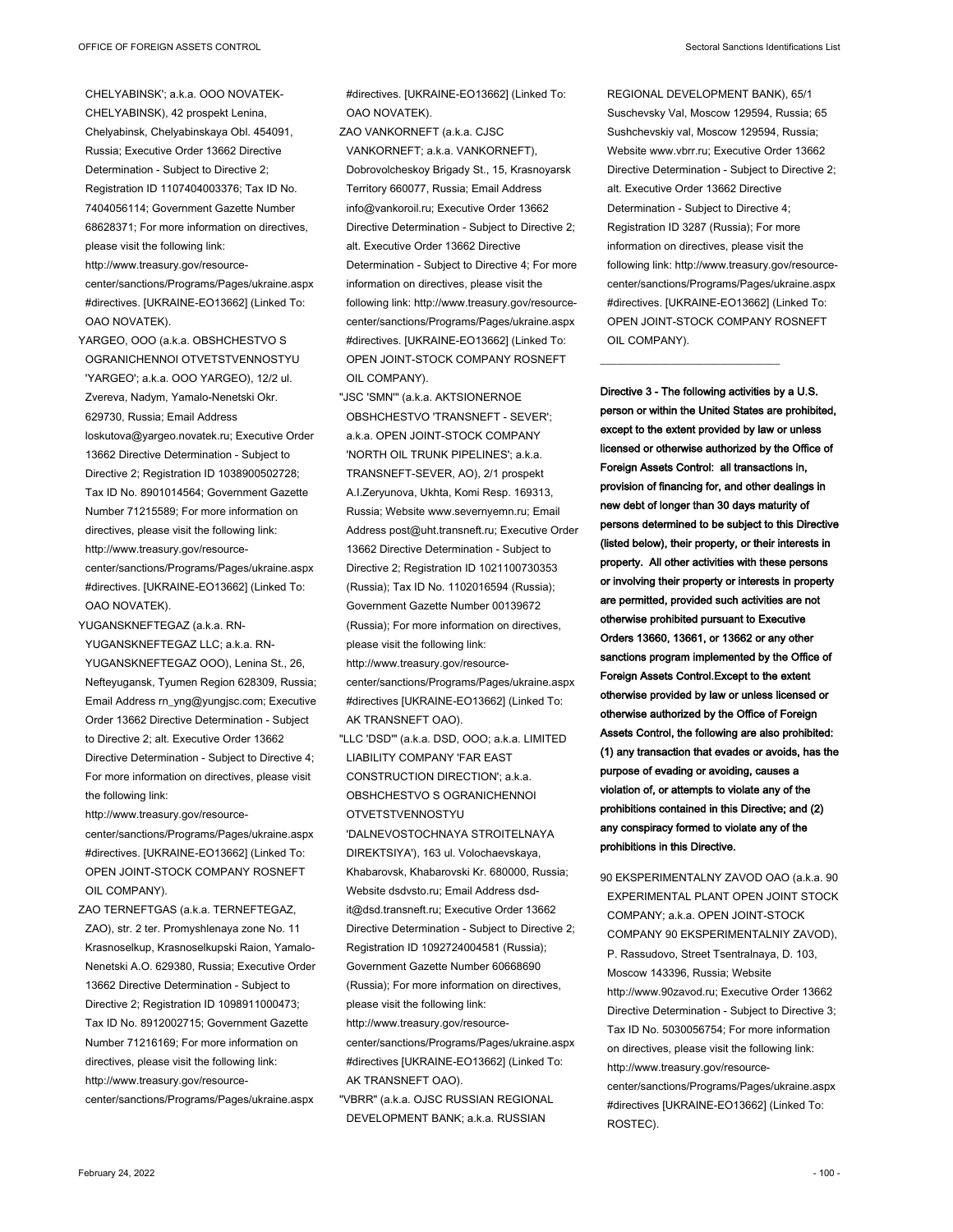90 EXPERIMENTAL PLANT OPEN JOINT STOCK COMPANY (a.k.a. 90 EKSPERIMENTALNY ZAVOD OAO; a.k.a. OPEN JOINT-STOCK COMPANY 90 EKSPERIMENTALNIY ZAVOD), P. Rassudovo, Street Tsentralnaya, D. 103, Moscow 143396, Russia; Website http://www.90zavod.ru; Executive Order 13662 Directive Determination - Subject to Directive 3; Tax ID No. 5030056754; For more information on directives, please visit the following link: http://www.treasury.gov/resourcecenter/sanctions/Programs/Pages/ukraine.aspx #directives [UKRAINE-EO13662] (Linked To: ROSTEC).

- AGREGATNOE KONSTRUKTORSKOE BYURO YAKOR OAO (a.k.a. AKTSIONERNOE OBSHCHESTVO TEKHNODINAMIKA; a.k.a. JOINT STOCK COMPANY AVIATION EQUIPMENT; a.k.a. "TECHNODINAMIKA"; a.k.a. "TEKHNODINAMIKA, AO"), d. 29 ul. Ibragimova, Moscow 105318, Russia; Website www.akbyakor.ru; Email Address amuravyeva@avia-equipment.ru; Executive Order 13662 Directive Determination - Subject to Directive 3; Registration ID 1037719005873; Tax ID No. 7719265496; Government Gazette Number 07543117; For more information on directives, please visit the following link: http://www.treasury.gov/resourcecenter/sanctions/Programs/Pages/ukraine.aspx #directives [UKRAINE-EO13662] (Linked To: ROSTEC).
- AIRCRAFT ENGINEERING CONCERN OPEN JOINT STOCK COMPANY (a.k.a. KONTSERN AVIAPRIBOROSTROENIE OAO; a.k.a. "OPEN JOINT-STOCK COMPANY KONTSERN AVIAPRIBOROSTROYENIYE"), Per. Aviatsionniy, D. 5, Moscow 125319, Russia; Website http://www.oao-aps.ru; Executive Order 13662 Directive Determination - Subject to Directive 3; Tax ID No. 7704729515; For more information on directives, please visit the following link: http://www.treasury.gov/resourcecenter/sanctions/Programs/Pages/ukraine.aspx #directives [UKRAINE-EO13662] (Linked To: ROSTEC).
- AKTSIONERNOE OBSHCHESTVO MOSKOVSKI MASHINOSTROITELNY EKSPERIMENTALNY ZAVOD - KOMPOZITSIONNYE TEKHNOLOGII (a.k.a. JOINT STOCK COMPANY MOSKOW EXPERIMENTAL MACHINE-BUILDING PLANT - COMPOSITE TECHNOLOGIES; a.k.a. MMEZ-KT OJSC; a.k.a. MMEZ-KT, AO; a.k.a.

MMEZ-KT-OAO; a.k.a. MOSCOW MECHANICAL EXPERIMENTAL PLANT -COMPOSITE TECHNOLOGIES OPEN JOINT STOCK COMPANY; a.k.a. MOSKOVSKIY MEKHANICHESKIY EKSPERIMENTALNIY ZAVOD - KOMPOZITSIONNYE TEKHNOLOGII; f.k.a. OTKRYTOE AKTSIONERNOE OBSHCHESTVO MOSKOVSKI MEKHANICHESKI EKSPEREMENTALNY ZAVOD), d. 9 Pr. 1-I Magistralny, Moscow 123290, Russia; Email Address 9400658@rambler.ru; Executive Order 13662 Directive Determination - Subject to Directive 3; Registration ID 1037714019815; Tax ID No. 7714303050; Government Gazette Number 00211286; For more information on directives, please visit the following link: http://www.treasury.gov/resourcecenter/sanctions/Programs/Pages/ukraine.aspx #directives [UKRAINE-EO13662] (Linked To: ROSTEC).

AKTSIONERNOE OBSHCHESTVO NAUCHNO PROIZVODSTVENNY KONTSERN TECHNOLOGIES MASHINOSTROENIYA (a.k.a. AKTSIONERNOE OBSHCHESTVO NAUCHNO-PROIZVODSTVENNY KONTSERN TEKHNOLOGII MASHINOSTROENIYA; a.k.a. JOINT STOCK COMPANY SCIENTIFIC INDUSTRIAL CONCERN MANUFACTURING ENGINEERING; a.k.a. JSC SCIENTIFIC INDUSTRIAL CONCERN MECHANICAL ENGINEERING; a.k.a. MANUFACTURING ENGINEERING SCIENTIFIC INDUSTRIAL CONCERN OPEN JOINT STOCK COMPANY; a.k.a. MECHANICAL ENGINEERING TECHNOLOGIES; a.k.a. NPK TECHNOLOGII MASCHINOSTROJENIJA; a.k.a. NPK TEKHMASH; a.k.a. NPK TEKHMASH AO; a.k.a. NPK TEKHMASH OAO; a.k.a. NPK TEKHMASH OJSC; a.k.a. OJSC MACHINE ENGINEERING TECHNOLOGIES; a.k.a. SCIENTIFIC INDUSTRIAL CONCERN MANUFACTURING ENGINEERING OJSC), d. 58 str. 4 shosse Leningradskoe, Moscow 125212, Russia; Executive Order 13662 Directive Determination - Subject to Directive 3; Registration ID 1117746260477; Tax ID No. 7743813961; Government Gazette Number 91420386; For more information on directives, please visit the following link: http://www.treasury.gov/resourcecenter/sanctions/Programs/Pages/ukraine.aspx #directives [UKRAINE-EO13662] (Linked To: ROSTEC).

AKTSIONERNOE OBSHCHESTVO NAUCHNO-PROIZVODSTVENNOE OBEDINENIE OPTIKA (a.k.a. FEDERAL STATE UNITARY ENTERPRISE @SCIENTIFIC AND PRODUCTION ASSOCIATION OPTIKA; f.k.a. FEDERALNOE GOSUDARSTVENNOE UNITARNOE PREDPRIYATIE NAUCHNO PROIZVODSTVENNOE OBEDINENIE OPTIKA; a.k.a. NPO OPTIKA, AO; a.k.a. OPEN JOINT STOCK COMPANY NAUCHNO-PROIZVODSTVENNOYE OBYEDINENIYE OPTIKA), Vladenie 33 Shosse Altufevskoe, Moscow 127410, Russia; Shosse Altufyevskoye, D. 33, Moscow 127410, Russia; Email Address TEOPT@MAIL.CNT.RU; Executive Order 13662 Directive Determination - Subject to Directive 3; Registration ID 1127746188536; Tax ID No. 7715909132; Government Gazette Number 17412936; For more information on directives, please visit the following link: http://www.treasury.gov/resourcecenter/sanctions/Programs/Pages/ukraine.aspx #directives [UKRAINE-EO13662] (Linked To: ROSTEC).

AKTSIONERNOE OBSHCHESTVO NAUCHNO-PROIZVODSTVENNY KONTSERN TEKHNOLOGII MASHINOSTROENIYA (f.k.a. AKTSIONERNOE OBSHCHESTVO NAUCHNO PROIZVODSTVENNY KONTSERN TECHNOLOGIES MASHINOSTROENIYA; a.k.a. JOINT STOCK COMPANY SCIENTIFIC INDUSTRIAL CONCERN MANUFACTURING ENGINEERING; a.k.a. JSC SCIENTIFIC INDUSTRIAL CONCERN MECHANICAL ENGINEERING; a.k.a. MANUFACTURING ENGINEERING SCIENTIFIC INDUSTRIAL CONCERN OPEN JOINT STOCK COMPANY; a.k.a. MECHANICAL ENGINEERING TECHNOLOGIES; a.k.a. NPK TECHNOLOGII MASCHINOSTROJENIJA; a.k.a. NPK TEKHMASH; a.k.a. NPK TEKHMASH AO; a.k.a. NPK TEKHMASH OAO; a.k.a. NPK TEKHMASH OJSC; a.k.a. OJSC MACHINE ENGINEERING TECHNOLOGIES; a.k.a. SCIENTIFIC INDUSTRIAL CONCERN MANUFACTURING ENGINEERING OJSC), d. 58 str. 4 shosse Leningradskoe, Moscow 125212, Russia; Executive Order 13662 Directive Determination - Subject to Directive 3; Registration ID 1117746260477; Tax ID No. 7743813961; Government Gazette Number 91420386; For more information on directives, please visit the following link: http://www.treasury.gov/resourcecenter/sanctions/Programs/Pages/ukraine.aspx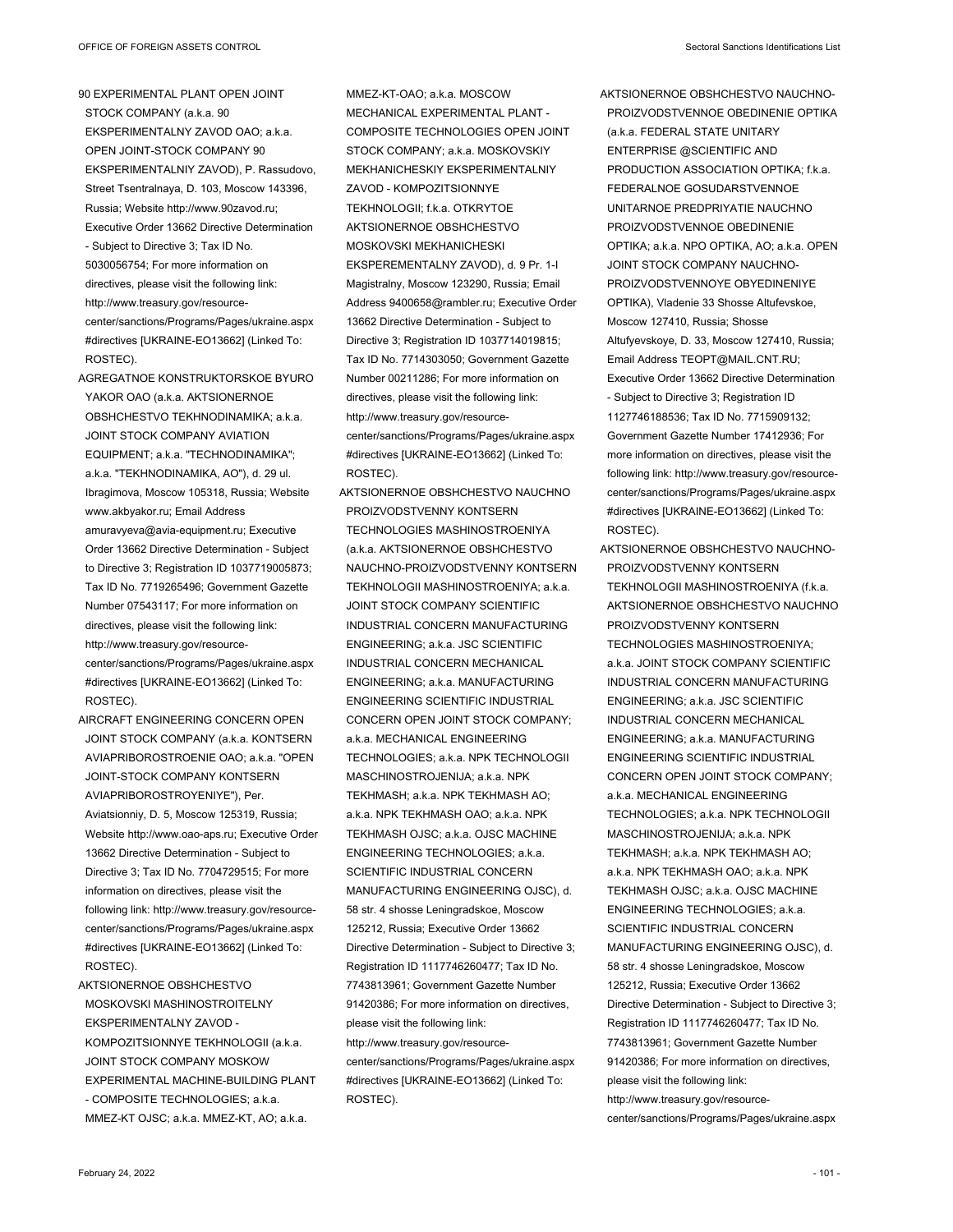#directives [UKRAINE-EO13662] (Linked To: ROSTEC).

AKTSIONERNOE OBSHCHESTVO NOVOSIBIRSKI ZAVOD POLUPROVODNIKOVYKH PRIBOROV S OKB (a.k.a. NOVOSIBIRSK FACTORY OF SEMICONDUCTOR DEVICES WITH THE SPECIAL DESIGN CENTRE PUBLIK JOINT STOCK COMPANY; a.k.a. NZP POLUPROVODNIKOVYKH PRIBOROV S OKB, AO; a.k.a. NZPP S OKB OJSC; f.k.a. OTKRYTOE AKTSIONERNOE OBSHCHESTVO NOVOSIBIRSKI ZAVOD POLUPROVODNIKOVYKH PRIBOROV S OKB), 60 ul. Dachnaya, Novosibirsk, Novosibirskaya obl. 630082, Russia; Email Address secretar@nzpp.ru; Executive Order 13662 Directive Determination - Subject to Directive 3; Registration ID 1115476167180; Tax ID No. 5402546039; Government Gazette Number 07617658; For more information on directives, please visit the following link: http://www.treasury.gov/resourcecenter/sanctions/Programs/Pages/ukraine.aspx #directives [UKRAINE-EO13662] (Linked To: ROSTEC).

AKTSIONERNOE OBSHCHESTVO OTKRYTOGO TIPA KALINOVSKI KHIMICHEKI ZAVOD (a.k.a. KALINOVO CHEMICAL PLANT OPEN JOINT STOCK COMPANY; a.k.a. OPEN JOINT-STOCK COMPANY KALINOVSKIY KHIMICHESKIY ZAVOD; a.k.a. OTKRYTOE AKTSIONERNOE OBSHCHESTVO KALINOVSKI KHIMICHESKI ZAVOD; a.k.a. "KKHZ, OAO"), d. 8 ul. Lenina P Kalinovo, Nevyanski Raion, Sverdlovskaya obl. 624186, Russia; Website http://www.kcplant.ru/; Email Address kcp@uraltc.ru; Executive Order 13662 Directive Determination - Subject to Directive 3; Registration ID 1026601326597; Tax ID No. 6621001262; Government Gazette Number 07511005; For more information on directives, please visit the following link: http://www.treasury.gov/resourcecenter/sanctions/Programs/Pages/ukraine.aspx

#directives [UKRAINE-EO13662] (Linked To: ROSTEC).

AKTSIONERNOE OBSHCHESTVO RT-AVTO (a.k.a. RT-AUTO OPEN JOINT STOCK COMPANY; a.k.a. RT-AVTO OJSC; a.k.a. "RT-AUTO"; a.k.a. "RT-AVTO, AO"; a.k.a. "RT-AVTO, OAO"), d. 2/17 str. 1 tup Verkhni Taganski, Moscow 109240, Russia; Website http://rostec.ru; Executive Order 13662 Directive Determination - Subject to Directive 3;

Registration ID 1107746247850; Tax ID No. 7709851082; Government Gazette Number 66310966; For more information on directives, please visit the following link: http://www.treasury.gov/resourcecenter/sanctions/Programs/Pages/ukraine.aspx #directives [UKRAINE-EO13662] (Linked To: ROSTEC).

- AKTSIONERNOE OBSHCHESTVO RT-BIOTEKHPROM (a.k.a. RT-BIOTECHPROM; a.k.a. RT-BIOTECHPROM OJSC; a.k.a. RT-BIOTEKHPROM, AO), d. 24 ul. Usacheva, Moscow 119048, Russia; Website www.rtbiotechprom.ru; Email Address dshumikhin@rtbiotechprom.ru; Executive Order 13662 Directive Determination - Subject to Directive 3; Registration ID 1097746425996; Tax ID No. 7704730729; Government Gazette Number 62666778; For more information on directives, please visit the following link: http://www.treasury.gov/resourcecenter/sanctions/Programs/Pages/ukraine.aspx #directives [UKRAINE-EO13662] (Linked To: ROSTEC).
- AKTSIONERNOE OBSHCHESTVO RT-KHIMICHESKIE TEKHNOLOGII I KOMPOZITSIONNYE MATERIALY (a.k.a. JOINT STOCK COMPANY RT-CHEMICAL TECHNOLOGIES AND COMPOSITE MATERIALS; a.k.a. OAO JSC CHEMCOMPOSITE; f.k.a. OTKRYTOE AKTSIONERNOE OBSHCHESTVO RT KHIMICHESKIE I KOMPOZITSIONNYE TECHNOLOGIES I MATERIALY; f.k.a. OTKRYTOE AKTSIONERNOE OBSHCHESTVO RT KHIMICHESKIE TECHNOLOGIES I KOMPOZITSIONNYE MATERIALY; a.k.a. RT-CHEMICAL AND COMPOSITE TECHNOLOGIES AND MATERIALS; a.k.a. RT-KHIMKOMPOZIT OAO; a.k.a. RT-KHIMKOMPOZIT OJSC; a.k.a. RT-KHIMKOMPOZIT, AO), d. 40 korp. 1 ul. Narodnogo Opolcheniya, Moscow 123298, Russia; Executive Order 13662 Directive Determination - Subject to Directive 3; Registration ID 1097746269785; Tax ID No. 7734613934; Government Gazette Number 61698405; For more information on directives, please visit the following link: http://www.treasury.gov/resource-

center/sanctions/Programs/Pages/ukraine.aspx #directives [UKRAINE-EO13662] (Linked To: ROSTEC).

AKTSIONERNOE OBSHCHESTVO RT-OKHRANA (a.k.a. JOINT STOCK COMPANY RT-GUARD; a.k.a. RT-OKHRANA; a.k.a. RT-OKHRANA ZAO; a.k.a. RT-OKHRANA, AO; a.k.a. ZAO RT-OKHRANA), d. 24 ul. Usacheva, Moscow 119048, Russia; Website http://rtguard.ru/; Executive Order 13662 Directive Determination - Subject to Directive 3; Registration ID 1107746577652; Tax ID No. 7704759968; Government Gazette Number 66902230; For more information on directives, please visit the following link: http://www.treasury.gov/resourcecenter/sanctions/Programs/Pages/ukraine.aspx

#directives [UKRAINE-EO13662] (Linked To: ROSTEC).

- AKTSIONERNOE OBSHCHESTVO RT-STROITELNYE TEKHNOLOGII (a.k.a. JOINT STOCK COMPANY RT-CONSTRUCTION TECHNOLOGIES; a.k.a. OPEN JOINT-STOCK COMPANY RT-STROITELNYYE TEKHNOLOGII; a.k.a. RT-STROITELNYE TECHNOLOGIES OAO; a.k.a. RT-STROITELNYE TEKHNOLOGII, AO), d. 2 korp., 4 str., 16 kv., 6 per. Bolshoi Savvinski, Moscow 119435, Russia; Email Address chernyakova-st@stroytech-rt.ru; Executive Order 13662 Directive Determination - Subject to Directive 3; Registration ID 1097746324400; Tax ID No. 7704727853; Government Gazette Number 61771160; For more information on directives, please visit the following link: http://www.treasury.gov/resourcecenter/sanctions/Programs/Pages/ukraine.aspx #directives [UKRAINE-EO13662] (Linked To: ROSTEC).
- AKTSIONERNOE OBSHCHESTVO SHVABE (a.k.a. JOINT STOCK COMPANY SHVABE; f.k.a. OTKRYTOE AKTSIONERNOE OBSHCHESTVO NAUCHNO PROIZVODSTVENNY KONTSERN OPTICHESKIE SISTEMY I TECHNOLOGIES; a.k.a. SHVABE OPEN JOINT STOCK COMPANY; a.k.a. SHVABE, AO), d. 33 B ul.Vostochnaya, Ekaterinburg, Sverdlovskaya obl. 620100, Russia; 33b, Vostochnaya St., Yekaterinburg City, Russia; Website http://www.shvabe.com; Email Address mail@shvabe.com; Executive Order 13662 Directive Determination - Subject to Directive 3; Registration ID 1107746256727; Tax ID No. 7717671799; Government Gazette Number 07508641; For more information on directives, please visit the following link: http://www.treasury.gov/resource-
- center/sanctions/Programs/Pages/ukraine.aspx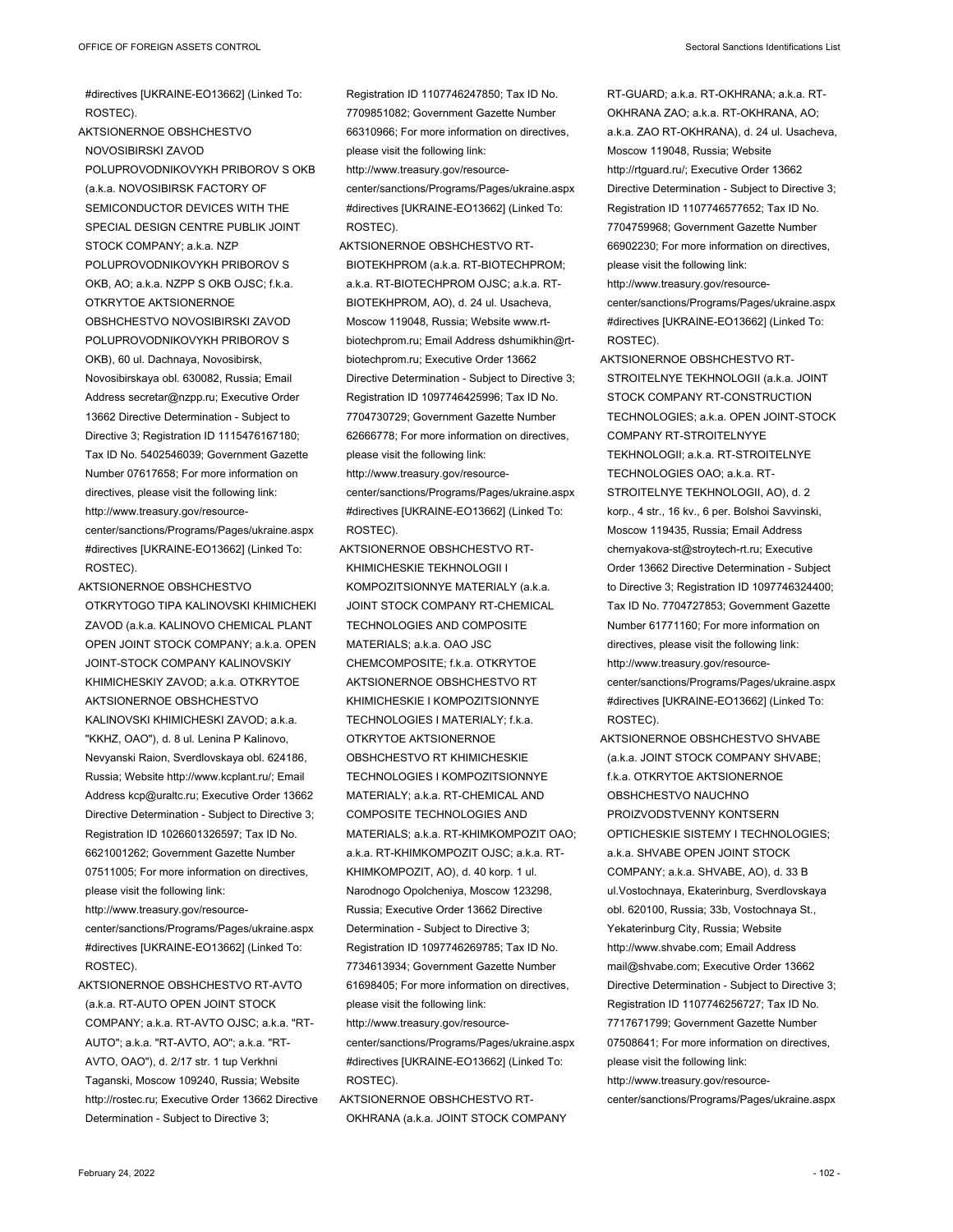#directives [UKRAINE-EO13662] (Linked To: ROSTEC).

- AKTSIONERNOE OBSHCHESTVO TEKHNODINAMIKA (f.k.a. AGREGATNOE KONSTRUKTORSKOE BYURO YAKOR OAO; a.k.a. JOINT STOCK COMPANY AVIATION EQUIPMENT; a.k.a. "TECHNODINAMIKA"; a.k.a. "TEKHNODINAMIKA, AO"), d. 29 ul. Ibragimova, Moscow 105318, Russia; Website www.akbyakor.ru; Email Address amuravyeva@avia-equipment.ru; Executive Order 13662 Directive Determination - Subject to Directive 3: Registration ID 1037719005873: Tax ID No. 7719265496; Government Gazette Number 07543117; For more information on directives, please visit the following link: http://www.treasury.gov/resourcecenter/sanctions/Programs/Pages/ukraine.aspx #directives [UKRAINE-EO13662] (Linked To: ROSTEC).
- AKTSIONERNOE OBSHCHESTVO TSENTRALNOE KONSTRUKTORSKOE BYURO SPETSIALNYKH RADIOMATERIALOV (a.k.a. CENTRAL DESIGN BUREAU OF SPECIAL RADIO MATERIALS OPEN JOINT STOCK COMPANY; f.k.a. FEDERALNOE GOSUDARSTVENNOE UNITARNOE PREDPRIYATIE TSENTRALNOE KONSTRUKTORSKOE BYURO SPETSIALNYKH RADIOMATERIALOV; a.k.a. OPEN JOINT STOCK COMPANY TSENTRALNOYE KONSTRUKTORSKOYE BYURO SPETSIALNYKH RADIOMATERIALOV; a.k.a. OPEN JOINT-STOCK COMPANY CENTRAL DESIGN OFFICE OF RADIOMATERIALS; a.k.a. TSKB RM, AO), d.125b shosse Varshavskoe, Moscow 117587, Russia; Pr. Krasnokazarmenniy, D. 14 A, Bldg. 19, Moscow, Russia; Website www.ckbrm.nm.ru; alt. Website http://ckbrm.ru; Email Address ckbrm@nm.ru; Executive Order 13662 Directive Determination - Subject to Directive 3; Registration ID 1077746102060; Tax ID No. 7722599844; Government Gazette Number 07550073; For more information on directives, please visit the following link: http://www.treasury.gov/resourcecenter/sanctions/Programs/Pages/ukraine.aspx #directives [UKRAINE-EO13662] (Linked To: ROSTEC).
- AKTSIONERNY KOMMERCHESKI BANK NOVIKOMBANK AKTSIONERNOE OBSHCHESTVO (a.k.a. AO AKB NOVIKOMBANK (Cyrillic: АО АКБ НОВИКОМБАНК); a.k.a. JOINT STOCK

COMMERCIAL BANK NOVIKOMBANK (Cyrillic: АКЦИОНЕРНЫЙ КОММЕРЧЕСКИЙ БАНК НОВИКОМБАНК АКЦИОНЕРНОЕ ОБЩЕСТВО); a.k.a. JOINT STOCK COMMERCIAL BANK NOVIKOMBANK JOINT STOCK COMPANY; f.k.a. NOVIKOMBANK AO; a.k.a. NOVIKOMBANK JCSB), bld.1,Polyanka Bolshaya str. 50/1, Moscow 119180, Russia (Cyrillic: ул. Полянка Большая, д. 50/1, стр. 1, Москва 119180, Russia); SWIFT/BIC CNOVRUMM; Website http://www.novikom.ru; BIK (RU) 044583162; Executive Order 13662 Directive Determination - Subject to Directive 3; Organization Established Date 1993; Registration ID 1027739075891; Tax ID No. 7706196340; Government Gazette Number 17541272; All offices worldwide. For more information on directives, please visit the following link: http://www.treasury.gov/resourcecenter/sanctions/Programs/Pages/ukraine.aspx #directives [UKRAINE-EO13662] [RUSSIA-EO14024] (Linked To: ROSTEC).

AO AKB NOVIKOMBANK (Cyrillic: АО АКБ НОВИКОМБАНК) (a.k.a. AKTSIONERNY KOMMERCHESKI BANK NOVIKOMBANK AKTSIONERNOE OBSHCHESTVO; a.k.a. JOINT STOCK COMMERCIAL BANK NOVIKOMBANK (Cyrillic: АКЦИОНЕРНЫЙ КОММЕРЧЕСКИЙ БАНК НОВИКОМБАНК АКЦИОНЕРНОЕ ОБЩЕСТВО); a.k.a. JOINT STOCK COMMERCIAL BANK NOVIKOMBANK JOINT STOCK COMPANY; f.k.a. NOVIKOMBANK AO; a.k.a. NOVIKOMBANK JCSB), bld.1,Polyanka Bolshaya str. 50/1, Moscow 119180, Russia (Cyrillic: ул. Полянка Большая, д. 50/1, стр. 1, Москва 119180, Russia); SWIFT/BIC CNOVRUMM; Website http://www.novikom.ru; BIK (RU) 044583162; Executive Order 13662 Directive Determination - Subject to Directive 3; Organization Established Date 1993; Registration ID 1027739075891; Tax ID No. 7706196340; Government Gazette Number 17541272; All offices worldwide. For more information on directives, please visit the following link: http://www.treasury.gov/resourcecenter/sanctions/Programs/Pages/ukraine.aspx #directives [UKRAINE-EO13662] [RUSSIA-EO14024] (Linked To: ROSTEC).

AVIATION EQUIPMENT CONCERN OPEN JOINT STOCK COMPANY (a.k.a. AVIATION EQUIPMENT HOLDING; a.k.a. JOINT STOCK COMPANY CONCERN OF AVIATION EQUIPMENT; a.k.a. KONTSERN AVIATSIONNOE OBORUDOVANIE, OAO;

a.k.a. OTKRYTOE AKTSIONERNOE OBSHCHESTVO KONTSERN AVIATSIONNOE OBORUDOVANIE), 29, korp.31 ul. Ibragimova, Moscow 105318, Russia; 29/31 Ibragimova Street, Moscow 105318, Russia; Website www.avia-equipment.ru; Email Address mailbox@avia-equipment.ru; Executive Order 13662 Directive Determination - Subject to Directive 3; Registration ID 1097746108250; Tax ID No. 7704722326; Government Gazette Number 60427973; For more information on directives, please visit the following link: http://www.treasury.gov/resourcecenter/sanctions/Programs/Pages/ukraine.aspx #directives [UKRAINE-EO13662] (Linked To: ROSTEC).

AVIATION EQUIPMENT HOLDING (a.k.a. AVIATION EQUIPMENT CONCERN OPEN JOINT STOCK COMPANY; a.k.a. JOINT STOCK COMPANY CONCERN OF AVIATION EQUIPMENT; a.k.a. KONTSERN AVIATSIONNOE OBORUDOVANIE, OAO; a.k.a. OTKRYTOE AKTSIONERNOE OBSHCHESTVO KONTSERN AVIATSIONNOE OBORUDOVANIE), 29, korp.31 ul. Ibragimova, Moscow 105318, Russia; 29/31 Ibragimova Street, Moscow 105318, Russia; Website www.avia-equipment.ru; Email Address mailbox@avia-equipment.ru; Executive Order 13662 Directive Determination - Subject to Directive 3; Registration ID 1097746108250; Tax ID No. 7704722326; Government Gazette Number 60427973; For more information on directives, please visit the following link: http://www.treasury.gov/resourcecenter/sanctions/Programs/Pages/ukraine.aspx #directives [UKRAINE-EO13662] (Linked To: ROSTEC).

CENTRAL DESIGN BUREAU OF SPECIAL RADIO MATERIALS OPEN JOINT STOCK COMPANY (a.k.a. AKTSIONERNOE OBSHCHESTVO TSENTRALNOE KONSTRUKTORSKOE BYURO SPETSIALNYKH RADIOMATERIALOV; f k a FEDERALNOE GOSUDARSTVENNOE UNITARNOE PREDPRIYATIE TSENTRALNOE KONSTRUKTORSKOE BYURO SPETSIALNYKH RADIOMATERIALOV; a.k.a. OPEN JOINT STOCK COMPANY TSENTRALNOYE KONSTRUKTORSKOYE BYURO SPETSIALNYKH RADIOMATERIALOV; a.k.a. OPEN JOINT-STOCK COMPANY CENTRAL DESIGN OFFICE OF RADIOMATERIALS; a.k.a. TSKB RM, AO), d.125b shosse Varshavskoe, Moscow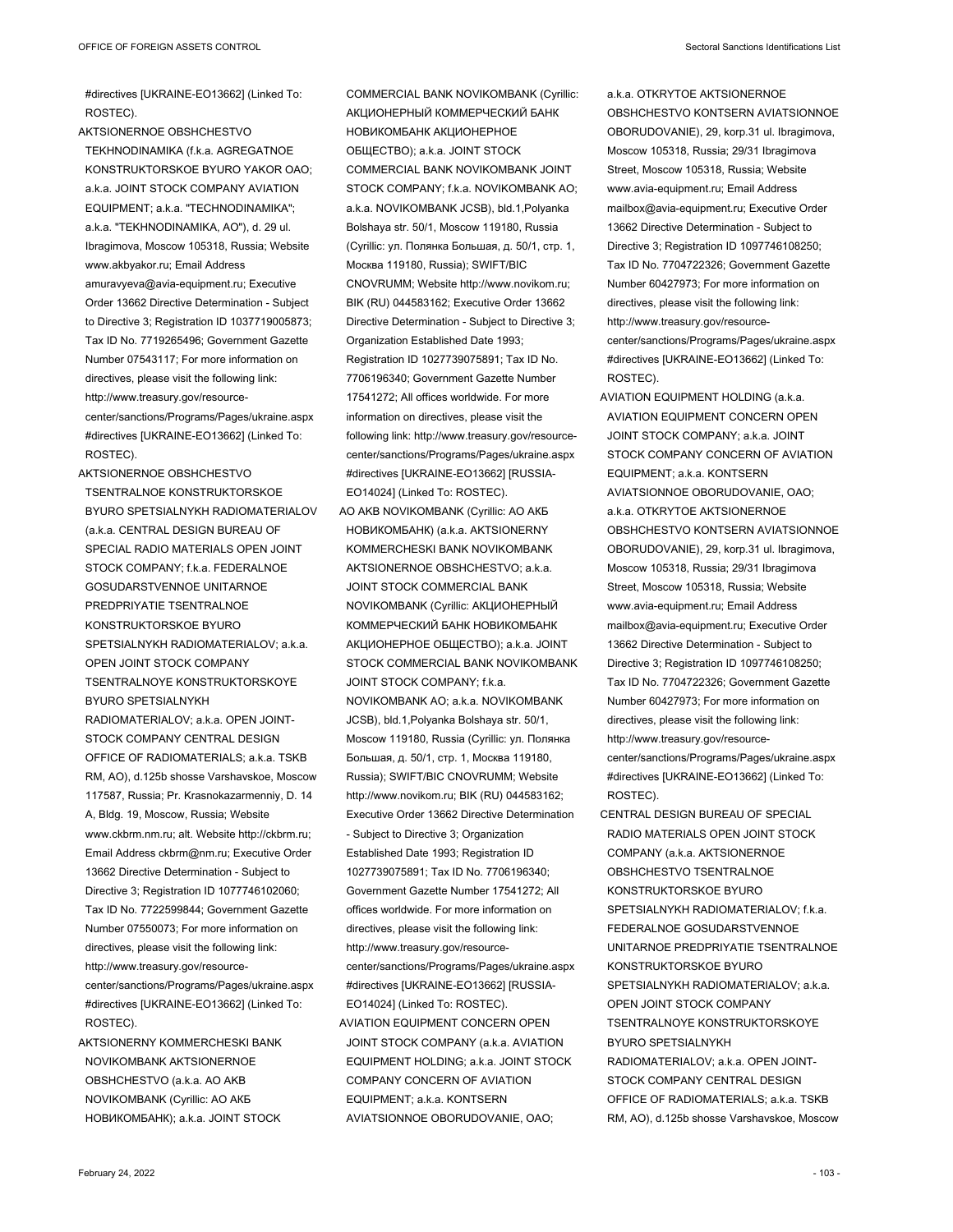- 117587, Russia; Pr. Krasnokazarmenniy, D. 14 A, Bldg. 19, Moscow, Russia; Website www.ckbrm.nm.ru; alt. Website http://ckbrm.ru; Email Address ckbrm@nm.ru; Executive Order 13662 Directive Determination - Subject to Directive 3; Registration ID 1077746102060; Tax ID No. 7722599844; Government Gazette Number 07550073; For more information on directives, please visit the following link: http://www.treasury.gov/resource-
- center/sanctions/Programs/Pages/ukraine.aspx #directives [UKRAINE-EO13662] (Linked To: ROSTEC).
- CONCERN SIRIUS JOINT STOCK COMPANY (a.k.a. JSC SIRIUS; a.k.a. KONTSERN SIRIUS OAO), str. 1 18 Malaya Pirogovskaya ul., Moscow 119435, Russia; Website http://consirius.ru; Executive Order 13662 Directive Determination - Subject to Directive 3; Registration ID 1097746424368; Tax ID No. 7704730655; Government Gazette Number 62668197; For more information on directives, please visit the following link: http://www.treasury.gov/resourcecenter/sanctions/Programs/Pages/ukraine.aspx #directives [UKRAINE-EO13662] (Linked To: ROSTEC).
- FEDERAL STATE UNITARY ENTERPRISE @SCIENTIFIC AND PRODUCTION ASSOCIATION OPTIKA (a.k.a. AKTSIONERNOE OBSHCHESTVO NAUCHNO-PROIZVODSTVENNOE OBEDINENIE OPTIKA; f.k.a. FEDERALNOE GOSUDARSTVENNOE UNITARNOE PREDPRIYATIE NAUCHNO PROIZVODSTVENNOE OBEDINENIE OPTIKA; a.k.a. NPO OPTIKA, AO; a.k.a. OPEN JOINT STOCK COMPANY NAUCHNO-PROIZVODSTVENNOYE OBYEDINENIYE OPTIKA), Vladenie 33 Shosse Altufevskoe, Moscow 127410, Russia; Shosse Altufyevskoye, D. 33, Moscow 127410, Russia; Email Address TEOPT@MAIL.CNT.RU; Executive Order 13662 Directive Determination - Subject to Directive 3; Registration ID 1127746188536; Tax ID No. 7715909132; Government Gazette Number 17412936; For more information on directives, please visit the following link: http://www.treasury.gov/resourcecenter/sanctions/Programs/Pages/ukraine.aspx #directives [UKRAINE-EO13662] (Linked To: ROSTEC).
- FEDERALNOE GOSUDARSTVENNOE UNITARNOE PREDPRIYATIE NAUCHNO PROIZVODSTVENNOE OBEDINENIE OPTIKA

(a.k.a. AKTSIONERNOE OBSHCHESTVO NAUCHNO-PROIZVODSTVENNOE OBEDINENIE OPTIKA; a.k.a. FEDERAL STATE UNITARY ENTERPRISE @SCIENTIFIC AND PRODUCTION ASSOCIATION OPTIKA; a.k.a. NPO OPTIKA, AO; a.k.a. OPEN JOINT STOCK COMPANY NAUCHNO-PROIZVODSTVENNOYE OBYEDINENIYE OPTIKA), Vladenie 33 Shosse Altufevskoe, Moscow 127410, Russia; Shosse Altufyevskoye, D. 33, Moscow 127410, Russia; Email Address TEOPT@MAIL.CNT.RU; Executive Order 13662 Directive Determination - Subject to Directive 3; Registration ID 1127746188536; Tax ID No. 7715909132; Government Gazette Number 17412936; For more information on directives, please visit the following link: http://www.treasury.gov/resourcecenter/sanctions/Programs/Pages/ukraine.aspx #directives [UKRAINE-EO13662] (Linked To: ROSTEC).

- FEDERALNOE GOSUDARSTVENNOE UNITARNOE PREDPRIYATIE NOVOSIBIRSKOE PROIZVODSTVENNOE OB EDINENIE LUCH (a.k.a. JOINT STOCK COMPANY NOVOSIBIRSK PRODUCTION AMALGAMATION LUCH; a.k.a. NPO LUCH, OAO; a.k.a. OTKRYTOE AKTSIONERNOE OBSHCHESTVO NOVOSIBIRSKOE PROIZVODSTVENNOE OBEDINENIE LUCH), 32 ul. Stantsionnaya, Novosibirsk, Novosibirskaya obl. 630108, Russia; Email Address it@luch-nsk.ru; Executive Order 13662 Directive Determination - Subject to Directive 3; Registration ID 1115476080610; Tax ID No. 5404441240; Government Gazette Number 07517605; For more information on directives, please visit the following link: http://www.treasury.gov/resourcecenter/sanctions/Programs/Pages/ukraine.aspx #directives [UKRAINE-EO13662] (Linked To: ROSTEC).
- FEDERALNOE GOSUDARSTVENNOE UNITARNOE PREDPRIYATIE TSENTRALNOE KONSTRUKTORSKOE BYURO SPETSIALNYKH RADIOMATERIALOV (a.k.a. AKTSIONERNOE OBSHCHESTVO TSENTRALNOE KONSTRUKTORSKOE BYURO SPETSIALNYKH RADIOMATERIALOV; a.k.a. CENTRAL DESIGN BUREAU OF SPECIAL RADIO MATERIALS OPEN JOINT STOCK COMPANY: a.k.a. OPEN JOINT STOCK COMPANY TSENTRALNOYE KONSTRUKTORSKOYE BYURO SPETSIALNYKH

RADIOMATERIALOV; a.k.a. OPEN JOINT-STOCK COMPANY CENTRAL DESIGN OFFICE OF RADIOMATERIALS; a.k.a. TSKB RM, AO), d.125b shosse Varshavskoe, Moscow 117587, Russia; Pr. Krasnokazarmenniy, D. 14 A, Bldg. 19, Moscow, Russia; Website www.ckbrm.nm.ru; alt. Website http://ckbrm.ru; Email Address ckbrm@nm.ru; Executive Order 13662 Directive Determination - Subject to Directive 3; Registration ID 1077746102060; Tax ID No. 7722599844; Government Gazette Number 07550073; For more information on directives, please visit the following link: http://www.treasury.gov/resourcecenter/sanctions/Programs/Pages/ukraine.aspx #directives [UKRAINE-EO13662] (Linked To: ROSTEC).

- HIGH PRECISION WEAPONS SCIENTIFIC PRODUCTION ASSOCIATION OPEN JOINT STOCK COMPANY (a.k.a. HIGH-PRECISION WEAPONS JOINT STOCK COMPANY; a.k.a. JSC NPO HIGH-PRECISION COMPLEXES; a.k.a. JSC NPO VYSOKOTOCHNYE KOMPLEKSY; a.k.a. NPO HIGH PRECISION WEAPONS OJSC; a.k.a. NPO VYSOKOTOCHNYE KOMPLEKSY; a.k.a. NPO VYSOKOTOCHNYE KOMPLEKSY, OAO; a.k.a. OAO WYSOKOTOSCHNYE KOMPLETKSI: a.k.a. OAO WYSOKOTOTSCHNYE KOMPLEKSI; a.k.a. OTKRYTOE AKTSIONERNOE OBSHCHESTVO NPO VYSOKOTOCHNYE KOMPLEKSY; a.k.a. "HIGH PRECISION SYSTEMS"; a.k.a. "VYSOKOTOCHNYE KOMPLEKSY"; a.k.a. "VYSOKOTOCHNYE KOMPLEKSY"), 21, Gogolevski blvd., Moscow 119991, Russia; 21 str., 1 bul. Gogolevski, Moscow 119991, Russia; Email Address info@rostec.ru; Executive Order 13662 Directive Determination - Subject to Directive 3; Registration ID 1097746068012; Tax ID No. 7704721192; Government Gazette Number 60390527; For more information on directives, please visit the following link: http://www.treasury.gov/resourcecenter/sanctions/Programs/Pages/ukraine.aspx #directives [UKRAINE-EO13662] (Linked To: ROSTEC).
- HIGH-PRECISION WEAPONS JOINT STOCK COMPANY (a.k.a. HIGH PRECISION WEAPONS SCIENTIFIC PRODUCTION ASSOCIATION OPEN JOINT STOCK COMPANY; a.k.a. JSC NPO HIGH-PRECISION COMPLEXES; a.k.a. JSC NPO VYSOKOTOCHNYE KOMPLEKSY; a.k.a. NPO HIGH PRECISION WEAPONS OJSC; a.k.a.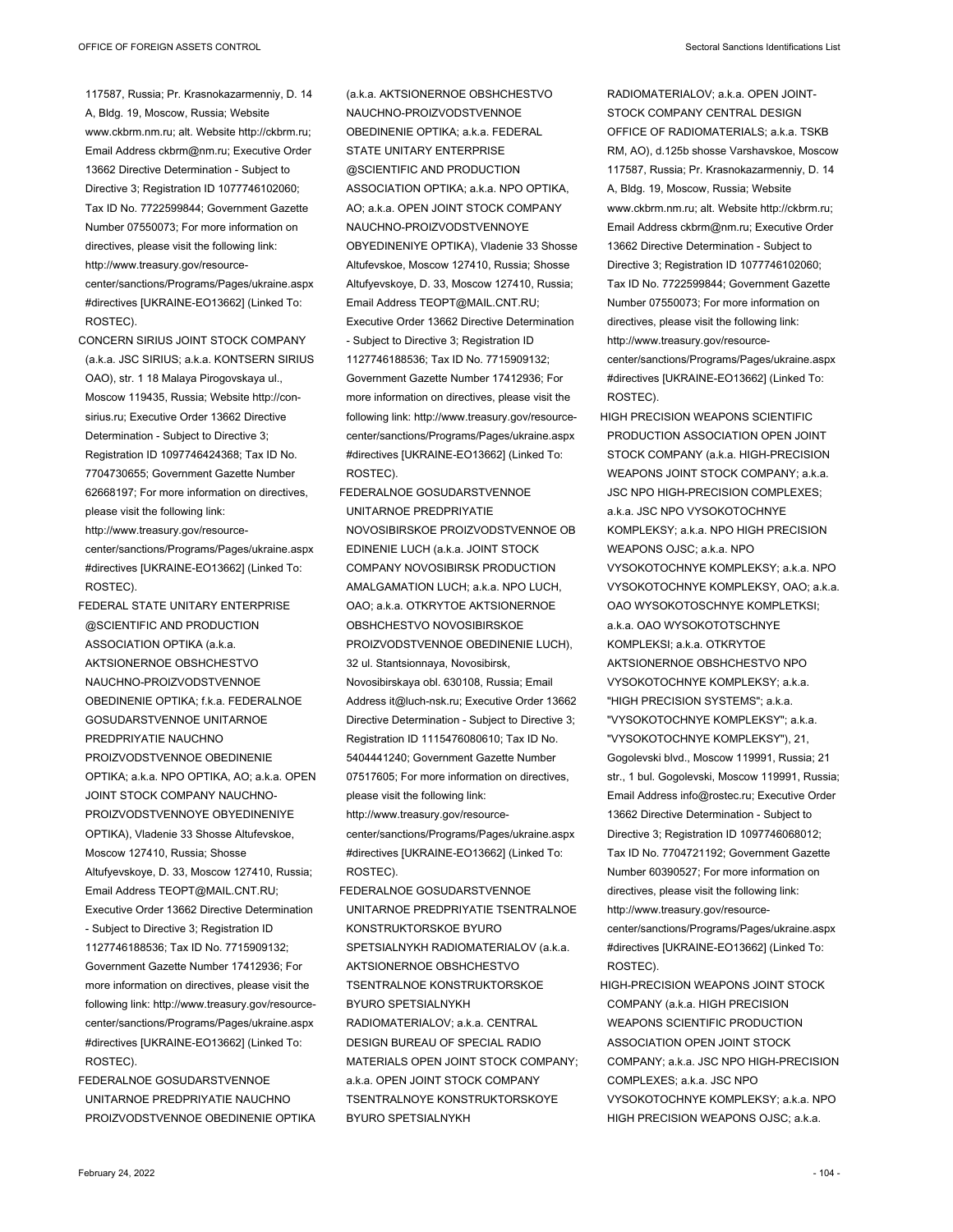NPO VYSOKOTOCHNYE KOMPLEKSY; a.k.a. NPO VYSOKOTOCHNYE KOMPLEKSY, OAO; a.k.a. OAO WYSOKOTOSCHNYE KOMPLETKSI; a.k.a. OAO WYSOKOTOTSCHNYE KOMPLEKSI; a.k.a. OTKRYTOE AKTSIONERNOE OBSHCHESTVO NPO VYSOKOTOCHNYE KOMPLEKSY; a.k.a. "HIGH PRECISION SYSTEMS"; a.k.a. "VYSOKOTOCHNYE KOMPLEKSY"; a.k.a. "VYSOKOTOCHNYE KOMPLEKSY"), 21, Gogolevski blvd., Moscow 119991, Russia; 21 str., 1 bul. Gogolevski, Moscow 119991, Russia; Email Address info@rostec.ru; Executive Order 13662 Directive Determination - Subject to Directive 3; Registration ID 1097746068012; Tax ID No. 7704721192; Government Gazette Number 60390527; For more information on directives, please visit the following link: http://www.treasury.gov/resourcecenter/sanctions/Programs/Pages/ukraine.aspx #directives [UKRAINE-EO13662] (Linked To: ROSTEC).

JOINT STOCK COMMERCIAL BANK NOVIKOMBANK (Cyrillic: АКЦИОНЕРНЫЙ КОММЕРЧЕСКИЙ БАНК НОВИКОМБАНК АКЦИОНЕРНОЕ ОБЩЕСТВО) (a.k.a. AKTSIONERNY KOMMERCHESKI BANK NOVIKOMBANK AKTSIONERNOE OBSHCHESTVO; a.k.a. AO AKB NOVIKOMBANK (Cyrillic: АО АКБ НОВИКОМБАНК); a.k.a. JOINT STOCK COMMERCIAL BANK NOVIKOMBANK JOINT STOCK COMPANY; f.k.a. NOVIKOMBANK AO; a.k.a. NOVIKOMBANK JCSB), bld.1,Polyanka Bolshaya str. 50/1, Moscow 119180, Russia (Cyrillic: ул. Полянка Большая, д. 50/1, стр. 1, Москва 119180, Russia); SWIFT/BIC CNOVRUMM; Website http://www.novikom.ru; BIK (RU) 044583162; Executive Order 13662 Directive Determination - Subject to Directive 3; Organization Established Date 1993; Registration ID 1027739075891; Tax ID No. 7706196340; Government Gazette Number 17541272; All offices worldwide. For more information on directives, please visit the following link: http://www.treasury.gov/resourcecenter/sanctions/Programs/Pages/ukraine.aspx #directives [UKRAINE-EO13662] [RUSSIA-EO14024] (Linked To: ROSTEC). JOINT STOCK COMMERCIAL BANK NOVIKOMBANK JOINT STOCK COMPANY (a.k.a. AKTSIONERNY KOMMERCHESKI BANK NOVIKOMBANK AKTSIONERNOE

February 24, 2022 **1999** - 105 - 105 - 105 - 105 - 105 - 105 - 105 - 105 - 105 - 105 - 105 - 105 - 105 - 105 - 105 - 105 - 105 - 105 - 105 - 105 - 105 - 105 - 105 - 105 - 105 - 105 - 105 - 105 - 105 - 105 - 105 - 105 - 105

OBSHCHESTVO; a.k.a. AO AKB

NOVIKOMBANK (Cyrillic: АО АКБ НОВИКОМБАНК); a.k.a. JOINT STOCK COMMERCIAL BANK NOVIKOMBANK (Cyrillic: АКЦИОНЕРНЫЙ КОММЕРЧЕСКИЙ БАНК НОВИКОМБАНК АКЦИОНЕРНОЕ ОБЩЕСТВО); f.k.a. NOVIKOMBANK AO; a.k.a. NOVIKOMBANK JCSB), bld.1,Polyanka Bolshaya str. 50/1, Moscow 119180, Russia (Cyrillic: ул. Полянка Большая, д. 50/1, стр. 1, Москва 119180, Russia); SWIFT/BIC CNOVRUMM; Website http://www.novikom.ru; BIK (RU) 044583162; Executive Order 13662 Directive Determination - Subject to Directive 3; Organization Established Date 1993; Registration ID 1027739075891; Tax ID No. 7706196340; Government Gazette Number 17541272; All offices worldwide. For more information on directives, please visit the following link: http://www.treasury.gov/resourcecenter/sanctions/Programs/Pages/ukraine.aspx #directives [UKRAINE-EO13662] [RUSSIA-EO14024] (Linked To: ROSTEC). JOINT STOCK COMPANY AVIATION EQUIPMENT (f.k.a. AGREGATNOE KONSTRUKTORSKOE BYURO YAKOR OAO; a.k.a. AKTSIONERNOE OBSHCHESTVO TEKHNODINAMIKA; a.k.a. "TECHNODINAMIKA"; a.k.a. "TEKHNODINAMIKA, AO"), d. 29 ul. Ibragimova, Moscow 105318, Russia; Website www.akbyakor.ru; Email Address amuravyeva@avia-equipment.ru; Executive Order 13662 Directive Determination - Subject to Directive 3; Registration ID 1037719005873; Tax ID No. 7719265496; Government Gazette Number 07543117; For more information on directives, please visit the following link: http://www.treasury.gov/resource-

center/sanctions/Programs/Pages/ukraine.aspx #directives [UKRAINE-EO13662] (Linked To: ROSTEC).

JOINT STOCK COMPANY CONCERN OF AVIATION EQUIPMENT (a.k.a. AVIATION EQUIPMENT CONCERN OPEN JOINT STOCK COMPANY; a.k.a. AVIATION EQUIPMENT HOLDING; a.k.a. KONTSERN AVIATSIONNOE OBORUDOVANIE, OAO; a.k.a. OTKRYTOE AKTSIONERNOE OBSHCHESTVO KONTSERN AVIATSIONNOE OBORUDOVANIE), 29, korp.31 ul. Ibragimova, Moscow 105318, Russia; 29/31 Ibragimova Street, Moscow 105318, Russia; Website www.avia-equipment.ru; Email Address mailbox@avia-equipment.ru; Executive Order 13662 Directive Determination - Subject to

Directive 3; Registration ID 1097746108250; Tax ID No. 7704722326; Government Gazette Number 60427973; For more information on directives, please visit the following link: http://www.treasury.gov/resourcecenter/sanctions/Programs/Pages/ukraine.aspx #directives [UKRAINE-EO13662] (Linked To: ROSTEC).

JOINT STOCK COMPANY FOREIGN ECONOMIC ASSOCIATION TECHNOPROMEXPORT (a.k.a. OJSC TECHNOPROMEXPORT; a.k.a. OTKRYTOE AKTSIONERNOE OBSHCHESTVO VNESHNEEKONOMICHESKOE OBEDINENIE TEKHNOPROMEKSPORT; a.k.a. TECHNOPROMEXPORT FOREIGN ECONOMIC ASSOCIATION OPEN JOINT STOCK COMPANY; a.k.a. TECHNOPROMEXPORT OJSC; a.k.a. VO TEKHNOPROMEKSPORT, OAO; a.k.a. "JSC TPE"), d. 15 str. 2 ul. Novy Arbat, Moscow 119019, Russia; Website http://www.tpe.ru; Email Address inform@tpe.ru; Executive Order 13662 Directive Determination - Subject to Directive 3; Registration ID 1067746244026; Tax ID No. 7705713236; Government Gazette Number 02839043; For more information on directives, please visit the following link:

- http://www.treasury.gov/resourcecenter/sanctions/Programs/Pages/ukraine.aspx #directives. [UKRAINE-EO13662] (Linked To: ROSTEC).
- JOINT STOCK COMPANY MOSKOW EXPERIMENTAL MACHINE-BUILDING PLANT - COMPOSITE TECHNOLOGIES (a.k.a. AKTSIONERNOE OBSHCHESTVO MOSKOVSKI MASHINOSTROITELNY EKSPERIMENTALNY ZAVOD - KOMPOZITSIONNYE TEKHNOLOGII; a.k.a. MMEZ-KT OJSC; a.k.a. MMEZ-KT, AO; a.k.a. MMEZ-KT-OAO; a.k.a. MOSCOW MECHANICAL EXPERIMENTAL PLANT - COMPOSITE TECHNOLOGIES OPEN JOINT STOCK COMPANY: a k a MOSKOVSKIY MEKHANICHESKIY EKSPERIMENTALNIY ZAVOD - KOMPOZITSIONNYE TEKHNOLOGII; f.k.a. OTKRYTOE AKTSIONERNOE OBSHCHESTVO MOSKOVSKI MEKHANICHESKI EKSPEREMENTALNY ZAVOD), d. 9 Pr. 1-I Magistralny, Moscow 123290, Russia; Email Address 9400658@rambler.ru; Executive Order 13662 Directive Determination - Subject to Directive 3; Registration ID 1037714019815; Tax ID No. 7714303050; Government Gazette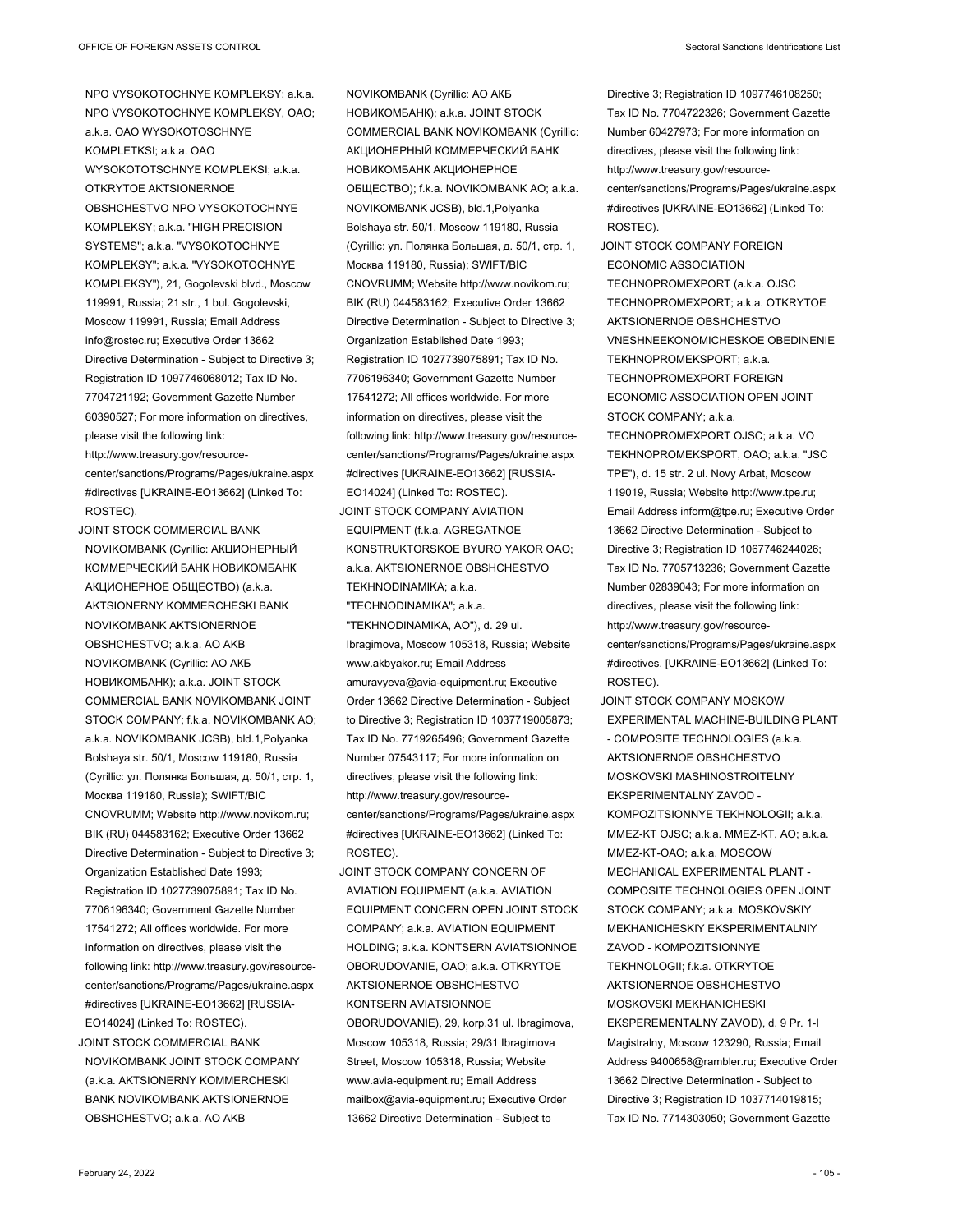- Number 00211286; For more information on directives, please visit the following link: http://www.treasury.gov/resourcecenter/sanctions/Programs/Pages/ukraine.aspx #directives [UKRAINE-EO13662] (Linked To: ROSTEC).
- JOINT STOCK COMPANY NOVOSIBIRSK PRODUCTION AMALGAMATION LUCH (f.k.a. FEDERALNOE GOSUDARSTVENNOE UNITARNOE PREDPRIYATIE NOVOSIBIRSKOE PROIZVODSTVENNOE OB EDINENIE LUCH; a.k.a. NPO LUCH, OAO; a.k.a. OTKRYTOE AKTSIONERNOE OBSHCHESTVO NOVOSIBIRSKOE PROIZVODSTVENNOE OBEDINENIE LUCH), 32 ul. Stantsionnaya, Novosibirsk, Novosibirskaya obl. 630108, Russia; Email Address it@luch-nsk.ru; Executive Order 13662 Directive Determination - Subject to Directive 3; Registration ID 1115476080610; Tax ID No. 5404441240; Government Gazette Number 07517605; For more information on directives, please visit the following link: http://www.treasury.gov/resourcecenter/sanctions/Programs/Pages/ukraine.aspx #directives [UKRAINE-EO13662] (Linked To:
- JOINT STOCK COMPANY RT-CHEMICAL TECHNOLOGIES AND COMPOSITE MATERIALS (a.k.a. AKTSIONERNOE OBSHCHESTVO RT-KHIMICHESKIE TEKHNOLOGII I KOMPOZITSIONNYE MATERIALY; a.k.a. OAO JSC CHEMCOMPOSITE; f.k.a. OTKRYTOE AKTSIONERNOE OBSHCHESTVO RT KHIMICHESKIE I KOMPOZITSIONNYE TECHNOLOGIES I MATERIALY; f.k.a. OTKRYTOE AKTSIONERNOE OBSHCHESTVO RT KHIMICHESKIE TECHNOLOGIES I KOMPOZITSIONNYE MATERIALY; a.k.a. RT-CHEMICAL AND COMPOSITE TECHNOLOGIES AND MATERIALS; a.k.a. RT-KHIMKOMPOZIT OAO; a.k.a. RT-KHIMKOMPOZIT OJSC; a.k.a. RT-KHIMKOMPOZIT, AO), d. 40 korp. 1 ul. Narodnogo Opolcheniya, Moscow 123298, Russia; Executive Order 13662 Directive Determination - Subject to Directive 3; Registration ID 1097746269785; Tax ID No. 7734613934; Government Gazette Number 61698405; For more information on directives, please visit the following link: http://www.treasury.gov/resourcecenter/sanctions/Programs/Pages/ukraine.aspx

#directives [UKRAINE-EO13662] (Linked To: ROSTEC).

- JOINT STOCK COMPANY RT-CONSTRUCTION TECHNOLOGIES (a.k.a. AKTSIONERNOE OBSHCHESTVO RT-STROITELNYE TEKHNOLOGII; a.k.a. OPEN JOINT-STOCK COMPANY RT-STROITELNYYE TEKHNOLOGII; a.k.a. RT-STROITELNYE TECHNOLOGIES OAO; a.k.a. RT-STROITELNYE TEKHNOLOGII, AO), d. 2 korp., 4 str., 16 kv., 6 per. Bolshoi Savvinski, Moscow 119435, Russia; Email Address chernyakova-st@stroytech-rt.ru; Executive Order 13662 Directive Determination - Subject to Directive 3; Registration ID 1097746324400; Tax ID No. 7704727853; Government Gazette Number 61771160; For more information on directives, please visit the following link: http://www.treasury.gov/resourcecenter/sanctions/Programs/Pages/ukraine.aspx #directives [UKRAINE-EO13662] (Linked To: ROSTEC).
- JOINT STOCK COMPANY RT-GUARD (a.k.a. AKTSIONERNOE OBSHCHESTVO RT-OKHRANA; a.k.a. RT-OKHRANA; a.k.a. RT-OKHRANA ZAO; a.k.a. RT-OKHRANA, AO; a.k.a. ZAO RT-OKHRANA), d. 24 ul. Usacheva, Moscow 119048, Russia; Website http://rtguard.ru/; Executive Order 13662 Directive Determination - Subject to Directive 3; Registration ID 1107746577652; Tax ID No. 7704759968; Government Gazette Number 66902230; For more information on directives, please visit the following link: http://www.treasury.gov/resourcecenter/sanctions/Programs/Pages/ukraine.aspx #directives [UKRAINE-EO13662] (Linked To: ROSTEC).
- JOINT STOCK COMPANY SCIENTIFIC INDUSTRIAL CONCERN MANUFACTURING ENGINEERING (f.k.a. AKTSIONERNOE OBSHCHESTVO NAUCHNO PROIZVODSTVENNY KONTSERN TECHNOLOGIES MASHINOSTROENIYA; a.k.a. AKTSIONERNOE OBSHCHESTVO NAUCHNO-PROIZVODSTVENNY KONTSERN TEKHNOLOGII MASHINOSTROENIYA; a.k.a. JSC SCIENTIFIC INDUSTRIAL CONCERN MECHANICAL ENGINEERING; a.k.a. MANUFACTURING ENGINEERING SCIENTIFIC INDUSTRIAL CONCERN OPEN JOINT STOCK COMPANY; a.k.a. MECHANICAL ENGINEERING TECHNOLOGIES; a.k.a. NPK TECHNOLOGII MASCHINOSTROJENIJA; a.k.a. NPK

TEKHMASH; a.k.a. NPK TEKHMASH AO; aka NPK TEKHMASH OAO; aka NPK TEKHMASH OJSC; a.k.a. OJSC MACHINE ENGINEERING TECHNOLOGIES; a.k.a. SCIENTIFIC INDUSTRIAL CONCERN MANUFACTURING ENGINEERING OJSC), d. 58 str. 4 shosse Leningradskoe, Moscow 125212, Russia; Executive Order 13662 Directive Determination - Subject to Directive 3; Registration ID 1117746260477; Tax ID No. 7743813961; Government Gazette Number 91420386; For more information on directives, please visit the following link:

http://www.treasury.gov/resourcecenter/sanctions/Programs/Pages/ukraine.aspx #directives [UKRAINE-EO13662] (Linked To: ROSTEC).

- JOINT STOCK COMPANY SECURITY TECHNOLOGIES (a.k.a. OTKRYTOE AKTSIONERNOE OBSHCHESTVO TEKHNOLOGII BEZOPASNOSTI; a.k.a. TEKHNOLOGII BEZOPASNOSTI, OAO; a.k.a. "SECURITY TECHNOLOGIES"), d. 24 ul. Usacheva, Moscow 119048, Russia; Executive Order 13662 Directive Determination - Subject to Directive 3; Registration ID 1137746355405; Tax ID No. 7704833788; Government Gazette Number 17434335; For more information on directives, please visit the following link: http://www.treasury.gov/resourcecenter/sanctions/Programs/Pages/ukraine.aspx #directives [UKRAINE-EO13662] (Linked To:
- ROSTEC). JOINT STOCK COMPANY SHVABE (a.k.a.
- AKTSIONERNOE OBSHCHESTVO SHVABE; f.k.a. OTKRYTOE AKTSIONERNOE OBSHCHESTVO NAUCHNO PROIZVODSTVENNY KONTSERN OPTICHESKIE SISTEMY I TECHNOLOGIES; a.k.a. SHVABE OPEN JOINT STOCK COMPANY; a.k.a. SHVABE, AO), d. 33 B ul.Vostochnaya, Ekaterinburg, Sverdlovskaya obl. 620100, Russia; 33b, Vostochnaya St., Yekaterinburg City, Russia; Website http://www.shvabe.com; Email Address mail@shvabe.com; Executive Order 13662 Directive Determination - Subject to Directive 3; Registration ID 1107746256727; Tax ID No. 7717671799; Government Gazette Number 07508641; For more information on directives, please visit the following link: http://www.treasury.gov/resourcecenter/sanctions/Programs/Pages/ukraine.aspx #directives [UKRAINE-EO13662] (Linked To: ROSTEC).

ROSTEC).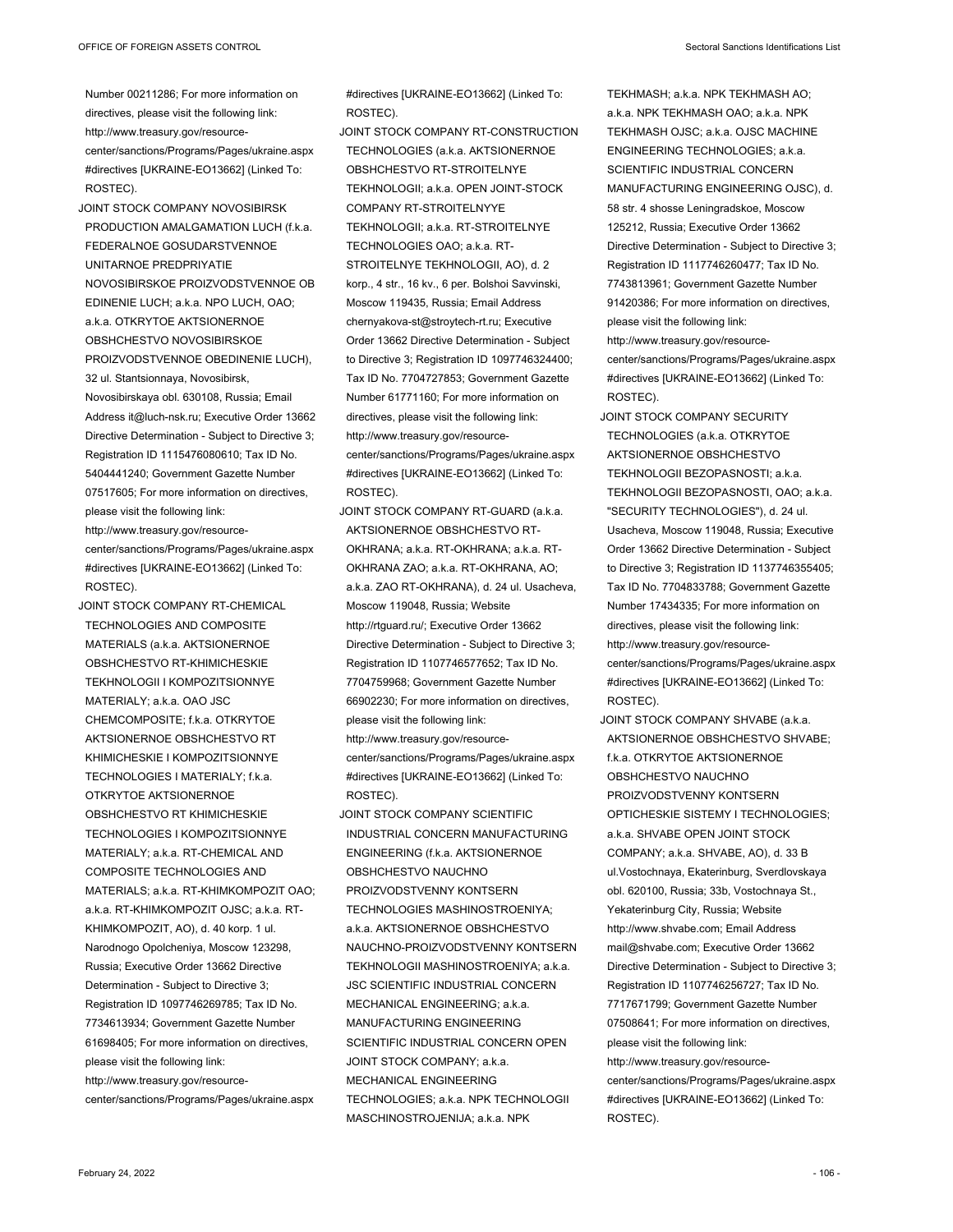JSC NPO HIGH-PRECISION COMPLEXES (a.k.a. HIGH PRECISION WEAPONS SCIENTIFIC PRODUCTION ASSOCIATION OPEN JOINT STOCK COMPANY; a.k.a. HIGH-PRECISION WEAPONS JOINT STOCK COMPANY; a.k.a. JSC NPO VYSOKOTOCHNYE KOMPLEKSY; a.k.a. NPO HIGH PRECISION WEAPONS OJSC; a.k.a. NPO VYSOKOTOCHNYE KOMPLEKSY; a.k.a. NPO VYSOKOTOCHNYE KOMPLEKSY, OAO; a.k.a. OAO WYSOKOTOSCHNYE KOMPLETKSI; a.k.a. OAO WYSOKOTOTSCHNYE KOMPLEKSI; a.k.a. OTKRYTOE AKTSIONERNOE OBSHCHESTVO NPO VYSOKOTOCHNYE KOMPLEKSY; a.k.a. "HIGH PRECISION SYSTEMS"; a.k.a. "VYSOKOTOCHNYE KOMPLEKSY"; a.k.a. "VYSOKOTOCHNYE KOMPLEKSY"), 21, Gogolevski blvd., Moscow 119991, Russia; 21 str., 1 bul. Gogolevski, Moscow 119991, Russia; Email Address info@rostec.ru; Executive Order 13662 Directive Determination - Subject to Directive 3; Registration ID 1097746068012; Tax ID No. 7704721192; Government Gazette Number 60390527; For more information on directives, please visit the following link: http://www.treasury.gov/resourcecenter/sanctions/Programs/Pages/ukraine.aspx #directives [UKRAINE-EO13662] (Linked To: ROSTEC).

JSC NPO VYSOKOTOCHNYE KOMPLEKSY (a.k.a. HIGH PRECISION WEAPONS SCIENTIFIC PRODUCTION ASSOCIATION OPEN JOINT STOCK COMPANY; a.k.a. HIGH-PRECISION WEAPONS JOINT STOCK COMPANY; a.k.a. JSC NPO HIGH-PRECISION COMPLEXES; a.k.a. NPO HIGH PRECISION WEAPONS OJSC; a.k.a. NPO VYSOKOTOCHNYE KOMPLEKSY; a.k.a. NPO VYSOKOTOCHNYE KOMPLEKSY, OAO; a.k.a. OAO WYSOKOTOSCHNYE KOMPLETKSI; a.k.a. OAO WYSOKOTOTSCHNYE KOMPLEKSI; a.k.a. OTKRYTOE AKTSIONERNOE OBSHCHESTVO NPO VYSOKOTOCHNYE KOMPLEKSY; a.k.a. "HIGH PRECISION SYSTEMS"; a.k.a. "VYSOKOTOCHNYE KOMPLEKSY"; a.k.a. "VYSOKOTOCHNYE KOMPLEKSY"), 21, Gogolevski blvd., Moscow 119991, Russia; 21 str., 1 bul. Gogolevski, Moscow 119991, Russia; Email Address info@rostec.ru; Executive Order 13662 Directive Determination - Subject to Directive 3; Registration ID 1097746068012; Tax ID No. 7704721192; Government Gazette

Number 60390527; For more information on directives, please visit the following link: http://www.treasury.gov/resourcecenter/sanctions/Programs/Pages/ukraine.aspx #directives [UKRAINE-EO13662] (Linked To: ROSTEC).

JSC RUSELECTRONICS (a.k.a. ROSELEKTRONIKA OAO; a.k.a. ROSSISKAYA ELEKTRONIKA OAO; a.k.a. RUSELECTRONICS; a.k.a. RUSELECTRONICS JSC; a.k.a. RUSELEKTRONICS; a.k.a. RUSSIAN ELECTRONICS OPEN JOINT STOCK COMPANY; a.k.a. "RUSSIAN ELECTRONICS"), 12 Kosmonavta Volkova ul., Moscow 127299, Russia; Website www.ruselectronics.ru; alt. Website www.roselgroup.com; Email Address info@ruselectronics.ru; Executive Order 13662 Directive Determination - Subject to Directive 3; Registration ID 1027739000475; Tax ID No. 7710277994; Government Gazette Number 48532918; For more information on directives, please visit the following link:

http://www.treasury.gov/resourcecenter/sanctions/Programs/Pages/ukraine.aspx #directives [UKRAINE-EO13662] (Linked To: ROSTEC).

JSC SCIENTIFIC INDUSTRIAL CONCERN MECHANICAL ENGINEERING (f.k.a. AKTSIONERNOE OBSHCHESTVO NAUCHNO PROIZVODSTVENNY KONTSERN TECHNOLOGIES MASHINOSTROENIYA; a.k.a. AKTSIONERNOE OBSHCHESTVO NAUCHNO-PROIZVODSTVENNY KONTSERN TEKHNOLOGII MASHINOSTROENIYA; a.k.a. JOINT STOCK COMPANY SCIENTIFIC INDUSTRIAL CONCERN MANUFACTURING ENGINEERING; a.k.a. MANUFACTURING ENGINEERING SCIENTIFIC INDUSTRIAL CONCERN OPEN JOINT STOCK COMPANY; a.k.a. MECHANICAL ENGINEERING TECHNOLOGIES; a.k.a. NPK TECHNOLOGII MASCHINOSTROJENIJA; a.k.a. NPK TEKHMASH; a.k.a. NPK TEKHMASH AO; a.k.a. NPK TEKHMASH OAO; a.k.a. NPK TEKHMASH OJSC; a.k.a. OJSC MACHINE ENGINEERING TECHNOLOGIES; a.k.a. SCIENTIFIC INDUSTRIAL CONCERN MANUFACTURING ENGINEERING OJSC), d. 58 str. 4 shosse Leningradskoe, Moscow 125212, Russia; Executive Order 13662 Directive Determination - Subject to Directive 3; Registration ID 1117746260477; Tax ID No. 7743813961; Government Gazette Number

91420386; For more information on directives, please visit the following link:

http://www.treasury.gov/resource-

center/sanctions/Programs/Pages/ukraine.aspx #directives [UKRAINE-EO13662] (Linked To: ROSTEC).

JSC SIRIUS (a.k.a. CONCERN SIRIUS JOINT STOCK COMPANY; a.k.a. KONTSERN SIRIUS OAO), str. 1 18 Malaya Pirogovskaya ul., Moscow 119435, Russia; Website http://consirius.ru; Executive Order 13662 Directive Determination - Subject to Directive 3; Registration ID 1097746424368; Tax ID No. 7704730655; Government Gazette Number 62668197; For more information on directives, please visit the following link: http://www.treasury.gov/resourcecenter/sanctions/Programs/Pages/ukraine.aspx

#directives [UKRAINE-EO13662] (Linked To: ROSTEC).

JSC-UNITED-INSTRUMENT-

MANUFACTURING-CORPORATION (a.k.a. UNITED INSTRUMENT MANUFACTURING CORPORATION; a.k.a. "UIMC"), Vereiskaya 29, str. 141, Moscow 121357, Russia; 29 / 141 Verejskaya Street, Moscow 121357, Russia; Website http://www.opkrt.ru; Email Address info@opkrt.ru; Executive Order 13662 Directive Determination - Subject to Directive 3; For more information on directives, please visit the following link: http://www.treasury.gov/resourcecenter/sanctions/Programs/Pages/ukraine.aspx #directives [UKRAINE-EO13662] (Linked To: ROSTEC).

KALINOVO CHEMICAL PLANT OPEN JOINT STOCK COMPANY (f k a AKTSIONERNOE OBSHCHESTVO OTKRYTOGO TIPA KALINOVSKI KHIMICHEKI ZAVOD; a.k.a. OPEN JOINT-STOCK COMPANY KALINOVSKIY KHIMICHESKIY ZAVOD; a.k.a. OTKRYTOE AKTSIONERNOE OBSHCHESTVO KALINOVSKI KHIMICHESKI ZAVOD; a.k.a. "KKHZ, OAO"), d. 8 ul. Lenina P Kalinovo, Nevyanski Raion, Sverdlovskaya obl. 624186, Russia; Website http://www.kcplant.ru/; Email Address kcp@uraltc.ru; Executive Order 13662 Directive Determination - Subject to Directive 3; Registration ID 1026601326597; Tax ID No. 6621001262; Government Gazette Number 07511005; For more information on directives, please visit the following link: http://www.treasury.gov/resourcecenter/sanctions/Programs/Pages/ukraine.aspx #directives [UKRAINE-EO13662] (Linked To: ROSTEC).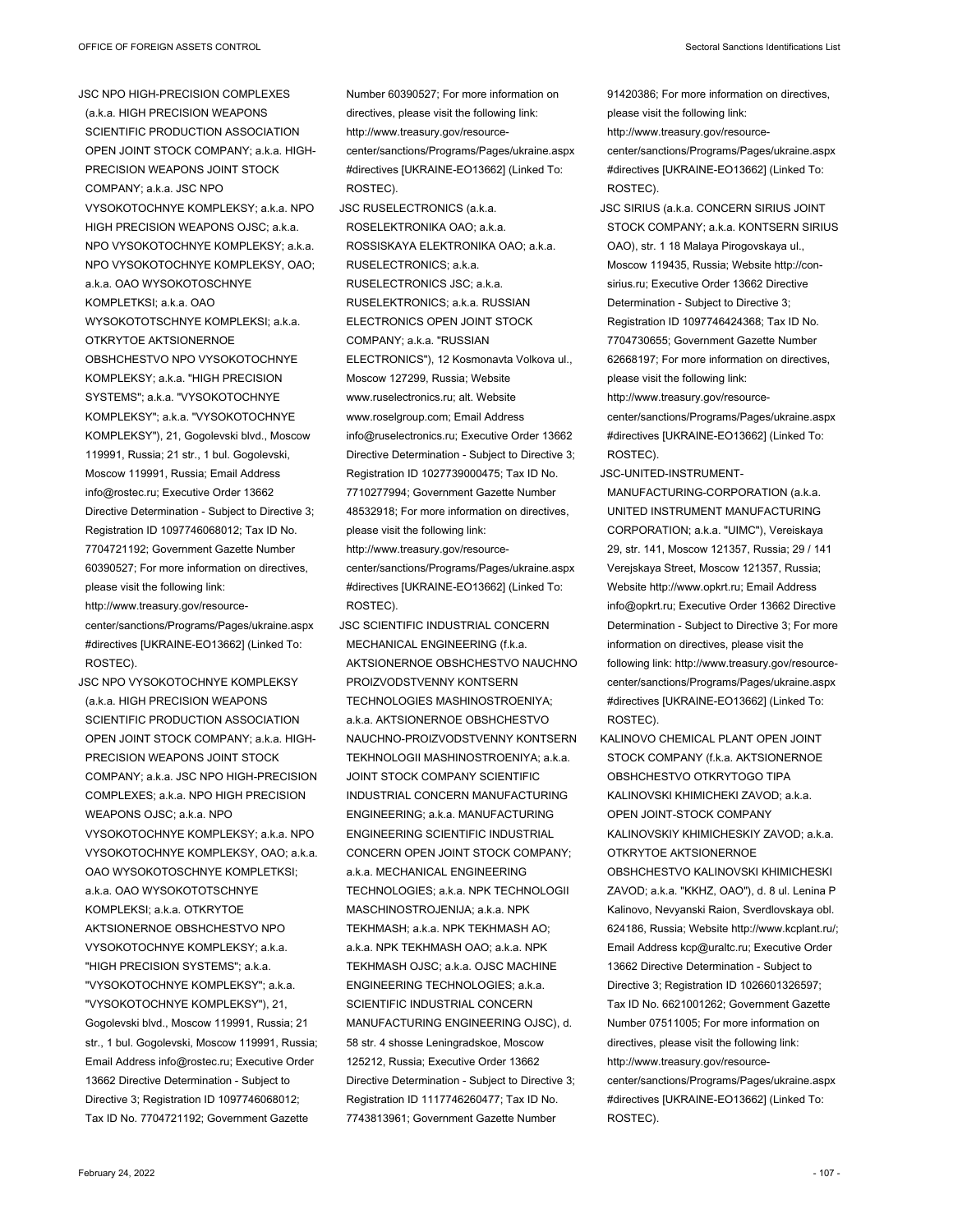KONTSERN AVIAPRIBOROSTROENIE OAO (a.k.a. AIRCRAFT ENGINEERING CONCERN OPEN JOINT STOCK COMPANY; a.k.a. "OPEN JOINT-STOCK COMPANY KONTSERN AVIAPRIBOROSTROYENIYE"), Per. Aviatsionniy, D. 5, Moscow 125319, Russia; Website http://www.oao-aps.ru; Executive Order 13662 Directive Determination - Subject to Directive 3; Tax ID No. 7704729515; For more information on directives, please visit the following link: http://www.treasury.gov/resourcecenter/sanctions/Programs/Pages/ukraine.aspx #directives [UKRAINE-EO13662] (Linked To: ROSTEC).

KONTSERN AVIATSIONNOE OBORUDOVANIE, OAO (a.k.a. AVIATION EQUIPMENT CONCERN OPEN JOINT STOCK COMPANY; a.k.a. AVIATION EQUIPMENT HOLDING; a.k.a. JOINT STOCK COMPANY CONCERN OF AVIATION EQUIPMENT; a.k.a. OTKRYTOE AKTSIONERNOE OBSHCHESTVO KONTSERN AVIATSIONNOE OBORUDOVANIE), 29, korp.31 ul. Ibragimova, Moscow 105318, Russia; 29/31 Ibragimova Street, Moscow 105318, Russia; Website www.avia-equipment.ru; Email Address mailbox@avia-equipment.ru; Executive Order 13662 Directive Determination - Subject to Directive 3; Registration ID 1097746108250; Tax ID No. 7704722326; Government Gazette Number 60427973; For more information on directives, please visit the following link: http://www.treasury.gov/resourcecenter/sanctions/Programs/Pages/ukraine.aspx

#directives [UKRAINE-EO13662] (Linked To: ROSTEC).

- KONTSERN ORION OAO (a.k.a. OPEN JOINT-STOCK COMPANY KONTSERN ORION; a.k.a. ORION CONCERN OPEN JOINT STOCK COMPANY), Street Malaya Pirogovskaya, D. 18, Bldg. 1, Moscow 119435, Russia; Website http://www.concern-orion.ru; Executive Order 13662 Directive Determination - Subject to Directive 3; Tax ID No. 7704731673; For more information on directives, please visit the following link: http://www.treasury.gov/resourcecenter/sanctions/Programs/Pages/ukraine.aspx #directives [UKRAINE-EO13662] (Linked To: ROSTEC).
- KONTSERN SIRIUS OAO (a.k.a. CONCERN SIRIUS JOINT STOCK COMPANY; a.k.a. JSC SIRIUS), str. 1 18 Malaya Pirogovskaya ul., Moscow 119435, Russia; Website http://consirius.ru; Executive Order 13662 Directive Determination - Subject to Directive 3;

Registration ID 1097746424368; Tax ID No. 7704730655; Government Gazette Number 62668197; For more information on directives, please visit the following link: http://www.treasury.gov/resource-

center/sanctions/Programs/Pages/ukraine.aspx #directives [UKRAINE-EO13662] (Linked To: ROSTEC).

MANUFACTURING ENGINEERING SCIENTIFIC INDUSTRIAL CONCERN OPEN JOINT STOCK COMPANY (f.k.a. AKTSIONERNOE OBSHCHESTVO NAUCHNO PROIZVODSTVENNY KONTSERN TECHNOLOGIES MASHINOSTROENIYA; a.k.a. AKTSIONERNOE OBSHCHESTVO NAUCHNO-PROIZVODSTVENNY KONTSERN TEKHNOLOGII MASHINOSTROENIYA; a.k.a. JOINT STOCK COMPANY SCIENTIFIC INDUSTRIAL CONCERN MANUFACTURING ENGINEERING; a.k.a. JSC SCIENTIFIC INDUSTRIAL CONCERN MECHANICAL ENGINEERING; a.k.a. MECHANICAL ENGINEERING TECHNOLOGIES; a.k.a. NPK TECHNOLOGII MASCHINOSTROJENIJA; a.k.a. NPK TEKHMASH; a.k.a. NPK TEKHMASH AO; a.k.a. NPK TEKHMASH OAO; a.k.a. NPK TEKHMASH OJSC; a.k.a. OJSC MACHINE ENGINEERING TECHNOLOGIES; a.k.a. SCIENTIFIC INDUSTRIAL CONCERN MANUFACTURING ENGINEERING OJSC), d. 58 str. 4 shosse Leningradskoe, Moscow 125212, Russia; Executive Order 13662 Directive Determination - Subject to Directive 3; Registration ID 1117746260477; Tax ID No. 7743813961; Government Gazette Number 91420386; For more information on directives, please visit the following link: http://www.treasury.gov/resource-

center/sanctions/Programs/Pages/ukraine.aspx #directives [UKRAINE-EO13662] (Linked To: ROSTEC).

MASHINOSTROITELNIY ZAVOD MAYAK (a.k.a. MAYAK MACHINE BUILDING PLANT OPEN JOINT STOCK COMPANY; a.k.a. MZ MAYAK OAO; a.k.a. OPEN JOINT-STOCK COMPANY MASHINOSTROITELNIY ZAVOD MAYAK), Street Ibragimova, D. 31, Moscow 105318, Russia; Website http://www.mzmayak.ru; Executive Order 13662 Directive Determination - Subject to Directive 3; Tax ID No. 7719024042; For more information on directives, please visit the following link: http://www.treasury.gov/resourcecenter/sanctions/Programs/Pages/ukraine.aspx

#directives [UKRAINE-EO13662] (Linked To: ROSTEC).

MAYAK MACHINE BUILDING PLANT OPEN JOINT STOCK COMPANY (a.k.a. MASHINOSTROITELNIY ZAVOD MAYAK; a.k.a. MZ MAYAK OAO; a.k.a. OPEN JOINT-STOCK COMPANY MASHINOSTROITELNIY ZAVOD MAYAK), Street Ibragimova, D. 31, Moscow 105318, Russia; Website http://www.mzmayak.ru; Executive Order 13662 Directive Determination - Subject to Directive 3; Tax ID No. 7719024042; For more information on directives, please visit the following link: http://www.treasury.gov/resourcecenter/sanctions/Programs/Pages/ukraine.aspx #directives [UKRAINE-EO13662] (Linked To: ROSTEC).

MECHANICAL ENGINEERING TECHNOLOGIES (f.k.a. AKTSIONERNOE OBSHCHESTVO NAUCHNO PROIZVODSTVENNY KONTSERN TECHNOLOGIES MASHINOSTROENIYA; a.k.a. AKTSIONERNOE OBSHCHESTVO NAUCHNO-PROIZVODSTVENNY KONTSERN TEKHNOLOGII MASHINOSTROENIYA; a.k.a. JOINT STOCK COMPANY SCIENTIFIC INDUSTRIAL CONCERN MANUFACTURING ENGINEERING; a.k.a. JSC SCIENTIFIC INDUSTRIAL CONCERN MECHANICAL ENGINEERING; a.k.a. MANUFACTURING ENGINEERING SCIENTIFIC INDUSTRIAL CONCERN OPEN JOINT STOCK COMPANY; a.k.a. NPK TECHNOLOGII MASCHINOSTROJENIJA; a.k.a. NPK TEKHMASH; a.k.a. NPK TEKHMASH AO; a.k.a. NPK TEKHMASH OAO; a.k.a. NPK TEKHMASH OJSC; a.k.a. OJSC MACHINE ENGINEERING TECHNOLOGIES; a.k.a. SCIENTIFIC INDUSTRIAL CONCERN MANUFACTURING ENGINEERING OJSC), d. 58 str. 4 shosse Leningradskoe, Moscow 125212, Russia; Executive Order 13662 Directive Determination - Subject to Directive 3; Registration ID 1117746260477; Tax ID No. 7743813961; Government Gazette Number 91420386; For more information on directives, please visit the following link: http://www.treasury.gov/resourcecenter/sanctions/Programs/Pages/ukraine.aspx #directives [UKRAINE-EO13662] (Linked To:

- ROSTEC). MMEZ-KT OJSC (a.k.a. AKTSIONERNOE OBSHCHESTVO MOSKOVSKI
- MASHINOSTROITELNY EKSPERIMENTALNY ZAVOD - KOMPOZITSIONNYE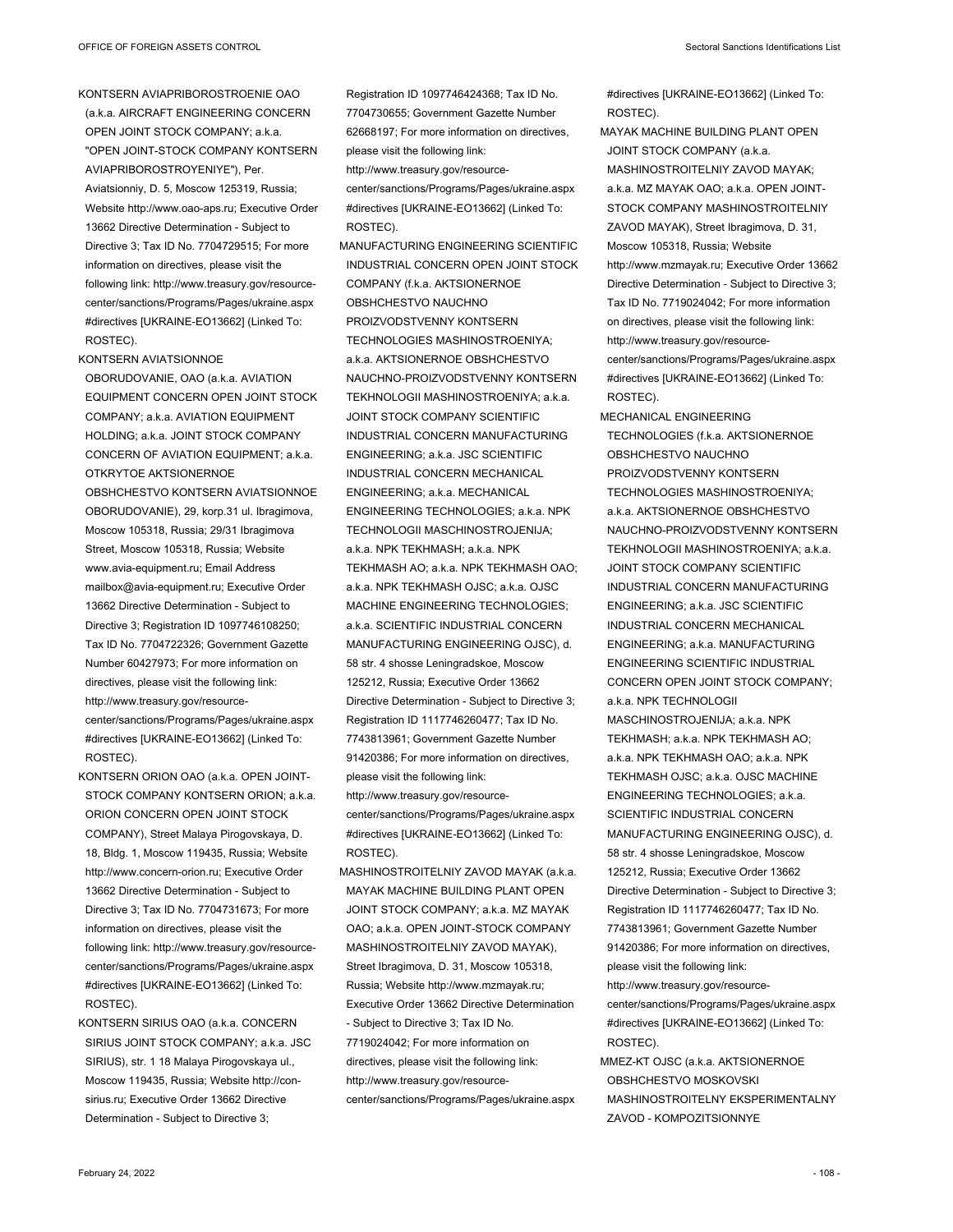TEKHNOLOGII; a.k.a. JOINT STOCK COMPANY MOSKOW EXPERIMENTAL MACHINE-BUILDING PLANT - COMPOSITE TECHNOLOGIES; a.k.a. MMEZ-KT, AO; a.k.a. MMEZ-KT-OAO; a.k.a. MOSCOW MECHANICAL EXPERIMENTAL PLANT - COMPOSITE TECHNOLOGIES OPEN JOINT STOCK COMPANY; a.k.a. MOSKOVSKIY MEKHANICHESKIY EKSPERIMENTALNIY ZAVOD - KOMPOZITSIONNYE TEKHNOLOGII; f.k.a. OTKRYTOE AKTSIONERNOE OBSHCHESTVO MOSKOVSKI MEKHANICHESKI EKSPEREMENTALNY ZAVOD), d. 9 Pr. 1-I Magistralny, Moscow 123290, Russia; Email Address 9400658@rambler.ru; Executive Order 13662 Directive Determination - Subject to Directive 3: Registration ID 1037714019815; Tax ID No. 7714303050; Government Gazette Number 00211286; For more information on directives, please visit the following link: http://www.treasury.gov/resourcecenter/sanctions/Programs/Pages/ukraine.aspx #directives [UKRAINE-EO13662] (Linked To: ROSTEC).

MMEZ-KT, AO (a.k.a. AKTSIONERNOE OBSHCHESTVO MOSKOVSKI MASHINOSTROITELNY EKSPERIMENTALNY ZAVOD - KOMPOZITSIONNYE TEKHNOLOGII; a.k.a. JOINT STOCK COMPANY MOSKOW EXPERIMENTAL MACHINE-BUILDING PLANT - COMPOSITE TECHNOLOGIES; a.k.a. MMEZ-KT OJSC; a.k.a. MMEZ-KT-OAO; a.k.a. MOSCOW MECHANICAL EXPERIMENTAL PLANT - COMPOSITE TECHNOLOGIES OPEN JOINT STOCK COMPANY; a.k.a. MOSKOVSKIY MEKHANICHESKIY EKSPERIMENTALNIY ZAVOD - KOMPOZITSIONNYE TEKHNOLOGII; f.k.a. OTKRYTOE AKTSIONERNOE OBSHCHESTVO MOSKOVSKI MEKHANICHESKI EKSPEREMENTALNY ZAVOD), d. 9 Pr. 1-I Magistralny, Moscow 123290, Russia; Email Address 9400658@rambler.ru; Executive Order 13662 Directive Determination - Subject to Directive 3; Registration ID 1037714019815; Tax ID No. 7714303050; Government Gazette Number 00211286; For more information on directives, please visit the following link: http://www.treasury.gov/resourcecenter/sanctions/Programs/Pages/ukraine.aspx #directives [UKRAINE-EO13662] (Linked To: ROSTEC).

MMEZ-KT-OAO (a.k.a. AKTSIONERNOE OBSHCHESTVO MOSKOVSKI MASHINOSTROITELNY EKSPERIMENTALNY ZAVOD - KOMPOZITSIONNYE TEKHNOLOGII; a.k.a. JOINT STOCK COMPANY MOSKOW EXPERIMENTAL MACHINE-BUILDING PLANT - COMPOSITE TECHNOLOGIES; a.k.a. MMEZ-KT OJSC; a.k.a. MMEZ-KT, AO; a.k.a. MOSCOW MECHANICAL EXPERIMENTAL PLANT - COMPOSITE TECHNOLOGIES OPEN JOINT STOCK COMPANY; a.k.a. MOSKOVSKIY MEKHANICHESKIY EKSPERIMENTALNIY ZAVOD - KOMPOZITSIONNYE TEKHNOLOGII; f.k.a. OTKRYTOE AKTSIONERNOE OBSHCHESTVO MOSKOVSKI MEKHANICHESKI EKSPEREMENTALNY ZAVOD), d. 9 Pr. 1-I Magistralny, Moscow 123290, Russia; Email Address 9400658@rambler.ru; Executive Order 13662 Directive Determination - Subject to Directive 3; Registration ID 1037714019815; Tax ID No. 7714303050; Government Gazette Number 00211286; For more information on directives, please visit the following link: http://www.treasury.gov/resourcecenter/sanctions/Programs/Pages/ukraine.aspx #directives [UKRAINE-EO13662] (Linked To: ROSTEC).

MOSCOW MECHANICAL EXPERIMENTAL PLANT - COMPOSITE TECHNOLOGIES OPEN JOINT STOCK COMPANY (a.k.a. AKTSIONERNOE OBSHCHESTVO MOSKOVSKI MASHINOSTROITELNY EKSPERIMENTALNY ZAVOD - KOMPOZITSIONNYE TEKHNOLOGII; a.k.a. JOINT STOCK COMPANY MOSKOW EXPERIMENTAL MACHINE-BUILDING PLANT - COMPOSITE TECHNOLOGIES; a.k.a. MMEZ-KT OJSC; a.k.a. MMEZ-KT, AO; a.k.a. MMEZ-KT-OAO; a.k.a. MOSKOVSKIY MEKHANICHESKIY EKSPERIMENTALNIY ZAVOD - KOMPOZITSIONNYE TEKHNOLOGII; f.k.a. OTKRYTOE AKTSIONERNOE OBSHCHESTVO MOSKOVSKI MEKHANICHESKI EKSPEREMENTALNY ZAVOD), d. 9 Pr. 1-I Magistralny, Moscow 123290, Russia; Email Address 9400658@rambler.ru; Executive Order 13662 Directive Determination - Subject to Directive 3; Registration ID 1037714019815; Tax ID No. 7714303050; Government Gazette Number 00211286; For more information on directives, please visit the following link: http://www.treasury.gov/resourceROSTEC).

MOSKOVSKIY MEKHANICHESKIY EKSPERIMENTALNIY ZAVOD - KOMPOZITSIONNYE TEKHNOLOGII (a.k.a. AKTSIONERNOE OBSHCHESTVO MOSKOVSKI MASHINOSTROITELNY **EKSPERIMENTALNY ZAVOD -**KOMPOZITSIONNYE TEKHNOLOGII; a.k.a. JOINT STOCK COMPANY MOSKOW EXPERIMENTAL MACHINE-BUILDING PLANT - COMPOSITE TECHNOLOGIES; a.k.a. MMEZ-KT OJSC; a.k.a. MMEZ-KT, AO; a.k.a. MMEZ-KT-OAO; a.k.a. MOSCOW MECHANICAL EXPERIMENTAL PLANT - COMPOSITE TECHNOLOGIES OPEN JOINT STOCK COMPANY; f.k.a. OTKRYTOE AKTSIONERNOE OBSHCHESTVO MOSKOVSKI MEKHANICHESKI EKSPEREMENTALNY ZAVOD), d. 9 Pr. 1-I Magistralny, Moscow 123290, Russia; Email Address 9400658@rambler.ru; Executive Order 13662 Directive Determination - Subject to Directive 3; Registration ID 1037714019815; Tax ID No. 7714303050; Government Gazette Number 00211286; For more information on directives, please visit the following link: http://www.treasury.gov/resourcecenter/sanctions/Programs/Pages/ukraine.aspx #directives [UKRAINE-EO13662] (Linked To: ROSTEC).

MZ MAYAK OAO (a.k.a.

- MASHINOSTROITELNIY ZAVOD MAYAK; a.k.a. MAYAK MACHINE BUILDING PLANT OPEN JOINT STOCK COMPANY; a.k.a. OPEN JOINT-STOCK COMPANY MASHINOSTROITELNIY ZAVOD MAYAK), Street Ibragimova, D. 31, Moscow 105318, Russia; Website http://www.mzmayak.ru; Executive Order 13662 Directive Determination - Subject to Directive 3; Tax ID No. 7719024042; For more information on directives, please visit the following link: http://www.treasury.gov/resourcecenter/sanctions/Programs/Pages/ukraine.aspx
- #directives [UKRAINE-EO13662] (Linked To: ROSTEC).
- NOVIKOMBANK AO (a.k.a. AKTSIONERNY KOMMERCHESKI BANK NOVIKOMBANK AKTSIONERNOE OBSHCHESTVO; a.k.a. AO AKB NOVIKOMBANK (Cyrillic: АО АКБ НОВИКОМБАНК); a.k.a. JOINT STOCK COMMERCIAL BANK NOVIKOMBANK (Cyrillic: АКЦИОНЕРНЫЙ КОММЕРЧЕСКИЙ БАНК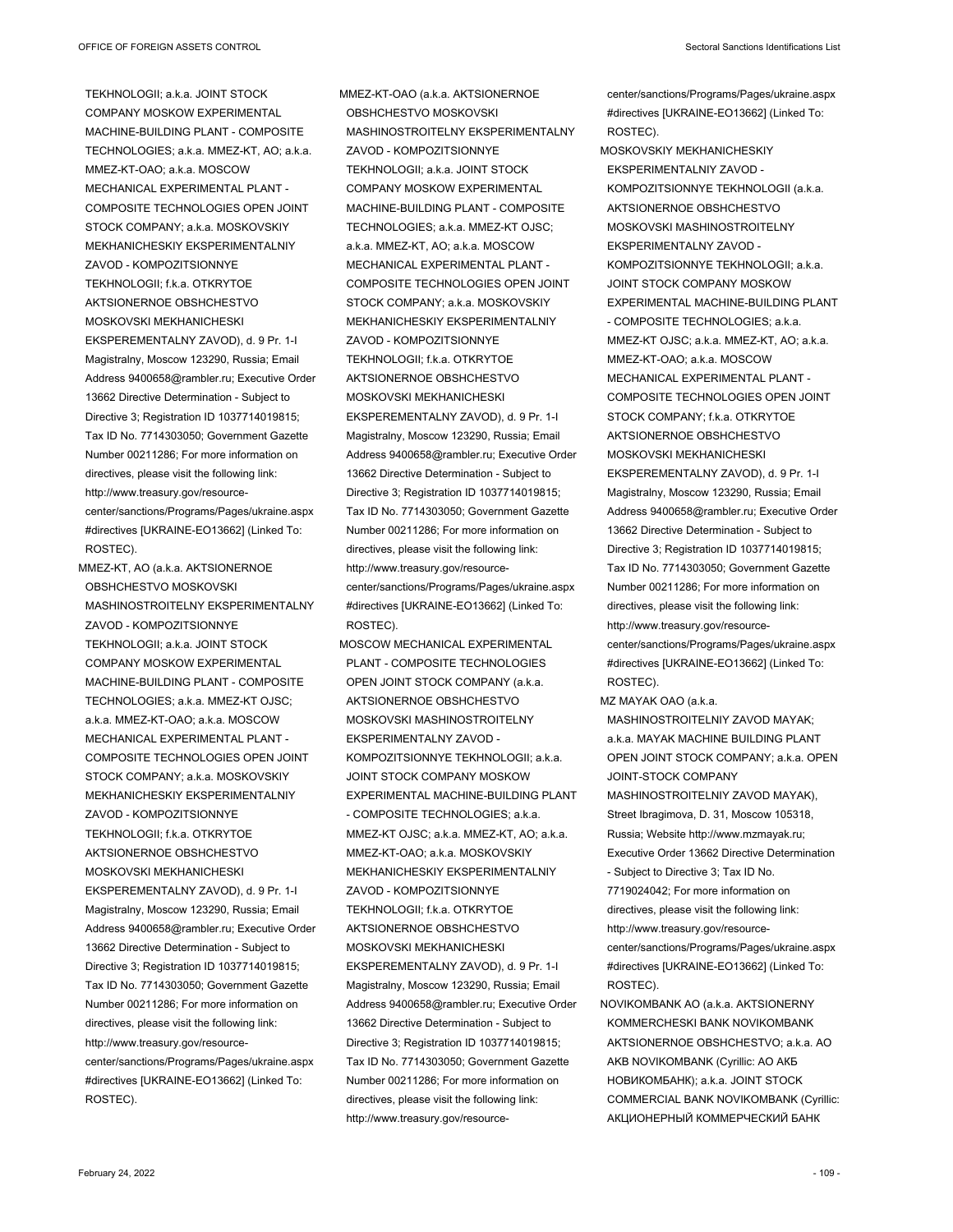НОВИКОМБАНК АКЦИОНЕРНОЕ ОБЩЕСТВО); a.k.a. JOINT STOCK COMMERCIAL BANK NOVIKOMBANK JOINT STOCK COMPANY; a.k.a. NOVIKOMBANK JCSB), bld.1,Polyanka Bolshaya str. 50/1, Moscow 119180, Russia (Cyrillic: ул. Полянка Большая, д. 50/1, стр. 1, Москва 119180, Russia); SWIFT/BIC CNOVRUMM; Website http://www.novikom.ru; BIK (RU) 044583162; Executive Order 13662 Directive Determination - Subject to Directive 3; Organization Established Date 1993; Registration ID 1027739075891; Tax ID No. 7706196340; Government Gazette Number 17541272; All offices worldwide. For more information on directives, please visit the following link: http://www.treasury.gov/resourcecenter/sanctions/Programs/Pages/ukraine.aspx #directives [UKRAINE-EO13662] [RUSSIA-EO14024] (Linked To: ROSTEC).

NOVIKOMBANK JCSB (a.k.a. AKTSIONERNY KOMMERCHESKI BANK NOVIKOMBANK AKTSIONERNOE OBSHCHESTVO; a.k.a. AO AKB NOVIKOMBANK (Cyrillic: АО АКБ НОВИКОМБАНК); a.k.a. JOINT STOCK COMMERCIAL BANK NOVIKOMBANK (Cyrillic: АКЦИОНЕРНЫЙ КОММЕРЧЕСКИЙ БАНК НОВИКОМБАНК АКЦИОНЕРНОЕ ОБЩЕСТВО); a.k.a. JOINT STOCK COMMERCIAL BANK NOVIKOMBANK JOINT STOCK COMPANY; f.k.a. NOVIKOMBANK AO), bld.1,Polyanka Bolshaya str. 50/1, Moscow 119180, Russia (Cyrillic: ул. Полянка Большая, д. 50/1, стр. 1, Москва 119180, Russia); SWIFT/BIC CNOVRUMM; Website http://www.novikom.ru; BIK (RU) 044583162; Executive Order 13662 Directive Determination - Subject to Directive 3; Organization Established Date 1993; Registration ID 1027739075891; Tax ID No. 7706196340; Government Gazette Number 17541272; All offices worldwide. For more information on directives, please visit the following link: http://www.treasury.gov/resourcecenter/sanctions/Programs/Pages/ukraine.aspx #directives [UKRAINE-EO13662] [RUSSIA-EO14024] (Linked To: ROSTEC). NOVO VYATKA OPEN JOINT STOCK

COMPANY (a.k.a. NOVO-VYATKA, OAO; a.k.a. OPEN JOINT STOCK COMPANY NOVO-VYATKA; a.k.a. OTKRYTOE AKTSIONERNOE OBSHCHESTVO NOVO-VYATKA), d. 51 korp. 2 ul. Sovetskaya, Kirov, Kirovskaya obl. 610008, Russia; Street Sovetskaya, d. 51, Bldg. 2, Kirov 61008, Russia; Website

http://www.nmz.ru; Email Address nmz@nmz.kirov.ru; Executive Order 13662 Directive Determination - Subject to Directive 3; Registration ID 1034316578680; Tax ID No. 4345029946; Government Gazette Number 49616818; For more information on directives, please visit the following link: http://www.treasury.gov/resourcecenter/sanctions/Programs/Pages/ukraine.aspx

#directives [UKRAINE-EO13662] (Linked To: ROSTEC).

- NOVOSIBIRSK FACTORY OF SEMICONDUCTOR DEVICES WITH THE SPECIAL DESIGN CENTRE PUBLIK JOINT STOCK COMPANY (a.k.a. AKTSIONERNOE OBSHCHESTVO NOVOSIBIRSKI ZAVOD POLUPROVODNIKOVYKH PRIBOROV S OKB; a.k.a. NZP POLUPROVODNIKOVYKH PRIBOROV S OKB, AO; a.k.a. NZPP S OKB OJSC; f.k.a. OTKRYTOE AKTSIONERNOE OBSHCHESTVO NOVOSIBIRSKI ZAVOD POLUPROVODNIKOVYKH PRIBOROV S OKB), 60 ul. Dachnaya, Novosibirsk, Novosibirskaya obl. 630082, Russia; Email Address secretar@nzpp.ru; Executive Order 13662 Directive Determination - Subject to Directive 3; Registration ID 1115476167180; Tax ID No. 5402546039; Government Gazette Number 07617658; For more information on directives, please visit the following link: http://www.treasury.gov/resourcecenter/sanctions/Programs/Pages/ukraine.aspx #directives [UKRAINE-EO13662] (Linked To: ROSTEC).
- NOVO-VYATKA, OAO (a.k.a. NOVO VYATKA OPEN JOINT STOCK COMPANY; a.k.a. OPEN JOINT STOCK COMPANY NOVO-VYATKA; a.k.a. OTKRYTOE AKTSIONERNOE OBSHCHESTVO NOVO-VYATKA), d. 51 korp. 2 ul. Sovetskaya, Kirov, Kirovskaya obl. 610008, Russia; Street Sovetskaya, d. 51, Bldg. 2, Kirov 61008, Russia; Website http://www.nmz.ru; Email Address nmz@nmz.kirov.ru; Executive Order 13662 Directive Determination - Subject to Directive 3; Registration ID 1034316578680; Tax ID No. 4345029946; Government Gazette Number 49616818; For more information on directives, please visit the following link: http://www.treasury.gov/resource-

center/sanctions/Programs/Pages/ukraine.aspx #directives [UKRAINE-EO13662] (Linked To: ROSTEC).

NOVOVYATSKI MEKHANICHESKI ZAVOD OAO (a.k.a. OPEN JOINT STOCK COMPANY

NOVOVYATSK MECHANICAL PLANT; a.k.a. OPEN JOINT-STOCK COMPANY NOVOVYATSKIY MEKHANICHESKIY ZAVOD; a.k.a. OTKRYTOE AKTSIONERNOE OBSHCHESTVO NOVOVYATSKI MEKHANICHESKI ZAVOD; f.k.a. "NMZ OAO"; a.k.a. "NMZ OJSC"), d. 51 ul. Sovetskaya, Kirov, Kirovskaya obl. 610008, Russia; Email Address nmz@nmz.kirov.ru; Executive Order 13662 Directive Determination - Subject to Directive 3; Registration ID 1034316578702; Tax ID No. 4345029953; Government Gazette Number 07501403; For more information on directives, please visit the following link: http://www.treasury.gov/resourcecenter/sanctions/Programs/Pages/ukraine.aspx #directives [UKRAINE-EO13662] (Linked To: ROSTEC).

- NPK TECHNOLOGII MASCHINOSTROJENIJA (f.k.a. AKTSIONERNOE OBSHCHESTVO NAUCHNO PROIZVODSTVENNY KONTSERN TECHNOLOGIES MASHINOSTROENIYA; a.k.a. AKTSIONERNOE OBSHCHESTVO NAUCHNO-PROIZVODSTVENNY KONTSERN TEKHNOLOGII MASHINOSTROENIYA; a.k.a. JOINT STOCK COMPANY SCIENTIFIC INDUSTRIAL CONCERN MANUFACTURING ENGINEERING; a.k.a. JSC SCIENTIFIC INDUSTRIAL CONCERN MECHANICAL ENGINEERING; a.k.a. MANUFACTURING ENGINEERING SCIENTIFIC INDUSTRIAL CONCERN OPEN JOINT STOCK COMPANY; a.k.a. MECHANICAL ENGINEERING TECHNOLOGIES; a.k.a. NPK TEKHMASH; a.k.a. NPK TEKHMASH AO; a.k.a. NPK TEKHMASH OAO; a.k.a. NPK TEKHMASH OJSC; a.k.a. OJSC MACHINE ENGINEERING TECHNOLOGIES; a.k.a. SCIENTIFIC INDUSTRIAL CONCERN MANUFACTURING ENGINEERING OJSC), d. 58 str. 4 shosse Leningradskoe, Moscow 125212, Russia; Executive Order 13662 Directive Determination - Subject to Directive 3; Registration ID 1117746260477; Tax ID No. 7743813961; Government Gazette Number 91420386; For more information on directives, please visit the following link: http://www.treasury.gov/resourcecenter/sanctions/Programs/Pages/ukraine.aspx #directives [UKRAINE-EO13662] (Linked To: ROSTEC).
- NPK TEKHMASH (f.k.a. AKTSIONERNOE OBSHCHESTVO NAUCHNO PROIZVODSTVENNY KONTSERN TECHNOLOGIES MASHINOSTROENIYA; a.k.a. AKTSIONERNOE OBSHCHESTVO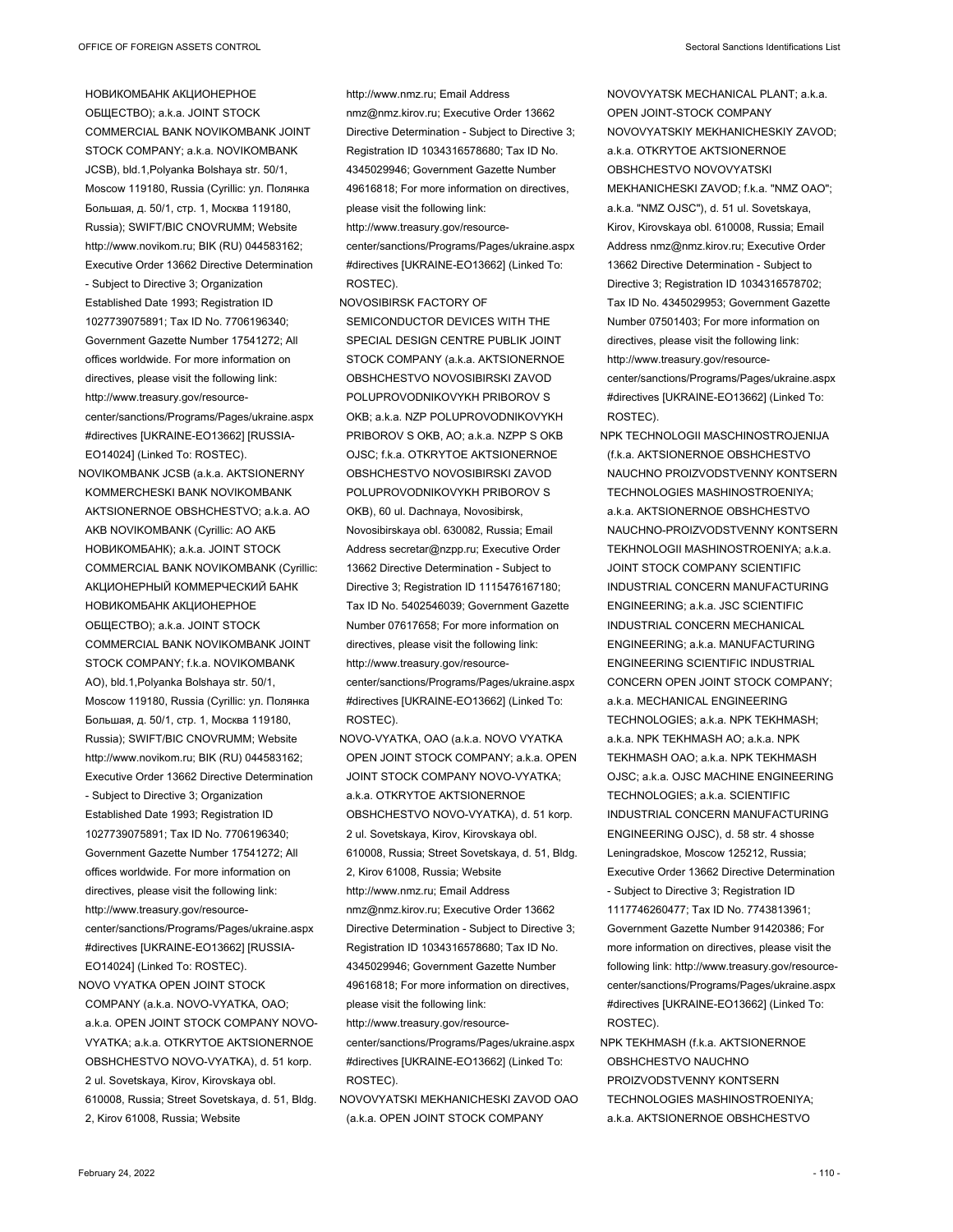NAUCHNO-PROIZVODSTVENNY KONTSERN TEKHNOLOGII MASHINOSTROENIYA; a.k.a. JOINT STOCK COMPANY SCIENTIFIC INDUSTRIAL CONCERN MANUFACTURING ENGINEERING; a.k.a. JSC SCIENTIFIC INDUSTRIAL CONCERN MECHANICAL ENGINEERING; a.k.a. MANUFACTURING ENGINEERING SCIENTIFIC INDUSTRIAL CONCERN OPEN JOINT STOCK COMPANY; a.k.a. MECHANICAL ENGINEERING TECHNOLOGIES; a.k.a. NPK TECHNOLOGII MASCHINOSTROJENIJA; a.k.a. NPK TEKHMASH AO; a.k.a. NPK TEKHMASH OAO; a.k.a. NPK TEKHMASH OJSC; a.k.a. OJSC MACHINE ENGINEERING TECHNOLOGIES; a.k.a. SCIENTIFIC INDUSTRIAL CONCERN MANUFACTURING ENGINEERING OJSC), d. 58 str. 4 shosse Leningradskoe, Moscow 125212, Russia; Executive Order 13662 Directive Determination - Subject to Directive 3; Registration ID 1117746260477; Tax ID No. 7743813961; Government Gazette Number 91420386; For more information on directives, please visit the following link: http://www.treasury.gov/resourcecenter/sanctions/Programs/Pages/ukraine.aspx #directives [UKRAINE-EO13662] (Linked To: ROSTEC).

NPK TEKHMASH AO (f.k.a. AKTSIONERNOE OBSHCHESTVO NAUCHNO PROIZVODSTVENNY KONTSERN TECHNOLOGIES MASHINOSTROENIYA; a.k.a. AKTSIONERNOE OBSHCHESTVO NAUCHNO-PROIZVODSTVENNY KONTSERN TEKHNOLOGII MASHINOSTROENIYA; a.k.a. JOINT STOCK COMPANY SCIENTIFIC INDUSTRIAL CONCERN MANUFACTURING ENGINEERING; a.k.a. JSC SCIENTIFIC INDUSTRIAL CONCERN MECHANICAL ENGINEERING; a.k.a. MANUFACTURING ENGINEERING SCIENTIFIC INDUSTRIAL CONCERN OPEN JOINT STOCK COMPANY; a.k.a. MECHANICAL ENGINEERING TECHNOLOGIES; a.k.a. NPK TECHNOLOGII MASCHINOSTROJENIJA; a.k.a. NPK TEKHMASH; a.k.a. NPK TEKHMASH OAO; a.k.a. NPK TEKHMASH OJSC; a.k.a. OJSC MACHINE ENGINEERING TECHNOLOGIES; a.k.a. SCIENTIFIC INDUSTRIAL CONCERN MANUFACTURING ENGINEERING OJSC), d. 58 str. 4 shosse Leningradskoe, Moscow 125212, Russia; Executive Order 13662 Directive Determination - Subject to Directive 3; Registration ID 1117746260477; Tax ID No. 7743813961; Government Gazette Number

91420386; For more information on directives, please visit the following link: http://www.treasury.gov/resourcecenter/sanctions/Programs/Pages/ukraine.aspx #directives [UKRAINE-EO13662] (Linked To: ROSTEC).

NPK TEKHMASH OAO (f.k.a. AKTSIONERNOE OBSHCHESTVO NAUCHNO PROIZVODSTVENNY KONTSERN TECHNOLOGIES MASHINOSTROENIYA; a.k.a. AKTSIONERNOE OBSHCHESTVO NAUCHNO-PROIZVODSTVENNY KONTSERN TEKHNOLOGII MASHINOSTROENIYA; a.k.a. JOINT STOCK COMPANY SCIENTIFIC INDUSTRIAL CONCERN MANUFACTURING ENGINEERING; a.k.a. JSC SCIENTIFIC INDUSTRIAL CONCERN MECHANICAL ENGINEERING; a.k.a. MANUFACTURING ENGINEERING SCIENTIFIC INDUSTRIAL CONCERN OPEN JOINT STOCK COMPANY; a.k.a. MECHANICAL ENGINEERING TECHNOLOGIES; a.k.a. NPK TECHNOLOGII MASCHINOSTROJENIJA; a.k.a. NPK TEKHMASH; a.k.a. NPK TEKHMASH AO; a.k.a. NPK TEKHMASH OJSC; a.k.a. OJSC MACHINE ENGINEERING TECHNOLOGIES; a.k.a. SCIENTIFIC INDUSTRIAL CONCERN MANUFACTURING ENGINEERING OJSC), d. 58 str. 4 shosse Leningradskoe, Moscow 125212, Russia; Executive Order 13662 Directive Determination - Subject to Directive 3; Registration ID 1117746260477; Tax ID No. 7743813961; Government Gazette Number 91420386; For more information on directives, please visit the following link: http://www.treasury.gov/resourcecenter/sanctions/Programs/Pages/ukraine.aspx #directives [UKRAINE-EO13662] (Linked To: ROSTEC).

NPK TEKHMASH OJSC (f.k.a. AKTSIONERNOE OBSHCHESTVO NAUCHNO PROIZVODSTVENNY KONTSERN TECHNOLOGIES MASHINOSTROENIYA; a.k.a. AKTSIONERNOE OBSHCHESTVO NAUCHNO-PROIZVODSTVENNY KONTSERN TEKHNOLOGII MASHINOSTROENIYA; a.k.a. JOINT STOCK COMPANY SCIENTIFIC INDUSTRIAL CONCERN MANUFACTURING ENGINEERING; a.k.a. JSC SCIENTIFIC INDUSTRIAL CONCERN MECHANICAL ENGINEERING; a.k.a. MANUFACTURING ENGINEERING SCIENTIFIC INDUSTRIAL CONCERN OPEN JOINT STOCK COMPANY; a.k.a. MECHANICAL ENGINEERING TECHNOLOGIES; a.k.a. NPK TECHNOLOGII

MASCHINOSTROJENIJA; a.k.a. NPK TEKHMASH; a.k.a. NPK TEKHMASH AO; a.k.a. NPK TEKHMASH OAO; a.k.a. OJSC MACHINE ENGINEERING TECHNOLOGIES; a.k.a. SCIENTIFIC INDUSTRIAL CONCERN MANUFACTURING ENGINEERING OJSC), d. 58 str. 4 shosse Leningradskoe, Moscow 125212, Russia; Executive Order 13662 Directive Determination - Subject to Directive 3; Registration ID 1117746260477; Tax ID No. 7743813961; Government Gazette Number 91420386; For more information on directives, please visit the following link: http://www.treasury.gov/resource-

center/sanctions/Programs/Pages/ukraine.aspx #directives [UKRAINE-EO13662] (Linked To: ROSTEC).

- NPO HIGH PRECISION WEAPONS OJSC (a.k.a. HIGH PRECISION WEAPONS SCIENTIFIC PRODUCTION ASSOCIATION OPEN JOINT STOCK COMPANY; a.k.a. HIGH-PRECISION WEAPONS JOINT STOCK COMPANY; a.k.a. JSC NPO HIGH-PRECISION COMPLEXES; a.k.a. JSC NPO VYSOKOTOCHNYE KOMPLEKSY; a.k.a. NPO VYSOKOTOCHNYE KOMPLEKSY; a.k.a. NPO VYSOKOTOCHNYE KOMPLEKSY, OAO; a.k.a. OAO WYSOKOTOSCHNYE KOMPLETKSI: a.k.a. OAO WYSOKOTOTSCHNYE KOMPLEKSI; a.k.a. OTKRYTOE AKTSIONERNOE OBSHCHESTVO NPO VYSOKOTOCHNYE KOMPLEKSY; a.k.a. "HIGH PRECISION SYSTEMS"; a.k.a. "VYSOKOTOCHNYE KOMPLEKSY"; a.k.a. "VYSOKOTOCHNYE KOMPLEKSY"), 21, Gogolevski blvd., Moscow 119991, Russia; 21 str., 1 bul. Gogolevski, Moscow 119991, Russia; Email Address info@rostec.ru; Executive Order 13662 Directive Determination - Subject to Directive 3; Registration ID 1097746068012; Tax ID No. 7704721192; Government Gazette Number 60390527; For more information on directives, please visit the following link: http://www.treasury.gov/resourcecenter/sanctions/Programs/Pages/ukraine.aspx #directives [UKRAINE-EO13662] (Linked To: ROSTEC).
- NPO LUCH, OAO (f.k.a. FEDERALNOE GOSUDARSTVENNOE UNITARNOE PREDPRIYATIE NOVOSIBIRSKOE PROIZVODSTVENNOE OB EDINENIE LUCH; a.k.a. JOINT STOCK COMPANY NOVOSIBIRSK PRODUCTION AMALGAMATION LUCH; a.k.a. OTKRYTOE AKTSIONERNOE OBSHCHESTVO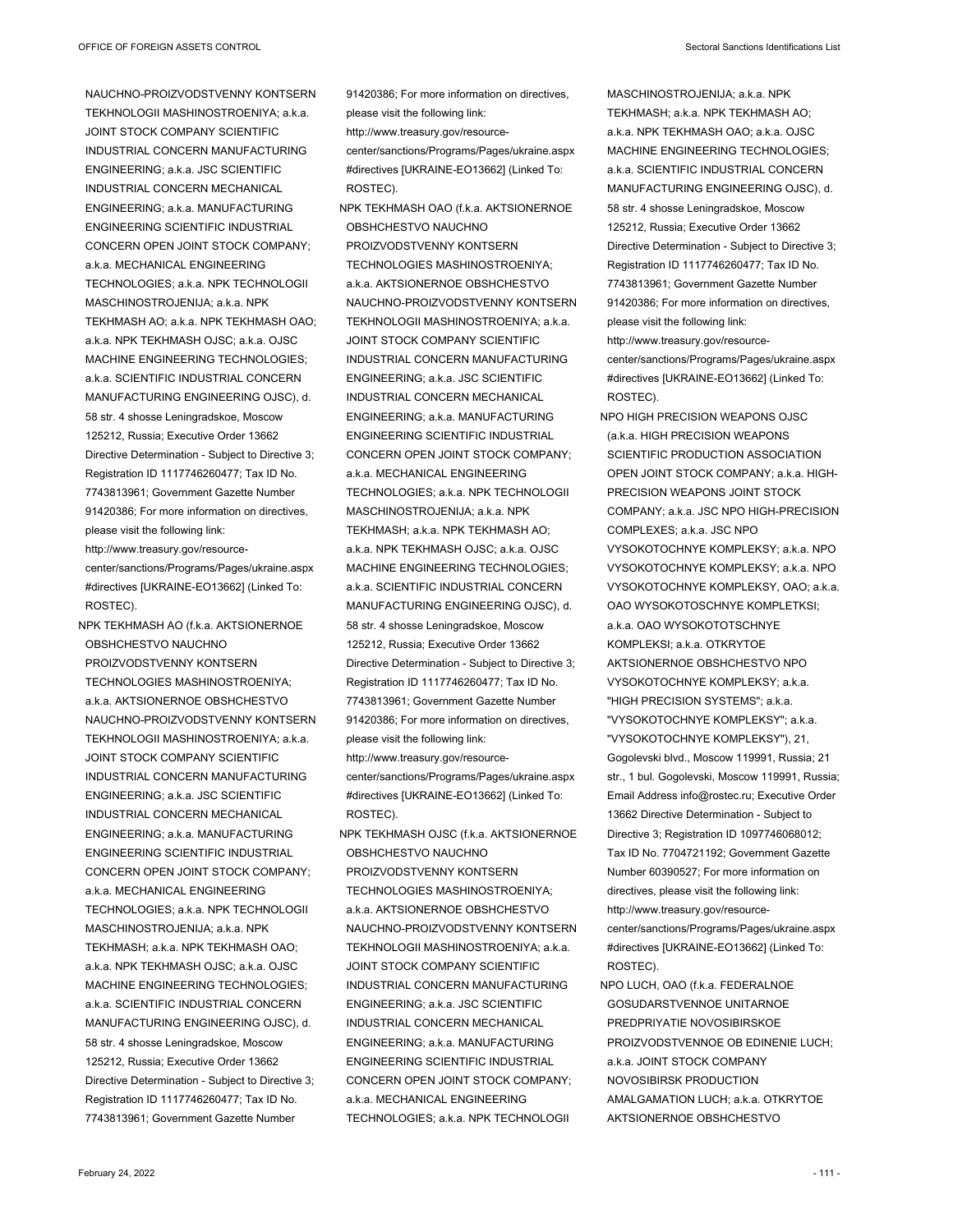NOVOSIBIRSKOE PROIZVODSTVENNOE OBEDINENIE LUCH), 32 ul. Stantsionnaya, Novosibirsk, Novosibirskaya obl. 630108, Russia; Email Address it@luch-nsk.ru; Executive Order 13662 Directive Determination - Subject to Directive 3; Registration ID 1115476080610; Tax ID No. 5404441240; Government Gazette Number 07517605; For more information on directives, please visit the following link: http://www.treasury.gov/resourcecenter/sanctions/Programs/Pages/ukraine.aspx #directives [UKRAINE-EO13662] (Linked To: ROSTEC).

NPO OPTIKA, AO (a.k.a. AKTSIONERNOE OBSHCHESTVO NAUCHNO-PROIZVODSTVENNOE OBEDINENIE OPTIKA; a.k.a. FEDERAL STATE UNITARY ENTERPRISE @SCIENTIFIC AND PRODUCTION ASSOCIATION OPTIKA; f.k.a. FEDERALNOE GOSUDARSTVENNOE UNITARNOE PREDPRIYATIE NAUCHNO PROIZVODSTVENNOE OBEDINENIE OPTIKA; a.k.a. OPEN JOINT STOCK COMPANY NAUCHNO-

PROIZVODSTVENNOYE OBYEDINENIYE OPTIKA), Vladenie 33 Shosse Altufevskoe, Moscow 127410, Russia; Shosse Altufyevskoye, D. 33, Moscow 127410, Russia; Email Address TEOPT@MAIL.CNT.RU; Executive Order 13662 Directive Determination - Subject to Directive 3; Registration ID 1127746188536; Tax ID No. 7715909132; Government Gazette Number 17412936; For more information on directives, please visit the following link: http://www.treasury.gov/resourcecenter/sanctions/Programs/Pages/ukraine.aspx #directives [UKRAINE-EO13662] (Linked To: ROSTEC).

NPO SPLAV, OAO (a.k.a. OPEN JOINT-STOCK COMPANY NAUCHNO-PROIZVODSTVENNOYE OBYEDINENIYE SPLAV; a.k.a. OPEN JOINT-STOCK COMPANY SPLAV STATE AND RESEARCH PRODUCTION ASSOCIATION; a.k.a. OTKRYTOE AKTSIONERNOE OBSHCHESTVO NAUCHNO-PROIZVODSTVENNOE OBEDINENIE SPLAV; a.k.a. SPLAV SCIENTIFIC PRODUCTION ASSOCIATION OPEN JOINT STOCK COMPANY), d. 33 ul. Shcheglovskaya Zaseka, Tula, Tulskaya obl. 300004, Russia; Website http://splav.org; Executive Order 13662 Directive Determination - Subject to Directive 3; Registration ID 1127154020311; Tax ID No. 7105515987; Government Gazette Number

07504301; For more information on directives, please visit the following link:

http://www.treasury.gov/resource-

center/sanctions/Programs/Pages/ukraine.aspx #directives [UKRAINE-EO13662] (Linked To: ROSTEC).

NPO VYSOKOTOCHNYE KOMPLEKSY (a.k.a. HIGH PRECISION WEAPONS SCIENTIFIC PRODUCTION ASSOCIATION OPEN JOINT STOCK COMPANY; a.k.a. HIGH-PRECISION WEAPONS JOINT STOCK COMPANY; a.k.a. JSC NPO HIGH-PRECISION COMPLEXES; a.k.a. JSC NPO VYSOKOTOCHNYE KOMPLEKSY; a.k.a. NPO HIGH PRECISION WEAPONS OJSC; a.k.a. NPO VYSOKOTOCHNYE KOMPLEKSY, OAO; a.k.a. OAO WYSOKOTOSCHNYE KOMPLETKSI; a.k.a. OAO WYSOKOTOTSCHNYE KOMPLEKSI; a.k.a. OTKRYTOE AKTSIONERNOE OBSHCHESTVO NPO VYSOKOTOCHNYE KOMPLEKSY; a.k.a. "HIGH PRECISION SYSTEMS"; a.k.a. "VYSOKOTOCHNYE KOMPLEKSY"; a.k.a. "VYSOKOTOCHNYE KOMPLEKSY"), 21, Gogolevski blvd., Moscow 119991, Russia; 21 str., 1 bul. Gogolevski, Moscow 119991, Russia; Email Address info@rostec.ru; Executive Order 13662 Directive Determination - Subject to Directive 3; Registration ID 1097746068012; Tax ID No. 7704721192; Government Gazette Number 60390527; For more information on directives, please visit the following link: http://www.treasury.gov/resourcecenter/sanctions/Programs/Pages/ukraine.aspx #directives [UKRAINE-EO13662] (Linked To: ROSTEC).

NPO VYSOKOTOCHNYE KOMPLEKSY, OAO (a.k.a. HIGH PRECISION WEAPONS SCIENTIFIC PRODUCTION ASSOCIATION OPEN JOINT STOCK COMPANY; a.k.a. HIGH-PRECISION WEAPONS JOINT STOCK COMPANY; a.k.a. JSC NPO HIGH-PRECISION COMPLEXES; a.k.a. JSC NPO VYSOKOTOCHNYE KOMPLEKSY; a.k.a. NPO HIGH PRECISION WEAPONS OJSC; a.k.a. NPO VYSOKOTOCHNYE KOMPLEKSY; a.k.a. OAO WYSOKOTOSCHNYE KOMPLETKSI; a.k.a. OAO WYSOKOTOTSCHNYE KOMPLEKSI; a.k.a. OTKRYTOE AKTSIONERNOE OBSHCHESTVO NPO VYSOKOTOCHNYE KOMPLEKSY; a.k.a. "HIGH PRECISION SYSTEMS": a k a "VYSOKOTOCHNYE KOMPLEKSY"; a.k.a. "VYSOKOTOCHNYE KOMPLEKSY"), 21, Gogolevski blvd., Moscow 119991, Russia; 21

str., 1 bul. Gogolevski, Moscow 119991, Russia; Email Address info@rostec.ru; Executive Order 13662 Directive Determination - Subject to Directive 3; Registration ID 1097746068012; Tax ID No. 7704721192; Government Gazette Number 60390527; For more information on directives, please visit the following link: http://www.treasury.gov/resourcecenter/sanctions/Programs/Pages/ukraine.aspx #directives [UKRAINE-EO13662] (Linked To: ROSTEC).

- NZP POLUPROVODNIKOVYKH PRIBOROV S OKB, AO (a.k.a. AKTSIONERNOE OBSHCHESTVO NOVOSIBIRSKI ZAVOD POLUPROVODNIKOVYKH PRIBOROV S OKB; a.k.a. NOVOSIBIRSK FACTORY OF SEMICONDUCTOR DEVICES WITH THE SPECIAL DESIGN CENTRE PUBLIK JOINT STOCK COMPANY; a.k.a. NZPP S OKB OJSC; f.k.a. OTKRYTOE AKTSIONERNOE OBSHCHESTVO NOVOSIBIRSKI ZAVOD POLUPROVODNIKOVYKH PRIBOROV S OKB), 60 ul. Dachnaya, Novosibirsk, Novosibirskaya obl. 630082, Russia; Email Address secretar@nzpp.ru; Executive Order 13662 Directive Determination - Subject to Directive 3; Registration ID 1115476167180; Tax ID No. 5402546039; Government Gazette Number 07617658; For more information on directives, please visit the following link: http://www.treasury.gov/resourcecenter/sanctions/Programs/Pages/ukraine.aspx #directives [UKRAINE-EO13662] (Linked To: ROSTEC).
- NZPP S OKB OJSC (a.k.a. AKTSIONERNOE OBSHCHESTVO NOVOSIBIRSKI ZAVOD POLUPROVODNIKOVYKH PRIBOROV S OKB; a.k.a. NOVOSIBIRSK FACTORY OF SEMICONDUCTOR DEVICES WITH THE SPECIAL DESIGN CENTRE PUBLIK JOINT STOCK COMPANY; a k a NZP POLUPROVODNIKOVYKH PRIBOROV S OKB, AO; f.k.a. OTKRYTOE AKTSIONERNOE OBSHCHESTVO NOVOSIBIRSKI ZAVOD POLUPROVODNIKOVYKH PRIBOROV S OKB), 60 ul. Dachnaya, Novosibirsk, Novosibirskaya obl. 630082, Russia; Email Address secretar@nzpp.ru; Executive Order 13662 Directive Determination - Subject to Directive 3; Registration ID 1115476167180; Tax ID No. 5402546039; Government Gazette Number 07617658; For more information on directives, please visit the following link: http://www.treasury.gov/resourcecenter/sanctions/Programs/Pages/ukraine.aspx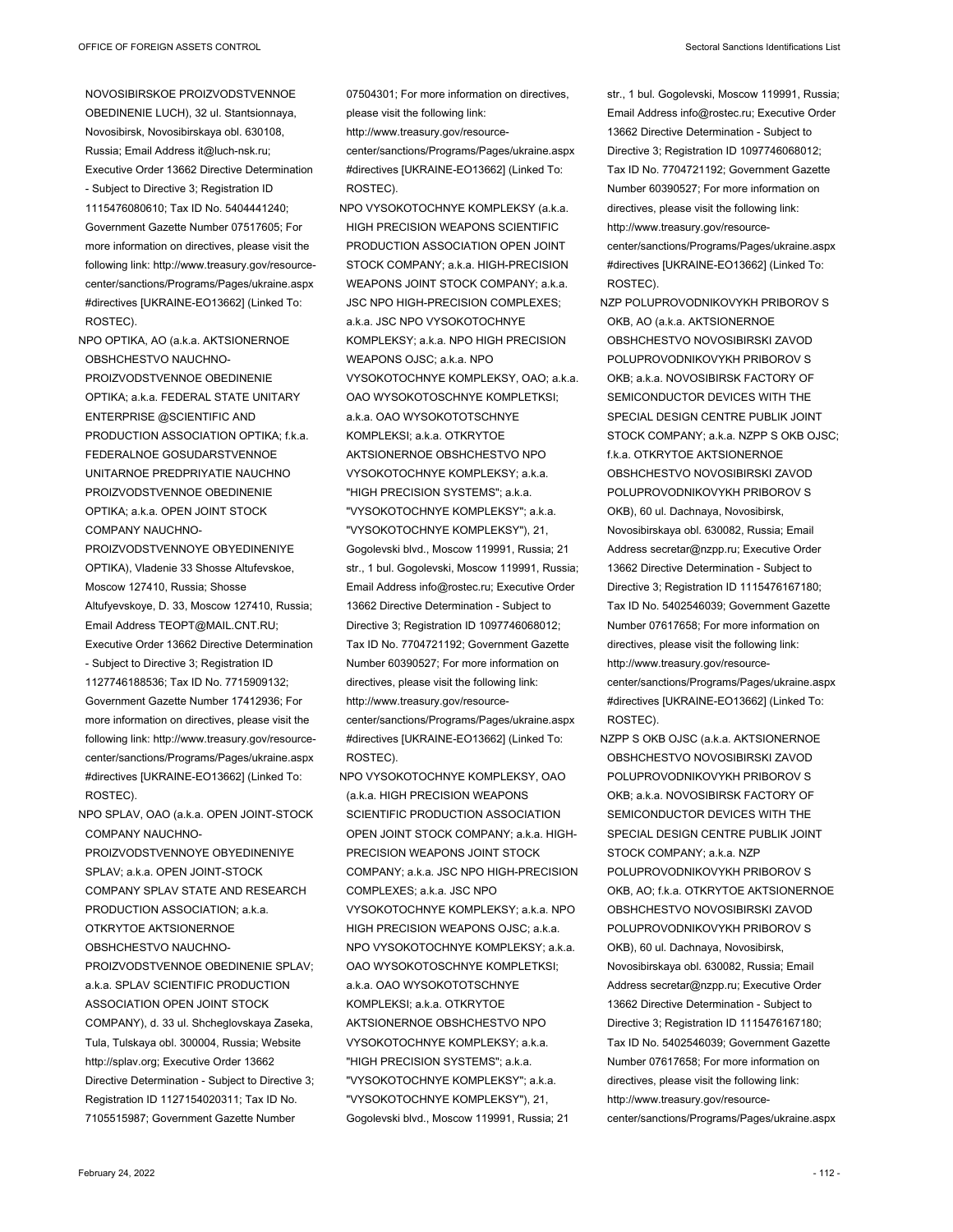#directives [UKRAINE-EO13662] (Linked To: ROSTEC).

OAO JSC CHEMCOMPOSITE (a.k.a. AKTSIONERNOE OBSHCHESTVO RT-KHIMICHESKIE TEKHNOLOGII I KOMPOZITSIONNYE MATERIALY; a.k.a. JOINT STOCK COMPANY RT-CHEMICAL TECHNOLOGIES AND COMPOSITE MATERIALS; f.k.a. OTKRYTOE AKTSIONERNOE OBSHCHESTVO RT KHIMICHESKIE I KOMPOZITSIONNYE TECHNOLOGIES I MATERIALY; f.k.a. OTKRYTOE AKTSIONERNOE OBSHCHESTVO RT KHIMICHESKIE TECHNOLOGIES I KOMPOZITSIONNYE MATERIALY; a.k.a. RT-CHEMICAL AND COMPOSITE TECHNOLOGIES AND MATERIALS; a.k.a. RT-KHIMKOMPOZIT OAO; a.k.a. RT-KHIMKOMPOZIT OJSC; a.k.a. RT-KHIMKOMPOZIT, AO), d. 40 korp. 1 ul. Narodnogo Opolcheniya, Moscow 123298, Russia; Executive Order 13662 Directive Determination - Subject to Directive 3; Registration ID 1097746269785; Tax ID No. 7734613934; Government Gazette Number 61698405; For more information on directives, please visit the following link: http://www.treasury.gov/resourcecenter/sanctions/Programs/Pages/ukraine.aspx #directives [UKRAINE-EO13662] (Linked To: ROSTEC).

OAO WYSOKOTOSCHNYE KOMPLETKSI (a.k.a. HIGH PRECISION WEAPONS SCIENTIFIC PRODUCTION ASSOCIATION OPEN JOINT STOCK COMPANY; a.k.a. HIGH-PRECISION WEAPONS JOINT STOCK COMPANY; a.k.a. JSC NPO HIGH-PRECISION COMPLEXES; a.k.a. JSC NPO VYSOKOTOCHNYE KOMPLEKSY; a.k.a. NPO HIGH PRECISION WEAPONS OJSC; a.k.a. NPO VYSOKOTOCHNYE KOMPLEKSY; a.k.a. NPO VYSOKOTOCHNYE KOMPLEKSY, OAO; a.k.a. OAO WYSOKOTOTSCHNYE KOMPLEKSI; a.k.a. OTKRYTOE AKTSIONERNOE OBSHCHESTVO NPO VYSOKOTOCHNYE KOMPLEKSY; a.k.a. "HIGH PRECISION SYSTEMS"; a.k.a. "VYSOKOTOCHNYE KOMPLEKSY"; a.k.a. "VYSOKOTOCHNYE KOMPLEKSY"), 21, Gogolevski blvd., Moscow 119991, Russia; 21 str., 1 bul. Gogolevski, Moscow 119991, Russia; Email Address info@rostec.ru; Executive Order 13662 Directive Determination - Subject to Directive 3; Registration ID 1097746068012; Tax ID No. 7704721192; Government Gazette

Number 60390527; For more information on directives, please visit the following link: http://www.treasury.gov/resourcecenter/sanctions/Programs/Pages/ukraine.aspx #directives [UKRAINE-EO13662] (Linked To: ROSTEC).

OAO WYSOKOTOTSCHNYE KOMPLEKSI (a.k.a. HIGH PRECISION WEAPONS SCIENTIFIC PRODUCTION ASSOCIATION OPEN JOINT STOCK COMPANY; a.k.a. HIGH-PRECISION WEAPONS JOINT STOCK COMPANY; a.k.a. JSC NPO HIGH-PRECISION COMPLEXES; a.k.a. JSC NPO VYSOKOTOCHNYE KOMPLEKSY; a.k.a. NPO HIGH PRECISION WEAPONS OJSC; a.k.a. NPO VYSOKOTOCHNYE KOMPLEKSY; a.k.a. NPO VYSOKOTOCHNYE KOMPLEKSY, OAO; a.k.a. OAO WYSOKOTOSCHNYE KOMPLETKSI; a.k.a. OTKRYTOE AKTSIONERNOE OBSHCHESTVO NPO VYSOKOTOCHNYE KOMPLEKSY; a.k.a. "HIGH PRECISION SYSTEMS"; a.k.a. "VYSOKOTOCHNYE KOMPLEKSY"; a.k.a. "VYSOKOTOCHNYE KOMPLEKSY"), 21, Gogolevski blvd., Moscow 119991, Russia; 21 str., 1 bul. Gogolevski, Moscow 119991, Russia; Email Address info@rostec.ru; Executive Order 13662 Directive Determination - Subject to Directive 3; Registration ID 1097746068012; Tax ID No. 7704721192; Government Gazette Number 60390527; For more information on directives, please visit the following link: http://www.treasury.gov/resourcecenter/sanctions/Programs/Pages/ukraine.aspx

#directives [UKRAINE-EO13662] (Linked To: ROSTEC).

OBEDINENNAYA DVIGATELESTROITELNAYA KORPORATSIYA OAO (f.k.a. OTKRYTOE AKTSIONERNOE OBSHCHESTVO UPRAVLYAYUSHCHAYA KOMPANIYA **OBEDINENNAYA** 

DVIGATELESTROITELNAYA KORPORATSIYA; a.k.a. UNITED ENGINE CORPORATION JSC; a.k.a. "ODK OAO"), 16 Budennogo prospekt, Moscow 105118, Russia; Website www.uk-odk.ru; Email Address info@uecrus.com; Executive Order 13662 Directive Determination - Subject to Directive 3; Registration ID 1107746081717; Tax ID No. 7731644035; Government Gazette Number 84023868; For more information on directives, please visit the following link: http://www.treasury.gov/resource-

center/sanctions/Programs/Pages/ukraine.aspx

#directives [UKRAINE-EO13662] (Linked To: ROSTEC).

- OBIEDINENNAYA PROMYSHLENNAYA KORPORATSIYA OBORONPROM OAO (a.k.a. OPK OBORONPROM; a.k.a. OPK OBORONPROM OAO; f.k.a. OTKRYTOE AKTSIONERNOE OBSHCHESTVO OBEDINENNAYA PROMYSHLENNAYA KORPORATSIYA OBORONPROM; a.k.a. UNITED INDUSTRIAL CORPORATION OBORONPROM OJSC; a.k.a. UNITED INDUSTRIAL DEFENCE CORPORATION OBORONPROM), str. 141 29 Vereiskaya ul., Moscow 121357, Russia; Website www.oboronprom.com; Email Address oboronprom@oboronprom.ru; Executive Order 13662 Directive Determination - Subject to Directive 3; Registration ID 1027718000221; Tax ID No. 7718218951; Government Gazette Number 59067382; For more information on directives, please visit the following link: http://www.treasury.gov/resourcecenter/sanctions/Programs/Pages/ukraine.aspx #directives [UKRAINE-EO13662] (Linked To: ROSTEC).
- OBSCHESTVO S OGRANICHENNOI OTVETSTVENNOSTYU PROMINVEST (a.k.a. PROMINVEST LIMITED LIABILITY COMPANY; a.k.a. PROMINVEST, OOO), 2-4-6, str. 14 per. Bolshoi Savvinski, Moscow 119435, Russia; Executive Order 13662 Directive Determination - Subject to Directive 3; Registration ID 1027739228857; Tax ID No. 7705422452; Government Gazette Number 58127923; For more information on directives, please visit the following link: http://www.treasury.gov/resourcecenter/sanctions/Programs/Pages/ukraine.aspx #directives [UKRAINE-EO13662] (Linked To: ROSTEC).

OBSHCHESTVO S OGRANICHENNOI OTVETSTVENNOSTYU RT-

ENERGOEFFEKTIVNOST (a.k.a. RT-ENERGO LLC; a.k.a. RT-ENERGO, OOO; a.k.a. RT-ENERGOEFFEKTIVNOST LIMITED LIABILITY COMPANY; a.k.a. RT-ENERGY EFFICIENCY LIMITED LIABILITY COMPANY), d. 1 A ul. Udaltsova, Moscow 119415, Russia; Executive Order 13662 Directive Determination - Subject to Directive 3; Registration ID 1107746755258; Tax ID No. 7729663922; Government Gazette Number 68072726; For more information on directives, please visit the following link: http://www.treasury.gov/resource-

center/sanctions/Programs/Pages/ukraine.aspx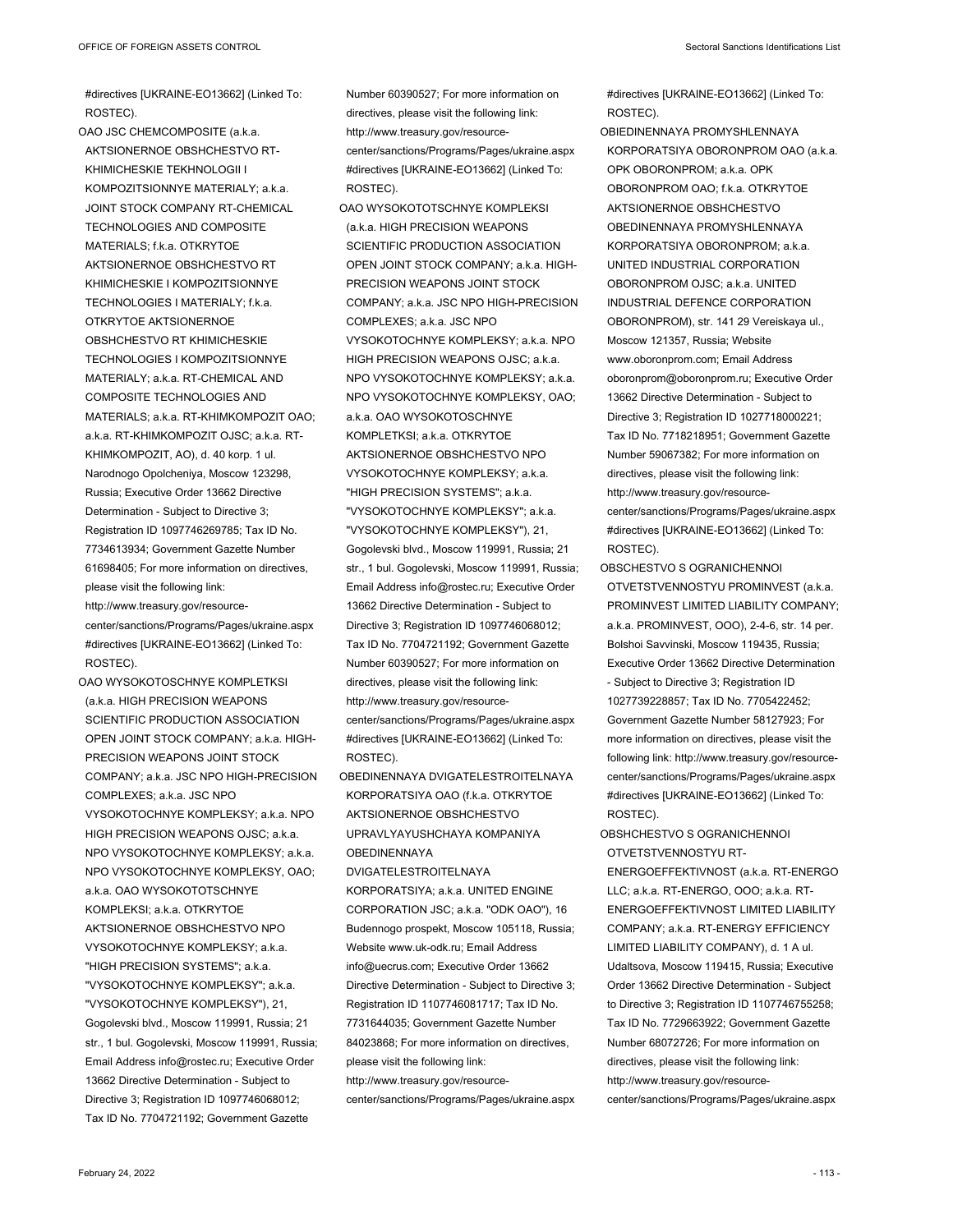#directives [UKRAINE-EO13662] (Linked To: ROSTEC).

OBSHCHESTVO S OGRANICHENNOI OTVETSTVENNOSTYU RT-INFORM (a.k.a. RT-INFORM; a.k.a. RT-INFORM LIMITED LIABILITY COMPANY; a.k.a. RT-INFORM, OOO), d. 1 pomeshchenie 1000 ul. Universitetskayap, Innopolis, Verkhneuslonski Raion, Tatarstan resp. 420500, Russia; Website http://www.rtinform.ru; Executive Order 13662 Directive Determination - Subject to Directive 3; Registration ID 1127746501190; Tax ID No. 7704810710; Government Gazette Number 09911571; For more information on directives, please visit the following link: http://www.treasury.gov/resourcecenter/sanctions/Programs/Pages/ukraine.aspx #directives [UKRAINE-EO13662] (Linked To: ROSTEC).

OJSC MACHINE ENGINEERING TECHNOLOGIES (f.k.a. AKTSIONERNOE OBSHCHESTVO NAUCHNO PROIZVODSTVENNY KONTSERN TECHNOLOGIES MASHINOSTROENIYA; a.k.a. AKTSIONERNOE OBSHCHESTVO NAUCHNO-PROIZVODSTVENNY KONTSERN TEKHNOLOGII MASHINOSTROENIYA; a.k.a. JOINT STOCK COMPANY SCIENTIFIC INDUSTRIAL CONCERN MANUFACTURING ENGINEERING; a.k.a. JSC SCIENTIFIC INDUSTRIAL CONCERN MECHANICAL ENGINEERING; a.k.a. MANUFACTURING ENGINEERING SCIENTIFIC INDUSTRIAL CONCERN OPEN JOINT STOCK COMPANY; a.k.a. MECHANICAL ENGINEERING TECHNOLOGIES; a.k.a. NPK TECHNOLOGII MASCHINOSTROJENIJA; a.k.a. NPK TEKHMASH; a.k.a. NPK TEKHMASH AO; a.k.a. NPK TEKHMASH OAO; a.k.a. NPK TEKHMASH OJSC; a.k.a. SCIENTIFIC INDUSTRIAL CONCERN MANUFACTURING ENGINEERING OJSC), d. 58 str. 4 shosse Leningradskoe, Moscow 125212, Russia; Executive Order 13662 Directive Determination - Subject to Directive 3; Registration ID 1117746260477; Tax ID No. 7743813961; Government Gazette Number 91420386; For more information on directives, please visit the following link: http://www.treasury.gov/resourcecenter/sanctions/Programs/Pages/ukraine.aspx #directives [UKRAINE-EO13662] (Linked To: ROSTEC). OJSC ROSOBORONEXPORT (a.k.a.

ROSOBORONEKSPORT OAO; a.k.a. ROSOBORONEKSPORT OJSC; a.k.a.

ROSOBORONEXPORT; a.k.a. ROSOBORONEXPORT JSC; a.k.a. RUSSIAN DEFENSE EXPORT ROSOBORONEXPORT), 27 Stromynka ul., Moscow 107076, Russia; Website www.roe.ru; Executive Order 13662 Directive Determination - Subject to Directive 3; Registration ID 1117746521452; Tax ID No. 7718852163; Government Gazette Number 56467052; For more information on directives, please visit the following link: http://www.treasury.gov/resourcecenter/sanctions/Programs/Pages/ukraine.aspx #directives [SYRIA] [UKRAINE-EO13662] (Linked To: ROSTEC). OJSC STANKOINSTRUMENT (a.k.a. OPEN JOINT STOCK COMPANY RT-STANKOINSTRUMENT; a.k.a. OTKRYTOE AKTSIONERNOE OBSHCHESTVO RT-STANKOINSTRUMENT; a.k.a. RT-STANKOINSTRUMENT; a.k.a. RT-STANKOINSTRUMENT, OAO), d. 65 str. 1 ul. Gilyarovskogo, Moscow 107996, Russia; Website http://www.rt-stanko.ru/; Email Address n.dobrynina@rt-stanko.ru; Executive Order 13662 Directive Determination - Subject to Directive 3; Registration ID 1097746559020; Tax ID No. 7702715348; Government Gazette

Number 62826319; For more information on directives, please visit the following link: http://www.treasury.gov/resourcecenter/sanctions/Programs/Pages/ukraine.aspx #directives. [UKRAINE-EO13662] (Linked To: ROSTEC).

OJSC TECHNOPROMEXPORT (a.k.a. JOINT STOCK COMPANY FOREIGN ECONOMIC ASSOCIATION TECHNOPROMEXPORT; a.k.a. OTKRYTOE AKTSIONERNOE OBSHCHESTVO VNESHNEEKONOMICHESKOE OBEDINENIE TEKHNOPROMEKSPORT; a.k.a. TECHNOPROMEXPORT FOREIGN ECONOMIC ASSOCIATION OPEN JOINT STOCK COMPANY; a.k.a.

TECHNOPROMEXPORT OJSC; a.k.a. VO TEKHNOPROMEKSPORT, OAO; a.k.a. "JSC TPE"), d. 15 str. 2 ul. Novy Arbat, Moscow 119019, Russia; Website http://www.tpe.ru; Email Address inform@tpe.ru; Executive Order 13662 Directive Determination - Subject to Directive 3; Registration ID 1067746244026; Tax ID No. 7705713236; Government Gazette Number 02839043; For more information on directives, please visit the following link: http://www.treasury.gov/resourcecenter/sanctions/Programs/Pages/ukraine.aspx #directives. [UKRAINE-EO13662] (Linked To: ROSTEC).

OPEN JOINT STOCK COMPANY NAUCHNO-PROIZVODSTVENNOYE OBYEDINENIYE OPTIKA (a.k.a. AKTSIONERNOE OBSHCHESTVO NAUCHNO-PROIZVODSTVENNOE OBEDINENIE OPTIKA; a.k.a. FEDERAL STATE UNITARY ENTERPRISE @SCIENTIFIC AND PRODUCTION ASSOCIATION OPTIKA; f.k.a. FEDERALNOE GOSUDARSTVENNOE UNITARNOE PREDPRIYATIE NAUCHNO PROIZVODSTVENNOE OBEDINENIE OPTIKA; a.k.a. NPO OPTIKA, AO), Vladenie 33 Shosse Altufevskoe, Moscow 127410, Russia; Shosse Altufyevskoye, D. 33, Moscow 127410, Russia; Email Address TEOPT@MAIL.CNT.RU; Executive Order 13662 Directive Determination - Subject to Directive 3; Registration ID 1127746188536; Tax ID No. 7715909132; Government Gazette Number 17412936; For more information on directives, please visit the following link: http://www.treasury.gov/resourcecenter/sanctions/Programs/Pages/ukraine.aspx #directives [UKRAINE-EO13662] (Linked To: ROSTEC).

- OPEN JOINT STOCK COMPANY NOVO-VYATKA (a.k.a. NOVO VYATKA OPEN JOINT STOCK COMPANY; a.k.a. NOVO-VYATKA, OAO; a.k.a. OTKRYTOE AKTSIONERNOE OBSHCHESTVO NOVO-VYATKA), d. 51 korp. 2 ul. Sovetskaya, Kirov, Kirovskaya obl. 610008, Russia; Street Sovetskaya, d. 51, Bldg. 2, Kirov 61008, Russia; Website http://www.nmz.ru; Email Address nmz@nmz.kirov.ru; Executive Order 13662 Directive Determination - Subject to Directive 3; Registration ID 1034316578680; Tax ID No. 4345029946; Government Gazette Number 49616818; For more information on directives, please visit the following link: http://www.treasury.gov/resourcecenter/sanctions/Programs/Pages/ukraine.aspx #directives [UKRAINE-EO13662] (Linked To: ROSTEC).
- OPEN JOINT STOCK COMPANY NOVOVYATSK MECHANICAL PLANT (a.k.a. NOVOVYATSKI MEKHANICHESKI ZAVOD OAO; a.k.a. OPEN JOINT-STOCK COMPANY NOVOVYATSKIY MEKHANICHESKIY ZAVOD; a.k.a. OTKRYTOE AKTSIONERNOE OBSHCHESTVO NOVOVYATSKI MEKHANICHESKI ZAVOD; f.k.a. "NMZ OAO"; a.k.a. "NMZ OJSC"), d. 51 ul. Sovetskaya, Kirov, Kirovskaya obl. 610008, Russia; Email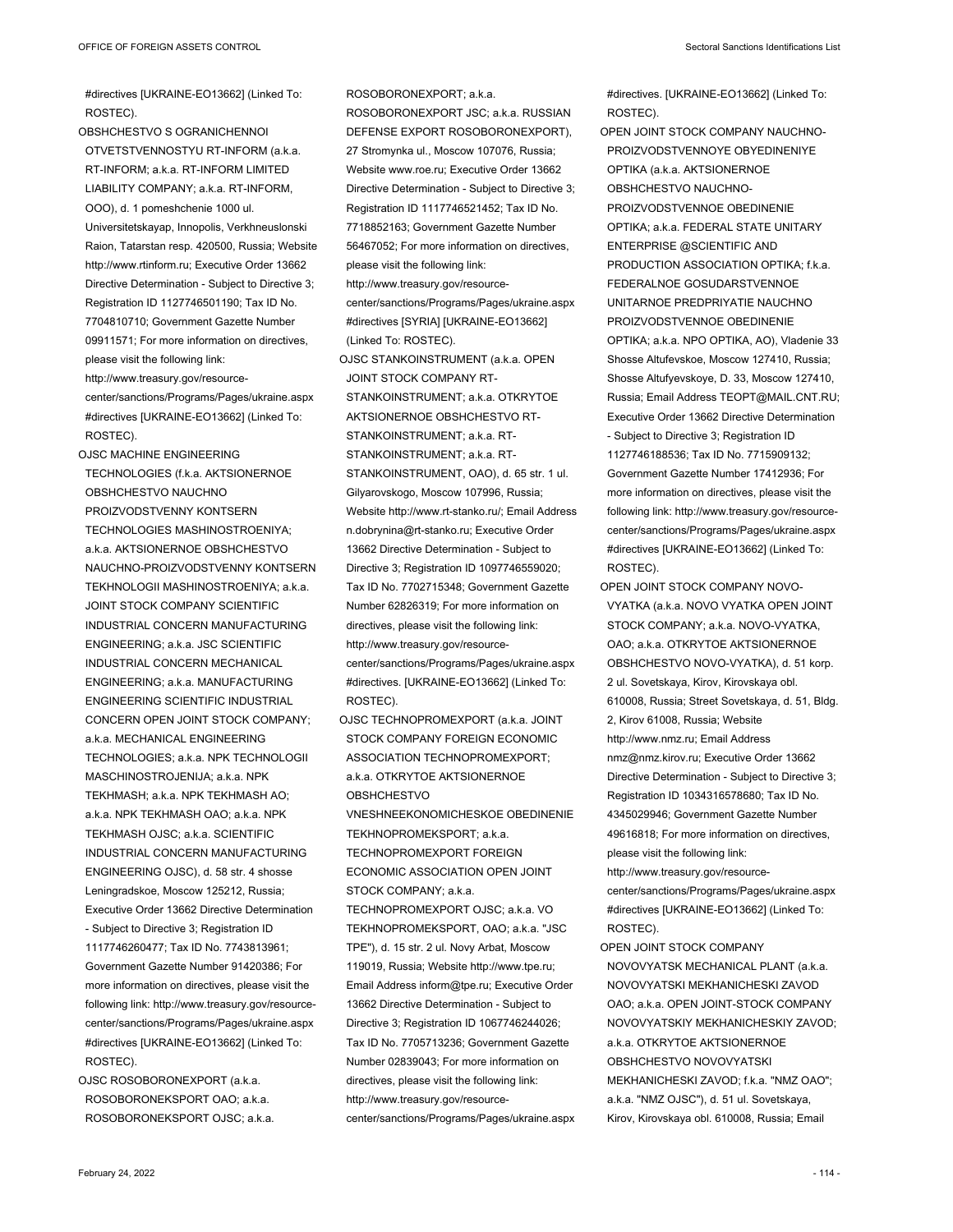Address nmz@nmz.kirov.ru; Executive Order 13662 Directive Determination - Subject to Directive 3; Registration ID 1034316578702; Tax ID No. 4345029953; Government Gazette Number 07501403; For more information on directives, please visit the following link: http://www.treasury.gov/resourcecenter/sanctions/Programs/Pages/ukraine.aspx #directives [UKRAINE-EO13662] (Linked To: ROSTEC).

OPEN JOINT STOCK COMPANY RT-STANKOINSTRUMENT (a.k.a. OJSC STANKOINSTRUMENT; a.k.a. OTKRYTOE AKTSIONERNOE OBSHCHESTVO RT-STANKOINSTRUMENT; a.k.a. RT-STANKOINSTRUMENT; a.k.a. RT-STANKOINSTRUMENT, OAO), d. 65 str. 1 ul. Gilyarovskogo, Moscow 107996, Russia; Website http://www.rt-stanko.ru/; Email Address n.dobrynina@rt-stanko.ru; Executive Order 13662 Directive Determination - Subject to Directive 3; Registration ID 1097746559020; Tax ID No. 7702715348; Government Gazette Number 62826319; For more information on directives, please visit the following link: http://www.treasury.gov/resourcecenter/sanctions/Programs/Pages/ukraine.aspx #directives. [UKRAINE-EO13662] (Linked To: ROSTEC).

OPEN JOINT STOCK COMPANY RUSSIAN HELICOPTERS (a.k.a. RUSSIAN HELICOPTERS JOINT STOCK COMPANY; a.k.a. VERTOLETY ROSSII; a.k.a. VERTOLETY ROSSII AO), 12 Krasnopresnenskaya naberezhnaya, Moscow 123610, Russia; Entrance 9, 12, Krasnopresnenskaya emb., Moscow 123610, Russia; podezd 9, etazh 21 12 Krasnopresnenskaya nab., Moscow 123610, Russia; Website www.russianhelicopters.aero; Email Address info@rus-helicopters.com; Executive Order 13662 Directive Determination - Subject to Directive 3; Registration ID 1077746003334; Tax ID No. 7731559044; Government Gazette Number 98927243; For more information on directives, please visit the following link: http://www.treasury.gov/resourcecenter/sanctions/Programs/Pages/ukraine.aspx #directives [UKRAINE-EO13662] (Linked To: ROSTEC).

OPEN JOINT STOCK COMPANY TSENTRALNOYE KONSTRUKTORSKOYE BYURO SPETSIALNYKH RADIOMATERIALOV (a.k.a. AKTSIONERNOE OBSHCHESTVO TSENTRALNOE KONSTRUKTORSKOE

BYURO SPETSIALNYKH RADIOMATERIALOV; a.k.a. CENTRAL DESIGN BUREAU OF SPECIAL RADIO MATERIALS OPEN JOINT STOCK COMPANY; f.k.a. FEDERALNOE GOSUDARSTVENNOE UNITARNOE PREDPRIYATIE TSENTRALNOE KONSTRUKTORSKOE BYURO SPETSIALNYKH RADIOMATERIALOV; a.k.a. OPEN JOINT-STOCK COMPANY CENTRAL DESIGN OFFICE OF RADIOMATERIALS; a.k.a. TSKB RM, AO), d.125b shosse Varshavskoe, Moscow 117587, Russia; Pr. Krasnokazarmenniy, D. 14 A, Bldg. 19, Moscow, Russia; Website www.ckbrm.nm.ru; alt. Website http://ckbrm.ru; Email Address ckbrm@nm.ru; Executive Order 13662 Directive Determination - Subject to Directive 3; Registration ID 1077746102060; Tax ID No. 7722599844; Government Gazette Number 07550073; For more information on directives, please visit the following link: http://www.treasury.gov/resource-

- center/sanctions/Programs/Pages/ukraine.aspx #directives [UKRAINE-EO13662] (Linked To: ROSTEC).
- OPEN JOINT-STOCK COMPANY 90 EKSPERIMENTALNIY ZAVOD (a.k.a. 90 EKSPERIMENTALNY ZAVOD OAO; a.k.a. 90 EXPERIMENTAL PLANT OPEN JOINT STOCK COMPANY), P. Rassudovo, Street Tsentralnaya, D. 103, Moscow 143396, Russia; Website http://www.90zavod.ru; Executive Order 13662 Directive Determination - Subject to Directive 3; Tax ID No. 5030056754; For more information on directives, please visit the following link: http://www.treasury.gov/resourcecenter/sanctions/Programs/Pages/ukraine.aspx #directives [UKRAINE-EO13662] (Linked To: ROSTEC).
- OPEN JOINT-STOCK COMPANY CENTRAL DESIGN OFFICE OF RADIOMATERIALS (a.k.a. AKTSIONERNOE OBSHCHESTVO TSENTRALNOE KONSTRUKTORSKOE BYURO SPETSIALNYKH RADIOMATERIALOV; a.k.a. CENTRAL DESIGN BUREAU OF SPECIAL RADIO MATERIALS OPEN JOINT STOCK COMPANY; f.k.a. FEDERALNOE GOSUDARSTVENNOE UNITARNOE PREDPRIYATIE TSENTRALNOE KONSTRUKTORSKOE BYURO SPETSIALNYKH RADIOMATERIALOV; a.k.a. OPEN JOINT STOCK COMPANY TSENTRALNOYE KONSTRUKTORSKOYE BYURO SPETSIALNYKH RADIOMATERIALOV; a.k.a. TSKB RM, AO),
- d.125b shosse Varshavskoe, Moscow 117587, Russia; Pr. Krasnokazarmenniy, D. 14 A, Bldg. 19, Moscow, Russia; Website
- www.ckbrm.nm.ru; alt. Website http://ckbrm.ru; Email Address ckbrm@nm.ru; Executive Order 13662 Directive Determination - Subject to Directive 3; Registration ID 1077746102060; Tax ID No. 7722599844; Government Gazette Number 07550073; For more information on directives, please visit the following link: http://www.treasury.gov/resource-

center/sanctions/Programs/Pages/ukraine.aspx #directives [UKRAINE-EO13662] (Linked To: ROSTEC).

OPEN JOINT-STOCK COMPANY FOREIGN TRADE ENTERPRISE STANKOIMPORT (a.k.a. OTKRYTOE AKTSIONERNOE OBSHCHESTVO

VNESHNEEKONOMICHESKOE OBEDINENIE STANKOIMPORT; a.k.a. STANKOIMPORT FOREIGN TRADE ASSOCIATION OPEN JOINT STOCK COMPANY; a.k.a. VO STANKOIMPORT OJSC; a.k.a. VO STANKOIMPORT, OAO), d. 34/63 ul. Obrucheva, Moscow 117342, Russia; Website www.vostankoimport.ru; Email Address info@stankoimport.ru; Executive Order 13662 Directive Determination - Subject to Directive 3; Registration ID 1047728029051; Tax ID No. 7728309982; Government Gazette Number 00225271; For more information on directives, please visit the following link:

http://www.treasury.gov/resource-

center/sanctions/Programs/Pages/ukraine.aspx #directives [UKRAINE-EO13662] (Linked To: ROSTEC).

OPEN JOINT-STOCK COMPANY KALINOVSKIY KHIMICHESKIY ZAVOD (f.k.a. AKTSIONERNOE OBSHCHESTVO OTKRYTOGO TIPA KALINOVSKI KHIMICHEKI ZAVOD; a.k.a. KALINOVO CHEMICAL PLANT OPEN JOINT STOCK COMPANY; a.k.a. OTKRYTOE AKTSIONERNOE OBSHCHESTVO KALINOVSKI KHIMICHESKI ZAVOD; a.k.a. "KKHZ, OAO"), d. 8 ul. Lenina P Kalinovo, Nevyanski Raion, Sverdlovskaya obl. 624186, Russia; Website http://www.kcplant.ru/; Email Address kcp@uraltc.ru; Executive Order 13662 Directive Determination - Subject to Directive 3; Registration ID 1026601326597; Tax ID No. 6621001262; Government Gazette Number 07511005; For more information on directives, please visit the following link: http://www.treasury.gov/resourcecenter/sanctions/Programs/Pages/ukraine.aspx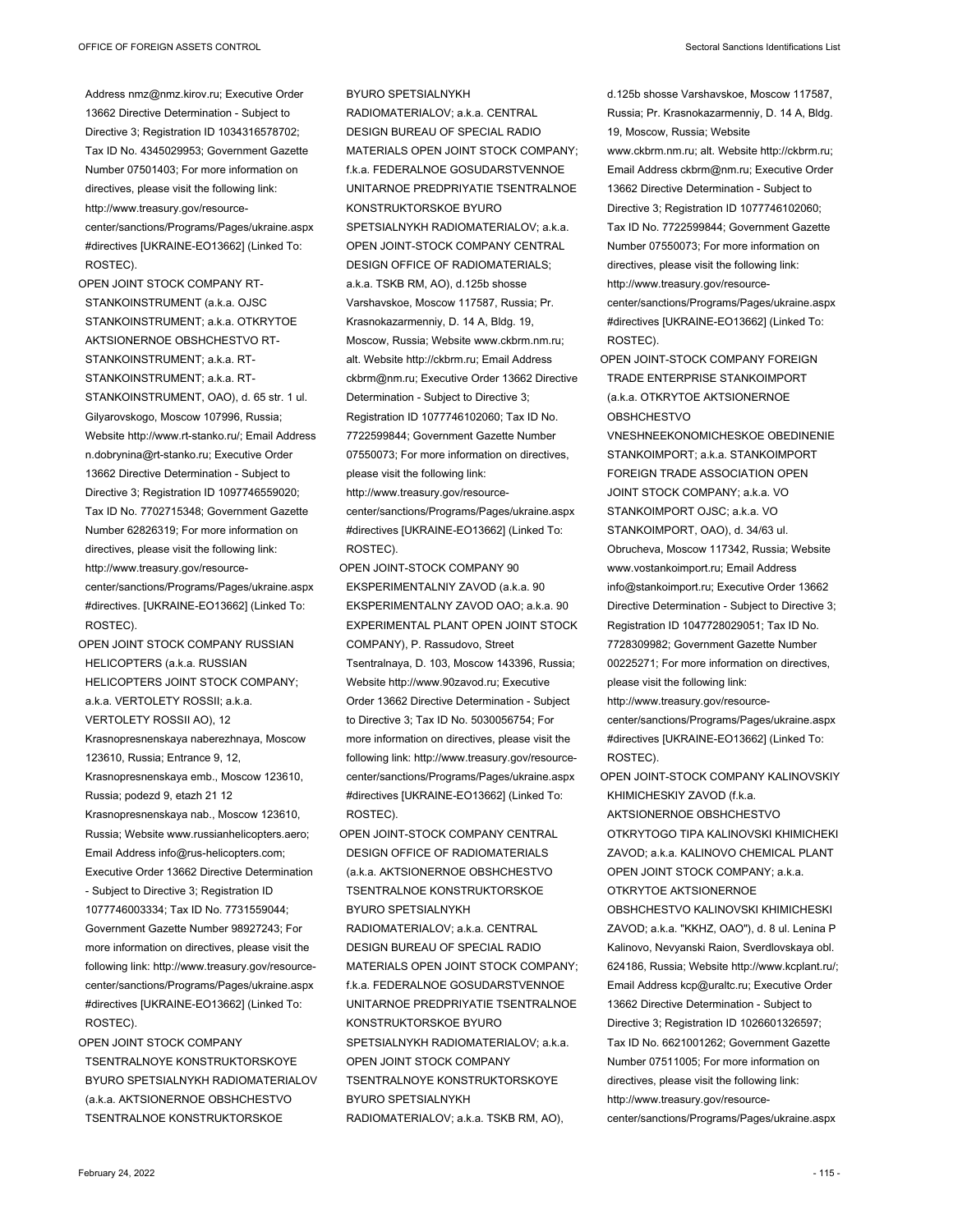#directives [UKRAINE-EO13662] (Linked To: ROSTEC).

OPEN JOINT-STOCK COMPANY KONTSERN ORION (a.k.a. KONTSERN ORION OAO; a.k.a. ORION CONCERN OPEN JOINT STOCK COMPANY), Street Malaya Pirogovskaya, D. 18, Bldg. 1, Moscow 119435, Russia; Website http://www.concern-orion.ru; Executive Order 13662 Directive Determination - Subject to Directive 3; Tax ID No. 7704731673; For more information on directives, please visit the following link: http://www.treasury.gov/resourcecenter/sanctions/Programs/Pages/ukraine.aspx #directives [UKRAINE-EO13662] (Linked To: ROSTEC).

OPEN JOINT-STOCK COMPANY MASHINOSTROITELNIY ZAVOD MAYAK (a.k.a. MASHINOSTROITELNIY ZAVOD MAYAK; a.k.a. MAYAK MACHINE BUILDING PLANT OPEN JOINT STOCK COMPANY; a.k.a. MZ MAYAK OAO), Street Ibragimova, D. 31, Moscow 105318, Russia; Website http://www.mzmayak.ru; Executive Order 13662 Directive Determination - Subject to Directive 3; Tax ID No. 7719024042; For more information on directives, please visit the following link: http://www.treasury.gov/resourcecenter/sanctions/Programs/Pages/ukraine.aspx #directives [UKRAINE-EO13662] (Linked To: ROSTEC).

OPEN JOINT-STOCK COMPANY NAUCHNO-PROIZVODSTVENNOYE OBYEDINENIYE SPLAV (a.k.a. NPO SPLAV, OAO; a.k.a. OPEN JOINT-STOCK COMPANY SPLAV STATE AND RESEARCH PRODUCTION ASSOCIATION; a.k.a. OTKRYTOE AKTSIONERNOE OBSHCHESTVO NAUCHNO-PROIZVODSTVENNOE OBEDINENIE SPLAV; a.k.a. SPLAV SCIENTIFIC PRODUCTION ASSOCIATION OPEN JOINT STOCK COMPANY), d. 33 ul. Shcheglovskaya Zaseka, Tula, Tulskaya obl. 300004, Russia; Website http://splav.org; Executive Order 13662 Directive Determination - Subject to Directive 3; Registration ID 1127154020311; Tax ID No. 7105515987; Government Gazette Number 07504301; For more information on directives, please visit the following link: http://www.treasury.gov/resourcecenter/sanctions/Programs/Pages/ukraine.aspx #directives [UKRAINE-EO13662] (Linked To: ROSTEC).

OPEN JOINT-STOCK COMPANY NOVOVYATSKIY MEKHANICHESKIY ZAVOD (a.k.a. NOVOVYATSKI MEKHANICHESKI

ZAVOD OAO; a.k.a. OPEN JOINT STOCK COMPANY NOVOVYATSK MECHANICAL PLANT; a.k.a. OTKRYTOE AKTSIONERNOE OBSHCHESTVO NOVOVYATSKI MEKHANICHESKI ZAVOD; f k a "NMZ OAO"; a.k.a. "NMZ OJSC"), d. 51 ul. Sovetskaya, Kirov, Kirovskaya obl. 610008, Russia; Email Address nmz@nmz.kirov.ru; Executive Order 13662 Directive Determination - Subject to Directive 3; Registration ID 1034316578702; Tax ID No. 4345029953; Government Gazette Number 07501403; For more information on directives, please visit the following link: http://www.treasury.gov/resourcecenter/sanctions/Programs/Pages/ukraine.aspx #directives [UKRAINE-EO13662] (Linked To: ROSTEC).

OPEN JOINT-STOCK COMPANY RT-METALLURGIYA (a.k.a. RT-METALLURGIYA OAO; a.k.a. RT-METALLURGY OPEN JOINT STOCK COMPANY), Per. Skatertniy, D. 18, Moscow 121069, Russia; Executive Order 13662 Directive Determination - Subject to Directive 3; Tax ID No. 7703697388; For more information on directives, please visit the following link: http://www.treasury.gov/resourcecenter/sanctions/Programs/Pages/ukraine.aspx #directives [UKRAINE-EO13662] (Linked To: ROSTEC).

OPEN JOINT-STOCK COMPANY RT-STROITELNYYE TEKHNOLOGIL (a.k.a. AKTSIONERNOE OBSHCHESTVO RT-STROITELNYE TEKHNOLOGII; a.k.a. JOINT STOCK COMPANY RT-CONSTRUCTION TECHNOLOGIES; a.k.a. RT-STROITELNYE TECHNOLOGIES OAO; a.k.a. RT-STROITELNYE TEKHNOLOGII, AO), d. 2 korp., 4 str., 16 kv., 6 per. Bolshoi Savvinski, Moscow 119435, Russia; Email Address chernyakova-st@stroytech-rt.ru; Executive Order 13662 Directive Determination - Subject to Directive 3; Registration ID 1097746324400; Tax ID No. 7704727853; Government Gazette Number 61771160; For more information on directives, please visit the following link: http://www.treasury.gov/resourcecenter/sanctions/Programs/Pages/ukraine.aspx #directives [UKRAINE-EO13662] (Linked To: ROSTEC).

OPEN JOINT-STOCK COMPANY SPLAV STATE AND RESEARCH PRODUCTION ASSOCIATION (a.k.a. NPO SPLAV, OAO; a.k.a. OPEN JOINT-STOCK COMPANY NAUCHNO-PROIZVODSTVENNOYE OBYEDINENIYE SPLAV; a.k.a. OTKRYTOE AKTSIONERNOE OBSHCHESTVO NAUCHNO-PROIZVODSTVENNOE OBEDINENIE SPLAV; a.k.a. SPLAV SCIENTIFIC PRODUCTION ASSOCIATION OPEN JOINT STOCK COMPANY), d. 33 ul. Shcheglovskaya Zaseka, Tula, Tulskaya obl. 300004, Russia; Website http://splav.org; Executive Order 13662 Directive Determination - Subject to Directive 3; Registration ID 1127154020311; Tax ID No. 7105515987; Government Gazette Number 07504301; For more information on directives, please visit the following link: http://www.treasury.gov/resourcecenter/sanctions/Programs/Pages/ukraine.aspx #directives [UKRAINE-EO13662] (Linked To: ROSTEC).

OPEN JOINT-STOCK COMPANY ULYANOVSKIY GOSUDARSTVENNIY PROYEKTNO-KONSTRUKTORSKIY INSTITUT AVIATSIONNOY PROMYSHLENNOSTI (a.k.a. ULYANOVSK STATE DESIGN AND ENGINEERING INSTITUTE FOR AVIATION INDUSTRY OPEN JOINT STOCK COMPANY; a.k.a. ULYANOVSKI GIPROAVIAPROM OAO; a.k.a. ULYANOVSKIY GIPROAVIAPROM OJSC), Street Vracha Mikhaylova, D. 34, Ulyanovsk 432010, Russia; Website http://www.ulgap.ru; Executive Order 13662 Directive Determination - Subject to Directive 3; Tax ID No. 7328046337; For more information on directives, please visit the following link: http://www.treasury.gov/resourcecenter/sanctions/Programs/Pages/ukraine.aspx #directives [UKRAINE-EO13662] (Linked To: ROSTEC).

OPK OBORONPROM (a.k.a. OBIEDINENNAYA PROMYSHLENNAYA KORPORATSIYA OBORONPROM OAO; a.k.a. OPK OBORONPROM OAO; f.k.a. OTKRYTOE AKTSIONERNOE OBSHCHESTVO OBEDINENNAYA PROMYSHLENNAYA KORPORATSIYA OBORONPROM; a.k.a. UNITED INDUSTRIAL CORPORATION OBORONPROM OJSC; a.k.a. UNITED INDUSTRIAL DEFENCE CORPORATION OBORONPROM), str. 141 29 Vereiskaya ul., Moscow 121357, Russia; Website www.oboronprom.com; Email Address oboronprom@oboronprom.ru; Executive Order 13662 Directive Determination - Subject to Directive 3; Registration ID 1027718000221; Tax ID No. 7718218951; Government Gazette Number 59067382; For more information on directives, please visit the following link: http://www.treasury.gov/resource-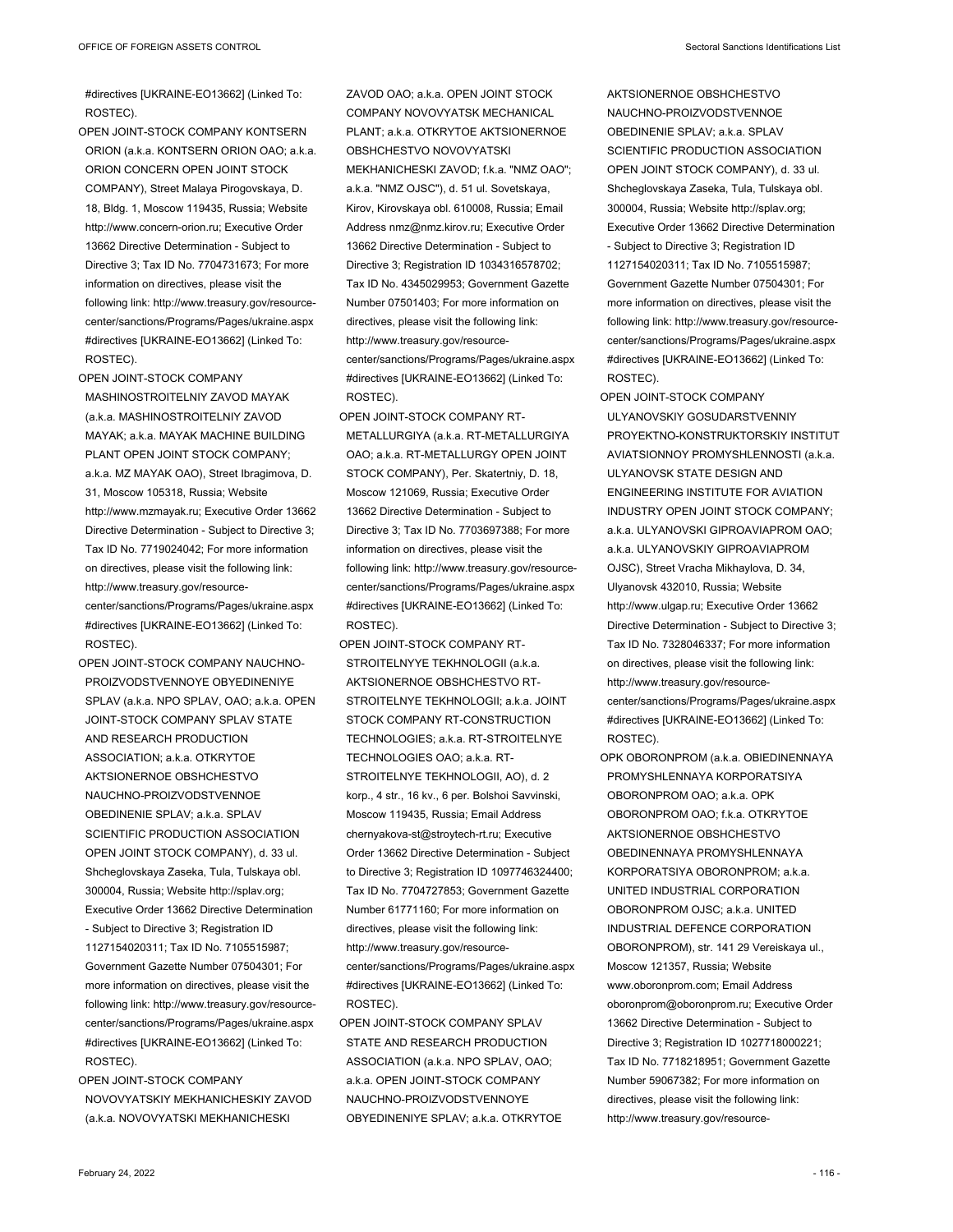center/sanctions/Programs/Pages/ukraine.aspx #directives [UKRAINE-EO13662] (Linked To: ROSTEC).

OPK OBORONPROM OAO (a.k.a. OBIEDINENNAYA PROMYSHLENNAYA KORPORATSIYA OBORONPROM OAO; a.k.a. OPK OBORONPROM; f.k.a. OTKRYTOE AKTSIONERNOE OBSHCHESTVO OBEDINENNAYA PROMYSHLENNAYA KORPORATSIYA OBORONPROM; a.k.a. UNITED INDUSTRIAL CORPORATION OBORONPROM OJSC; a.k.a. UNITED INDUSTRIAL DEFENCE CORPORATION OBORONPROM), str. 141 29 Vereiskaya ul., Moscow 121357, Russia; Website www.oboronprom.com; Email Address oboronprom@oboronprom.ru; Executive Order 13662 Directive Determination - Subject to Directive 3; Registration ID 1027718000221; Tax ID No. 7718218951; Government Gazette Number 59067382; For more information on directives, please visit the following link: http://www.treasury.gov/resourcecenter/sanctions/Programs/Pages/ukraine.aspx #directives [UKRAINE-EO13662] (Linked To: ROSTEC).

ORION CONCERN OPEN JOINT STOCK COMPANY (a.k.a. KONTSERN ORION OAO; a.k.a. OPEN JOINT-STOCK COMPANY KONTSERN ORION), Street Malaya Pirogovskaya, D. 18, Bldg. 1, Moscow 119435, Russia; Website http://www.concern-orion.ru; Executive Order 13662 Directive Determination - Subject to Directive 3; Tax ID No. 7704731673; For more information on directives, please visit the following link: http://www.treasury.gov/resourcecenter/sanctions/Programs/Pages/ukraine.aspx #directives [UKRAINE-EO13662] (Linked To: ROSTEC).

OTKRYTOE AKTSIONERNOE OBSHCHESTVO KALINOVSKI KHIMICHESKI ZAVOD (f.k.a. AKTSIONERNOE OBSHCHESTVO OTKRYTOGO TIPA KALINOVSKI KHIMICHEKI ZAVOD; a.k.a. KALINOVO CHEMICAL PLANT OPEN JOINT STOCK COMPANY; a.k.a. OPEN JOINT-STOCK COMPANY KALINOVSKIY KHIMICHESKIY ZAVOD; a.k.a. "KKHZ, OAO"), d. 8 ul. Lenina P Kalinovo, Nevyanski Raion, Sverdlovskaya obl. 624186, Russia; Website http://www.kcplant.ru/; Email Address kcp@uraltc.ru; Executive Order 13662 Directive Determination - Subject to Directive 3; Registration ID 1026601326597; Tax ID No. 6621001262; Government Gazette Number

07511005; For more information on directives, please visit the following link: http://www.treasury.gov/resource-

center/sanctions/Programs/Pages/ukraine.aspx #directives [UKRAINE-EO13662] (Linked To: ROSTEC).

OTKRYTOE AKTSIONERNOE OBSHCHESTVO KONTSERN AVIATSIONNOE OBORUDOVANIE (a.k.a. AVIATION EQUIPMENT CONCERN OPEN JOINT STOCK COMPANY; a.k.a. AVIATION EQUIPMENT HOLDING; a.k.a. JOINT STOCK COMPANY CONCERN OF AVIATION EQUIPMENT; a.k.a. KONTSERN AVIATSIONNOE

OBORUDOVANIE, OAO), 29, korp.31 ul. Ibragimova, Moscow 105318, Russia; 29/31 Ibragimova Street, Moscow 105318, Russia; Website www.avia-equipment.ru; Email Address mailbox@avia-equipment.ru; Executive Order 13662 Directive Determination - Subject to Directive 3; Registration ID 1097746108250; Tax ID No. 7704722326; Government Gazette Number 60427973; For more information on directives, please visit the following link: http://www.treasury.gov/resourcecenter/sanctions/Programs/Pages/ukraine.aspx #directives [UKRAINE-EO13662] (Linked To: ROSTEC).

OTKRYTOE AKTSIONERNOE OBSHCHESTVO MOSKOVSKI MEKHANICHESKI EKSPEREMENTALNY ZAVOD (a.k.a. AKTSIONERNOE OBSHCHESTVO MOSKOVSKI MASHINOSTROITELNY EKSPERIMENTALNY ZAVOD - KOMPOZITSIONNYE TEKHNOLOGII; a.k.a. JOINT STOCK COMPANY MOSKOW EXPERIMENTAL MACHINE-BUILDING PLANT - COMPOSITE TECHNOLOGIES; a.k.a. MMEZ-KT OJSC; a.k.a. MMEZ-KT, AO; a.k.a. MMEZ-KT-OAO; a.k.a. MOSCOW MECHANICAL EXPERIMENTAL PLANT - COMPOSITE TECHNOLOGIES OPEN JOINT STOCK COMPANY; a.k.a. MOSKOVSKIY MEKHANICHESKIY EKSPERIMENTALNIY ZAVOD - KOMPOZITSIONNYE TEKHNOLOGII), d. 9 Pr. 1-I Magistralny, Moscow 123290, Russia; Email Address 9400658@rambler.ru; Executive Order 13662 Directive Determination - Subject to Directive 3; Registration ID 1037714019815; Tax ID No. 7714303050; Government Gazette Number 00211286; For more information on directives, please visit the following link: http://www.treasury.gov/resourcecenter/sanctions/Programs/Pages/ukraine.aspx

#directives [UKRAINE-EO13662] (Linked To: ROSTEC).

OTKRYTOE AKTSIONERNOE OBSHCHESTVO NAUCHNO PROIZVODSTVENNY KONTSERN OPTICHESKIE SISTEMY I TECHNOLOGIES (a.k.a. AKTSIONERNOE OBSHCHESTVO SHVABE; a.k.a. JOINT STOCK COMPANY SHVABE; a.k.a. SHVABE OPEN JOINT STOCK COMPANY; a.k.a. SHVABE, AO), d. 33 B ul.Vostochnaya, Ekaterinburg, Sverdlovskaya obl. 620100, Russia; 33b, Vostochnaya St., Yekaterinburg City, Russia; Website http://www.shvabe.com; Email Address mail@shvabe.com; Executive Order 13662 Directive Determination - Subject to Directive 3; Registration ID 1107746256727; Tax ID No. 7717671799; Government Gazette Number 07508641; For more information on directives, please visit the following link: http://www.treasury.gov/resource-

center/sanctions/Programs/Pages/ukraine.aspx #directives [UKRAINE-EO13662] (Linked To: ROSTEC).

- OTKRYTOE AKTSIONERNOE OBSHCHESTVO NAUCHNO-PROIZVODSTVENNOE OBEDINENIE SPLAV (a.k.a. NPO SPLAV, OAO; a.k.a. OPEN JOINT-STOCK COMPANY NAUCHNO-PROIZVODSTVENNOYE OBYEDINENIYE SPLAV; a.k.a. OPEN JOINT-STOCK COMPANY SPLAV STATE AND RESEARCH PRODUCTION ASSOCIATION; a.k.a. SPLAV SCIENTIFIC PRODUCTION ASSOCIATION OPEN JOINT STOCK COMPANY), d. 33 ul. Shcheglovskaya Zaseka, Tula, Tulskaya obl. 300004, Russia; Website http://splav.org; Executive Order 13662 Directive Determination - Subject to Directive 3; Registration ID 1127154020311; Tax ID No. 7105515987; Government Gazette Number 07504301; For more information on directives, please visit the following link: http://www.treasury.gov/resource-
- center/sanctions/Programs/Pages/ukraine.aspx #directives [UKRAINE-EO13662] (Linked To: ROSTEC).

OTKRYTOE AKTSIONERNOE OBSHCHESTVO NOVOSIBIRSKI ZAVOD POLUPROVODNIKOVYKH PRIBOROV S OKB (a.k.a. AKTSIONERNOE OBSHCHESTVO NOVOSIBIRSKI ZAVOD POLUPROVODNIKOVYKH PRIBOROV S OKB; a.k.a. NOVOSIBIRSK FACTORY OF SEMICONDUCTOR DEVICES WITH THE SPECIAL DESIGN CENTRE PUBLIK JOINT STOCK COMPANY; a.k.a. NZP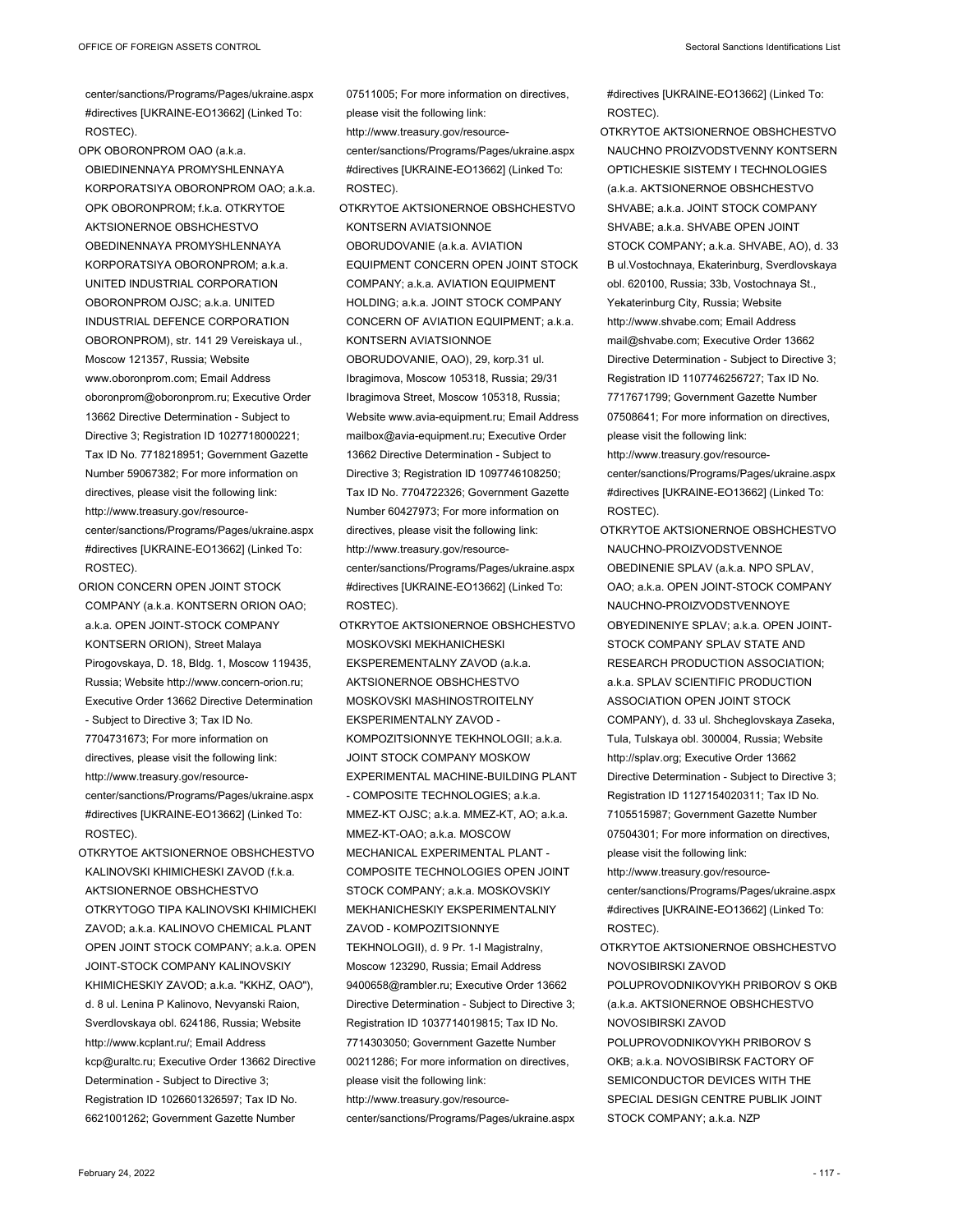POLUPROVODNIKOVYKH PRIBOROV S OKB, AO; a.k.a. NZPP S OKB OJSC), 60 ul. Dachnaya, Novosibirsk, Novosibirskaya obl. 630082, Russia; Email Address secretar@nzpp.ru; Executive Order 13662 Directive Determination - Subject to Directive 3; Registration ID 1115476167180; Tax ID No. 5402546039; Government Gazette Number 07617658; For more information on directives, please visit the following link: http://www.treasury.gov/resource-

center/sanctions/Programs/Pages/ukraine.aspx #directives [UKRAINE-EO13662] (Linked To: ROSTEC).

- OTKRYTOE AKTSIONERNOE OBSHCHESTVO NOVOSIBIRSKOE PROIZVODSTVENNOE OBEDINENIE LUCH (f.k.a. FEDERALNOE GOSUDARSTVENNOE UNITARNOE PREDPRIYATIE NOVOSIBIRSKOE PROIZVODSTVENNOE OB EDINENIE LUCH; a.k.a. JOINT STOCK COMPANY NOVOSIBIRSK PRODUCTION AMALGAMATION LUCH; a.k.a. NPO LUCH, OAO), 32 ul. Stantsionnaya, Novosibirsk, Novosibirskaya obl. 630108, Russia; Email Address it@luch-nsk.ru; Executive Order 13662 Directive Determination - Subject to Directive 3; Registration ID 1115476080610; Tax ID No. 5404441240; Government Gazette Number 07517605; For more information on directives, please visit the following link: http://www.treasury.gov/resourcecenter/sanctions/Programs/Pages/ukraine.aspx #directives [UKRAINE-EO13662] (Linked To: ROSTEC).
- OTKRYTOE AKTSIONERNOE OBSHCHESTVO NOVO-VYATKA (a.k.a. NOVO VYATKA OPEN JOINT STOCK COMPANY; a.k.a. NOVO-VYATKA, OAO; a.k.a. OPEN JOINT STOCK COMPANY NOVO-VYATKA), d. 51 korp. 2 ul. Sovetskaya, Kirov, Kirovskaya obl. 610008, Russia; Street Sovetskaya, d. 51, Bldg. 2, Kirov 61008, Russia; Website http://www.nmz.ru; Email Address nmz@nmz.kirov.ru; Executive Order 13662 Directive Determination - Subject to Directive 3; Registration ID 1034316578680; Tax ID No. 4345029946; Government Gazette Number 49616818; For more information on directives, please visit the following link: http://www.treasury.gov/resourcecenter/sanctions/Programs/Pages/ukraine.aspx #directives [UKRAINE-EO13662] (Linked To: ROSTEC).
- OTKRYTOE AKTSIONERNOE OBSHCHESTVO NOVOVYATSKI MEKHANICHESKI ZAVOD

(a.k.a. NOVOVYATSKI MEKHANICHESKI ZAVOD OAO; a.k.a. OPEN JOINT STOCK COMPANY NOVOVYATSK MECHANICAL PLANT; a.k.a. OPEN JOINT-STOCK COMPANY NOVOVYATSKIY MEKHANICHESKIY ZAVOD; f.k.a. "NMZ OAO"; a.k.a. "NMZ OJSC"), d. 51 ul. Sovetskaya, Kirov, Kirovskaya obl. 610008, Russia; Email Address nmz@nmz.kirov.ru; Executive Order 13662 Directive Determination - Subject to Directive 3; Registration ID 1034316578702; Tax ID No. 4345029953; Government Gazette Number 07501403; For more information on directives, please visit the following link: http://www.treasury.gov/resourcecenter/sanctions/Programs/Pages/ukraine.aspx #directives [UKRAINE-EO13662] (Linked To: ROSTEC).

- OTKRYTOE AKTSIONERNOE OBSHCHESTVO NPO VYSOKOTOCHNYE KOMPLEKSY (a.k.a. HIGH PRECISION WEAPONS SCIENTIFIC PRODUCTION ASSOCIATION OPEN JOINT STOCK COMPANY; a.k.a. HIGH-PRECISION WEAPONS JOINT STOCK COMPANY; a.k.a. JSC NPO HIGH-PRECISION COMPLEXES; a.k.a. JSC NPO VYSOKOTOCHNYE KOMPLEKSY; a.k.a. NPO HIGH PRECISION WEAPONS OJSC; a.k.a. NPO VYSOKOTOCHNYE KOMPLEKSY; a.k.a. NPO VYSOKOTOCHNYE KOMPLEKSY, OAO; a.k.a. OAO WYSOKOTOSCHNYE KOMPLETKSI; a.k.a. OAO WYSOKOTOTSCHNYE KOMPLEKSI; a.k.a. "HIGH PRECISION SYSTEMS"; a.k.a. "VYSOKOTOCHNYE KOMPLEKSY"; a.k.a. "VYSOKOTOCHNYE KOMPLEKSY"), 21, Gogolevski blvd., Moscow 119991, Russia; 21 str., 1 bul. Gogolevski, Moscow 119991, Russia; Email Address info@rostec.ru; Executive Order 13662 Directive Determination - Subject to Directive 3; Registration ID 1097746068012; Tax ID No. 7704721192; Government Gazette Number 60390527; For more information on directives, please visit the following link:
- http://www.treasury.gov/resourcecenter/sanctions/Programs/Pages/ukraine.aspx #directives [UKRAINE-EO13662] (Linked To: ROSTEC).
- OTKRYTOE AKTSIONERNOE OBSHCHESTVO OBEDINENNAYA PROMYSHLENNAYA KORPORATSIYA OBORONPROM (a.k.a. OBIEDINENNAYA PROMYSHLENNAYA KORPORATSIYA OBORONPROM OAO; a.k.a. OPK OBORONPROM; a.k.a. OPK OBORONPROM OAO; a.k.a. UNITED

INDUSTRIAL CORPORATION OBORONPROM OJSC; a.k.a. UNITED INDUSTRIAL DEFENCE CORPORATION OBORONPROM), str. 141 29 Vereiskaya ul., Moscow 121357, Russia; Website www.oboronprom.com; Email Address oboronprom@oboronprom.ru; Executive Order 13662 Directive Determination - Subject to Directive 3; Registration ID 1027718000221; Tax ID No. 7718218951; Government Gazette Number 59067382; For more information on directives, please visit the following link: http://www.treasury.gov/resourcecenter/sanctions/Programs/Pages/ukraine.aspx #directives [UKRAINE-EO13662] (Linked To: ROSTEC).

- OTKRYTOE AKTSIONERNOE OBSHCHESTVO RT KHIMICHESKIE I KOMPOZITSIONNYE TECHNOLOGIES I MATERIALY (a.k.a. AKTSIONERNOE OBSHCHESTVO RT-KHIMICHESKIE TEKHNOLOGII I KOMPOZITSIONNYE MATERIALY; a.k.a. JOINT STOCK COMPANY RT-CHEMICAL TECHNOLOGIES AND COMPOSITE MATERIALS; a.k.a. OAO JSC CHEMCOMPOSITE; f.k.a. OTKRYTOE AKTSIONERNOE OBSHCHESTVO RT KHIMICHESKIE TECHNOLOGIES I KOMPOZITSIONNYE MATERIALY; a.k.a. RT-CHEMICAL AND COMPOSITE TECHNOLOGIES AND MATERIALS; a.k.a. RT-KHIMKOMPOZIT OAO; a.k.a. RT-KHIMKOMPOZIT OJSC; a.k.a. RT-KHIMKOMPOZIT, AO), d. 40 korp. 1 ul. Narodnogo Opolcheniya, Moscow 123298, Russia; Executive Order 13662 Directive Determination - Subject to Directive 3; Registration ID 1097746269785; Tax ID No. 7734613934; Government Gazette Number 61698405; For more information on directives, please visit the following link: http://www.treasury.gov/resourcecenter/sanctions/Programs/Pages/ukraine.aspx #directives [UKRAINE-EO13662] (Linked To: ROSTEC).
- OTKRYTOE AKTSIONERNOE OBSHCHESTVO RT KHIMICHESKIE TECHNOLOGIES I KOMPOZITSIONNYE MATERIALY (a.k.a. AKTSIONERNOE OBSHCHESTVO RT-KHIMICHESKIE TEKHNOLOGII I KOMPOZITSIONNYE MATERIALY; a.k.a. JOINT STOCK COMPANY RT-CHEMICAL TECHNOLOGIES AND COMPOSITE MATERIALS; a.k.a. OAO JSC CHEMCOMPOSITE; f.k.a. OTKRYTOE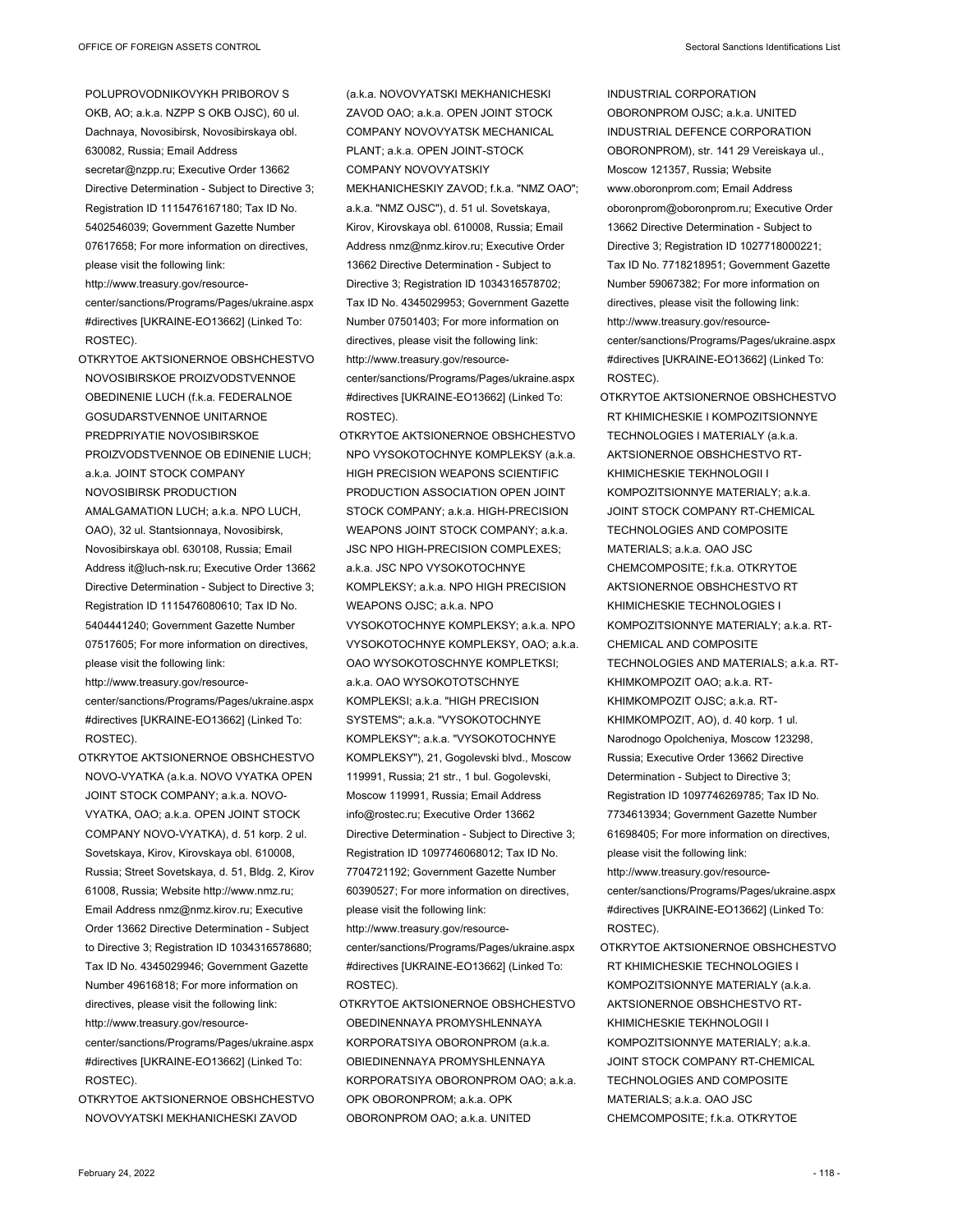- AKTSIONERNOE OBSHCHESTVO RT KHIMICHESKIE I KOMPOZITSIONNYE TECHNOLOGIES I MATERIALY; a.k.a. RT-CHEMICAL AND COMPOSITE TECHNOLOGIES AND MATERIALS; a.k.a. RT-KHIMKOMPOZIT OAO; a.k.a. RT-KHIMKOMPOZIT OJSC; a.k.a. RT-KHIMKOMPOZIT, AO), d. 40 korp. 1 ul. Narodnogo Opolcheniya, Moscow 123298, Russia; Executive Order 13662 Directive Determination - Subject to Directive 3; Registration ID 1097746269785; Tax ID No. 7734613934; Government Gazette Number 61698405; For more information on directives, please visit the following link: http://www.treasury.gov/resourcecenter/sanctions/Programs/Pages/ukraine.aspx #directives [UKRAINE-EO13662] (Linked To: ROSTEC).
- OTKRYTOE AKTSIONERNOE OBSHCHESTVO RT-STANKOINSTRUMENT (a.k.a. OJSC STANKOINSTRUMENT; a.k.a. OPEN JOINT STOCK COMPANY RT-

STANKOINSTRUMENT; a.k.a. RT-STANKOINSTRUMENT; a.k.a. RT-STANKOINSTRUMENT, OAO), d. 65 str. 1 ul. Gilyarovskogo, Moscow 107996, Russia; Website http://www.rt-stanko.ru/; Email Address n.dobrynina@rt-stanko.ru; Executive Order 13662 Directive Determination - Subject to Directive 3; Registration ID 1097746559020; Tax ID No. 7702715348; Government Gazette Number 62826319; For more information on directives, please visit the following link: http://www.treasury.gov/resourcecenter/sanctions/Programs/Pages/ukraine.aspx #directives. [UKRAINE-EO13662] (Linked To:

ROSTEC). OTKRYTOE AKTSIONERNOE OBSHCHESTVO TEKHNOLOGII BEZOPASNOSTI (a.k.a. JOINT STOCK COMPANY SECURITY TECHNOLOGIES; a.k.a. TEKHNOLOGII BEZOPASNOSTI, OAO; a.k.a. "SECURITY TECHNOLOGIES"), d. 24 ul. Usacheva, Moscow 119048, Russia; Executive Order 13662 Directive Determination - Subject to Directive 3; Registration ID 1137746355405; Tax ID No. 7704833788; Government Gazette Number 17434335; For more information on directives, please visit the following link: http://www.treasury.gov/resourcecenter/sanctions/Programs/Pages/ukraine.aspx #directives [UKRAINE-EO13662] (Linked To: ROSTEC).

OTKRYTOE AKTSIONERNOE OBSHCHESTVO UPRAVLYAYUSHCHAYA KOMPANIYA OBEDINENNAYA

- DVIGATELESTROITELNAYA KORPORATSIYA (a.k.a. OBEDINENNAYA DVIGATELESTROITELNAYA KORPORATSIYA OAO; a.k.a. UNITED ENGINE CORPORATION JSC; a.k.a. "ODK OAO"), 16 Budennogo prospekt, Moscow 105118, Russia; Website www.uk-odk.ru; Email Address info@uecrus.com; Executive Order 13662 Directive Determination - Subject to Directive 3; Registration ID 1107746081717; Tax ID No. 7731644035; Government Gazette Number 84023868; For more information on directives, please visit the following link: http://www.treasury.gov/resourcecenter/sanctions/Programs/Pages/ukraine.aspx #directives [UKRAINE-EO13662] (Linked To: ROSTEC).
- OTKRYTOE AKTSIONERNOE OBSHCHESTVO VNESHNEEKONOMICHESKOE OBEDINENIE STANKOIMPORT (a.k.a. OPEN JOINT-STOCK COMPANY FOREIGN TRADE ENTERPRISE STANKOIMPORT; a.k.a. STANKOIMPORT FOREIGN TRADE ASSOCIATION OPEN JOINT STOCK COMPANY; a.k.a. VO STANKOIMPORT OJSC; a.k.a. VO STANKOIMPORT, OAO), d. 34/63 ul. Obrucheva, Moscow 117342, Russia; Website www.vostankoimport.ru; Email Address info@stankoimport.ru; Executive Order 13662 Directive Determination - Subject to Directive 3; Registration ID 1047728029051; Tax ID No. 7728309982; Government Gazette Number 00225271; For more information on directives, please visit the following link: http://www.treasury.gov/resource-

center/sanctions/Programs/Pages/ukraine.aspx #directives [UKRAINE-EO13662] (Linked To: ROSTEC).

OTKRYTOE AKTSIONERNOE OBSHCHESTVO VNESHNEEKONOMICHESKOE OBEDINENIE TEKHNOPROMEKSPORT (a.k.a. JOINT STOCK COMPANY FOREIGN ECONOMIC ASSOCIATION TECHNOPROMEXPORT; a.k.a. OJSC TECHNOPROMEXPORT; a.k.a. TECHNOPROMEXPORT FOREIGN ECONOMIC ASSOCIATION OPEN JOINT STOCK COMPANY; a.k.a. TECHNOPROMEXPORT OJSC; a.k.a. VO

TEKHNOPROMEKSPORT, OAO; a.k.a. "JSC TPE"), d. 15 str. 2 ul. Novy Arbat, Moscow 119019, Russia; Website http://www.tpe.ru; Email Address inform@tpe.ru; Executive Order

- 13662 Directive Determination Subject to Directive 3; Registration ID 1067746244026; Tax ID No. 7705713236; Government Gazette Number 02839043; For more information on directives, please visit the following link: http://www.treasury.gov/resourcecenter/sanctions/Programs/Pages/ukraine.aspx #directives. [UKRAINE-EO13662] (Linked To: ROSTEC).
- PROMINVEST LIMITED LIABILITY COMPANY (a.k.a. OBSCHESTVO S OGRANICHENNOI OTVETSTVENNOSTYU PROMINVEST; a.k.a. PROMINVEST, OOO), 2-4-6, str. 14 per. Bolshoi Savvinski, Moscow 119435, Russia; Executive Order 13662 Directive Determination - Subject to Directive 3; Registration ID 1027739228857; Tax ID No. 7705422452; Government Gazette Number 58127923; For more information on directives, please visit the following link: http://www.treasury.gov/resourcecenter/sanctions/Programs/Pages/ukraine.aspx #directives [UKRAINE-EO13662] (Linked To: ROSTEC).
- PROMINVEST, OOO (a.k.a. OBSCHESTVO S OGRANICHENNOI OTVETSTVENNOSTYU PROMINVEST; a.k.a. PROMINVEST LIMITED LIABILITY COMPANY), 2-4-6, str. 14 per. Bolshoi Savvinski, Moscow 119435, Russia; Executive Order 13662 Directive Determination - Subject to Directive 3; Registration ID 1027739228857; Tax ID No. 7705422452; Government Gazette Number 58127923; For more information on directives, please visit the following link: http://www.treasury.gov/resourcecenter/sanctions/Programs/Pages/ukraine.aspx #directives [UKRAINE-EO13662] (Linked To: ROSTEC).
- ROSELEKTRONIKA OAO (a.k.a. JSC RUSELECTRONICS; a.k.a. ROSSISKAYA ELEKTRONIKA OAO; a.k.a. RUSELECTRONICS; a.k.a. RUSELECTRONICS JSC; a.k.a. RUSELEKTRONICS; a.k.a. RUSSIAN ELECTRONICS OPEN JOINT STOCK COMPANY; a.k.a. "RUSSIAN ELECTRONICS"), 12 Kosmonavta Volkova ul., Moscow 127299, Russia; Website www.ruselectronics.ru; alt. Website www.roselgroup.com; Email Address info@ruselectronics.ru; Executive Order 13662 Directive Determination - Subject to Directive 3; Registration ID 1027739000475; Tax ID No. 7710277994; Government Gazette Number 48532918; For more information on directives, please visit the following link: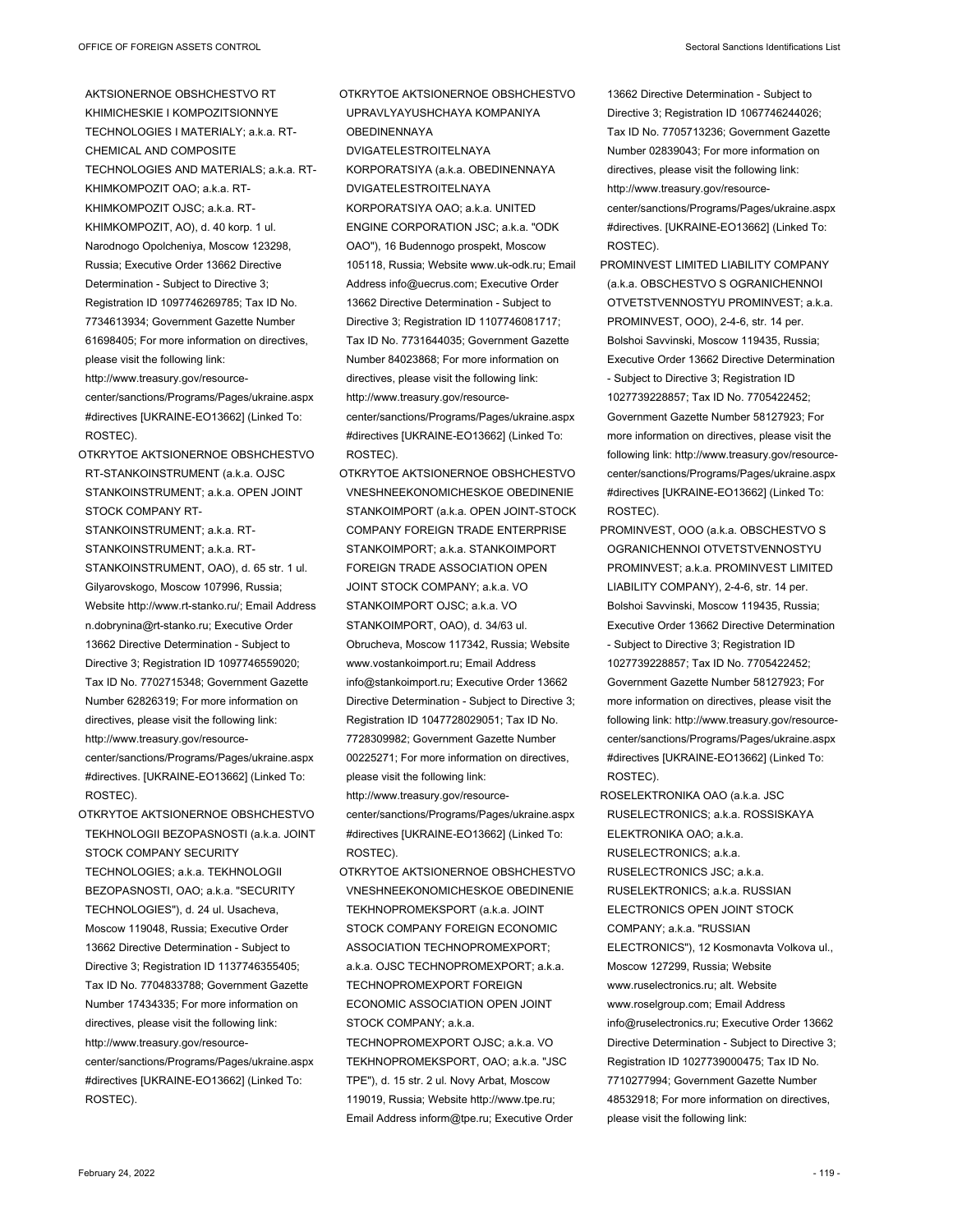http://www.treasury.gov/resourcecenter/sanctions/Programs/Pages/ukraine.aspx #directives [UKRAINE-EO13662] (Linked To: ROSTEC). ROSOBORONEKSPORT OAO (a.k.a. OJSC ROSOBORONEXPORT; a.k.a. ROSOBORONEKSPORT OJSC; a.k.a. ROSOBORONEXPORT; a.k.a. ROSOBORONEXPORT JSC; a.k.a. RUSSIAN DEFENSE EXPORT ROSOBORONEXPORT), 27 Stromynka ul., Moscow 107076, Russia; Website www.roe.ru; Executive Order 13662 Directive Determination - Subject to Directive 3; Registration ID 1117746521452; Tax ID No. 7718852163; Government Gazette Number 56467052; For more information on directives, please visit the following link: http://www.treasury.gov/resourcecenter/sanctions/Programs/Pages/ukraine.aspx #directives [SYRIA] [UKRAINE-EO13662] (Linked To: ROSTEC). ROSOBORONEKSPORT OJSC (a.k.a. OJSC ROSOBORONEXPORT; a.k.a. ROSOBORONEKSPORT OAO; a.k.a. ROSOBORONEXPORT; a.k.a. ROSOBORONEXPORT JSC; a.k.a. RUSSIAN DEFENSE EXPORT ROSOBORONEXPORT), 27 Stromynka ul., Moscow 107076, Russia; Website www.roe.ru; Executive Order 13662 Directive Determination - Subject to Directive 3; Registration ID 1117746521452; Tax ID No. 7718852163; Government Gazette Number 56467052; For more information on directives, please visit the following link: http://www.treasury.gov/resourcecenter/sanctions/Programs/Pages/ukraine.aspx #directives [SYRIA] [UKRAINE-EO13662] (Linked To: ROSTEC).

ROSOBORONEXPORT (a.k.a. OJSC ROSOBORONEXPORT; a.k.a. ROSOBORONEKSPORT OAO; a.k.a. ROSOBORONEKSPORT OJSC; a.k.a. ROSOBORONEXPORT JSC; a.k.a. RUSSIAN DEFENSE EXPORT ROSOBORONEXPORT), 27 Stromynka ul., Moscow 107076, Russia; Website www.roe.ru; Executive Order 13662 Directive Determination - Subject to Directive 3; Registration ID 1117746521452; Tax ID No. 7718852163; Government Gazette Number 56467052; For more information on directives, please visit the following link: http://www.treasury.gov/resourcecenter/sanctions/Programs/Pages/ukraine.aspx #directives [SYRIA] [UKRAINE-EO13662] (Linked To: ROSTEC).

ROSOBORONEXPORT JSC (a.k.a. OJSC ROSOBORONEXPORT; a.k.a. ROSOBORONEKSPORT OAO; a.k.a. ROSOBORONEKSPORT OJSC; a.k.a. ROSOBORONEXPORT; a.k.a. RUSSIAN DEFENSE EXPORT ROSOBORONEXPORT), 27 Stromynka ul., Moscow 107076, Russia; Website www.roe.ru; Executive Order 13662 Directive Determination - Subject to Directive 3; Registration ID 1117746521452; Tax ID No. 7718852163; Government Gazette Number 56467052; For more information on directives, please visit the following link: http://www.treasury.gov/resourcecenter/sanctions/Programs/Pages/ukraine.aspx #directives [SYRIA] [UKRAINE-EO13662] (Linked To: ROSTEC). ROSSISKAYA ELEKTRONIKA OAO (a.k.a. JSC RUSELECTRONICS; a.k.a. ROSELEKTRONIKA OAO; a.k.a. RUSELECTRONICS; a.k.a. RUSELECTRONICS JSC; a.k.a. RUSELEKTRONICS; a.k.a. RUSSIAN ELECTRONICS OPEN JOINT STOCK COMPANY; a.k.a. "RUSSIAN ELECTRONICS"), 12 Kosmonavta Volkova ul., Moscow 127299, Russia; Website www.ruselectronics.ru; alt. Website www.roselgroup.com; Email Address info@ruselectronics.ru; Executive Order 13662 Directive Determination - Subject to Directive 3; Registration ID 1027739000475; Tax ID No. 7710277994; Government Gazette Number 48532918; For more information on directives, please visit the following link: http://www.treasury.gov/resourcecenter/sanctions/Programs/Pages/ukraine.aspx #directives [UKRAINE-EO13662] (Linked To: ROSTEC). ROSTEC (a.k.a. ROSTEC STATE CORPORATION; a.k.a. RUSSIAN TECHNOLOGIES; a.k.a. RUSSIAN TECHNOLOGIES STATE CORPORATION FOR ASSISTANCE TO DEVELOPMENT PRODUCTION AND EXPORT OF ADVANCED TECHNOLOGY INDUSTRIAL PRODUCT; a.k.a. STATE CORPORATION FOR ASSISTANCE TO DEVELOPMENT,

PRODUCTION AND EXPORT OF ADVANCED TECHNOLOGY INDUSTRIAL PRODUCT ROSTEKHNOLOGII; a.k.a. STATE CORPORATION ROSTECHNOLOGII; a.k.a. STATE CORPORATION ROSTEKHNOLOGII), 24 Usacheva ul., Moscow 119048, Russia; 21

Gogolevsky Blvd., Moscow 119991, Russia;

Website www.rostec.ru; Email Address info@rostec.ru; Executive Order 13662 Directive Determination - Subject to Directive 3; Registration ID 1077799030847 (Russia); Tax ID No. 7704274402 (Russia); Government Gazette Number 94137372 (Russia); For more information on directives, please visit the following link: http://www.treasury.gov/resourcecenter/sanctions/Programs/Pages/ukraine.aspx #directives. [UKRAINE-EO13662].

- ROSTEC STATE CORPORATION (a.k.a. ROSTEC; a.k.a. RUSSIAN TECHNOLOGIES; a.k.a. RUSSIAN TECHNOLOGIES STATE CORPORATION FOR ASSISTANCE TO DEVELOPMENT, PRODUCTION AND EXPORT OF ADVANCED TECHNOLOGY INDUSTRIAL PRODUCT; a.k.a. STATE CORPORATION FOR ASSISTANCE TO DEVELOPMENT, PRODUCTION AND EXPORT OF ADVANCED TECHNOLOGY INDUSTRIAL PRODUCT ROSTEKHNOLOGII; a.k.a. STATE CORPORATION ROSTECHNOLOGII; a.k.a. STATE CORPORATION ROSTEKHNOLOGII), 24 Usacheva ul., Moscow 119048, Russia; 21 Gogolevsky Blvd., Moscow 119991, Russia; Website www.rostec.ru; Email Address info@rostec.ru; Executive Order 13662 Directive Determination - Subject to Directive 3; Registration ID 1077799030847 (Russia); Tax ID No. 7704274402 (Russia); Government Gazette Number 94137372 (Russia); For more information on directives, please visit the following link: http://www.treasury.gov/resourcecenter/sanctions/Programs/Pages/ukraine.aspx #directives. [UKRAINE-EO13662].
- RT GLOBAL RESOURCES LIMITED LIABILITY COMPANY (a.k.a. RT - GLOBALNYE RESURSY OOO; a.k.a. RT GLOBAL RESOURCES; a.k.a. "R-T GR OOO"), str. 2 2 Paveletskaya pl., Moscow 115054, Russia; Email Address info@rtgr.ru; Executive Order 13662 Directive Determination - Subject to Directive 3; Registration ID 1137746198930; Tax ID No. 7708784387; Government Gazette Number 17259280; For more information on directives, please visit the following link: http://www.treasury.gov/resourcecenter/sanctions/Programs/Pages/ukraine.aspx #directives. [UKRAINE-EO13662] (Linked To: ROSTEC).
- RT GLOBALNYE RESURSY OOO (a.k.a. RT GLOBAL RESOURCES LIMITED LIABILITY COMPANY; a.k.a. RT GLOBAL RESOURCES; a.k.a. "R-T GR OOO"), str. 2 2 Paveletskaya pl.,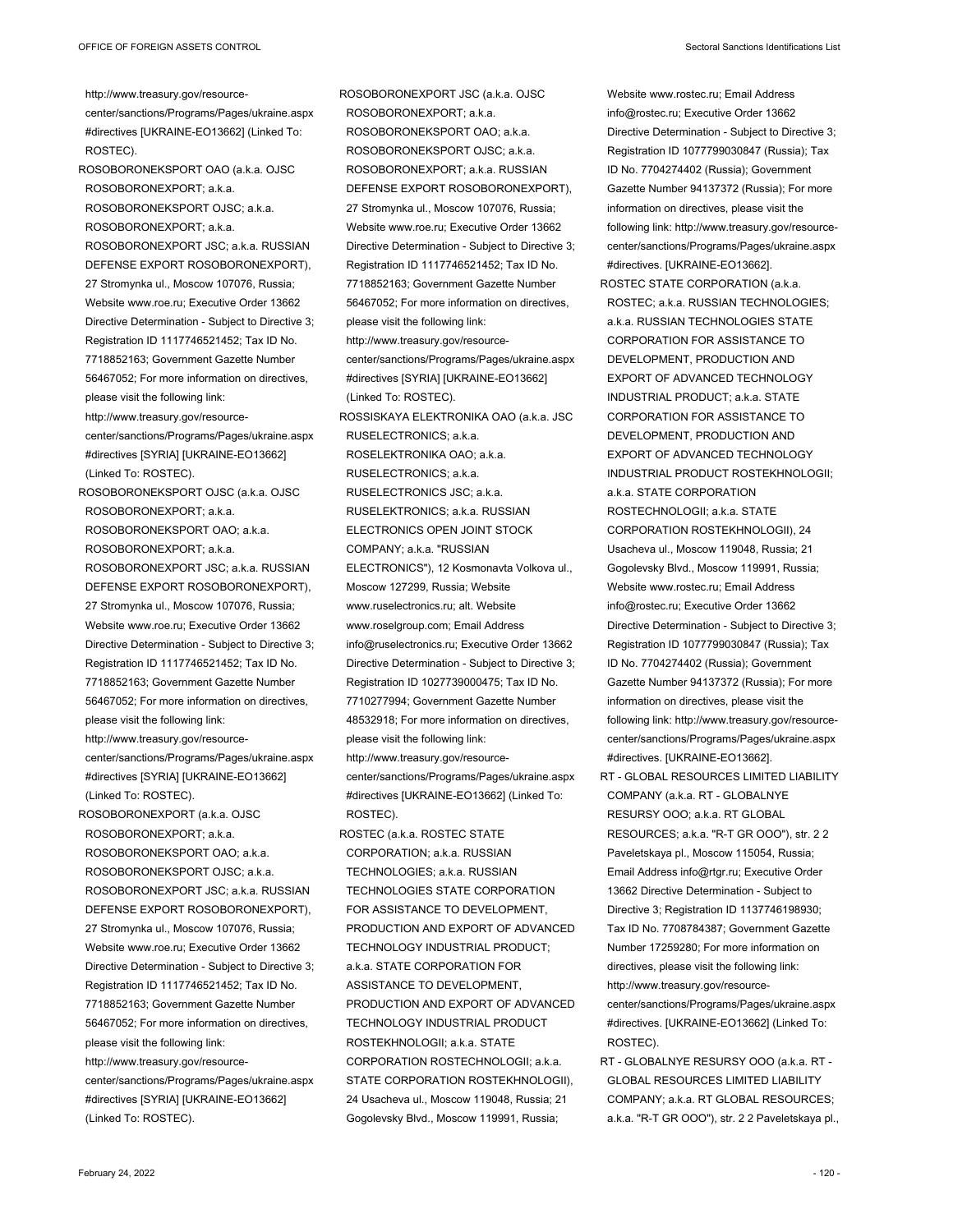http://www.treasury.gov/resourcecenter/sanctions/Programs/Pages/ukraine.aspx #directives. [UKRAINE-EO13662] (Linked To: ROSTEC).

RT GLOBAL RESOURCES (a.k.a. RT - GLOBAL RESOURCES LIMITED LIABILITY COMPANY; a.k.a. RT - GLOBALNYE RESURSY OOO; a.k.a. "R-T GR OOO"), str. 2 2 Paveletskaya pl., Moscow 115054, Russia; Email Address info@rtgr.ru; Executive Order 13662 Directive Determination - Subject to Directive 3; Registration ID 1137746198930; Tax ID No. 7708784387; Government Gazette Number 17259280; For more information on directives, please visit the following link: http://www.treasury.gov/resource-

center/sanctions/Programs/Pages/ukraine.aspx #directives. [UKRAINE-EO13662] (Linked To: ROSTEC).

RT-AUTO OPEN JOINT STOCK COMPANY (a.k.a. AKTSIONERNOE OBSHCHESTVO RT-AVTO; a.k.a. RT-AVTO OJSC; a.k.a. "RT-AUTO"; a.k.a. "RT-AVTO, AO"; a.k.a. "RT-AVTO, OAO"), d. 2/17 str. 1 tup Verkhni Taganski, Moscow 109240, Russia; Website http://rostec.ru; Executive Order 13662 Directive Determination - Subject to Directive 3; Registration ID 1107746247850; Tax ID No. 7709851082; Government Gazette Number 66310966; For more information on directives, please visit the following link: http://www.treasury.gov/resourcecenter/sanctions/Programs/Pages/ukraine.aspx #directives [UKRAINE-EO13662] (Linked To: ROSTEC).

RT-AVTO OJSC (a.k.a. AKTSIONERNOE OBSHCHESTVO RT-AVTO; a.k.a. RT-AUTO OPEN JOINT STOCK COMPANY; a.k.a. "RT-AUTO"; a.k.a. "RT-AVTO, AO"; a.k.a. "RT-AVTO, OAO"), d. 2/17 str. 1 tup Verkhni Taganski, Moscow 109240, Russia; Website http://rostec.ru; Executive Order 13662 Directive Determination - Subject to Directive 3; Registration ID 1107746247850; Tax ID No. 7709851082; Government Gazette Number 66310966; For more information on directives, please visit the following link: http://www.treasury.gov/resourcecenter/sanctions/Programs/Pages/ukraine.aspx #directives [UKRAINE-EO13662] (Linked To: ROSTEC).

RT-BIOTECHPROM (a.k.a. AKTSIONERNOE OBSHCHESTVO RT-BIOTEKHPROM; a.k.a. RT-BIOTECHPROM OJSC; a.k.a. RT-BIOTEKHPROM, AO), d. 24 ul. Usacheva, Moscow 119048, Russia; Website www.rtbiotechprom.ru; Email Address dshumikhin@rtbiotechprom.ru; Executive Order 13662 Directive Determination - Subject to Directive 3; Registration ID 1097746425996; Tax ID No. 7704730729; Government Gazette Number 62666778; For more information on directives, please visit the following link: http://www.treasury.gov/resource-

center/sanctions/Programs/Pages/ukraine.aspx #directives [UKRAINE-EO13662] (Linked To: ROSTEC).

RT-BIOTECHPROM OJSC (a.k.a. AKTSIONERNOE OBSHCHESTVO RT-BIOTEKHPROM; a.k.a. RT-BIOTECHPROM; a.k.a. RT-BIOTEKHPROM, AO), d. 24 ul. Usacheva, Moscow 119048, Russia; Website www.rt-biotechprom.ru; Email Address dshumikhin@rt-biotechprom.ru; Executive Order 13662 Directive Determination - Subject to Directive 3; Registration ID 1097746425996; Tax ID No. 7704730729; Government Gazette Number 62666778; For more information on directives, please visit the following link: http://www.treasury.gov/resourcecenter/sanctions/Programs/Pages/ukraine.aspx #directives [UKRAINE-EO13662] (Linked To: ROSTEC).

RT-BIOTEKHPROM, AO (a.k.a. AKTSIONERNOE OBSHCHESTVO RT-BIOTEKHPROM; a.k.a. RT-BIOTECHPROM; a.k.a. RT-BIOTECHPROM OJSC), d. 24 ul. Usacheva, Moscow 119048, Russia; Website www.rt-biotechprom.ru; Email Address dshumikhin@rt-biotechprom.ru; Executive Order 13662 Directive Determination - Subject to Directive 3; Registration ID 1097746425996; Tax ID No. 7704730729; Government Gazette Number 62666778; For more information on directives, please visit the following link: http://www.treasury.gov/resourcecenter/sanctions/Programs/Pages/ukraine.aspx #directives [UKRAINE-EO13662] (Linked To: ROSTEC).

RT-CHEMICAL AND COMPOSITE TECHNOLOGIES AND MATERIALS (a.k.a. AKTSIONERNOE OBSHCHESTVO RT-KHIMICHESKIE TEKHNOLOGII I

KOMPOZITSIONNYE MATERIALY; a.k.a. JOINT STOCK COMPANY RT-CHEMICAL TECHNOLOGIES AND COMPOSITE MATERIALS; a.k.a. OAO JSC CHEMCOMPOSITE; f.k.a. OTKRYTOE AKTSIONERNOE OBSHCHESTVO RT KHIMICHESKIE I KOMPOZITSIONNYE TECHNOLOGIES I MATERIALY; f.k.a. OTKRYTOE AKTSIONERNOE OBSHCHESTVO RT KHIMICHESKIE TECHNOLOGIES I KOMPOZITSIONNYE MATERIALY; a.k.a. RT-KHIMKOMPOZIT OAO; a.k.a. RT-KHIMKOMPOZIT OJSC; a.k.a. RT-KHIMKOMPOZIT, AO), d. 40 korp. 1 ul. Narodnogo Opolcheniya, Moscow 123298, Russia; Executive Order 13662 Directive Determination - Subject to Directive 3; Registration ID 1097746269785; Tax ID No. 7734613934; Government Gazette Number 61698405; For more information on directives, please visit the following link: http://www.treasury.gov/resource-

center/sanctions/Programs/Pages/ukraine.aspx #directives [UKRAINE-EO13662] (Linked To: ROSTEC).

RT-ENERGO LLC (a.k.a. OBSHCHESTVO S OGRANICHENNOI OTVETSTVENNOSTYU RT-ENERGOEFFEKTIVNOST; a.k.a. RT-ENERGO, OOO; a.k.a. RT-

ENERGOEFFEKTIVNOST LIMITED LIABILITY COMPANY; a.k.a. RT-ENERGY EFFICIENCY LIMITED LIABILITY COMPANY), d. 1 A ul. Udaltsova, Moscow 119415, Russia; Executive Order 13662 Directive Determination - Subject to Directive 3: Registration ID 1107746755258: Tax ID No. 7729663922; Government Gazette Number 68072726; For more information on directives, please visit the following link: http://www.treasury.gov/resourcecenter/sanctions/Programs/Pages/ukraine.aspx #directives [UKRAINE-EO13662] (Linked To: ROSTEC).

RT-ENERGO, OOO (a.k.a. OBSHCHESTVO S OGRANICHENNOI OTVETSTVENNOSTYU RT-ENERGOEFFEKTIVNOST; a.k.a. RT-ENERGO LLC; a.k.a. RT-

ENERGOEFFEKTIVNOST LIMITED LIABILITY COMPANY; a.k.a. RT-ENERGY EFFICIENCY LIMITED LIABILITY COMPANY), d. 1 A ul. Udaltsova, Moscow 119415, Russia; Executive Order 13662 Directive Determination - Subject to Directive 3; Registration ID 1107746755258; Tax ID No. 7729663922; Government Gazette Number 68072726; For more information on directives, please visit the following link: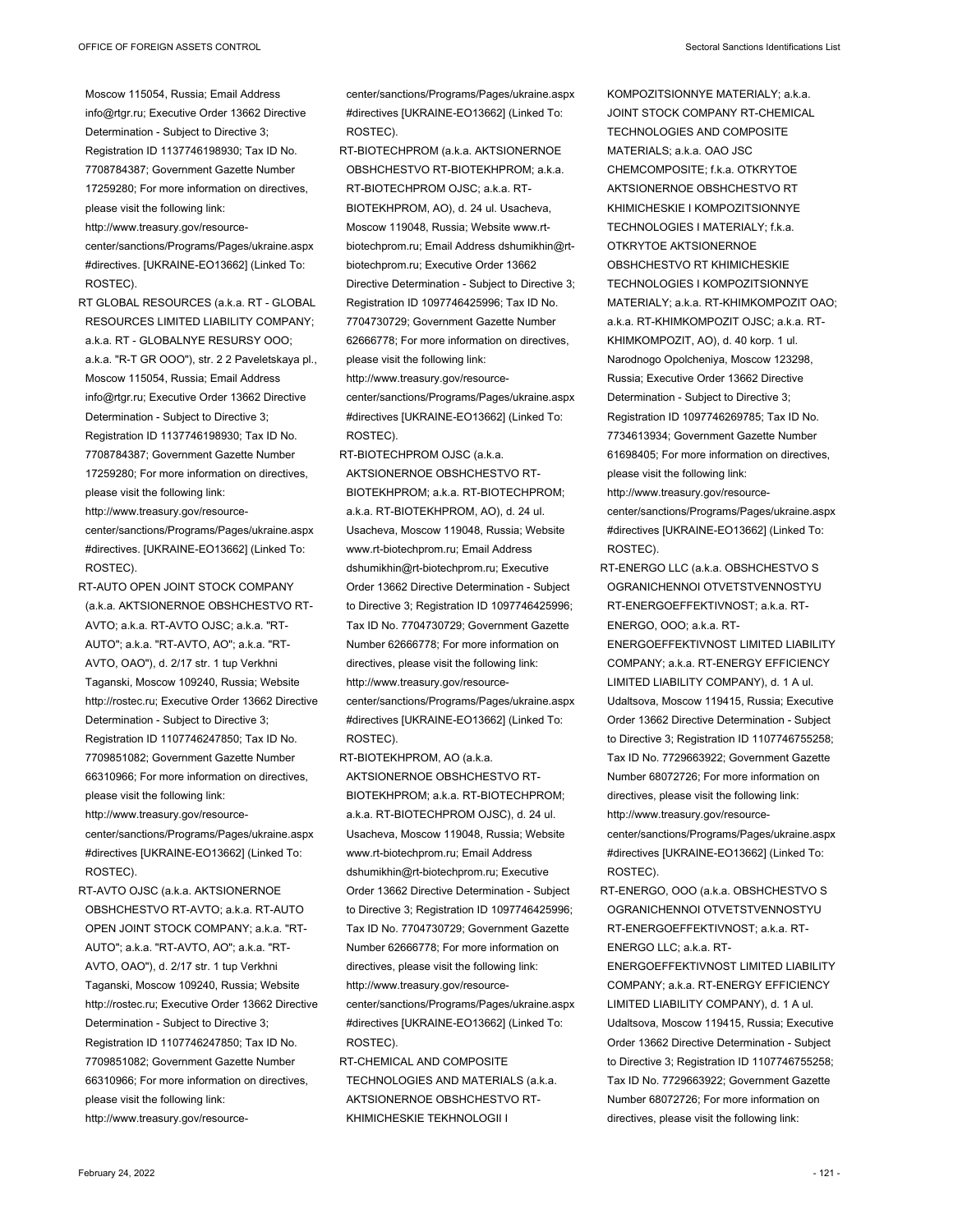http://www.treasury.gov/resource-

center/sanctions/Programs/Pages/ukraine.aspx #directives [UKRAINE-EO13662] (Linked To: ROSTEC).

- RT-ENERGOEFFEKTIVNOST LIMITED LIABILITY COMPANY (a.k.a. OBSHCHESTVO S OGRANICHENNOI OTVETSTVENNOSTYU RT-ENERGOEFFEKTIVNOST; a.k.a. RT-ENERGO LLC; a.k.a. RT-ENERGO, OOO; a.k.a. RT-ENERGY EFFICIENCY LIMITED LIABILITY COMPANY), d. 1 A ul. Udaltsova, Moscow 119415, Russia; Executive Order 13662 Directive Determination - Subject to Directive 3; Registration ID 1107746755258; Tax ID No. 7729663922; Government Gazette Number 68072726; For more information on directives, please visit the following link: http://www.treasury.gov/resourcecenter/sanctions/Programs/Pages/ukraine.aspx #directives [UKRAINE-EO13662] (Linked To: ROSTEC).
- RT-ENERGY EFFICIENCY LIMITED LIABILITY COMPANY (a.k.a. OBSHCHESTVO S OGRANICHENNOI OTVETSTVENNOSTYU RT-ENERGOEFFEKTIVNOST; a.k.a. RT-ENERGO LLC; a.k.a. RT-ENERGO, OOO; a.k.a. RT-ENERGOEFFEKTIVNOST LIMITED LIABILITY COMPANY), d. 1 A ul. Udaltsova, Moscow 119415, Russia; Executive Order 13662 Directive Determination - Subject to Directive 3; Registration ID 1107746755258; Tax ID No. 7729663922; Government Gazette Number 68072726; For more information on directives, please visit the following link: http://www.treasury.gov/resourcecenter/sanctions/Programs/Pages/ukraine.aspx #directives [UKRAINE-EO13662] (Linked To: ROSTEC).
- RT-INFORM (a.k.a. OBSHCHESTVO S OGRANICHENNOI OTVETSTVENNOSTYU RT-INFORM; a.k.a. RT-INFORM LIMITED LIABILITY COMPANY; a.k.a. RT-INFORM, OOO), d. 1 pomeshchenie 1000 ul. Universitetskayap, Innopolis, Verkhneuslonski Raion, Tatarstan resp. 420500, Russia; Website http://www.rtinform.ru; Executive Order 13662 Directive Determination - Subject to Directive 3; Registration ID 1127746501190; Tax ID No. 7704810710; Government Gazette Number 09911571; For more information on directives, please visit the following link: http://www.treasury.gov/resourcecenter/sanctions/Programs/Pages/ukraine.aspx

#directives [UKRAINE-EO13662] (Linked To: ROSTEC).

RT-INFORM LIMITED LIABILITY COMPANY (a.k.a. OBSHCHESTVO S OGRANICHENNOI OTVETSTVENNOSTYU RT-INFORM; a.k.a. RT-INFORM; a.k.a. RT-INFORM, OOO), d. 1 pomeshchenie 1000 ul. Universitetskayap, Innopolis, Verkhneuslonski Raion, Tatarstan resp. 420500, Russia; Website http://www.rtinform.ru; Executive Order 13662 Directive Determination - Subject to Directive 3; Registration ID 1127746501190; Tax ID No. 7704810710; Government Gazette Number 09911571; For more information on directives, please visit the following link: http://www.treasury.gov/resourcecenter/sanctions/Programs/Pages/ukraine.aspx #directives [UKRAINE-EO13662] (Linked To:

- ROSTEC). RT-INFORM, OOO (a.k.a. OBSHCHESTVO S OGRANICHENNOI OTVETSTVENNOSTYU RT-INFORM; a.k.a. RT-INFORM; a.k.a. RT-INFORM LIMITED LIABILITY COMPANY), d. 1 pomeshchenie 1000 ul. Universitetskayap, Innopolis, Verkhneuslonski Raion, Tatarstan resp. 420500, Russia; Website http://www.rtinform.ru; Executive Order 13662 Directive Determination - Subject to Directive 3; Registration ID 1127746501190; Tax ID No. 7704810710; Government Gazette Number 09911571; For more information on directives, please visit the following link: http://www.treasury.gov/resource-
- center/sanctions/Programs/Pages/ukraine.aspx #directives [UKRAINE-EO13662] (Linked To: ROSTEC).
- RT-KHIMKOMPOZIT OAO (a.k.a. AKTSIONERNOE OBSHCHESTVO RT-KHIMICHESKIE TEKHNOLOGII I KOMPOZITSIONNYE MATERIALY; a.k.a. JOINT STOCK COMPANY RT-CHEMICAL TECHNOLOGIES AND COMPOSITE MATERIALS; a.k.a. OAO JSC CHEMCOMPOSITE; f.k.a. OTKRYTOE AKTSIONERNOE OBSHCHESTVO RT KHIMICHESKIE I KOMPOZITSIONNYE TECHNOLOGIES I MATERIALY; f.k.a. OTKRYTOE AKTSIONERNOE OBSHCHESTVO RT KHIMICHESKIE TECHNOLOGIES I KOMPOZITSIONNYE MATERIALY; a.k.a. RT-CHEMICAL AND COMPOSITE TECHNOLOGIES AND MATERIALS; a.k.a. RT-KHIMKOMPOZIT OJSC; a.k.a. RT-KHIMKOMPOZIT, AO), d. 40 korp. 1 ul. Narodnogo Opolcheniya, Moscow 123298, Russia; Executive Order 13662 Directive Determination - Subject to Directive 3;
- Registration ID 1097746269785; Tax ID No. 7734613934; Government Gazette Number 61698405; For more information on directives, please visit the following link: http://www.treasury.gov/resourcecenter/sanctions/Programs/Pages/ukraine.aspx #directives [UKRAINE-EO13662] (Linked To: ROSTEC).
- RT-KHIMKOMPOZIT OJSC (a.k.a. AKTSIONERNOE OBSHCHESTVO RT-KHIMICHESKIE TEKHNOLOGII I KOMPOZITSIONNYE MATERIALY; a.k.a. JOINT STOCK COMPANY RT-CHEMICAL TECHNOLOGIES AND COMPOSITE MATERIALS; a.k.a. OAO JSC CHEMCOMPOSITE; f.k.a. OTKRYTOE AKTSIONERNOE OBSHCHESTVO RT KHIMICHESKIE I KOMPOZITSIONNYE TECHNOLOGIES I MATERIALY; f.k.a. OTKRYTOE AKTSIONERNOE OBSHCHESTVO RT KHIMICHESKIE TECHNOLOGIES I KOMPOZITSIONNYE MATERIALY; a.k.a. RT-CHEMICAL AND COMPOSITE TECHNOLOGIES AND MATERIALS; a.k.a. RT-KHIMKOMPOZIT OAO; a.k.a. RT-KHIMKOMPOZIT, AO), d. 40 korp. 1 ul. Narodnogo Opolcheniya, Moscow 123298, Russia; Executive Order 13662 Directive Determination - Subject to Directive 3; Registration ID 1097746269785; Tax ID No. 7734613934; Government Gazette Number 61698405; For more information on directives, please visit the following link: http://www.treasury.gov/resourcecenter/sanctions/Programs/Pages/ukraine.aspx
- RT-KHIMKOMPOZIT, AO (a.k.a. AKTSIONERNOE OBSHCHESTVO RT-KHIMICHESKIE TEKHNOLOGII I KOMPOZITSIONNYE MATERIALY; a.k.a. JOINT STOCK COMPANY RT-CHEMICAL TECHNOLOGIES AND COMPOSITE MATERIALS; a.k.a. OAO JSC CHEMCOMPOSITE; f.k.a. OTKRYTOE AKTSIONERNOE OBSHCHESTVO RT KHIMICHESKIE I KOMPOZITSIONNYE TECHNOLOGIES I MATERIALY; f.k.a. OTKRYTOE AKTSIONERNOE OBSHCHESTVO RT KHIMICHESKIE TECHNOLOGIES I KOMPOZITSIONNYE MATERIALY; a k a RT-CHEMICAL AND COMPOSITE TECHNOLOGIES AND MATERIALS; a.k.a. RT-KHIMKOMPOZIT OAO; a.k.a. RT-KHIMKOMPOZIT OJSC), d. 40 korp.

#directives [UKRAINE-EO13662] (Linked To:

ROSTEC).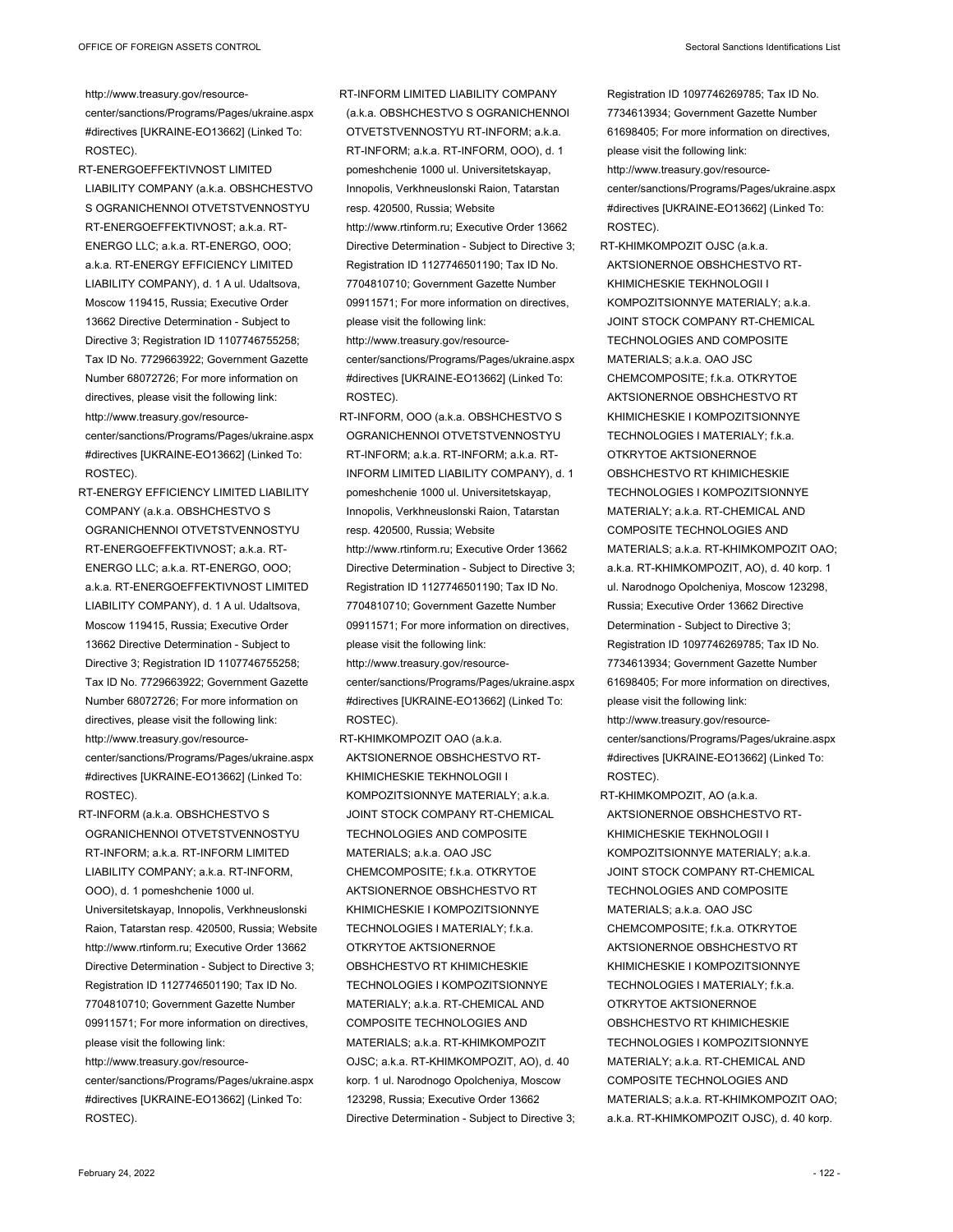- 1 ul. Narodnogo Opolcheniya, Moscow 123298, Russia; Executive Order 13662 Directive Determination - Subject to Directive 3; Registration ID 1097746269785; Tax ID No. 7734613934; Government Gazette Number 61698405; For more information on directives, please visit the following link:
- http://www.treasury.gov/resourcecenter/sanctions/Programs/Pages/ukraine.aspx #directives [UKRAINE-EO13662] (Linked To: ROSTEC).
- RT-METALLURGIYA OAO (a.k.a. OPEN JOINT-STOCK COMPANY RT-METALLURGIYA; a.k.a. RT-METALLURGY OPEN JOINT STOCK COMPANY), Per. Skatertniy, D. 18, Moscow 121069, Russia; Executive Order 13662 Directive Determination - Subject to Directive 3; Tax ID No. 7703697388; For more information on directives, please visit the following link: http://www.treasury.gov/resourcecenter/sanctions/Programs/Pages/ukraine.aspx #directives [UKRAINE-EO13662] (Linked To: ROSTEC).
- RT-METALLURGY OPEN JOINT STOCK COMPANY (a.k.a. OPEN JOINT-STOCK COMPANY RT-METALLURGIYA; a.k.a. RT-METALLURGIYA OAO), Per. Skatertniy, D. 18, Moscow 121069, Russia; Executive Order 13662 Directive Determination - Subject to Directive 3; Tax ID No. 7703697388; For more information on directives, please visit the following link: http://www.treasury.gov/resourcecenter/sanctions/Programs/Pages/ukraine.aspx #directives [UKRAINE-EO13662] (Linked To: ROSTEC).
- RT-OKHRANA (a.k.a. AKTSIONERNOE OBSHCHESTVO RT-OKHRANA; a.k.a. JOINT STOCK COMPANY RT-GUARD; a.k.a. RT-OKHRANA ZAO; a.k.a. RT-OKHRANA, AO; a.k.a. ZAO RT-OKHRANA), d. 24 ul. Usacheva, Moscow 119048, Russia; Website http://rtguard.ru/; Executive Order 13662 Directive Determination - Subject to Directive 3; Registration ID 1107746577652; Tax ID No. 7704759968; Government Gazette Number 66902230; For more information on directives, please visit the following link: http://www.treasury.gov/resourcecenter/sanctions/Programs/Pages/ukraine.aspx #directives [UKRAINE-EO13662] (Linked To:
- ROSTEC).
- RT-OKHRANA ZAO (a.k.a. AKTSIONERNOE OBSHCHESTVO RT-OKHRANA; a.k.a. JOINT STOCK COMPANY RT-GUARD; a.k.a. RT-OKHRANA; a.k.a. RT-OKHRANA, AO; a.k.a.
- ZAO RT-OKHRANA), d. 24 ul. Usacheva, Moscow 119048, Russia; Website http://rtguard.ru/; Executive Order 13662 Directive Determination - Subject to Directive 3; Registration ID 1107746577652; Tax ID No. 7704759968; Government Gazette Number 66902230; For more information on directives, please visit the following link: http://www.treasury.gov/resourcecenter/sanctions/Programs/Pages/ukraine.aspx
- #directives [UKRAINE-EO13662] (Linked To: ROSTEC).
- RT-OKHRANA, AO (a.k.a. AKTSIONERNOE OBSHCHESTVO RT-OKHRANA; a.k.a. JOINT STOCK COMPANY RT-GUARD; a.k.a. RT-OKHRANA; a.k.a. RT-OKHRANA ZAO; a.k.a. ZAO RT-OKHRANA), d. 24 ul. Usacheva, Moscow 119048, Russia; Website http://rtguard.ru/; Executive Order 13662 Directive Determination - Subject to Directive 3; Registration ID 1107746577652; Tax ID No. 7704759968; Government Gazette Number 66902230; For more information on directives, please visit the following link: http://www.treasury.gov/resource-

center/sanctions/Programs/Pages/ukraine.aspx #directives [UKRAINE-EO13662] (Linked To: ROSTEC).

- RT-STANKOINSTRUMENT (a.k.a. OJSC STANKOINSTRUMENT; a.k.a. OPEN JOINT STOCK COMPANY RT-STANKOINSTRUMENT; a k a OTKRYTOF AKTSIONERNOE OBSHCHESTVO RT-STANKOINSTRUMENT; a.k.a. RT-STANKOINSTRUMENT, OAO), d. 65 str. 1 ul. Gilyarovskogo, Moscow 107996, Russia; Website http://www.rt-stanko.ru/; Email Address n.dobrynina@rt-stanko.ru; Executive Order 13662 Directive Determination - Subject to Directive 3; Registration ID 1097746559020; Tax ID No. 7702715348; Government Gazette Number 62826319; For more information on directives, please visit the following link: http://www.treasury.gov/resourcecenter/sanctions/Programs/Pages/ukraine.aspx #directives. [UKRAINE-EO13662] (Linked To: ROSTEC).
- RT-STANKOINSTRUMENT, OAO (a.k.a. OJSC STANKOINSTRUMENT; a.k.a. OPEN JOINT STOCK COMPANY RT-
- STANKOINSTRUMENT; a.k.a. OTKRYTOE AKTSIONERNOE OBSHCHESTVO RT-STANKOINSTRUMENT; a.k.a. RT-STANKOINSTRUMENT), d. 65 str. 1 ul. Gilyarovskogo, Moscow 107996, Russia;

Website http://www.rt-stanko.ru/; Email Address n.dobrynina@rt-stanko.ru; Executive Order 13662 Directive Determination - Subject to Directive 3; Registration ID 1097746559020; Tax ID No. 7702715348; Government Gazette Number 62826319; For more information on directives, please visit the following link: http://www.treasury.gov/resourcecenter/sanctions/Programs/Pages/ukraine.aspx #directives. [UKRAINE-EO13662] (Linked To: ROSTEC).

- RT-STROITELNYE TECHNOLOGIES OAO (a.k.a. AKTSIONERNOE OBSHCHESTVO RT-STROITELNYE TEKHNOLOGII; a.k.a. JOINT STOCK COMPANY RT-CONSTRUCTION TECHNOLOGIES; a.k.a. OPEN JOINT-STOCK COMPANY RT-STROITELNYYE TEKHNOLOGII; a.k.a. RT-STROITELNYE TEKHNOLOGII, AO), d. 2 korp., 4 str., 16 kv., 6 per. Bolshoi Savvinski, Moscow 119435, Russia; Email Address chernyakovast@stroytech-rt.ru; Executive Order 13662 Directive Determination - Subject to Directive 3; Registration ID 1097746324400; Tax ID No. 7704727853; Government Gazette Number 61771160; For more information on directives, please visit the following link: http://www.treasury.gov/resource-
- center/sanctions/Programs/Pages/ukraine.aspx #directives [UKRAINE-EO13662] (Linked To: ROSTEC).
- RT-STROITELNYE TEKHNOLOGII, AO (a.k.a. AKTSIONERNOE OBSHCHESTVO RT-STROITELNYE TEKHNOLOGII; a.k.a. JOINT STOCK COMPANY RT-CONSTRUCTION TECHNOLOGIES; a.k.a. OPEN JOINT-STOCK COMPANY RT-STROITELNYYE TEKHNOLOGII; a.k.a. RT-STROITELNYE TECHNOLOGIES OAO), d. 2 korp., 4 str., 16 kv., 6 per. Bolshoi Savvinski, Moscow 119435, Russia; Email Address chernyakovast@stroytech-rt.ru; Executive Order 13662 Directive Determination - Subject to Directive 3; Registration ID 1097746324400; Tax ID No. 7704727853; Government Gazette Number 61771160; For more information on directives, please visit the following link: http://www.treasury.gov/resourcecenter/sanctions/Programs/Pages/ukraine.aspx #directives [UKRAINE-EO13662] (Linked To: ROSTEC). RUSELECTRONICS (a.k.a. JSC
- RUSELECTRONICS; a.k.a. ROSELEKTRONIKA OAO; a.k.a. ROSSISKAYA ELEKTRONIKA OAO; a.k.a.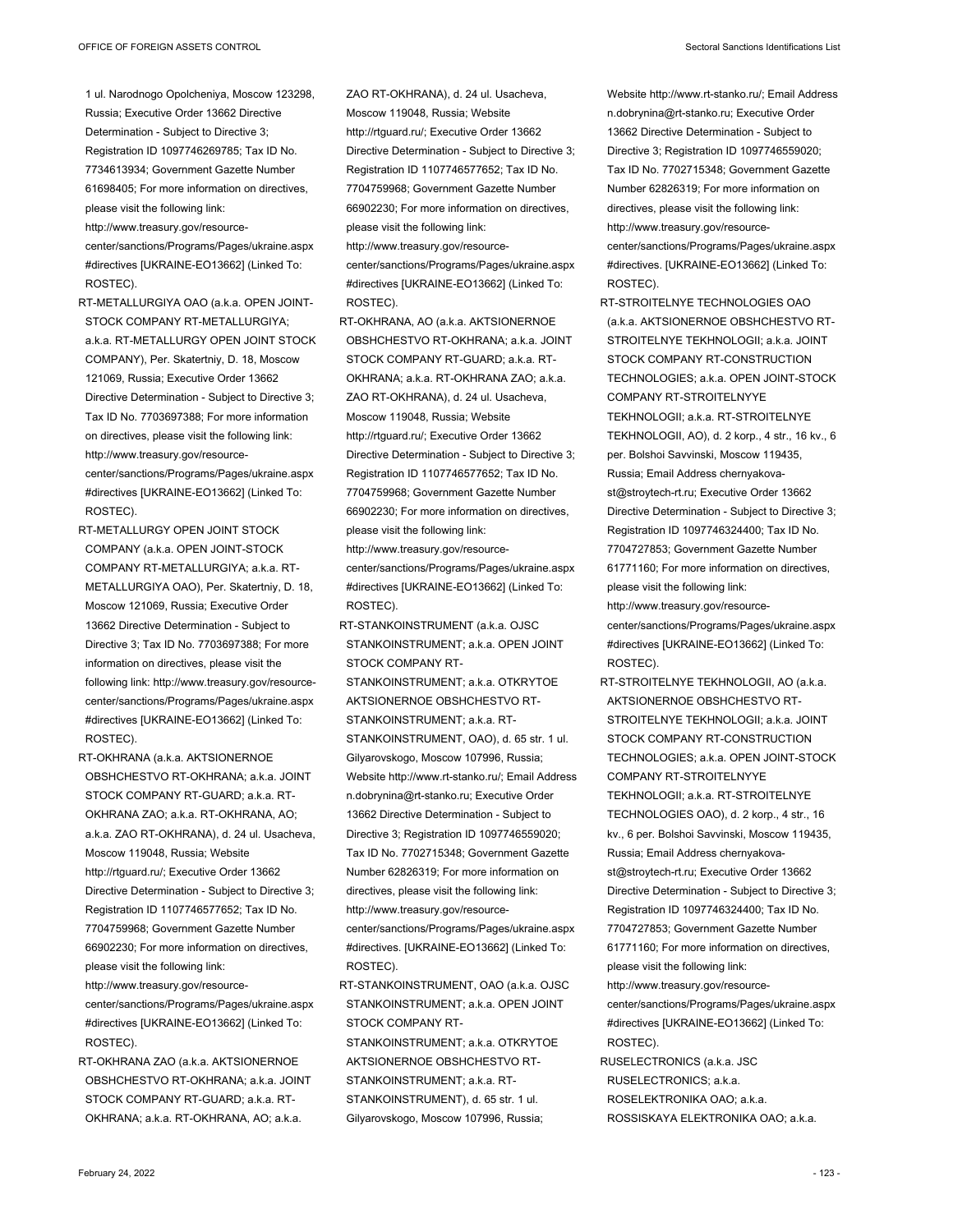RUSELECTRONICS JSC; a.k.a. RUSELEKTRONICS; a.k.a. RUSSIAN ELECTRONICS OPEN JOINT STOCK COMPANY; a.k.a. "RUSSIAN ELECTRONICS"), 12 Kosmonavta Volkova ul., Moscow 127299, Russia; Website www.ruselectronics.ru; alt. Website www.roselgroup.com; Email Address info@ruselectronics.ru; Executive Order 13662 Directive Determination - Subject to Directive 3; Registration ID 1027739000475; Tax ID No. 7710277994; Government Gazette Number 48532918; For more information on directives, please visit the following link: http://www.treasury.gov/resourcecenter/sanctions/Programs/Pages/ukraine.aspx #directives [UKRAINE-EO13662] (Linked To: ROSTEC). RUSELECTRONICS JSC (a.k.a. JSC

RUSELECTRONICS; a.k.a. ROSELEKTRONIKA OAO; a.k.a. ROSSISKAYA ELEKTRONIKA OAO; a.k.a. RUSELECTRONICS; a.k.a. RUSELEKTRONICS; a.k.a. RUSSIAN ELECTRONICS OPEN JOINT STOCK COMPANY; a.k.a. "RUSSIAN ELECTRONICS"), 12 Kosmonavta Volkova ul., Moscow 127299, Russia; Website www.ruselectronics.ru; alt. Website www.roselgroup.com; Email Address info@ruselectronics.ru; Executive Order 13662 Directive Determination - Subject to Directive 3; Registration ID 1027739000475; Tax ID No. 7710277994; Government Gazette Number 48532918; For more information on directives, please visit the following link: http://www.treasury.gov/resourcecenter/sanctions/Programs/Pages/ukraine.aspx #directives [UKRAINE-EO13662] (Linked To: ROSTEC).

RUSELEKTRONICS (a.k.a. JSC RUSELECTRONICS; a.k.a. ROSELEKTRONIKA OAO; a.k.a. ROSSISKAYA ELEKTRONIKA OAO; a.k.a. RUSELECTRONICS; a.k.a. RUSELECTRONICS JSC; a.k.a. RUSSIAN ELECTRONICS OPEN JOINT STOCK COMPANY; a.k.a. "RUSSIAN ELECTRONICS"), 12 Kosmonavta Volkova ul., Moscow 127299, Russia; Website www.ruselectronics.ru; alt. Website www.roselgroup.com; Email Address info@ruselectronics.ru; Executive Order 13662 Directive Determination - Subject to Directive 3; Registration ID 1027739000475; Tax ID No.

7710277994; Government Gazette Number 48532918; For more information on directives, please visit the following link: http://www.treasury.gov/resourcecenter/sanctions/Programs/Pages/ukraine.aspx #directives [UKRAINE-EO13662] (Linked To: ROSTEC). RUSSIAN DEFENSE EXPORT ROSOBORONEXPORT (a.k.a. OJSC ROSOBORONEXPORT; a.k.a.

ROSOBORONEKSPORT OAO; a.k.a. ROSOBORONEKSPORT OJSC; a.k.a. ROSOBORONEXPORT; a.k.a. ROSOBORONEXPORT JSC), 27 Stromynka ul., Moscow 107076, Russia; Website www.roe.ru; Executive Order 13662 Directive Determination - Subject to Directive 3; Registration ID 1117746521452; Tax ID No. 7718852163; Government Gazette Number 56467052; For more information on directives, please visit the following link: http://www.treasury.gov/resourcecenter/sanctions/Programs/Pages/ukraine.aspx #directives [SYRIA] [UKRAINE-EO13662] (Linked To: ROSTEC). RUSSIAN ELECTRONICS OPEN JOINT STOCK COMPANY (a.k.a. JSC RUSELECTRONICS;

a.k.a. ROSELEKTRONIKA OAO; a.k.a. ROSSISKAYA ELEKTRONIKA OAO; a.k.a. RUSELECTRONICS; a.k.a. RUSELECTRONICS JSC; a.k.a. RUSELEKTRONICS; a.k.a. "RUSSIAN ELECTRONICS"), 12 Kosmonavta Volkova ul., Moscow 127299, Russia; Website www.ruselectronics.ru; alt. Website www.roselgroup.com; Email Address info@ruselectronics.ru; Executive Order 13662 Directive Determination - Subject to Directive 3; Registration ID 1027739000475; Tax ID No. 7710277994; Government Gazette Number 48532918; For more information on directives, please visit the following link: http://www.treasury.gov/resourcecenter/sanctions/Programs/Pages/ukraine.aspx

#directives [UKRAINE-EO13662] (Linked To: ROSTEC).

RUSSIAN HELICOPTERS JOINT STOCK COMPANY (a.k.a. OPEN JOINT STOCK COMPANY RUSSIAN HELICOPTERS; a.k.a. VERTOLETY ROSSII; a.k.a. VERTOLETY ROSSII AO), 12 Krasnopresnenskaya naberezhnaya, Moscow 123610, Russia; Entrance 9, 12, Krasnopresnenskaya emb., Moscow 123610, Russia; podezd 9, etazh 21 12 Krasnopresnenskaya nab., Moscow 123610,

Russia; Website www.russianhelicopters.aero; Email Address info@rus-helicopters.com; Executive Order 13662 Directive Determination - Subject to Directive 3; Registration ID 1077746003334; Tax ID No. 7731559044; Government Gazette Number 98927243; For more information on directives, please visit the following link: http://www.treasury.gov/resourcecenter/sanctions/Programs/Pages/ukraine.aspx #directives [UKRAINE-EO13662] (Linked To: ROSTEC).

RUSSIAN TECHNOLOGIES (a.k.a. ROSTEC; a.k.a. ROSTEC STATE CORPORATION; a.k.a. RUSSIAN TECHNOLOGIES STATE CORPORATION FOR ASSISTANCE TO DEVELOPMENT, PRODUCTION AND EXPORT OF ADVANCED TECHNOLOGY INDUSTRIAL PRODUCT; a.k.a. STATE CORPORATION FOR ASSISTANCE TO DEVELOPMENT, PRODUCTION AND EXPORT OF ADVANCED TECHNOLOGY INDUSTRIAL PRODUCT ROSTEKHNOLOGII; a.k.a. STATE CORPORATION ROSTECHNOLOGII; a.k.a. STATE CORPORATION ROSTEKHNOLOGII), 24 Usacheva ul., Moscow 119048, Russia; 21 Gogolevsky Blvd., Moscow 119991, Russia; Website www.rostec.ru; Email Address info@rostec.ru; Executive Order 13662 Directive Determination - Subject to Directive 3; Registration ID 1077799030847 (Russia); Tax ID No. 7704274402 (Russia); Government Gazette Number 94137372 (Russia); For more information on directives, please visit the following link: http://www.treasury.gov/resourcecenter/sanctions/Programs/Pages/ukraine.aspx #directives. [UKRAINE-EO13662].

RUSSIAN TECHNOLOGIES STATE CORPORATION FOR ASSISTANCE TO DEVELOPMENT, PRODUCTION AND EXPORT OF ADVANCED TECHNOLOGY INDUSTRIAL PRODUCT (a.k.a. ROSTEC; a.k.a. ROSTEC STATE CORPORATION; a.k.a. RUSSIAN TECHNOLOGIES; a.k.a. STATE CORPORATION FOR ASSISTANCE TO DEVELOPMENT, PRODUCTION AND EXPORT OF ADVANCED TECHNOLOGY INDUSTRIAL PRODUCT ROSTEKHNOLOGII; a.k.a. STATE CORPORATION ROSTECHNOLOGII; a.k.a. STATE CORPORATION ROSTEKHNOLOGII), 24 Usacheva ul., Moscow 119048, Russia; 21 Gogolevsky Blvd., Moscow 119991, Russia; Website www.rostec.ru; Email Address info@rostec.ru; Executive Order 13662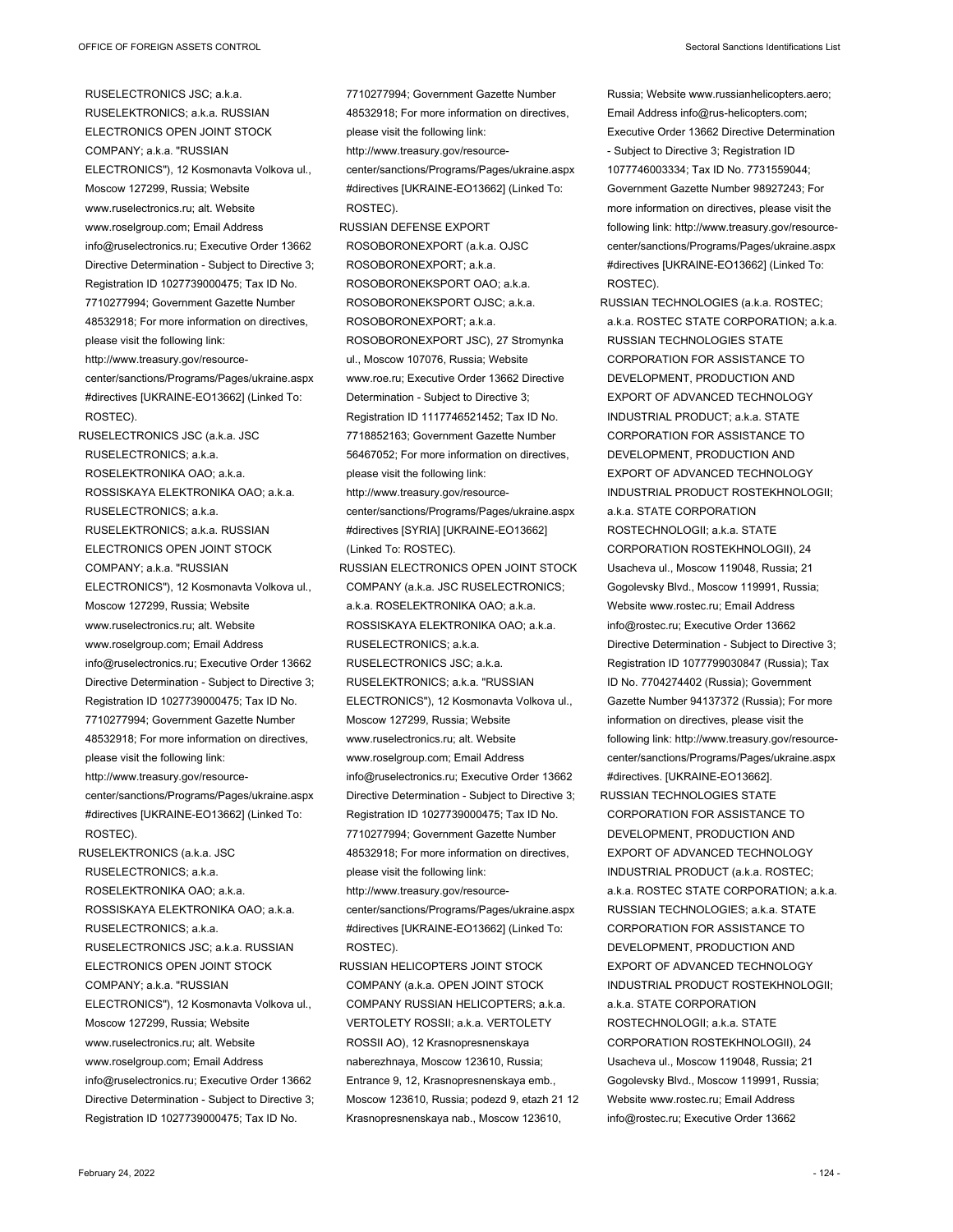Directive Determination - Subject to Directive 3; Registration ID 1077799030847 (Russia); Tax ID No. 7704274402 (Russia); Government Gazette Number 94137372 (Russia); For more information on directives, please visit the following link: http://www.treasury.gov/resourcecenter/sanctions/Programs/Pages/ukraine.aspx #directives. [UKRAINE-EO13662].

SCIENTIFIC INDUSTRIAL CONCERN MANUFACTURING ENGINEERING OJSC (f.k.a. AKTSIONERNOE OBSHCHESTVO NAUCHNO PROIZVODSTVENNY KONTSERN TECHNOLOGIES MASHINOSTROENIYA; a.k.a. AKTSIONERNOE OBSHCHESTVO NAUCHNO-PROIZVODSTVENNY KONTSERN TEKHNOLOGII MASHINOSTROENIYA; a.k.a. JOINT STOCK COMPANY SCIENTIFIC INDUSTRIAL CONCERN MANUFACTURING ENGINEERING; a.k.a. JSC SCIENTIFIC INDUSTRIAL CONCERN MECHANICAL ENGINEERING; a.k.a. MANUFACTURING ENGINEERING SCIENTIFIC INDUSTRIAL CONCERN OPEN JOINT STOCK COMPANY; a.k.a. MECHANICAL ENGINEERING TECHNOLOGIES; a.k.a. NPK TECHNOLOGII MASCHINOSTROJENIJA; a.k.a. NPK TEKHMASH; a.k.a. NPK TEKHMASH AO; a.k.a. NPK TEKHMASH OAO; a.k.a. NPK TEKHMASH OJSC; a.k.a. OJSC MACHINE ENGINEERING TECHNOLOGIES), d. 58 str. 4 shosse Leningradskoe, Moscow 125212, Russia; Executive Order 13662 Directive Determination - Subject to Directive 3; Registration ID 1117746260477; Tax ID No. 7743813961; Government Gazette Number 91420386; For more information on directives, please visit the following link: http://www.treasury.gov/resourcecenter/sanctions/Programs/Pages/ukraine.aspx #directives [UKRAINE-EO13662] (Linked To: ROSTEC).

SHVABE OPEN JOINT STOCK COMPANY (a.k.a. AKTSIONERNOE OBSHCHESTVO SHVABE; a.k.a. JOINT STOCK COMPANY SHVABE; f.k.a. OTKRYTOE AKTSIONERNOE OBSHCHESTVO NAUCHNO PROIZVODSTVENNY KONTSERN OPTICHESKIE SISTEMY I TECHNOLOGIES; a.k.a. SHVABE, AO), d. 33 B ul.Vostochnaya, Ekaterinburg, Sverdlovskaya obl. 620100, Russia; 33b, Vostochnaya St., Yekaterinburg City, Russia; Website http://www.shvabe.com; Email Address mail@shvabe.com; Executive Order 13662 Directive Determination - Subject to Directive 3; Registration ID 1107746256727; Tax ID No. 7717671799; Government Gazette Number 07508641; For more information on directives, please visit the following link: http://www.treasury.gov/resourcecenter/sanctions/Programs/Pages/ukraine.aspx #directives [UKRAINE-EO13662] (Linked To: ROSTEC).

SHVABE, AO (a.k.a. AKTSIONERNOE OBSHCHESTVO SHVABE; a.k.a. JOINT STOCK COMPANY SHVABE; f.k.a. OTKRYTOE AKTSIONERNOE OBSHCHESTVO NAUCHNO PROIZVODSTVENNY KONTSERN OPTICHESKIE SISTEMY I TECHNOLOGIES; a.k.a. SHVABE OPEN JOINT STOCK COMPANY), d. 33 B ul.Vostochnaya, Ekaterinburg, Sverdlovskaya obl. 620100, Russia; 33b, Vostochnaya St., Yekaterinburg City, Russia; Website http://www.shvabe.com; Email Address mail@shvabe.com; Executive Order 13662 Directive Determination - Subject to Directive 3; Registration ID 1107746256727; Tax ID No. 7717671799; Government Gazette Number 07508641; For more information on directives, please visit the following link: http://www.treasury.gov/resourcecenter/sanctions/Programs/Pages/ukraine.aspx #directives [UKRAINE-EO13662] (Linked To: ROSTEC).

SPLAV SCIENTIFIC PRODUCTION ASSOCIATION OPEN JOINT STOCK COMPANY (a.k.a. NPO SPLAV, OAO; a.k.a. OPEN JOINT-STOCK COMPANY NAUCHNO-PROIZVODSTVENNOYE OBYEDINENIYE SPLAV; a.k.a. OPEN JOINT-STOCK COMPANY SPLAV STATE AND RESEARCH PRODUCTION ASSOCIATION; a.k.a. OTKRYTOE AKTSIONERNOE OBSHCHESTVO NAUCHNO-PROIZVODSTVENNOE OBEDINENIE SPLAV), d. 33 ul. Shcheglovskaya Zaseka, Tula, Tulskaya obl. 300004, Russia; Website http://splav.org; Executive Order 13662 Directive Determination - Subject to Directive 3; Registration ID 1127154020311; Tax ID No. 7105515987; Government Gazette Number 07504301; For more information on directives, please visit the following link: http://www.treasury.gov/resourcecenter/sanctions/Programs/Pages/ukraine.aspx #directives [UKRAINE-EO13662] (Linked To: ROSTEC).

STANKOIMPORT FOREIGN TRADE ASSOCIATION OPEN JOINT STOCK COMPANY (a.k.a. OPEN JOINT-STOCK COMPANY FOREIGN TRADE ENTERPRISE STANKOIMPORT; a k a OTKRYTOE AKTSIONERNOE OBSHCHESTVO VNESHNEEKONOMICHESKOE OBEDINENIE STANKOIMPORT; a.k.a. VO STANKOIMPORT OJSC; a.k.a. VO STANKOIMPORT, OAO), d. 34/63 ul. Obrucheva, Moscow 117342, Russia; Website www.vostankoimport.ru; Email Address info@stankoimport.ru; Executive Order 13662 Directive Determination - Subject to Directive 3; Registration ID 1047728029051; Tax ID No. 7728309982; Government Gazette Number 00225271; For more information on directives, please visit the following link:

http://www.treasury.gov/resourcecenter/sanctions/Programs/Pages/ukraine.aspx #directives [UKRAINE-EO13662] (Linked To: ROSTEC).

STATE CORPORATION FOR ASSISTANCE TO DEVELOPMENT, PRODUCTION AND EXPORT OF ADVANCED TECHNOLOGY INDUSTRIAL PRODUCT ROSTEKHNOLOGII (a.k.a. ROSTEC; a.k.a. ROSTEC STATE CORPORATION; a.k.a. RUSSIAN TECHNOLOGIES; a.k.a. RUSSIAN TECHNOLOGIES STATE CORPORATION FOR ASSISTANCE TO DEVELOPMENT PRODUCTION AND EXPORT OF ADVANCED TECHNOLOGY INDUSTRIAL PRODUCT; a.k.a. STATE CORPORATION ROSTECHNOLOGII; a.k.a. STATE CORPORATION ROSTEKHNOLOGII), 24 Usacheva ul., Moscow 119048, Russia; 21 Gogolevsky Blvd., Moscow 119991, Russia; Website www.rostec.ru; Email Address info@rostec.ru; Executive Order 13662 Directive Determination - Subject to Directive 3; Registration ID 1077799030847 (Russia); Tax ID No. 7704274402 (Russia); Government Gazette Number 94137372 (Russia); For more information on directives, please visit the following link: http://www.treasury.gov/resourcecenter/sanctions/Programs/Pages/ukraine.aspx #directives. [UKRAINE-EO13662]. STATE CORPORATION ROSTECHNOLOGII

(a.k.a. ROSTEC; a.k.a. ROSTEC STATE CORPORATION; a.k.a. RUSSIAN TECHNOLOGIES; a.k.a. RUSSIAN TECHNOLOGIES STATE CORPORATION FOR ASSISTANCE TO DEVELOPMENT, PRODUCTION AND EXPORT OF ADVANCED TECHNOLOGY INDUSTRIAL PRODUCT; a.k.a. STATE CORPORATION FOR ASSISTANCE TO DEVELOPMENT, PRODUCTION AND EXPORT OF ADVANCED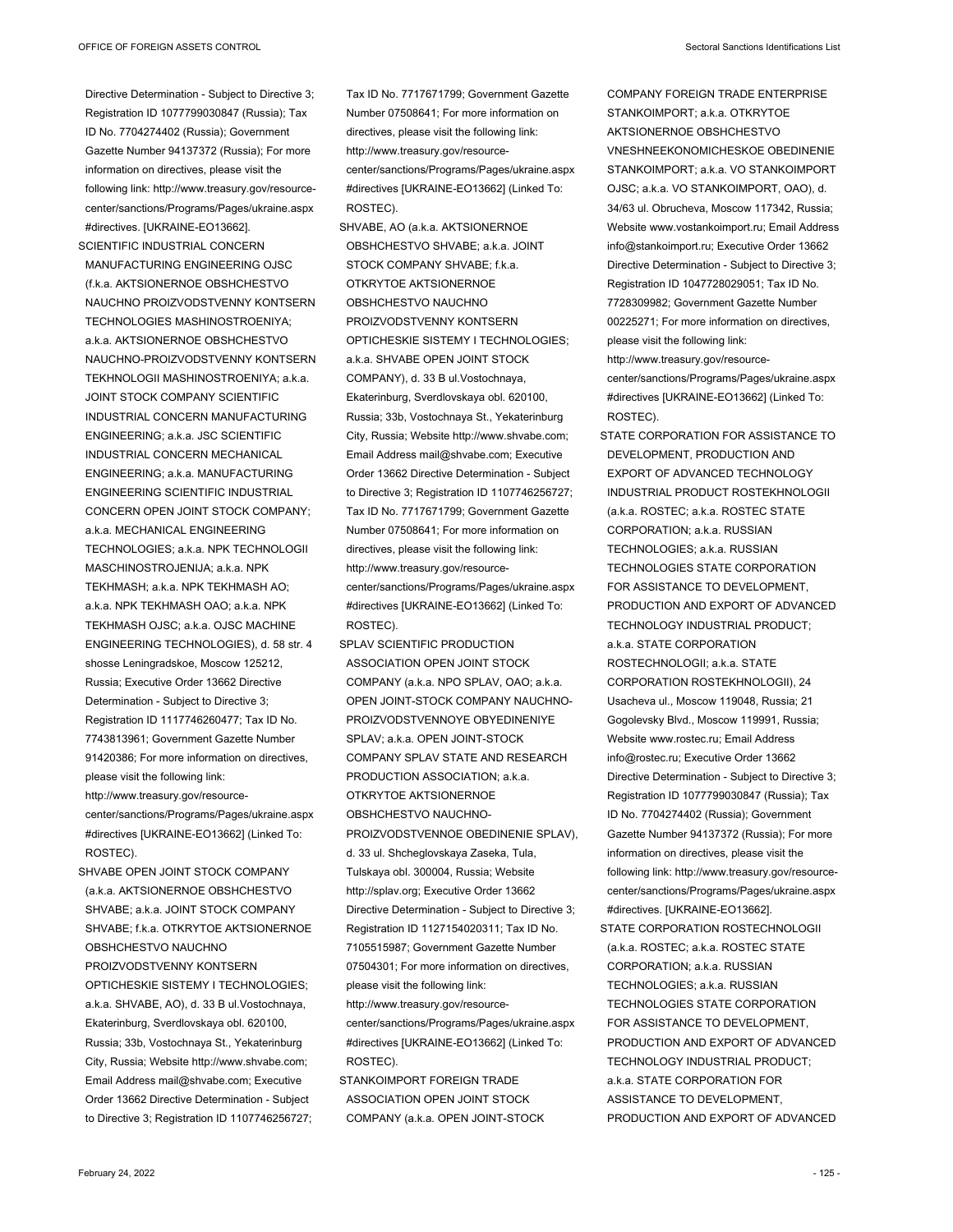TECHNOLOGY INDUSTRIAL PRODUCT ROSTEKHNOLOGII; a.k.a. STATE CORPORATION ROSTEKHNOLOGII), 24 Usacheva ul., Moscow 119048, Russia; 21 Gogolevsky Blvd., Moscow 119991, Russia; Website www.rostec.ru; Email Address info@rostec.ru; Executive Order 13662 Directive Determination - Subject to Directive 3; Registration ID 1077799030847 (Russia); Tax ID No. 7704274402 (Russia); Government Gazette Number 94137372 (Russia); For more information on directives, please visit the following link: http://www.treasury.gov/resourcecenter/sanctions/Programs/Pages/ukraine.aspx #directives. [UKRAINE-EO13662].

STATE CORPORATION ROSTEKHNOLOGII (a.k.a. ROSTEC; a.k.a. ROSTEC STATE CORPORATION; a.k.a. RUSSIAN TECHNOLOGIES; a.k.a. RUSSIAN TECHNOLOGIES STATE CORPORATION FOR ASSISTANCE TO DEVELOPMENT, PRODUCTION AND EXPORT OF ADVANCED TECHNOLOGY INDUSTRIAL PRODUCT; a.k.a. STATE CORPORATION FOR ASSISTANCE TO DEVELOPMENT, PRODUCTION AND EXPORT OF ADVANCED TECHNOLOGY INDUSTRIAL PRODUCT ROSTEKHNOLOGII; a.k.a. STATE CORPORATION ROSTECHNOLOGII), 24 Usacheva ul., Moscow 119048, Russia; 21 Gogolevsky Blvd., Moscow 119991, Russia; Website www.rostec.ru; Email Address info@rostec.ru; Executive Order 13662 Directive Determination - Subject to Directive 3; Registration ID 1077799030847 (Russia); Tax ID No. 7704274402 (Russia); Government Gazette Number 94137372 (Russia); For more information on directives, please visit the following link: http://www.treasury.gov/resourcecenter/sanctions/Programs/Pages/ukraine.aspx #directives. [UKRAINE-EO13662].

TECHNOPROMEXPORT FOREIGN ECONOMIC ASSOCIATION OPEN JOINT STOCK COMPANY (a.k.a. JOINT STOCK COMPANY FOREIGN ECONOMIC ASSOCIATION TECHNOPROMEXPORT; a.k.a. OJSC TECHNOPROMEXPORT; a.k.a. OTKRYTOE AKTSIONERNOE OBSHCHESTVO VNESHNEEKONOMICHESKOE OBEDINENIE TEKHNOPROMEKSPORT; a.k.a. TECHNOPROMEXPORT OJSC; a.k.a. VO TEKHNOPROMEKSPORT, OAO; a.k.a. "JSC TPE"), d. 15 str. 2 ul. Novy Arbat, Moscow 119019, Russia; Website http://www.tpe.ru; Email Address inform@tpe.ru; Executive Order

Directive 3; Registration ID 1067746244026; Tax ID No. 7705713236; Government Gazette Number 02839043; For more information on directives, please visit the following link: http://www.treasury.gov/resourcecenter/sanctions/Programs/Pages/ukraine.aspx #directives. [UKRAINE-EO13662] (Linked To: ROSTEC). TECHNOPROMEXPORT OJSC (a.k.a. JOINT STOCK COMPANY FOREIGN ECONOMIC ASSOCIATION TECHNOPROMEXPORT; a.k.a. OJSC TECHNOPROMEXPORT; a.k.a. OTKRYTOE AKTSIONERNOE OBSHCHESTVO VNESHNEEKONOMICHESKOE OBEDINENIE TEKHNOPROMEKSPORT; a.k.a. TECHNOPROMEXPORT FOREIGN ECONOMIC ASSOCIATION OPEN JOINT STOCK COMPANY; a.k.a. VO TEKHNOPROMEKSPORT, OAO; a.k.a. "JSC TPE"), d. 15 str. 2 ul. Novy Arbat, Moscow 119019, Russia; Website http://www.tpe.ru; Email Address inform@tpe.ru; Executive Order 13662 Directive Determination - Subject to Directive 3; Registration ID 1067746244026; Tax ID No. 7705713236; Government Gazette Number 02839043; For more information on directives, please visit the following link:

13662 Directive Determination - Subject to

http://www.treasury.gov/resourcecenter/sanctions/Programs/Pages/ukraine.aspx #directives. [UKRAINE-EO13662] (Linked To: ROSTEC).

TEKHNOLOGII BEZOPASNOSTI, OAO (a.k.a. JOINT STOCK COMPANY SECURITY TECHNOLOGIES; a.k.a. OTKRYTOE AKTSIONERNOE OBSHCHESTVO TEKHNOLOGII BEZOPASNOSTI; a.k.a. "SECURITY TECHNOLOGIES"), d. 24 ul. Usacheva, Moscow 119048, Russia; Executive Order 13662 Directive Determination - Subject to Directive 3; Registration ID 1137746355405; Tax ID No. 7704833788; Government Gazette Number 17434335; For more information on directives, please visit the following link: http://www.treasury.gov/resourcecenter/sanctions/Programs/Pages/ukraine.aspx #directives [UKRAINE-EO13662] (Linked To: ROSTEC).

TSKB RM, AO (a.k.a. AKTSIONERNOE OBSHCHESTVO TSENTRALNOE KONSTRUKTORSKOE BYURO SPETSIALNYKH RADIOMATERIALOV; a.k.a. CENTRAL DESIGN BUREAU OF SPECIAL RADIO MATERIALS OPEN JOINT STOCK

COMPANY; f.k.a. FEDERALNOE GOSUDARSTVENNOE UNITARNOE PREDPRIYATIE TSENTRALNOE KONSTRUKTORSKOE BYURO SPETSIALNYKH RADIOMATERIALOV; a.k.a. OPEN JOINT STOCK COMPANY TSENTRALNOYE KONSTRUKTORSKOYE BYURO SPETSIALNYKH RADIOMATERIALOV; a.k.a. OPEN JOINT-STOCK COMPANY CENTRAL DESIGN OFFICE OF RADIOMATERIALS), d.125b shosse Varshavskoe, Moscow 117587, Russia; Pr. Krasnokazarmenniy, D. 14 A, Bldg. 19, Moscow, Russia; Website www.ckbrm.nm.ru; alt. Website http://ckbrm.ru; Email Address ckbrm@nm.ru; Executive Order 13662 Directive Determination - Subject to Directive 3; Registration ID 1077746102060; Tax ID No. 7722599844; Government Gazette Number 07550073; For more information on directives, please visit the following link: http://www.treasury.gov/resourcecenter/sanctions/Programs/Pages/ukraine.aspx

#directives [UKRAINE-EO13662] (Linked To: ROSTEC).

- ULYANOVSK STATE DESIGN AND ENGINEERING INSTITUTE FOR AVIATION INDUSTRY OPEN JOINT STOCK COMPANY (a.k.a. OPEN JOINT-STOCK COMPANY ULYANOVSKIY GOSUDARSTVENNIY PROYEKTNO-KONSTRUKTORSKIY INSTITUT AVIATSIONNOY PROMYSHLENNOSTI; a.k.a. ULYANOVSKI GIPROAVIAPROM OAO; a.k.a. ULYANOVSKIY GIPROAVIAPROM OJSC), Street Vracha Mikhaylova, D. 34, Ulyanovsk 432010, Russia; Website http://www.ulgap.ru; Executive Order 13662 Directive Determination - Subject to Directive 3; Tax ID No. 7328046337; For more information on directives, please visit the following link: http://www.treasury.gov/resourcecenter/sanctions/Programs/Pages/ukraine.aspx #directives [UKRAINE-EO13662] (Linked To: ROSTEC).
- ULYANOVSKI GIPROAVIAPROM OAO (a.k.a. OPEN JOINT-STOCK COMPANY ULYANOVSKIY GOSUDARSTVENNIY PROYEKTNO-KONSTRUKTORSKIY INSTITUT AVIATSIONNOY PROMYSHLENNOSTI; a.k.a. ULYANOVSK STATE DESIGN AND ENGINEERING INSTITUTE FOR AVIATION INDUSTRY OPEN JOINT STOCK COMPANY; a.k.a. ULYANOVSKIY GIPROAVIAPROM OJSC), Street Vracha Mikhaylova, D. 34, Ulyanovsk 432010, Russia; Website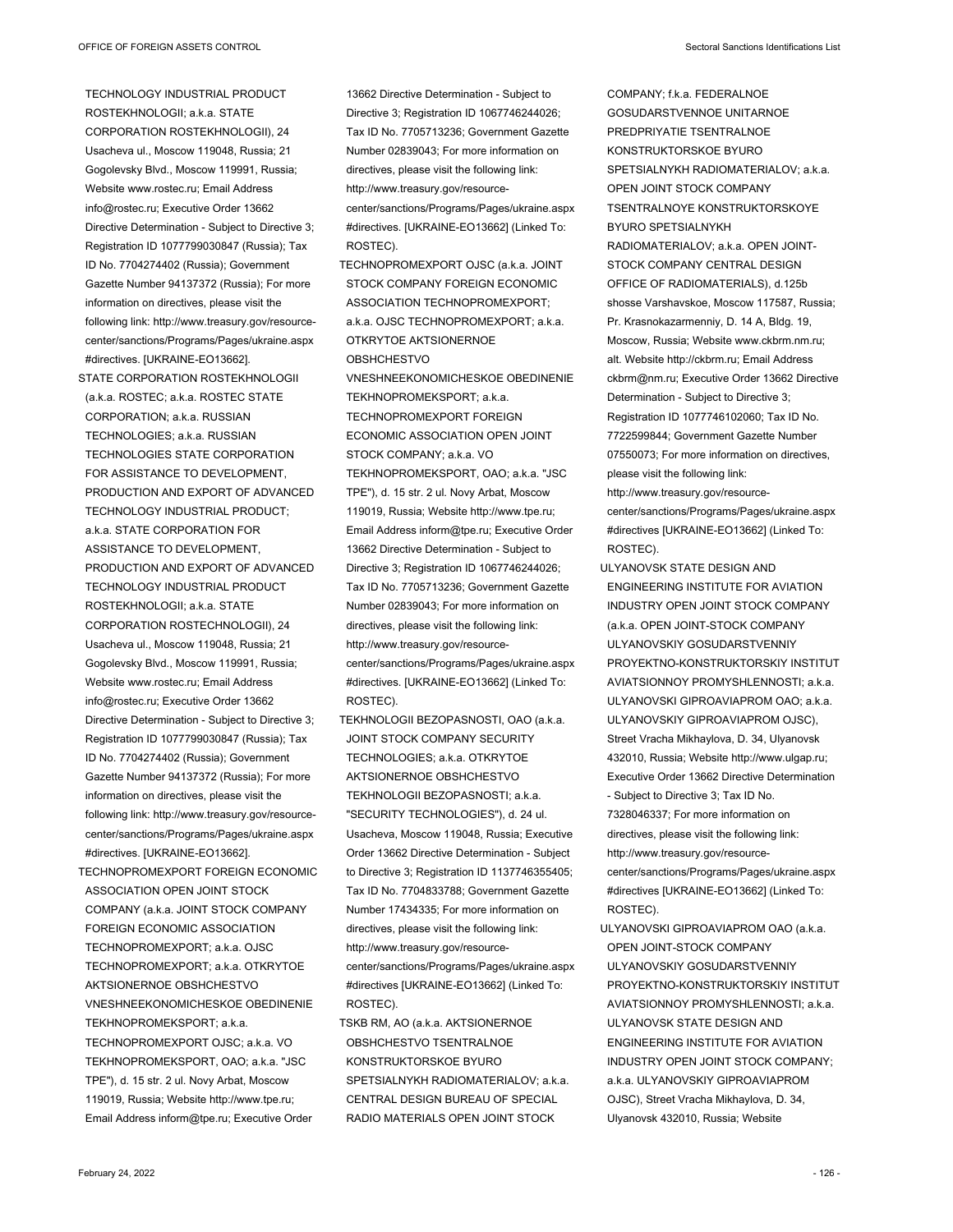http://www.ulgap.ru; Executive Order 13662 Directive Determination - Subject to Directive 3; Tax ID No. 7328046337; For more information on directives, please visit the following link: http://www.treasury.gov/resourcecenter/sanctions/Programs/Pages/ukraine.aspx #directives [UKRAINE-EO13662] (Linked To: ROSTEC).

- ULYANOVSKIY GIPROAVIAPROM OJSC (a.k.a. OPEN JOINT-STOCK COMPANY ULYANOVSKIY GOSUDARSTVENNIY PROYEKTNO-KONSTRUKTORSKIY INSTITUT AVIATSIONNOY PROMYSHLENNOSTI; a.k.a. ULYANOVSK STATE DESIGN AND ENGINEERING INSTITUTE FOR AVIATION INDUSTRY OPEN JOINT STOCK COMPANY; a.k.a. ULYANOVSKI GIPROAVIAPROM OAO), Street Vracha Mikhaylova, D. 34, Ulyanovsk 432010, Russia; Website http://www.ulgap.ru; Executive Order 13662 Directive Determination - Subject to Directive 3; Tax ID No. 7328046337; For more information on directives, please visit the following link: http://www.treasury.gov/resourcecenter/sanctions/Programs/Pages/ukraine.aspx #directives [UKRAINE-EO13662] (Linked To:
- UNITED ENGINE CORPORATION JSC (a.k.a. **OBEDINENNAYA**

DVIGATELESTROITELNAYA KORPORATSIYA OAO; fk.a. OTKRYTOF AKTSIONERNOE OBSHCHESTVO UPRAVLYAYUSHCHAYA KOMPANIYA **OBEDINENNAYA** 

DVIGATELESTROITELNAYA

ROSTEC).

KORPORATSIYA; a.k.a. "ODK OAO"), 16 Budennogo prospekt, Moscow 105118, Russia; Website www.uk-odk.ru; Email Address info@uecrus.com; Executive Order 13662 Directive Determination - Subject to Directive 3; Registration ID 1107746081717; Tax ID No. 7731644035; Government Gazette Number 84023868; For more information on directives, please visit the following link: http://www.treasury.gov/resource-

center/sanctions/Programs/Pages/ukraine.aspx #directives [UKRAINE-EO13662] (Linked To: ROSTEC).

UNITED INDUSTRIAL CORPORATION OBORONPROM OJSC (a.k.a. OBIEDINENNAYA PROMYSHLENNAYA KORPORATSIYA OBORONPROM OAO; a.k.a. OPK OBORONPROM; a.k.a. OPK OBORONPROM OAO; f.k.a. OTKRYTOE AKTSIONERNOE OBSHCHESTVO

OBEDINENNAYA PROMYSHLENNAYA KORPORATSIYA OBORONPROM; a.k.a. UNITED INDUSTRIAL DEFENCE CORPORATION OBORONPROM), str. 141 29 Vereiskaya ul., Moscow 121357, Russia; Website www.oboronprom.com; Email Address oboronprom@oboronprom.ru; Executive Order 13662 Directive Determination - Subject to Directive 3; Registration ID 1027718000221; Tax ID No. 7718218951; Government Gazette Number 59067382; For more information on directives, please visit the following link: http://www.treasury.gov/resourcecenter/sanctions/Programs/Pages/ukraine.aspx #directives [UKRAINE-EO13662] (Linked To: ROSTEC).

- UNITED INDUSTRIAL DEFENCE CORPORATION OBORONPROM (a.k.a. OBIEDINENNAYA PROMYSHLENNAYA KORPORATSIYA OBORONPROM OAO; a.k.a. OPK OBORONPROM; a.k.a. OPK OBORONPROM OAO; f.k.a. OTKRYTOE AKTSIONERNOE OBSHCHESTVO OBEDINENNAYA PROMYSHLENNAYA KORPORATSIYA OBORONPROM; a.k.a. UNITED INDUSTRIAL CORPORATION OBORONPROM OJSC), str. 141 29 Vereiskaya ul., Moscow 121357, Russia; Website www.oboronprom.com; Email Address oboronprom@oboronprom.ru; Executive Order 13662 Directive Determination - Subject to Directive 3; Registration ID 1027718000221; Tax ID No. 7718218951; Government Gazette Number 59067382; For more information on directives, please visit the following link: http://www.treasury.gov/resourcecenter/sanctions/Programs/Pages/ukraine.aspx #directives [UKRAINE-EO13662] (Linked To: ROSTEC).
- UNITED INSTRUMENT MANUFACTURING CORPORATION (a.k.a. JSC-UNITED-INSTRUMENT-MANUFACTURING-CORPORATION; a.k.a. "UIMC"), Vereiskaya 29, str. 141, Moscow 121357, Russia; 29 / 141 Verejskaya Street, Moscow 121357, Russia; Website http://www.opkrt.ru; Email Address info@opkrt.ru; Executive Order 13662 Directive Determination - Subject to Directive 3; For more information on directives, please visit the following link: http://www.treasury.gov/resourcecenter/sanctions/Programs/Pages/ukraine.aspx #directives [UKRAINE-EO13662] (Linked To: ROSTEC).

VERTOLETY ROSSII (a.k.a. OPEN JOINT STOCK COMPANY RUSSIAN HELICOPTERS;

a.k.a. RUSSIAN HELICOPTERS JOINT STOCK COMPANY; a.k.a. VERTOLETY ROSSII AO), 12 Krasnopresnenskaya naberezhnaya, Moscow 123610, Russia; Entrance 9, 12, Krasnopresnenskaya emb., Moscow 123610, Russia; podezd 9, etazh 21 12 Krasnopresnenskaya nab., Moscow 123610, Russia; Website www.russianhelicopters.aero; Email Address info@rus-helicopters.com; Executive Order 13662 Directive Determination - Subject to Directive 3; Registration ID 1077746003334; Tax ID No. 7731559044; Government Gazette Number 98927243; For more information on directives, please visit the following link: http://www.treasury.gov/resourcecenter/sanctions/Programs/Pages/ukraine.aspx #directives [UKRAINE-EO13662] (Linked To: ROSTEC).

VERTOLETY ROSSII AO (a.k.a. OPEN JOINT STOCK COMPANY RUSSIAN HELICOPTERS; a.k.a. RUSSIAN HELICOPTERS JOINT STOCK COMPANY; a.k.a. VERTOLETY ROSSII), 12 Krasnopresnenskaya naberezhnaya, Moscow 123610, Russia; Entrance 9, 12, Krasnopresnenskaya emb., Moscow 123610, Russia; podezd 9, etazh 21 12 Krasnopresnenskaya nab., Moscow 123610, Russia; Website www.russianhelicopters.aero; Email Address info@rus-helicopters.com; Executive Order 13662 Directive Determination - Subject to Directive 3; Registration ID 1077746003334; Tax ID No. 7731559044; Government Gazette Number 98927243; For more information on directives, please visit the following link: http://www.treasury.gov/resourcecenter/sanctions/Programs/Pages/ukraine.aspx #directives [UKRAINE-EO13662] (Linked To: ROSTEC).

VO STANKOIMPORT OJSC (a.k.a. OPEN JOINT-STOCK COMPANY FOREIGN TRADE ENTERPRISE STANKOIMPORT; a.k.a. OTKRYTOE AKTSIONERNOE OBSHCHESTVO

VNESHNEEKONOMICHESKOE OBEDINENIE STANKOIMPORT; a.k.a. STANKOIMPORT FOREIGN TRADE ASSOCIATION OPEN JOINT STOCK COMPANY; a.k.a. VO STANKOIMPORT, OAO), d. 34/63 ul. Obrucheva, Moscow 117342, Russia; Website www.vostankoimport.ru; Email Address info@stankoimport.ru; Executive Order 13662 Directive Determination - Subject to Directive 3; Registration ID 1047728029051; Tax ID No. 7728309982; Government Gazette Number 00225271; For more information on directives,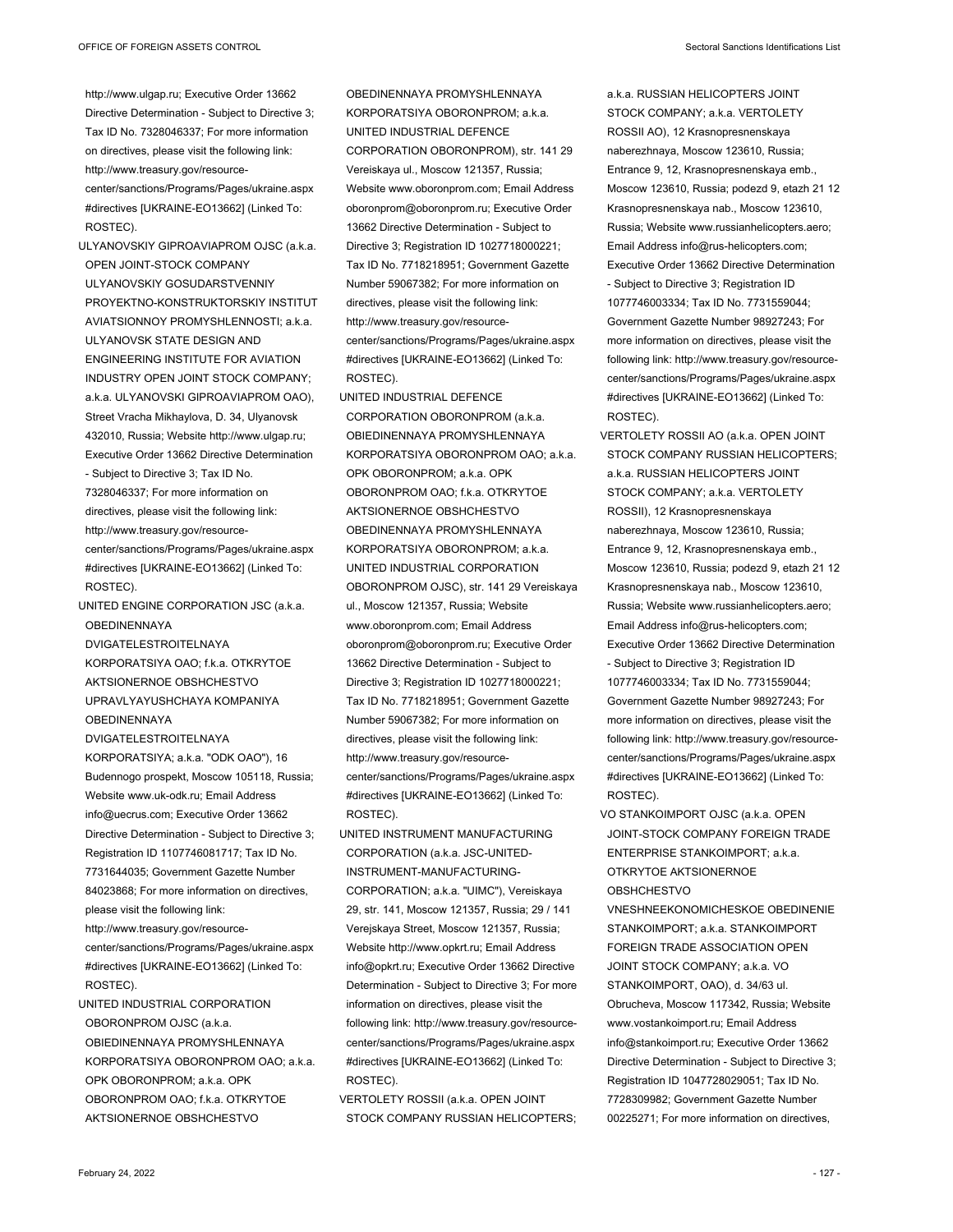please visit the following link: http://www.treasury.gov/resourcecenter/sanctions/Programs/Pages/ukraine.aspx #directives [UKRAINE-EO13662] (Linked To: ROSTEC).

- VO STANKOIMPORT, OAO (a.k.a. OPEN JOINT-STOCK COMPANY FOREIGN TRADE ENTERPRISE STANKOIMPORT; a.k.a. OTKRYTOE AKTSIONERNOE OBSHCHESTVO
- VNESHNEEKONOMICHESKOE OBEDINENIE STANKOIMPORT; a.k.a. STANKOIMPORT FOREIGN TRADE ASSOCIATION OPEN JOINT STOCK COMPANY; a.k.a. VO STANKOIMPORT OJSC), d. 34/63 ul. Obrucheva, Moscow 117342, Russia; Website www.vostankoimport.ru; Email Address info@stankoimport.ru; Executive Order 13662 Directive Determination - Subject to Directive 3; Registration ID 1047728029051; Tax ID No. 7728309982; Government Gazette Number 00225271; For more information on directives, please visit the following link: http://www.treasury.gov/resourcecenter/sanctions/Programs/Pages/ukraine.aspx #directives [UKRAINE-EO13662] (Linked To: ROSTEC).
- VO TEKHNOPROMEKSPORT, OAO (a.k.a. JOINT STOCK COMPANY FOREIGN ECONOMIC ASSOCIATION TECHNOPROMEXPORT; a.k.a. OJSC TECHNOPROMEXPORT; a.k.a. OTKRYTOE AKTSIONERNOE OBSHCHESTVO VNESHNEEKONOMICHESKOE OBEDINENIE TEKHNOPROMEKSPORT; a.k.a. TECHNOPROMEXPORT FOREIGN ECONOMIC ASSOCIATION OPEN JOINT STOCK COMPANY; a.k.a. TECHNOPROMEXPORT OJSC; a.k.a. "JSC TPE"), d. 15 str. 2 ul. Novy Arbat, Moscow 119019, Russia; Website http://www.tpe.ru; Email Address inform@tpe.ru; Executive Order 13662 Directive Determination - Subject to Directive 3; Registration ID 1067746244026; Tax ID No. 7705713236; Government Gazette Number 02839043; For more information on directives, please visit the following link: http://www.treasury.gov/resourcecenter/sanctions/Programs/Pages/ukraine.aspx #directives. [UKRAINE-EO13662] (Linked To: ROSTEC).
- ZAO RT-OKHRANA (a.k.a. AKTSIONERNOE OBSHCHESTVO RT-OKHRANA; a.k.a. JOINT STOCK COMPANY RT-GUARD; a.k.a. RT-OKHRANA; a.k.a. RT-OKHRANA ZAO; a.k.a.

RT-OKHRANA, AO), d. 24 ul. Usacheva, Moscow 119048, Russia; Website http://rtguard.ru/; Executive Order 13662 Directive Determination - Subject to Directive 3; Registration ID 1107746577652; Tax ID No. 7704759968; Government Gazette Number 66902230; For more information on directives, please visit the following link: http://www.treasury.gov/resource-

- center/sanctions/Programs/Pages/ukraine.aspx #directives [UKRAINE-EO13662] (Linked To: ROSTEC).
- "HIGH PRECISION SYSTEMS" (a.k.a. HIGH PRECISION WEAPONS SCIENTIFIC PRODUCTION ASSOCIATION OPEN JOINT STOCK COMPANY; a.k.a. HIGH-PRECISION WEAPONS JOINT STOCK COMPANY; a.k.a. JSC NPO HIGH-PRECISION COMPLEXES; a.k.a. JSC NPO VYSOKOTOCHNYE KOMPLEKSY; a.k.a. NPO HIGH PRECISION WEAPONS OJSC; a.k.a. NPO VYSOKOTOCHNYE KOMPLEKSY; a.k.a. NPO VYSOKOTOCHNYE KOMPLEKSY, OAO; a.k.a. OAO WYSOKOTOSCHNYE KOMPLETKSI; a.k.a. OAO WYSOKOTOTSCHNYE KOMPLEKSI; a.k.a. OTKRYTOE AKTSIONERNOE OBSHCHESTVO NPO VYSOKOTOCHNYE KOMPLEKSY; a.k.a. "VYSOKOTOCHNYE KOMPLEKSY"; a.k.a. "VYSOKOTOCHNYE KOMPLEKSY"), 21, Gogolevski blvd., Moscow 119991, Russia; 21 str., 1 bul. Gogolevski, Moscow 119991, Russia; Email Address info@rostec.ru; Executive Order 13662 Directive Determination - Subject to Directive 3; Registration ID 1097746068012; Tax ID No. 7704721192; Government Gazette Number 60390527; For more information on directives, please visit the following link: http://www.treasury.gov/resourcecenter/sanctions/Programs/Pages/ukraine.aspx #directives [UKRAINE-EO13662] (Linked To: ROSTEC).
- "JSC TPE" (a.k.a. JOINT STOCK COMPANY FOREIGN ECONOMIC ASSOCIATION TECHNOPROMEXPORT; a.k.a. OJSC TECHNOPROMEXPORT; a.k.a. OTKRYTOE AKTSIONERNOE OBSHCHESTVO VNESHNEEKONOMICHESKOE OBEDINENIE TEKHNOPROMEKSPORT; a.k.a. TECHNOPROMEXPORT FOREIGN ECONOMIC ASSOCIATION OPEN JOINT STOCK COMPANY; a.k.a. TECHNOPROMEXPORT OJSC; a.k.a. VO TEKHNOPROMEKSPORT, OAO), d. 15 str. 2 ul. Novy Arbat, Moscow 119019, Russia;

Website http://www.tpe.ru; Email Address inform@tpe.ru; Executive Order 13662 Directive Determination - Subject to Directive 3; Registration ID 1067746244026; Tax ID No. 7705713236; Government Gazette Number 02839043; For more information on directives, please visit the following link: http://www.treasury.gov/resourcecenter/sanctions/Programs/Pages/ukraine.aspx #directives. [UKRAINE-EO13662] (Linked To: ROSTEC).

- "KKHZ, OAO" (f.k.a. AKTSIONERNOE OBSHCHESTVO OTKRYTOGO TIPA KALINOVSKI KHIMICHEKI ZAVOD; a.k.a. KALINOVO CHEMICAL PLANT OPEN JOINT STOCK COMPANY; a.k.a. OPEN JOINT-STOCK COMPANY KALINOVSKIY KHIMICHESKIY ZAVOD; a.k.a. OTKRYTOE AKTSIONERNOE OBSHCHESTVO KALINOVSKI KHIMICHESKI ZAVOD), d. 8 ul. Lenina P Kalinovo, Nevyanski Raion, Sverdlovskaya obl. 624186, Russia; Website http://www.kcplant.ru/; Email Address kcp@uraltc.ru; Executive Order 13662 Directive Determination - Subject to Directive 3; Registration ID 1026601326597; Tax ID No. 6621001262; Government Gazette Number 07511005; For more information on directives, please visit the following link: http://www.treasury.gov/resourcecenter/sanctions/Programs/Pages/ukraine.aspx #directives [UKRAINE-EO13662] (Linked To:
- ROSTEC).
- "NMZ OAO" (a.k.a. NOVOVYATSKI MEKHANICHESKI ZAVOD OAO; a.k.a. OPEN JOINT STOCK COMPANY NOVOVYATSK MECHANICAL PLANT; a.k.a. OPEN JOINT-STOCK COMPANY NOVOVYATSKIY MEKHANICHESKIY ZAVOD; a.k.a. OTKRYTOE AKTSIONERNOE OBSHCHESTVO NOVOVYATSKI MEKHANICHESKI ZAVOD; a.k.a. "NMZ OJSC"), d. 51 ul. Sovetskaya, Kirov, Kirovskaya obl. 610008, Russia; Email Address nmz@nmz.kirov.ru; Executive Order 13662 Directive Determination - Subject to Directive 3; Registration ID 1034316578702; Tax ID No. 4345029953; Government Gazette Number 07501403; For more information on directives, please visit the following link: http://www.treasury.gov/resourcecenter/sanctions/Programs/Pages/ukraine.aspx #directives [UKRAINE-EO13662] (Linked To: ROSTEC).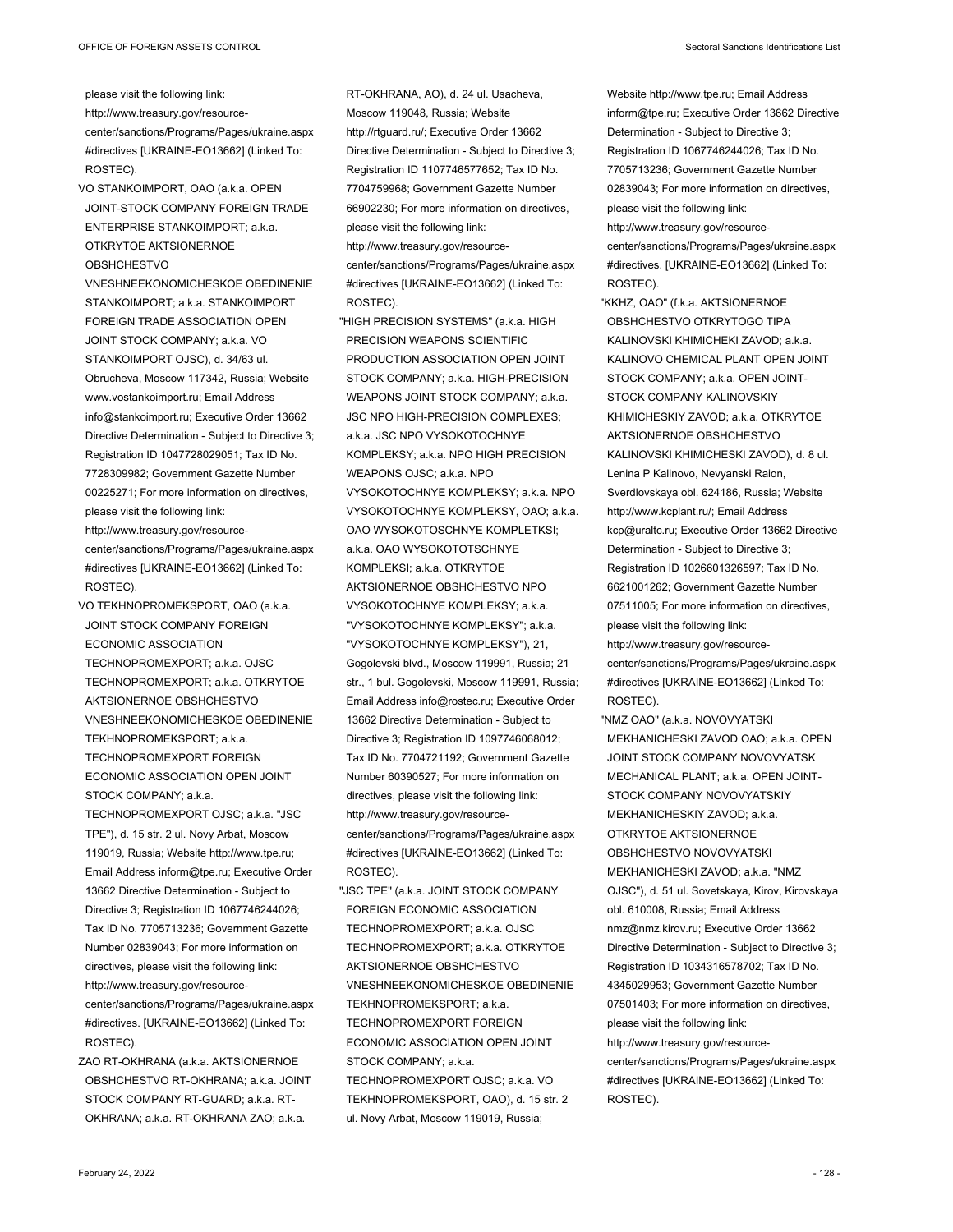"NMZ OJSC" (a.k.a. NOVOVYATSKI MEKHANICHESKI ZAVOD OAO; a.k.a. OPEN JOINT STOCK COMPANY NOVOVYATSK MECHANICAL PLANT; a.k.a. OPEN JOINT-STOCK COMPANY NOVOVYATSKIY MEKHANICHESKIY ZAVOD; a.k.a. OTKRYTOE AKTSIONERNOE OBSHCHESTVO NOVOVYATSKI MEKHANICHESKI ZAVOD; f.k.a. "NMZ OAO"), d. 51 ul. Sovetskaya, Kirov, Kirovskaya obl. 610008, Russia; Email Address nmz@nmz.kirov.ru; Executive Order 13662 Directive Determination - Subject to Directive 3; Registration ID 1034316578702; Tax ID No. 4345029953; Government Gazette Number 07501403; For more information on directives, please visit the following link: http://www.treasury.gov/resourcecenter/sanctions/Programs/Pages/ukraine.aspx #directives [UKRAINE-EO13662] (Linked To: ROSTEC).

- "ODK OAO" (a.k.a. OBEDINENNAYA DVIGATELESTROITELNAYA KORPORATSIYA OAO; f k a OTKRYTOF AKTSIONERNOE OBSHCHESTVO UPRAVLYAYUSHCHAYA KOMPANIYA **OBEDINENNAYA**
- DVIGATELESTROITELNAYA KORPORATSIYA; a.k.a. UNITED ENGINE CORPORATION JSC), 16 Budennogo prospekt, Moscow 105118, Russia; Website www.uk-odk.ru; Email Address info@uecrus.com; Executive Order 13662 Directive Determination - Subject to Directive 3; Registration ID 1107746081717; Tax ID No. 7731644035; Government Gazette Number 84023868; For more information on directives, please visit the following link: http://www.treasury.gov/resourcecenter/sanctions/Programs/Pages/ukraine.aspx #directives [UKRAINE-EO13662] (Linked To: ROSTEC).
- "OPEN JOINT-STOCK COMPANY KONTSERN AVIAPRIBOROSTROYENIYE" (a.k.a. AIRCRAFT ENGINEERING CONCERN OPEN JOINT STOCK COMPANY; a.k.a. KONTSERN AVIAPRIBOROSTROENIE OAO), Per. Aviatsionniy, D. 5, Moscow 125319, Russia; Website http://www.oao-aps.ru; Executive Order 13662 Directive Determination - Subject to Directive 3; Tax ID No. 7704729515; For more information on directives, please visit the following link: http://www.treasury.gov/resourcecenter/sanctions/Programs/Pages/ukraine.aspx

#directives [UKRAINE-EO13662] (Linked To: ROSTEC).

- "R-T GR OOO" (a.k.a. RT GLOBAL RESOURCES LIMITED LIABILITY COMPANY; a.k.a. RT - GLOBALNYE RESURSY OOO; a.k.a. RT GLOBAL RESOURCES), str. 2 2 Paveletskaya pl., Moscow 115054, Russia; Email Address info@rtgr.ru; Executive Order 13662 Directive Determination - Subject to Directive 3; Registration ID 1137746198930; Tax ID No. 7708784387; Government Gazette Number 17259280; For more information on directives, please visit the following link: http://www.treasury.gov/resourcecenter/sanctions/Programs/Pages/ukraine.aspx #directives. [UKRAINE-EO13662] (Linked To: ROSTEC).
- "RT-AUTO" (a.k.a. AKTSIONERNOE OBSHCHESTVO RT-AVTO; a.k.a. RT-AUTO OPEN JOINT STOCK COMPANY; a.k.a. RT-AVTO OJSC; a.k.a. "RT-AVTO, AO"; a.k.a. "RT-AVTO, OAO"), d. 2/17 str. 1 tup Verkhni Taganski, Moscow 109240, Russia; Website http://rostec.ru; Executive Order 13662 Directive Determination - Subject to Directive 3; Registration ID 1107746247850; Tax ID No. 7709851082; Government Gazette Number 66310966; For more information on directives, please visit the following link: http://www.treasury.gov/resourcecenter/sanctions/Programs/Pages/ukraine.aspx #directives [UKRAINE-EO13662] (Linked To: ROSTEC).
- "RT-AVTO, AO" (a.k.a. AKTSIONERNOE OBSHCHESTVO RT-AVTO; a.k.a. RT-AUTO OPEN JOINT STOCK COMPANY; a.k.a. RT-AVTO OJSC; a.k.a. "RT-AUTO"; a.k.a. "RT-AVTO, OAO"), d. 2/17 str. 1 tup Verkhni Taganski, Moscow 109240, Russia; Website http://rostec.ru; Executive Order 13662 Directive Determination - Subject to Directive 3; Registration ID 1107746247850; Tax ID No. 7709851082; Government Gazette Number 66310966; For more information on directives, please visit the following link:
- http://www.treasury.gov/resourcecenter/sanctions/Programs/Pages/ukraine.aspx #directives [UKRAINE-EO13662] (Linked To: ROSTEC).
- "RT-AVTO, OAO" (a.k.a. AKTSIONERNOE OBSHCHESTVO RT-AVTO; a.k.a. RT-AUTO OPEN JOINT STOCK COMPANY; a.k.a. RT-AVTO OJSC; a.k.a. "RT-AUTO"; a.k.a. "RT-AVTO, AO"), d. 2/17 str. 1 tup Verkhni Taganski, Moscow 109240, Russia; Website

http://rostec.ru; Executive Order 13662 Directive Determination - Subject to Directive 3; Registration ID 1107746247850; Tax ID No. 7709851082; Government Gazette Number 66310966; For more information on directives, please visit the following link: http://www.treasury.gov/resourcecenter/sanctions/Programs/Pages/ukraine.aspx #directives [UKRAINE-EO13662] (Linked To: ROSTEC). "RUSSIAN ELECTRONICS" (a.k.a. JSC RUSELECTRONICS; a.k.a. ROSELEKTRONIKA OAO; a.k.a. ROSSISKAYA ELEKTRONIKA OAO; a.k.a. RUSELECTRONICS; a.k.a. RUSELECTRONICS JSC; a.k.a. RUSELEKTRONICS; a.k.a. RUSSIAN ELECTRONICS OPEN JOINT STOCK COMPANY), 12 Kosmonavta Volkova ul., Moscow 127299, Russia; Website www.ruselectronics.ru; alt. Website www.roselgroup.com; Email Address info@ruselectronics.ru; Executive Order 13662 Directive Determination - Subject to Directive 3; Registration ID 1027739000475; Tax ID No. 7710277994; Government Gazette Number 48532918; For more information on directives, please visit the following link: http://www.treasury.gov/resourcecenter/sanctions/Programs/Pages/ukraine.aspx #directives [UKRAINE-EO13662] (Linked To: ROSTEC). "SECURITY TECHNOLOGIES" (a.k.a. JOINT

- STOCK COMPANY SECURITY TECHNOLOGIES; a.k.a. OTKRYTOE AKTSIONERNOE OBSHCHESTVO TEKHNOLOGII BEZOPASNOSTI; a.k.a. TEKHNOLOGII BEZOPASNOSTI, OAO), d. 24 ul. Usacheva, Moscow 119048, Russia; Executive Order 13662 Directive Determination - Subject to Directive 3; Registration ID 1137746355405; Tax ID No. 7704833788; Government Gazette Number 17434335; For more information on directives, please visit the following link: http://www.treasury.gov/resourcecenter/sanctions/Programs/Pages/ukraine.aspx #directives [UKRAINE-EO13662] (Linked To: ROSTEC).
- "TECHNODINAMIKA" (f.k.a. AGREGATNOE KONSTRUKTORSKOE BYURO YAKOR OAO; a.k.a. AKTSIONERNOE OBSHCHESTVO TEKHNODINAMIKA; a.k.a. JOINT STOCK COMPANY AVIATION EQUIPMENT; a.k.a. "TEKHNODINAMIKA, AO"), d. 29 ul. Ibragimova, Moscow 105318, Russia; Website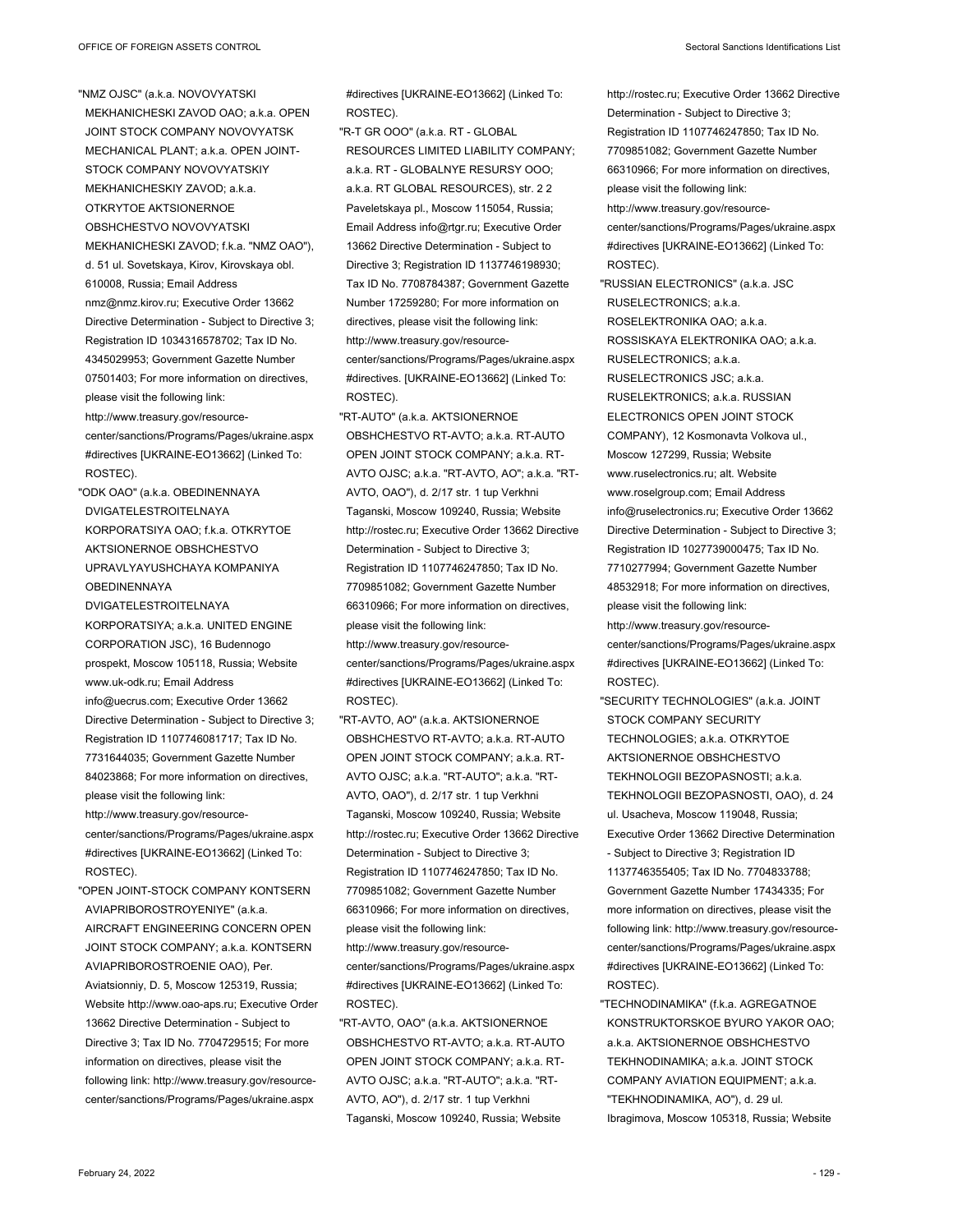amuravyeva@avia-equipment.ru; Executive Order 13662 Directive Determination - Subject to Directive 3; Registration ID 1037719005873; Tax ID No. 7719265496; Government Gazette Number 07543117; For more information on directives, please visit the following link: http://www.treasury.gov/resourcecenter/sanctions/Programs/Pages/ukraine.aspx #directives [UKRAINE-EO13662] (Linked To: ROSTEC).

"TEKHNODINAMIKA, AO" (f.k.a. AGREGATNOE KONSTRUKTORSKOE BYURO YAKOR OAO; a.k.a. AKTSIONERNOE OBSHCHESTVO TEKHNODINAMIKA; a.k.a. JOINT STOCK COMPANY AVIATION EQUIPMENT; a.k.a. "TECHNODINAMIKA"), d. 29 ul. Ibragimova, Moscow 105318, Russia; Website www.akbyakor.ru; Email Address amuravyeva@avia-equipment.ru; Executive Order 13662 Directive Determination - Subject to Directive 3; Registration ID 1037719005873; Tax ID No. 7719265496; Government Gazette Number 07543117; For more information on directives, please visit the following link: http://www.treasury.gov/resourcecenter/sanctions/Programs/Pages/ukraine.aspx #directives [UKRAINE-EO13662] (Linked To: ROSTEC).

- "UIMC" (a.k.a. JSC-UNITED-INSTRUMENT-MANUFACTURING-CORPORATION; a.k.a. UNITED INSTRUMENT MANUFACTURING CORPORATION), Vereiskaya 29, str. 141, Moscow 121357, Russia; 29 / 141 Verejskaya Street, Moscow 121357, Russia; Website http://www.opkrt.ru; Email Address info@opkrt.ru; Executive Order 13662 Directive Determination - Subject to Directive 3; For more information on directives, please visit the following link: http://www.treasury.gov/resourcecenter/sanctions/Programs/Pages/ukraine.aspx #directives [UKRAINE-EO13662] (Linked To: ROSTEC).
- "VYSOKOTOCHNYE KOMPLEKSY" (a.k.a. HIGH PRECISION WEAPONS SCIENTIFIC PRODUCTION ASSOCIATION OPEN JOINT STOCK COMPANY; a.k.a. HIGH-PRECISION WEAPONS JOINT STOCK COMPANY; a.k.a. JSC NPO HIGH-PRECISION COMPLEXES; a.k.a. JSC NPO VYSOKOTOCHNYE KOMPLEKSY; a.k.a. NPO HIGH PRECISION WEAPONS  $Q$ . ISC; a k a NPO VYSOKOTOCHNYE KOMPLEKSY; a.k.a. NPO VYSOKOTOCHNYE KOMPLEKSY, OAO; a.k.a. OAO WYSOKOTOSCHNYE KOMPLETKSI;

a.k.a. OAO WYSOKOTOTSCHNYE KOMPLEKSI; a.k.a. OTKRYTOE AKTSIONERNOE OBSHCHESTVO NPO VYSOKOTOCHNYE KOMPLEKSY; a.k.a. "HIGH PRECISION SYSTEMS"; a.k.a. "VYSOKOTOCHNYE KOMPLEKSY"), 21, Gogolevski blvd., Moscow 119991, Russia; 21 str., 1 bul. Gogolevski, Moscow 119991, Russia; Email Address info@rostec.ru; Executive Order 13662 Directive Determination - Subject to Directive 3; Registration ID 1097746068012; Tax ID No. 7704721192; Government Gazette Number 60390527; For more information on directives, please visit the following link: http://www.treasury.gov/resourcecenter/sanctions/Programs/Pages/ukraine.aspx #directives [UKRAINE-EO13662] (Linked To: ROSTEC).

"VYSOKOTOCHNYE KOMPLEKSY" (a.k.a. HIGH PRECISION WEAPONS SCIENTIFIC PRODUCTION ASSOCIATION OPEN JOINT STOCK COMPANY; a.k.a. HIGH-PRECISION WEAPONS JOINT STOCK COMPANY; a k a JSC NPO HIGH-PRECISION COMPLEXES; a.k.a. JSC NPO VYSOKOTOCHNYE KOMPLEKSY; a.k.a. NPO HIGH PRECISION WEAPONS OJSC: a k a NPO VYSOKOTOCHNYE KOMPLEKSY; a.k.a. NPO VYSOKOTOCHNYE KOMPLEKSY, OAO; a.k.a. OAO WYSOKOTOSCHNYE KOMPLETKSI; a.k.a. OAO WYSOKOTOTSCHNYE KOMPLEKSI; a.k.a. OTKRYTOE AKTSIONERNOE OBSHCHESTVO NPO VYSOKOTOCHNYE KOMPLEKSY; a.k.a. "HIGH PRECISION SYSTEMS"; a.k.a. "VYSOKOTOCHNYE KOMPLEKSY"), 21, Gogolevski blvd., Moscow 119991, Russia; 21 str., 1 bul. Gogolevski, Moscow 119991, Russia; Email Address info@rostec.ru; Executive Order 13662 Directive Determination - Subject to Directive 3; Registration ID 1097746068012; Tax ID No. 7704721192; Government Gazette Number 60390527; For more information on directives, please visit the following link: http://www.treasury.gov/resourcecenter/sanctions/Programs/Pages/ukraine.aspx #directives [UKRAINE-EO13662] (Linked To: ROSTEC).

**Directive 4 (as amended on October 31, 2017) - The following activities by a U.S. person or within the United States are prohibited, except to the extent provided by law or unless licensed or otherwise authorized by the Office of Foreign Assets Control: the provision, exportation, or** 

 $\_$ 

**reexportation, directly or indirectly, of goods, services (except for financial services), or technology in support of exploration or production for deepwater, Arctic offshore, or shale projects: (1) that have the potential to produce oil in the Russian Federation, or in maritime area claimed by the Russian Federation and extending from its territory, and that involve any person determined to be subject to this Directive or any earlier version thereof, their property, or their interests in property; or (2) that are initiated on or after January 29, 2018, that have the potential to produce oil in any location, and in which any person determined to be subject to this Directive or any earlier version thereof, their property, or their interests in property has (a) a 33 percent or greater ownership interest, or (b) ownership of a majority of the voting interests. Except to the extent otherwise provided by law or unless licensed or otherwise authorized by the Office of Foreign Assets Control, the following are also prohibited: (1) any transaction that evades or avoids, has the purpose of evading or avoiding, causes a violation of, or attempts to violate any of the prohibitions contained in this Directive; and (2) any conspiracy formed to violate any of the prohibitions in this Directive.**

ACHIM DEVELOPMENT (a.k.a. ACHIM DEVELOPMENT, OOO; a.k.a. OBSHCHESTVO S OGRANICHENNOI OTVETSTVENNOSTYU 'ACHIM DEVELOPMENT'), d.7 ul.Promyshlennaya, Novy Urengoi, Yamalo-Nenetski a.o. 629306, Russia; Executive Order 13662 Directive Determination - Subject to Directive 4; Registration ID 1148904001971; Tax ID No. 8904075533; Government Gazette Number 32131525; For more information on directives, please visit the following link: http://www.treasury.gov/resourcecenter/sanctions/Programs/Pages/ukraine.aspx #directives [UKRAINE-EO13662] (Linked To: OPEN JOINT STOCK COMPANY GAZPROM). ACHIM DEVELOPMENT, OOO (a.k.a. ACHIM DEVELOPMENT; a.k.a. OBSHCHESTVO S OGRANICHENNOI OTVETSTVENNOSTYU 'ACHIM DEVELOPMENT'), d.7 ul.Promyshlennaya, Novy Urengoi, Yamalo-Nenetski a.o. 629306, Russia; Executive Order 13662 Directive Determination - Subject to Directive 4; Registration ID 1148904001971; Tax ID No. 8904075533; Government Gazette Number 32131525; For more information on directives, please visit the following link: http://www.treasury.gov/resource-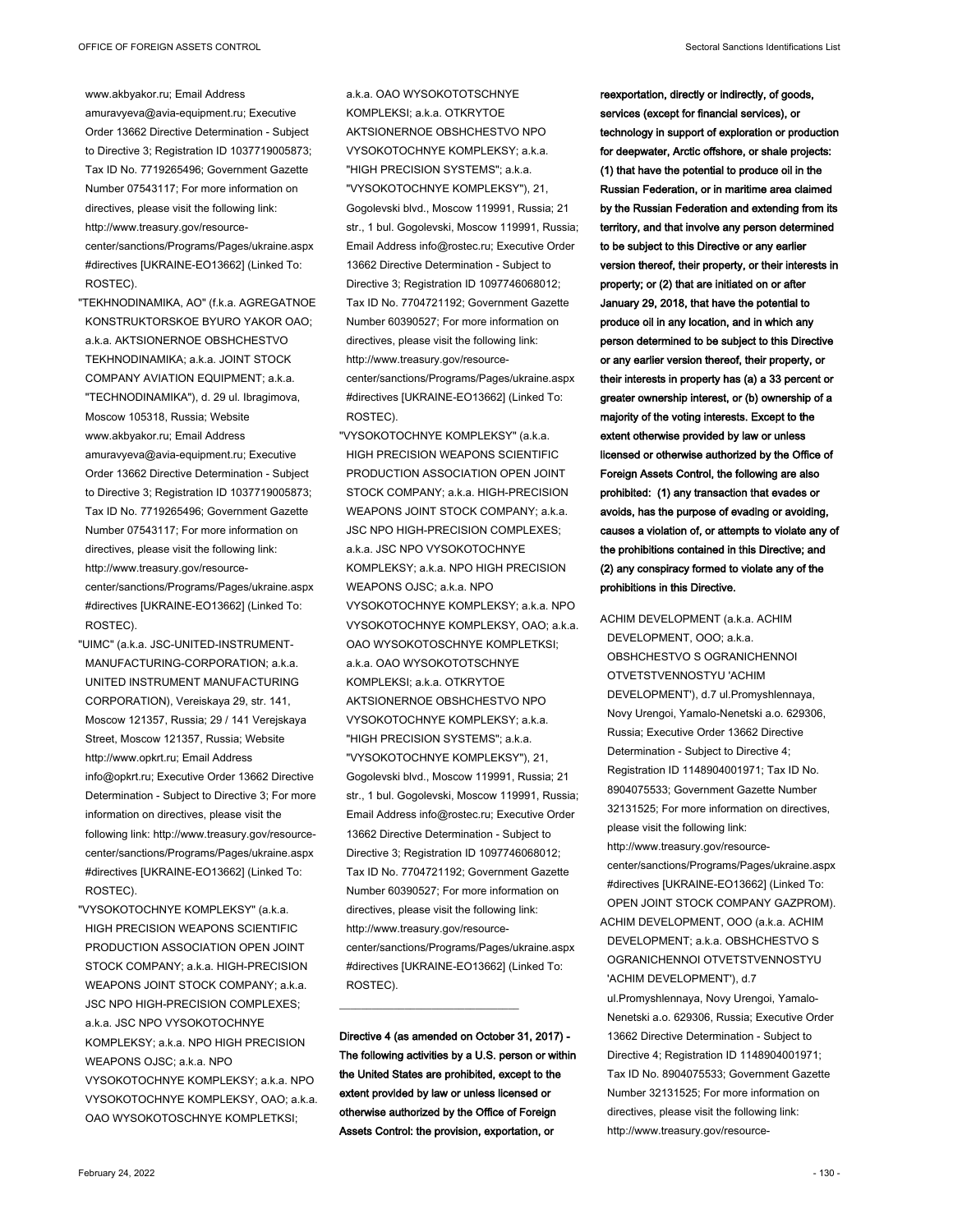center/sanctions/Programs/Pages/ukraine.aspx #directives [UKRAINE-EO13662] (Linked To: OPEN JOINT STOCK COMPANY GAZPROM). ACHINSK REFINERY (a.k.a. OAO ACHINSK OIL REFINERY VNK; a.k.a. OJSC ACHINSK REFINERY), Achinsk Refinery industrial area, Bolsheuluisky district, Krasnoyarsk territory 662110, Russia; Email Address sekr1@anpz.rosneft.ru; Executive Order 13662 Directive Determination - Subject to Directive 2; alt. Executive Order 13662 Directive Determination - Subject to Directive 4; For more information on directives, please visit the following link: http://www.treasury.gov/resourcecenter/sanctions/Programs/Pages/ukraine.aspx #directives. [UKRAINE-EO13662] (Linked To: OPEN JOINT-STOCK COMPANY ROSNEFT OIL COMPANY).

AKTSIONERNOE OBSHCHESTVO 'DRUZHBA' (a.k.a. DRUZHBA; a.k.a. DRUZHBA, AO), Rogozinino, Moscow 143397, Russia; Website en.imperialhotel.ru; Email Address drugba@t50.ru; Executive Order 13662 Directive Determination - Subject to Directive 4; Registration ID 1025003747317; Tax ID No. 5030019801; Government Gazette Number 31850347; For more information on directives, please visit the following link: http://www.treasury.gov/resourcecenter/sanctions/Programs/Pages/ukraine.aspx #directives [UKRAINE-EO13662] (Linked To: OPEN JOINT STOCK COMPANY GAZPROM). AKTSIONERNOE OBSHCHESTVO 'GAZMASH' (f.k.a. DOCHERNEE OTKRYTOE AKTSIONERNOE OBSHCHESTVO GAZMASH OTKRYTOGO AKTSIONERNOGO OBSHCHESTVA GAZPROM; a.k.a. GAZMASH; a.k.a. GAZMASH, AO), d. 54 korp. 1 litera A pomeshch prospekt Primorski, St. Petersburg 197374, Russia; Website www.gasmash.ru; Email Address asg@gasmash.ru; Executive Order 13662 Directive Determination - Subject to Directive 4; Registration ID 1027700008390; Tax ID No. 7709014944; Government Gazette Number 13265740; For more information on directives, please visit the following link: http://www.treasury.gov/resourcecenter/sanctions/Programs/Pages/ukraine.aspx #directives [UKRAINE-EO13662] (Linked To: OPEN JOINT STOCK COMPANY GAZPROM). AKTSIONERNOE OBSHCHESTVO 'GAZPROM PROMGAZ' (a.k.a. GAZPROM PROMGAZ;

OPEN JOINT STOCK COMPANY GAZPROM). ANGARSK REFINERY (a.k.a. OJSC ANGARSK PETROCHEMICAL COMPANY), Angarsk, Irkutsk region 665830, Russia; 6 ul. K. Marksa, Angarsk 665830, Russia; Website www.anhk.ru; Email Address delo@anhk.rosneft.ru; Executive Order 13662 Directive Determination - Subject to Directive 2; alt. Executive Order 13662 Directive Determination - Subject to Directive 4; For more information on directives, please visit the following link: http://www.treasury.gov/resourcecenter/sanctions/Programs/Pages/ukraine.aspx #directives. [UKRAINE-EO13662] (Linked To: OPEN JOINT-STOCK COMPANY ROSNEFT OIL COMPANY). CJSC VANKORNEFT (a.k.a. VANKORNEFT; a.k.a. ZAO VANKORNEFT), Dobrovolcheskoy Brigady St., 15, Krasnoyarsk Territory 660077, Russia; Email Address info@vankoroil.ru; Executive Order 13662 Directive Determination - Subject to Directive 2; alt. Executive Order 13662 Directive Determination - Subject to Directive 4; For more information on directives, please visit the following link: http://www.treasury.gov/resourcecenter/sanctions/Programs/Pages/ukraine.aspx #directives. [UKRAINE-EO13662] (Linked To: OPEN JOINT-STOCK COMPANY ROSNEFT OIL COMPANY). CLOSED JOINT STOCK COMPANY SURGUTNEFTEGASBANK (ZAO SNGB) (a.k.a. JOINT STOCK COMPANY SURGUTNEFTEGASBANK; a.k.a. JSC BANK SNGB; a.k.a. SNGB AO), 19 Kukuyevitskogo

Street, Surgut 628400, Russia; Website www.sngb.ru; Executive Order 13662 Directive Determination - Subject to Directive 4; Nationality of Registration Russia; Registration ID 1028600001792 (Russia); Tax ID No. 8602190258 (Russia); For more information, please reference the following link: http://www.treasury.gov/resource-

ul.Nametkina, Moscow 117420, Russia; Website oao-promgaz.ru; Email Address A.Solomko@promgaz.gazprom.ru; Executive

Tax ID No. 7734034550; Government Gazette Number 00158847; For more information on directives, please visit the following link: http://www.treasury.gov/resource-

#directives [UKRAINE-EO13662] (Linked To:

OBSHCHESTVO GAZPROM PROMGAZ), d. 6 Order 13662 Directive Determination - Subject to Directive 4; Registration ID 1027700174061; center/sanctions/Programs/Pages/ukraine.aspx center/sanctions/OFAC-Enforcement/Pages/OFAC-Recent-Actions.aspx [UKRAINE-EO13662] (Linked To: SURGUTNEFTEGAS). DALTRANSGAZ (a.k.a. DALTRANSGAZ, OAO; a.k.a. OTKRYTOE AKTSIONERNOE OBSHCHESTVO 'DALTRANSGAZ'), d. 1 ul.Solnechnaya S. Ilinka, Khabarovski Raion Khabarovski krai 680509, Russia; Website www.daltransgaz.ru; Email Address A.Podojjnicyna@khb.gtt.gazprom.ru; Executive Order 13662 Directive Determination - Subject to Directive 4; Registration ID 1032700295650; Tax ID No. 6500000930; Government Gazette Number 54545960; For more information on directives, please visit the following link: http://www.treasury.gov/resourcecenter/sanctions/Programs/Pages/ukraine.aspx #directives [UKRAINE-EO13662] (Linked To: OPEN JOINT STOCK COMPANY GAZPROM). DALTRANSGAZ, OAO (a.k.a. DALTRANSGAZ; a.k.a. OTKRYTOE AKTSIONERNOE OBSHCHESTVO 'DALTRANSGAZ'), d. 1 ul.Solnechnaya S. Ilinka, Khabarovski Raion

Khabarovski krai 680509, Russia; Website www.daltransgaz.ru; Email Address A.Podojjnicyna@khb.gtt.gazprom.ru; Executive Order 13662 Directive Determination - Subject to Directive 4; Registration ID 1032700295650; Tax ID No. 6500000930; Government Gazette Number 54545960; For more information on directives, please visit the following link: http://www.treasury.gov/resourcecenter/sanctions/Programs/Pages/ukraine.aspx #directives [UKRAINE-EO13662] (Linked To: OPEN JOINT STOCK COMPANY GAZPROM). DOCHERNEE OTKRYTOE AKTSIONERNOE OBSHCHESTVO GAZMASH OTKRYTOGO AKTSIONERNOGO OBSHCHESTVA GAZPROM (a.k.a. AKTSIONERNOE OBSHCHESTVO 'GAZMASH'; a.k.a. GAZMASH; a.k.a. GAZMASH, AO), d. 54 korp. 1 litera A pomeshch prospekt Primorski, St. Petersburg 197374, Russia; Website www.gasmash.ru; Email Address asg@gasmash.ru; Executive Order 13662 Directive Determination - Subject to Directive 4; Registration ID 1027700008390; Tax ID No. 7709014944; Government Gazette Number 13265740; For more information on directives, please visit the following link: http://www.treasury.gov/resourcecenter/sanctions/Programs/Pages/ukraine.aspx #directives [UKRAINE-EO13662] (Linked To: OPEN JOINT STOCK COMPANY GAZPROM).

a.k.a. GAZPROM PROMGAZ, AO; f.k.a. OTKRYTOE AKTSIONERNOE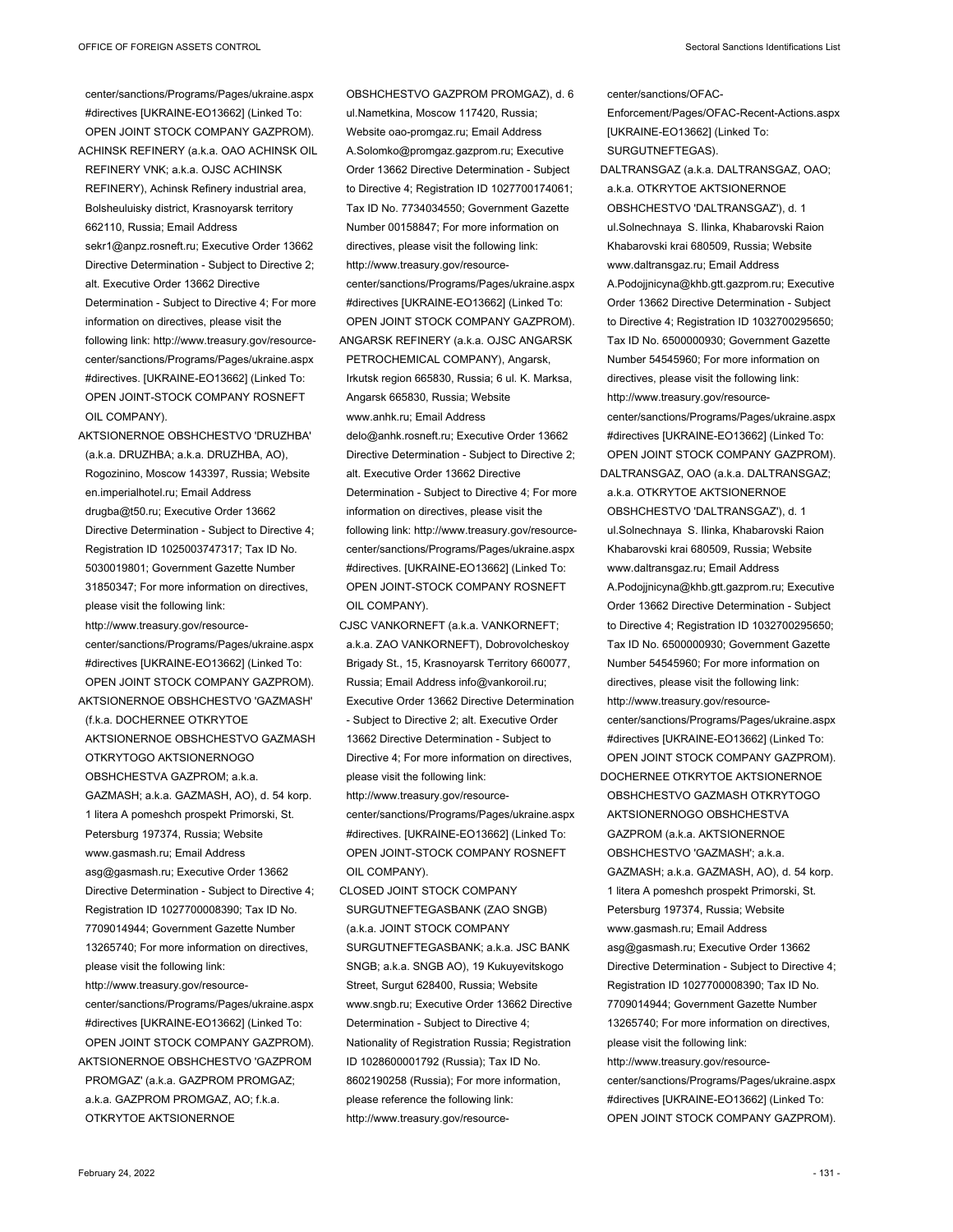DRUZHBA (a.k.a. AKTSIONERNOE OBSHCHESTVO 'DRUZHBA'; a.k.a. DRUZHBA, AO), Rogozinino, Moscow 143397, Russia; Website en.imperialhotel.ru; Email Address drugba@t50.ru; Executive Order 13662 Directive Determination - Subject to Directive 4; Registration ID 1025003747317; Tax ID No. 5030019801; Government Gazette Number 31850347; For more information on directives, please visit the following link: http://www.treasury.gov/resourcecenter/sanctions/Programs/Pages/ukraine.aspx #directives [UKRAINE-EO13662] (Linked To: OPEN JOINT STOCK COMPANY GAZPROM). DRUZHBA, AO (a.k.a. AKTSIONERNOE OBSHCHESTVO 'DRUZHBA'; a.k.a. DRUZHBA), Rogozinino, Moscow 143397, Russia; Website en.imperialhotel.ru; Email Address drugba@t50.ru; Executive Order 13662 Directive Determination - Subject to Directive 4; Registration ID 1025003747317; Tax ID No. 5030019801; Government Gazette Number 31850347; For more information on directives, please visit the following link: http://www.treasury.gov/resourcecenter/sanctions/Programs/Pages/ukraine.aspx #directives [UKRAINE-EO13662] (Linked To: OPEN JOINT STOCK COMPANY GAZPROM). GAZMASH (a.k.a. AKTSIONERNOE OBSHCHESTVO 'GAZMASH'; f.k.a. DOCHERNEE OTKRYTOE AKTSIONERNOE OBSHCHESTVO GAZMASH OTKRYTOGO AKTSIONERNOGO OBSHCHESTVA GAZPROM; a.k.a. GAZMASH, AO), d. 54 korp. 1 litera A pomeshch prospekt Primorski, St. Petersburg 197374, Russia; Website www.gasmash.ru; Email Address asg@gasmash.ru; Executive Order 13662 Directive Determination - Subject to Directive 4; Registration ID 1027700008390; Tax ID No. 7709014944; Government Gazette Number 13265740; For more information on directives, please visit the following link: http://www.treasury.gov/resourcecenter/sanctions/Programs/Pages/ukraine.aspx #directives [UKRAINE-EO13662] (Linked To: OPEN JOINT STOCK COMPANY GAZPROM).

GAZMASH, AO (a.k.a. AKTSIONERNOE OBSHCHESTVO 'GAZMASH'; f.k.a. DOCHERNEE OTKRYTOE AKTSIONERNOE OBSHCHESTVO GAZMASH OTKRYTOGO AKTSIONERNOGO OBSHCHESTVA GAZPROM; a.k.a. GAZMASH), d. 54 korp. 1 litera A pomeshch prospekt Primorski, St. Petersburg 197374, Russia; Website

www.gasmash.ru; Email Address asg@gasmash.ru; Executive Order 13662 Directive Determination - Subject to Directive 4; Registration ID 1027700008390; Tax ID No. 7709014944; Government Gazette Number 13265740; For more information on directives, please visit the following link: http://www.treasury.gov/resourcecenter/sanctions/Programs/Pages/ukraine.aspx #directives [UKRAINE-EO13662] (Linked To: OPEN JOINT STOCK COMPANY GAZPROM). GAZ-OIL (a.k.a. GAZ-OIL, OOO; a.k.a. OBSHCHESTVO S OGRANICHENNOI OTVETSTVENNOSTYU 'GAZ-OIL'; f.k.a. ZAKRYTOE AKTSIONERNOE OBSHCHESTVO GAZ OIL), d.10 B ul.Nametkina, Moscow 117420, Russia; Website gasoil.ru; Email Address i.blagodarov@gasoil.ru; Executive Order 13662 Directive Determination - Subject to Directive 4; Registration ID 1113926004422; Tax ID No. 3906229324; Government Gazette Number 22876655; For more information on directives, please visit the following link: http://www.treasury.gov/resourcecenter/sanctions/Programs/Pages/ukraine.aspx #directives [UKRAINE-EO13662] (Linked To: OPEN JOINT STOCK COMPANY GAZPROM). GAZ-OIL, OOO (a.k.a. GAZ-OIL; a.k.a. OBSHCHESTVO S OGRANICHENNOI OTVETSTVENNOSTYU 'GAZ-OIL'; f.k.a. ZAKRYTOE AKTSIONERNOE OBSHCHESTVO GAZ OIL), d.10 B ul.Nametkina, Moscow 117420, Russia; Website gasoil.ru; Email Address i.blagodarov@gasoil.ru; Executive Order 13662 Directive Determination - Subject to Directive 4; Registration ID 1113926004422; Tax ID No. 3906229324; Government Gazette Number 22876655; For more information on directives, please visit the following link: http://www.treasury.gov/resourcecenter/sanctions/Programs/Pages/ukraine.aspx #directives [UKRAINE-EO13662] (Linked To: OPEN JOINT STOCK COMPANY GAZPROM). GAZPROM (a.k.a. GAZPROM PAO; a.k.a. PJSC GAZPROM; a.k.a. PUBLIC JOINT STOCK COMPANY GAZPROM), 2/3 Lakhtinsky Avenue, Bldg. 1, St. Petersburg, Russia 197229, Russia; BOX 1255, St. Petersburg 190900, Russia; 156A Moskovsky Avenue, St. Petersburg, Russia; Executive Order 13662 Directive Determination - Subject to Directive 4; Executive Order 14024 Directive Information - For more information on directives, please visit

the following link: https://home.treasury.gov/policyissues/financial-sanctions/sanctions-programs-

and-country-information/russian-harmfulforeign-activities-sanctions#directives; Executive Order 14024 Directive Information Subject to Directive 3 - All transactions in, provision of financing for, and other dealings in new debt of longer than 14 days maturity or new equity where such new debt or new equity is issued on or after the 'Effective Date (EO 14024 Directive)' associated with this name are prohibited.; Listing Date (EO 14024 Directive 3): 24 Feb 2022; Effective Date (EO 14024 Directive 3): 26 Mar 2022; Tax ID No. 7736050003 (Russia); Government Gazette Number 00040778 (Russia); Registration Number 1027700070518 (Russia); For more information on directives, please visit the following link: http://www.treasury.gov/resourcecenter/sanctions/Programs/Pages/ukraine.aspx #directives. [UKRAINE-EO13662] [RUSSIA-EO14024].

GAZPROM DOBYCHA IRKUTSK (a.k.a. GAZPROM DOBYCHA IRKUTSK, OOO; a.k.a. OBSHCHESTVO S OGRANICHENNOI OTVETSTVENNOSTYU 'GAZPROM DOBYCHA IRKUTSK'; f.k.a. OTKRYTOE AKTSIONERNOE OBSHCHESTVO IRKUTSKGAZPROM), d.14 ul.Nizhnyaya Naberezhnaya, Irkutsk, Irkutskaya obl 664011, Russia; Website Irkutsk-dobycha.gazprom.ru; Email Address mail@irkgazprom.irk.ru; Executive Order 13662 Directive Determination - Subject to Directive 4; Registration ID 1073812008731; Tax ID No. 3812100646; Government Gazette Number 53371127; For more information on directives, please visit the following link: http://www.treasury.gov/resourcecenter/sanctions/Programs/Pages/ukraine.aspx #directives [UKRAINE-EO13662] (Linked To: OPEN JOINT STOCK COMPANY GAZPROM). GAZPROM DOBYCHA IRKUTSK, OOO (a.k.a. GAZPROM DOBYCHA IRKUTSK; a.k.a. OBSHCHESTVO S OGRANICHENNOI OTVETSTVENNOSTYU 'GAZPROM DOBYCHA IRKUTSK'; f.k.a. OTKRYTOE AKTSIONERNOE OBSHCHESTVO IRKUTSKGAZPROM), d.14 ul.Nizhnyaya Naberezhnaya, Irkutsk, Irkutskaya obl 664011, Russia; Website Irkutsk-dobycha.gazprom.ru; Email Address mail@irkgazprom.irk.ru; Executive Order 13662 Directive Determination - Subject to Directive 4; Registration ID 1073812008731; Tax ID No. 3812100646;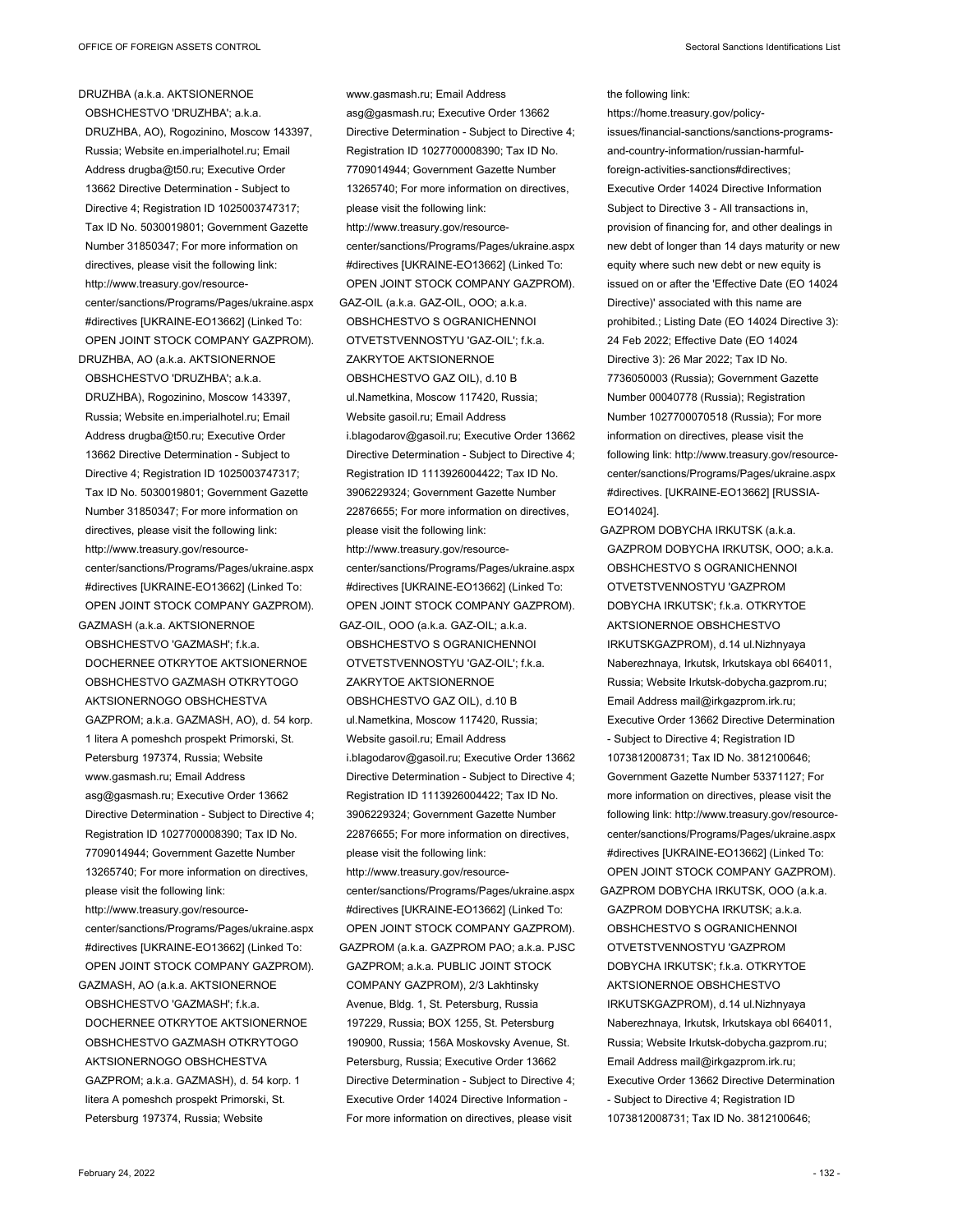Government Gazette Number 53371127; For more information on directives, please visit the following link: http://www.treasury.gov/resourcecenter/sanctions/Programs/Pages/ukraine.aspx #directives [UKRAINE-EO13662] (Linked To: OPEN JOINT STOCK COMPANY GAZPROM). GAZPROM DOBYCHA KRASNODAR (a.k.a.

GAZPROM DOBYCHA KRASNODAR, OOO; a.k.a. OBSHCHESTVO S OGRANICHENNOI OTVETSTVENNOSTYU 'GAZPROM DOBYCHA KRASNODAR'), d.53 ul.Shosse Neftyanikov, Krasnodar, Krasnodarski krai 350051, Russia; Website www.gazkuban.ru; Email Address adm@kuban.gazprom.ru; Executive Order 13662 Directive Determination - Subject to Directive 4; Registration ID 1022301190471; Tax ID No. 2308065678; Government Gazette Number 00153784; For more information on directives, please visit the following link: http://www.treasury.gov/resourcecenter/sanctions/Programs/Pages/ukraine.aspx #directives [UKRAINE-EO13662] (Linked To: OPEN JOINT STOCK COMPANY GAZPROM).

GAZPROM DOBYCHA KRASNODAR, OOO (a.k.a. GAZPROM DOBYCHA KRASNODAR; a.k.a. OBSHCHESTVO S OGRANICHENNOI OTVETSTVENNOSTYU 'GAZPROM DOBYCHA KRASNODAR'), d.53 ul.Shosse Neftyanikov, Krasnodar, Krasnodarski krai 350051, Russia; Website www.gazkuban.ru; Email Address adm@kuban.gazprom.ru; Executive Order 13662 Directive Determination - Subject to Directive 4; Registration ID 1022301190471; Tax ID No. 2308065678; Government Gazette Number 00153784; For more information on directives, please visit the following link: http://www.treasury.gov/resourcecenter/sanctions/Programs/Pages/ukraine.aspx #directives [UKRAINE-EO13662] (Linked To: OPEN JOINT STOCK COMPANY GAZPROM). GAZPROM DOBYCHA KUZNETSK (a.k.a.

GAZPROM DOBYCHA KUZNETSK, OOO; a.k.a. OBSHCHESTVO S OGRANICHENNOI OTVETSTVENNOSTYU 'GAZPROM DOBYCHA KUZNETSK'), d.4 prospekt Oktyabrski, Kemerovo, Kemerovskaya obl 650066, Russia; Website kuznetskdobycha.gazprom.ru; Email Address GPKKUZNETSK@MAIL.RU; Executive Order 13662 Directive Determination - Subject to Directive 4; Registration ID 1024201465551; Tax ID No. 4216000032; Government Gazette Number 26624330; For more information on directives, please visit the following link: http://www.treasury.gov/resource-

center/sanctions/Programs/Pages/ukraine.aspx #directives [UKRAINE-EO13662] (Linked To: OPEN JOINT STOCK COMPANY GAZPROM). GAZPROM DOBYCHA KUZNETSK, OOO (a.k.a. GAZPROM DOBYCHA KUZNETSK; a.k.a. OBSHCHESTVO S OGRANICHENNOI OTVETSTVENNOSTYU 'GAZPROM DOBYCHA KUZNETSK'), d.4 prospekt Oktyabrski, Kemerovo, Kemerovskaya obl 650066, Russia; Website kuznetskdobycha.gazprom.ru; Email Address GPKKUZNETSK@MAIL.RU; Executive Order 13662 Directive Determination - Subject to Directive 4; Registration ID 1024201465551; Tax ID No. 4216000032; Government Gazette Number 26624330; For more information on directives, please visit the following link: http://www.treasury.gov/resourcecenter/sanctions/Programs/Pages/ukraine.aspx #directives [UKRAINE-EO13662] (Linked To: OPEN JOINT STOCK COMPANY GAZPROM). GAZPROM DOBYCHA NADYM (a.k.a. GAZPROM DOBYCHA NADYM, OOO; a.k.a. OBSHCHESTVO S OGRANICHENNOI OTVETSTVENNOSTYU 'GAZPROM

DOBYCHA NADYM'), d.1 ul.Zvereva, Nadym, Yamalo-Nenetski a.o. 629730, Russia; Website nadymdobycha.gazprom.ru; Email Address MANAGER@ONGP.RU; Executive Order 13662 Directive Determination - Subject to Directive 4; Registration ID 1028900578080; Tax ID No. 8903019871; Government Gazette Number 00153761; For more information on directives, please visit the following link: http://www.treasury.gov/resourcecenter/sanctions/Programs/Pages/ukraine.aspx #directives [UKRAINE-EO13662] (Linked To: OPEN JOINT STOCK COMPANY GAZPROM). GAZPROM DOBYCHA NADYM, OOO (a.k.a. GAZPROM DOBYCHA NADYM; a.k.a. OBSHCHESTVO S OGRANICHENNOI OTVETSTVENNOSTYU 'GAZPROM DOBYCHA NADYM'), d.1 ul.Zvereva, Nadym, Yamalo-Nenetski a.o. 629730, Russia; Website nadymdobycha.gazprom.ru; Email Address MANAGER@ONGP.RU; Executive Order 13662 Directive Determination - Subject to Directive 4; Registration ID 1028900578080; Tax ID No. 8903019871; Government Gazette Number 00153761; For more information on directives, please visit the following link: http://www.treasury.gov/resourcecenter/sanctions/Programs/Pages/ukraine.aspx #directives [UKRAINE-EO13662] (Linked To: OPEN JOINT STOCK COMPANY GAZPROM).

GAZPROM DOBYCHA NOYABRSK (a.k.a. GAZPROM DOBYCHA NOYABRSK, OOO; a.k.a. OBSHCHESTVO S OGRANICHENNOI OTVETSTVENNOSTYU 'GAZPROM DOBYCHA NOYABRSK'), d.20 ul. Respubliki, Noyabrsk, Yamalo-Nenetski a.o. 629802, Russia; Website noyabrsk-dobycha.gazprom.ru; Email Address NGD@NGD.GASPROM.RU; Executive Order 13662 Directive Determination - Subject to Directive 4; Registration ID 1028900706647; Tax ID No. 8905026850; Government Gazette Number 05751797; For more information on directives, please visit the following link: http://www.treasury.gov/resourcecenter/sanctions/Programs/Pages/ukraine.aspx #directives [UKRAINE-EO13662] (Linked To: OPEN JOINT STOCK COMPANY GAZPROM). GAZPROM DOBYCHA NOYABRSK, OOO

(a.k.a. GAZPROM DOBYCHA NOYABRSK; a.k.a. OBSHCHESTVO S OGRANICHENNOI OTVETSTVENNOSTYU 'GAZPROM DOBYCHA NOYABRSK'), d.20 ul. Respubliki, Noyabrsk, Yamalo-Nenetski a.o. 629802, Russia; Website noyabrsk-dobycha.gazprom.ru; Email Address NGD@NGD.GASPROM.RU; Executive Order 13662 Directive Determination - Subject to Directive 4; Registration ID 1028900706647; Tax ID No. 8905026850; Government Gazette Number 05751797; For more information on directives, please visit the following link: http://www.treasury.gov/resourcecenter/sanctions/Programs/Pages/ukraine.aspx #directives [UKRAINE-EO13662] (Linked To: OPEN JOINT STOCK COMPANY GAZPROM). GAZPROM DOBYCHA URENGOI, OOO (a.k.a. GAZPROM DOBYCHA URENGOY; a.k.a. OBSHCHESTVO S OGRANICHENNOI OTVETSTVENNOSTYU 'GAZPROM DOBYCHA URENGOI'), d.8 ul.Zheleznodorozhnaya, Novy Urengoi, Yamalo-Nenetski a.o. 629307, Russia; Website urengoy-dobycha.gazprom.ru; Email Address s.v.mazanov@gd-urengoy.gazprom.ru; Executive Order 13662 Directive Determination - Subject to Directive 4; Registration ID 1028900628932; Tax ID No. 8904034784; Government Gazette Number 05751745; For more information on directives, please visit the following link: http://www.treasury.gov/resourcecenter/sanctions/Programs/Pages/ukraine.aspx #directives [UKRAINE-EO13662] (Linked To:

OPEN JOINT STOCK COMPANY GAZPROM). GAZPROM DOBYCHA URENGOY (a.k.a. GAZPROM DOBYCHA URENGOI, OOO; a.k.a. OBSHCHESTVO S OGRANICHENNOI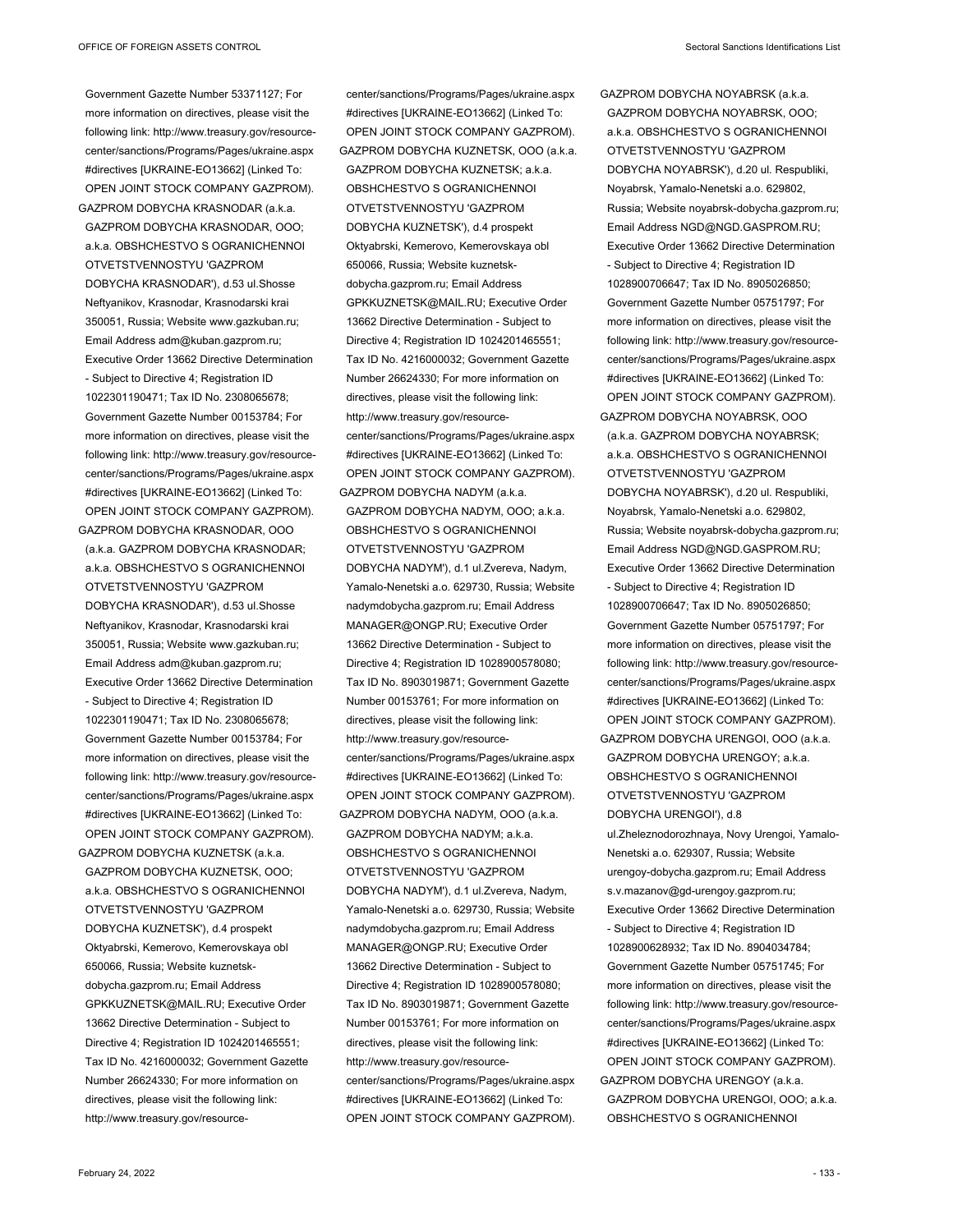OTVETSTVENNOSTYU 'GAZPROM DOBYCHA URENGOI'), d.8 ul.Zheleznodorozhnaya, Novy Urengoi, Yamalo-Nenetski a.o. 629307, Russia; Website urengoy-dobycha.gazprom.ru; Email Address s.v.mazanov@gd-urengoy.gazprom.ru; Moscow 117939, Russia; Website

Executive Order 13662 Directive Determination - Subject to Directive 4; Registration ID 1028900628932; Tax ID No. 8904034784; Government Gazette Number 05751745; For more information on directives, please visit the following link: http://www.treasury.gov/resourcecenter/sanctions/Programs/Pages/ukraine.aspx #directives [UKRAINE-EO13662] (Linked To: OPEN JOINT STOCK COMPANY GAZPROM). GAZPROM DOBYCHA YAMBURG (a.k.a.

GAZPROM DOBYCHA YAMBURG,OOO; a.k.a. OBSHCHESTVO S OGRANICHENNOI OTVETSTVENNOSTYU 'GAZPROM DOBYCHA YAMBURG'), d.9 ul. Geologorazvedchikov, Novy Urengoi, Yamalo-Nenetski a.o 629306, Russia; Website yamburg-dobycha.gazprom.ru; Email Address PRIYEMNAYA@YGDU; Executive Order 13662 Directive Determination - Subject to Directive 4; Registration ID 1028900624576; Tax ID No. 8904034777; Government Gazette Number 04803457; For more information on directives, please visit the following link: http://www.treasury.gov/resource-

center/sanctions/Programs/Pages/ukraine.aspx #directives [UKRAINE-EO13662] (Linked To: OPEN JOINT STOCK COMPANY GAZPROM). GAZPROM DOBYCHA YAMBURG,OOO (a.k.a. GAZPROM DOBYCHA YAMBURG; a.k.a. OBSHCHESTVO S OGRANICHENNOI

OTVETSTVENNOSTYU 'GAZPROM DOBYCHA YAMBURG'), d.9 ul. Geologorazvedchikov, Novy Urengoi, Yamalo-Nenetski a.o 629306, Russia; Website yamburg-dobycha.gazprom.ru; Email Address PRIYEMNAYA@YGDU; Executive Order 13662 Directive Determination - Subject to Directive 4; Registration ID 1028900624576; Tax ID No. 8904034777; Government Gazette Number 04803457; For more information on directives, please visit the following link: http://www.treasury.gov/resourcecenter/sanctions/Programs/Pages/ukraine.aspx #directives [UKRAINE-EO13662] (Linked To: OPEN JOINT STOCK COMPANY GAZPROM). GAZPROM ENERGO (a.k.a. GAZPROM ENERGO, OOO; a.k.a. OBSHCHESTVO S OGRANICHENNOI OTVETSTVENNOSTYU

'GAZPROM ENERGO'), 8 Korp. 1 ul.Stroitelei,

gazpromenergo.gazprom.ru; Email Address info@adm.energo.gazprom.ru; Executive Order 13662 Directive Determination - Subject to Directive 4; Registration ID 1027739841370; Tax ID No. 7736186950; Government Gazette Number 18584757; For more information on directives, please visit the following link: http://www.treasury.gov/resourcecenter/sanctions/Programs/Pages/ukraine.aspx #directives [UKRAINE-EO13662] (Linked To: OPEN JOINT STOCK COMPANY GAZPROM). GAZPROM ENERGO, OOO (a.k.a. GAZPROM ENERGO; a.k.a. OBSHCHESTVO S OGRANICHENNOI OTVETSTVENNOSTYU 'GAZPROM ENERGO'), 8 Korp. 1 ul.Stroitelei, Moscow 117939, Russia; Website gazpromenergo.gazprom.ru; Email Address info@adm.energo.gazprom.ru; Executive Order 13662 Directive Determination - Subject to Directive 4; Registration ID 1027739841370; Tax ID No. 7736186950; Government Gazette Number 18584757; For more information on directives, please visit the following link: http://www.treasury.gov/resourcecenter/sanctions/Programs/Pages/ukraine.aspx #directives [UKRAINE-EO13662] (Linked To: OPEN JOINT STOCK COMPANY GAZPROM). GAZPROM FLOT (a.k.a. GAZPROM FLOT, OOO; f.k.a. OBSHCHESTVO S OGRANICHENNOI OTVETSTVENNOSTYU GAZELOT; a.k.a. OBSHCHESTVO S OGRANICHENNOI OTVETSTVENNOSTYU 'GAZPROM FLOT'), d. 12 A ul.Nametkina, Moscow 117420, Russia; Website flot.gazprom.ru; Email Address denisenko@gazflot.ru; Executive Order 13662 Directive Determination - Subject to Directive 4; Registration ID 1027700198635; Tax ID No. 7740000037; Government Gazette Number 40025139; For more information on directives, please visit the following link: http://www.treasury.gov/resourcecenter/sanctions/Programs/Pages/ukraine.aspx #directives [UKRAINE-EO13662] (Linked To: OPEN JOINT STOCK COMPANY GAZPROM). GAZPROM FLOT, OOO (a.k.a. GAZPROM FLOT; f.k.a. OBSHCHESTVO S OGRANICHENNOI OTVETSTVENNOSTYU GAZFLOT; a.k.a. OBSHCHESTVO S OGRANICHENNOI OTVETSTVENNOSTYU 'GAZPROM FLOT'), d. 12 A ul.Nametkina, Moscow 117420, Russia; Website flot.gazprom.ru; Email Address denisenko@gazflot.ru; Executive Order 13662

Directive Determination - Subject to Directive 4; Registration ID 1027700198635; Tax ID No. 7740000037; Government Gazette Number 40025139; For more information on directives, please visit the following link: http://www.treasury.gov/resourcecenter/sanctions/Programs/Pages/ukraine.aspx #directives [UKRAINE-EO13662] (Linked To: OPEN JOINT STOCK COMPANY GAZPROM). GAZPROM GAZNADZOR (a.k.a. GAZPROM GAZNADZOR, OOO; a.k.a. OBSHCHESTVO S OGRANICHENNOI OTVETSTVENNOSTYU 'GAZPROM GAZNADZOR'), 41 str. 1 prospekt Vernadskogo, Moscow 119415, Russia; Website gaznadzor.gazprom.ru; Email Address artemyeva@gaznadzor.gazprom.ru; Executive Order 13662 Directive Determination - Subject to Directive 4; Registration ID 1027700528019; Tax ID No. 7740000051; Government Gazette Number 05030626; For more information on directives, please visit the following link: http://www.treasury.gov/resourcecenter/sanctions/Programs/Pages/ukraine.aspx #directives [UKRAINE-EO13662] (Linked To: OPEN JOINT STOCK COMPANY GAZPROM). GAZPROM GAZNADZOR, OOO (a.k.a. GAZPROM GAZNADZOR; a.k.a. OBSHCHESTVO S OGRANICHENNOI OTVETSTVENNOSTYU 'GAZPROM GAZNADZOR'), 41 str. 1 prospekt Vernadskogo, Moscow 119415, Russia; Website gaznadzor.gazprom.ru; Email Address artemyeva@gaznadzor.gazprom.ru; Executive Order 13662 Directive Determination - Subject to Directive 4; Registration ID 1027700528019; Tax ID No. 7740000051; Government Gazette Number 05030626; For more information on directives, please visit the following link: http://www.treasury.gov/resourcecenter/sanctions/Programs/Pages/ukraine.aspx #directives [UKRAINE-EO13662] (Linked To: OPEN JOINT STOCK COMPANY GAZPROM). GAZPROM GAZOBEZOPASNOST (a.k.a. GAZPROM GAZOBEZOPASNOST, OOO; a.k.a. OBSHCHESTVO S OGRANICHENNOI OTVETSTVENNOSTYU 'GAZPROM GAZOBEZOPASNOST'), d. 8 korp. 1 ul.Stroitelei, Moscow 119311, Russia; Website gazbez.ru; Email Address g.rybanova@gazbez.gazprom.ru; Executive Order 13662 Directive Determination - Subject to Directive 4; Registration ID 1025000658187; Tax ID No. 5003028148; Government Gazette Number 23484472; For more information on directives, please visit the following link: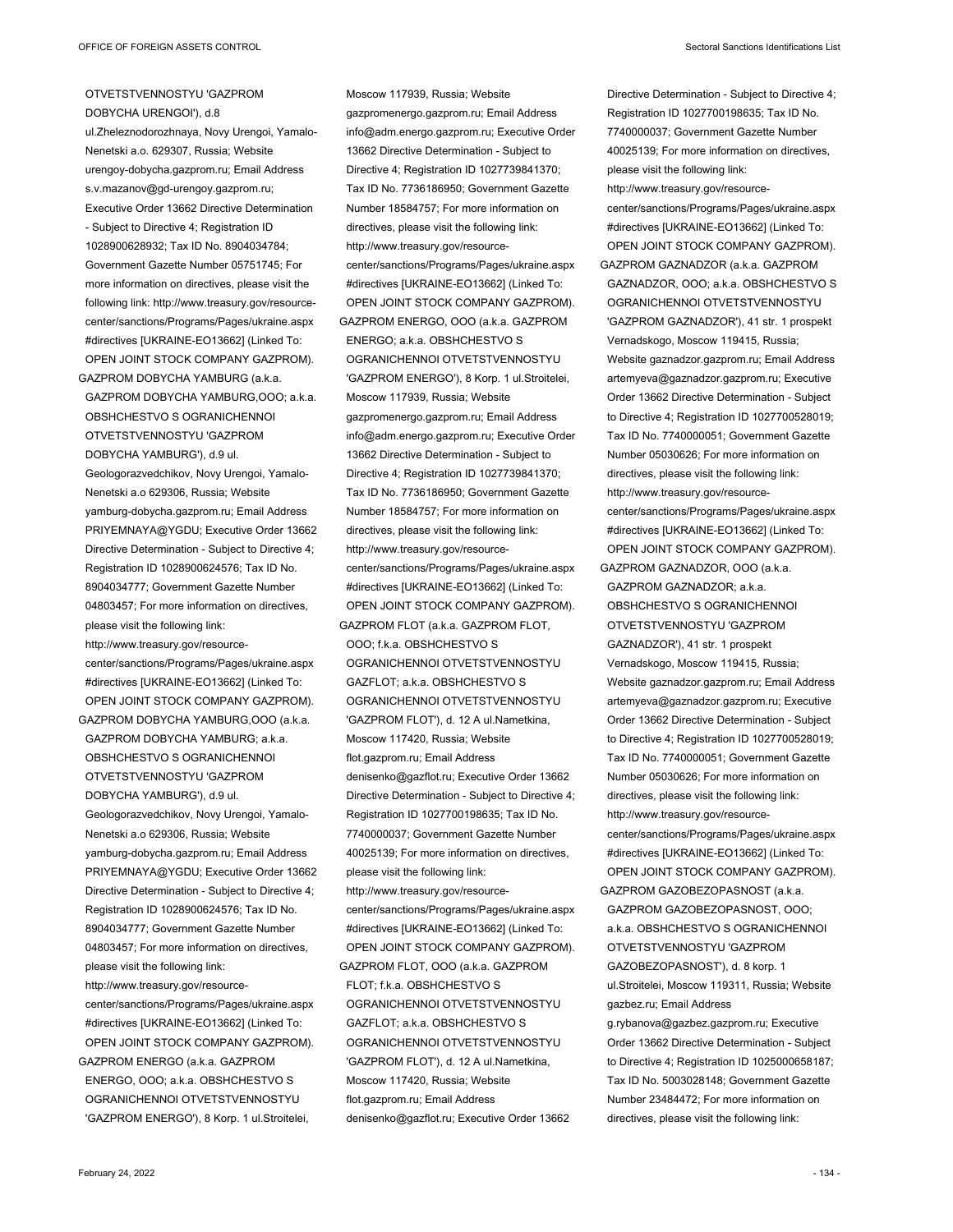http://www.treasury.gov/resourcecenter/sanctions/Programs/Pages/ukraine.aspx #directives [UKRAINE-EO13662] (Linked To: OPEN JOINT STOCK COMPANY GAZPROM). GAZPROM GAZOBEZOPASNOST, OOO (a.k.a. GAZPROM GAZOBEZOPASNOST; a.k.a. OBSHCHESTVO S OGRANICHENNOI OTVETSTVENNOSTYU 'GAZPROM GAZOBEZOPASNOST'), d. 8 korp. 1 ul.Stroitelei, Moscow 119311, Russia; Website gazbez.ru; Email Address g.rybanova@gazbez.gazprom.ru; Executive Order 13662 Directive Determination - Subject to Directive 4; Registration ID 1025000658187; Tax ID No. 5003028148; Government Gazette

Number 23484472; For more information on directives, please visit the following link: http://www.treasury.gov/resourcecenter/sanctions/Programs/Pages/ukraine.aspx #directives [UKRAINE-EO13662] (Linked To: OPEN JOINT STOCK COMPANY GAZPROM). GAZPROM GEOLOGORAZVEDKA (a.k.a.

GAZPROM GEOLOGORAZVEDKA, OOO; f.k.a. OBSHCHESTVO S OGRANICHENNOI OTVETSTVENNOSTYU GAZPROM DOBYCHA KRASNOYARSK; a.k.a. OBSHCHESTVO S OGRANICHENNOI OTVETSTVENNOSTYU 'GAZPROM GEOLOGORAZVEDKA'), d.70 ul.Gertsena, Tyumen, Tyumenskaya obl. 625000, Russia; Website geologorazvedka.gazprom.ru; Email Address a.davydov@ggr.gazprom.ru; Executive Order 13662 Directive Determination - Subject to Directive 4; Registration ID 1042401809560; Tax ID No. 2460066149; Government Gazette Number 75782730; For more information on directives, please visit the following link: http://www.treasury.gov/resourcecenter/sanctions/Programs/Pages/ukraine.aspx #directives [UKRAINE-EO13662] (Linked To: OPEN JOINT STOCK COMPANY GAZPROM). GAZPROM GEOLOGORAZVEDKA, OOO (a.k.a. GAZPROM GEOLOGORAZVEDKA; f.k.a. OBSHCHESTVO S OGRANICHENNOI OTVETSTVENNOSTYU GAZPROM DOBYCHA KRASNOYARSK; a.k.a. OBSHCHESTVO S OGRANICHENNOI OTVETSTVENNOSTYU 'GAZPROM GEOLOGORAZVEDKA'), d.70 ul.Gertsena, Tyumen, Tyumenskaya obl. 625000, Russia; Website geologorazvedka.gazprom.ru; Email Address a.davydov@ggr.gazprom.ru; Executive Order 13662 Directive Determination - Subject to Directive 4; Registration ID 1042401809560;

Tax ID No. 2460066149; Government Gazette

INFORM, OOO; a.k.a. OBSHCHESTVO S OGRANICHENNOI OTVETSTVENNOSTYU 'GAZPROM INFORM'; f.k.a. ZAKRYTOE AKTSIONERNOE OBSHCHESTVO INFORMGAZINVEST), d. 13 str. 3 ul.Bolshaya Cheremushkinskaya, Moscow 117447, Russia; Website inform.gazprom.ru; Email Address d.g.kozlov@inform.gazprom.ru; Executive Order 13662 Directive Determination - Subject to Directive 4; Registration ID 1097746469303; Tax ID No. 7727696104; Government Gazette Number 49880231; For more information on directives, please visit the following link: http://www.treasury.gov/resourcecenter/sanctions/Programs/Pages/ukraine.aspx #directives [UKRAINE-EO13662] (Linked To: OPEN JOINT STOCK COMPANY GAZPROM). GAZPROM INFORM, OOO (a.k.a. GAZPROM INFORM; a.k.a. OBSHCHESTVO S OGRANICHENNOI OTVETSTVENNOSTYU 'GAZPROM INFORM'; f.k.a. ZAKRYTOE AKTSIONERNOE OBSHCHESTVO INFORMGAZINVEST), d. 13 str. 3 ul.Bolshaya Cheremushkinskaya, Moscow 117447, Russia; Website inform.gazprom.ru; Email Address d.g.kozlov@inform.gazprom.ru; Executive Order 13662 Directive Determination - Subject to Directive 4; Registration ID 1097746469303; Tax ID No. 7727696104; Government Gazette Number 49880231; For more information on directives, please visit the following link: http://www.treasury.gov/resourcecenter/sanctions/Programs/Pages/ukraine.aspx #directives [UKRAINE-EO13662] (Linked To: OPEN JOINT STOCK COMPANY GAZPROM). GAZPROM INVEST (a.k.a. GAZPROM INVEST, OOO; a.k.a. OBSHCHESTVO S OGRANICHENNOI OTVETSTVENNOSTYU 'GAZPROM INVEST'), d. 6 litera D ul.Startovaya, St. Petersburg 196210, Russia; Website zapad-invest.gazprom.ru; Email Address izelentsov@zapad-invest.gazprom.ru; Executive Order 13662 Directive Determination - Subject to Directive 4; Registration ID 1077847507759; Tax ID No. 7810483334; Government Gazette Number 82129203; For more information on directives, please visit the following link: http://www.treasury.gov/resource-

Number 75782730; For more information on directives, please visit the following link: http://www.treasury.gov/resource-

center/sanctions/Programs/Pages/ukraine.aspx #directives [UKRAINE-EO13662] (Linked To: OPEN JOINT STOCK COMPANY GAZPROM).

GAZPROM INFORM (a.k.a. GAZPROM

center/sanctions/Programs/Pages/ukraine.aspx #directives [UKRAINE-EO13662] (Linked To: OPEN JOINT STOCK COMPANY GAZPROM). GAZPROM INVEST, OOO (a.k.a. GAZPROM INVEST; a.k.a. OBSHCHESTVO S OGRANICHENNOI OTVETSTVENNOSTYU 'GAZPROM INVEST'), d. 6 litera D ul.Startovaya, St. Petersburg 196210, Russia; Website zapad-invest.gazprom.ru; Email Address izelentsov@zapad-invest.gazprom.ru; Executive Order 13662 Directive Determination - Subject to Directive 4; Registration ID 1077847507759; Tax ID No. 7810483334; Government Gazette Number 82129203; For more information on directives, please visit the following link: http://www.treasury.gov/resourcecenter/sanctions/Programs/Pages/ukraine.aspx #directives [UKRAINE-EO13662] (Linked To: OPEN JOINT STOCK COMPANY GAZPROM). GAZPROM KAPITAL (a.k.a. GAZPROM KAPITAL, OOO; a.k.a. OBSHCHESTVO S

OGRANICHENNOI OTVETSTVENNOSTYU 'GAZPROM KAPITAL'; f.k.a. OBSHCHESTVO S OGRANICHENNOI OTVETSTVENNOSTYU KAP INFIN), Sosenskoe Pos, Pos. Gazoprovod, D. 101 Korp. 9, Moscow 142770, Russia; Website gazpromcapital.ru; Email Address info.gazprom\_capital@adm.gazprom.ru; Executive Order 13662 Directive Determination - Subject to Directive 4; Registration ID 1087746212388; Tax ID No. 7726588547; Government Gazette Number 84813628; For more information on directives, please visit the following link: http://www.treasury.gov/resourcecenter/sanctions/Programs/Pages/ukraine.aspx #directives [UKRAINE-EO13662] (Linked To: OPEN JOINT STOCK COMPANY GAZPROM). GAZPROM KAPITAL, OOO (a.k.a. GAZPROM

KAPITAL; a.k.a. OBSHCHESTVO S OGRANICHENNOI OTVETSTVENNOSTYU 'GAZPROM KAPITAL'; f.k.a. OBSHCHESTVO S OGRANICHENNOI OTVETSTVENNOSTYU KAP INFIN), Sosenskoe Pos, Pos. Gazoprovod, D. 101 Korp. 9, Moscow 142770, Russia; Website gazpromcapital.ru; Email Address info.gazprom\_capital@adm.gazprom.ru; Executive Order 13662 Directive Determination - Subject to Directive 4; Registration ID 1087746212388; Tax ID No. 7726588547; Government Gazette Number 84813628; For more information on directives, please visit the following link: http://www.treasury.gov/resourcecenter/sanctions/Programs/Pages/ukraine.aspx #directives [UKRAINE-EO13662] (Linked To: OPEN JOINT STOCK COMPANY GAZPROM).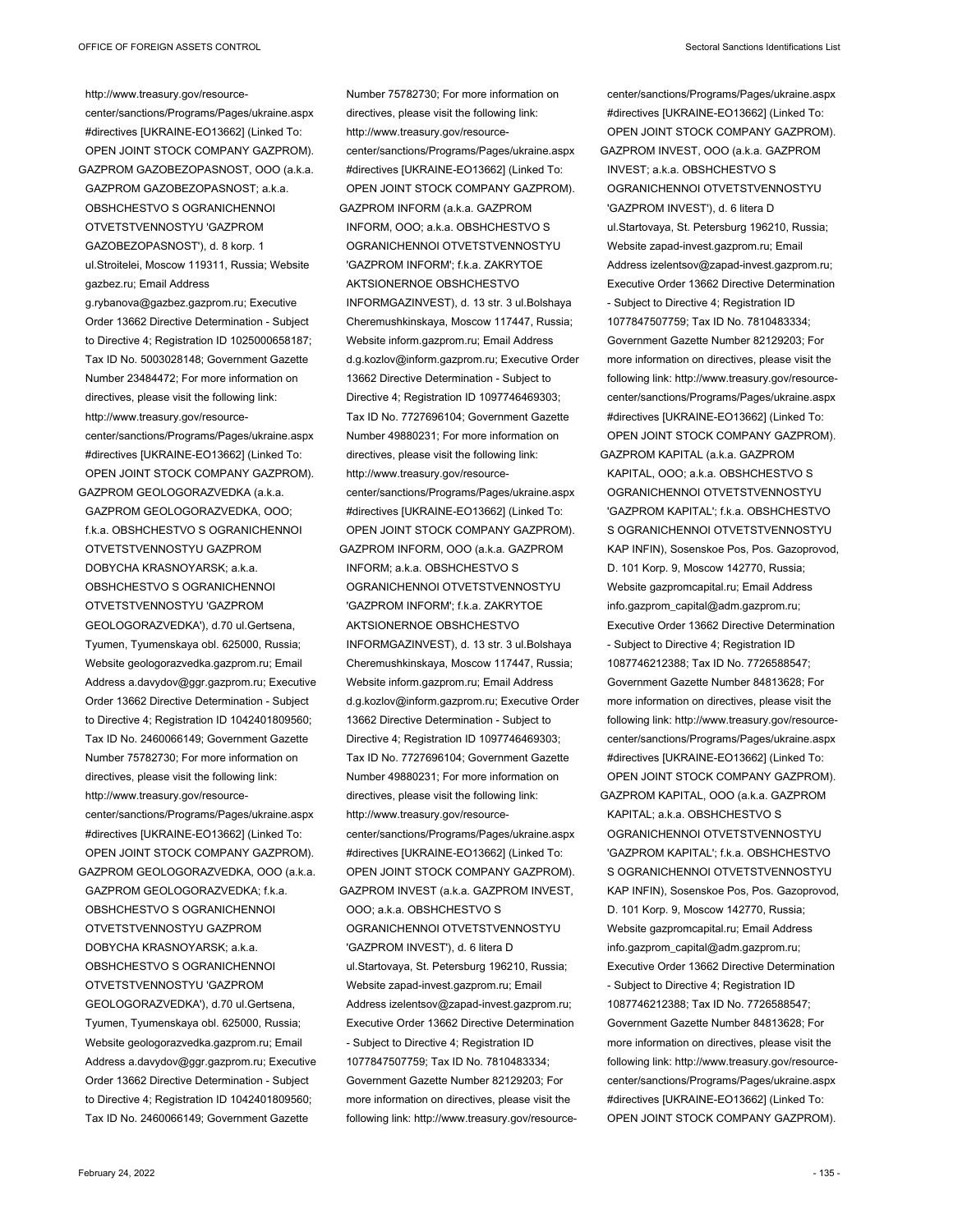GAZPROM KOMPLEKTATSIYA (a.k.a. GAZPROM KOMPLEKTATSIYA, OOO; a.k.a. OBSHCHESTVO S OGRANICHENNOI OTVETSTVENNOSTYU 'GAZPROM KOMPLEKTATSIYA'), 8 Korp. 1 ul.Stroitelei, Moscow 119991, Russia; Website komplektatsiya.gazprom.ru; Email Address gki@gki.gazprom.ru; Executive Order 13662 Directive Determination - Subject to Directive 4; Registration ID 1027700501113; Tax ID No. 7740000044; Government Gazette Number 05030632; For more information on directives, please visit the following link: http://www.treasury.gov/resourcecenter/sanctions/Programs/Pages/ukraine.aspx #directives [UKRAINE-EO13662] (Linked To: OPEN JOINT STOCK COMPANY GAZPROM). GAZPROM KOMPLEKTATSIYA, OOO (a.k.a.

GAZPROM KOMPLEKTATSIYA; a.k.a. OBSHCHESTVO S OGRANICHENNOI OTVETSTVENNOSTYU 'GAZPROM KOMPLEKTATSIYA'), 8 Korp. 1 ul.Stroitelei, Moscow 119991, Russia; Website komplektatsiya.gazprom.ru; Email Address gki@gki.gazprom.ru; Executive Order 13662 Directive Determination - Subject to Directive 4; Registration ID 1027700501113; Tax ID No. 7740000044; Government Gazette Number 05030632; For more information on directives, please visit the following link: http://www.treasury.gov/resourcecenter/sanctions/Programs/Pages/ukraine.aspx #directives [UKRAINE-EO13662] (Linked To: OPEN JOINT STOCK COMPANY GAZPROM). GAZPROM MEZHREGIONGAZ (a.k.a. GAZPROM MEZHREGIONGAZ, OOO; a.k.a. OBSHCHESTVO S OGRANICHENNOI OTVETSTVENNOSTYU 'GAZPROM MEZHREGIONGAZ'), d. DOM 24 korp. LITER A nab.Admirala Lazareva, St. Petersburg 197110, Russia; Website mrg.gazprom.ru; Email Address k.seleznev@mrg.gazprom.ru; Executive Order 13662 Directive Determination - Subject to Directive 4; Registration ID 1025000653930; Tax ID No. 5003021311; Government Gazette Number 45138919; For more information on directives, please visit the following link: http://www.treasury.gov/resourcecenter/sanctions/Programs/Pages/ukraine.aspx #directives [UKRAINE-EO13662] (Linked To: OPEN JOINT STOCK COMPANY GAZPROM). GAZPROM MEZHREGIONGAZ, OOO (a.k.a. GAZPROM MEZHREGIONGAZ; a.k.a. OBSHCHESTVO S OGRANICHENNOI OTVETSTVENNOSTYU 'GAZPROM

MEZHREGIONGAZ'), d. DOM 24 korp. LITER A nab.Admirala Lazareva, St. Petersburg 197110, Russia; Website mrg.gazprom.ru; Email Address k.seleznev@mrg.gazprom.ru; Executive Order 13662 Directive Determination - Subject to Directive 4; Registration ID 1025000653930; Tax ID No. 5003021311; Government Gazette Number 45138919; For more information on directives, please visit the following link: http://www.treasury.gov/resourcecenter/sanctions/Programs/Pages/ukraine.aspx #directives [UKRAINE-EO13662] (Linked To: OPEN JOINT STOCK COMPANY GAZPROM). GAZPROM NEFT PAO (a.k.a. GAZPROM NEFT PJSC; a.k.a. PUBLIC JOINT STOCK COMPANY GAZPROM NEFT; a.k.a. PUBLICHNOE AKTSIONERNOE OBSHCHESTVO GAZPROM NEFT), 5, Let. A, Galernaya, Saint Petersburg 190000, Russia; d. 3-5 litera A Ch. Pom. 1N kab. 2401, ul. Pochtamtskaya, St. Petersburg 190000, Russia; Executive Order 13662 Directive Determination - Subject to Directive 2; alt. Executive Order 13662 Directive Determination - Subject to Directive 4; Executive Order 14024 Directive Information - For more information on directives, please visit the following link: https://home.treasury.gov/policyissues/financial-sanctions/sanctions-programsand-country-information/russian-harmfulforeign-activities-sanctions#directives; Executive Order 14024 Directive Information Subject to Directive 3 - All transactions in, provision of financing for, and other dealings in new debt of longer than 14 days maturity or new equity where such new debt or new equity is issued on or after the 'Effective Date (EO 14024 Directive)' associated with this name are prohibited.; Listing Date (EO 14024 Directive 3): 24 Feb 2022; Effective Date (EO 14024 Directive 3): 26 Mar 2022; Tax ID No. 5504036333 (Russia); Government Gazette Number 42045241 (Russia); Registration Number 1025501701686 (Russia); For more information on directives, please visit the following link: http://www.treasury.gov/resourcecenter/sanctions/Programs/Pages/ukraine.aspx #directives. [UKRAINE-EO13662] [RUSSIA-EO14024].

GAZPROM NEFT PJSC (a.k.a. GAZPROM NEFT PAO; a.k.a. PUBLIC JOINT STOCK COMPANY GAZPROM NEFT: a k a PUBLICHNOE AKTSIONERNOE OBSHCHESTVO GAZPROM NEFT), 5, Let. A, Galernaya, Saint Petersburg 190000, Russia; d. 3-5 litera A Ch. Pom. 1N kab. 2401, ul. Pochtamtskaya, St. Petersburg 190000, Russia; Executive Order 13662 Directive Determination - Subject to Directive 2; alt. Executive Order 13662 Directive Determination - Subject to Directive 4; Executive Order 14024 Directive Information - For more information on directives, please visit the following link: https://home.treasury.gov/policyissues/financial-sanctions/sanctions-programsand-country-information/russian-harmfulforeign-activities-sanctions#directives; Executive Order 14024 Directive Information Subject to Directive 3 - All transactions in, provision of financing for, and other dealings in new debt of longer than 14 days maturity or new equity where such new debt or new equity is issued on or after the 'Effective Date (EO 14024 Directive)' associated with this name are prohibited.; Listing Date (EO 14024 Directive 3): 24 Feb 2022; Effective Date (EO 14024 Directive 3): 26 Mar 2022; Tax ID No. 5504036333 (Russia); Government Gazette Number 42045241 (Russia); Registration Number 1025501701686 (Russia); For more information on directives, please visit the following link: http://www.treasury.gov/resourcecenter/sanctions/Programs/Pages/ukraine.aspx #directives. [UKRAINE-EO13662] [RUSSIA-EO14024].

GAZPROM PAO (a.k.a. GAZPROM; a.k.a. PJSC GAZPROM; a.k.a. PUBLIC JOINT STOCK COMPANY GAZPROM), 2/3 Lakhtinsky Avenue, Bldg. 1, St. Petersburg, Russia 197229, Russia; BOX 1255, St. Petersburg 190900, Russia; 156A Moskovsky Avenue, St. Petersburg, Russia; Executive Order 13662 Directive Determination - Subject to Directive 4; Executive Order 14024 Directive Information - For more information on directives, please visit the following link:

https://home.treasury.gov/policyissues/financial-sanctions/sanctions-programsand-country-information/russian-harmfulforeign-activities-sanctions#directives; Executive Order 14024 Directive Information Subject to Directive 3 - All transactions in, provision of financing for, and other dealings in new debt of longer than 14 days maturity or new equity where such new debt or new equity is issued on or after the 'Effective Date (EO 14024 Directive)' associated with this name are prohibited.; Listing Date (EO 14024 Directive 3): 24 Feb 2022; Effective Date (EO 14024 Directive 3): 26 Mar 2022; Tax ID No.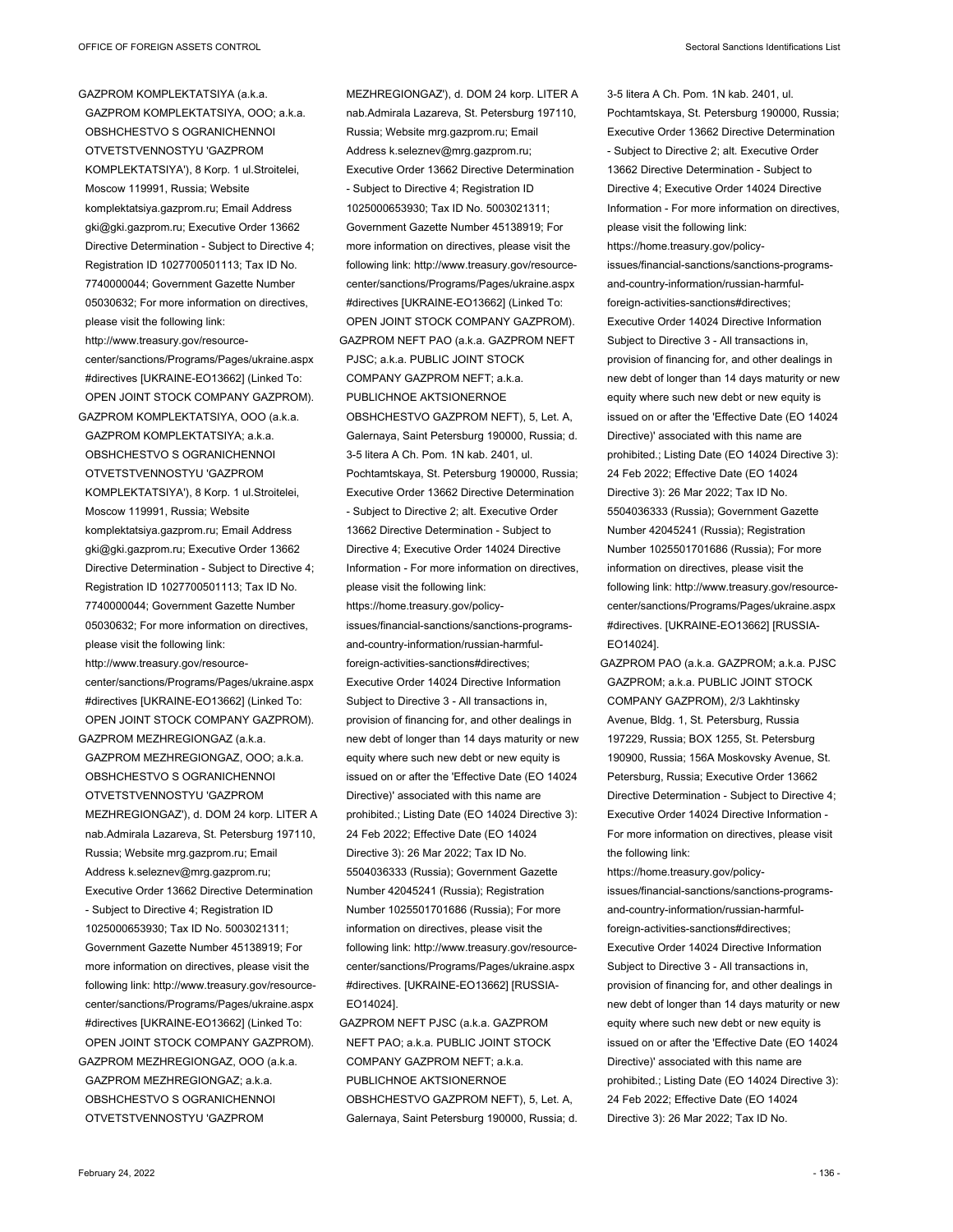GAZPROM PERERABOTKA (a.k.a. GAZPROM PERERABOTKA, OOO; a.k.a. OBSHCHESTVO S OGRANICHENNOI OTVETSTVENNOSTYU 'GAZPROM PERERABOTKA'), d.16 ul.Ostrovskogo, Surgut, Khanty-Mansiski Avtonomny okrug - Yugra a.o. 628417, Russia; Website pererabotka.gazprom.ru; Email Address GPP@GPP.GAZPROM.RU; Executive Order 13662 Directive Determination - Subject to Directive 4; Registration ID 1071102001651; Tax ID No. 1102054991; Government Gazette Number 97152834; For more information on directives, please visit the following link: http://www.treasury.gov/resourcecenter/sanctions/Programs/Pages/ukraine.aspx #directives [UKRAINE-EO13662] (Linked To: OPEN JOINT STOCK COMPANY GAZPROM).

GAZPROM PERERABOTKA, OOO (a.k.a. GAZPROM PERERABOTKA; a.k.a. OBSHCHESTVO S OGRANICHENNOI OTVETSTVENNOSTYU 'GAZPROM PERERABOTKA'), d.16 ul.Ostrovskogo, Surgut, Khanty-Mansiski Avtonomny okrug - Yugra a.o. 628417, Russia; Website pererabotka.gazprom.ru; Email Address GPP@GPP.GAZPROM.RU; Executive Order 13662 Directive Determination - Subject to Directive 4; Registration ID 1071102001651; Tax ID No. 1102054991; Government Gazette Number 97152834; For more information on directives, please visit the following link: http://www.treasury.gov/resourcecenter/sanctions/Programs/Pages/ukraine.aspx #directives [UKRAINE-EO13662] (Linked To: OPEN JOINT STOCK COMPANY GAZPROM). GAZPROM PERSONAL (a.k.a. GAZPROM PERSONAL, OOO; a.k.a. OBSHCHESTVO S OGRANICHENNOI OTVETSTVENNOSTYU 'GAZPROM PERSONAL'), 16, Gsp-7 ul.Nametkina, Moscow 117997, Russia; Email Address a.malushitsky@podzemgazprom.ru; Executive Order 13662 Directive Determination - Subject to Directive 4; Registration ID 5117746041860; Tax ID No. 7728794168; Government Gazette Number 38223286; For more information on directives, please visit the

following link: http://www.treasury.gov/resource-

center/sanctions/Programs/Pages/ukraine.aspx #directives [UKRAINE-EO13662] (Linked To: OPEN JOINT STOCK COMPANY GAZPROM). GAZPROM PERSONAL, OOO (a.k.a. GAZPROM PERSONAL; a.k.a. OBSHCHESTVO S OGRANICHENNOI OTVETSTVENNOSTYU 'GAZPROM PERSONAL'), 16, Gsp-7 ul.Nametkina, Moscow 117997, Russia; Email Address a.malushitsky@podzemgazprom.ru; Executive Order 13662 Directive Determination - Subject to Directive 4; Registration ID 5117746041860; Tax ID No. 7728794168; Government Gazette Number 38223286; For more information on directives, please visit the following link: http://www.treasury.gov/resourcecenter/sanctions/Programs/Pages/ukraine.aspx #directives [UKRAINE-EO13662] (Linked To: OPEN JOINT STOCK COMPANY GAZPROM). GAZPROM PROMGAZ (a.k.a. AKTSIONERNOE OBSHCHESTVO 'GAZPROM PROMGAZ'; a.k.a. GAZPROM PROMGAZ, AO; f.k.a. OTKRYTOE AKTSIONERNOE OBSHCHESTVO GAZPROM PROMGAZ), d. 6 ul.Nametkina, Moscow 117420, Russia; Website oao-promgaz.ru; Email Address A.Solomko@promgaz.gazprom.ru; Executive Order 13662 Directive Determination - Subject to Directive 4; Registration ID 1027700174061; Tax ID No. 7734034550; Government Gazette Number 00158847; For more information on directives, please visit the following link: http://www.treasury.gov/resourcecenter/sanctions/Programs/Pages/ukraine.aspx #directives [UKRAINE-EO13662] (Linked To: OPEN JOINT STOCK COMPANY GAZPROM). GAZPROM PROMGAZ, AO (a.k.a. AKTSIONERNOE OBSHCHESTVO 'GAZPROM PROMGAZ'; a.k.a. GAZPROM PROMGAZ; f.k.a. OTKRYTOE AKTSIONERNOE OBSHCHESTVO GAZPROM PROMGAZ), d. 6 ul.Nametkina, Moscow 117420, Russia; Website oao-promgaz.ru; Email Address

A.Solomko@promgaz.gazprom.ru; Executive Order 13662 Directive Determination - Subject to Directive 4; Registration ID 1027700174061; Tax ID No. 7734034550; Government Gazette Number 00158847; For more information on directives, please visit the following link: http://www.treasury.gov/resourcecenter/sanctions/Programs/Pages/ukraine.aspx #directives [UKRAINE-EO13662] (Linked To: OPEN JOINT STOCK COMPANY GAZPROM).

OTVETSTVENNOSTYU KOVYKTNEFTEGAZ), 3 korp.2 ul.Varshavskaya, St. Petersburg 196128, Russia; Executive Order 13662 Directive Determination - Subject to Directive 4; Registration ID 1023801016887; Tax ID No. 3808069915; Government Gazette Number 55567892; For more information on directives, please visit the following link: http://www.treasury.gov/resourcecenter/sanctions/Programs/Pages/ukraine.aspx #directives. [UKRAINE-EO13662] (Linked To: OPEN JOINT STOCK COMPANY GAZPROM). GAZPROM RUSSKAYA, OOO (a.k.a. GAZPROM RUSSKAYA; a.k.a. OBSHCHESTVO S OGRANICHENNOI OTVETSTVENNOSTYU 'GAZPROM RUSSKAYA'; f.k.a. OBSHCHESTVO S OGRANICHENNOI OTVETSTVENNOSTYU KOVYKTNEFTEGAZ), 3 korp.2 ul.Varshavskaya, St. Petersburg 196128, Russia; Executive Order 13662 Directive Determination - Subject to Directive 4; Registration ID 1023801016887; Tax ID No. 3808069915; Government Gazette Number 55567892; For more information on directives, please visit the following link: http://www.treasury.gov/resourcecenter/sanctions/Programs/Pages/ukraine.aspx #directives. [UKRAINE-EO13662] (Linked To: OPEN JOINT STOCK COMPANY GAZPROM). GAZPROM SOTSINVEST (a.k.a. GAZPROM SOTSINVEST, OOO; f.k.a. GAZPROMINVESTARENA OOO; a.k.a. OBSHCHESTVO S OGRANICHENNOI OTVETSTVENNOSTYU 'GAZPROM SOTSINVEST'), d. 20 litera A nab.Aptekarskaya, St. Petersburg 197022, Russia; Website sotsinvest.gazprom.ru; Email Address Y.Gagarinskiy@gpia.ru; Executive Order 13662 Directive Determination - Subject to Directive 4; Registration ID 1037700253470; Tax ID No. 7736077414; Government Gazette Number 11453584; For more information on directives, please visit the following link: http://www.treasury.gov/resourcecenter/sanctions/Programs/Pages/ukraine.aspx #directives. [UKRAINE-EO13662] (Linked To: OPEN JOINT STOCK COMPANY GAZPROM). GAZPROM SOTSINVEST, OOO (a.k.a. GAZPROM SOTSINVEST; f.k.a.

GAZPROM RUSSKAYA (a.k.a. GAZPROM RUSSKAYA, OOO; a.k.a. OBSHCHESTVO S OGRANICHENNOI OTVETSTVENNOSTYU

'GAZPROM RUSSKAYA'; f.k.a. OBSHCHESTVO S OGRANICHENNOI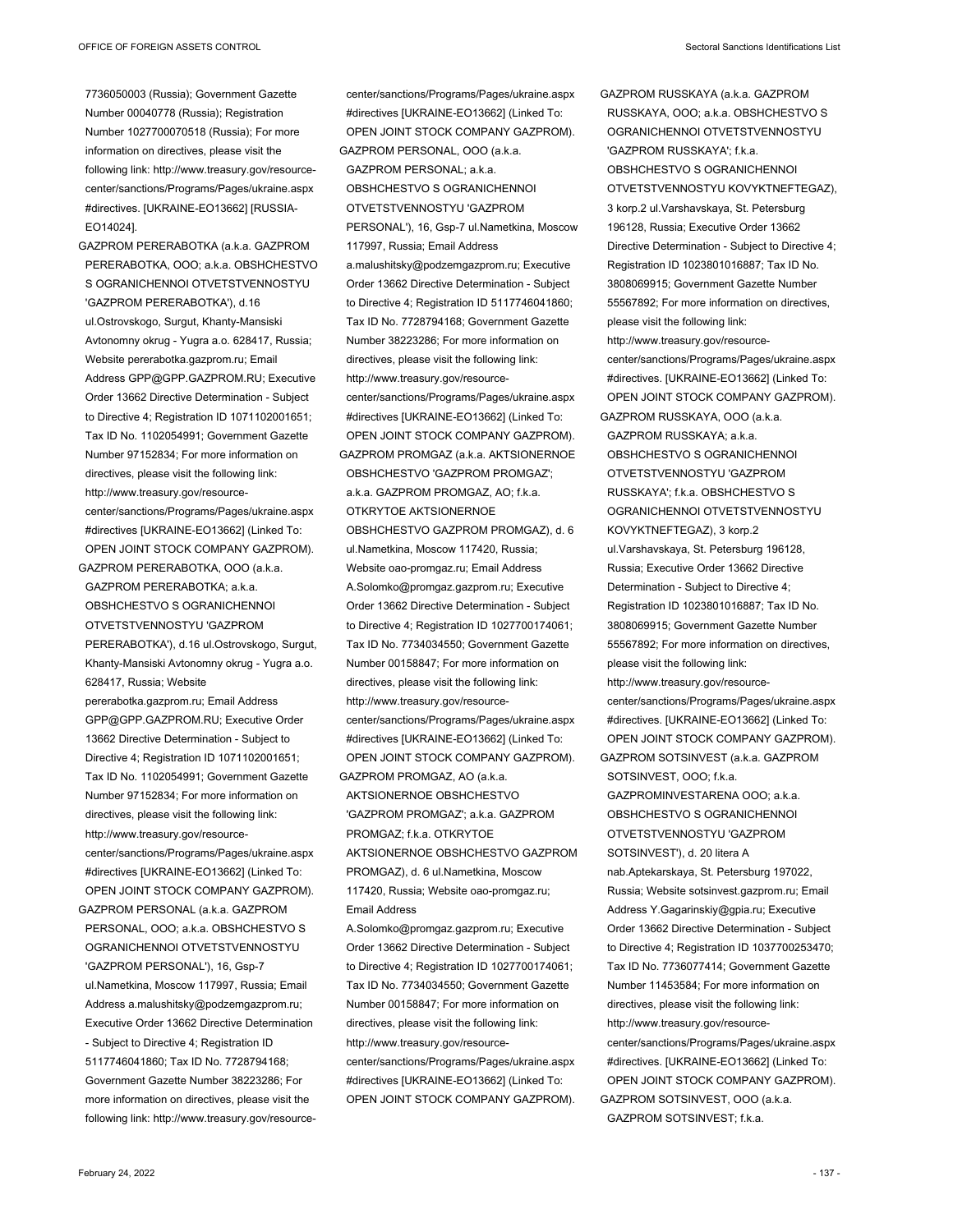GAZPROMINVESTARENA OOO; a.k.a. OBSHCHESTVO S OGRANICHENNOI OTVETSTVENNOSTYU 'GAZPROM SOTSINVEST'), d. 20 litera A nab.Aptekarskaya, St. Petersburg 197022, Russia; Website sotsinvest.gazprom.ru; Email Address Y.Gagarinskiy@gpia.ru; Executive Order 13662 Directive Determination - Subject to Directive 4; Registration ID 1037700253470; Tax ID No. 7736077414; Government Gazette Number 11453584; For more information on directives, please visit the following link: http://www.treasury.gov/resourcecenter/sanctions/Programs/Pages/ukraine.aspx #directives. [UKRAINE-EO13662] (Linked To: OPEN JOINT STOCK COMPANY GAZPROM). GAZPROM SVYAZ (a.k.a. GAZPROM SVYAZ, OOO; a.k.a. OBSHCHESTVO S OGRANICHENNOI OTVETSTVENNOSTYU 'GAZPROM SVYAZ'), d.16 ul.Nametkina, Moscow 117997, Russia; Website gazsvyaz.ru;

Email Address a.nosonov@gazprom.ru; Executive Order 13662 Directive Determination - Subject to Directive 4; Registration ID 1027739411457; Tax ID No. 7740000020; Government Gazette Number 04695507; For more information on directives, please visit the following link: http://www.treasury.gov/resourcecenter/sanctions/Programs/Pages/ukraine.aspx #directives [UKRAINE-EO13662] (Linked To: OPEN JOINT STOCK COMPANY GAZPROM).

GAZPROM SVYAZ, OOO (a.k.a. GAZPROM SVYAZ; a.k.a. OBSHCHESTVO S OGRANICHENNOI OTVETSTVENNOSTYU 'GAZPROM SVYAZ'), d.16 ul.Nametkina, Moscow 117997, Russia; Website gazsvyaz.ru; Email Address a.nosonov@gazprom.ru; Executive Order 13662 Directive Determination - Subject to Directive 4; Registration ID 1027739411457; Tax ID No. 7740000020; Government Gazette Number 04695507; For more information on directives, please visit the following link: http://www.treasury.gov/resourcecenter/sanctions/Programs/Pages/ukraine.aspx #directives [UKRAINE-EO13662] (Linked To: OPEN JOINT STOCK COMPANY GAZPROM). GAZPROM TELECOM (a.k.a. GAZPROM TELEKOM, OOO; a.k.a. OBSHCHESTVO S OGRANICHENNOI OTVETSTVENNOSTYU

'GAZPROM TELEKOM'; f.k.a. ZAKRYTOE AKTSIONERNOE OBSHCHESTVO GAZTELEKOM), d. 62 str. 2 shosse Starokaluzhskoe, Moscow 117630, Russia; Website www.gaztelecom.ru; Email Address b.motenko@gazpromtelecom.ru; Executive

Order 13662 Directive Determination - Subject to Directive 4; Registration ID 1137746329962; Tax ID No. 7728840569; Government Gazette Number 42934136; For more information on directives, please visit the following link: http://www.treasury.gov/resourcecenter/sanctions/Programs/Pages/ukraine.aspx #directives [UKRAINE-EO13662] (Linked To: OPEN JOINT STOCK COMPANY GAZPROM). GAZPROM TELEKOM, OOO (a.k.a. GAZPROM TELECOM; a.k.a. OBSHCHESTVO S OGRANICHENNOI OTVETSTVENNOSTYU 'GAZPROM TELEKOM'; f.k.a. ZAKRYTOE AKTSIONERNOE OBSHCHESTVO GAZTELEKOM), d. 62 str. 2 shosse Starokaluzhskoe, Moscow 117630, Russia; Website www.gaztelecom.ru; Email Address b.motenko@gazpromtelecom.ru; Executive Order 13662 Directive Determination - Subject to Directive 4; Registration ID 1137746329962; Tax ID No. 7728840569; Government Gazette Number 42934136; For more information on directives, please visit the following link: http://www.treasury.gov/resourcecenter/sanctions/Programs/Pages/ukraine.aspx #directives [UKRAINE-EO13662] (Linked To: OPEN JOINT STOCK COMPANY GAZPROM). GAZPROM TRANSGAZ KAZAN (a.k.a. GAZPROM TRANSGAZ KAZAN, OOO; a.k.a. OBSHCHESTVO S OGRANICHENNOI OTVETSTVENNOSTYU 'GAZPROM TRANSGAZ KAZAN'), d.41 ul.Adelya Kutuya, Kazan, Tatarstan resp 420073, Russia; Website kazan-tr.gazprom.ru; Email Address Vlads@TTG.bancorp.ru; Executive Order 13662 Directive Determination - Subject to Directive 4; Registration ID 1021603624921; Tax ID No. 1600000036; Government Gazette Number 00154364; For more information on directives, please visit the following link: http://www.treasury.gov/resourcecenter/sanctions/Programs/Pages/ukraine.aspx #directives [UKRAINE-EO13662] (Linked To: OPEN JOINT STOCK COMPANY GAZPROM). GAZPROM TRANSGAZ KAZAN, OOO (a.k.a. GAZPROM TRANSGAZ KAZAN; a.k.a. OBSHCHESTVO S OGRANICHENNOI OTVETSTVENNOSTYU 'GAZPROM TRANSGAZ KAZAN'), d.41 ul.Adelya Kutuya, Kazan, Tatarstan resp 420073, Russia; Website kazan-tr.gazprom.ru; Email Address Vlads@TTG.bancorp.ru; Executive Order 13662 Directive Determination - Subject to Directive 4;

Registration ID 1021603624921; Tax ID No. 1600000036; Government Gazette Number

00154364; For more information on directives, please visit the following link: http://www.treasury.gov/resourcecenter/sanctions/Programs/Pages/ukraine.aspx #directives [UKRAINE-EO13662] (Linked To: OPEN JOINT STOCK COMPANY GAZPROM). GAZPROM TRANSGAZ KRASNODAR (a.k.a. GAZPROM TRANSGAZ KRASNODAR, OOO; a.k.a. OBSHCHESTVO S OGRANICHENNOI OTVETSTVENNOSTYU 'GAZPROM TRANSGAZ KRASNODAR'), d.36 ul.Im Dzerzhinskogo, Krasnodar, Krasnodarski krai 350051, Russia; Website Krasnodartr.gazprom.ru; Email Address d.matutin@tgk.gazprom.ru; Executive Order 13662 Directive Determination - Subject to Directive 4; Registration ID 1072308003063; Tax ID No. 2308128945; Government Gazette Number 80169546; For more information on directives, please visit the following link: http://www.treasury.gov/resourcecenter/sanctions/Programs/Pages/ukraine.aspx #directives [UKRAINE-EO13662] (Linked To: OPEN JOINT STOCK COMPANY GAZPROM). GAZPROM TRANSGAZ KRASNODAR, OOO (a.k.a. GAZPROM TRANSGAZ KRASNODAR; a.k.a. OBSHCHESTVO S OGRANICHENNOI OTVETSTVENNOSTYU 'GAZPROM TRANSGAZ KRASNODAR'), d.36 ul.Im Dzerzhinskogo, Krasnodar, Krasnodarski krai 350051, Russia; Website Krasnodartr.gazprom.ru; Email Address d.matutin@tgk.gazprom.ru; Executive Order 13662 Directive Determination - Subject to Directive 4; Registration ID 1072308003063; Tax ID No. 2308128945; Government Gazette Number 80169546; For more information on directives, please visit the following link: http://www.treasury.gov/resourcecenter/sanctions/Programs/Pages/ukraine.aspx #directives [UKRAINE-EO13662] (Linked To: OPEN JOINT STOCK COMPANY GAZPROM). GAZPROM TRANSGAZ MAKHACHKALA (a.k.a. GAZPROM TRANSGAZ MAKHACHKALA, OOO; a.k.a. OBSHCHESTVO S OGRANICHENNOI OTVETSTVENNOSTYU 'GAZPROM TRANSGAZ MAKHACHKALA; f.k.a. OBSHCHESTVO S OGRANICHENNOI OTVETSTVENNOSTYU GAZPROM TRANSGAZ MAKHACHKALA), ul.O.Bulacha, Makhachkala, Dagestan resp. 367030, Russia; Website Makhachkala-tr.gazprom.ru; Email Address emirbekov@dgp.gazprom.ru; Executive Order 13662 Directive Determination - Subject to Directive 4; Registration ID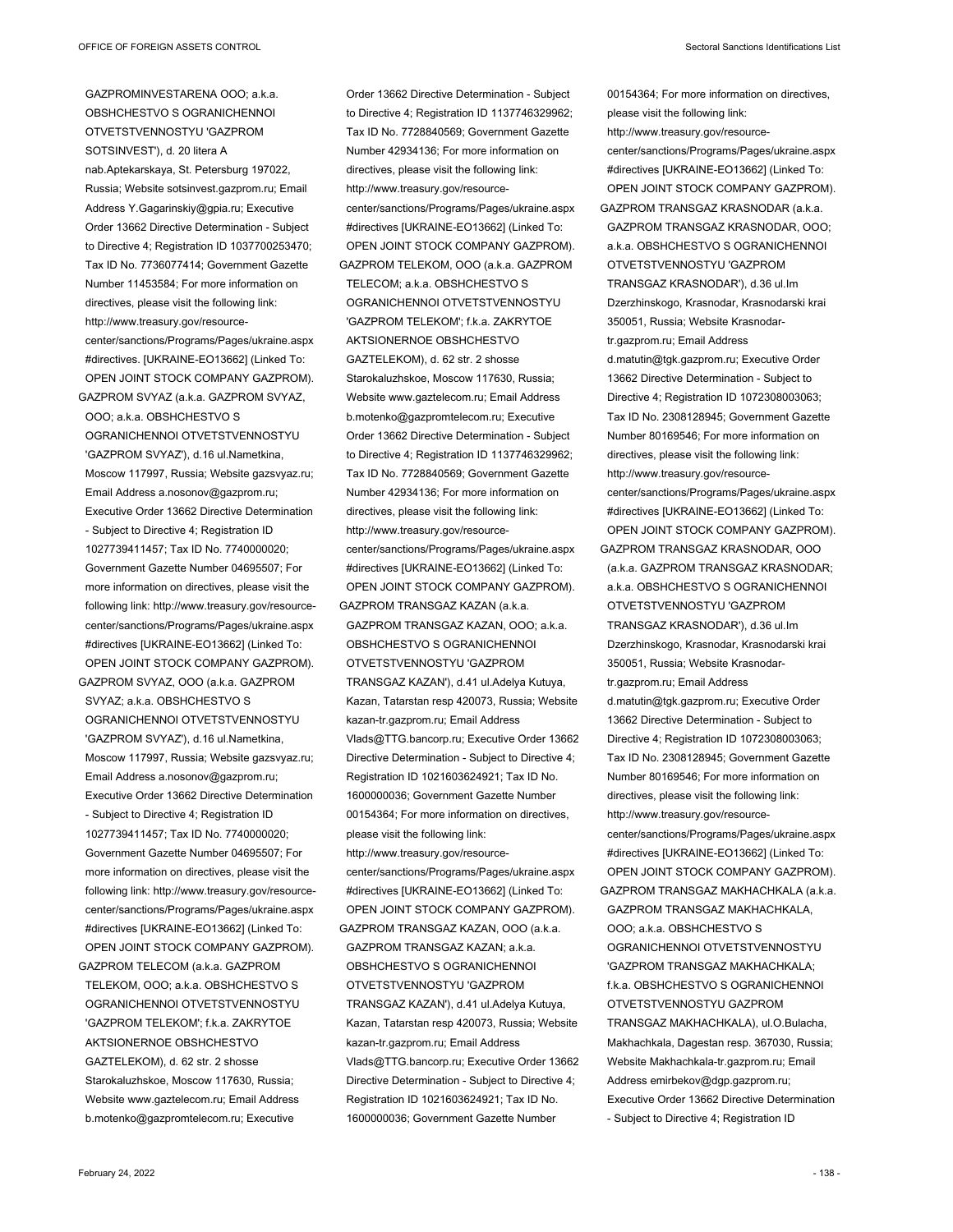1020502628486; Tax ID No. 0500000136; Government Gazette Number 12824367; For more information on directives, please visit the following link: http://www.treasury.gov/resourcecenter/sanctions/Programs/Pages/ukraine.aspx #directives [UKRAINE-EO13662] (Linked To: OPEN JOINT STOCK COMPANY GAZPROM). GAZPROM TRANSGAZ MAKHACHKALA, OOO (a.k.a. GAZPROM TRANSGAZ MAKHACHKALA; a.k.a. OBSHCHESTVO S OGRANICHENNOI OTVETSTVENNOSTYU 'GAZPROM TRANSGAZ MAKHACHKALA; f.k.a. OBSHCHESTVO S OGRANICHENNOI OTVETSTVENNOSTYU GAZPROM TRANSGAZ MAKHACHKALA), ul.O.Bulacha, Makhachkala, Dagestan resp. 367030, Russia; Website Makhachkala-tr.gazprom.ru; Email Address emirbekov@dgp.gazprom.ru; Executive Order 13662 Directive Determination - Subject to Directive 4; Registration ID 1020502628486; Tax ID No. 0500000136; Government Gazette Number 12824367; For more information on directives, please visit the following link: http://www.treasury.gov/resourcecenter/sanctions/Programs/Pages/ukraine.aspx #directives [UKRAINE-EO13662] (Linked To: OPEN JOINT STOCK COMPANY GAZPROM). GAZPROM TRANSGAZ NIZHNI NOVGOROD,

OOO (a.k.a. GAZPROM TRANSGAZ NIZHNY NOVGOROD; a.k.a. OBSHCHESTVO S OGRANICHENNOI OTVETSTVENNOSTYU 'GAZPROM TRANSGAZ NIZHNI NOVGOROD'), d.11 ul.Zvezdinka, Nizhni Novgorod, Nizhegorodskaya obl. 603950, Russia; Website n-novgorod-tr.gazprom.ru; Email Address ceo@vtg.gazprom.ru; Executive Order 13662 Directive Determination - Subject to Directive 4; Registration ID 1025203016332; Tax ID No. 5260080007; Government Gazette Number 04864329; For more information on directives, please visit the following link: http://www.treasury.gov/resourcecenter/sanctions/Programs/Pages/ukraine.aspx #directives [UKRAINE-EO13662] (Linked To: OPEN JOINT STOCK COMPANY GAZPROM). GAZPROM TRANSGAZ NIZHNY NOVGOROD (a.k.a. GAZPROM TRANSGAZ NIZHNI NOVGOROD, OOO; a.k.a. OBSHCHESTVO S OGRANICHENNOI OTVETSTVENNOSTYU 'GAZPROM TRANSGAZ NIZHNI NOVGOROD'), d.11 ul.Zvezdinka, Nizhni Novgorod, Nizhegorodskaya obl. 603950, Russia; Website n-novgorod-tr.gazprom.ru; Email Address ceo@vtg.gazprom.ru; Executive Order 13662 Directive Determination - Subject

Tax ID No. 5260080007; Government Gazette Number 04864329; For more information on directives, please visit the following link: http://www.treasury.gov/resourcecenter/sanctions/Programs/Pages/ukraine.aspx #directives [UKRAINE-EO13662] (Linked To: OPEN JOINT STOCK COMPANY GAZPROM). GAZPROM TRANSGAZ SAINT PETERSBURG (a.k.a. GAZPROM TRANSGAZ SANKT-PETERBURG, OOO; a.k.a. OBSHCHESTVO S OGRANICHENNOI OTVETSTVENNOSTYU 'GAZPROM TRANSGAZ SANKT-PETERBURG'), 3 korp.2 ul.Varshavskaya, St. Petersburg 196128, Russia; Website www.spbtr.gazprom.ru; Email Address gfokin@spb.ltg.gazprom.ru; Executive Order 13662 Directive Determination - Subject to Directive 4; Registration ID 1027804862755; Tax ID No. 7805018099; Government Gazette Number 00154312; For more information on directives, please visit the following link: http://www.treasury.gov/resourcecenter/sanctions/Programs/Pages/ukraine.aspx #directives [UKRAINE-EO13662] (Linked To: OPEN JOINT STOCK COMPANY GAZPROM). GAZPROM TRANSGAZ SAMARA (a.k.a. GAZPROM TRANSGAZ SAMARA, OOO; a.k.a. OBSHCHESTVO S OGRANICHENNOI OTVETSTVENNOSTYU 'GAZPROM TRANSGAZ SAMARA'), d. 106 A str. 1 ul.Novo-Sadovaya, Samara, Samarskaya obl. 443068, Russia; Website samara-tr.gazprom.ru; Email Address oppt@samaratransgaz.gazprom.ru; Executive Order 13662 Directive Determination - Subject to Directive 4; Registration ID 1026300956505; Tax ID No. 6315000291; Government Gazette Number 00154306; For more information on directives, please visit the following link: http://www.treasury.gov/resourcecenter/sanctions/Programs/Pages/ukraine.aspx #directives [UKRAINE-EO13662] (Linked To: OPEN JOINT STOCK COMPANY GAZPROM). GAZPROM TRANSGAZ SAMARA, OOO (a.k.a. GAZPROM TRANSGAZ SAMARA; a.k.a. OBSHCHESTVO S OGRANICHENNOI OTVETSTVENNOSTYU 'GAZPROM TRANSGAZ SAMARA'), d. 106 A str. 1 ul.Novo-Sadovaya, Samara, Samarskaya obl. 443068, Russia; Website samara-tr.gazprom.ru; Email Address oppt@samaratransgaz.gazprom.ru; Executive Order 13662 Directive Determination - Subject to Directive 4; Registration ID 1026300956505; Tax ID No. 6315000291; Government Gazette Number 00154306; For

to Directive 4; Registration ID 1025203016332;

more information on directives, please visit the following link: http://www.treasury.gov/resourcecenter/sanctions/Programs/Pages/ukraine.aspx #directives [UKRAINE-EO13662] (Linked To: OPEN JOINT STOCK COMPANY GAZPROM). GAZPROM TRANSGAZ SANKT-PETERBURG, OOO (a.k.a. GAZPROM TRANSGAZ SAINT PETERSBURG; a.k.a. OBSHCHESTVO S OGRANICHENNOI OTVETSTVENNOSTYU 'GAZPROM TRANSGAZ SANKT-PETERBURG'), 3 korp.2 ul.Varshavskaya, St. Petersburg 196128, Russia; Website www.spbtr.gazprom.ru; Email Address gfokin@spb.ltg.gazprom.ru; Executive Order 13662 Directive Determination - Subject to Directive 4; Registration ID 1027804862755; Tax ID No. 7805018099; Government Gazette Number 00154312; For more information on directives, please visit the following link: http://www.treasury.gov/resourcecenter/sanctions/Programs/Pages/ukraine.aspx #directives [UKRAINE-EO13662] (Linked To: OPEN JOINT STOCK COMPANY GAZPROM). GAZPROM TRANSGAZ SARATOV (a.k.a. GAZPROM TRANSGAZ SARATOV, OOO; a.k.a. OBSHCHESTVO S OGRANICHENNOI OTVETSTVENNOSTYU 'GAZPROM TRANSGAZ SARATOV'), d.118 A prospekt Im 50 Let Oktyabrya, Saratov, Saratovskaya obl. 410052, Russia; Website Saratovtr.gazprom.ru; Email Address SECR@UTG.GAZPROM.RU; Executive Order 13662 Directive Determination - Subject to Directive 4; Registration ID 1026403049815; Tax ID No. 6453010110; Government Gazette Number 04863554; For more information on directives, please visit the following link: http://www.treasury.gov/resourcecenter/sanctions/Programs/Pages/ukraine.aspx #directives [UKRAINE-EO13662] (Linked To: OPEN JOINT STOCK COMPANY GAZPROM). GAZPROM TRANSGAZ SARATOV, OOO (a.k.a. GAZPROM TRANSGAZ SARATOV; a.k.a. OBSHCHESTVO S OGRANICHENNOI OTVETSTVENNOSTYU 'GAZPROM TRANSGAZ SARATOV'), d.118 A prospekt Im 50 Let Oktyabrya, Saratov, Saratovskaya obl. 410052, Russia; Website Saratovtr.gazprom.ru; Email Address SECR@UTG.GAZPROM.RU; Executive Order 13662 Directive Determination - Subject to Directive 4; Registration ID 1026403049815; Tax ID No. 6453010110; Government Gazette Number 04863554; For more information on directives, please visit the following link: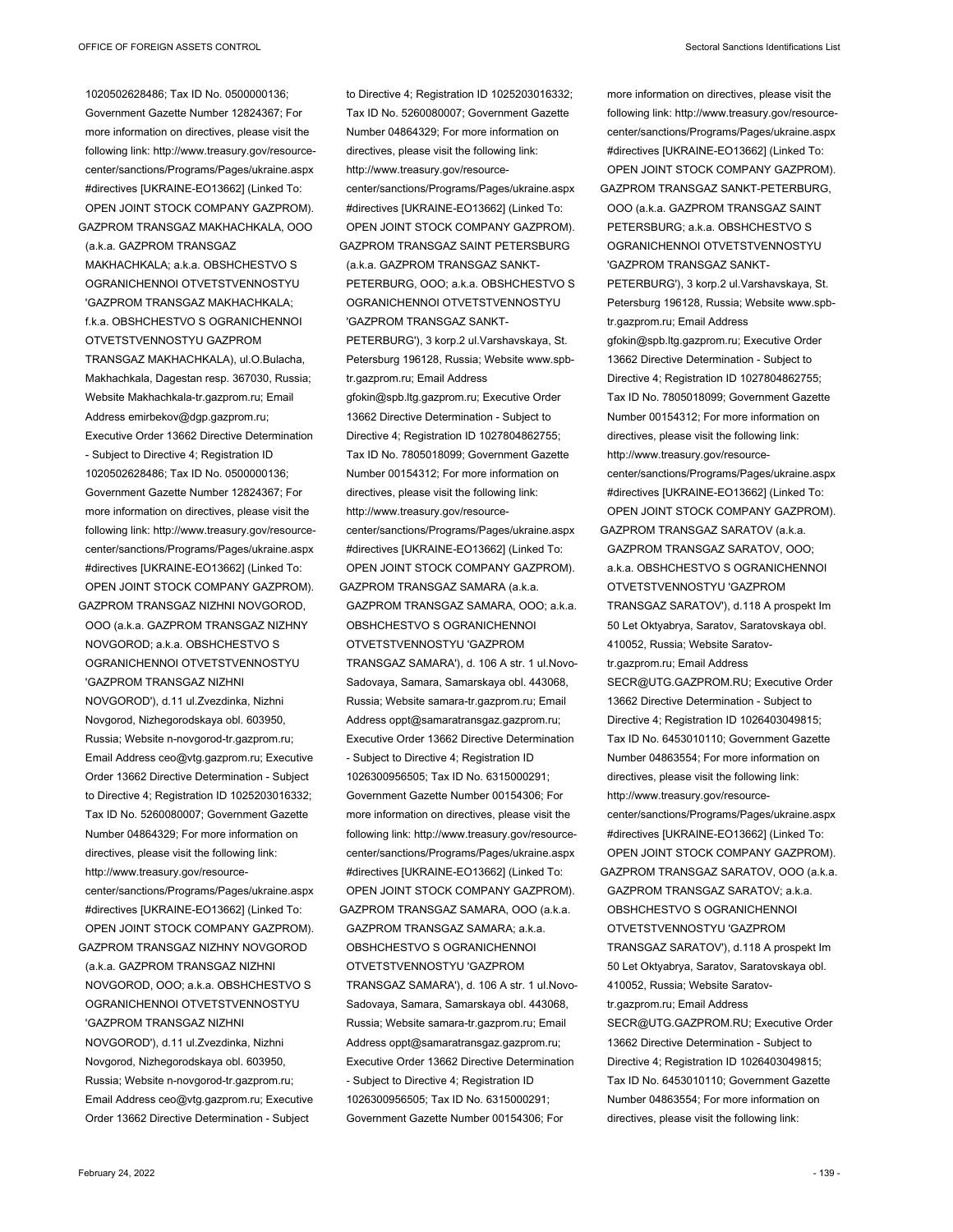http://www.treasury.gov/resourcecenter/sanctions/Programs/Pages/ukraine.aspx #directives [UKRAINE-EO13662] (Linked To: OPEN JOINT STOCK COMPANY GAZPROM). GAZPROM TRANSGAZ STAVROPOL (a.k.a. GAZPROM TRANSGAZ STAVROPOL, OOO; a.k.a. OBSHCHESTVO S OGRANICHENNOI OTVETSTVENNOSTYU 'GAZPROM TRANSGAZ STAVROPOL'), d.6 prospekt Oktyabrskoi Revolyutsii, Stavropol, Stavropolski krai 355000, Russia; Website Stavropoltr.gazprom.ru; Email Address ooo@ktg.gazprom.ru; Executive Order 13662 Directive Determination - Subject to Directive 4; Registration ID 1022601940613; Tax ID No. 2636032629; Government Gazette Number 04864447; For more information on directives, please visit the following link: http://www.treasury.gov/resourcecenter/sanctions/Programs/Pages/ukraine.aspx #directives [UKRAINE-EO13662] (Linked To: OPEN JOINT STOCK COMPANY GAZPROM).

GAZPROM TRANSGAZ STAVROPOL, OOO (a.k.a. GAZPROM TRANSGAZ STAVROPOL; a.k.a. OBSHCHESTVO S OGRANICHENNOI OTVETSTVENNOSTYU 'GAZPROM TRANSGAZ STAVROPOL'), d.6 prospekt Oktyabrskoi Revolyutsii, Stavropol, Stavropolski krai 355000, Russia; Website Stavropoltr.gazprom.ru; Email Address ooo@ktg.gazprom.ru; Executive Order 13662 Directive Determination - Subject to Directive 4; Registration ID 1022601940613; Tax ID No. 2636032629; Government Gazette Number 04864447; For more information on directives, please visit the following link: http://www.treasury.gov/resourcecenter/sanctions/Programs/Pages/ukraine.aspx #directives [UKRAINE-EO13662] (Linked To: OPEN JOINT STOCK COMPANY GAZPROM). GAZPROM TRANSGAZ SURGUT (a.k.a. GAZPROM TRANSGAZ SURGUT, OOO; a.k.a. OBSHCHESTVO S OGRANICHENNOI OTVETSTVENNOSTYU 'GAZPROM TRANSGAZ SURGUT'), d.1 ul.Universitetskaya, Surgut, Khanty-Mansiski Avtonomny okrug - Yugra a.o. 628406, Russia; Website Surguttr.gazprom.ru; Email Address TELEGRAF@SURGUT.GAZPROM.RU; Executive Order 13662 Directive Determination - Subject to Directive 4; Registration ID 1028601679314; Tax ID No. 8617002073; Government Gazette Number 05015124; For more information on directives, please visit the

following link: http://www.treasury.gov/resource-

#directives [UKRAINE-EO13662] (Linked To: OPEN JOINT STOCK COMPANY GAZPROM). GAZPROM TRANSGAZ SURGUT, OOO (a.k.a. GAZPROM TRANSGAZ SURGUT; a.k.a. OBSHCHESTVO S OGRANICHENNOI OTVETSTVENNOSTYU 'GAZPROM TRANSGAZ SURGUT'), d.1 ul.Universitetskaya, Surgut, Khanty-Mansiski Avtonomny okrug - Yugra a.o. 628406, Russia; Website Surguttr.gazprom.ru; Email Address TELEGRAF@SURGUT.GAZPROM.RU; Executive Order 13662 Directive Determination - Subject to Directive 4; Registration ID 1028601679314; Tax ID No. 8617002073; Government Gazette Number 05015124; For more information on directives, please visit the following link: http://www.treasury.gov/resourcecenter/sanctions/Programs/Pages/ukraine.aspx #directives [UKRAINE-EO13662] (Linked To: OPEN JOINT STOCK COMPANY GAZPROM). GAZPROM TRANSGAZ TOMSK (a.k.a. GAZPROM TRANSGAZ TOMSK, OOO; a.k.a. OBSHCHESTVO S OGRANICHENNOI OTVETSTVENNOSTYU 'GAZPROM TRANSGAZ TOMSK'), d.9 prospekt Frunze, Tomsk, Tomskaya obl. 634029, Russia; Website tomsk-tr.gazprom.ru; Email Address A.rays@tlru.gtt.gazprom.ru; Executive Order 13662 Directive Determination - Subject to Directive 4; Registration ID 1027000862954; Tax ID No. 7017005289; Government Gazette Number 04634954; For more information on directives, please visit the following link: http://www.treasury.gov/resourcecenter/sanctions/Programs/Pages/ukraine.aspx #directives [UKRAINE-EO13662] (Linked To: OPEN JOINT STOCK COMPANY GAZPROM). GAZPROM TRANSGAZ TOMSK, OOO (a.k.a. GAZPROM TRANSGAZ TOMSK; a.k.a. OBSHCHESTVO S OGRANICHENNOI OTVETSTVENNOSTYU 'GAZPROM TRANSGAZ TOMSK'), d.9 prospekt Frunze, Tomsk, Tomskaya obl. 634029, Russia; Website tomsk-tr.gazprom.ru; Email Address A.rays@tlru.gtt.gazprom.ru; Executive Order 13662 Directive Determination - Subject to Directive 4; Registration ID 1027000862954; Tax ID No. 7017005289; Government Gazette Number 04634954; For more information on directives, please visit the following link: http://www.treasury.gov/resourcecenter/sanctions/Programs/Pages/ukraine.aspx #directives [UKRAINE-EO13662] (Linked To:

OPEN JOINT STOCK COMPANY GAZPROM).

center/sanctions/Programs/Pages/ukraine.aspx

GAZPROM TRANSGAZ UFA (a.k.a. GAZPROM TRANSGAZ UFA, OOO; f.k.a. OBSHCHESTVO S OGRANICHENNOI OTVETSTVENNOSTYU BASHTRANSGAZ OTKRYTOGO AKTSIONERNOGO OBSHCHESTVA GAZPROM; a.k.a. OBSHCHESTVO S OGRANICHENNOI OTVETSTVENNOSTYU 'GAZPROM TRANSGAZ UFA'), 59 ul.Rikharda Zorge, Ufa, Bashkortostan resp. 450054, Russia; Website ufa-tr.gazprom.ru; Email Address info@bashtg.gazp; Executive Order 13662 Directive Determination - Subject to Directive 4; Registration ID 1020202861821; Tax ID No. 0276053659; Government Gazette Number 00154358; For more information on directives, please visit the following link: http://www.treasury.gov/resourcecenter/sanctions/Programs/Pages/ukraine.aspx #directives [UKRAINE-EO13662] (Linked To: OPEN JOINT STOCK COMPANY GAZPROM). GAZPROM TRANSGAZ UFA, OOO (a.k.a. GAZPROM TRANSGAZ UFA; f.k.a. OBSHCHESTVO S OGRANICHENNOI

OTVETSTVENNOSTYU BASHTRANSGAZ OTKRYTOGO AKTSIONERNOGO OBSHCHESTVA GAZPROM; a.k.a. OBSHCHESTVO S OGRANICHENNOI OTVETSTVENNOSTYU 'GAZPROM TRANSGAZ UFA'), 59 ul.Rikharda Zorge, Ufa, Bashkortostan resp. 450054, Russia; Website ufa-tr.gazprom.ru; Email Address info@bashtg.gazp; Executive Order 13662 Directive Determination - Subject to Directive 4; Registration ID 1020202861821; Tax ID No. 0276053659; Government Gazette Number 00154358; For more information on directives, please visit the following link: http://www.treasury.gov/resourcecenter/sanctions/Programs/Pages/ukraine.aspx #directives [UKRAINE-EO13662] (Linked To: OPEN JOINT STOCK COMPANY GAZPROM). GAZPROM TRANSGAZ UKHTA (a.k.a. GAZPROM TRANSGAZ UKHTA, OOO; a.k.a. OBSHCHESTVO S OGRANICHENNOI OTVETSTVENNOSTYU 'GAZPROM TRANSGAZ UKHTA'), d.39/2 prospekt Lenina, Ukhta, Komi resp 169312, Russia; Website ukhta-tr.gazprom.ru; Email Address azaharov@sgp.gazprom.ru; Executive Order 13662 Directive Determination - Subject to Directive 4; Registration ID 1021100731190; Tax ID No. 1102024468; Government Gazette Number 00159025; For more information on directives, please visit the following link: http://www.treasury.gov/resource-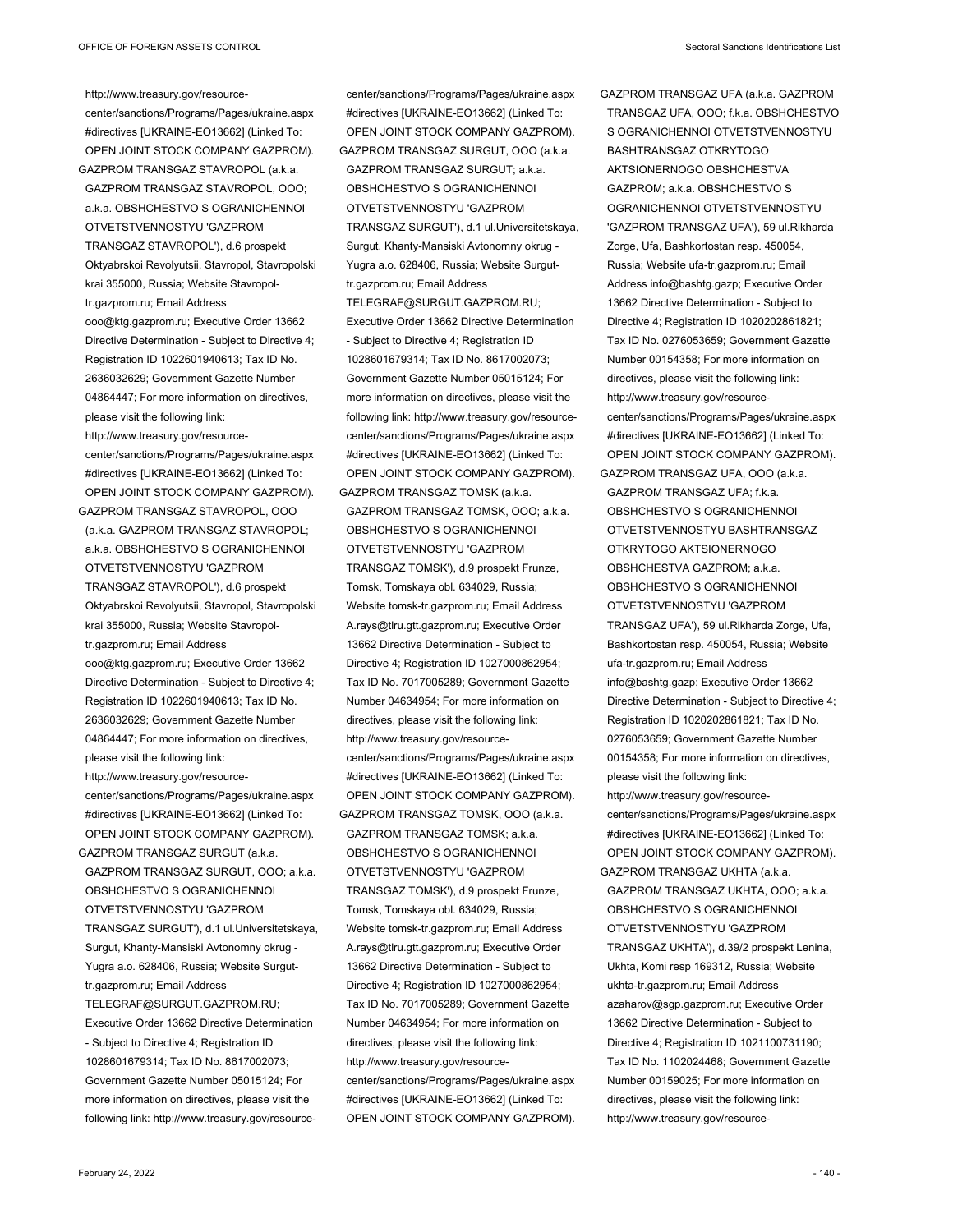center/sanctions/Programs/Pages/ukraine.aspx #directives [UKRAINE-EO13662] (Linked To: OPEN JOINT STOCK COMPANY GAZPROM). GAZPROM TRANSGAZ UKHTA, OOO (a.k.a. GAZPROM TRANSGAZ UKHTA; a.k.a. OBSHCHESTVO S OGRANICHENNOI OTVETSTVENNOSTYU 'GAZPROM TRANSGAZ UKHTA'), d.39/2 prospekt Lenina, Ukhta, Komi resp 169312, Russia; Website ukhta-tr.gazprom.ru; Email Address azaharov@sgp.gazprom.ru; Executive Order 13662 Directive Determination - Subject to Directive 4; Registration ID 1021100731190; Tax ID No. 1102024468; Government Gazette Number 00159025; For more information on directives, please visit the following link: http://www.treasury.gov/resourcecenter/sanctions/Programs/Pages/ukraine.aspx #directives [UKRAINE-EO13662] (Linked To: OPEN JOINT STOCK COMPANY GAZPROM). GAZPROM TRANSGAZ VOLGOGRAD (a.k.a.

GAZPROM TRANSGAZ VOLGOGRAD, OOO; a.k.a. OBSHCHESTVO S OGRANICHENNOI OTVETSTVENNOSTYU 'GAZPROM TRANSGAZ VOLGOGRAD'), 58 ul.Raboche-Krestyanskaya, Volgograd, Volgogradskaya obl. 400074, Russia; Website Volgogradtr.gazprom.ru; Email Address VTG@GASPROM.RU; Executive Order 13662 Directive Determination - Subject to Directive 4; Registration ID 1023403849182; Tax ID No. 3445042160; Government Gazette Number 00154281; For more information on directives, please visit the following link: http://www.treasury.gov/resource-

center/sanctions/Programs/Pages/ukraine.aspx #directives [UKRAINE-EO13662] (Linked To: OPEN JOINT STOCK COMPANY GAZPROM). GAZPROM TRANSGAZ VOLGOGRAD, OOO

(a.k.a. GAZPROM TRANSGAZ VOLGOGRAD; a.k.a. OBSHCHESTVO S OGRANICHENNOI OTVETSTVENNOSTYU 'GAZPROM TRANSGAZ VOLGOGRAD'), 58 ul.Raboche-Krestyanskaya, Volgograd, Volgogradskaya obl. 400074, Russia; Website Volgograd-

tr.gazprom.ru; Email Address

VTG@GASPROM.RU; Executive Order 13662 Directive Determination - Subject to Directive 4; Registration ID 1023403849182; Tax ID No. 3445042160; Government Gazette Number 00154281; For more information on directives, please visit the following link:

http://www.treasury.gov/resource-

center/sanctions/Programs/Pages/ukraine.aspx

OPEN JOINT STOCK COMPANY GAZPROM). GAZPROM TRANSGAZ YUGORSK (a.k.a. GAZPROM TRANSGAZ YUGORSK, OOO; a.k.a. OBSHCHESTVO S OGRANICHENNOI OTVETSTVENNOSTYU 'GAZPROM TRANSGAZ YUGORSK'; f.k.a. OBSHCHESTVO S OGRANICHENNOI OTVETSTVENNOSTYU TYUMENTRANSGAZ), d.15 ul.Mira, Yugorsk, Khanty-Mansiski Avtonomny okrug, Yugra a.o. 628260, Russia; Website www.gazpromtransgaz-yugorsk.ru; Email Address KANS1@TTG.GAZPROM.RU; Executive Order 13662 Directive Determination - Subject to Directive 4; Registration ID 1028601843918; Tax ID No. 8622000931; Government Gazette Number 00154223; For more information on directives, please visit the following link: http://www.treasury.gov/resourcecenter/sanctions/Programs/Pages/ukraine.aspx #directives [UKRAINE-EO13662] (Linked To: OPEN JOINT STOCK COMPANY GAZPROM). GAZPROM TRANSGAZ YUGORSK, OOO (a.k.a. GAZPROM TRANSGAZ YUGORSK; a.k.a. OBSHCHESTVO S OGRANICHENNOI OTVETSTVENNOSTYU 'GAZPROM TRANSGAZ YUGORSK'; f.k.a. OBSHCHESTVO S OGRANICHENNOI OTVETSTVENNOSTYU TYUMENTRANSGAZ), d.15 ul.Mira, Yugorsk, Khanty-Mansiski Avtonomny okrug, Yugra a.o. 628260, Russia; Website www.gazpromtransgaz-yugorsk.ru; Email Address KANS1@TTG.GAZPROM.RU; Executive Order 13662 Directive Determination - Subject to Directive 4; Registration ID 1028601843918; Tax ID No. 8622000931; Government Gazette Number 00154223; For more information on directives, please visit the following link: http://www.treasury.gov/resourcecenter/sanctions/Programs/Pages/ukraine.aspx #directives [UKRAINE-EO13662] (Linked To: OPEN JOINT STOCK COMPANY GAZPROM). GAZPROM TSENTRREMONT (a.k.a.

#directives [UKRAINE-EO13662] (Linked To:

GAZPROM TSENTRREMONT, OOO; a.k.a. OBSHCHESTVO S OGRANICHENNOI OTVETSTVENNOSTYU 'GAZPROM TSENTRREMONT'), d.1 ul.Moskovskaya, Shchelkovo, Moskovskaya obl 141112, Russia; Website centrremont.gazprom.ru; Email Address I.Suvorova@gcr.gazprom.ru; Executive Order 13662 Directive Determination - Subject to Directive 4; Registration ID 1085050006766; Tax ID No. 5050073540; Government Gazette

Number 86732184; For more information on directives, please visit the following link: http://www.treasury.gov/resourcecenter/sanctions/Programs/Pages/ukraine.aspx #directives [UKRAINE-EO13662] (Linked To: OPEN JOINT STOCK COMPANY GAZPROM). GAZPROM TSENTRREMONT, OOO (a.k.a. GAZPROM TSENTRREMONT; a.k.a. OBSHCHESTVO S OGRANICHENNOI OTVETSTVENNOSTYU 'GAZPROM TSENTRREMONT'), d.1 ul.Moskovskaya, Shchelkovo, Moskovskaya obl 141112, Russia; Website centrremont.gazprom.ru; Email Address I.Suvorova@gcr.gazprom.ru; Executive Order 13662 Directive Determination - Subject to Directive 4; Registration ID 1085050006766; Tax ID No. 5050073540; Government Gazette Number 86732184; For more information on directives, please visit the following link: http://www.treasury.gov/resourcecenter/sanctions/Programs/Pages/ukraine.aspx #directives [UKRAINE-EO13662] (Linked To: OPEN JOINT STOCK COMPANY GAZPROM). GAZPROM VNIIGAZ (a.k.a. GAZPROM VNIIGAZ, OOO; a.k.a. OBSHCHESTVO S OGRANICHENNOI OTVETSTVENNOSTYU 'NAUCHNO-ISSLEDOVATELSKI INSTITUT PRIRODNYKH GAZOV I GAZOVYKH TEKHNOLOGI - GAZPROM VNIIGAZ'), P Razvilka, Leninski Raion, Moskovskaya obl. 142717, Russia; Website www.vniigaz.ru; Email Address adm@vniigaz.gazprom.ru; Executive Order 13662 Directive Determination - Subject to Directive 4; Registration ID 1025000651598; Tax ID No. 5003028155; Government Gazette Number 31323949; For more information on directives, please visit the following link: http://www.treasury.gov/resourcecenter/sanctions/Programs/Pages/ukraine.aspx #directives [UKRAINE-EO13662] (Linked To: OPEN JOINT STOCK COMPANY GAZPROM). GAZPROM VNIIGAZ, OOO (a.k.a. GAZPROM VNIIGAZ; a.k.a. OBSHCHESTVO S OGRANICHENNOI OTVETSTVENNOSTYU 'NAUCHNO-ISSLEDOVATELSKI INSTITUT PRIRODNYKH GAZOV I GAZOVYKH TEKHNOLOGI - GAZPROM VNIIGAZ'), P Razvilka, Leninski Raion, Moskovskaya obl. 142717, Russia; Website www.vniigaz.ru; Email Address adm@vniigaz.gazprom.ru; Executive Order 13662 Directive Determination - Subject to Directive 4; Registration ID 1025000651598; Tax ID No. 5003028155; Government Gazette

Number 31323949; For more information on directives, please visit the following link: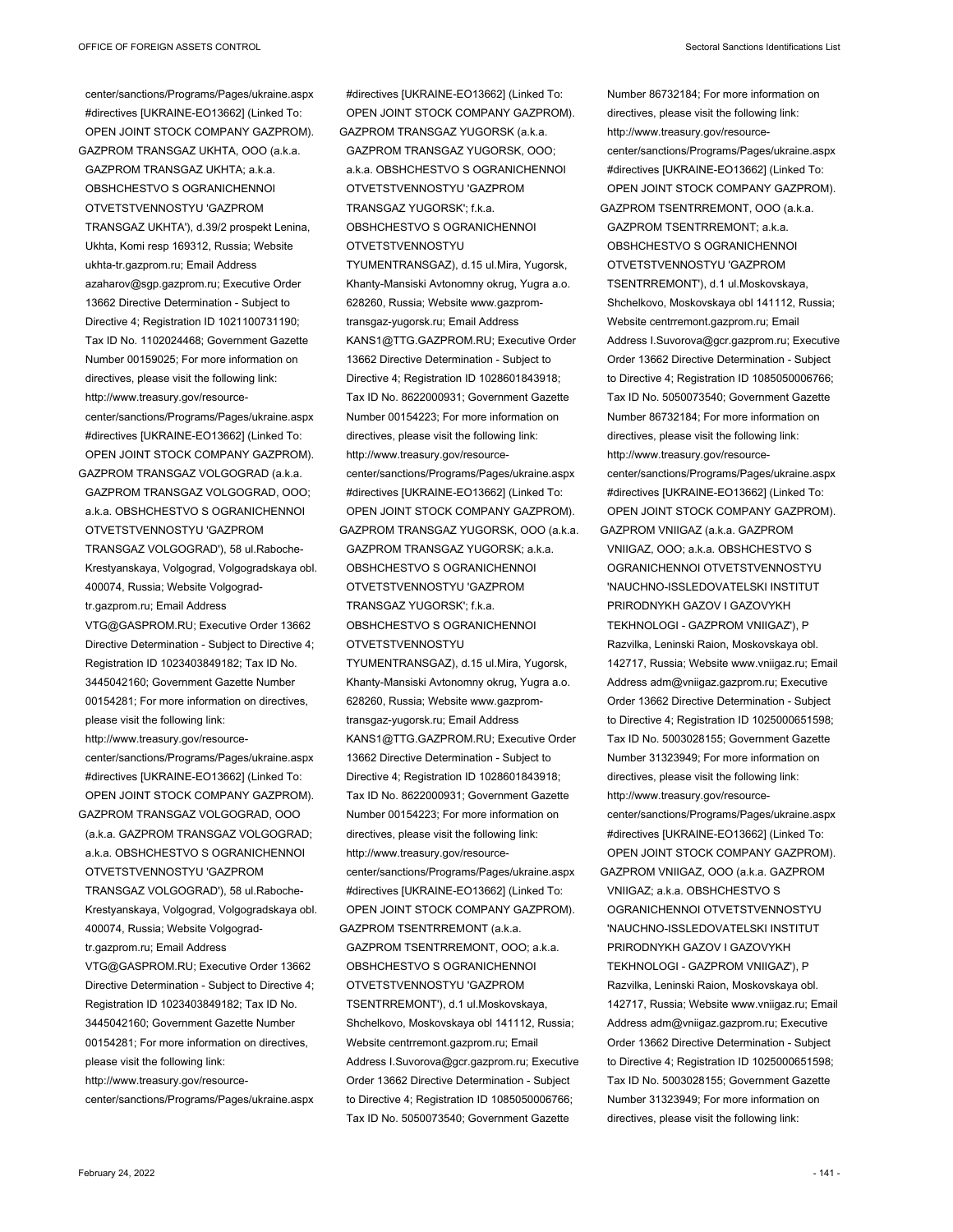http://www.treasury.gov/resourcecenter/sanctions/Programs/Pages/ukraine.aspx #directives [UKRAINE-EO13662] (Linked To: OPEN JOINT STOCK COMPANY GAZPROM). GAZPROMINVESTARENA OOO (a.k.a. GAZPROM SOTSINVEST; a.k.a. GAZPROM SOTSINVEST, OOO; a.k.a. OBSHCHESTVO S OGRANICHENNOI OTVETSTVENNOSTYU 'GAZPROM SOTSINVEST'), d. 20 litera A nab.Aptekarskaya, St. Petersburg 197022, Russia; Website sotsinvest.gazprom.ru; Email Address Y.Gagarinskiy@gpia.ru; Executive Order 13662 Directive Determination - Subject to Directive 4; Registration ID 1037700253470; Tax ID No. 7736077414; Government Gazette Number 11453584; For more information on directives, please visit the following link: http://www.treasury.gov/resourcecenter/sanctions/Programs/Pages/ukraine.aspx #directives. [UKRAINE-EO13662] (Linked To: OPEN JOINT STOCK COMPANY GAZPROM). INSTITUT PO PROEKTIROVANIYU **PREDPRIVATY** NEFTEPERERABATYVAYUSCHEY I NEFTEKHIMICHESKOY PROMYSHLENNOSTI, LIMITED LIABILITY COMPANY (a.k.a. LENGIPRONEFTEKHIM OOO; a.k.a. LIMITED LIABILITY COMPANY OIL REFINING AND PETROCHEMICAL FACILITIES DESIGN INSTITUTE; a.k.a. LLC LENGIPRONEFTEKHIM), D. 94, Obvodnogo Kanala, nab, St. Petersburg 196084, Russia; Email Address lgnch@lgnch.spb.ru; Executive Order 13662 Directive Determination - Subject to Directive 4; Nationality of Registration Russia; Registration ID 1057803105755 (Russia); Tax ID No. 7810327462 (Russia); For more information, please reference the following link: http://www.treasury.gov/resourcecenter/sanctions/OFAC-Enforcement/Pages/OFAC-Recent-Actions.aspx [UKRAINE-EO13662] (Linked To: SURGUTNEFTEGAS). INSURANCE COMPANY SURGUTNEFTEGAS, LLC (a.k.a. LIMITED LIABILITY COMPANY INSURANCE COMPANY SURGUTNEFTEGAS; a k a LLC INSURANCE COMPANY SURGUTNEFTEGAS; a.k.a.

STRAKHOVOVE OBSHCHESTVO SURGUTNEFTEGAZ OOO), 9/1 Lermontova Ulitsa, Surgut 628418, Russia; Website www.sngi.ru; Executive Order 13662 Directive Determination - Subject to Directive 4; Nationality of Registration Russia; Registration ID 1028600581811 (Russia); Tax ID No.

8602103061 (Russia); For more information, please reference the following link: http://www.treasury.gov/resourcecenter/sanctions/OFAC-Enforcement/Pages/OFAC-Recent-Actions.aspx [UKRAINE-EO13662] (Linked To: SURGUTNEFTEGAS). JOINT STOCK COMPANY SURGUTNEFTEGASBANK (a.k.a. CLOSED JOINT STOCK COMPANY SURGUTNEFTEGASBANK (ZAO SNGB); a.k.a. JSC BANK SNGB; a.k.a. SNGB AO), 19 Kukuyevitskogo Street, Surgut 628400, Russia; Website www.sngb.ru; Executive Order 13662 Directive Determination - Subject to Directive 4; Nationality of Registration Russia; Registration ID 1028600001792 (Russia); Tax ID No. 8602190258 (Russia); For more information, please reference the following link: http://www.treasury.gov/resourcecenter/sanctions/OFAC-Enforcement/Pages/OFAC-Recent-Actions.aspx [UKRAINE-EO13662] (Linked To: SURGUTNEFTEGAS). JSC BANK SNGB (a.k.a. CLOSED JOINT STOCK COMPANY SURGUTNEFTEGASBANK (ZAO SNGB); a.k.a. JOINT STOCK COMPANY SURGUTNEFTEGASBANK; a.k.a. SNGB AO), 19 Kukuyevitskogo Street, Surgut 628400, Russia; Website www.sngb.ru; Executive Order 13662 Directive Determination - Subject to Directive 4; Nationality of Registration Russia; Registration ID 1028600001792 (Russia); Tax ID No. 8602190258 (Russia); For more information, please reference the following link: http://www.treasury.gov/resourcecenter/sanctions/OFAC-Enforcement/Pages/OFAC-Recent-Actions.aspx [UKRAINE-EO13662] (Linked To: SURGUTNEFTEGAS). KALININGRADNEFTEPRODUKT LLC (a.k.a. KALININGRADNEFTEPRODUKT OOO; a.k.a. LIMITED LIABILITY COMPANY KALININGRADNEFTEPRODUCT; a.k.a. LLC KALININGRADNEFTEPRODUCT), 22-b Komsomolskaya Ulitsa, Central District, Kaliningrad, Russia; Email Address knp@baltnet.ru; Executive Order 13662 Directive Determination - Subject to Directive 4; Nationality of Registration Russia; Registration ID 1023900589240 (Russia); Tax ID No. 3900000136 (Russia); For more information, please reference the following link:

http://www.treasury.gov/resource-

center/sanctions/OFAC-Enforcement/Pages/OFAC-Recent-Actions.aspx [UKRAINE-EO13662] (Linked To: SURGUTNEFTEGAS). KALININGRADNEFTEPRODUKT OOO (a.k.a. KALININGRADNEFTEPRODUKT LLC; a.k.a. LIMITED LIABILITY COMPANY KALININGRADNEFTEPRODUCT; a.k.a. LLC KALININGRADNEFTEPRODUCT), 22-b Komsomolskaya Ulitsa, Central District, Kaliningrad, Russia; Email Address knp@baltnet.ru; Executive Order 13662 Directive Determination - Subject to Directive 4; Nationality of Registration Russia; Registration ID 1023900589240 (Russia); Tax ID No. 3900000136 (Russia); For more information, please reference the following link: http://www.treasury.gov/resourcecenter/sanctions/OFAC-Enforcement/Pages/OFAC-Recent-Actions.aspx [UKRAINE-EO13662] (Linked To: SURGUTNEFTEGAS). KAMCHATGAZPROM (a.k.a. KAMCHATGAZPROM, OAO; a.k.a. OTKRYTOE AKTSIONERNOE OBSHCHESTVO 'KAMCHATGAZPROM'), d.19 ul.Pogranichnaya, Petropavlovsk-Kamchatski, Kamchatski krai 683032, Russia; Website gazprom.kamchatka.ru; Email Address novikova@gazprom.kamchatka.ru; Executive Order 13662 Directive Determination - Subject to Directive 4; Registration ID 1024101219966; Tax ID No. 4105023034; Government Gazette Number 10870044; For more information on directives, please visit the following link: http://www.treasury.gov/resourcecenter/sanctions/Programs/Pages/ukraine.aspx #directives [UKRAINE-EO13662] (Linked To: OPEN JOINT STOCK COMPANY GAZPROM). KAMCHATGAZPROM, OAO (a.k.a. KAMCHATGAZPROM; a.k.a. OTKRYTOE AKTSIONERNOE OBSHCHESTVO 'KAMCHATGAZPROM'), d.19 ul.Pogranichnaya, Petropavlovsk-Kamchatski, Kamchatski krai 683032, Russia; Website gazprom.kamchatka.ru; Email Address novikova@gazprom.kamchatka.ru; Executive Order 13662 Directive Determination - Subject to Directive 4; Registration ID 1024101219966; Tax ID No. 4105023034; Government Gazette Number 10870044; For more information on directives, please visit the following link: http://www.treasury.gov/resource-

center/sanctions/Programs/Pages/ukraine.aspx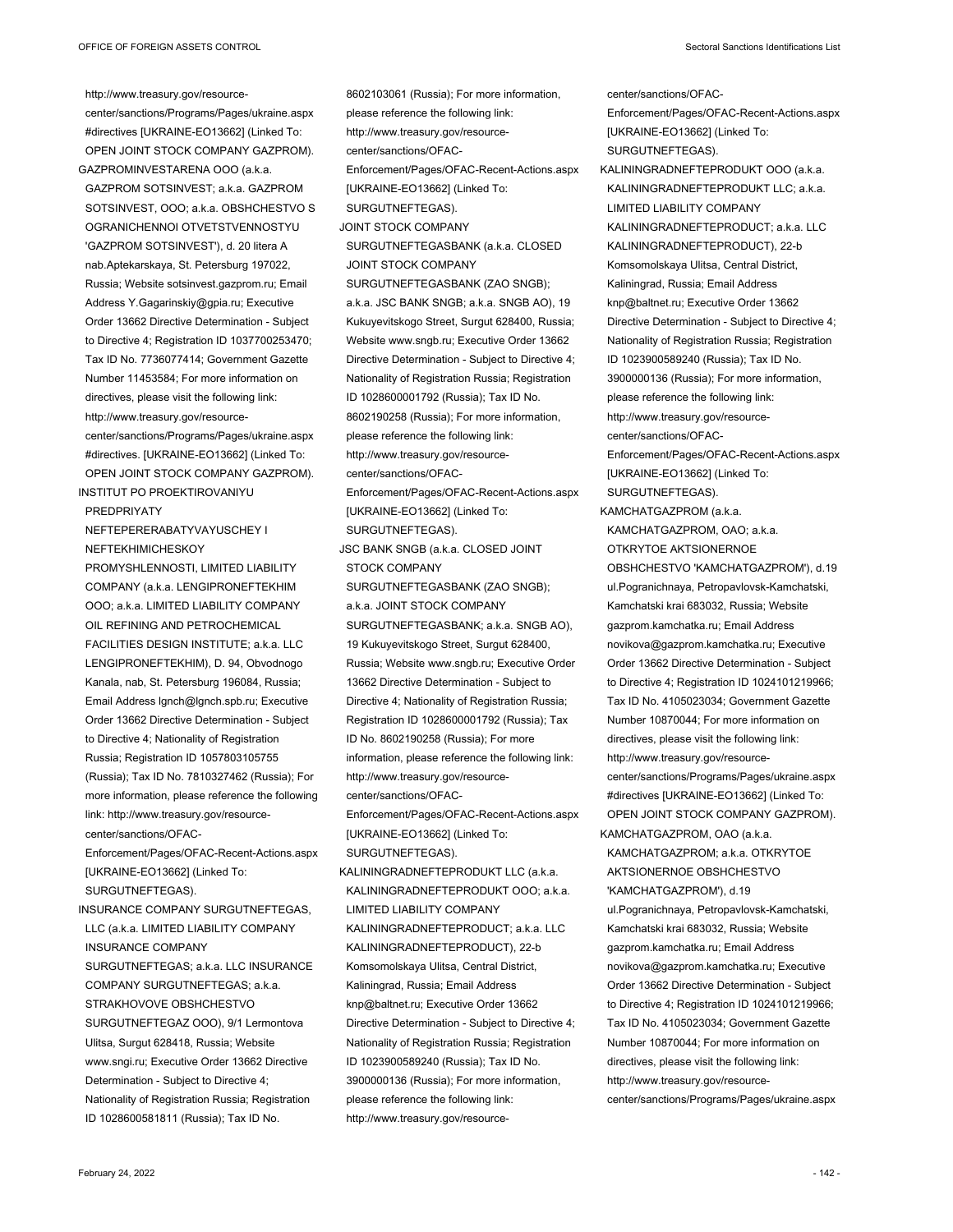#directives [UKRAINE-EO13662] (Linked To: OPEN JOINT STOCK COMPANY GAZPROM). KINEF OOO (a.k.a. KINEF, LLC; a.k.a. LIMITED LIABILITY COMPANY PRODUCTION ASSOCIATION KIRISHINEFTEORGSINTEZ; a.k.a. LLC KINEF), d. 1 Shosse Entuziastov, Kirishi, Leningradskaya Oblast 187110, Russia; Website http://www.kinef.ru; Email Address kinef@kinef.ru; Executive Order 13662 Directive Determination - Subject to Directive 4; Nationality of Registration Russia; Registration ID 1024701478735 (Russia); Tax ID No. 4708007089 (Russia); For more information, please reference the following link: http://www.treasury.gov/resourcecenter/sanctions/OFAC-Enforcement/Pages/OFAC-Recent-Actions.aspx [UKRAINE-EO13662] (Linked To:

SURGUTNEFTEGAS).

KINEF, LLC (a.k.a. KINEF OOO; a.k.a. LIMITED LIABILITY COMPANY PRODUCTION ASSOCIATION KIRISHINEFTEORGSINTEZ; a.k.a. LLC KINEF), d. 1 Shosse Entuziastov, Kirishi, Leningradskaya Oblast 187110, Russia; Website http://www.kinef.ru; Email Address kinef@kinef.ru; Executive Order 13662 Directive Determination - Subject to Directive 4; Nationality of Registration Russia; Registration ID 1024701478735 (Russia); Tax ID No. 4708007089 (Russia); For more information, please reference the following link: http://www.treasury.gov/resourcecenter/sanctions/OFAC-

Enforcement/Pages/OFAC-Recent-Actions.aspx [UKRAINE-EO13662] (Linked To: SURGUTNEFTEGAS).

KIRISHIAVTOSERVIS OOO (a.k.a. LIMITED LIABILITY COMPANY KIRISHIAVTOSERVIS; a.k.a. LLC KIRISHIAVTOSERVIS), Lit A, 12 Smolenskaya Ulitsa, St. Petersburg 196084, Russia; Website www.kirishiavtoservis.ru; Executive Order 13662 Directive Determination - Subject to Directive 4; Nationality of Registration Russia; Registration ID 1057807804064 (Russia); Tax ID No. 7840016802 (Russia); For more information, please reference the following link: http://www.treasury.gov/resourcecenter/sanctions/OFAC-Enforcement/Pages/OFAC-Recent-Actions.aspx [UKRAINE-EO13662] (Linked To:

SURGUTNEFTEGAS).

KOMSOMOLSK REFINERY (a.k.a. LLC RN-KOMSOMOLSK REFINERY; a.k.a. RN-KOMSOMOLSKI NPZ OOO; a.k.a. RN-

KOMSOMOLSKY REFINERY LLC), 115 Leningradskaya st., Komsomolsk-on-Amur, Khabarovsk region 681007, Russia; Email Address knpz@rosneft.ru; Executive Order 13662 Directive Determination - Subject to Directive 2; alt. Executive Order 13662 Directive Determination - Subject to Directive 4; For more information on directives, please visit the following link: http://www.treasury.gov/resourcecenter/sanctions/Programs/Pages/ukraine.aspx #directives. [UKRAINE-EO13662] (Linked To: OPEN JOINT-STOCK COMPANY ROSNEFT OIL COMPANY).

KRASNOYARSKGAZPROM (a.k.a. KRASNOYARSKGAZPROM, PAO; a.k.a. PUBLICHNOE AKTSIONERNOE OBSHCHESTVO

'KRASNOYARSKGAZPROM'), d.1 pl.Akademika Kurchatova, Moscow 123182, Russia; Website www.kgazprom.ru; Email Address lukyanchikov@kgazprom.ru; Executive Order 13662 Directive Determination - Subject to Directive 4; Registration ID 1022401804820; Tax ID No. 2460040655; Government Gazette Number 52290094; For more information on directives, please visit the following link: http://www.treasury.gov/resourcecenter/sanctions/Programs/Pages/ukraine.aspx #directives [UKRAINE-EO13662] (Linked To: OPEN JOINT STOCK COMPANY GAZPROM). KRASNOYARSKGAZPROM, PAO (a.k.a. KRASNOYARSKGAZPROM; a.k.a. PUBLICHNOE AKTSIONERNOE OBSHCHESTVO

'KRASNOYARSKGAZPROM'), d.1

pl.Akademika Kurchatova, Moscow 123182, Russia; Website www.kgazprom.ru; Email Address lukyanchikov@kgazprom.ru; Executive Order 13662 Directive Determination - Subject to Directive 4; Registration ID 1022401804820; Tax ID No. 2460040655; Government Gazette Number 52290094; For more information on directives, please visit the following link: http://www.treasury.gov/resourcecenter/sanctions/Programs/Pages/ukraine.aspx #directives [UKRAINE-EO13662] (Linked To: OPEN JOINT STOCK COMPANY GAZPROM). KUIBYSHEV REFINERY (a.k.a. OJSC KUIBYSHEV REFINERY; a.k.a. OJSC KUYBYSHEV REFINERY), 25 Groznenskaya st., Samara 443004, Russia; Email Address sekr@knpz.rosneft.ru; Executive Order 13662 Directive Determination - Subject to Directive 2; alt. Executive Order 13662 Directive Determination - Subject to Directive 4; For more information on directives, please visit the following link: http://www.treasury.gov/resourcecenter/sanctions/Programs/Pages/ukraine.aspx #directives. [UKRAINE-EO13662] (Linked To: OPEN JOINT-STOCK COMPANY ROSNEFT OIL COMPANY).

LAZURNAYA, OOO (a.k.a. OBSHCHESTVO S OGRANICHENNOI OTVETSTVENNOSTYU 'LAZURNAYA'; a.k.a. "LAZURNAYA"), d.103 prospekt Kurortny, Sochi, Krasnodarski krai 354024, Russia; Website www.lazurnaya.ru; Email Address res@lazurnaya.ru; Executive Order 13662 Directive Determination - Subject to Directive 4; Registration ID 1132367004989; Tax ID No. 2319070831; Government Gazette Number 10077966; For more information on directives, please visit the following link: http://www.treasury.gov/resourcecenter/sanctions/Programs/Pages/ukraine.aspx #directives [UKRAINE-EO13662] (Linked To: OPEN JOINT STOCK COMPANY GAZPROM). LENGIPRONEFTEKHIM OOO (a.k.a. INSTITUT

PO PROEKTIROVANIYU PREDPRIYATY NEFTEPERERABATYVAYUSCHEY I NEFTEKHIMICHESKOY PROMYSHLENNOSTI, LIMITED LIABILITY

COMPANY; a.k.a. LIMITED LIABILITY COMPANY OIL REFINING AND PETROCHEMICAL FACILITIES DESIGN INSTITUTE; a.k.a. LLC

LENGIPRONEFTEKHIM), D. 94, Obvodnogo Kanala, nab, St. Petersburg 196084, Russia; Email Address lgnch@lgnch.spb.ru; Executive Order 13662 Directive Determination - Subject to Directive 4; Nationality of Registration Russia; Registration ID 1057803105755 (Russia); Tax ID No. 7810327462 (Russia); For more information, please reference the following link: http://www.treasury.gov/resourcecenter/sanctions/OFAC-

Enforcement/Pages/OFAC-Recent-Actions.aspx [UKRAINE-EO13662] (Linked To: SURGUTNEFTEGAS).

LIMITED LIABILITY COMPANY KIRISHIAVTOSERVIS (a.k.a. KIRISHIAVTOSERVIS OOO; a.k.a. LLC KIRISHIAVTOSERVIS), Lit A, 12 Smolenskaya Ulitsa, St. Petersburg 196084, Russia; Website www.kirishiavtoservis.ru; Executive Order 13662 Directive Determination - Subject to Directive 4; Nationality of Registration Russia; Registration ID 1057807804064 (Russia); Tax ID No. 7840016802 (Russia); For more information, please reference the following link: http://www.treasury.gov/resource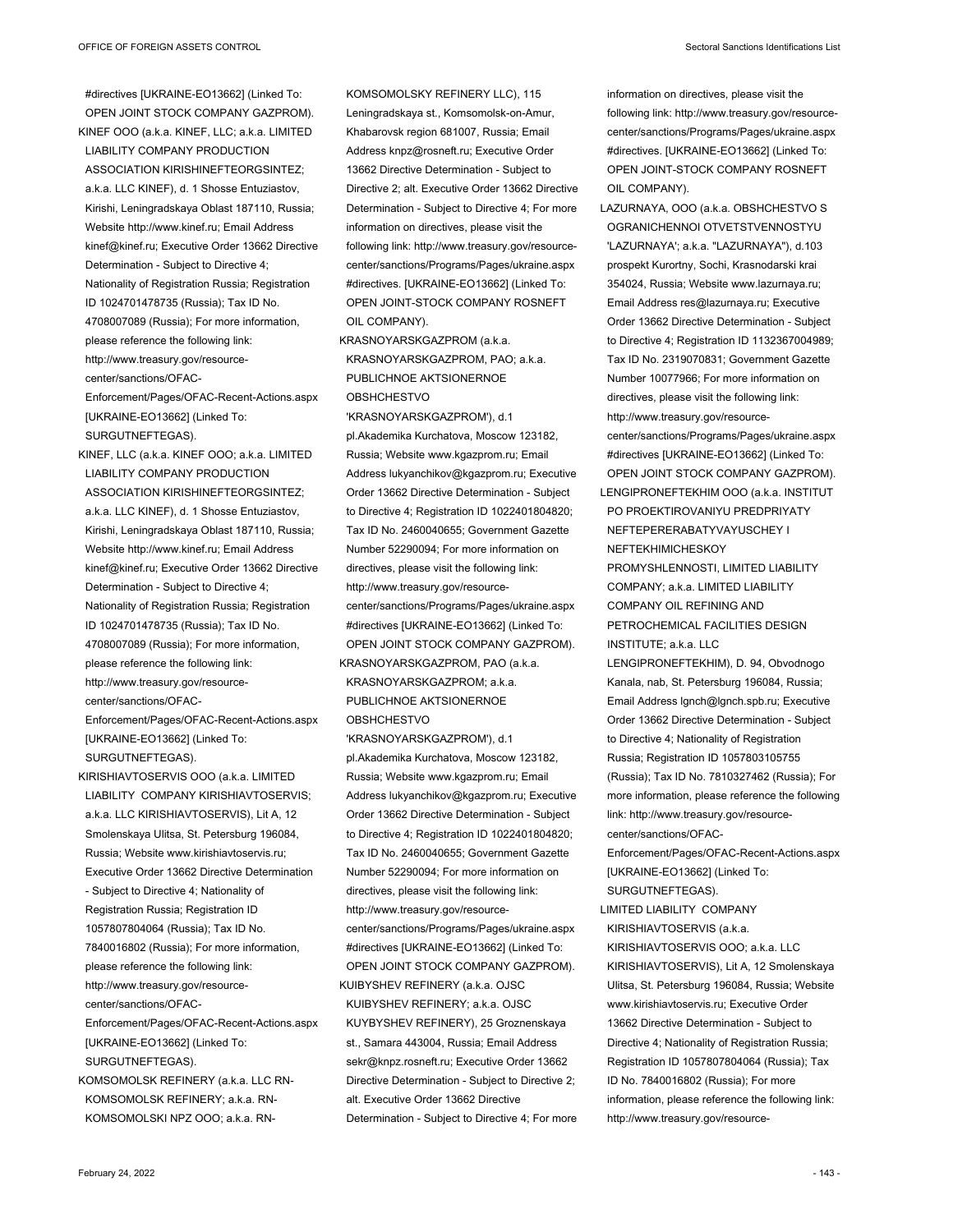center/sanctions/OFAC-

Enforcement/Pages/OFAC-Recent-Actions.aspx [UKRAINE-EO13662] (Linked To: SURGUTNEFTEGAS). LIMITED LIABILITY COMPANY INSURANCE COMPANY SURGUTNEFTEGAS (a.k.a. INSURANCE COMPANY SURGUTNEFTEGAS, LLC; a.k.a. LLC INSURANCE COMPANY SURGUTNEFTEGAS: a.k.a. STRAKHOVOVE OBSHCHESTVO SURGUTNEFTEGAZ OOO), 9/1 Lermontova Ulitsa, Surgut 628418, Russia; Website www.sngi.ru; Executive Order 13662 Directive Determination - Subject to Directive 4; Nationality of Registration Russia; Registration ID 1028600581811 (Russia); Tax ID No. 8602103061 (Russia); For more information, please reference the following link: http://www.treasury.gov/resourcecenter/sanctions/OFAC-Enforcement/Pages/OFAC-Recent-Actions.aspx [UKRAINE-EO13662] (Linked To: SURGUTNEFTEGAS). LIMITED LIABILITY COMPANY KALININGRADNEFTEPRODUCT (a.k.a. KALININGRADNEFTEPRODUKT LLC; a.k.a. KALININGRADNEFTEPRODUKT OOO; a.k.a. LLC KALININGRADNEFTEPRODUCT), 22-b Komsomolskaya Ulitsa, Central District, Kaliningrad, Russia; Email Address knp@baltnet.ru; Executive Order 13662 Directive Determination - Subject to Directive 4; Nationality of Registration Russia; Registration ID 1023900589240 (Russia); Tax ID No. 3900000136 (Russia); For more information, please reference the following link: http://www.treasury.gov/resourcecenter/sanctions/OFAC-

Enforcement/Pages/OFAC-Recent-Actions.aspx [UKRAINE-EO13662] (Linked To: SURGUTNEFTEGAS).

LIMITED LIABILITY COMPANY MARKETING ASSOCIATION PSKOVNEFTEPRODUCT (a.k.a. LLC PSKOVNEFTEPRODUCT; a.k.a. PSKOVNEFTEPRODUKT OOO), 4 Oktyabrsky Prospekt, Pskov 180000, Russia; Website http://www.pskovnefteprodukt.ru; Executive Order 13662 Directive Determination - Subject to Directive 4; Nationality of Registration Russia; Registration ID 1026000970049 (Russia); Tax ID No. 6027042337 (Russia); For more information, please reference the following link: http://www.treasury.gov/resourcecenter/sanctions/OFAC-

Enforcement/Pages/OFAC-Recent-Actions.aspx

[UKRAINE-EO13662] (Linked To: SURGUTNEFTEGAS). LIMITED LIABILITY COMPANY MARKETING ASSOCIATION TVERNEFTEPRODUCT (a.k.a. LLC MA TVERNEFTEPRODUCT; a.k.a. SO TVERNEFTEPRODUKT OOO), 6 Novotorzhskaya Ulitsa, Tver, Russia; Website www.tvernefteproduct.ru; Email Address tnp@dep.tvcom.ru; Executive Order 13662 Directive Determination - Subject to Directive 4; Nationality of Registration Russia; Registration ID 1026900510647 (Russia); Tax ID No. 6905041501 (Russia); For more information, please reference the following link: http://www.treasury.gov/resourcecenter/sanctions/OFAC-Enforcement/Pages/OFAC-Recent-Actions.aspx [UKRAINE-EO13662] (Linked To: SURGUTNEFTEGAS). LIMITED LIABILITY COMPANY MEDIA-INVEST (a.k.a. LLC MEDIA-INVEST; a.k.a. MEDIA-INVEST OOO), 17, Bld 1, Zubovsky Boulevard, Moscow 119847, Russia; Executive Order 13662 Directive Determination - Subject to Directive 4; Nationality of Registration Russia; Registration ID 1077762407580 (Russia); Tax ID No. 7704667322 (Russia); For more information, please reference the following link: http://www.treasury.gov/resourcecenter/sanctions/OFAC-Enforcement/Pages/OFAC-Recent-Actions.aspx [UKRAINE-EO13662] (Linked To: SURGUTNEFTEGAS). LIMITED LIABILITY COMPANY NOVGORODNEFTEPRODUCT (a.k.a. LLC NOVGORODNEFTEPRODUCT; a.k.a. NOVGORODNEFTEPRODUKT LLC; a.k.a. NOVGORODNEFTEPRODUKT OOO), d. 20 Germana Ulitsa, Veliky Novgorod, Novgorodskaya Oblast 173002, Russia; Email

- Address office@nnp.surgutneftegas.ru; Executive Order 13662 Directive Determination - Subject to Directive 4; Nationality of Registration Russia; Registration ID 1025300788644 (Russia); Tax ID No. 5321059365 (Russia); For more information, please reference the following link: http://www.treasury.gov/resourcecenter/sanctions/OFAC-Enforcement/Pages/OFAC-Recent-Actions.aspx [UKRAINE-EO13662] (Linked To: SURGUTNEFTEGAS).
- LIMITED LIABILITY COMPANY OIL REFINING AND PETROCHEMICAL FACILITIES DESIGN INSTITUTE (a.k.a. INSTITUT PO

PROEKTIROVANIYU PREDPRIYATY NEFTEPERERABATYVAYUSCHEY I NEFTEKHIMICHESKOY PROMYSHLENNOSTI, LIMITED LIABILITY COMPANY; a.k.a. LENGIPRONEFTEKHIM OOO; a.k.a. LLC LENGIPRONEFTEKHIM), D. 94, Obvodnogo Kanala, nab, St. Petersburg 196084, Russia; Email Address lgnch@lgnch.spb.ru; Executive Order 13662 Directive Determination - Subject to Directive 4; Nationality of Registration Russia; Registration ID 1057803105755 (Russia); Tax ID No. 7810327462 (Russia); For more information, please reference the following link: http://www.treasury.gov/resourcecenter/sanctions/OFAC-Enforcement/Pages/OFAC-Recent-Actions.aspx [UKRAINE-EO13662] (Linked To:

SURGUTNEFTEGAS). LIMITED LIABILITY COMPANY PRODUCTION ASSOCIATION KIRISHINEFTEORGSINTEZ (a.k.a. KINEF OOO; a.k.a. KINEF, LLC; a.k.a. LLC KINEF), d. 1 Shosse Entuziastov, Kirishi, Leningradskaya Oblast 187110, Russia; Website http://www.kinef.ru; Email Address

kinef@kinef.ru; Executive Order 13662 Directive Determination - Subject to Directive 4; Nationality of Registration Russia; Registration ID 1024701478735 (Russia); Tax ID No. 4708007089 (Russia); For more information, please reference the following link: http://www.treasury.gov/resourcecenter/sanctions/OFAC-

Enforcement/Pages/OFAC-Recent-Actions.aspx [UKRAINE-EO13662] (Linked To: SURGUTNEFTEGAS).

LIMITED LIABILITY COMPANY SYRGUTMEBEL (a.k.a. LLC SURGUTMEBEL; a.k.a. LLC SYRGUTMEBEL; a.k.a. SURGUTMEBEL OOO; a.k.a. SURGUTMEBEL, LLC), Vostochnaya Industrial 1 Territory 2, Poselok Barsovo, Surgutsky District, Yugra, Khanty-Mansiysky Autonomous Okrug, Russia; Website http://surgutmebel.ru; Email Address realsbt@surgutneftegaz.ru; Executive Order 13662 Directive Determination - Subject to Directive 4; Nationality of Registration Russia; Registration ID 1028601679688 (Russia); Tax ID No. 8617013396 (Russia); For more information, please reference the following link: http://www.treasury.gov/resourcecenter/sanctions/OFAC-Enforcement/Pages/OFAC-Recent-Actions.aspx [UKRAINE-EO13662] (Linked To:

SURGUTNEFTEGAS).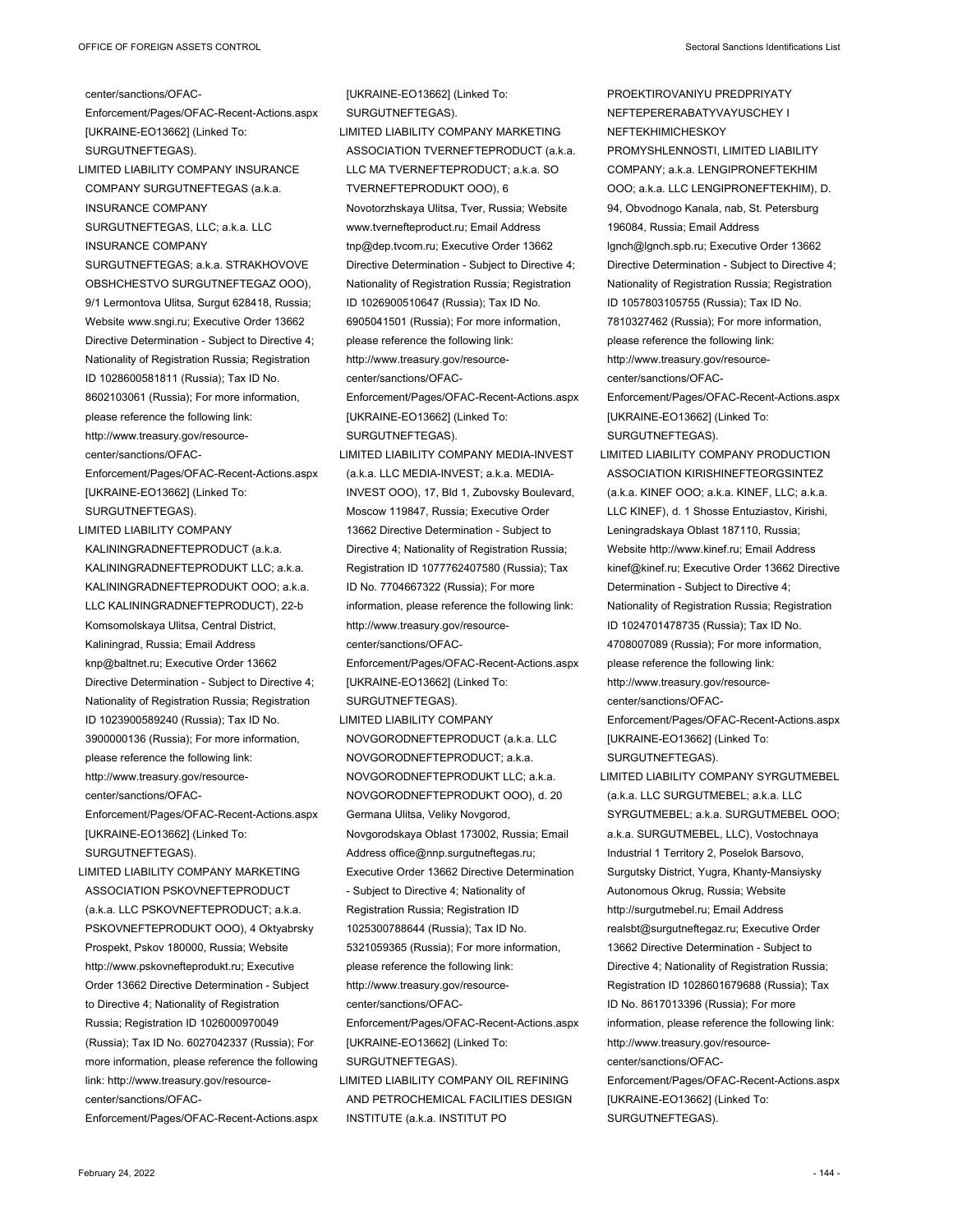LLC INSURANCE COMPANY SURGUTNEFTEGAS (a.k.a. INSURANCE COMPANY SURGUTNEFTEGAS, LLC; a.k.a. LIMITED LIABILITY COMPANY INSURANCE COMPANY SURGUTNEFTEGAS; a.k.a. STRAKHOVOVE OBSHCHESTVO SURGUTNEFTEGAZ OOO), 9/1 Lermontova Ulitsa, Surgut 628418, Russia; Website www.sngi.ru; Executive Order 13662 Directive Determination - Subject to Directive 4; Nationality of Registration Russia; Registration ID 1028600581811 (Russia); Tax ID No. 8602103061 (Russia); For more information, please reference the following link: http://www.treasury.gov/resourcecenter/sanctions/OFAC-Enforcement/Pages/OFAC-Recent-Actions.aspx [UKRAINE-EO13662] (Linked To: SURGUTNEFTEGAS).

LLC KALININGRADNEFTEPRODUCT (a.k.a. KALININGRADNEFTEPRODUKT LLC; a.k.a. KALININGRADNEFTEPRODUKT OOO; a.k.a. LIMITED LIABILITY COMPANY KALININGRADNEFTEPRODUCT), 22-b Komsomolskaya Ulitsa, Central District, Kaliningrad, Russia; Email Address knp@baltnet.ru; Executive Order 13662 Directive Determination - Subject to Directive 4; Nationality of Registration Russia; Registration ID 1023900589240 (Russia); Tax ID No. 3900000136 (Russia); For more information, please reference the following link: http://www.treasury.gov/resourcecenter/sanctions/OFAC-

Enforcement/Pages/OFAC-Recent-Actions.aspx [UKRAINE-EO13662] (Linked To: SURGUTNEFTEGAS).

LLC KINEF (a.k.a. KINEF OOO; a.k.a. KINEF, LLC; a.k.a. LIMITED LIABILITY COMPANY PRODUCTION ASSOCIATION KIRISHINEFTEORGSINTEZ), d. 1 Shosse Entuziastov, Kirishi, Leningradskaya Oblast 187110, Russia; Website http://www.kinef.ru; Email Address kinef@kinef.ru; Executive Order 13662 Directive Determination - Subject to Directive 4; Nationality of Registration Russia; Registration ID 1024701478735 (Russia); Tax ID No. 4708007089 (Russia); For more information, please reference the following link: http://www.treasury.gov/resourcecenter/sanctions/OFAC-Enforcement/Pages/OFAC-Recent-Actions.aspx [UKRAINE-EO13662] (Linked To: SURGUTNEFTEGAS).

LLC KIRISHIAVTOSERVIS (a.k.a. KIRISHIAVTOSERVIS OOO; a.k.a. LIMITED LIABILITY COMPANY KIRISHIAVTOSERVIS), Lit A, 12 Smolenskaya Ulitsa, St. Petersburg 196084, Russia; Website www.kirishiavtoservis.ru; Executive Order 13662 Directive Determination - Subject to Directive 4; Nationality of Registration Russia; Registration ID 1057807804064 (Russia); Tax ID No. 7840016802 (Russia); For more information, please reference the following link: http://www.treasury.gov/resourcecenter/sanctions/OFAC-Enforcement/Pages/OFAC-Recent-Actions.aspx [UKRAINE-EO13662] (Linked To: SURGUTNEFTEGAS). LLC LENGIPRONEFTEKHIM (a.k.a. INSTITUT PO PROEKTIROVANIYU PREDPRIYATY NEFTEPERERABATYVAYUSCHEY I NEFTEKHIMICHESKOY PROMYSHLENNOSTI, LIMITED LIABILITY COMPANY; a.k.a. LENGIPRONEFTEKHIM OOO; a.k.a. LIMITED LIABILITY COMPANY OIL REFINING AND PETROCHEMICAL FACILITIES DESIGN INSTITUTE), D. 94, Obvodnogo Kanala, nab, St. Petersburg 196084, Russia; Email Address lgnch@lgnch.spb.ru; Executive Order 13662 Directive Determination - Subject to Directive 4; Nationality of Registration Russia; Registration ID 1057803105755 (Russia); Tax ID No. 7810327462 (Russia); For more information, please reference the following link: http://www.treasury.gov/resourcecenter/sanctions/OFAC-Enforcement/Pages/OFAC-Recent-Actions.aspx [UKRAINE-EO13662] (Linked To:

LLC MA TVERNEFTEPRODUCT (a.k.a. LIMITED LIABILITY COMPANY MARKETING ASSOCIATION TVERNEFTEPRODUCT; a.k.a. SO TVERNEFTEPRODUKT OOO), 6 Novotorzhskaya Ulitsa, Tver, Russia; Website www.tvernefteproduct.ru; Email Address tnp@dep.tvcom.ru; Executive Order 13662 Directive Determination - Subject to Directive 4; Nationality of Registration Russia; Registration ID 1026900510647 (Russia); Tax ID No. 6905041501 (Russia); For more information, please reference the following link: http://www.treasury.gov/resourcecenter/sanctions/OFAC-Enforcement/Pages/OFAC-Recent-Actions.aspx [UKRAINE-EO13662] (Linked To: SURGUTNEFTEGAS).

SURGUTNEFTEGAS).

LLC MEDIA-INVEST (a.k.a. LIMITED LIABILITY COMPANY MEDIA-INVEST; a.k.a. MEDIA-INVEST OOO), 17, Bld 1, Zubovsky Boulevard, Moscow 119847, Russia; Executive Order 13662 Directive Determination - Subject to Directive 4; Nationality of Registration Russia; Registration ID 1077762407580 (Russia); Tax ID No. 7704667322 (Russia); For more information, please reference the following link: http://www.treasury.gov/resourcecenter/sanctions/OFAC-Enforcement/Pages/OFAC-Recent-Actions.aspx [UKRAINE-EO13662] (Linked To: SURGUTNEFTEGAS). LLC NOVGORODNEFTEPRODUCT (a.k.a. LIMITED LIABILITY COMPANY NOVGORODNEFTEPRODUCT; a.k.a. NOVGORODNEFTEPRODUKT LLC; a.k.a. NOVGORODNEFTEPRODUKT OOO), d. 20 Germana Ulitsa, Veliky Novgorod, Novgorodskaya Oblast 173002, Russia; Email Address office@nnp.surgutneftegas.ru; Executive Order 13662 Directive Determination - Subject to Directive 4; Nationality of Registration Russia; Registration ID 1025300788644 (Russia); Tax ID No. 5321059365 (Russia); For more information, please reference the following link: http://www.treasury.gov/resourcecenter/sanctions/OFAC-Enforcement/Pages/OFAC-Recent-Actions.aspx [UKRAINE-EO13662] (Linked To: SURGUTNEFTEGAS). LLC PSKOVNEFTEPRODUCT (a.k.a. LIMITED LIABILITY COMPANY MARKETING ASSOCIATION PSKOVNEFTEPRODUCT; a.k.a. PSKOVNEFTEPRODUKT OOO), 4 Oktyabrsky Prospekt, Pskov 180000, Russia; Website http://www.pskovnefteprodukt.ru; Executive Order 13662 Directive Determination - Subject to Directive 4; Nationality of Registration Russia; Registration ID 1026000970049 (Russia); Tax ID No. 6027042337 (Russia); For more information, please reference the following link: http://www.treasury.gov/resourcecenter/sanctions/OFAC-

Enforcement/Pages/OFAC-Recent-Actions.aspx [UKRAINE-EO13662] (Linked To: SURGUTNEFTEGAS).

LLC RN-KOMSOMOLSK REFINERY (a.k.a. KOMSOMOLSK REFINERY; a.k.a. RN-KOMSOMOLSKI NPZ OOO; a.k.a. RN-KOMSOMOLSKY REFINERY LLC), 115 Leningradskaya st., Komsomolsk-on-Amur,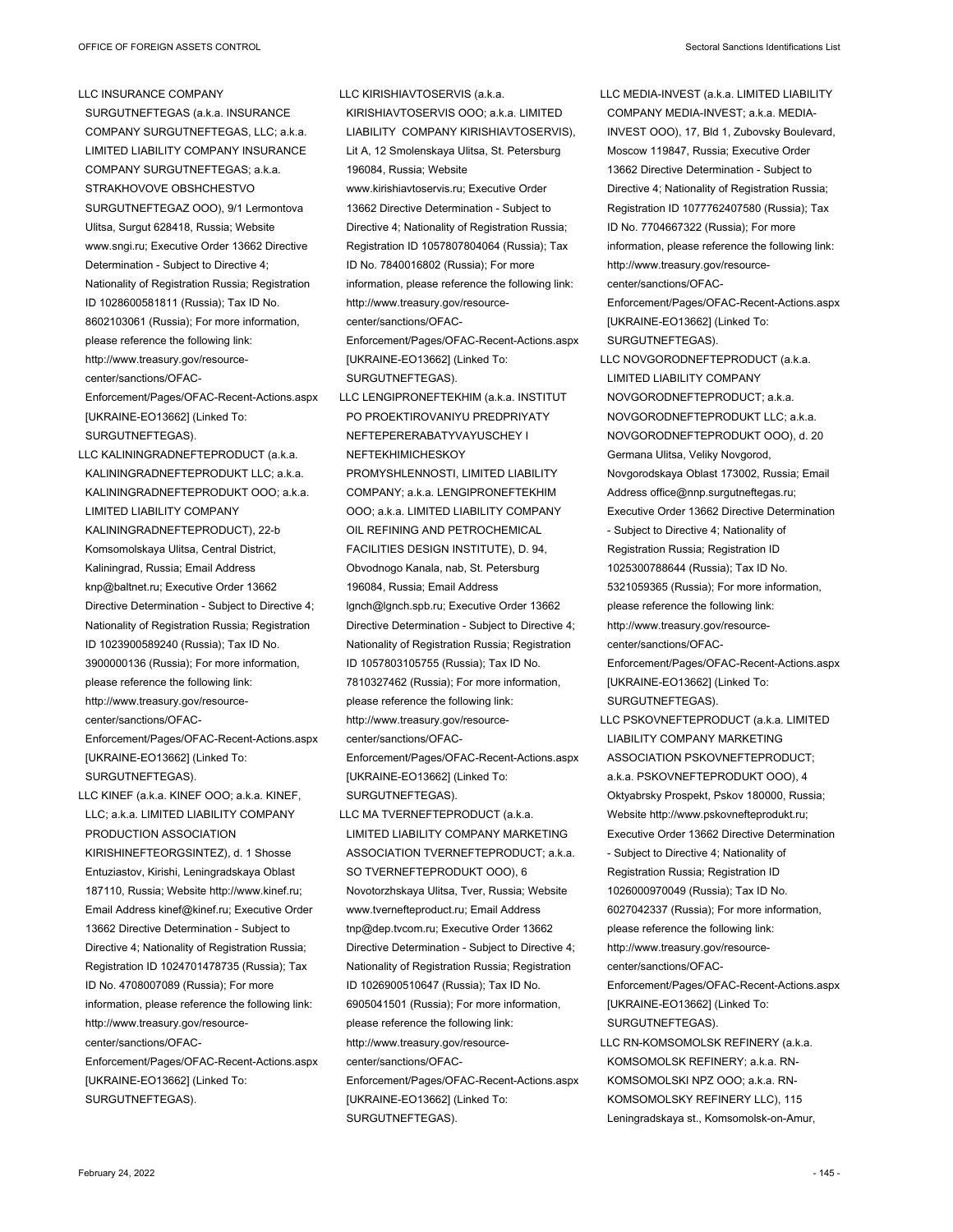Khabarovsk region 681007, Russia; Email Address knpz@rosneft.ru; Executive Order 13662 Directive Determination - Subject to Directive 2; alt. Executive Order 13662 Directive Determination - Subject to Directive 4; For more information on directives, please visit the following link: http://www.treasury.gov/resourcecenter/sanctions/Programs/Pages/ukraine.aspx #directives. [UKRAINE-EO13662] (Linked To: OPEN JOINT-STOCK COMPANY ROSNEFT OIL COMPANY).

LLC SURGUTMEBEL (a.k.a. LIMITED LIABILITY COMPANY SYRGUTMEBEL; a.k.a. LLC SYRGUTMEBEL; a.k.a. SURGUTMEBEL OOO; a.k.a. SURGUTMEBEL, LLC), Vostochnaya Industrial 1 Territory 2, Poselok Barsovo, Surgutsky District, Yugra, Khanty-Mansiysky Autonomous Okrug, Russia; Website http://surgutmebel.ru; Email Address realsbt@surgutneftegaz.ru; Executive Order 13662 Directive Determination - Subject to Directive 4; Nationality of Registration Russia; Registration ID 1028601679688 (Russia); Tax ID No. 8617013396 (Russia); For more information, please reference the following link: http://www.treasury.gov/resourcecenter/sanctions/OFAC-Enforcement/Pages/OFAC-Recent-Actions.aspx

[UKRAINE-EO13662] (Linked To: SURGUTNEFTEGAS).

LLC SYRGUTMEBEL (a.k.a. LIMITED LIABILITY COMPANY SYRGUTMEBEL; a.k.a. LLC SURGUTMEBEL; a.k.a. SURGUTMEBEL OOO; a.k.a. SURGUTMEBEL, LLC), Vostochnaya Industrial 1 Territory 2, Poselok Barsovo, Surgutsky District, Yugra, Khanty-Mansiysky Autonomous Okrug, Russia; Website http://surgutmebel.ru; Email Address realsbt@surgutneftegaz.ru; Executive Order 13662 Directive Determination - Subject to Directive 4; Nationality of Registration Russia; Registration ID 1028601679688 (Russia); Tax ID No. 8617013396 (Russia); For more information, please reference the following link: http://www.treasury.gov/resourcecenter/sanctions/OFAC-

Enforcement/Pages/OFAC-Recent-Actions.aspx [UKRAINE-EO13662] (Linked To: SURGUTNEFTEGAS).

LUKOIL (a.k.a. LUKOIL OAO; a.k.a. LUKOIL OIL COMPANY; a.k.a. NEFTYANAYA KOMPANIYA LUKOIL OOO; a.k.a. NK LUKOIL OAO), 11 Sretenski boulevard, Moscow 101000, Russia; Website www.lukoil.ru; Email Address info@lukoil.ru; Executive Order 13662 Directive

Determination - Subject to Directive 4; Registration ID 1027700035769; Tax ID No. 7708004767; Government Gazette Number 00044434; For more information on directives, please visit the following link: http://www.treasury.gov/resourcecenter/sanctions/Programs/Pages/ukraine.aspx #directives. [UKRAINE-EO13662]. LUKOIL OAO (a.k.a. LUKOIL; a.k.a. LUKOIL OIL COMPANY; a.k.a. NEFTYANAYA KOMPANIYA LUKOIL OOO; a.k.a. NK LUKOIL OAO), 11 Sretenski boulevard, Moscow 101000, Russia; Website www.lukoil.ru; Email Address info@lukoil.ru; Executive Order 13662 Directive Determination - Subject to Directive 4; Registration ID 1027700035769; Tax ID No. 7708004767; Government Gazette Number 00044434; For more information on directives, please visit the following link: http://www.treasury.gov/resourcecenter/sanctions/Programs/Pages/ukraine.aspx #directives. [UKRAINE-EO13662]. LUKOIL OIL COMPANY (a.k.a. LUKOIL; a.k.a. LUKOIL OAO; a.k.a. NEFTYANAYA KOMPANIYA LUKOIL OOO; a.k.a. NK LUKOIL OAO), 11 Sretenski boulevard, Moscow 101000, Russia; Website www.lukoil.ru; Email Address info@lukoil.ru; Executive Order 13662 Directive Determination - Subject to Directive 4; Registration ID 1027700035769; Tax ID No. 7708004767; Government Gazette Number 00044434; For more information on directives, please visit the following link: http://www.treasury.gov/resourcecenter/sanctions/Programs/Pages/ukraine.aspx #directives. [UKRAINE-EO13662]. MEDIA-INVEST OOO (a.k.a. LIMITED LIABILITY COMPANY MEDIA-INVEST; a.k.a. LLC MEDIA-INVEST), 17, Bld 1, Zubovsky Boulevard, Moscow 119847, Russia; Executive Order

13662 Directive Determination - Subject to Directive 4; Nationality of Registration Russia; Registration ID 1077762407580 (Russia); Tax ID No. 7704667322 (Russia); For more information, please reference the following link: http://www.treasury.gov/resourcecenter/sanctions/OFAC-

Enforcement/Pages/OFAC-Recent-Actions.aspx [UKRAINE-EO13662] (Linked To: SURGUTNEFTEGAS).

NEFT-AKTIV LLC (a.k.a. OOO NEFT-AKTIV; a.k.a. RN-AKTIV OOO), Ulica Kaluzhskaya M., d., 15, str. 28, Moscow 119071, Russia; Executive Order 13662 Directive Determination - Subject to Directive 2; alt. Executive Order

13662 Directive Determination - Subject to Directive 4; For more information on directives,

please visit the following link: http://www.treasury.gov/resourcecenter/sanctions/Programs/Pages/ukraine.aspx #directives. [UKRAINE-EO13662] (Linked To: OPEN JOINT-STOCK COMPANY ROSNEFT OIL COMPANY).

- NEFTYANAYA KOMPANIYA LUKOIL OOO (a.k.a. LUKOIL; a.k.a. LUKOIL OAO; a.k.a. LUKOIL OIL COMPANY; a.k.a. NK LUKOIL OAO), 11 Sretenski boulevard, Moscow 101000, Russia; Website www.lukoil.ru; Email Address info@lukoil.ru; Executive Order 13662 Directive Determination - Subject to Directive 4; Registration ID 1027700035769; Tax ID No. 7708004767; Government Gazette Number 00044434; For more information on directives, please visit the following link: http://www.treasury.gov/resource-
- center/sanctions/Programs/Pages/ukraine.aspx #directives. [UKRAINE-EO13662]. NIIGAZECONOMIKA (a.k.a.

NIIGAZEKONOMIKA, OOO; a.k.a. OBSHCHESTVO S OGRANICHENNOI

OTVETSTVENNOSTYU 'NAUCHNOISSLEDOVATELSKI INSTITUT EKONOMIKI I ORGANIZATSII UPRAVLENIYA V GAZOVOIPROMYSHLENNOSTI'), d. 20 korp. 8 ul. Staraya Basmannaya, Moscow 107066, Russia; Website niigazeconomika.gazprom.ru; Email Address econmg@gazprom.ru; Executive Order 13662 Directive Determination - Subject to Directive 4; Registration ID 1027739345842; Tax ID No. 7701022125; Government Gazette Number 47588503; For more information on directives, please visit the following link: http://www.treasury.gov/resourcecenter/sanctions/Programs/Pages/ukraine.aspx #directives [UKRAINE-EO13662] (Linked To: OPEN JOINT STOCK COMPANY GAZPROM). NIIGAZEKONOMIKA, OOO (a.k.a.

NIIGAZECONOMIKA; a.k.a. OBSHCHESTVO S OGRANICHENNOI OTVETSTVENNOSTYU 'NAUCHNOISSLEDOVATELSKI INSTITUT EKONOMIKI I ORGANIZATSII UPRAVLENIYA V GAZOVOIPROMYSHLENNOSTI'), d. 20 korp. 8 ul. Staraya Basmannaya, Moscow 107066, Russia; Website niigazeconomika.gazprom.ru; Email Address econmg@gazprom.ru; Executive Order 13662 Directive Determination - Subject to Directive 4; Registration ID 1027739345842; Tax ID No. 7701022125; Government Gazette Number 47588503; For more information on directives, please visit the following link: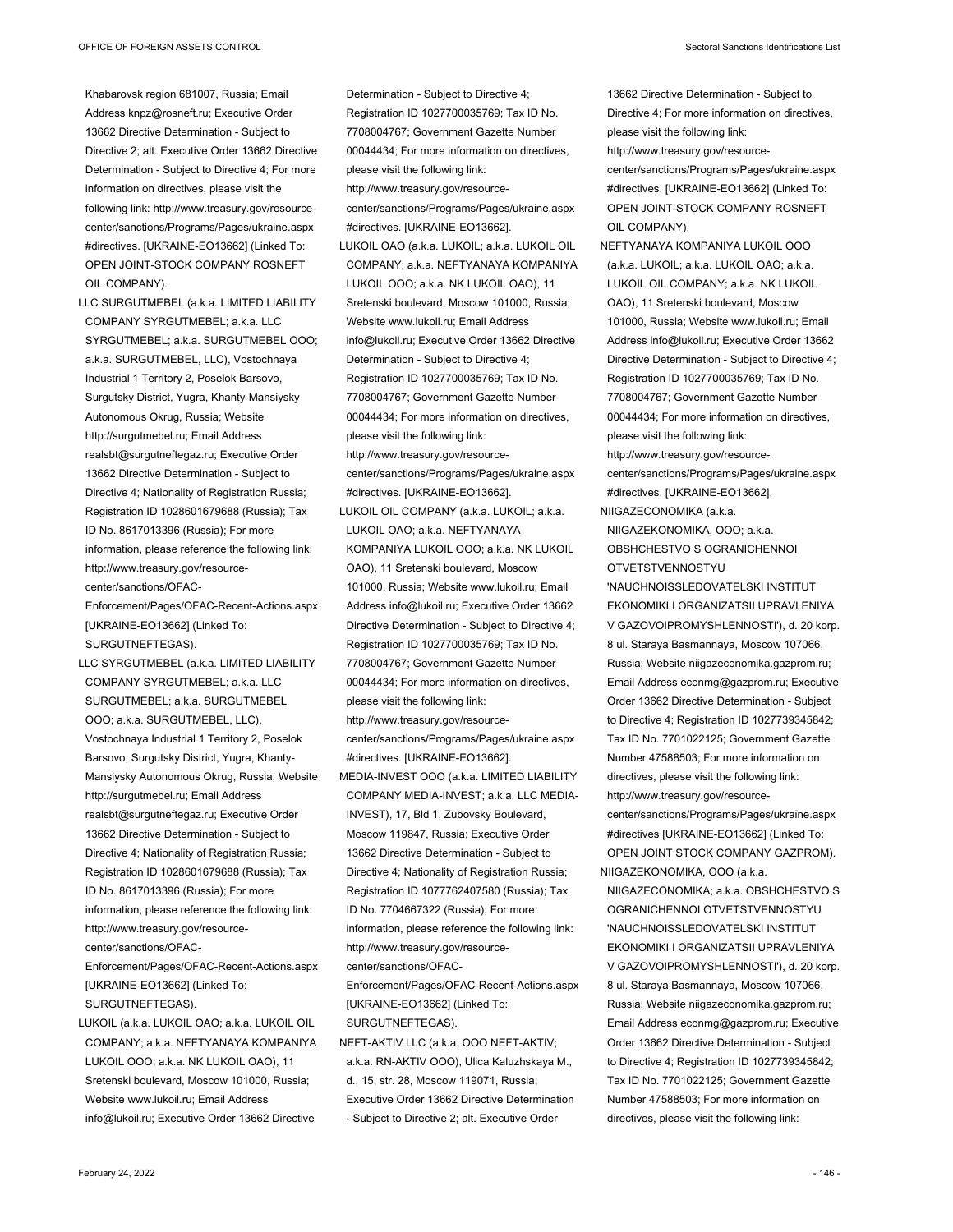http://www.treasury.gov/resourcecenter/sanctions/Programs/Pages/ukraine.aspx #directives [UKRAINE-EO13662] (Linked To: OPEN JOINT STOCK COMPANY GAZPROM). NK LUKOIL OAO (a.k.a. LUKOIL; a.k.a. LUKOIL OAO; a.k.a. LUKOIL OIL COMPANY; a.k.a. NEFTYANAYA KOMPANIYA LUKOIL OOO), 11 Sretenski boulevard, Moscow 101000, Russia; Website www.lukoil.ru; Email Address info@lukoil.ru; Executive Order 13662 Directive Determination - Subject to Directive 4; Registration ID 1027700035769; Tax ID No. 7708004767; Government Gazette Number 00044434; For more information on directives, please visit the following link: http://www.treasury.gov/resourcecenter/sanctions/Programs/Pages/ukraine.aspx #directives. [UKRAINE-EO13662]. NOVGORODNEFTEPRODUKT LLC (a.k.a. LIMITED LIABILITY COMPANY NOVGORODNEFTEPRODUCT; a.k.a. LLC NOVGORODNEFTEPRODUCT; a.k.a. NOVGORODNEFTEPRODUKT OOO), d. 20 Germana Ulitsa, Veliky Novgorod, Novgorodskaya Oblast 173002, Russia; Email Address office@nnp.surgutneftegas.ru; Executive Order 13662 Directive Determination - Subject to Directive 4; Nationality of Registration Russia; Registration ID 1025300788644 (Russia); Tax ID No. 5321059365 (Russia); For more information, please reference the following link: http://www.treasury.gov/resourcecenter/sanctions/OFAC-Enforcement/Pages/OFAC-Recent-Actions.aspx [UKRAINE-EO13662] (Linked To: SURGUTNEFTEGAS). NOVGORODNEFTEPRODUKT OOO (a.k.a. LIMITED LIABILITY COMPANY NOVGORODNEFTEPRODUCT; a.k.a. LLC NOVGORODNEFTEPRODUCT; a.k.a. NOVGORODNEFTEPRODUKT LLC), d. 20 Germana Ulitsa, Veliky Novgorod, Novgorodskaya Oblast 173002, Russia; Email Address office@nnp.surgutneftegas.ru; Executive Order 13662 Directive Determination - Subject to Directive 4; Nationality of Registration Russia; Registration ID 1025300788644 (Russia); Tax ID No. 5321059365 (Russia); For more information, please reference the following link: http://www.treasury.gov/resourcecenter/sanctions/OFAC-

Enforcement/Pages/OFAC-Recent-Actions.aspx

[UKRAINE-EO13662] (Linked To: SURGUTNEFTEGAS).

- NOVOKUIBYSHEVSK REFINERY (a.k.a. OJSC NOVOKUYBYSHEV REFINERY), Novokuibyshevsk, Samara region 446207, Russia; Email Address sekr@nknpz.rosneft.ru; Executive Order 13662 Directive Determination - Subject to Directive 2; alt. Executive Order 13662 Directive Determination - Subject to Directive 4; For more information on directives, please visit the following link: http://www.treasury.gov/resourcecenter/sanctions/Programs/Pages/ukraine.aspx #directives. [UKRAINE-EO13662] (Linked To: OPEN JOINT-STOCK COMPANY ROSNEFT OIL COMPANY). OAO ACHINSK OIL REFINERY VNK (a.k.a. ACHINSK REFINERY; a.k.a. OJSC ACHINSK REFINERY), Achinsk Refinery industrial area,
- Bolsheuluisky district, Krasnoyarsk territory 662110, Russia; Email Address sekr1@anpz.rosneft.ru; Executive Order 13662 Directive Determination - Subject to Directive 2; alt. Executive Order 13662 Directive Determination - Subject to Directive 4; For more information on directives, please visit the following link: http://www.treasury.gov/resourcecenter/sanctions/Programs/Pages/ukraine.aspx #directives. [UKRAINE-EO13662] (Linked To: OPEN JOINT-STOCK COMPANY ROSNEFT OIL COMPANY).
- OAO JSC ORENBURGNEFT (a.k.a. OJSC ORENBURGNEFT; a.k.a. ORENBURGNEFT), Magistralnaya St., 2, Buzuluk, the Orenburg Region 461040, Russia; st. Magistralynaya 2, Buzuluk 461040, Russia; Email Address orenburgneft@rosneft.ru; Executive Order 13662 Directive Determination - Subject to Directive 2; alt. Executive Order 13662 Directive Determination - Subject to Directive 4; For more information on directives, please visit the following link: http://www.treasury.gov/resourcecenter/sanctions/Programs/Pages/ukraine.aspx #directives. [UKRAINE-EO13662] (Linked To: OPEN JOINT-STOCK COMPANY ROSNEFT OIL COMPANY).

OAO ROSNEFT OIL COMPANY (a.k.a. OIL COMPANY ROSNEFT; a.k.a. OJSC ROSNEFT OIL COMPANY; a.k.a. OPEN JOINT-STOCK COMPANY ROSNEFT OIL COMPANY; a.k.a. ROSNEFT; a.k.a. ROSNEFT OIL COMPANY), 26/1 Sofiyskaya Embankment, Moscow 115035, Russia; Website www.rosneft.com; alt. Website www.rosneft.ru; Email Address postman@rosneft.ru; Executive Order 13662

Directive Determination - Subject to Directive 2; alt. Executive Order 13662 Directive Determination - Subject to Directive 4; Registration ID 1027700043502 (Russia); Tax ID No. 7706107510 (Russia); Government Gazette Number 00044428 (Russia); For more information on directives, please visit the following link: http://www.treasury.gov/resourcecenter/sanctions/Programs/Pages/ukraine.aspx #directives. [UKRAINE-EO13662]. OBSHCHESTVO S OGRANICHENNOI OTVETSTVENNOSTYU 'ACHIM DEVELOPMENT' (a.k.a. ACHIM DEVELOPMENT; a.k.a. ACHIM DEVELOPMENT, OOO), d.7 ul.Promyshlennaya, Novy Urengoi, Yamalo-Nenetski a.o. 629306, Russia; Executive Order 13662 Directive Determination - Subject to Directive 4; Registration ID 1148904001971; Tax ID No. 8904075533; Government Gazette Number 32131525; For more information on directives, please visit the following link: http://www.treasury.gov/resourcecenter/sanctions/Programs/Pages/ukraine.aspx #directives [UKRAINE-EO13662] (Linked To: OPEN JOINT STOCK COMPANY GAZPROM). OBSHCHESTVO S OGRANICHENNOI OTVETSTVENNOSTYU BASHTRANSGAZ OTKRYTOGO AKTSIONERNOGO OBSHCHESTVA GAZPROM (a.k.a. GAZPROM TRANSGAZ UFA; a.k.a. GAZPROM TRANSGAZ UFA, OOO; a.k.a. OBSHCHESTVO S OGRANICHENNOI OTVETSTVENNOSTYU 'GAZPROM TRANSGAZ UFA'), 59 ul.Rikharda Zorge, Ufa, Bashkortostan resp. 450054, Russia; Website ufa-tr.gazprom.ru; Email Address info@bashtg.gazp; Executive Order 13662 Directive Determination - Subject to Directive 4; Registration ID 1020202861821; Tax ID No. 0276053659; Government Gazette Number 00154358; For more information on directives, please visit the following link: http://www.treasury.gov/resourcecenter/sanctions/Programs/Pages/ukraine.aspx #directives [UKRAINE-EO13662] (Linked To: OPEN JOINT STOCK COMPANY GAZPROM). OBSHCHESTVO S OGRANICHENNOI OTVETSTVENNOSTYU GAZFLOT (a.k.a. GAZPROM FLOT; a.k.a. GAZPROM FLOT, OOO; a.k.a. OBSHCHESTVO S OGRANICHENNOI OTVETSTVENNOSTYU 'GAZPROM FLOT'), d. 12 A ul.Nametkina, Moscow 117420, Russia; Website flot.gazprom.ru; Email Address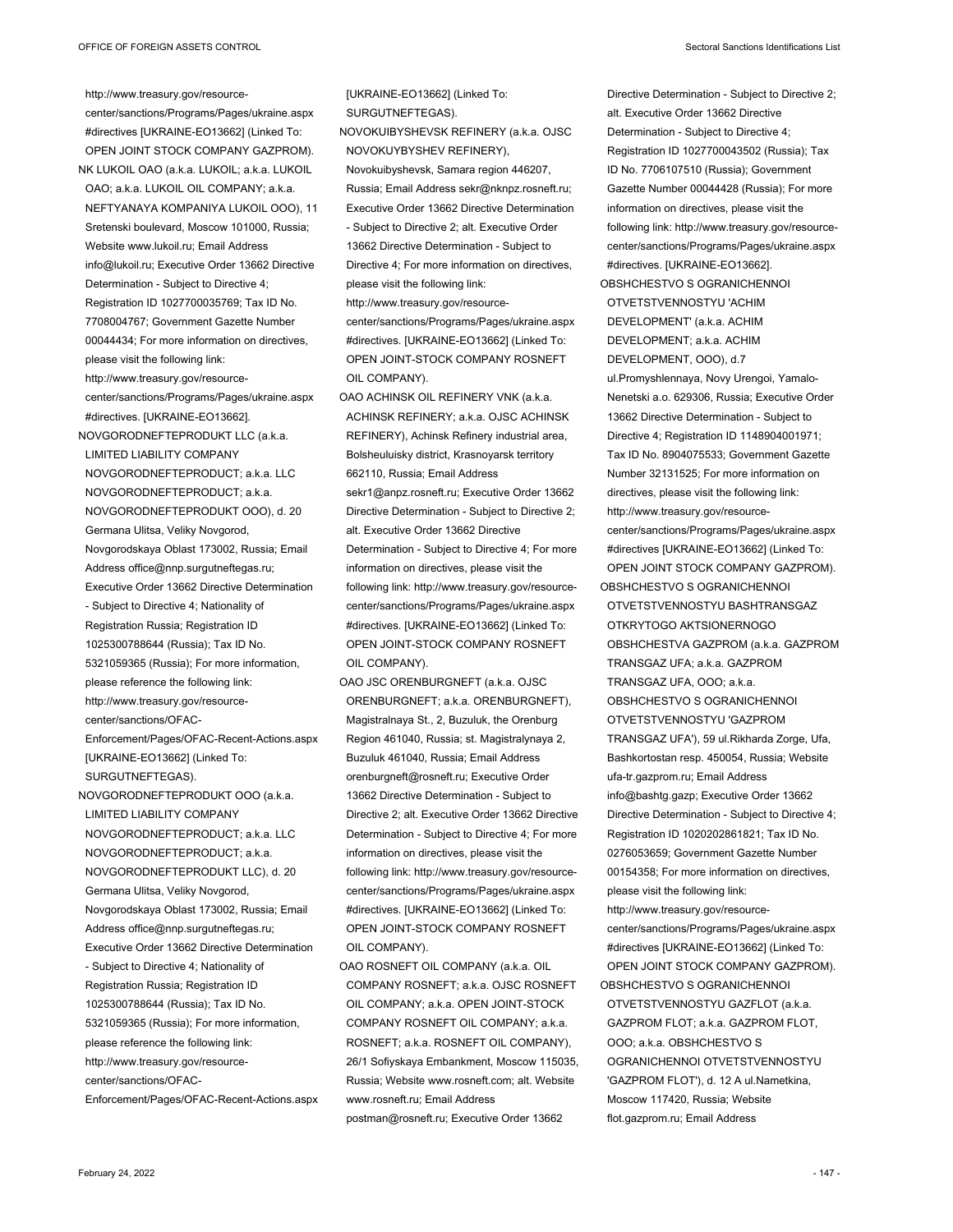denisenko@gazflot.ru; Executive Order 13662 Directive Determination - Subject to Directive 4; Registration ID 1027700198635; Tax ID No. 7740000037; Government Gazette Number 40025139; For more information on directives, please visit the following link: http://www.treasury.gov/resourcecenter/sanctions/Programs/Pages/ukraine.aspx #directives [UKRAINE-EO13662] (Linked To: OPEN JOINT STOCK COMPANY GAZPROM). OBSHCHESTVO S OGRANICHENNOI OTVETSTVENNOSTYU 'GAZ-OIL' (a.k.a. GAZ-OIL; a.k.a. GAZ-OIL, OOO; f.k.a. ZAKRYTOE AKTSIONERNOE OBSHCHESTVO GAZ OIL), d.10 B ul.Nametkina, Moscow 117420, Russia; Website gasoil.ru; Email Address i.blagodarov@gasoil.ru; Executive Order 13662 Directive Determination - Subject to Directive 4; Registration ID 1113926004422; Tax ID No. 3906229324; Government Gazette Number 22876655; For more information on directives, please visit the following link: http://www.treasury.gov/resourcecenter/sanctions/Programs/Pages/ukraine.aspx #directives [UKRAINE-EO13662] (Linked To: OPEN JOINT STOCK COMPANY GAZPROM). OBSHCHESTVO S OGRANICHENNOI OTVETSTVENNOSTYU 'GAZPROM DOBYCHA IRKUTSK' (a.k.a. GAZPROM DOBYCHA IRKUTSK; a.k.a. GAZPROM DOBYCHA IRKUTSK, OOO; f.k.a. OTKRYTOE AKTSIONERNOE OBSHCHESTVO IRKUTSKGAZPROM), d.14 ul.Nizhnyaya Naberezhnaya, Irkutsk, Irkutskaya obl 664011, Russia; Website Irkutsk-dobycha.gazprom.ru; Email Address mail@irkgazprom.irk.ru; Executive Order 13662 Directive Determination - Subject to Directive 4; Registration ID 1073812008731; Tax ID No. 3812100646; Government Gazette Number 53371127; For more information on directives, please visit the following link: http://www.treasury.gov/resourcecenter/sanctions/Programs/Pages/ukraine.aspx #directives [UKRAINE-EO13662] (Linked To: OPEN JOINT STOCK COMPANY GAZPROM). OBSHCHESTVO S OGRANICHENNOI OTVETSTVENNOSTYU 'GAZPROM DOBYCHA KRASNODAR' (a.k.a. GAZPROM

DOBYCHA KRASNODAR; a.k.a. GAZPROM DOBYCHA KRASNODAR, OOO), d.53 ul.Shosse Neftyanikov, Krasnodar, Krasnodarski krai 350051, Russia; Website www.gazkuban.ru; Email Address adm@kuban.gazprom.ru; Executive Order 13662 Directive Determination - Subject to

Directive 4; Registration ID 1022301190471; Tax ID No. 2308065678; Government Gazette Number 00153784; For more information on directives, please visit the following link: http://www.treasury.gov/resourcecenter/sanctions/Programs/Pages/ukraine.aspx #directives [UKRAINE-EO13662] (Linked To: OPEN JOINT STOCK COMPANY GAZPROM). OBSHCHESTVO S OGRANICHENNOI OTVETSTVENNOSTYU GAZPROM DOBYCHA KRASNOYARSK (a.k.a. GAZPROM GEOLOGORAZVEDKA; a.k.a. GAZPROM GEOLOGORAZVEDKA, OOO; a.k.a. OBSHCHESTVO S OGRANICHENNOI OTVETSTVENNOSTYU 'GAZPROM GEOLOGORAZVEDKA'), d.70 ul.Gertsena, Tyumen, Tyumenskaya obl. 625000, Russia; Website geologorazvedka.gazprom.ru; Email Address a.davydov@ggr.gazprom.ru; Executive Order 13662 Directive Determination - Subject to Directive 4; Registration ID 1042401809560; Tax ID No. 2460066149; Government Gazette Number 75782730; For more information on directives, please visit the following link: http://www.treasury.gov/resourcecenter/sanctions/Programs/Pages/ukraine.aspx #directives [UKRAINE-EO13662] (Linked To: OPEN JOINT STOCK COMPANY GAZPROM). OBSHCHESTVO S OGRANICHENNOI OTVETSTVENNOSTYU 'GAZPROM DOBYCHA KUZNETSK' (a.k.a. GAZPROM DOBYCHA KUZNETSK; a.k.a. GAZPROM DOBYCHA KUZNETSK, OOO), d.4 prospekt Oktyabrski, Kemerovo, Kemerovskaya obl 650066, Russia; Website kuznetskdobycha.gazprom.ru; Email Address GPKKUZNETSK@MAIL.RU; Executive Order 13662 Directive Determination - Subject to Directive 4; Registration ID 1024201465551; Tax ID No. 4216000032; Government Gazette Number 26624330; For more information on directives, please visit the following link: http://www.treasury.gov/resourcecenter/sanctions/Programs/Pages/ukraine.aspx #directives [UKRAINE-EO13662] (Linked To:

OPEN JOINT STOCK COMPANY GAZPROM). OBSHCHESTVO S OGRANICHENNOI OTVETSTVENNOSTYU 'GAZPROM DOBYCHA NADYM' (a.k.a. GAZPROM DOBYCHA NADYM; a.k.a. GAZPROM DOBYCHA NADYM, OOO), d.1 ul.Zvereva, Nadym, Yamalo-Nenetski a.o. 629730, Russia; Website nadymdobycha.gazprom.ru; Email Address MANAGER@ONGP.RU; Executive Order 13662 Directive Determination - Subject

to Directive 4; Registration ID 1028900578080; Tax ID No. 8903019871; Government Gazette Number 00153761; For more information on directives, please visit the following link: http://www.treasury.gov/resourcecenter/sanctions/Programs/Pages/ukraine.aspx #directives [UKRAINE-EO13662] (Linked To: OPEN JOINT STOCK COMPANY GAZPROM). OBSHCHESTVO S OGRANICHENNOI OTVETSTVENNOSTYU 'GAZPROM DOBYCHA NOYABRSK' (a.k.a. GAZPROM DOBYCHA NOYABRSK; a.k.a. GAZPROM DOBYCHA NOYABRSK, OOO), d.20 ul. Respubliki, Noyabrsk, Yamalo-Nenetski a.o. 629802, Russia; Website noyabrskdobycha.gazprom.ru; Email Address NGD@NGD.GASPROM.RU; Executive Order 13662 Directive Determination - Subject to Directive 4; Registration ID 1028900706647; Tax ID No. 8905026850; Government Gazette Number 05751797; For more information on directives, please visit the following link: http://www.treasury.gov/resourcecenter/sanctions/Programs/Pages/ukraine.aspx #directives [UKRAINE-EO13662] (Linked To: OPEN JOINT STOCK COMPANY GAZPROM). OBSHCHESTVO S OGRANICHENNOI OTVETSTVENNOSTYU 'GAZPROM DOBYCHA URENGOI' (a.k.a. GAZPROM DOBYCHA URENGOI, OOO; a.k.a. GAZPROM DOBYCHA URENGOY), d.8 ul.Zheleznodorozhnaya, Novy Urengoi, Yamalo-Nenetski a.o. 629307, Russia; Website urengoy-dobycha.gazprom.ru; Email Address s.v.mazanov@gd-urengoy.gazprom.ru; Executive Order 13662 Directive Determination - Subject to Directive 4; Registration ID 1028900628932; Tax ID No. 8904034784; Government Gazette Number 05751745; For more information on directives, please visit the following link: http://www.treasury.gov/resourcecenter/sanctions/Programs/Pages/ukraine.aspx #directives [UKRAINE-EO13662] (Linked To: OPEN JOINT STOCK COMPANY GAZPROM). OBSHCHESTVO S OGRANICHENNOI OTVETSTVENNOSTYU 'GAZPROM

DOBYCHA YAMBURG' (a.k.a. GAZPROM DOBYCHA YAMBURG; a.k.a. GAZPROM DOBYCHA YAMBURG,OOO), d.9 ul. Geologorazvedchikov, Novy Urengoi, Yamalo-Nenetski a.o 629306, Russia; Website yamburg-dobycha.gazprom.ru; Email Address PRIYEMNAYA@YGDU; Executive Order 13662 Directive Determination - Subject to Directive 4; Registration ID 1028900624576; Tax ID No.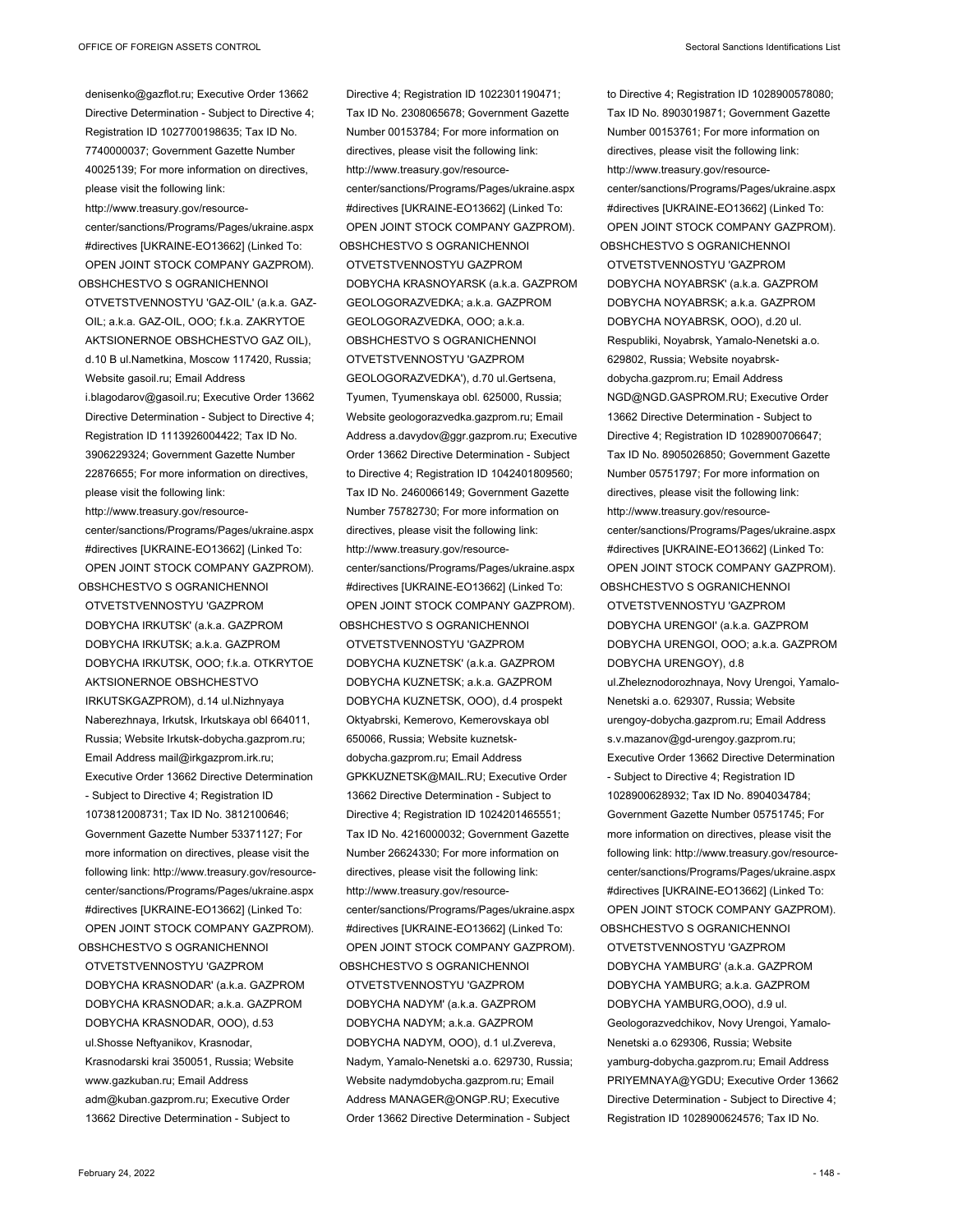8904034777; Government Gazette Number 04803457; For more information on directives, please visit the following link: http://www.treasury.gov/resourcecenter/sanctions/Programs/Pages/ukraine.aspx #directives [UKRAINE-EO13662] (Linked To: OPEN JOINT STOCK COMPANY GAZPROM). OBSHCHESTVO S OGRANICHENNOI OTVETSTVENNOSTYU 'GAZPROM ENERGO' (a.k.a. GAZPROM ENERGO; a.k.a. GAZPROM ENERGO, OOO), 8 Korp. 1 ul.Stroitelei, Moscow 117939, Russia; Website gazpromenergo.gazprom.ru; Email Address info@adm.energo.gazprom.ru; Executive Order 13662 Directive Determination - Subject to Directive 4; Registration ID 1027739841370; Tax ID No. 7736186950; Government Gazette Number 18584757; For more information on directives, please visit the following link: http://www.treasury.gov/resourcecenter/sanctions/Programs/Pages/ukraine.aspx #directives [UKRAINE-EO13662] (Linked To: OPEN JOINT STOCK COMPANY GAZPROM). OBSHCHESTVO S OGRANICHENNOI

OTVETSTVENNOSTYU 'GAZPROM FLOT' (a.k.a. GAZPROM FLOT; a.k.a. GAZPROM FLOT, OOO; f.k.a. OBSHCHESTVO S OGRANICHENNOI OTVETSTVENNOSTYU GAZFLOT), d. 12 A ul.Nametkina, Moscow 117420, Russia; Website flot.gazprom.ru; Email Address denisenko@gazflot.ru; Executive Order 13662 Directive Determination - Subject to Directive 4; Registration ID 1027700198635; Tax ID No. 7740000037; Government Gazette Number 40025139; For more information on directives, please visit the following link: http://www.treasury.gov/resourcecenter/sanctions/Programs/Pages/ukraine.aspx #directives [UKRAINE-EO13662] (Linked To: OPEN JOINT STOCK COMPANY GAZPROM). OBSHCHESTVO S OGRANICHENNOI OTVETSTVENNOSTYU 'GAZPROM GAZNADZOR' (a.k.a. GAZPROM

GAZNADZOR; a.k.a. GAZPROM GAZNADZOR, OOO), 41 str. 1 prospekt Vernadskogo, Moscow 119415, Russia; Website gaznadzor.gazprom.ru; Email Address artemyeva@gaznadzor.gazprom.ru; Executive Order 13662 Directive Determination - Subject to Directive 4: Registration ID 1027700528019: Tax ID No. 7740000051; Government Gazette Number 05030626; For more information on directives, please visit the following link: http://www.treasury.gov/resourcecenter/sanctions/Programs/Pages/ukraine.aspx

#directives [UKRAINE-EO13662] (Linked To: OPEN JOINT STOCK COMPANY GAZPROM). OBSHCHESTVO S OGRANICHENNOI OTVETSTVENNOSTYU 'GAZPROM GAZOBEZOPASNOST' (a.k.a. GAZPROM GAZOBEZOPASNOST; a.k.a. GAZPROM GAZOBEZOPASNOST, OOO), d. 8 korp. 1 ul.Stroitelei, Moscow 119311, Russia; Website gazbez.ru; Email Address g.rybanova@gazbez.gazprom.ru; Executive Order 13662 Directive Determination - Subject to Directive 4; Registration ID 1025000658187; Tax ID No. 5003028148; Government Gazette Number 23484472; For more information on directives, please visit the following link: http://www.treasury.gov/resourcecenter/sanctions/Programs/Pages/ukraine.aspx #directives [UKRAINE-EO13662] (Linked To: OPEN JOINT STOCK COMPANY GAZPROM). OBSHCHESTVO S OGRANICHENNOI OTVETSTVENNOSTYU 'GAZPROM GEOLOGORAZVEDKA' (a.k.a. GAZPROM GEOLOGORAZVEDKA; a.k.a. GAZPROM GEOLOGORAZVEDKA, OOO; f.k.a. OBSHCHESTVO S OGRANICHENNOI OTVETSTVENNOSTYU GAZPROM DOBYCHA KRASNOYARSK), d.70 ul.Gertsena, Tyumen, Tyumenskaya obl. 625000, Russia; Website geologorazvedka.gazprom.ru; Email Address a.davydov@ggr.gazprom.ru; Executive Order 13662 Directive Determination - Subject to Directive 4; Registration ID 1042401809560; Tax ID No. 2460066149; Government Gazette Number 75782730; For more information on directives, please visit the following link: http://www.treasury.gov/resourcecenter/sanctions/Programs/Pages/ukraine.aspx #directives [UKRAINE-EO13662] (Linked To: OPEN JOINT STOCK COMPANY GAZPROM). OBSHCHESTVO S OGRANICHENNOI OTVETSTVENNOSTYU 'GAZPROM INFORM' (a.k.a. GAZPROM INFORM; a.k.a. GAZPROM INFORM, OOO; f.k.a. ZAKRYTOE AKTSIONERNOE OBSHCHESTVO INFORMGAZINVEST), d. 13 str. 3 ul.Bolshaya Cheremushkinskaya, Moscow 117447, Russia; Website inform.gazprom.ru; Email Address d.g.kozlov@inform.gazprom.ru; Executive Order 13662 Directive Determination - Subject to Directive 4; Registration ID 1097746469303; Tax ID No. 7727696104; Government Gazette Number 49880231; For more information on directives, please visit the following link: http://www.treasury.gov/resource-

center/sanctions/Programs/Pages/ukraine.aspx #directives [UKRAINE-EO13662] (Linked To: OPEN JOINT STOCK COMPANY GAZPROM). OBSHCHESTVO S OGRANICHENNOI

OTVETSTVENNOSTYU 'GAZPROM INVEST' (a.k.a. GAZPROM INVEST; a.k.a. GAZPROM INVEST, OOO), d. 6 litera D ul.Startovaya, St. Petersburg 196210, Russia; Website zapadinvest.gazprom.ru; Email Address izelentsov@zapad-invest.gazprom.ru; Executive Order 13662 Directive Determination - Subject to Directive 4; Registration ID 1077847507759; Tax ID No. 7810483334; Government Gazette Number 82129203; For more information on directives, please visit the following link: http://www.treasury.gov/resourcecenter/sanctions/Programs/Pages/ukraine.aspx #directives [UKRAINE-EO13662] (Linked To: OPEN JOINT STOCK COMPANY GAZPROM). OBSHCHESTVO S OGRANICHENNOI

OTVETSTVENNOSTYU 'GAZPROM KAPITAL' (a.k.a. GAZPROM KAPITAL; a.k.a. GAZPROM KAPITAL, OOO; f.k.a. OBSHCHESTVO S OGRANICHENNOI OTVETSTVENNOSTYU KAP INFIN), Sosenskoe Pos, Pos. Gazoprovod, D. 101 Korp. 9, Moscow 142770, Russia; Website gazpromcapital.ru; Email Address info.gazprom\_capital@adm.gazprom.ru; Executive Order 13662 Directive Determination - Subject to Directive 4; Registration ID 1087746212388; Tax ID No. 7726588547; Government Gazette Number 84813628; For more information on directives, please visit the following link: http://www.treasury.gov/resourcecenter/sanctions/Programs/Pages/ukraine.aspx #directives [UKRAINE-EO13662] (Linked To: OPEN JOINT STOCK COMPANY GAZPROM). OBSHCHESTVO S OGRANICHENNOI

OTVETSTVENNOSTYU 'GAZPROM KOMPLEKTATSIYA' (a.k.a. GAZPROM KOMPLEKTATSIYA; a.k.a. GAZPROM KOMPLEKTATSIYA, OOO), 8 Korp. 1 ul.Stroitelei, Moscow 119991, Russia; Website komplektatsiya.gazprom.ru; Email Address gki@gki.gazprom.ru; Executive Order 13662 Directive Determination - Subject to Directive 4; Registration ID 1027700501113; Tax ID No. 7740000044; Government Gazette Number 05030632; For more information on directives, please visit the following link: http://www.treasury.gov/resourcecenter/sanctions/Programs/Pages/ukraine.aspx

#directives [UKRAINE-EO13662] (Linked To: OPEN JOINT STOCK COMPANY GAZPROM).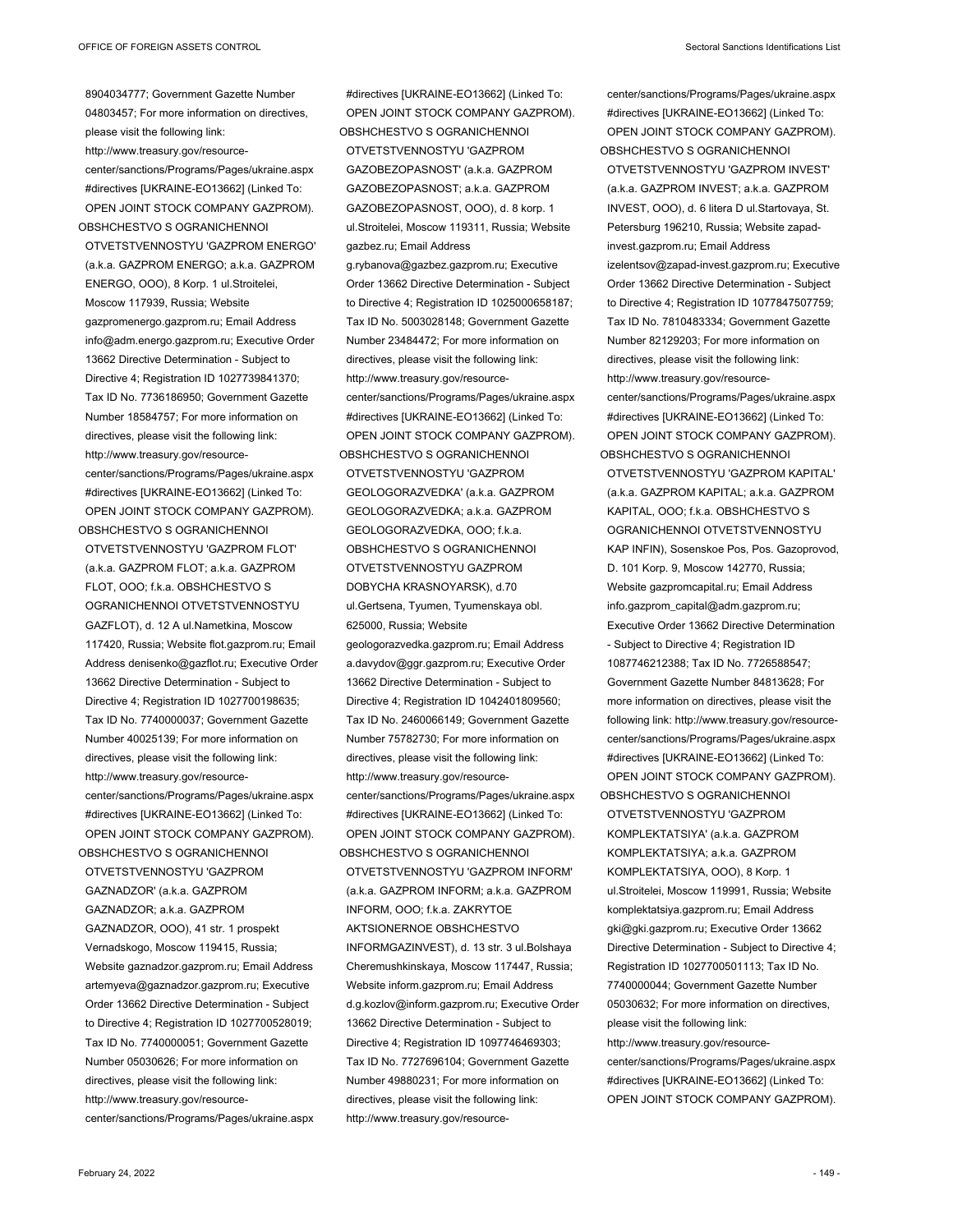OBSHCHESTVO S OGRANICHENNOI OTVETSTVENNOSTYU 'GAZPROM MEZHREGIONGAZ' (a.k.a. GAZPROM MEZHREGIONGAZ; a.k.a. GAZPROM MEZHREGIONGAZ, OOO), d. DOM 24 korp. LITER A nab.Admirala Lazareva, St. Petersburg 197110, Russia; Website mrg.gazprom.ru; Email Address k.seleznev@mrg.gazprom.ru; Executive Order 13662 Directive Determination - Subject to Directive 4; Registration ID 1025000653930; Tax ID No. 5003021311; Government Gazette Number 45138919; For more information on directives, please visit the following link: http://www.treasury.gov/resourcecenter/sanctions/Programs/Pages/ukraine.aspx #directives [UKRAINE-EO13662] (Linked To: OPEN JOINT STOCK COMPANY GAZPROM). OBSHCHESTVO S OGRANICHENNOI

OTVETSTVENNOSTYU 'GAZPROM PERERABOTKA' (a.k.a. GAZPROM PERERABOTKA; a.k.a. GAZPROM PERERABOTKA, OOO), d.16 ul.Ostrovskogo, Surgut, Khanty-Mansiski Avtonomny okrug - Yugra a.o. 628417, Russia; Website pererabotka.gazprom.ru; Email Address GPP@GPP.GAZPROM.RU; Executive Order 13662 Directive Determination - Subject to Directive 4; Registration ID 1071102001651; Tax ID No. 1102054991; Government Gazette Number 97152834; For more information on directives, please visit the following link: http://www.treasury.gov/resourcecenter/sanctions/Programs/Pages/ukraine.aspx #directives [UKRAINE-EO13662] (Linked To: OPEN JOINT STOCK COMPANY GAZPROM).

OTVETSTVENNOSTYU 'GAZPROM PERSONAL' (a.k.a. GAZPROM PERSONAL; a.k.a. GAZPROM PERSONAL, OOO), 16, Gsp-7 ul.Nametkina, Moscow 117997, Russia; Email Address a.malushitsky@podzemgazprom.ru; Executive Order 13662 Directive Determination - Subject to Directive 4; Registration ID 5117746041860; Tax ID No. 7728794168; Government Gazette Number 38223286; For more information on directives, please visit the following link: http://www.treasury.gov/resourcecenter/sanctions/Programs/Pages/ukraine.aspx #directives [UKRAINE-EO13662] (Linked To: OPEN JOINT STOCK COMPANY GAZPROM). OBSHCHESTVO S OGRANICHENNOI OTVETSTVENNOSTYU 'GAZPROM RUSSKAYA' (a.k.a. GAZPROM RUSSKAYA;

OBSHCHESTVO S OGRANICHENNOI a.k.a. GAZPROM RUSSKAYA, OOO; f.k.a. OBSHCHESTVO S OGRANICHENNOI ZAKRYTOE AKTSIONERNOE Executive Order 13662 Directive Determination

OTVETSTVENNOSTYU KOVYKTNEFTEGAZ), 3 korp.2 ul.Varshavskaya, St. Petersburg 196128, Russia; Executive Order 13662 Directive Determination - Subject to Directive 4; Registration ID 1023801016887; Tax ID No. 3808069915; Government Gazette Number 55567892; For more information on directives, please visit the following link: http://www.treasury.gov/resourcecenter/sanctions/Programs/Pages/ukraine.aspx #directives. [UKRAINE-EO13662] (Linked To: OPEN JOINT STOCK COMPANY GAZPROM). OBSHCHESTVO S OGRANICHENNOI OTVETSTVENNOSTYU 'GAZPROM SOTSINVEST' (a.k.a. GAZPROM SOTSINVEST; a.k.a. GAZPROM SOTSINVEST, OOO; f.k.a. GAZPROMINVESTARENA OOO), d. 20 litera A nab.Aptekarskaya, St. Petersburg 197022, Russia; Website sotsinvest.gazprom.ru; Email Address Y.Gagarinskiy@gpia.ru; Executive Order 13662 Directive Determination - Subject to Directive 4; Registration ID 1037700253470; Tax ID No. 7736077414; Government Gazette Number 11453584; For more information on directives, please visit the following link: http://www.treasury.gov/resourcecenter/sanctions/Programs/Pages/ukraine.aspx #directives. [UKRAINE-EO13662] (Linked To: OPEN JOINT STOCK COMPANY GAZPROM). OBSHCHESTVO S OGRANICHENNOI OTVETSTVENNOSTYU 'GAZPROM SVYAZ' (a.k.a. GAZPROM SVYAZ; a.k.a. GAZPROM SVYAZ, OOO), d.16 ul.Nametkina, Moscow 117997, Russia; Website gazsvyaz.ru; Email Address a.nosonov@gazprom.ru; Executive Order 13662 Directive Determination - Subject to Directive 4; Registration ID 1027739411457; Tax ID No. 7740000020; Government Gazette Number 04695507; For more information on directives, please visit the following link: http://www.treasury.gov/resourcecenter/sanctions/Programs/Pages/ukraine.aspx #directives [UKRAINE-EO13662] (Linked To: OPEN JOINT STOCK COMPANY GAZPROM). OBSHCHESTVO S OGRANICHENNOI OTVETSTVENNOSTYU 'GAZPROM TELEKOM' (a.k.a. GAZPROM TELECOM; a.k.a. GAZPROM TELEKOM, OOO; f.k.a. OBSHCHESTVO GAZTELEKOM), d. 62 str. 2 shosse Starokaluzhskoe, Moscow 117630, Russia; Website www.gaztelecom.ru; Email Address b.motenko@gazpromtelecom.ru; - Subject to Directive 4; Registration ID 1137746329962; Tax ID No. 7728840569;

Government Gazette Number 42934136; For more information on directives, please visit the following link: http://www.treasury.gov/resourcecenter/sanctions/Programs/Pages/ukraine.aspx #directives [UKRAINE-EO13662] (Linked To: OPEN JOINT STOCK COMPANY GAZPROM). OBSHCHESTVO S OGRANICHENNOI OTVETSTVENNOSTYU 'GAZPROM TRANSGAZ KAZAN' (a.k.a. GAZPROM TRANSGAZ KAZAN; a.k.a. GAZPROM TRANSGAZ KAZAN, OOO), d.41 ul.Adelya Kutuya, Kazan, Tatarstan resp 420073, Russia; Website kazan-tr.gazprom.ru; Email Address Vlads@TTG.bancorp.ru; Executive Order 13662 Directive Determination - Subject to Directive 4; Registration ID 1021603624921; Tax ID No. 1600000036; Government Gazette Number 00154364; For more information on directives, please visit the following link: http://www.treasury.gov/resourcecenter/sanctions/Programs/Pages/ukraine.aspx #directives [UKRAINE-EO13662] (Linked To: OPEN JOINT STOCK COMPANY GAZPROM). OBSHCHESTVO S OGRANICHENNOI OTVETSTVENNOSTYU 'GAZPROM TRANSGAZ KRASNODAR' (a.k.a. GAZPROM TRANSGAZ KRASNODAR; a.k.a. GAZPROM TRANSGAZ KRASNODAR, OOO), d.36 ul.Im Dzerzhinskogo, Krasnodar, Krasnodarski krai 350051, Russia; Website Krasnodartr.gazprom.ru; Email Address d.matutin@tgk.gazprom.ru; Executive Order 13662 Directive Determination - Subject to Directive 4; Registration ID 1072308003063; Tax ID No. 2308128945; Government Gazette Number 80169546; For more information on directives, please visit the following link: http://www.treasury.gov/resourcecenter/sanctions/Programs/Pages/ukraine.aspx #directives [UKRAINE-EO13662] (Linked To: OPEN JOINT STOCK COMPANY GAZPROM). OBSHCHESTVO S OGRANICHENNOI OTVETSTVENNOSTYU GAZPROM TRANSGAZ MAKHACHKALA (a.k.a. GAZPROM TRANSGAZ MAKHACHKALA; a.k.a. GAZPROM TRANSGAZ MAKHACHKALA, OOO; a.k.a. OBSHCHESTVO S OGRANICHENNOI OTVETSTVENNOSTYU 'GAZPROM TRANSGAZ MAKHACHKALA), ul.O.Bulacha, Makhachkala, Dagestan resp. 367030, Russia; Website Makhachkala-tr.gazprom.ru; Email Address emirbekov@dgp.gazprom.ru;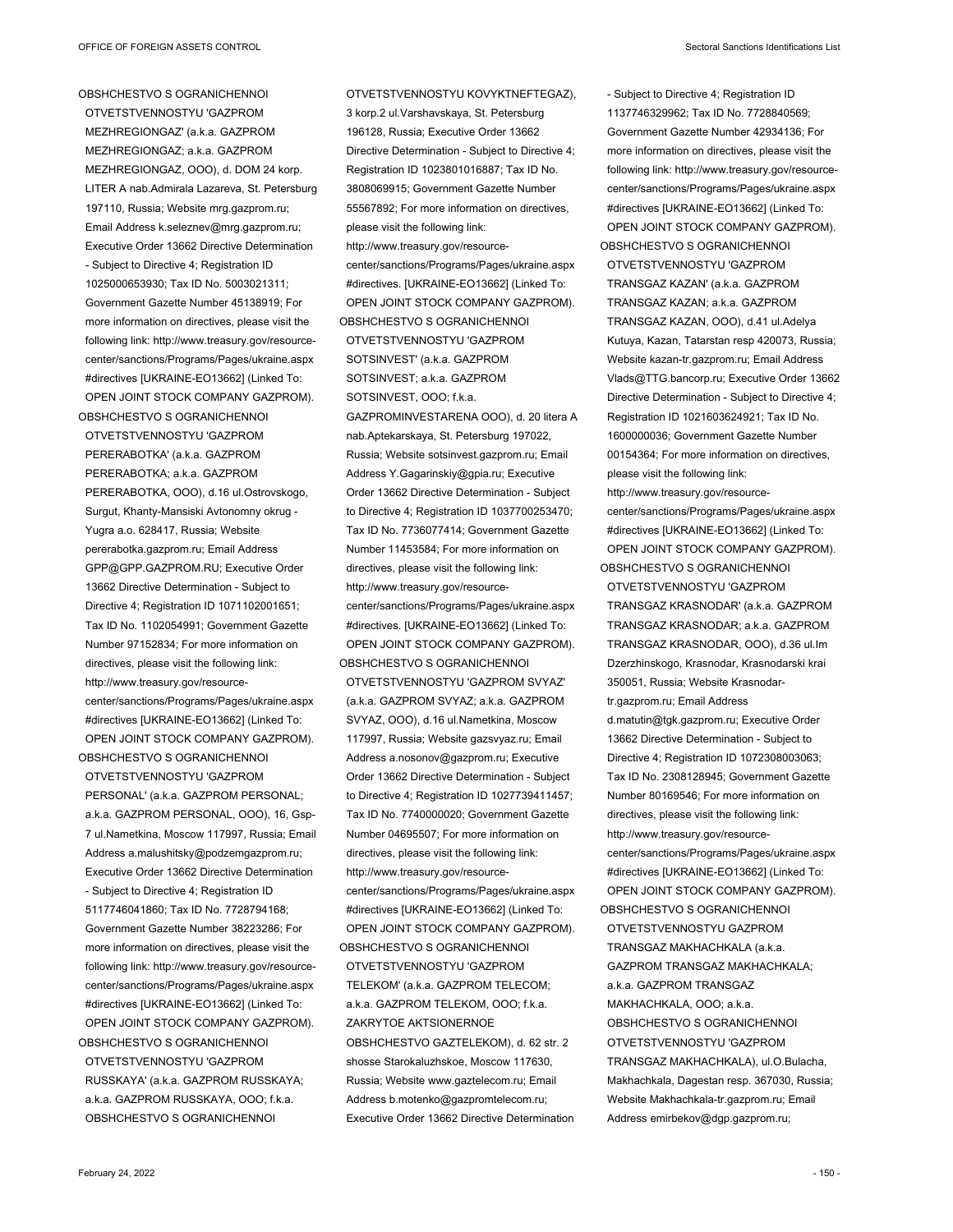Executive Order 13662 Directive Determination - Subject to Directive 4; Registration ID 1020502628486; Tax ID No. 0500000136; Government Gazette Number 12824367; For more information on directives, please visit the following link: http://www.treasury.gov/resourcecenter/sanctions/Programs/Pages/ukraine.aspx #directives [UKRAINE-EO13662] (Linked To: OPEN JOINT STOCK COMPANY GAZPROM). OBSHCHESTVO S OGRANICHENNOI

OTVETSTVENNOSTYU 'GAZPROM TRANSGAZ MAKHACHKALA (a.k.a. GAZPROM TRANSGAZ MAKHACHKALA; a.k.a. GAZPROM TRANSGAZ MAKHACHKALA, OOO; f.k.a. OBSHCHESTVO S OGRANICHENNOI OTVETSTVENNOSTYU GAZPROM TRANSGAZ MAKHACHKALA), ul.O.Bulacha, Makhachkala, Dagestan resp. 367030, Russia; Website Makhachkalatr.gazprom.ru; Email Address emirbekov@dgp.gazprom.ru; Executive Order 13662 Directive Determination - Subject to Directive 4; Registration ID 1020502628486; Tax ID No. 0500000136; Government Gazette Number 12824367; For more information on directives, please visit the following link: http://www.treasury.gov/resourcecenter/sanctions/Programs/Pages/ukraine.aspx #directives [UKRAINE-EO13662] (Linked To: OPEN JOINT STOCK COMPANY GAZPROM).

OBSHCHESTVO S OGRANICHENNOI OTVETSTVENNOSTYU 'GAZPROM TRANSGAZ NIZHNI NOVGOROD' (a.k.a. GAZPROM TRANSGAZ NIZHNI NOVGOROD, OOO; a.k.a. GAZPROM TRANSGAZ NIZHNY NOVGOROD), d.11 ul.Zvezdinka, Nizhni Novgorod, Nizhegorodskaya obl. 603950, Russia; Website n-novgorod-tr.gazprom.ru; Email Address ceo@vtg.gazprom.ru; Executive Order 13662 Directive Determination - Subject to Directive 4; Registration ID 1025203016332; Tax ID No. 5260080007; Government Gazette Number 04864329; For more information on directives, please visit the following link: http://www.treasury.gov/resourcecenter/sanctions/Programs/Pages/ukraine.aspx #directives [UKRAINE-EO13662] (Linked To: OPEN JOINT STOCK COMPANY GAZPROM). OBSHCHESTVO S OGRANICHENNOI

OTVETSTVENNOSTYU 'GAZPROM TRANSGAZ SAMARA' (a.k.a. GAZPROM TRANSGAZ SAMARA; a.k.a. GAZPROM TRANSGAZ SAMARA, OOO), d. 106 A str. 1 ul.Novo-Sadovaya, Samara, Samarskaya obl. 443068, Russia; Website samara-tr.gazprom.ru;

## Email Address

oppt@samaratransgaz.gazprom.ru; Executive Order 13662 Directive Determination - Subject to Directive 4; Registration ID 1026300956505; Tax ID No. 6315000291; Government Gazette Number 00154306; For more information on directives, please visit the following link: http://www.treasury.gov/resourcecenter/sanctions/Programs/Pages/ukraine.aspx #directives [UKRAINE-EO13662] (Linked To: OPEN JOINT STOCK COMPANY GAZPROM). OBSHCHESTVO S OGRANICHENNOI OTVETSTVENNOSTYU 'GAZPROM TRANSGAZ SANKT-PETERBURG' (a.k.a. GAZPROM TRANSGAZ SAINT PETERSBURG; a.k.a. GAZPROM TRANSGAZ SANKT-PETERBURG, OOO), 3 korp.2 ul.Varshavskaya, St. Petersburg 196128, Russia; Website www.spb-tr.gazprom.ru; Email Address gfokin@spb.ltg.gazprom.ru; Executive Order 13662 Directive Determination - Subject to Directive 4; Registration ID 1027804862755; Tax ID No. 7805018099; Government Gazette Number 00154312; For more information on directives, please visit the following link: http://www.treasury.gov/resourcecenter/sanctions/Programs/Pages/ukraine.aspx #directives [UKRAINE-EO13662] (Linked To: OPEN JOINT STOCK COMPANY GAZPROM). OBSHCHESTVO S OGRANICHENNOI OTVETSTVENNOSTYU 'GAZPROM TRANSGAZ SARATOV' (a.k.a. GAZPROM TRANSGAZ SARATOV; a.k.a. GAZPROM TRANSGAZ SARATOV, OOO), d.118 A prospekt Im 50 Let Oktyabrya, Saratov, Saratovskaya obl. 410052, Russia; Website Saratov-tr.gazprom.ru; Email Address SECR@UTG.GAZPROM.RU; Executive Order 13662 Directive Determination - Subject to Directive 4; Registration ID 1026403049815; Tax ID No. 6453010110; Government Gazette Number 04863554; For more information on directives, please visit the following link: http://www.treasury.gov/resourcecenter/sanctions/Programs/Pages/ukraine.aspx #directives [UKRAINE-EO13662] (Linked To: OPEN JOINT STOCK COMPANY GAZPROM). OBSHCHESTVO S OGRANICHENNOI OTVETSTVENNOSTYU 'GAZPROM TRANSGAZ STAVROPOL' (a.k.a. GAZPROM TRANSGAZ STAVROPOL; a.k.a. GAZPROM

TRANSGAZ STAVROPOL, OOO), d.6 prospekt Oktyabrskoi Revolyutsii, Stavropol, Stavropolski krai 355000, Russia; Website Stavropoltr.gazprom.ru; Email Address

ooo@ktg.gazprom.ru; Executive Order 13662 Directive Determination - Subject to Directive 4; Registration ID 1022601940613; Tax ID No. 2636032629; Government Gazette Number 04864447; For more information on directives, please visit the following link: http://www.treasury.gov/resourcecenter/sanctions/Programs/Pages/ukraine.aspx #directives [UKRAINE-EO13662] (Linked To: OPEN JOINT STOCK COMPANY GAZPROM). OBSHCHESTVO S OGRANICHENNOI OTVETSTVENNOSTYU 'GAZPROM TRANSGAZ SURGUT' (a.k.a. GAZPROM TRANSGAZ SURGUT; a.k.a. GAZPROM TRANSGAZ SURGUT, OOO), d.1 ul.Universitetskaya, Surgut, Khanty-Mansiski Avtonomny okrug - Yugra a.o. 628406, Russia; Website Surgut-tr.gazprom.ru; Email Address TELEGRAF@SURGUT.GAZPROM.RU; Executive Order 13662 Directive Determination - Subject to Directive 4; Registration ID 1028601679314; Tax ID No. 8617002073; Government Gazette Number 05015124; For more information on directives, please visit the following link: http://www.treasury.gov/resourcecenter/sanctions/Programs/Pages/ukraine.aspx #directives [UKRAINE-EO13662] (Linked To: OPEN JOINT STOCK COMPANY GAZPROM). OBSHCHESTVO S OGRANICHENNOI

OTVETSTVENNOSTYU 'GAZPROM TRANSGAZ TOMSK' (a.k.a. GAZPROM TRANSGAZ TOMSK; a.k.a. GAZPROM TRANSGAZ TOMSK, OOO), d.9 prospekt Frunze, Tomsk, Tomskaya obl. 634029, Russia; Website tomsk-tr.gazprom.ru; Email Address A.rays@tlru.gtt.gazprom.ru; Executive Order 13662 Directive Determination - Subject to Directive 4; Registration ID 1027000862954; Tax ID No. 7017005289; Government Gazette Number 04634954; For more information on directives, please visit the following link: http://www.treasury.gov/resourcecenter/sanctions/Programs/Pages/ukraine.aspx #directives [UKRAINE-EO13662] (Linked To: OPEN JOINT STOCK COMPANY GAZPROM). OBSHCHESTVO S OGRANICHENNOI OTVETSTVENNOSTYU 'GAZPROM TRANSGAZ UFA' (a.k.a. GAZPROM TRANSGAZ UFA; a.k.a. GAZPROM TRANSGAZ UFA, OOO; f.k.a. OBSHCHESTVO S OGRANICHENNOI OTVETSTVENNOSTYU BASHTRANSGAZ OTKRYTOGO AKTSIONERNOGO OBSHCHESTVA GAZPROM), 59 ul.Rikharda Zorge, Ufa, Bashkortostan resp. 450054, Russia; Website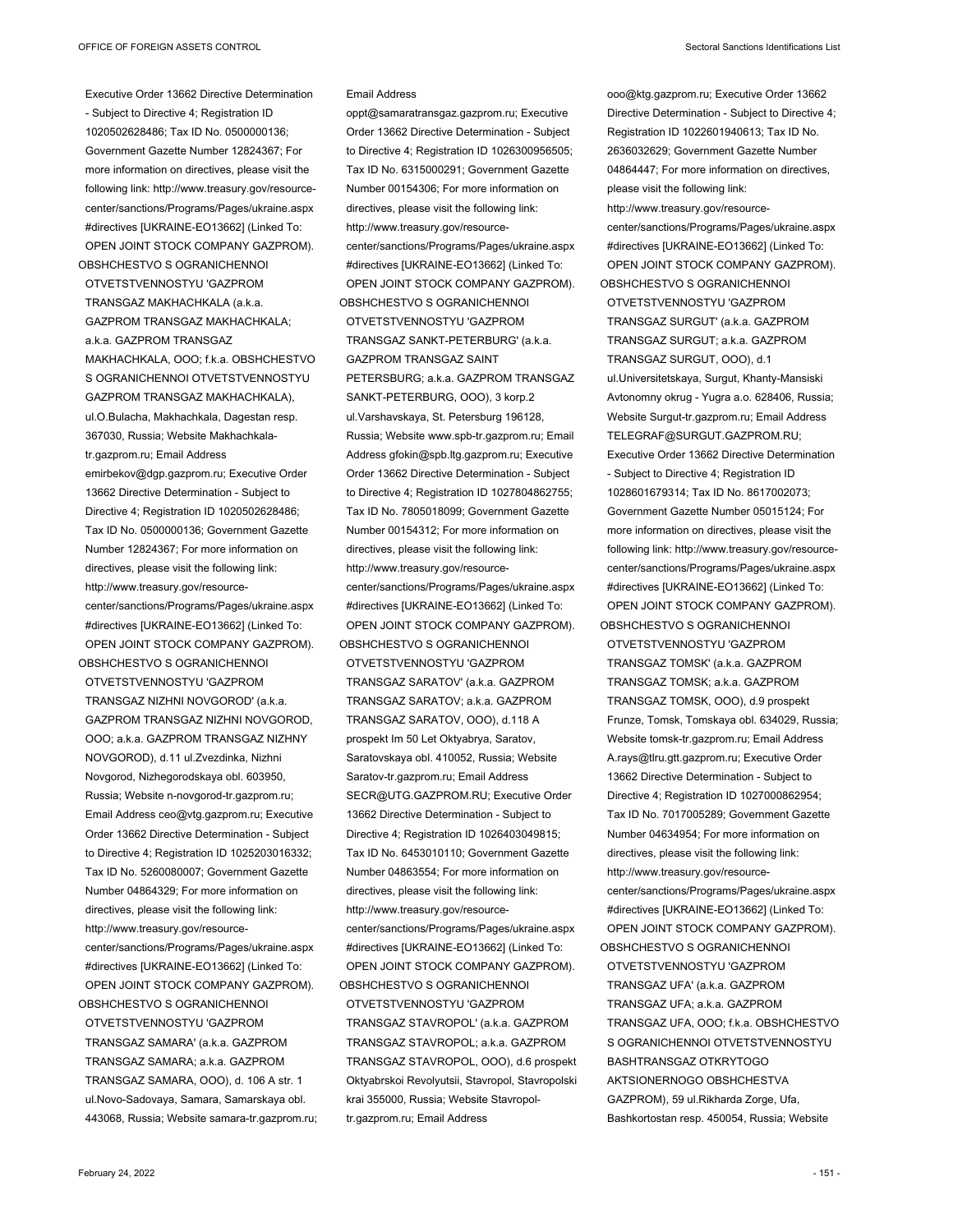ufa-tr.gazprom.ru; Email Address info@bashtg.gazp; Executive Order 13662 Directive Determination - Subject to Directive 4; Registration ID 1020202861821; Tax ID No. 0276053659; Government Gazette Number 00154358; For more information on directives, please visit the following link: http://www.treasury.gov/resourcecenter/sanctions/Programs/Pages/ukraine.aspx #directives [UKRAINE-EO13662] (Linked To: OPEN JOINT STOCK COMPANY GAZPROM). OBSHCHESTVO S OGRANICHENNOI OTVETSTVENNOSTYU 'GAZPROM TRANSGAZ UKHTA' (a.k.a. GAZPROM TRANSGAZ UKHTA; a.k.a. GAZPROM TRANSGAZ UKHTA, OOO), d.39/2 prospekt Lenina, Ukhta, Komi resp 169312, Russia; Website ukhta-tr.gazprom.ru; Email Address azaharov@sgp.gazprom.ru; Executive Order 13662 Directive Determination - Subject to Directive 4; Registration ID 1021100731190; Tax ID No. 1102024468; Government Gazette Number 00159025; For more information on directives, please visit the following link: http://www.treasury.gov/resourcecenter/sanctions/Programs/Pages/ukraine.aspx #directives [UKRAINE-EO13662] (Linked To: OPEN JOINT STOCK COMPANY GAZPROM). OBSHCHESTVO S OGRANICHENNOI

OTVETSTVENNOSTYU 'GAZPROM TRANSGAZ VOLGOGRAD' (a.k.a. GAZPROM TRANSGAZ VOLGOGRAD; a.k.a. GAZPROM TRANSGAZ VOLGOGRAD, OOO), 58 ul.Raboche-Krestyanskaya, Volgograd, Volgogradskaya obl. 400074, Russia; Website Volgograd-tr.gazprom.ru; Email Address VTG@GASPROM.RU; Executive Order 13662 Directive Determination - Subject to Directive 4; Registration ID 1023403849182; Tax ID No. 3445042160; Government Gazette Number 00154281; For more information on directives, please visit the following link: http://www.treasury.gov/resourcecenter/sanctions/Programs/Pages/ukraine.aspx #directives [UKRAINE-EO13662] (Linked To: OPEN JOINT STOCK COMPANY GAZPROM). OBSHCHESTVO S OGRANICHENNOI OTVETSTVENNOSTYU 'GAZPROM TRANSGAZ YUGORSK' (a.k.a. GAZPROM

TRANSGAZ YUGORSK; a.k.a. GAZPROM TRANSGAZ YUGORSK, OOO; f.k.a. OBSHCHESTVO S OGRANICHENNOI OTVETSTVENNOSTYU

TYUMENTRANSGAZ), d.15 ul.Mira, Yugorsk, Khanty-Mansiski Avtonomny okrug, Yugra a.o.

628260, Russia; Website www.gazpromtransgaz-yugorsk.ru; Email Address KANS1@TTG.GAZPROM.RU; Executive Order 13662 Directive Determination - Subject to Directive 4; Registration ID 1028601843918; Tax ID No. 8622000931; Government Gazette Number 00154223; For more information on directives, please visit the following link: http://www.treasury.gov/resourcecenter/sanctions/Programs/Pages/ukraine.aspx #directives [UKRAINE-EO13662] (Linked To: OPEN JOINT STOCK COMPANY GAZPROM). OBSHCHESTVO S OGRANICHENNOI OTVETSTVENNOSTYU 'GAZPROM TSENTRREMONT' (a.k.a. GAZPROM TSENTRREMONT; a.k.a. GAZPROM TSENTRREMONT, OOO), d.1 ul.Moskovskaya, Shchelkovo, Moskovskaya obl 141112, Russia; Website centrremont.gazprom.ru; Email Address I.Suvorova@gcr.gazprom.ru; Executive Order 13662 Directive Determination - Subject to Directive 4; Registration ID 1085050006766; Tax ID No. 5050073540; Government Gazette Number 86732184; For more information on directives, please visit the following link: http://www.treasury.gov/resourcecenter/sanctions/Programs/Pages/ukraine.aspx #directives [UKRAINE-EO13662] (Linked To: OPEN JOINT STOCK COMPANY GAZPROM). OBSHCHESTVO S OGRANICHENNOI

OTVETSTVENNOSTYU KAP INFIN (a.k.a. GAZPROM KAPITAL; a.k.a. GAZPROM KAPITAL, OOO; a.k.a. OBSHCHESTVO S OGRANICHENNOI OTVETSTVENNOSTYU 'GAZPROM KAPITAL'), Sosenskoe Pos, Pos. Gazoprovod, D. 101 Korp. 9, Moscow 142770, Russia; Website gazpromcapital.ru; Email Address

info.gazprom\_capital@adm.gazprom.ru; Executive Order 13662 Directive Determination - Subject to Directive 4; Registration ID 1087746212388; Tax ID No. 7726588547; Government Gazette Number 84813628; For more information on directives, please visit the following link: http://www.treasury.gov/resourcecenter/sanctions/Programs/Pages/ukraine.aspx #directives [UKRAINE-EO13662] (Linked To: OPEN JOINT STOCK COMPANY GAZPROM). OBSHCHESTVO S OGRANICHENNOI

OTVETSTVENNOSTYU KOVYKTNEFTEGAZ (a.k.a. GAZPROM RUSSKAYA; a.k.a. GAZPROM RUSSKAYA, OOO; a.k.a. OBSHCHESTVO S OGRANICHENNOI OTVETSTVENNOSTYU 'GAZPROM RUSSKAYA'), 3 korp.2 ul.Varshavskaya, St.

Petersburg 196128, Russia; Executive Order 13662 Directive Determination - Subject to Directive 4; Registration ID 1023801016887; Tax ID No. 3808069915; Government Gazette Number 55567892; For more information on directives, please visit the following link: http://www.treasury.gov/resourcecenter/sanctions/Programs/Pages/ukraine.aspx #directives. [UKRAINE-EO13662] (Linked To: OPEN JOINT STOCK COMPANY GAZPROM). OBSHCHESTVO S OGRANICHENNOI OTVETSTVENNOSTYU 'LAZURNAYA' (a.k.a. LAZURNAYA, OOO; a.k.a. "LAZURNAYA"), d.103 prospekt Kurortny, Sochi, Krasnodarski krai 354024, Russia; Website www.lazurnaya.ru; Email Address res@lazurnaya.ru; Executive Order 13662 Directive Determination - Subject to Directive 4; Registration ID 1132367004989; Tax ID No. 2319070831; Government Gazette Number 10077966; For more information on directives, please visit the following link: http://www.treasury.gov/resourcecenter/sanctions/Programs/Pages/ukraine.aspx #directives [UKRAINE-EO13662] (Linked To: OPEN JOINT STOCK COMPANY GAZPROM). OBSHCHESTVO S OGRANICHENNOI OTVETSTVENNOSTYU 'NAUCHNOISSLEDOVATELSKI INSTITUT EKONOMIKI I ORGANIZATSII UPRAVLENIYA V GAZOVOIPROMYSHLENNOSTI' (a.k.a. NIIGAZECONOMIKA; a.k.a. NIIGAZEKONOMIKA, OOO), d. 20 korp. 8 ul. Staraya Basmannaya, Moscow 107066, Russia; Website niigazeconomika.gazprom.ru; Email Address econmg@gazprom.ru; Executive Order 13662 Directive Determination - Subject to Directive 4; Registration ID 1027739345842; Tax ID No. 7701022125; Government Gazette Number 47588503; For more information on directives, please visit the following link: http://www.treasury.gov/resourcecenter/sanctions/Programs/Pages/ukraine.aspx #directives [UKRAINE-EO13662] (Linked To: OPEN JOINT STOCK COMPANY GAZPROM). OBSHCHESTVO S OGRANICHENNOI OTVETSTVENNOSTYU 'NAUCHNO-ISSLEDOVATELSKI INSTITUT PRIRODNYKH GAZOV I GAZOVYKH TEKHNOLOGI - GAZPROM VNIIGAZ' (a.k.a. GAZPROM VNIIGAZ; a.k.a. GAZPROM VNIIGAZ, OOO), P

Razvilka, Leninski Raion, Moskovskaya obl. 142717, Russia; Website www.vniigaz.ru; Email Address adm@vniigaz.gazprom.ru; Executive Order 13662 Directive Determination - Subject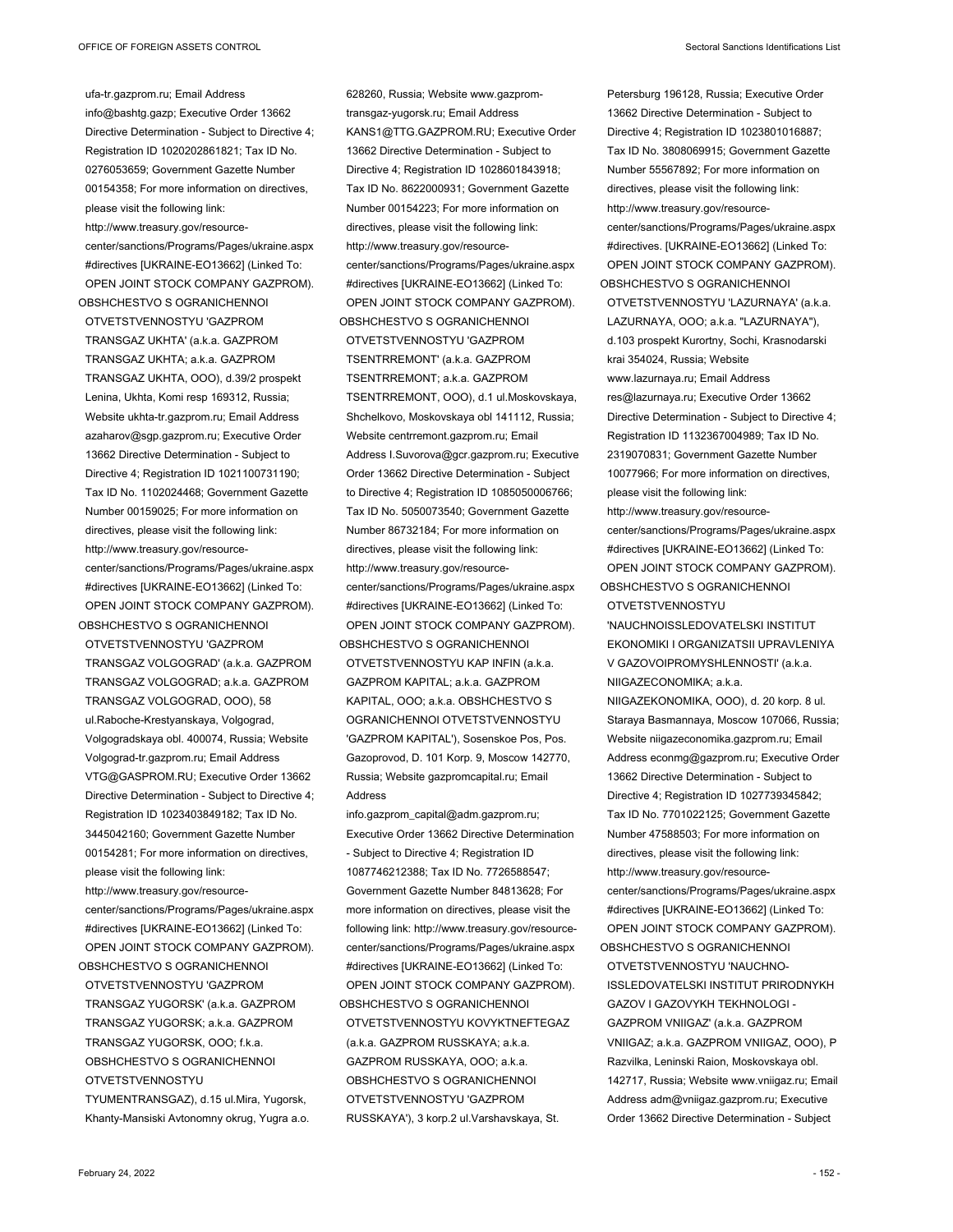OTVETSTVENNOSTYU TYUMENTRANSGAZ (a.k.a. GAZPROM TRANSGAZ YUGORSK; a.k.a. GAZPROM TRANSGAZ YUGORSK, OOO; a.k.a. OBSHCHESTVO S OGRANICHENNOI OTVETSTVENNOSTYU 'GAZPROM TRANSGAZ YUGORSK'), d.15 ul.Mira, Yugorsk, Khanty-Mansiski Avtonomny okrug, Yugra a.o. 628260, Russia; Website www.gazprom-transgaz-yugorsk.ru; Email Address KANS1@TTG.GAZPROM.RU; Executive Order 13662 Directive Determination - Subject to Directive 4; Registration ID 1028601843918; Tax ID No. 8622000931; Government Gazette Number 00154223; For more information on directives, please visit the following link: http://www.treasury.gov/resourcecenter/sanctions/Programs/Pages/ukraine.aspx #directives [UKRAINE-EO13662] (Linked To: OPEN JOINT STOCK COMPANY GAZPROM). OIL COMPANY ROSNEFT (a.k.a. OAO

ROSNEFT OIL COMPANY; a.k.a. OJSC ROSNEFT OIL COMPANY; a.k.a. OPEN JOINT-STOCK COMPANY ROSNEFT OIL COMPANY; a.k.a. ROSNEFT; a.k.a. ROSNEFT OIL COMPANY), 26/1 Sofiyskaya Embankment, Moscow 115035, Russia; Website www.rosneft.com; alt. Website www.rosneft.ru; Email Address postman@rosneft.ru; Executive Order 13662 Directive Determination - Subject to Directive 2; alt. Executive Order 13662 Directive Determination - Subject to Directive 4; Registration ID 1027700043502 (Russia); Tax ID No. 7706107510 (Russia); Government Gazette Number 00044428 (Russia); For more information on directives, please visit the following link: http://www.treasury.gov/resourcecenter/sanctions/Programs/Pages/ukraine.aspx #directives. [UKRAINE-EO13662].

OJSC ACHINSK REFINERY (a.k.a. ACHINSK REFINERY; a.k.a. OAO ACHINSK OIL REFINERY VNK), Achinsk Refinery industrial area, Bolsheuluisky district, Krasnoyarsk territory 662110, Russia; Email Address sekr1@anpz.rosneft.ru; Executive Order 13662 Directive Determination - Subject to Directive 2; alt. Executive Order 13662 Directive

Determination - Subject to Directive 4; For more information on directives, please visit the following link: http://www.treasury.gov/resourcecenter/sanctions/Programs/Pages/ukraine.aspx #directives. [UKRAINE-EO13662] (Linked To: OPEN JOINT-STOCK COMPANY ROSNEFT OIL COMPANY).

OJSC ANGARSK PETROCHEMICAL COMPANY (a.k.a. ANGARSK REFINERY), Angarsk, Irkutsk region 665830, Russia; 6 ul. K. Marksa, Angarsk 665830, Russia; Website www.anhk.ru; Email Address delo@anhk.rosneft.ru; Executive Order 13662 Directive Determination - Subject to Directive 2; alt. Executive Order 13662 Directive Determination - Subject to Directive 4; For more information on directives, please visit the following link: http://www.treasury.gov/resourcecenter/sanctions/Programs/Pages/ukraine.aspx #directives. [UKRAINE-EO13662] (Linked To: OPEN JOINT-STOCK COMPANY ROSNEFT OIL COMPANY).

- OJSC KUIBYSHEV REFINERY (a.k.a. KUIBYSHEV REFINERY; a.k.a. OJSC KUYBYSHEV REFINERY), 25 Groznenskaya st., Samara 443004, Russia; Email Address sekr@knpz.rosneft.ru; Executive Order 13662 Directive Determination - Subject to Directive 2; alt. Executive Order 13662 Directive Determination - Subject to Directive 4; For more information on directives, please visit the following link: http://www.treasury.gov/resourcecenter/sanctions/Programs/Pages/ukraine.aspx #directives. [UKRAINE-EO13662] (Linked To: OPEN JOINT-STOCK COMPANY ROSNEFT OIL COMPANY).
- OJSC KUYBYSHEV REFINERY (a.k.a. KUIBYSHEV REFINERY; a.k.a. OJSC KUIBYSHEV REFINERY), 25 Groznenskaya st., Samara 443004, Russia; Email Address sekr@knpz.rosneft.ru; Executive Order 13662 Directive Determination - Subject to Directive 2; alt. Executive Order 13662 Directive Determination - Subject to Directive 4; For more information on directives, please visit the following link: http://www.treasury.gov/resourcecenter/sanctions/Programs/Pages/ukraine.aspx #directives. [UKRAINE-EO13662] (Linked To: OPEN JOINT-STOCK COMPANY ROSNEFT OIL COMPANY).

OJSC NOVOKUYBYSHEV REFINERY (a.k.a. NOVOKUIBYSHEVSK REFINERY), Novokuibyshevsk, Samara region 446207, Russia; Email Address sekr@nknpz.rosneft.ru; Executive Order 13662 Directive Determination

- Subject to Directive 2; alt. Executive Order 13662 Directive Determination - Subject to Directive 4; For more information on directives, please visit the following link: http://www.treasury.gov/resourcecenter/sanctions/Programs/Pages/ukraine.aspx #directives. [UKRAINE-EO13662] (Linked To: OPEN JOINT-STOCK COMPANY ROSNEFT OIL COMPANY).
- OJSC ORENBURGNEFT (a.k.a. OAO JSC ORENBURGNEFT; a.k.a. ORENBURGNEFT), Magistralnaya St., 2, Buzuluk, the Orenburg Region 461040, Russia; st. Magistralynaya 2, Buzuluk 461040, Russia; Email Address orenburgneft@rosneft.ru; Executive Order 13662 Directive Determination - Subject to Directive 2; alt. Executive Order 13662 Directive Determination - Subject to Directive 4; For more information on directives, please visit the following link: http://www.treasury.gov/resourcecenter/sanctions/Programs/Pages/ukraine.aspx #directives. [UKRAINE-EO13662] (Linked To: OPEN JOINT-STOCK COMPANY ROSNEFT OIL COMPANY).
- OJSC RN HOLDING (a.k.a. RN HOLDING OAO), 60 Oktyabrskaya ul., Uvat 626170, Russia; Executive Order 13662 Directive Determination - Subject to Directive 2; alt. Executive Order 13662 Directive Determination - Subject to Directive 4; Registration ID 1047200153770 (Russia); Tax ID No. 7225004092 (Russia); Government Gazette Number 74743120 (Russia); For more information on directives, please visit the following link: http://www.treasury.gov/resource-
- center/sanctions/Programs/Pages/ukraine.aspx #directives. [UKRAINE-EO13662] (Linked To: OPEN JOINT-STOCK COMPANY ROSNEFT OIL COMPANY).
- OJSC ROSNEFT OIL COMPANY (a.k.a. OAO ROSNEFT OIL COMPANY; a.k.a. OIL COMPANY ROSNEFT; a.k.a. OPEN JOINT-STOCK COMPANY ROSNEFT OIL COMPANY; a.k.a. ROSNEFT; a.k.a. ROSNEFT OIL COMPANY), 26/1 Sofiyskaya Embankment, Moscow 115035, Russia; Website www.rosneft.com; alt. Website www.rosneft.ru; Email Address postman@rosneft.ru; Executive Order 13662 Directive Determination - Subject to Directive 2; alt. Executive Order 13662 Directive Determination - Subject to Directive 4; Registration ID 1027700043502 (Russia); Tax ID No. 7706107510 (Russia); Government Gazette Number 00044428 (Russia); For more information on directives, please visit the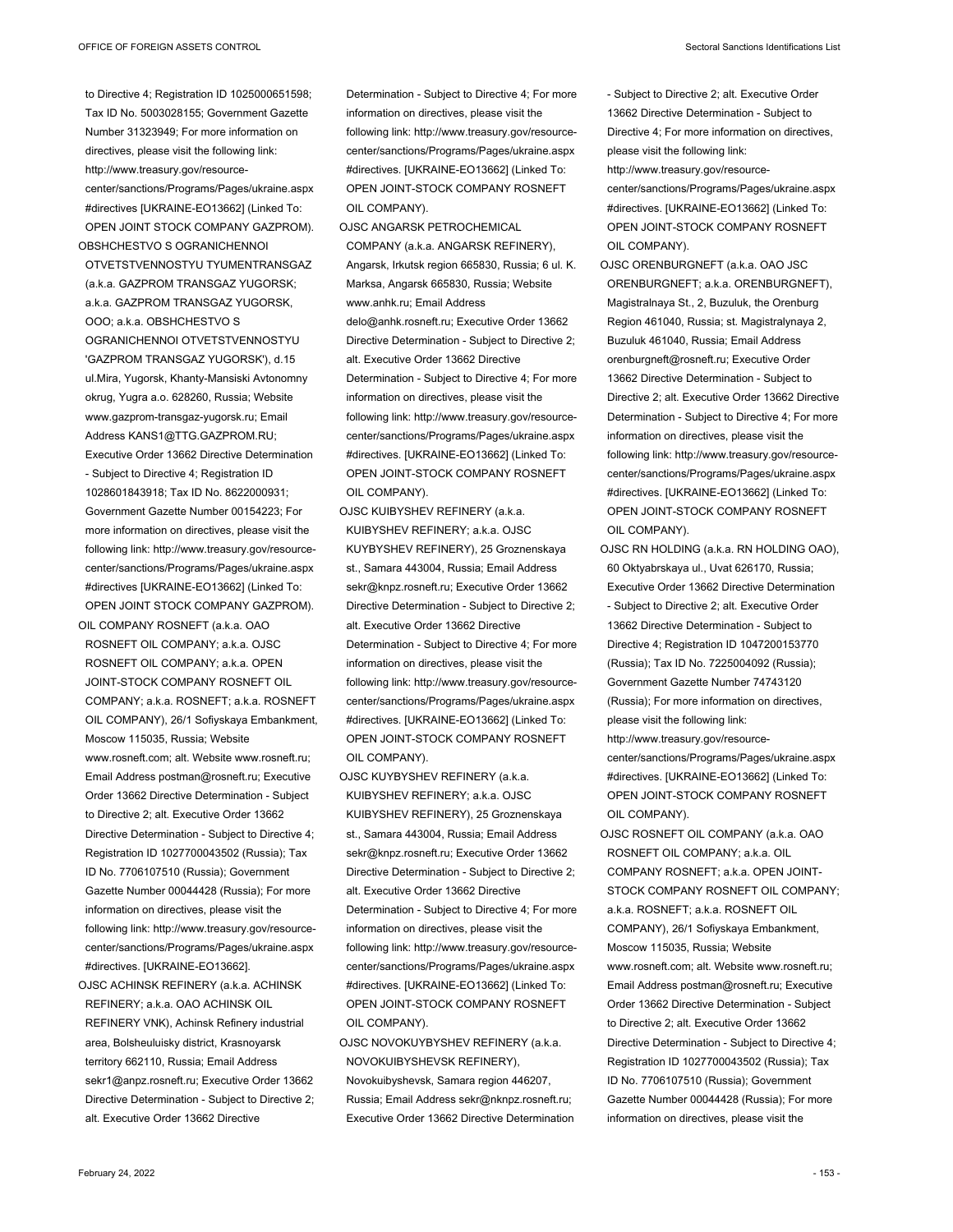center/sanctions/OFAC-

following link: http://www.treasury.gov/resourcecenter/sanctions/Programs/Pages/ukraine.aspx #directives. [UKRAINE-EO13662].

OJSC RUSSIAN REGIONAL DEVELOPMENT BANK (a.k.a. RUSSIAN REGIONAL DEVELOPMENT BANK; a.k.a. "VBRR"), 65/1 Suschevsky Val, Moscow 129594, Russia; 65 Sushchevskiy val, Moscow 129594, Russia; Website www.vbrr.ru; Executive Order 13662 Directive Determination - Subject to Directive 2; alt. Executive Order 13662 Directive Determination - Subject to Directive 4; Registration ID 3287 (Russia); For more information on directives, please visit the following link: http://www.treasury.gov/resourcecenter/sanctions/Programs/Pages/ukraine.aspx #directives. [UKRAINE-EO13662] (Linked To: OPEN JOINT-STOCK COMPANY ROSNEFT OIL COMPANY).

OJSC SAMOTLORNEFTEGAZ (a.k.a. SAMOTLORNEFTEGAZ; a.k.a.

SAMOTLORNEFTEGAZ JSC), Lenina St. 4, the Tyumen Region, Khanty-Mansiysk, Autonomous District, Nizhnevartovsk 628606, Russia; Email Address NVSNGinfo@rosneft.ru; Executive Order 13662 Directive Determination - Subject to Directive 2; alt. Executive Order 13662 Directive Determination - Subject to Directive 4; For more information on directives, please visit the following link: http://www.treasury.gov/resourcecenter/sanctions/Programs/Pages/ukraine.aspx

#directives. [UKRAINE-EO13662] (Linked To: OPEN JOINT-STOCK COMPANY ROSNEFT OIL COMPANY).

OJSC SOVKHOZ CHERVISHEVSKY (a.k.a. OPEN JOINT STOCK COMPANY SOVKHOZ CHERVISHEVSKY; a.k.a. SOVKHOZ CHERVISHEVSKI PAO; a.k.a. SOVKHOZ CHERVISHEVSKY, JSC), d. 81 Sovetskaya Ulitsa, S. Chervichevsky, Tyumensky Rayon, Tyumenskaya Oblast 625519, Russia; Email Address sovxoz@list.ru; Executive Order 13662 Directive Determination - Subject to Directive 4; Nationality of Registration Russia; Registration ID 1027200789142 (Russia); Tax ID No. 7224019466 (Russia); For more information, please reference the following link: http://www.treasury.gov/resourcecenter/sanctions/OFAC-

Enforcement/Pages/OFAC-Recent-Actions.aspx [UKRAINE-EO13662] (Linked To: SURGUTNEFTEGAS).

OJSC SYZRAN REFINERY (a.k.a. OPEN JOINT-STOCK OIL AND GAS COMPANY SYZRAN;

a.k.a. SYZRAN REFINERY), 1 Astrakhanskaya st., Syzran, Samara region 446009, Russia; Moskvorechje street 105, Building 8, Moscow 115523, Russia; Email Address sekr@snpz.rosneft.ru; Executive Order 13662 Directive Determination - Subject to Directive 2; alt. Executive Order 13662 Directive Determination - Subject to Directive 4; For more information on directives, please visit the following link: http://www.treasury.gov/resourcecenter/sanctions/Programs/Pages/ukraine.aspx #directives. [UKRAINE-EO13662] (Linked To: OPEN JOINT-STOCK COMPANY ROSNEFT OIL COMPANY).

- OJSC VERKHNECHONSKNEFTEGAZ (a.k.a. PJSC VERKHNECHONSKNEFTEGAZ; a.k.a. VERKHNECHONSKNEFTEGAZ), Baikalskaya St., 295 B, Irkutsk 664050, Russia; Email Address vcng@rosneft.ru; Executive Order 13662 Directive Determination - Subject to Directive 2; alt. Executive Order 13662 Directive Determination - Subject to Directive 4; For more information on directives, please visit the following link: http://www.treasury.gov/resourcecenter/sanctions/Programs/Pages/ukraine.aspx #directives. [UKRAINE-EO13662] (Linked To: OPEN JOINT-STOCK COMPANY ROSNEFT OIL COMPANY).
- OOO NEFT-AKTIV (a.k.a. NEFT-AKTIV LLC; a.k.a. RN-AKTIV OOO), Ulica Kaluzhskaya M., d., 15, str. 28, Moscow 119071, Russia; Executive Order 13662 Directive Determination - Subject to Directive 2; alt. Executive Order 13662 Directive Determination - Subject to Directive 4; For more information on directives, please visit the following link: http://www.treasury.gov/resourcecenter/sanctions/Programs/Pages/ukraine.aspx #directives. [UKRAINE-EO13662] (Linked To: OPEN JOINT-STOCK COMPANY ROSNEFT OIL COMPANY).
- OPEN JOINT STOCK COMPANY SOVKHOZ CHERVISHEVSKY (a.k.a. OJSC SOVKHOZ CHERVISHEVSKY; a.k.a. SOVKHOZ CHERVISHEVSKI PAO; a.k.a. SOVKHOZ CHERVISHEVSKY, JSC), d. 81 Sovetskaya Ulitsa, S. Chervichevsky, Tyumensky Rayon, Tyumenskaya Oblast 625519, Russia; Email Address sovxoz@list.ru; Executive Order 13662 Directive Determination - Subject to Directive 4; Nationality of Registration Russia; Registration ID 1027200789142 (Russia); Tax ID No. 7224019466 (Russia); For more information, please reference the following link: http://www.treasury.gov/resource-

Enforcement/Pages/OFAC-Recent-Actions.aspx [UKRAINE-EO13662] (Linked To: SURGUTNEFTEGAS). OPEN JOINT STOCK COMPANY SURGUTNEFTEGAS (a.k.a. OTKRYTOE AKTSIONERNOE OBSHCHESTVO SURGUTNEFTEGAZ; a.k.a. SURGUTNEFTEGAS; a.k.a.  $SUBGUTNETFGAS OAO; a k.a.$ SURGUTNEFTEGAS OJSC; a.k.a. SURGUTNEFTEGAZ OAO), ul. Grigoriya Kukuyevitskogo, 1, bld. 1, Khanty-Mansiysky Autonomous Okrug - Yugra, the city of Surgut, Tyumenskaya Oblast 628415, Russia; korp. 1 1 Grigoriya Kukuevitskogo ul., Surgut, Tyumenskaya oblast 628404, Russia; Street Kukuevitskogo 1, Surgut, Tyumen Region 628415, Russia; Website www.surgutneftegas.ru; Email Address secretary@surgutneftegas.ru; Executive Order 13662 Directive Determination - Subject to Directive 4; For more information on directives, please visit the following link: http://www.treasury.gov/resourcecenter/sanctions/Programs/Pages/ukraine.aspx #directives. [UKRAINE-EO13662]. OPEN JOINT-STOCK COMPANY ROSNEFT OIL COMPANY (a.k.a. OAO ROSNEFT OIL COMPANY; a.k.a. OIL COMPANY ROSNEFT; a.k.a. OJSC ROSNEFT OIL COMPANY; a.k.a. ROSNEFT; a.k.a. ROSNEFT OIL COMPANY), 26/1 Sofiyskaya Embankment, Moscow 115035, Russia; Website www.rosneft.com; alt. Website www.rosneft.ru; Email Address postman@rosneft.ru; Executive Order 13662 Directive Determination - Subject to Directive 2; alt. Executive Order 13662 Directive Determination - Subject to Directive 4; Registration ID 1027700043502 (Russia); Tax ID No. 7706107510 (Russia); Government Gazette Number 00044428 (Russia); For more information on directives, please visit the following link: http://www.treasury.gov/resourcecenter/sanctions/Programs/Pages/ukraine.aspx #directives. [UKRAINE-EO13662].

OPEN JOINT-STOCK OIL AND GAS COMPANY SYZRAN (a.k.a. OJSC SYZRAN REFINERY; a.k.a. SYZRAN REFINERY), 1 Astrakhanskaya st., Syzran, Samara region 446009, Russia; Moskvorechje street 105, Building 8, Moscow 115523, Russia; Email Address sekr@snpz.rosneft.ru; Executive Order 13662 Directive Determination - Subject to Directive 2; alt. Executive Order 13662 Directive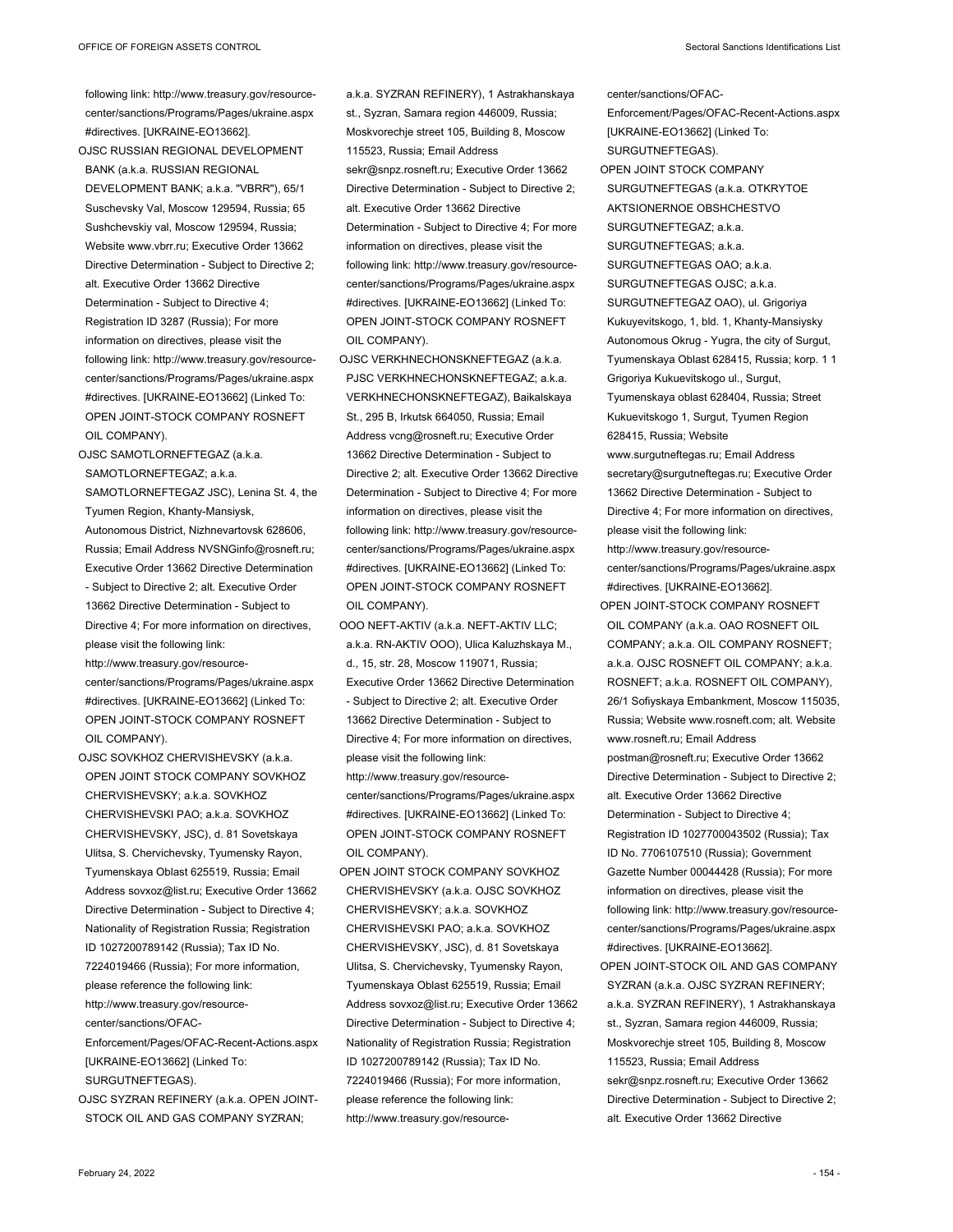Determination - Subject to Directive 4; For more information on directives, please visit the following link: http://www.treasury.gov/resourcecenter/sanctions/Programs/Pages/ukraine.aspx #directives. [UKRAINE-EO13662] (Linked To: OPEN JOINT-STOCK COMPANY ROSNEFT OIL COMPANY).

ORENBURGNEFT (a.k.a. OAO JSC ORENBURGNEFT; a.k.a. OJSC ORENBURGNEFT), Magistralnaya St., 2, Buzuluk, the Orenburg Region 461040, Russia; st. Magistralynaya 2, Buzuluk 461040, Russia; Email Address orenburgneft@rosneft.ru; Executive Order 13662 Directive Determination - Subject to Directive 2; alt. Executive Order 13662 Directive Determination - Subject to Directive 4; For more information on directives, please visit the following link: http://www.treasury.gov/resourcecenter/sanctions/Programs/Pages/ukraine.aspx #directives. [UKRAINE-EO13662] (Linked To: OPEN JOINT-STOCK COMPANY ROSNEFT

OIL COMPANY). OTKRYTOE AKTSIONERNOE OBSHCHESTVO 'DALTRANSGAZ' (a.k.a. DALTRANSGAZ; a.k.a. DALTRANSGAZ, OAO), d. 1 ul.Solnechnaya S. Ilinka, Khabarovski Raion Khabarovski krai 680509, Russia; Website www.daltransgaz.ru; Email Address A.Podojjnicyna@khb.gtt.gazprom.ru; Executive Order 13662 Directive Determination - Subject to Directive 4; Registration ID 1032700295650; Tax ID No. 6500000930; Government Gazette Number 54545960; For more information on directives, please visit the following link: http://www.treasury.gov/resourcecenter/sanctions/Programs/Pages/ukraine.aspx #directives [UKRAINE-EO13662] (Linked To: OPEN JOINT STOCK COMPANY GAZPROM).

OTKRYTOE AKTSIONERNOE OBSHCHESTVO GAZPROM PROMGAZ (a.k.a. AKTSIONERNOE OBSHCHESTVO 'GAZPROM PROMGAZ'; a.k.a. GAZPROM PROMGAZ; a.k.a. GAZPROM PROMGAZ, AO), d. 6 ul.Nametkina, Moscow 117420, Russia; Website oao-promgaz.ru; Email Address A.Solomko@promgaz.gazprom.ru; Executive Order 13662 Directive Determination - Subject to Directive 4; Registration ID 1027700174061; Tax ID No. 7734034550; Government Gazette Number 00158847; For more information on directives, please visit the following link: http://www.treasury.gov/resourcecenter/sanctions/Programs/Pages/ukraine.aspx

OPEN JOINT STOCK COMPANY GAZPROM). OTKRYTOE AKTSIONERNOE OBSHCHESTVO IRKUTSKGAZPROM (a.k.a. GAZPROM DOBYCHA IRKUTSK; a.k.a. GAZPROM DOBYCHA IRKUTSK, OOO; a.k.a. OBSHCHESTVO S OGRANICHENNOI OTVETSTVENNOSTYU 'GAZPROM DOBYCHA IRKUTSK'), d.14 ul.Nizhnyaya Naberezhnaya, Irkutsk, Irkutskaya obl 664011, Russia; Website Irkutsk-dobycha.gazprom.ru; Email Address mail@irkgazprom.irk.ru; Executive Order 13662 Directive Determination - Subject to Directive 4; Registration ID 1073812008731; Tax ID No. 3812100646; Government Gazette Number 53371127; For more information on directives, please visit the following link: http://www.treasury.gov/resourcecenter/sanctions/Programs/Pages/ukraine.aspx #directives [UKRAINE-EO13662] (Linked To: OPEN JOINT STOCK COMPANY GAZPROM). OTKRYTOE AKTSIONERNOE OBSHCHESTVO

#directives [UKRAINE-EO13662] (Linked To:

'KAMCHATGAZPROM' (a.k.a.

KAMCHATGAZPROM; a.k.a.

KAMCHATGAZPROM, OAO), d.19

ul.Pogranichnaya, Petropavlovsk-Kamchatski, Kamchatski krai 683032, Russia; Website gazprom.kamchatka.ru; Email Address novikova@gazprom.kamchatka.ru; Executive Order 13662 Directive Determination - Subject to Directive 4; Registration ID 1024101219966; Tax ID No. 4105023034; Government Gazette Number 10870044; For more information on directives, please visit the following link: http://www.treasury.gov/resourcecenter/sanctions/Programs/Pages/ukraine.aspx #directives [UKRAINE-EO13662] (Linked To: OPEN JOINT STOCK COMPANY GAZPROM). OTKRYTOE AKTSIONERNOE OBSHCHESTVO SURGUTNEFTEGAZ (a.k.a. OPEN JOINT STOCK COMPANY SURGUTNEFTEGAS: a.k.a. SURGUTNEFTEGAS; a.k.a. SURGUTNEFTEGAS OAO; a.k.a. SURGUTNEFTEGAS OJSC; a.k.a. SURGUTNEFTEGAZ OAO), ul. Grigoriya Kukuyevitskogo, 1, bld. 1, Khanty-Mansiysky Autonomous Okrug - Yugra, the city of Surgut, Tyumenskaya Oblast 628415, Russia; korp. 1 1 Grigoriya Kukuevitskogo ul., Surgut, Tyumenskaya oblast 628404, Russia; Street Kukuevitskogo 1, Surgut, Tyumen Region 628415, Russia; Website www.surgutneftegas.ru; Email Address secretary@surgutneftegas.ru; Executive Order

13662 Directive Determination - Subject to

Directive 4; For more information on directives, please visit the following link: http://www.treasury.gov/resourcecenter/sanctions/Programs/Pages/ukraine.aspx #directives. [UKRAINE-EO13662]. OTKRYTOE AKTSIONERNOE OBSHCHESTVO 'VOSTOKGAZPROM' (a.k.a. VOSTOKGAZPROM; a.k.a. VOSTOKGAZPROM, OAO), d.73 ul.Bolshaya Podgornaya, Tomsk, Tomskaya obl. 634009, Russia; Website vostokgazprom.gazprom.ru; Email Address canclervgp@vostokgazprom.ru; Executive Order 13662 Directive Determination - Subject to Directive 4; Registration ID 1027000855111; Tax ID No. 7017005296;

Government Gazette Number 49382579; For more information on directives, please visit the following link: http://www.treasury.gov/resourcecenter/sanctions/Programs/Pages/ukraine.aspx #directives [UKRAINE-EO13662] (Linked To: OPEN JOINT STOCK COMPANY GAZPROM). PJSC GAZPROM (a.k.a. GAZPROM; a.k.a.

GAZPROM PAO; a.k.a. PUBLIC JOINT STOCK COMPANY GAZPROM), 2/3 Lakhtinsky Avenue, Bldg. 1, St. Petersburg, Russia 197229, Russia; BOX 1255, St. Petersburg 190900, Russia; 156A Moskovsky Avenue, St. Petersburg, Russia; Executive Order 13662 Directive Determination - Subject to Directive 4; Executive Order 14024 Directive Information - For more information on directives, please visit the following link:

https://home.treasury.gov/policyissues/financial-sanctions/sanctions-programsand-country-information/russian-harmfulforeign-activities-sanctions#directives; Executive Order 14024 Directive Information Subject to Directive 3 - All transactions in, provision of financing for, and other dealings in new debt of longer than 14 days maturity or new equity where such new debt or new equity is issued on or after the 'Effective Date (EO 14024 Directive)' associated with this name are prohibited.; Listing Date (EO 14024 Directive 3): 24 Feb 2022; Effective Date (EO 14024 Directive 3): 26 Mar 2022; Tax ID No. 7736050003 (Russia); Government Gazette Number 00040778 (Russia); Registration Number 1027700070518 (Russia); For more information on directives, please visit the following link: http://www.treasury.gov/resourcecenter/sanctions/Programs/Pages/ukraine.aspx #directives. [UKRAINE-EO13662] [RUSSIA-EO14024].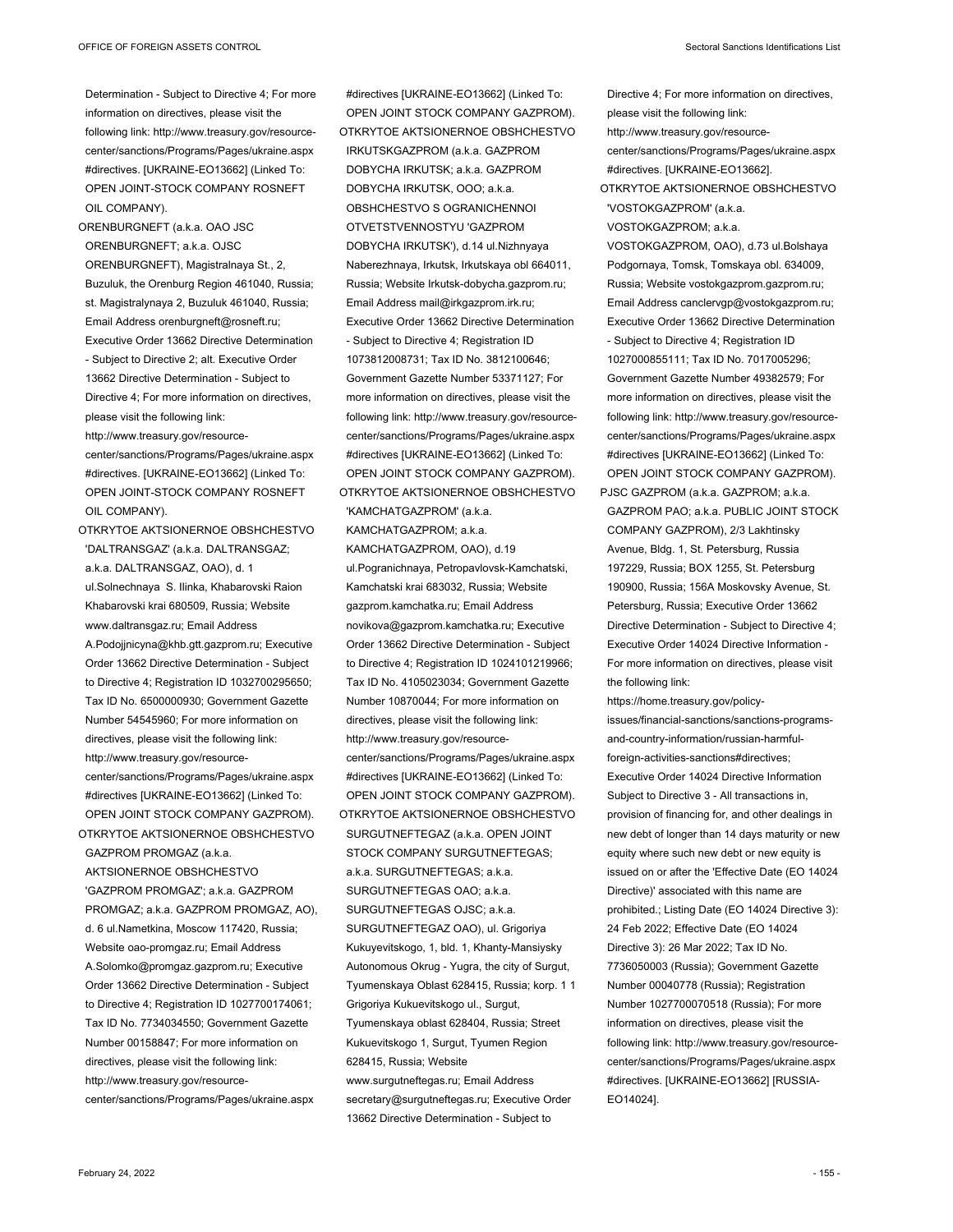PJSC VERKHNECHONSKNEFTEGAZ (a.k.a. OJSC VERKHNECHONSKNEFTEGAZ; a.k.a. VERKHNECHONSKNEFTEGAZ), Baikalskaya St., 295 B, Irkutsk 664050, Russia; Email Address vcng@rosneft.ru; Executive Order 13662 Directive Determination - Subject to Directive 2; alt. Executive Order 13662 Directive Determination - Subject to Directive 4; For more information on directives, please visit the following link: http://www.treasury.gov/resourcecenter/sanctions/Programs/Pages/ukraine.aspx #directives. [UKRAINE-EO13662] (Linked To: OPEN JOINT-STOCK COMPANY ROSNEFT OIL COMPANY).

PSKOVNEFTEPRODUKT OOO (a.k.a. LIMITED LIABILITY COMPANY MARKETING ASSOCIATION PSKOVNEFTEPRODUCT; a.k.a. LLC PSKOVNEFTEPRODUCT), 4 Oktyabrsky Prospekt, Pskov 180000, Russia; Website http://www.pskovnefteprodukt.ru; Executive Order 13662 Directive Determination - Subject to Directive 4; Nationality of Registration Russia; Registration ID 1026000970049 (Russia); Tax ID No. 6027042337 (Russia); For more information, please reference the following link: http://www.treasury.gov/resourcecenter/sanctions/OFAC-Enforcement/Pages/OFAC-Recent-Actions.aspx [UKRAINE-EO13662] (Linked To: SURGUTNEFTEGAS).

PUBLIC JOINT STOCK COMPANY GAZPROM (a.k.a. GAZPROM; a.k.a. GAZPROM PAO; a.k.a. PJSC GAZPROM), 2/3 Lakhtinsky Avenue, Bldg. 1, St. Petersburg, Russia 197229, Russia; BOX 1255, St. Petersburg 190900, Russia; 156A Moskovsky Avenue, St. Petersburg, Russia; Executive Order 13662 Directive Determination - Subject to Directive 4; Executive Order 14024 Directive Information - For more information on directives, please visit the following link:

https://home.treasury.gov/policyissues/financial-sanctions/sanctions-programsand-country-information/russian-harmfulforeign-activities-sanctions#directives; Executive Order 14024 Directive Information Subject to Directive 3 - All transactions in, provision of financing for, and other dealings in new debt of longer than 14 days maturity or new equity where such new debt or new equity is issued on or after the 'Effective Date (EO 14024 Directive)' associated with this name are prohibited.; Listing Date (EO 14024 Directive 3): 24 Feb 2022; Effective Date (EO 14024

Directive 3): 26 Mar 2022; Tax ID No. 7736050003 (Russia); Government Gazette Number 00040778 (Russia); Registration Number 1027700070518 (Russia); For more information on directives, please visit the following link: http://www.treasury.gov/resourcecenter/sanctions/Programs/Pages/ukraine.aspx #directives. [UKRAINE-EO13662] [RUSSIA-EO14024].

PUBLIC JOINT STOCK COMPANY GAZPROM NEFT (a.k.a. GAZPROM NEFT PAO; a.k.a. GAZPROM NEFT PJSC; a.k.a. PUBLICHNOE AKTSIONERNOE OBSHCHESTVO GAZPROM NEFT), 5, Let. A, Galernaya, Saint Petersburg 190000, Russia; d. 3-5 litera A Ch. Pom. 1N kab. 2401, ul. Pochtamtskaya, St. Petersburg 190000, Russia; Executive Order 13662 Directive Determination - Subject to Directive 2; alt. Executive Order 13662 Directive Determination - Subject to Directive 4; Executive Order 14024 Directive Information - For more information on directives, please visit the following link:

https://home.treasury.gov/policyissues/financial-sanctions/sanctions-programsand-country-information/russian-harmfulforeign-activities-sanctions#directives; Executive Order 14024 Directive Information Subject to Directive 3 - All transactions in, provision of financing for, and other dealings in new debt of longer than 14 days maturity or new equity where such new debt or new equity is issued on or after the 'Effective Date (EO 14024 Directive)' associated with this name are prohibited.; Listing Date (EO 14024 Directive 3): 24 Feb 2022; Effective Date (EO 14024 Directive 3): 26 Mar 2022; Tax ID No. 5504036333 (Russia); Government Gazette Number 42045241 (Russia); Registration Number 1025501701686 (Russia); For more information on directives, please visit the following link: http://www.treasury.gov/resourcecenter/sanctions/Programs/Pages/ukraine.aspx #directives. [UKRAINE-EO13662] [RUSSIA-EO14024].

PUBLICHNOE AKTSIONERNOE OBSHCHESTVO GAZPROM NEFT (a.k.a. GAZPROM NEFT PAO; a.k.a. GAZPROM NEFT PJSC; a.k.a. PUBLIC JOINT STOCK COMPANY GAZPROM NEFT), 5, Let. A, Galernaya, Saint Petersburg 190000, Russia; d. 3-5 litera A Ch. Pom. 1N kab. 2401, ul. Pochtamtskaya, St. Petersburg 190000, Russia; Executive Order 13662 Directive Determination - Subject to Directive 2; alt. Executive Order

13662 Directive Determination - Subject to Directive 4; Executive Order 14024 Directive Information - For more information on directives, please visit the following link: https://home.treasury.gov/policyissues/financial-sanctions/sanctions-programsand-country-information/russian-harmfulforeign-activities-sanctions#directives; Executive Order 14024 Directive Information Subject to Directive 3 - All transactions in, provision of financing for, and other dealings in new debt of longer than 14 days maturity or new equity where such new debt or new equity is issued on or after the 'Effective Date (EO 14024 Directive)' associated with this name are prohibited.; Listing Date (EO 14024 Directive 3): 24 Feb 2022; Effective Date (EO 14024 Directive 3): 26 Mar 2022; Tax ID No. 5504036333 (Russia); Government Gazette Number 42045241 (Russia); Registration Number 1025501701686 (Russia); For more information on directives, please visit the following link: http://www.treasury.gov/resourcecenter/sanctions/Programs/Pages/ukraine.aspx #directives. [UKRAINE-EO13662] [RUSSIA-EO14024].

PUBLICHNOE AKTSIONERNOE OBSHCHESTVO 'KRASNOYARSKGAZPROM' (a.k.a. KRASNOYARSKGAZPROM; a.k.a. KRASNOYARSKGAZPROM, PAO), d.1 pl.Akademika Kurchatova, Moscow 123182, Russia; Website www.kgazprom.ru; Email Address lukyanchikov@kgazprom.ru; Executive Order 13662 Directive Determination - Subject to Directive 4; Registration ID 1022401804820; Tax ID No. 2460040655; Government Gazette Number 52290094; For more information on directives, please visit the following link: http://www.treasury.gov/resourcecenter/sanctions/Programs/Pages/ukraine.aspx #directives [UKRAINE-EO13662] (Linked To: OPEN JOINT STOCK COMPANY GAZPROM). RN HOLDING OAO (a.k.a. OJSC RN HOLDING), 60 Oktyabrskaya ul., Uvat 626170, Russia; Executive Order 13662 Directive Determination - Subject to Directive 2; alt. Executive Order 13662 Directive Determination - Subject to Directive 4; Registration ID 1047200153770 (Russia); Tax ID No. 7225004092 (Russia); Government Gazette Number 74743120 (Russia); For more information on directives, please visit the following link: http://www.treasury.gov/resourcecenter/sanctions/Programs/Pages/ukraine.aspx #directives. [UKRAINE-EO13662] (Linked To: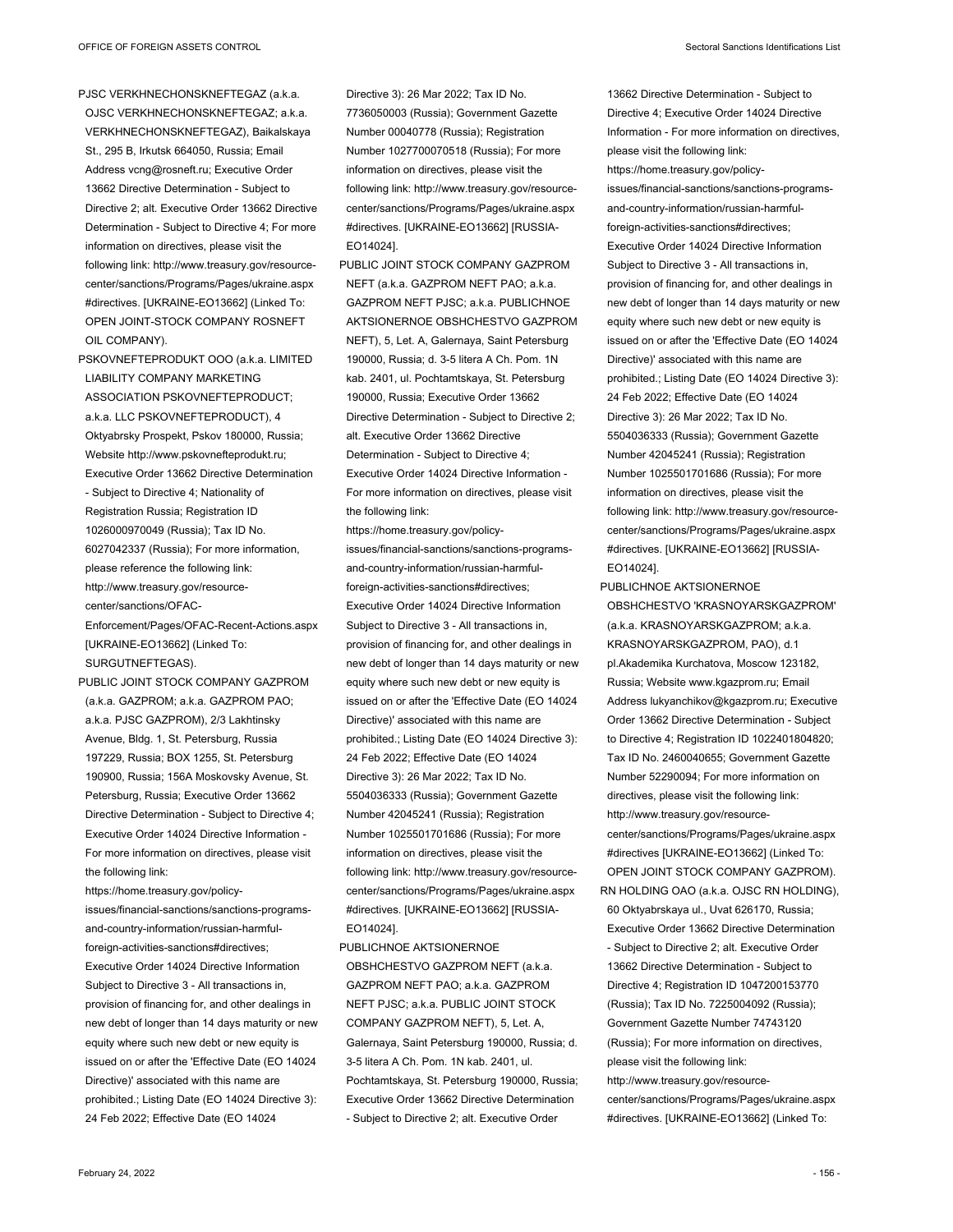OPEN JOINT-STOCK COMPANY ROSNEFT OIL COMPANY).

RN-AKTIV OOO (a.k.a. NEFT-AKTIV LLC; a.k.a. OOO NEFT-AKTIV), Ulica Kaluzhskaya M., d., 15, str. 28, Moscow 119071, Russia; Executive Order 13662 Directive Determination - Subject to Directive 2; alt. Executive Order 13662 Directive Determination - Subject to Directive 4; For more information on directives, please visit the following link:

http://www.treasury.gov/resourcecenter/sanctions/Programs/Pages/ukraine.aspx #directives. [UKRAINE-EO13662] (Linked To: OPEN JOINT-STOCK COMPANY ROSNEFT OIL COMPANY).

RN-KOMSOMOLSKI NPZ OOO (a.k.a. KOMSOMOLSK REFINERY; a.k.a. LLC RN-KOMSOMOLSK REFINERY; a.k.a. RN-KOMSOMOLSKY REFINERY LLC), 115 Leningradskaya st., Komsomolsk-on-Amur, Khabarovsk region 681007, Russia; Email Address knpz@rosneft.ru; Executive Order 13662 Directive Determination - Subject to Directive 2; alt. Executive Order 13662 Directive Determination - Subject to Directive 4; For more information on directives, please visit the following link: http://www.treasury.gov/resourcecenter/sanctions/Programs/Pages/ukraine.aspx #directives. [UKRAINE-EO13662] (Linked To: OPEN JOINT-STOCK COMPANY ROSNEFT OIL COMPANY).

RN-KOMSOMOLSKY REFINERY LLC (a.k.a. KOMSOMOLSK REFINERY; a.k.a. LLC RN-KOMSOMOLSK REFINERY; a.k.a. RN-KOMSOMOLSKI NPZ OOO), 115 Leningradskaya st., Komsomolsk-on-Amur, Khabarovsk region 681007, Russia; Email Address knpz@rosneft.ru; Executive Order 13662 Directive Determination - Subject to Directive 2; alt. Executive Order 13662 Directive Determination - Subject to Directive 4; For more information on directives, please visit the following link: http://www.treasury.gov/resourcecenter/sanctions/Programs/Pages/ukraine.aspx #directives. [UKRAINE-EO13662] (Linked To: OPEN JOINT-STOCK COMPANY ROSNEFT OIL COMPANY).

RN-YUGANSKNEFTEGAZ LLC (a.k.a. RN-YUGANSKNEFTEGAZ OOO; a.k.a. YUGANSKNEFTEGAZ), Lenina St., 26, Nefteyugansk, Tyumen Region 628309, Russia; Email Address rn\_yng@yungjsc.com; Executive Order 13662 Directive Determination - Subject to Directive 2; alt. Executive Order 13662 Directive Determination - Subject to Directive 4; For more information on directives, please visit the following link:

http://www.treasury.gov/resource-

center/sanctions/Programs/Pages/ukraine.aspx #directives. [UKRAINE-EO13662] (Linked To: OPEN JOINT-STOCK COMPANY ROSNEFT OIL COMPANY).

RN-YUGANSKNEFTEGAZ OOO (a.k.a. RN-YUGANSKNEFTEGAZ LLC; a.k.a.

YUGANSKNEFTEGAZ), Lenina St., 26, Nefteyugansk, Tyumen Region 628309, Russia; Email Address rn\_yng@yungjsc.com; Executive Order 13662 Directive Determination - Subject to Directive 2; alt. Executive Order 13662 Directive Determination - Subject to Directive 4; For more information on directives, please visit the following link:

http://www.treasury.gov/resourcecenter/sanctions/Programs/Pages/ukraine.aspx #directives. [UKRAINE-EO13662] (Linked To: OPEN JOINT-STOCK COMPANY ROSNEFT OIL COMPANY).

ROSNEFT (a.k.a. OAO ROSNEFT OIL COMPANY; a.k.a. OIL COMPANY ROSNEFT; a.k.a. OJSC ROSNEFT OIL COMPANY; a.k.a. OPEN JOINT-STOCK COMPANY ROSNEFT OIL COMPANY; a.k.a. ROSNEFT OIL COMPANY), 26/1 Sofiyskaya Embankment, Moscow 115035, Russia; Website www.rosneft.com; alt. Website www.rosneft.ru; Email Address postman@rosneft.ru; Executive Order 13662 Directive Determination - Subject to Directive 2; alt. Executive Order 13662 Directive Determination - Subject to Directive 4; Registration ID 1027700043502 (Russia); Tax ID No. 7706107510 (Russia); Government Gazette Number 00044428 (Russia); For more information on directives, please visit the following link: http://www.treasury.gov/resourcecenter/sanctions/Programs/Pages/ukraine.aspx #directives. [UKRAINE-EO13662].

ROSNEFT FINANCE S.A., 46A Avenue John F Kennedy, 2nd Floor, Luxembourg 1855, Luxembourg; Executive Order 13662 Directive Determination - Subject to Directive 2; alt. Executive Order 13662 Directive Determination - Subject to Directive 4; For more information on directives, please visit the following link: http://www.treasury.gov/resourcecenter/sanctions/Programs/Pages/ukraine.aspx #directives. [UKRAINE-EO13662] (Linked To: OPEN JOINT-STOCK COMPANY ROSNEFT OIL COMPANY).

ROSNEFT OIL COMPANY (a.k.a. OAO ROSNEFT OIL COMPANY; a.k.a. OIL COMPANY ROSNEFT; a.k.a. OJSC ROSNEFT OIL COMPANY; a.k.a. OPEN JOINT-STOCK COMPANY ROSNEFT OIL COMPANY; a.k.a. ROSNEFT), 26/1 Sofiyskaya Embankment, Moscow 115035, Russia; Website www.rosneft.com; alt. Website www.rosneft.ru; Email Address postman@rosneft.ru; Executive Order 13662 Directive Determination - Subject to Directive 2; alt. Executive Order 13662 Directive Determination - Subject to Directive 4; Registration ID 1027700043502 (Russia); Tax ID No. 7706107510 (Russia); Government Gazette Number 00044428 (Russia); For more information on directives, please visit the following link: http://www.treasury.gov/resourcecenter/sanctions/Programs/Pages/ukraine.aspx #directives. [UKRAINE-EO13662].

- ROSNEFT TRADE LIMITED (f.k.a. TNK TRADE LIMITED), Elenion Building 5 Themistokli Dervi, 2nd floor, Lefkosia, Nicosia 1066, Cyprus; Email Address hrm@rosneft-sh.com.cy; Executive Order 13662 Directive Determination - Subject to Directive 2; alt. Executive Order 13662 Directive Determination - Subject to Directive 4; Registration ID C122790; For more information on directives, please visit the following link: http://www.treasury.gov/resourcecenter/sanctions/Programs/Pages/ukraine.aspx #directives. [UKRAINE-EO13662] (Linked To: OPEN JOINT-STOCK COMPANY ROSNEFT OIL COMPANY).
- ROSNEFT TRADING S.A., Rue Place du Lac 2, 1204, Geneva, Switzerland; Website www.rosneft.com; Executive Order 13662 Directive Determination - Subject to Directive 2; alt. Executive Order 13662 Directive Determination - Subject to Directive 4; Tax ID No. CHE-309.842.573 (Switzerland); Registration Number CH-660.0.257.011-8 (Switzerland); For more information on directives, please visit the following link: http://www.treasury.gov/resourcecenter/sanctions/Programs/Pages/ukraine.aspx #directives. [UKRAINE-EO13662] [VENEZUELA-EO13850] (Linked To: OPEN JOINT-STOCK COMPANY ROSNEFT OIL COMPANY).
- RUSSIAN REGIONAL DEVELOPMENT BANK (a.k.a. OJSC RUSSIAN REGIONAL DEVELOPMENT BANK; a.k.a. "VBRR"), 65/1 Suschevsky Val, Moscow 129594, Russia; 65 Sushchevskiy val, Moscow 129594, Russia; Website www.vbrr.ru; Executive Order 13662 Directive Determination - Subject to Directive 2; alt. Executive Order 13662 Directive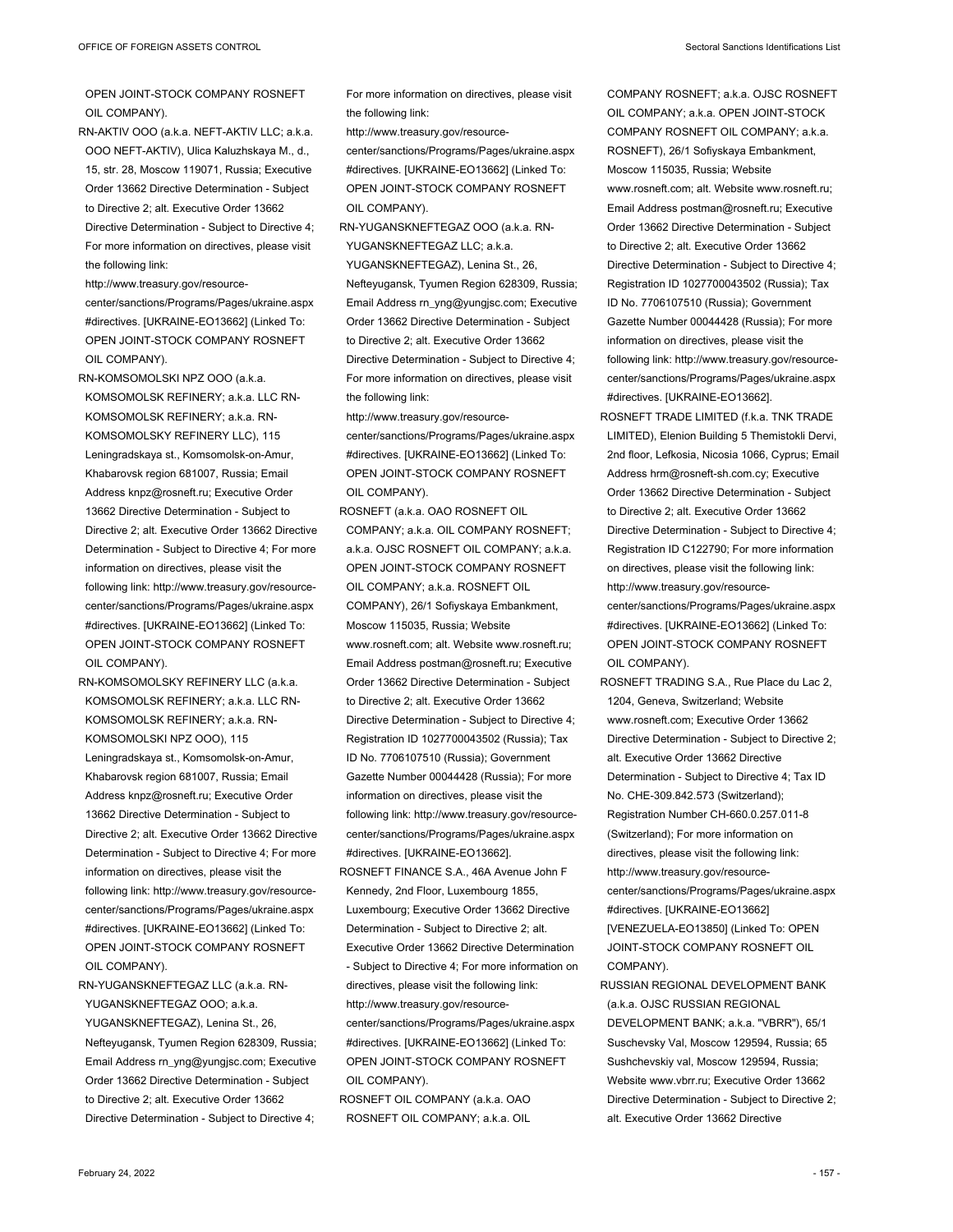Determination - Subject to Directive 4; Registration ID 3287 (Russia); For more information on directives, please visit the following link: http://www.treasury.gov/resourcecenter/sanctions/Programs/Pages/ukraine.aspx #directives. [UKRAINE-EO13662] (Linked To: OPEN JOINT-STOCK COMPANY ROSNEFT OIL COMPANY).

SAMOTLORNEFTEGAZ (a.k.a. OJSC SAMOTLORNEFTEGAZ; a.k.a. SAMOTLORNEFTEGAZ JSC), Lenina St. 4, the Tyumen Region, Khanty-Mansiysk, Autonomous District, Nizhnevartovsk 628606, Russia; Email Address NVSNGinfo@rosneft.ru; Executive Order 13662 Directive Determination - Subject to Directive 2; alt. Executive Order 13662 Directive Determination - Subject to Directive 4; For more information on directives, please visit the following link: http://www.treasury.gov/resourcecenter/sanctions/Programs/Pages/ukraine.aspx #directives. [UKRAINE-EO13662] (Linked To: OPEN JOINT-STOCK COMPANY ROSNEFT OIL COMPANY).

SAMOTLORNEFTEGAZ JSC (a.k.a. OJSC SAMOTLORNEFTEGAZ; a.k.a. SAMOTLORNEFTEGAZ), Lenina St. 4, the Tyumen Region, Khanty-Mansiysk, Autonomous District, Nizhnevartovsk 628606, Russia; Email Address NVSNGinfo@rosneft.ru; Executive Order 13662 Directive Determination - Subject to Directive 2; alt. Executive Order 13662 Directive Determination - Subject to Directive 4; For more information on directives, please visit the following link: http://www.treasury.gov/resourcecenter/sanctions/Programs/Pages/ukraine.aspx #directives. [UKRAINE-EO13662] (Linked To: OPEN JOINT-STOCK COMPANY ROSNEFT OIL COMPANY).

SNGB AO (a.k.a. CLOSED JOINT STOCK COMPANY SURGUTNEFTEGASBANK (ZAO SNGB); a.k.a. JOINT STOCK COMPANY SURGUTNEFTEGASBANK; a.k.a. JSC BANK SNGB), 19 Kukuyevitskogo Street, Surgut 628400, Russia; Website www.sngb.ru; Executive Order 13662 Directive Determination - Subject to Directive 4; Nationality of Registration Russia; Registration ID 1028600001792 (Russia); Tax ID No. 8602190258 (Russia); For more information, please reference the following link: http://www.treasury.gov/resourcecenter/sanctions/OFAC-Enforcement/Pages/OFAC-Recent-Actions.aspx

[UKRAINE-EO13662] (Linked To: SURGUTNEFTEGAS). SO TVERNEFTEPRODUKT OOO (a.k.a. LIMITED LIABILITY COMPANY MARKETING ASSOCIATION TVERNEFTEPRODUCT; a.k.a. LLC MA TVERNEFTEPRODUCT), 6 Novotorzhskaya Ulitsa, Tver, Russia; Website www.tvernefteproduct.ru; Email Address tnp@dep.tvcom.ru; Executive Order 13662 Directive Determination - Subject to Directive 4; Nationality of Registration Russia; Registration ID 1026900510647 (Russia); Tax ID No. 6905041501 (Russia); For more information, please reference the following link: http://www.treasury.gov/resourcecenter/sanctions/OFAC-Enforcement/Pages/OFAC-Recent-Actions.aspx [UKRAINE-EO13662] (Linked To: SURGUTNEFTEGAS). SOVKHOZ CHERVISHEVSKI PAO (a.k.a. OJSC SOVKHOZ CHERVISHEVSKY; a.k.a. OPEN JOINT STOCK COMPANY SOVKHOZ CHERVISHEVSKY; a.k.a. SOVKHOZ CHERVISHEVSKY, JSC), d. 81 Sovetskaya Ulitsa, S. Chervichevsky, Tyumensky Rayon, Tyumenskaya Oblast 625519, Russia; Email Address sovxoz@list.ru; Executive Order 13662 Directive Determination - Subject to Directive 4; Nationality of Registration Russia; Registration ID 1027200789142 (Russia); Tax ID No. 7224019466 (Russia); For more information, please reference the following link: http://www.treasury.gov/resourcecenter/sanctions/OFAC-Enforcement/Pages/OFAC-Recent-Actions.aspx [UKRAINE-EO13662] (Linked To:

SOVKHOZ CHERVISHEVSKY, JSC (a.k.a. OJSC SOVKHOZ CHERVISHEVSKY; a.k.a. OPEN JOINT STOCK COMPANY SOVKHOZ CHERVISHEVSKY; a.k.a. SOVKHOZ CHERVISHEVSKI PAO), d. 81 Sovetskaya Ulitsa, S. Chervichevsky, Tyumensky Rayon, Tyumenskaya Oblast 625519, Russia; Email Address sovxoz@list.ru; Executive Order 13662 Directive Determination - Subject to Directive 4; Nationality of Registration Russia; Registration ID 1027200789142 (Russia); Tax ID No. 7224019466 (Russia); For more information, please reference the following link: http://www.treasury.gov/resourcecenter/sanctions/OFAC-Enforcement/Pages/OFAC-Recent-Actions.aspx [UKRAINE-EO13662] (Linked To: SURGUTNEFTEGAS).

SURGUTNEFTEGAS).

Executive Order 13662 Directive Determination - Subject to Directive 4; Nationality of Registration Russia; Registration ID 1028600581811 (Russia); Tax ID No. 8602103061 (Russia); For more information, please reference the following link: http://www.treasury.gov/resourcecenter/sanctions/OFAC-Enforcement/Pages/OFAC-Recent-Actions.aspx [UKRAINE-EO13662] (Linked To: SURGUTNEFTEGAS). SURGUTMEBEL OOO (a.k.a. LIMITED LIABILITY COMPANY SYRGUTMEBEL; a.k.a. LLC SURGUTMEBEL; a.k.a. LLC SYRGUTMEBEL; a.k.a. SURGUTMEBEL, LLC), Vostochnaya Industrial 1 Territory 2, Poselok Barsovo, Surgutsky District, Yugra, Khanty-Mansiysky Autonomous Okrug, Russia; Website http://surgutmebel.ru; Email Address realsbt@surgutneftegaz.ru; Executive Order 13662 Directive Determination - Subject to Directive 4; Nationality of Registration Russia; Registration ID 1028601679688 (Russia); Tax ID No. 8617013396 (Russia); For more information, please reference the following link: http://www.treasury.gov/resourcecenter/sanctions/OFAC-Enforcement/Pages/OFAC-Recent-Actions.aspx [UKRAINE-EO13662] (Linked To: SURGUTNEFTEGAS). SURGUTMEBEL, LLC (a.k.a. LIMITED LIABILITY COMPANY SYRGUTMEBEL; a.k.a. LLC SURGUTMEBEL; a.k.a. LLC SYRGUTMEBEL; a.k.a. SURGUTMEBEL OOO), Vostochnaya Industrial 1 Territory 2, Poselok Barsovo, Surgutsky District, Yugra, Khanty-Mansiysky Autonomous Okrug, Russia;

Website http://surgutmebel.ru; Email Address realsbt@surgutneftegaz.ru; Executive Order 13662 Directive Determination - Subject to Directive 4; Nationality of Registration Russia; Registration ID 1028601679688 (Russia); Tax ID No. 8617013396 (Russia); For more information, please reference the following link:

http://www.treasury.gov/resourcecenter/sanctions/OFAC-

STRAKHOVOVE OBSHCHESTVO SURGUTNEFTEGAZ OOO (a.k.a. INSURANCE COMPANY

INSURANCE COMPANY

SURGUTNEFTEGAS, LLC; a.k.a. LIMITED LIABILITY COMPANY INSURANCE COMPANY SURGUTNEFTEGAS; a.k.a. LLC

SURGUTNEFTEGAS), 9/1 Lermontova Ulitsa, Surgut 628418, Russia; Website www.sngi.ru;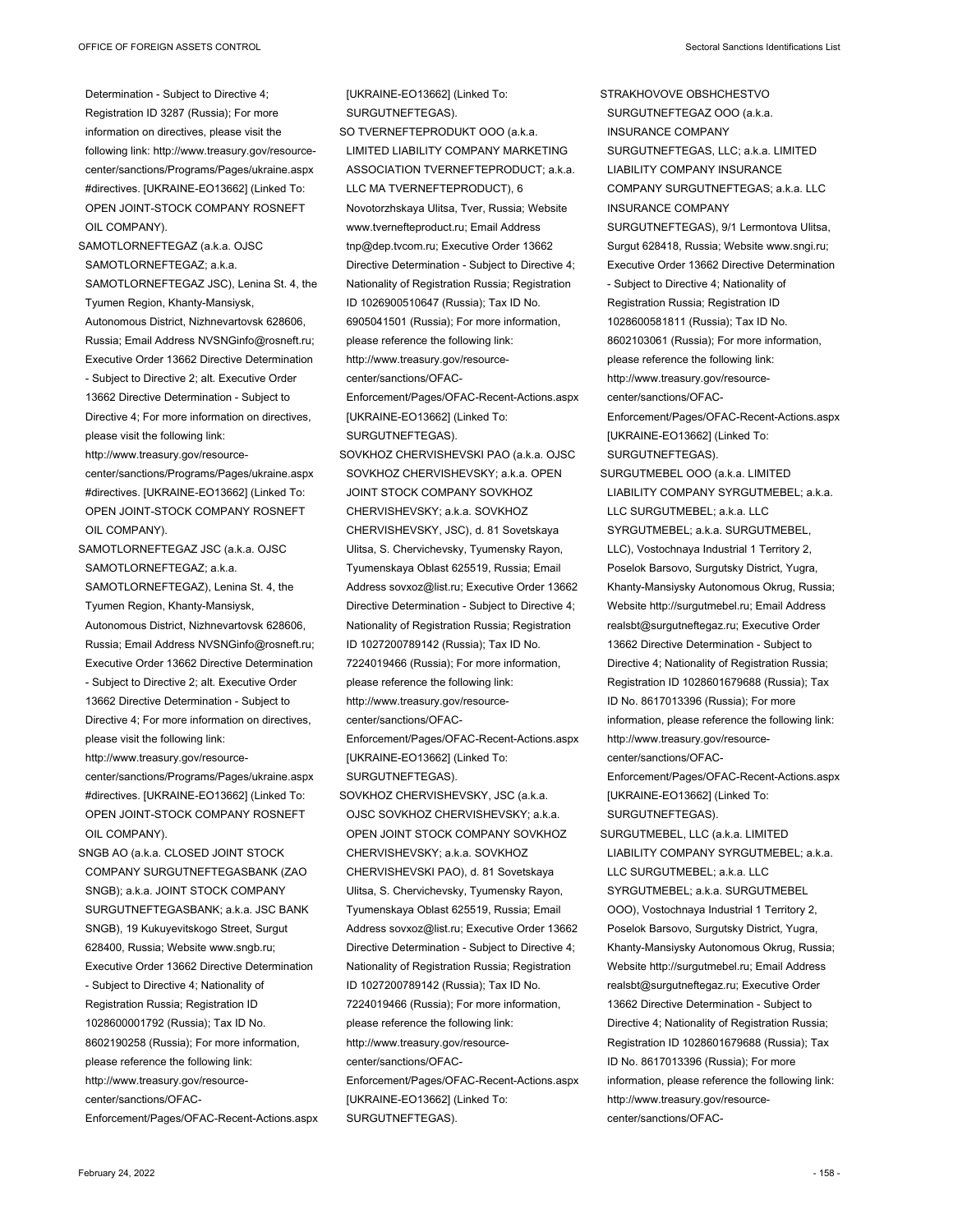Enforcement/Pages/OFAC-Recent-Actions.aspx [UKRAINE-EO13662] (Linked To: SURGUTNEFTEGAS). SURGUTNEFTEGAS (a.k.a. OPEN JOINT STOCK COMPANY SURGUTNEFTEGAS; a.k.a. OTKRYTOE AKTSIONERNOE OBSHCHESTVO SURGUTNEFTEGAZ; a.k.a. SURGUTNEFTEGAS OAO; a.k.a. SURGUTNEFTEGAS OJSC; a.k.a. SURGUTNEFTEGAZ OAO), ul. Grigoriya Kukuyevitskogo, 1, bld. 1, Khanty-Mansiysky Autonomous Okrug - Yugra, the city of Surgut, Tyumenskaya Oblast 628415, Russia; korp. 1 1 Grigoriya Kukuevitskogo ul., Surgut, Tyumenskaya oblast 628404, Russia; Street Kukuevitskogo 1, Surgut, Tyumen Region 628415, Russia; Website www.surgutneftegas.ru; Email Address secretary@surgutneftegas.ru; Executive Order 13662 Directive Determination - Subject to Directive 4; For more information on directives, please visit the following link: http://www.treasury.gov/resourcecenter/sanctions/Programs/Pages/ukraine.aspx #directives. [UKRAINE-EO13662]. SURGUTNEFTEGAS OAO (a.k.a. OPEN JOINT STOCK COMPANY SURGUTNEFTEGAS; a.k.a. OTKRYTOE AKTSIONERNOE OBSHCHESTVO SURGUTNEFTEGAZ; a.k.a. SURGUTNEFTEGAS; a.k.a. SURGUTNEFTEGAS OJSC; a.k.a. SURGUTNEFTEGAZ OAO), ul. Grigoriya Kukuyevitskogo, 1, bld. 1, Khanty-Mansiysky Autonomous Okrug - Yugra, the city of Surgut, Tyumenskaya Oblast 628415, Russia; korp. 1 1 Grigoriya Kukuevitskogo ul., Surgut, Tyumenskaya oblast 628404, Russia; Street Kukuevitskogo 1, Surgut, Tyumen Region 628415, Russia; Website www.surgutneftegas.ru; Email Address secretary@surgutneftegas.ru; Executive Order 13662 Directive Determination - Subject to Directive 4; For more information on directives, please visit the following link: http://www.treasury.gov/resourcecenter/sanctions/Programs/Pages/ukraine.aspx #directives. [UKRAINE-EO13662]. SURGUTNEFTEGAS OJSC (a.k.a. OPEN JOINT STOCK COMPANY SURGUTNEFTEGAS; a.k.a. OTKRYTOE AKTSIONERNOE OBSHCHESTVO SURGUTNEFTEGAZ; a.k.a. SURGUTNEFTEGAS; a k a SURGUTNEFTEGAS OAO; a.k.a. SURGUTNEFTEGAZ OAO), ul. Grigoriya Kukuyevitskogo, 1, bld. 1, Khanty-Mansiysky

Autonomous Okrug - Yugra, the city of Surgut, Tyumenskaya Oblast 628415, Russia; korp. 1 1 Grigoriya Kukuevitskogo ul., Surgut, Tyumenskaya oblast 628404, Russia; Street Kukuevitskogo 1, Surgut, Tyumen Region 628415, Russia; Website www.surgutneftegas.ru; Email Address secretary@surgutneftegas.ru; Executive Order 13662 Directive Determination - Subject to Directive 4; For more information on directives, please visit the following link: http://www.treasury.gov/resourcecenter/sanctions/Programs/Pages/ukraine.aspx #directives. [UKRAINE-EO13662]. SURGUTNEFTEGAZ OAO (a.k.a. OPEN JOINT STOCK COMPANY SURGUTNEFTEGAS; a.k.a. OTKRYTOE AKTSIONERNOE OBSHCHESTVO SURGUTNEFTEGAZ; a.k.a. SURGUTNEFTEGAS; a.k.a. SURGUTNEFTEGAS OAO; a.k.a. SURGUTNEFTEGAS OJSC), ul. Grigoriya Kukuyevitskogo, 1, bld. 1, Khanty-Mansiysky Autonomous Okrug - Yugra, the city of Surgut, Tyumenskaya Oblast 628415, Russia; korp. 1 1 Grigoriya Kukuevitskogo ul., Surgut, Tyumenskaya oblast 628404, Russia; Street Kukuevitskogo 1, Surgut, Tyumen Region 628415, Russia; Website www.surgutneftegas.ru; Email Address secretary@surgutneftegas.ru; Executive Order 13662 Directive Determination - Subject to Directive 4; For more information on directives, please visit the following link: http://www.treasury.gov/resourcecenter/sanctions/Programs/Pages/ukraine.aspx #directives. [UKRAINE-EO13662]. SYZRAN REFINERY (a.k.a. OJSC SYZRAN REFINERY; a.k.a. OPEN JOINT-STOCK OIL AND GAS COMPANY SYZRAN), 1 Astrakhanskaya st., Syzran, Samara region 446009, Russia; Moskvorechje street 105, Building 8, Moscow 115523, Russia; Email Address sekr@snpz.rosneft.ru; Executive Order 13662 Directive Determination - Subject to Directive 2; alt. Executive Order 13662 Directive Determination - Subject to Directive 4; For more information on directives, please visit the following link: http://www.treasury.gov/resourcecenter/sanctions/Programs/Pages/ukraine.aspx #directives. [UKRAINE-EO13662] (Linked To: OPEN JOINT-STOCK COMPANY ROSNEFT OIL COMPANY). TNK TRADE LIMITED (a.k.a. ROSNEFT TRADE

LIMITED), Elenion Building 5 Themistokli Dervi, 2nd floor, Lefkosia, Nicosia 1066, Cyprus; Email Address hrm@rosneft-sh.com.cy; Executive Order 13662 Directive Determination - Subject to Directive 2; alt. Executive Order 13662 Directive Determination - Subject to Directive 4; Registration ID C122790; For more information on directives, please visit the following link: http://www.treasury.gov/resourcecenter/sanctions/Programs/Pages/ukraine.aspx #directives. [UKRAINE-EO13662] (Linked To: OPEN JOINT-STOCK COMPANY ROSNEFT OIL COMPANY).

- TNK TRADING INTERNATIONAL S.A., place du Lac 2, Geneve 1204, Switzerland; Executive Order 13662 Directive Determination - Subject to Directive 2; alt. Executive Order 13662 Directive Determination - Subject to Directive 4; V.A.T. Number CHE-267.936.404 (Switzerland); Business Registration Number CH-660.0.559.011-2 (Switzerland); For more information on directives, please visit the following link: http://www.treasury.gov/resourcecenter/sanctions/Programs/Pages/ukraine.aspx #directives. [UKRAINE-EO13662] [VENEZUELA-EO13850] (Linked To: OPEN JOINT-STOCK COMPANY ROSNEFT OIL COMPANY).
- VANKORNEFT (a.k.a. CJSC VANKORNEFT; a.k.a. ZAO VANKORNEFT), Dobrovolcheskoy Brigady St., 15, Krasnoyarsk Territory 660077, Russia; Email Address info@vankoroil.ru; Executive Order 13662 Directive Determination - Subject to Directive 2; alt. Executive Order 13662 Directive Determination - Subject to Directive 4; For more information on directives, please visit the following link: http://www.treasury.gov/resourcecenter/sanctions/Programs/Pages/ukraine.aspx #directives. [UKRAINE-EO13662] (Linked To: OPEN JOINT-STOCK COMPANY ROSNEFT
- OIL COMPANY). VERKHNECHONSKNEFTEGAZ (a.k.a. OJSC VERKHNECHONSKNEFTEGAZ; a.k.a. PJSC VERKHNECHONSKNEFTEGAZ), Baikalskaya St., 295 B, Irkutsk 664050, Russia; Email Address vcng@rosneft.ru; Executive Order 13662 Directive Determination - Subject to Directive 2; alt. Executive Order 13662 Directive Determination - Subject to Directive 4; For more information on directives, please visit the following link: http://www.treasury.gov/resourcecenter/sanctions/Programs/Pages/ukraine.aspx #directives. [UKRAINE-EO13662] (Linked To: OPEN JOINT-STOCK COMPANY ROSNEFT OIL COMPANY).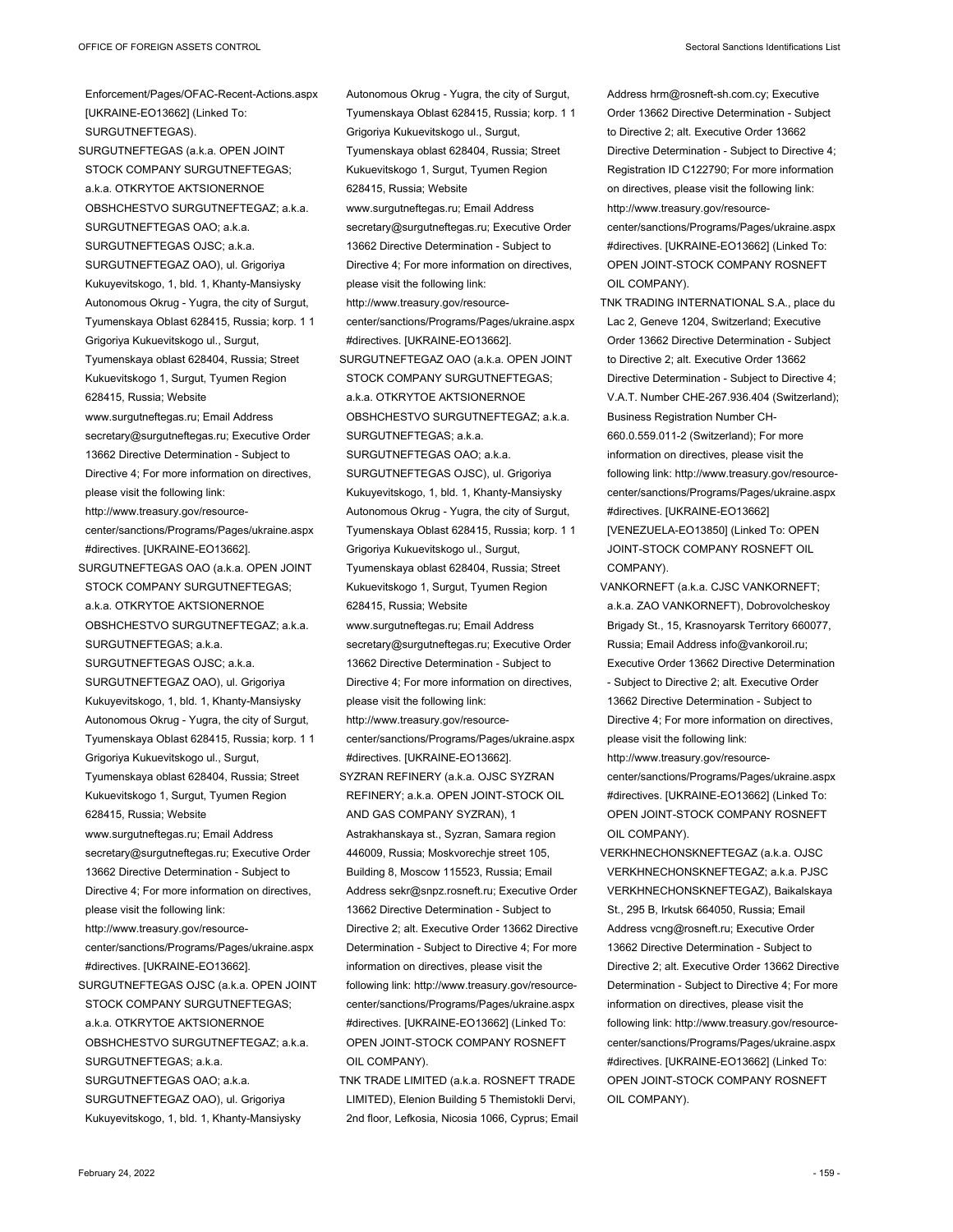VOSTOKGAZPROM, OAO), d.73 ul.Bolshaya Podgornaya, Tomsk, Tomskaya obl. 634009, Russia; Website vostokgazprom.gazprom.ru; Email Address canclervgp@vostokgazprom.ru; Executive Order 13662 Directive Determination - Subject to Directive 4; Registration ID 1027000855111; Tax ID No. 7017005296; Government Gazette Number 49382579; For more information on directives, please visit the following link: http://www.treasury.gov/resourcecenter/sanctions/Programs/Pages/ukraine.aspx #directives [UKRAINE-EO13662] (Linked To: OPEN JOINT STOCK COMPANY GAZPROM).

VOSTOKGAZPROM, OAO (a.k.a. OTKRYTOE AKTSIONERNOE OBSHCHESTVO 'VOSTOKGAZPROM'; a.k.a. VOSTOKGAZPROM), d.73 ul.Bolshaya Podgornaya, Tomsk, Tomskaya obl. 634009, Russia; Website vostokgazprom.gazprom.ru; Email Address canclervgp@vostokgazprom.ru; Executive Order 13662 Directive Determination - Subject to Directive 4; Registration ID 1027000855111; Tax ID No. 7017005296; Government Gazette Number 49382579; For more information on directives, please visit the following link: http://www.treasury.gov/resourcecenter/sanctions/Programs/Pages/ukraine.aspx #directives [UKRAINE-EO13662] (Linked To: OPEN JOINT STOCK COMPANY GAZPROM). YAMALGAZINVEST (a.k.a. YAMALGAZINVEST,

ZAO; a.k.a. ZAKRYTOE AKTSIONERNOE OBSHCHESTVO 'YAMALGAZINVEST'), d. 41 korp. 1 prospekt Vernadskogo, Moscow 117415, Russia; Website www.yamalgazinvest.gazprom.ru; Email Address a.alyabev@sever-invest.gazprom.ru; Executive Order 13662 Directive Determination - Subject to Directive 4; Registration ID 1027700154261; Tax ID No. 7728149400; Government Gazette Number 45938198; For more information on directives, please visit the following link: http://www.treasury.gov/resourcecenter/sanctions/Programs/Pages/ukraine.aspx #directives [UKRAINE-EO13662] (Linked To: OPEN JOINT STOCK COMPANY GAZPROM). YAMALGAZINVEST, ZAO (a.k.a.

YAMALGAZINVEST; a.k.a. ZAKRYTOE AKTSIONERNOE OBSHCHESTVO 'YAMALGAZINVEST'), d. 41 korp. 1 prospekt Vernadskogo, Moscow 117415, Russia; Website www.yamalgazinvest.gazprom.ru; Email Address a.alyabev@sever-

invest.gazprom.ru; Executive Order 13662 Directive Determination - Subject to Directive 4; Registration ID 1027700154261; Tax ID No. 7728149400; Government Gazette Number 45938198; For more information on directives, please visit the following link: http://www.treasury.gov/resourcecenter/sanctions/Programs/Pages/ukraine.aspx #directives [UKRAINE-EO13662] (Linked To: OPEN JOINT STOCK COMPANY GAZPROM). YUGANSKNEFTEGAZ (a.k.a. RN-

YUGANSKNEFTEGAZ LLC; a.k.a. RN-YUGANSKNEFTEGAZ OOO), Lenina St., 26, Nefteyugansk, Tyumen Region 628309, Russia; Email Address rn\_yng@yungjsc.com; Executive Order 13662 Directive Determination - Subject to Directive 2; alt. Executive Order 13662 Directive Determination - Subject to Directive 4; For more information on directives, please visit the following link:

http://www.treasury.gov/resourcecenter/sanctions/Programs/Pages/ukraine.aspx #directives. [UKRAINE-EO13662] (Linked To: OPEN JOINT-STOCK COMPANY ROSNEFT OIL COMPANY).

ZAKRYTOE AKTSIONERNOE OBSHCHESTVO GAZ OIL (a.k.a. GAZ-OIL; a.k.a. GAZ-OIL, OOO; a.k.a. OBSHCHESTVO S OGRANICHENNOI OTVETSTVENNOSTYU 'GAZ-OIL'), d.10 B ul.Nametkina, Moscow 117420, Russia; Website gasoil.ru; Email Address i.blagodarov@gasoil.ru; Executive Order 13662 Directive Determination - Subject to Directive 4; Registration ID 1113926004422; Tax ID No. 3906229324; Government Gazette Number 22876655; For more information on directives, please visit the following link: http://www.treasury.gov/resourcecenter/sanctions/Programs/Pages/ukraine.aspx #directives [UKRAINE-EO13662] (Linked To: OPEN JOINT STOCK COMPANY GAZPROM). ZAKRYTOE AKTSIONERNOE OBSHCHESTVO GAZTELEKOM (a.k.a. GAZPROM TELECOM; a.k.a. GAZPROM TELEKOM, OOO; a.k.a. OBSHCHESTVO S OGRANICHENNOI OTVETSTVENNOSTYU 'GAZPROM TELEKOM'), d. 62 str. 2 shosse Starokaluzhskoe, Moscow 117630, Russia; Website www.gaztelecom.ru; Email Address b.motenko@gazpromtelecom.ru; Executive Order 13662 Directive Determination - Subject to Directive 4; Registration ID 1137746329962; Tax ID No. 7728840569; Government Gazette Number 42934136; For more information on directives, please visit the following link:

INFORM; a.k.a. GAZPROM INFORM, OOO; a.k.a. OBSHCHESTVO S OGRANICHENNOI OTVETSTVENNOSTYU 'GAZPROM INFORM'), d. 13 str. 3 ul.Bolshaya Cheremushkinskaya, Moscow 117447, Russia; Website inform.gazprom.ru; Email Address d.g.kozlov@inform.gazprom.ru; Executive Order 13662 Directive Determination - Subject to Directive 4; Registration ID 1097746469303; Tax ID No. 7727696104; Government Gazette Number 49880231; For more information on directives, please visit the following link: http://www.treasury.gov/resourcecenter/sanctions/Programs/Pages/ukraine.aspx #directives [UKRAINE-EO13662] (Linked To: OPEN JOINT STOCK COMPANY GAZPROM). ZAKRYTOE AKTSIONERNOE OBSHCHESTVO 'YAMALGAZINVEST' (a.k.a.

http://www.treasury.gov/resource-

center/sanctions/Programs/Pages/ukraine.aspx #directives [UKRAINE-EO13662] (Linked To: OPEN JOINT STOCK COMPANY GAZPROM). ZAKRYTOE AKTSIONERNOE OBSHCHESTVO INFORMGAZINVEST (a.k.a. GAZPROM

YAMALGAZINVEST; a.k.a. YAMALGAZINVEST, ZAO), d. 41 korp. 1 prospekt Vernadskogo, Moscow 117415, Russia; Website

www.yamalgazinvest.gazprom.ru; Email Address a.alyabev@sever-invest.gazprom.ru; Executive Order 13662 Directive Determination - Subject to Directive 4; Registration ID 1027700154261; Tax ID No. 7728149400; Government Gazette Number 45938198; For more information on directives, please visit the following link: http://www.treasury.gov/resourcecenter/sanctions/Programs/Pages/ukraine.aspx #directives [UKRAINE-EO13662] (Linked To: OPEN JOINT STOCK COMPANY GAZPROM). ZAO VANKORNEFT (a.k.a. CJSC

VANKORNEFT; a.k.a. VANKORNEFT), Dobrovolcheskoy Brigady St., 15, Krasnoyarsk Territory 660077, Russia; Email Address info@vankoroil.ru; Executive Order 13662 Directive Determination - Subject to Directive 2; alt. Executive Order 13662 Directive Determination - Subject to Directive 4; For more information on directives, please visit the following link: http://www.treasury.gov/resourcecenter/sanctions/Programs/Pages/ukraine.aspx #directives. [UKRAINE-EO13662] (Linked To: OPEN JOINT-STOCK COMPANY ROSNEFT OIL COMPANY).

"LAZURNAYA" (a.k.a. LAZURNAYA, OOO; a.k.a. OBSHCHESTVO S OGRANICHENNOI